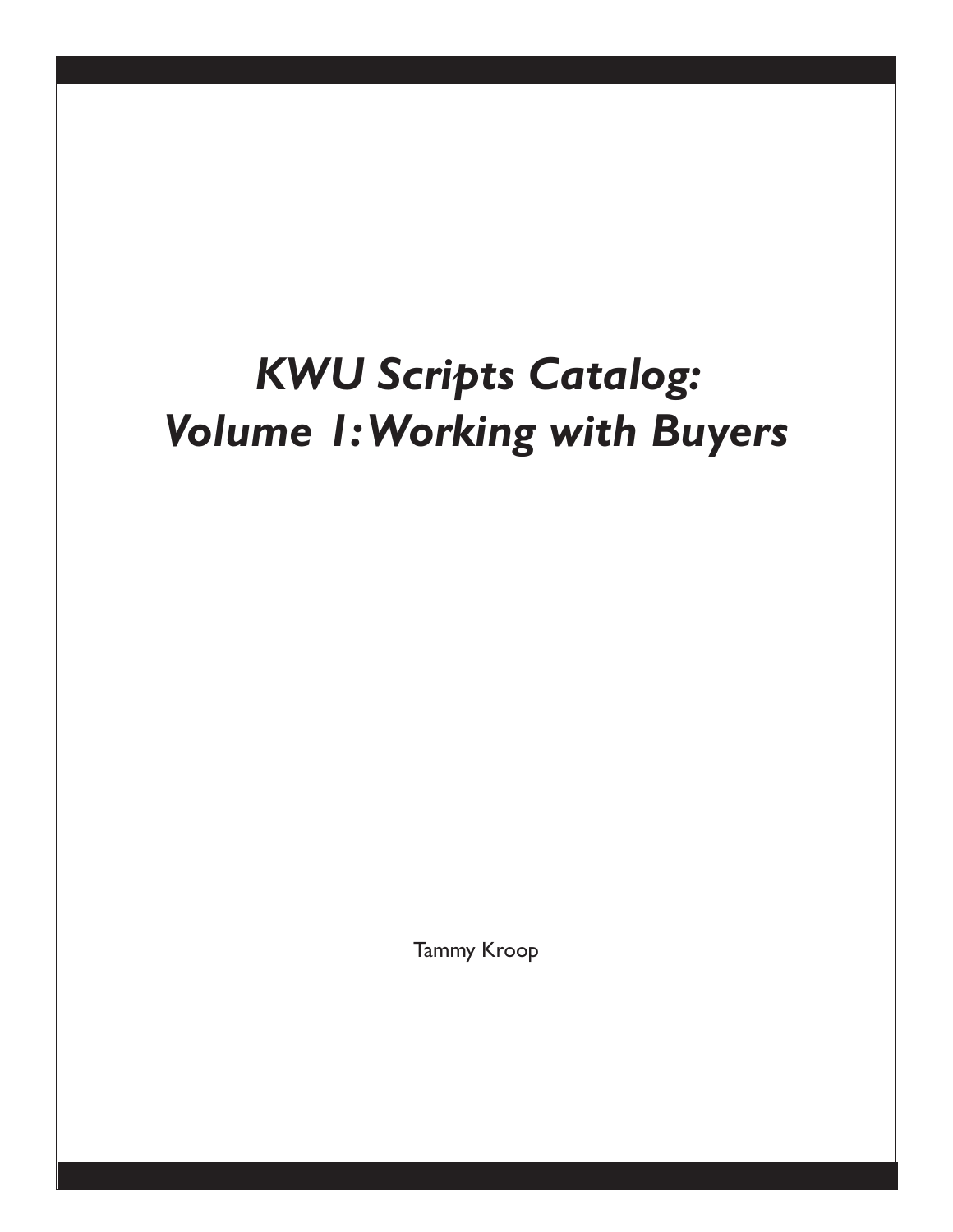#### Acknowledgments

Many of our contributors have shared with us the fact that their scripts are the result of collaboration with many different sources—through brainstorming with other Mega Agents, from ideas and tips shared by coaches and consultants, and through the training events that they have attended. Keller Williams University would like to thank all of those whose ideas and suggestions resulted in the final product you see here. Special thanks are reserved for our script contributors for taking the time to share these scripts with us.

#### **Notices**

While Keller Williams Realty, Inc. (KWRI) has taken due care in the preparation of all course materials, we cannot guarantee their accuracy. KWRI makes no warranties either expressed or implied with regard to the information and programs presented in the course or in this manual.

This manual and any course it's used as a part of may contain hypothetical exercises that are designed to help you understand how Keller Williams calculates profit sharing contributions and distributions under the MORE System, how Keller Williams determines agents compensation under the Keller Williams Compensation System, and how other aspects of a Keller Williams Market Center's financial results are determined and evaluated. Any exercises are entirely hypothetical. They are not intended to enable you to determine how much money you are likely to make as a Keller Williams Licensee or to predict the amount or range of sales or profits your Market Center is likely to achieve. Keller Williams therefore cautions you not to assume that the results of the exercises bear any relation to the financial performance you can expect as a Keller Williams Licensee and not to consider or rely on the results of the exercises in deciding whether to invest in a Keller Williams Market Center. If any part of this notice is unclear, please contact Keller Williams' legal department.

Materials based on the Recruit-Select-Train-Manage-Motivate™ (RSTMM™) system and the Winning Through Selection™ course have been licensed to Keller Williams Realty, Inc. by Corporate Consulting. KWRI has the exclusive right within the residential real estate industry to market and present material from RSTMM™, Winning Through Selection™, and any derivatives owned by or created in cooperation with Corporate Consulting.

Material excerpted from *The Millionaire Real Estate Agent* appears courtesy of The McGraw-Hill Companies. *The Millionaire Real Estate Agent* is copyright © 2003–2004 Rellek Publishing Partners LTD. All rights reserved.

#### Copyright notice

All other materials are copyright © 2004 Keller Williams Realty, Inc. All rights reserved.

Printed February 2009.

No part of this publication and its associated materials may be reproduced or transmitted in any form or by any means without the prior permission of Keller Williams Realty, Inc.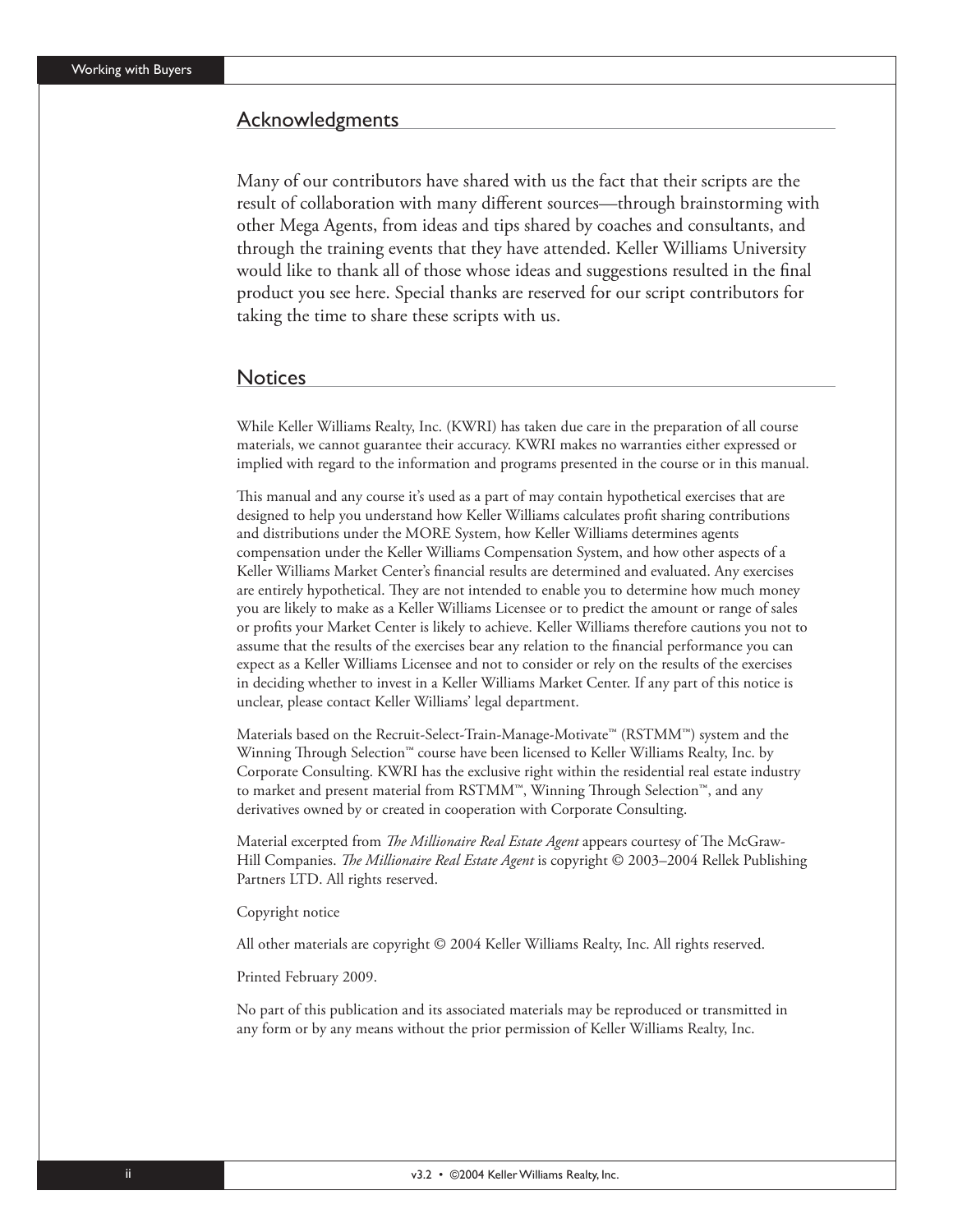# **Summary of Contents**

## Volume 1: Working with Buyers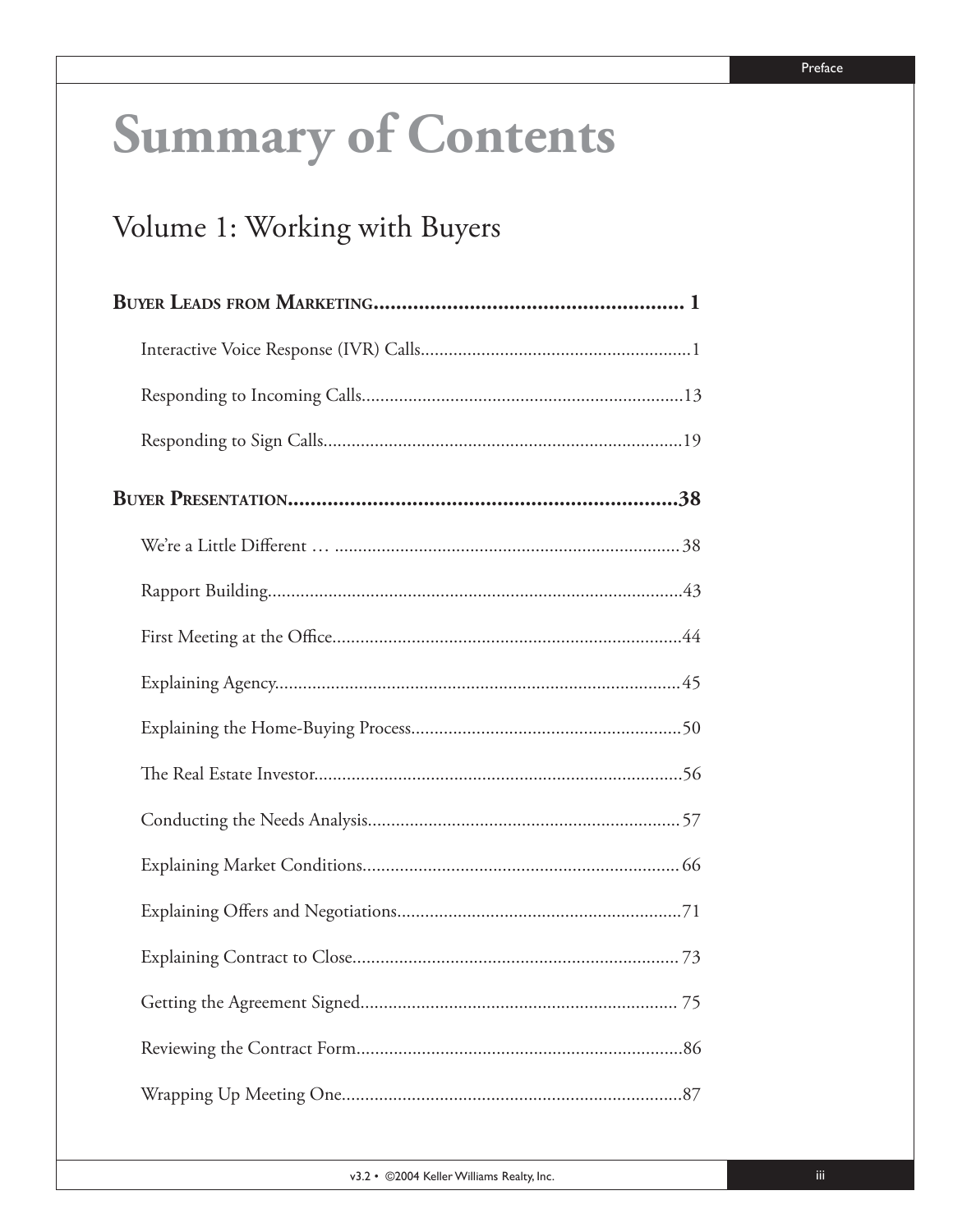| 141 |
|-----|
|     |
|     |
|     |
|     |
|     |
|     |

v3.2 • ©2004 Keller Williams Realty, Inc.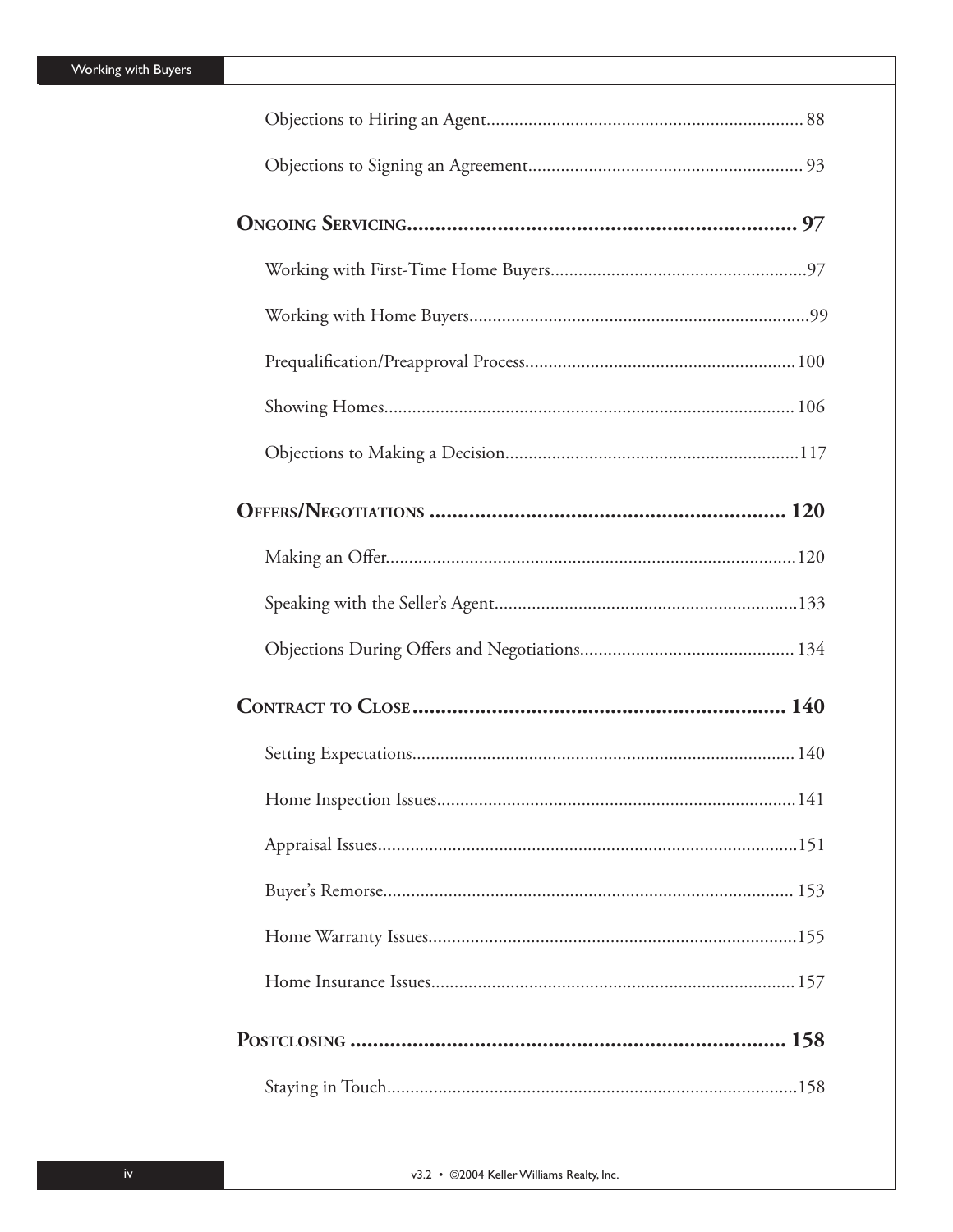## Volume 2: Working with Sellers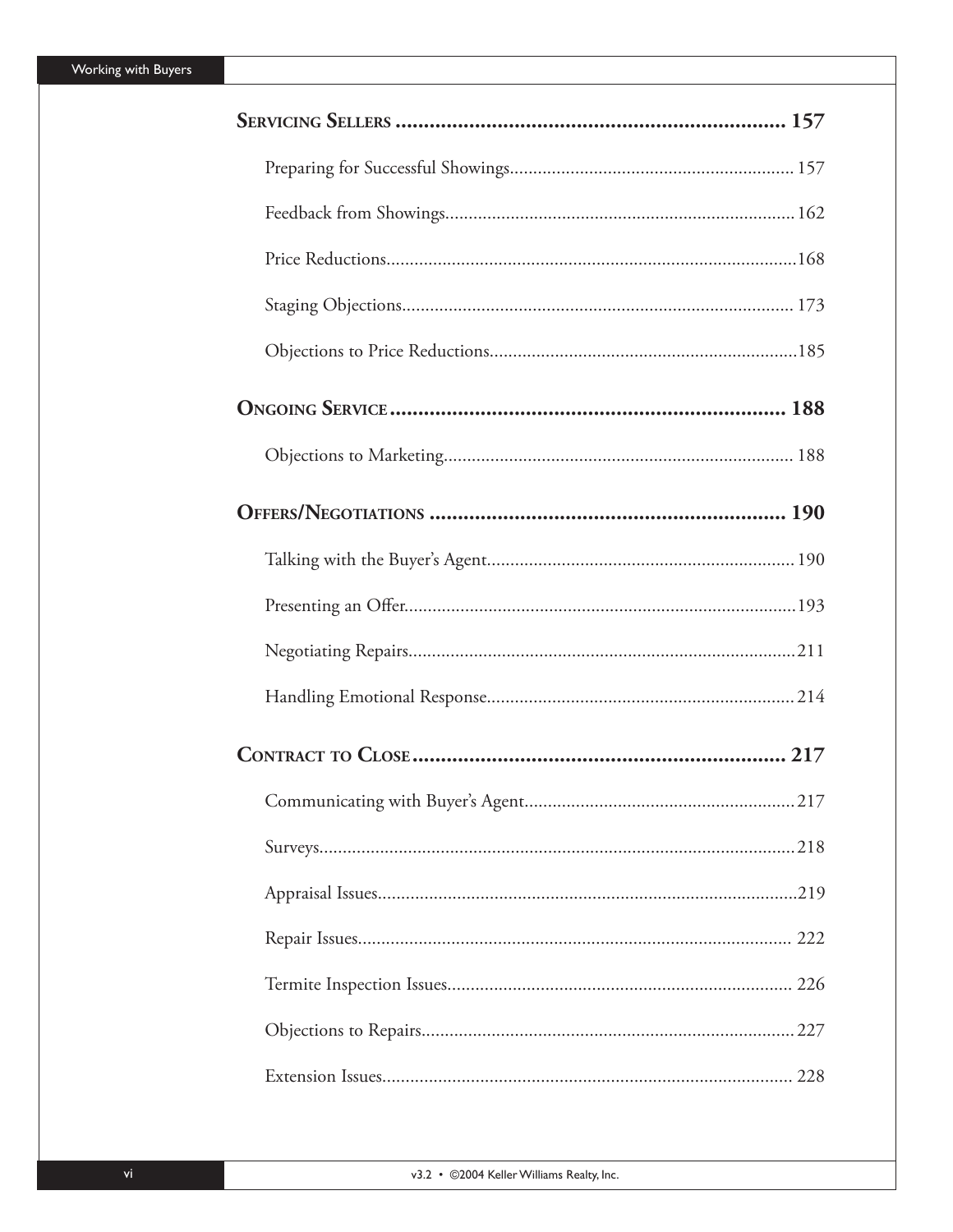| Volume 3: Lead Generation |
|---------------------------|
|                           |
|                           |
|                           |
|                           |
|                           |
|                           |
|                           |
|                           |
|                           |
|                           |
|                           |
|                           |
|                           |
|                           |
|                           |
|                           |
|                           |
|                           |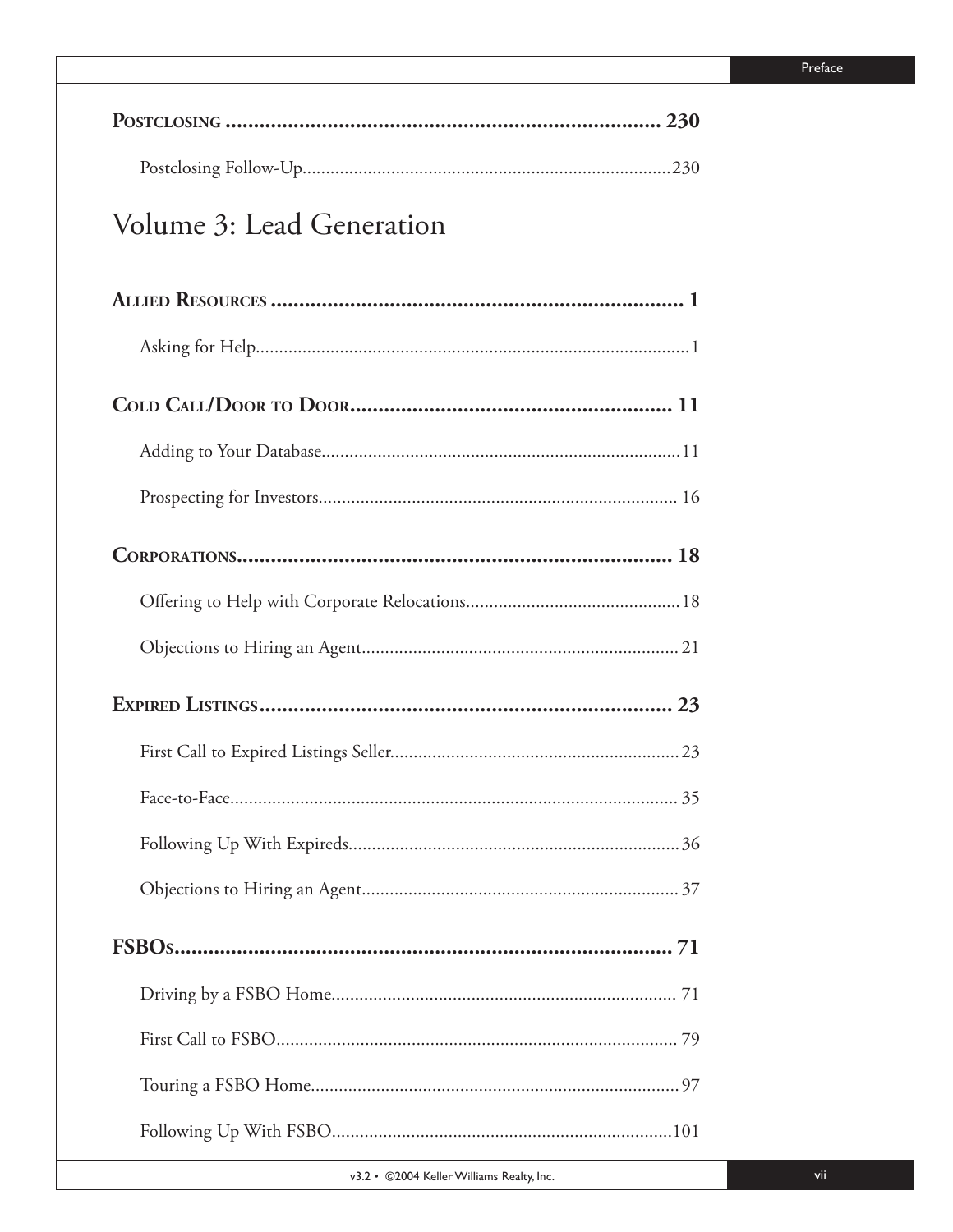| Mega Agent/Mega Team Is Too Big and Too Busy for Me 160 |
|---------------------------------------------------------|
|                                                         |
|                                                         |
|                                                         |
|                                                         |
|                                                         |
|                                                         |
|                                                         |
|                                                         |
|                                                         |
|                                                         |
|                                                         |
|                                                         |
|                                                         |
|                                                         |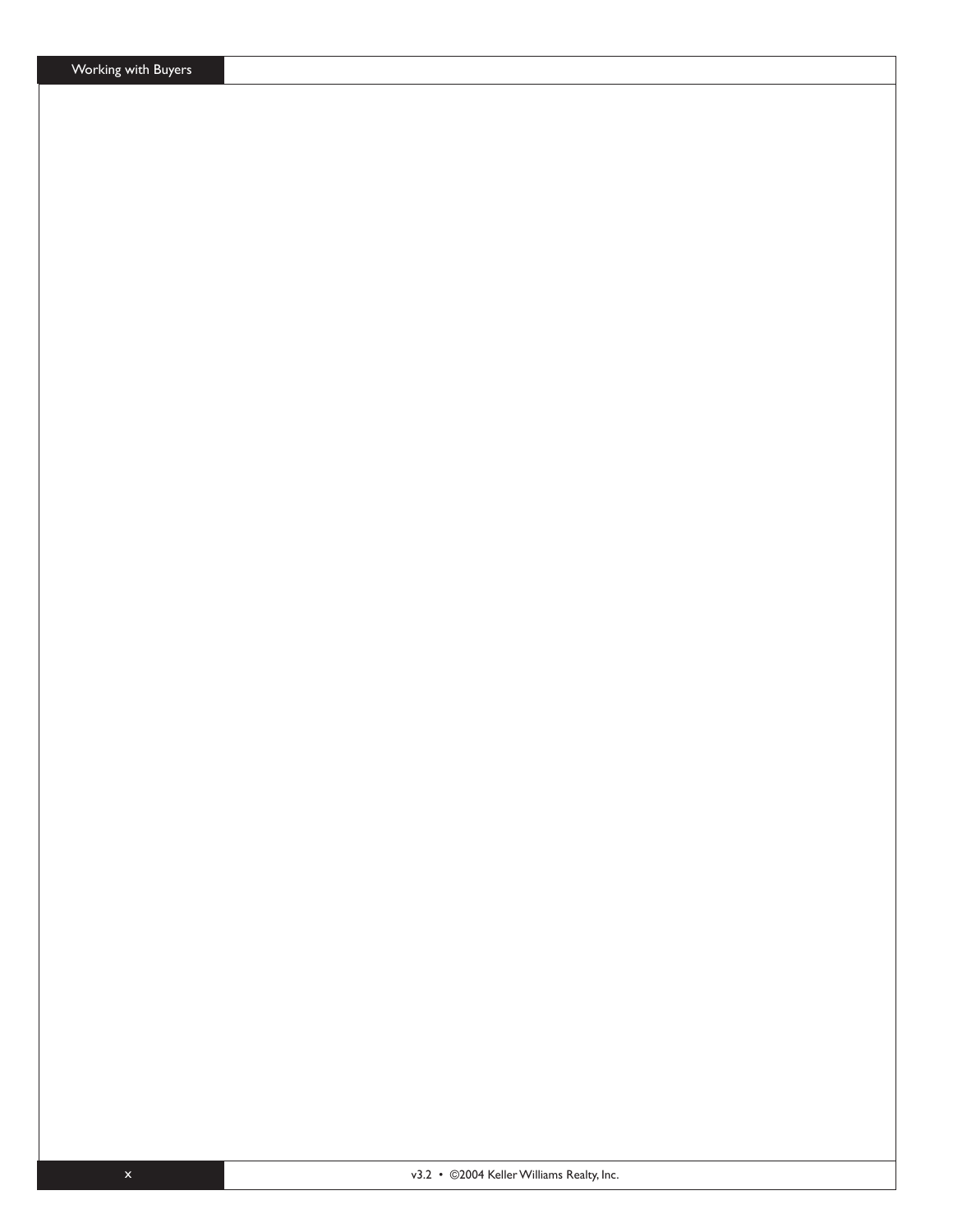# **Table of Contents**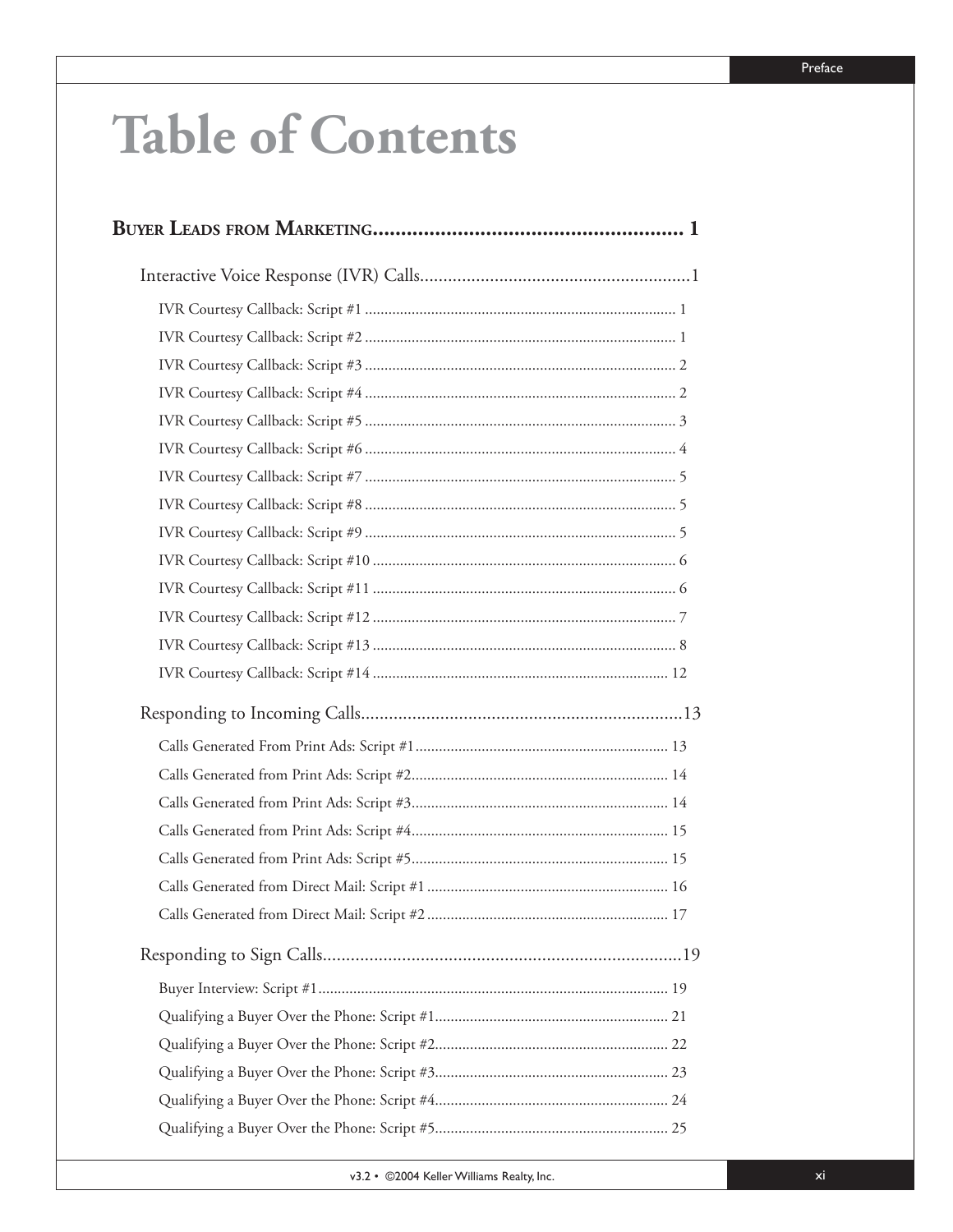| Explaining How One of Three Things Is Going to Happen: Script #1 44 |  |
|---------------------------------------------------------------------|--|
|                                                                     |  |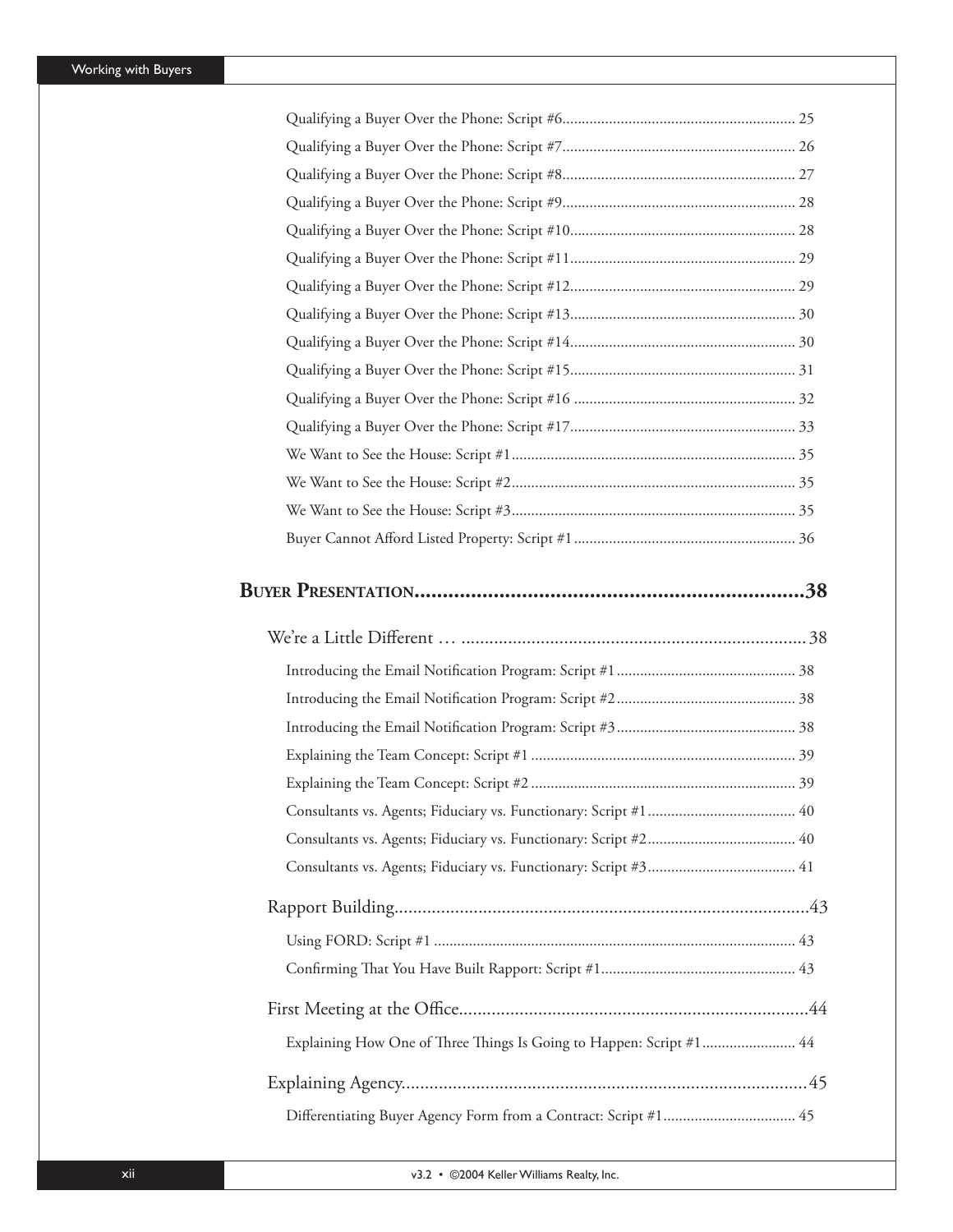| Explaining Agency as a Way to Guarantee Buyer's Rights: Script #1 45                |  |
|-------------------------------------------------------------------------------------|--|
|                                                                                     |  |
|                                                                                     |  |
|                                                                                     |  |
|                                                                                     |  |
|                                                                                     |  |
|                                                                                     |  |
|                                                                                     |  |
|                                                                                     |  |
|                                                                                     |  |
| Preparing the Buyer Moving into a Significantly Higher-Priced Market: Script #1  53 |  |
|                                                                                     |  |
|                                                                                     |  |
|                                                                                     |  |
| Verifying That Investor Has the Capital You Require: Script #1 56                   |  |
|                                                                                     |  |
|                                                                                     |  |
|                                                                                     |  |
|                                                                                     |  |
|                                                                                     |  |
| Using "The Tens" to Identify a Buyer's Primary Needs: Script #1 61                  |  |
|                                                                                     |  |
|                                                                                     |  |
|                                                                                     |  |
|                                                                                     |  |
| Differentiating Between New Homes and Old Homes: Script #2  64                      |  |
|                                                                                     |  |
|                                                                                     |  |
|                                                                                     |  |
|                                                                                     |  |
|                                                                                     |  |
|                                                                                     |  |
|                                                                                     |  |
|                                                                                     |  |
|                                                                                     |  |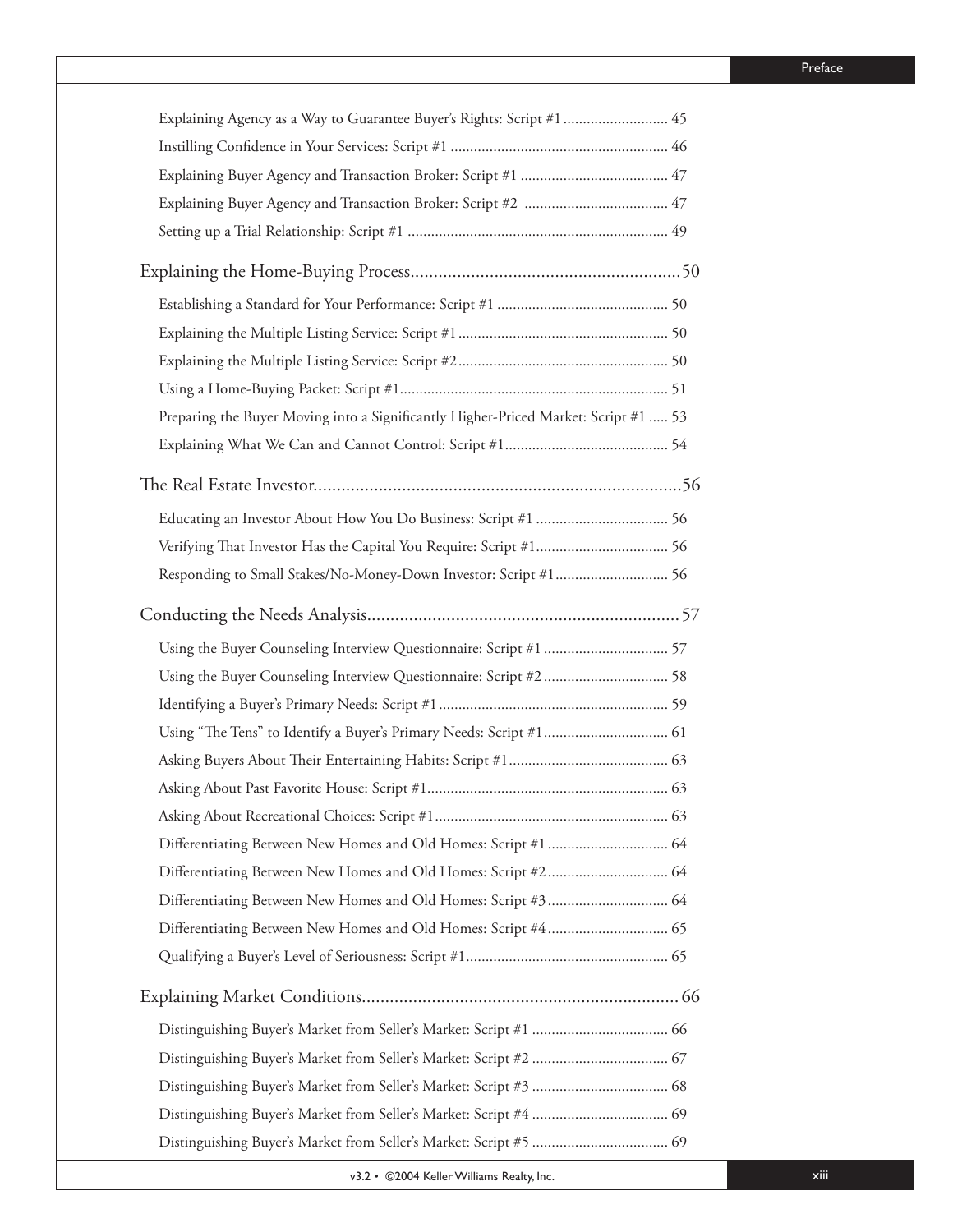| Outlining Agent's Responsibilities During Contract to Close: Script #1  73       |  |
|----------------------------------------------------------------------------------|--|
|                                                                                  |  |
|                                                                                  |  |
| Comparing the Buyer's Agency Agreement to a Committed Relationship: Script #1.75 |  |
| Explaining the Win-Win Objective of the Buyer Agency Agreement: Script #1  75    |  |
|                                                                                  |  |
|                                                                                  |  |
|                                                                                  |  |
|                                                                                  |  |
|                                                                                  |  |
|                                                                                  |  |
|                                                                                  |  |
|                                                                                  |  |
|                                                                                  |  |
|                                                                                  |  |
|                                                                                  |  |
|                                                                                  |  |
|                                                                                  |  |
|                                                                                  |  |
|                                                                                  |  |
|                                                                                  |  |
|                                                                                  |  |
|                                                                                  |  |
|                                                                                  |  |
|                                                                                  |  |
|                                                                                  |  |
|                                                                                  |  |
|                                                                                  |  |
|                                                                                  |  |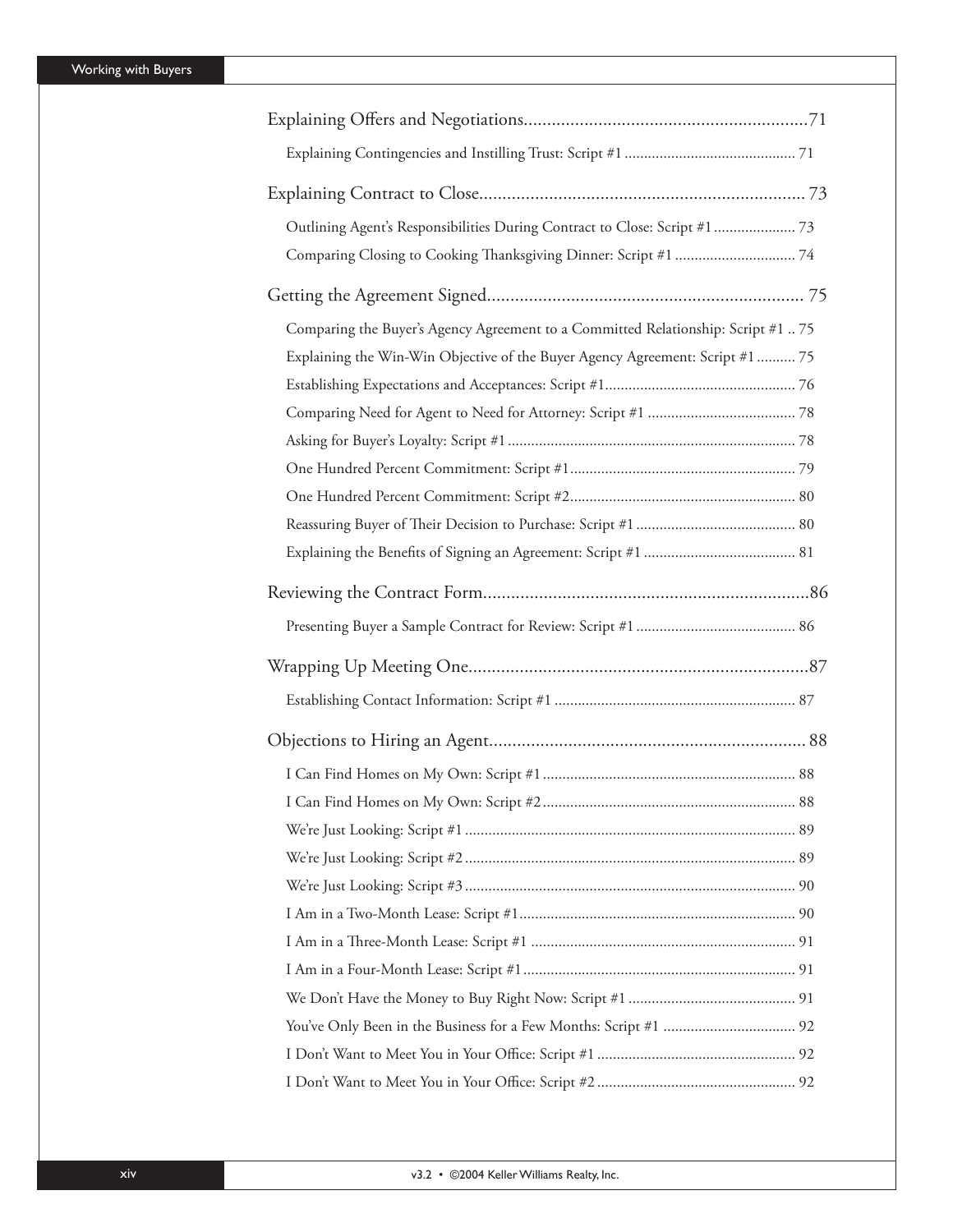| Positioning Allied Resource as Your Customer's Trusted Advisor: Script #1  100 |  |
|--------------------------------------------------------------------------------|--|
| Differentiating Between Prequalification and Preapproval: Script #1  101       |  |
| Differentiating Between Prequalification and Preapproval: Script #2  101       |  |
| Explaining Importance of Being Prequalified/Preapproved: Script #1  102        |  |
| Explaining Importance of Being Prequalified/Preapproved: Script #2 103         |  |
| Explaining Importance of Being Prequalified/Preapproved: Script #3  103        |  |
| Explaining Importance of Being Prequalified/Preapproved: Script #4  104        |  |
| Explaining Importance of Being Prequalified/Preapproved: Script #5  104        |  |
| Explaining Importance of Being Prequalified/Preapproved: Script #6 105         |  |
| Explaining Importance of Being Prequalified/Preapproved: Script #7  105        |  |
|                                                                                |  |
|                                                                                |  |
|                                                                                |  |
|                                                                                |  |
|                                                                                |  |
|                                                                                |  |
|                                                                                |  |
|                                                                                |  |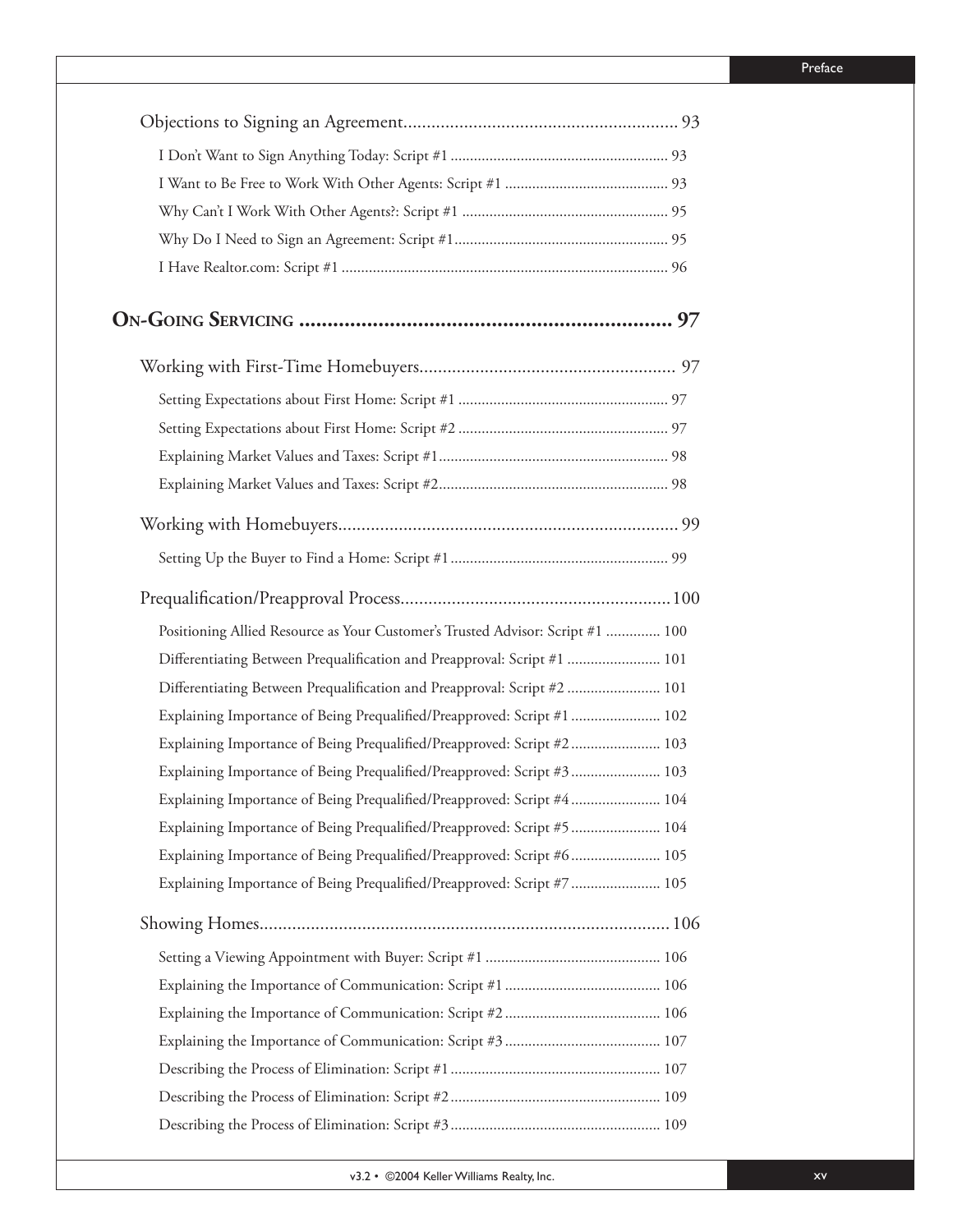| Explaining to Buyer How to Work With For Sale By Owners: Script #1  114      |  |
|------------------------------------------------------------------------------|--|
| Explaining to Buyer How to Work With For Sale By Owners: Script #2  115      |  |
| Explaining to Buyer How to Work With For Sale By Owners: Script #3  115      |  |
|                                                                              |  |
|                                                                              |  |
|                                                                              |  |
| I Haven't Seen Enough Homes Yet to Make a Confident Decision: Script #1  117 |  |
| I Haven't Seen Enough Homes Yet to Make a Confident Decision: Script #2 118  |  |
|                                                                              |  |
|                                                                              |  |
|                                                                              |  |
|                                                                              |  |
|                                                                              |  |
|                                                                              |  |
|                                                                              |  |
|                                                                              |  |
|                                                                              |  |
|                                                                              |  |
|                                                                              |  |
|                                                                              |  |
|                                                                              |  |
|                                                                              |  |
|                                                                              |  |
|                                                                              |  |
|                                                                              |  |
|                                                                              |  |
|                                                                              |  |
| Discouraging Your Buyer from Bidding Too Low: Script #10 126                 |  |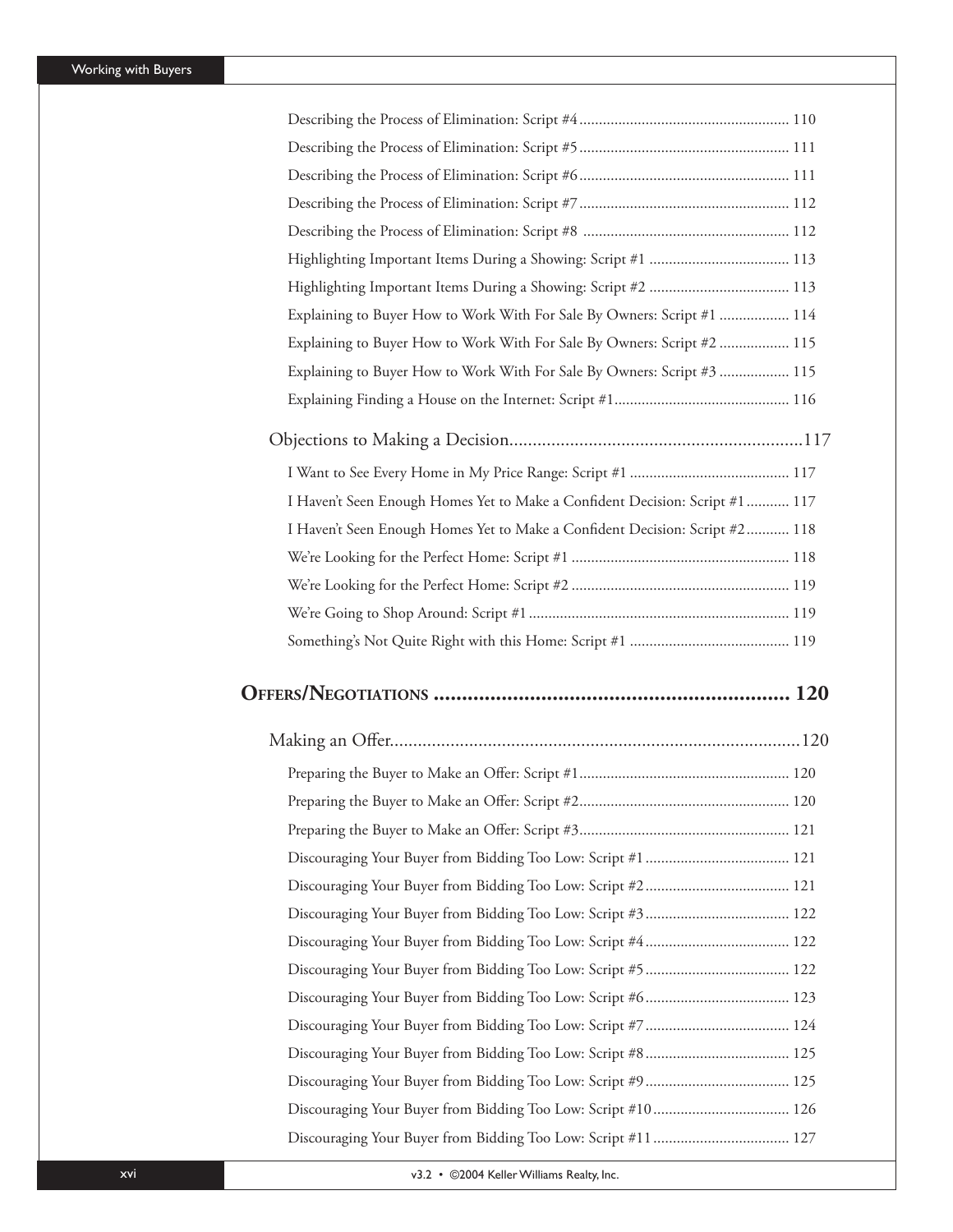| Discouraging Your Buyer from Bidding Too Low: Script #12 127                          |
|---------------------------------------------------------------------------------------|
| Discouraging Your Buyer from Bidding Too Low: Script #13 128                          |
| Discouraging Your Buyer from Bidding Too Low: Script #14 128                          |
|                                                                                       |
| Discouraging Your Buyer from Bidding Too Low: Script #16 130                          |
|                                                                                       |
| Handling Your Buyer's Desire for Inclusion of Seller's Personal Items: Script #1  131 |
| Handling Your Buyer's Desire for Inclusion of Seller's Personal Items: Script #2 131  |
| Handling Your Buyer's Desire for Inclusion of Seller's Personal Items: Script #3  132 |
|                                                                                       |
| Asking Seller's Agent About the House's Market History: Script #1  133                |
| Handling Seller Agent When Offer Is Lower than Asking: Script #1  133                 |
|                                                                                       |
|                                                                                       |
|                                                                                       |
|                                                                                       |
|                                                                                       |
|                                                                                       |
|                                                                                       |
|                                                                                       |
|                                                                                       |
| I Want to Wait for the Price to Drop Before Making an Offer: Script #1 137            |
| I Want to Wait for the Price to Drop Before Making an Offer: Script #2 138            |
| There Is a New Agent in Town Who Will Give Me 1 Percent Back: Script #1  138          |
| The Builder Will Give Me 1 percent if I Work Directly Through Them: Script #1  139    |
|                                                                                       |
|                                                                                       |
| Demanding Timely Response to Lender's Requests: Script #1  140                        |
|                                                                                       |
|                                                                                       |
|                                                                                       |
|                                                                                       |
|                                                                                       |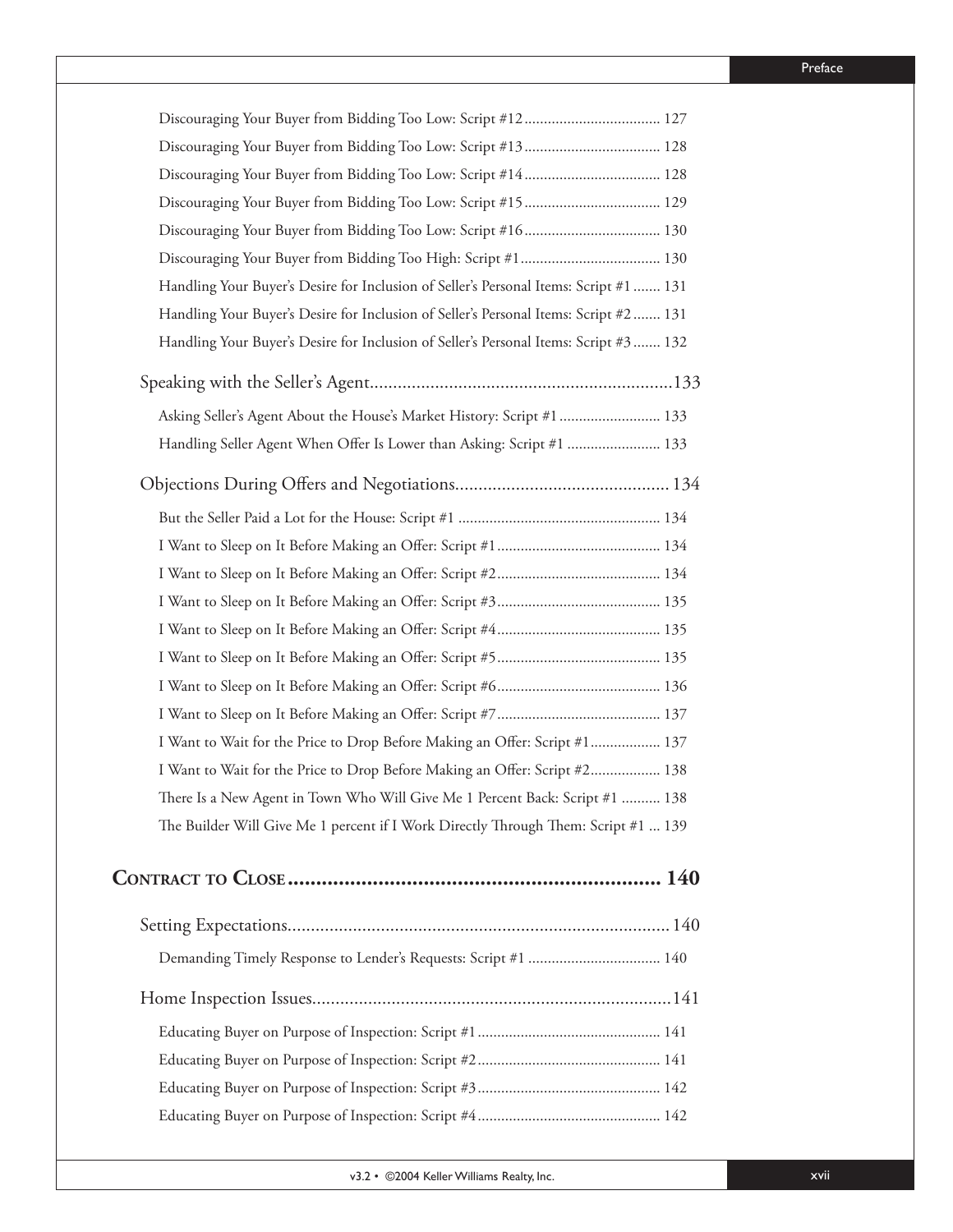| Handling Buyer's Reaction to a Negative Inspection Report: Script #1 147              |  |
|---------------------------------------------------------------------------------------|--|
| Handling Buyer's Reaction to a Negative Inspection Report: Script #2 148              |  |
| Preparing a Buyer of an Older Home for a Lengthy Inspection Report: Script #1  149    |  |
| Preparing a Buyer of an Older Home for a Lengthy Inspection Report: Script #2  149    |  |
| Presenting Options When the Inspection Report Returns Pest Infestation: Script #1.150 |  |
|                                                                                       |  |
|                                                                                       |  |
| Explaining Options When the Home Appraises Below Asking Price: Script #1  151         |  |
| Explaining Options When the Home Appraises Below Asking Price: Script #2  152         |  |
|                                                                                       |  |
|                                                                                       |  |
|                                                                                       |  |
|                                                                                       |  |
|                                                                                       |  |
|                                                                                       |  |
|                                                                                       |  |
|                                                                                       |  |
|                                                                                       |  |
|                                                                                       |  |
|                                                                                       |  |
|                                                                                       |  |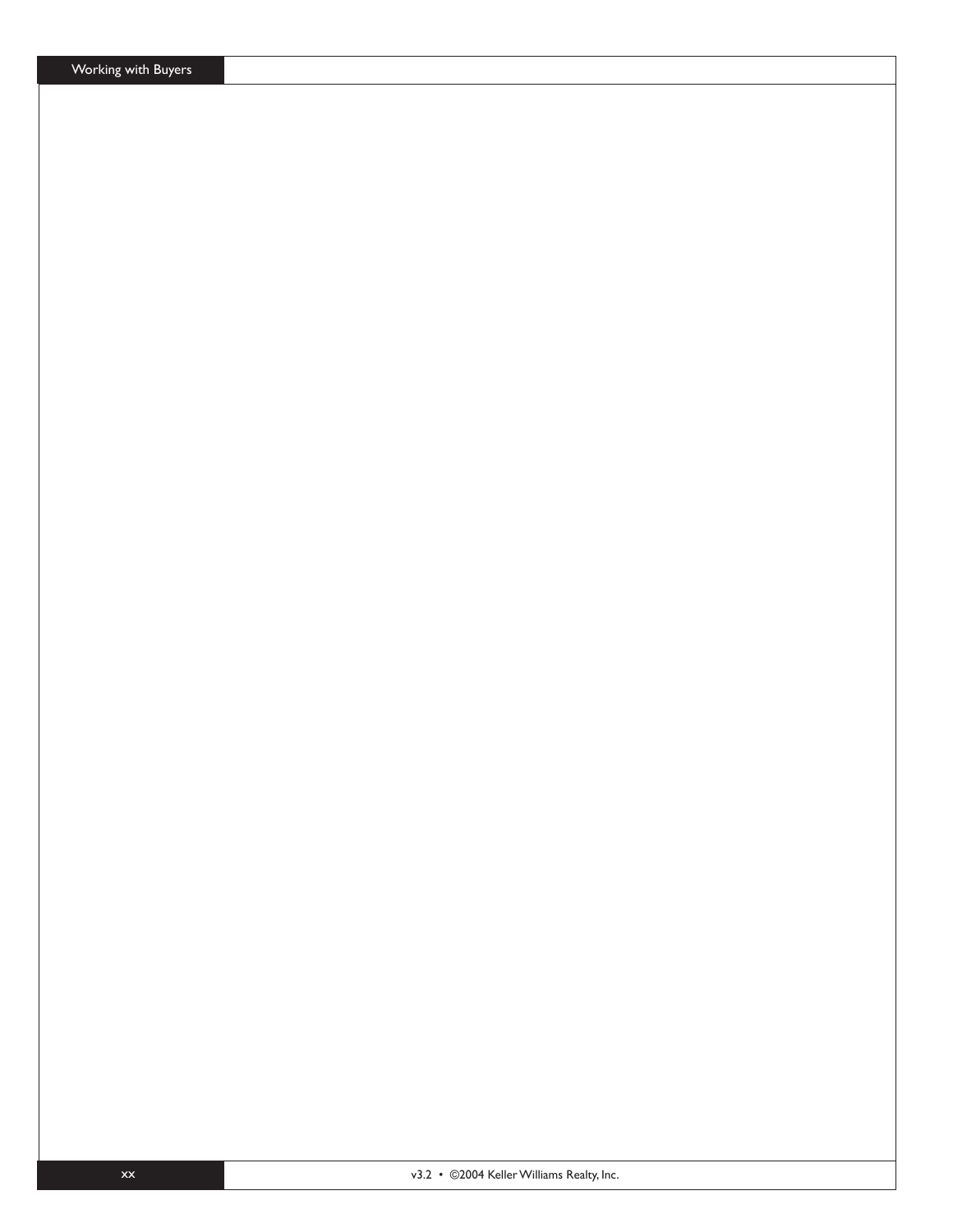# **Buyer Leads from Marketing**

## Interactive Voice Response (IVR) Calls

IVR Courtesy Callback: Script #1

| AGENT:        | Good afternoon, this is ________ with the ________ Group at            |  |
|---------------|------------------------------------------------------------------------|--|
|               | Keller Williams Realty. This is just a courtesy call. I noticed that   |  |
|               | you called on our listing at 123 Elm Street. I just wanted to know,    |  |
|               | did you get all the information you were looking for?                  |  |
| <b>BUYER:</b> | I sure did.                                                            |  |
| AGENT:        | Great. Are you looking to be in that area?                             |  |
| BUYER:        | Yes, I am.                                                             |  |
| AGENT:        | Okay, fabulous. Are you interested in taking a look at that house?     |  |
| BUYER:        | We're kind of just getting started. We'd like to drive around a little |  |
|               | first.                                                                 |  |
| AGENT:        | No problem. Would it be helpful to you if I were to give you a         |  |
|               | list of everything that's currently available in your price range and  |  |
|               | with the criteria that you need in a home?                             |  |

#### IVR Courtesy Callback: Script #2

| <b>AGENT:</b> | The reason for my call is that I noticed you called on our listing at |
|---------------|-----------------------------------------------------------------------|
|               | 123 Main Street. I just wanted to make sure that you received all     |
|               | of the information you needed.                                        |
| Buyer:        | Yes. I did.                                                           |
| AGENT:        | Great. So, how long have you been looking for a home?                 |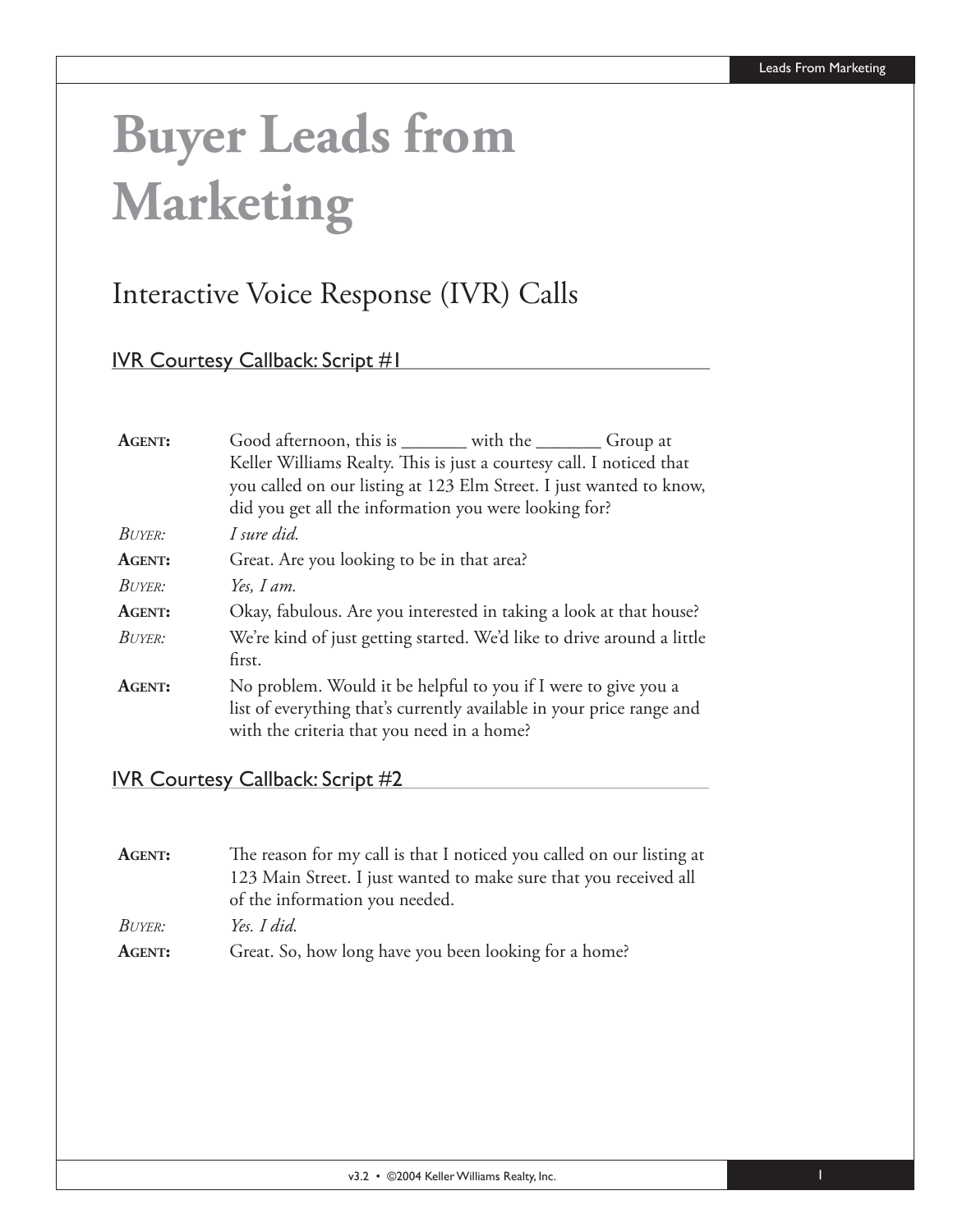## IVR Courtesy Callback: Script #3

| AGENT:        | Hi, this is ________ with Keller Williams Realty. You called on the<br>property located at ________. Are you in the market for a home?                                                                                                           |
|---------------|--------------------------------------------------------------------------------------------------------------------------------------------------------------------------------------------------------------------------------------------------|
| BUYER:        | Not yet. I'm just calling to get the price.                                                                                                                                                                                                      |
| <b>AGENT:</b> | This is a wonderful home. It has  [Describe the home and some<br>of it's features and benefits.] The list price is _________. Does this<br>sound like something you are interested in? Do you plan on<br>purchasing a home within the next year? |
| BUYER:        | Maybe  but I don't want to commit to anything right now.                                                                                                                                                                                         |
| AGENT:        | Even if you are not in the market for a new home right now,<br>you have nothing to lose and everything to gain by beginning to<br>explore your options. When would be a good time for us to sit<br>down and discuss this further?                |

## IVR Courtesy Callback: Script #4

| AGENT:    | Hi, this is _______ with Keller Williams Realty. You called about                                                                                                                                                                                                                                                        |
|-----------|--------------------------------------------------------------------------------------------------------------------------------------------------------------------------------------------------------------------------------------------------------------------------------------------------------------------------|
|           | the property located at _________. Are you in the market for a                                                                                                                                                                                                                                                           |
|           | home?                                                                                                                                                                                                                                                                                                                    |
| PROSPECT: | Yes.                                                                                                                                                                                                                                                                                                                     |
| AGENT:    | Are you currently working with a real estate agent?                                                                                                                                                                                                                                                                      |
| PROSPECT: | Not yet.                                                                                                                                                                                                                                                                                                                 |
| AGENT:    | It would be my pleasure to help you find the perfect home.<br>Do you have a timeframe for when you want to move? [Listen]<br>and document response.] Do you have a price range? [Listen and<br>document response.] I have a good inventory of homes to choose<br>from that are similar to the property you called about. |
| PROSPECT: | Great!                                                                                                                                                                                                                                                                                                                   |
| AGENT:    | One more important question: have you had the opportunity to<br>meet with a lender?                                                                                                                                                                                                                                      |
| PROSPECT: | No.                                                                                                                                                                                                                                                                                                                      |
| AGENT:    | Meeting with a lender is not mandatory at this point, but our<br>customers tell us over and over again that one of the most<br>beneficial meetings for them was meeting with a lender.                                                                                                                                   |
| PROSPECT: | Really?                                                                                                                                                                                                                                                                                                                  |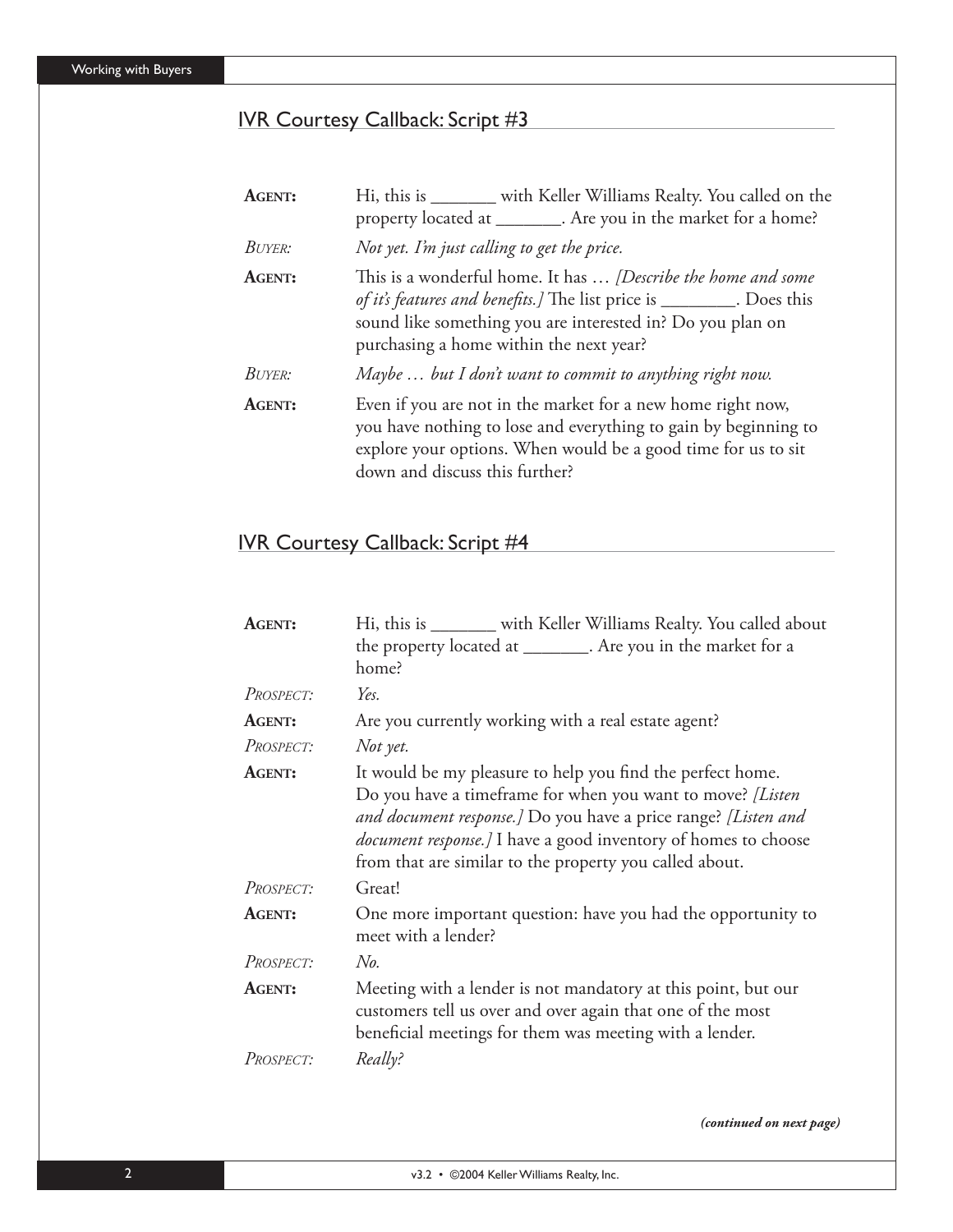## IVR Courtesy Callback: Script #4 (continued)

| AGENT:        | When you meet with a lender, you will learn how much it will<br>cost you to get into a home and what your monthly payments<br>will be. Many times customers find that they actually qualify for<br>more than they expected. Meeting with a lender makes our time<br>looking at homes more efficient because we focus only on the<br>homes you're comfortable making monthly payments on. Does<br>this make sense?                                                                                 |
|---------------|---------------------------------------------------------------------------------------------------------------------------------------------------------------------------------------------------------------------------------------------------------------------------------------------------------------------------------------------------------------------------------------------------------------------------------------------------------------------------------------------------|
| PROSPECT:     | What about the home I'm calling about? What if someone buys it up<br>before I do?                                                                                                                                                                                                                                                                                                                                                                                                                 |
| <b>AGENT:</b> | Most sellers want the security of working with a buyer who is<br>qualified to purchase their home. Meeting with a lender doesn't<br>take that long. As a matter of fact, I can recommend a couple<br>of lenders you may meet with today or tomorrow. Are you<br>interested?                                                                                                                                                                                                                       |
| PROSPECT:     | Sure.                                                                                                                                                                                                                                                                                                                                                                                                                                                                                             |
| AGENT:        | I recommend that you call _________. Now, to keep things moving,<br>would it be possible for us to meet at my office after you have met<br>with a lender so I can show you what's available?                                                                                                                                                                                                                                                                                                      |
| PROSPECT:     | Can you just show me the house that I called about?                                                                                                                                                                                                                                                                                                                                                                                                                                               |
| <b>AGENT:</b> | I'm happy to do that, but most of the time buyers want to look<br>at a number of homes within their price range so that they can<br>compare prices and be in a better position to negotiate. To make<br>the best use of your time, let's start with a meeting in my office so<br>I can show you ten or so other homes that meet your needs. This<br>will put you in a better position to negotiate. Does this sound like<br>a good starting point? Let's set a time to sit down and discuss this. |

## IVR Courtesy Callback: Script #5

| PROSPECT: | I got all the information I needed. Thank you very much.                           |
|-----------|------------------------------------------------------------------------------------|
| AGENT:    | neighborhood. Is this is an area you<br>are looking to buy in?                     |
| PROSPECT: | Yes.                                                                               |
| AGENT:    | I may know of other homes in that neighborhood that you might<br>be interested in. |
| PROSPECT: | I really like the house that I called on.                                          |
| AGENT:    | I understand. What do you like about it?                                           |
| PROSPECT: | The look and the size.                                                             |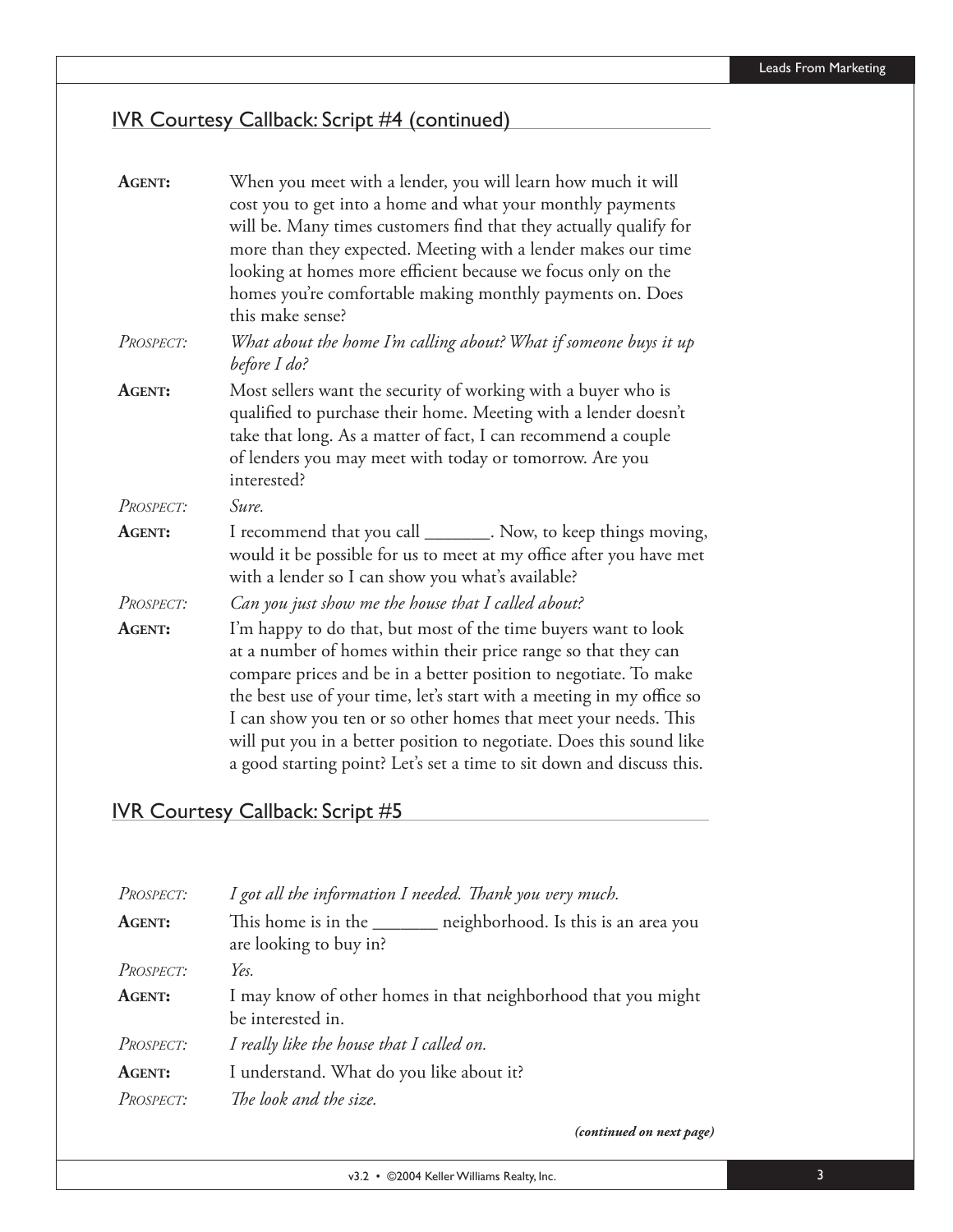## IVR Courtesy Callback: Script #5 (continued)

| AGENT:        | I suggest that we meet so that I can see what I can do to get you<br>the home of your dreams. What's a good time for you?                                                                                                                    |
|---------------|----------------------------------------------------------------------------------------------------------------------------------------------------------------------------------------------------------------------------------------------|
| PROSPECT:     | I'm really not interested. I got all the information that I needed.                                                                                                                                                                          |
| <b>AGENT:</b> | No problem. Do you mind if I send you some information on<br>financing?                                                                                                                                                                      |
| PROSPECT:     | Sure, go ahead. By the way, how did you get my number?                                                                                                                                                                                       |
| AGENT:        | The telephone system that we use captures telephone numbers<br>the same as Caller ID. I was following up to see if you got all the<br>information you needed and if I could answer any questions that<br>you might have regarding financing. |
| PROSPECT:     | Send me that information on financing and I'll give you a call.                                                                                                                                                                              |
| AGENT:        | No problem  so the correct spelling of your name is                                                                                                                                                                                          |

## IVR Courtesy Callback: Script #6

| AGENT:    | Hi, this is ________ with Keller Williams Realty. You just called                                                                                                                                                                                                                                                                                                                                                                                                                                                                                                                                                                                                     |
|-----------|-----------------------------------------------------------------------------------------------------------------------------------------------------------------------------------------------------------------------------------------------------------------------------------------------------------------------------------------------------------------------------------------------------------------------------------------------------------------------------------------------------------------------------------------------------------------------------------------------------------------------------------------------------------------------|
|           | on _________ (Property Address). Is there anything I can help you                                                                                                                                                                                                                                                                                                                                                                                                                                                                                                                                                                                                     |
|           | with? Are you currently in the market for a new home?                                                                                                                                                                                                                                                                                                                                                                                                                                                                                                                                                                                                                 |
| PROSPECT: | Yes.                                                                                                                                                                                                                                                                                                                                                                                                                                                                                                                                                                                                                                                                  |
| AGENT:    | Are you currently working with an agent?                                                                                                                                                                                                                                                                                                                                                                                                                                                                                                                                                                                                                              |
| PROSPECT: | N <sub>0</sub>                                                                                                                                                                                                                                                                                                                                                                                                                                                                                                                                                                                                                                                        |
| AGENT:    | It would be my pleasure to help you find your perfect home, and<br>I must tell you that I operate a little differently. The way I prefer<br>to work is to have you come into the office so we can uncover<br>exactly what you need in your next home. You see, I'm not like<br>most agents who just throw you into the car and show you 50<br>homes hoping you stumble upon the perfect home. If you choose<br>to work with me, we are going to take a proactive approach which<br>virtually assures you of getting what you want and wanting what<br>you get; thus, assuring us of a win-win relationship. Does this<br>sound like something that could benefit you? |
| PROSPECT: | Possibly.                                                                                                                                                                                                                                                                                                                                                                                                                                                                                                                                                                                                                                                             |
| AGENT:    | Great! When would be a good time for us to get together?                                                                                                                                                                                                                                                                                                                                                                                                                                                                                                                                                                                                              |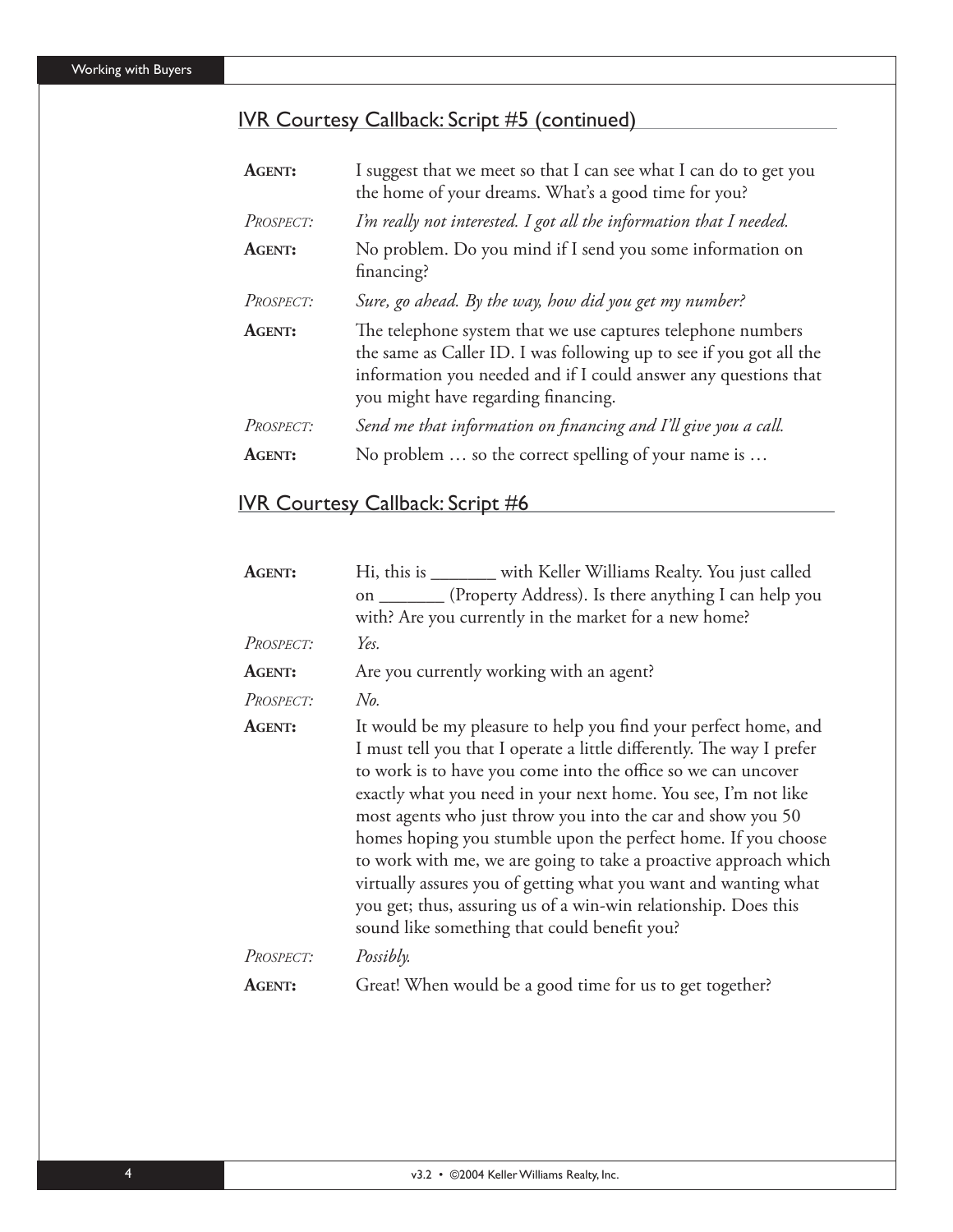### IVR Courtesy Callback: Script #7

| AGENT:    | Hi, this is _______ with Keller Williams Realty. You just called                                                          |
|-----------|---------------------------------------------------------------------------------------------------------------------------|
|           | on ________ (Property Address). Is there anything I can help you<br>with? Are you currently in the market for a new home? |
| PROSPECT: | Yes.                                                                                                                      |
|           |                                                                                                                           |
| AGENT:    | Great! Are you currently working with an agent?                                                                           |
| Prospect: | Yes.                                                                                                                      |

#### IVR Courtesy Callback: Script #8

| <b>AGENT:</b> | Hi, my name is _______ with the _______ team with Keller                                                                                             |
|---------------|------------------------------------------------------------------------------------------------------------------------------------------------------|
|               | Williams Realty. We've received an inquiry from someone at your                                                                                      |
|               | phone number about _________ (Property Address). Were you the<br>one who called?                                                                     |
| PROSPECT:     | Yes.                                                                                                                                                 |
| <b>AGENT:</b> | Great! There are two reasons for my call. The first is quality<br>assurance. Did the service give you all of the details you requested?              |
| PROSPECT:     | Yes, but I'm really not interested in that home.                                                                                                     |
| AGENT:        | I appreciate your feedback. There's some additional information<br>I'd like to share with your agent. Who's representing you in your<br>home search? |

#### IVR Courtesy Callback: Script #9

AGENT: This is \_\_\_\_\_\_\_ with Keller Williams Realty. I see that you called on a home in \_\_\_\_\_\_\_ (area). One thing you should know about that area is that the homes do not stay on the market very long. It sounds like you have been driving around looking at homes out there and calling the signs.

*PROSPECT: Yes, I have been.*

**AGENT:** Let me save you a lot of time in your hunt for a home. Drop by my office and let's run some new searches on the computer with the criteria you are looking for in a new home. Then we'll go view some of the houses. This will save you a lot of time. I have openings at 4:30 and 6:00 p.m. today. What time works best?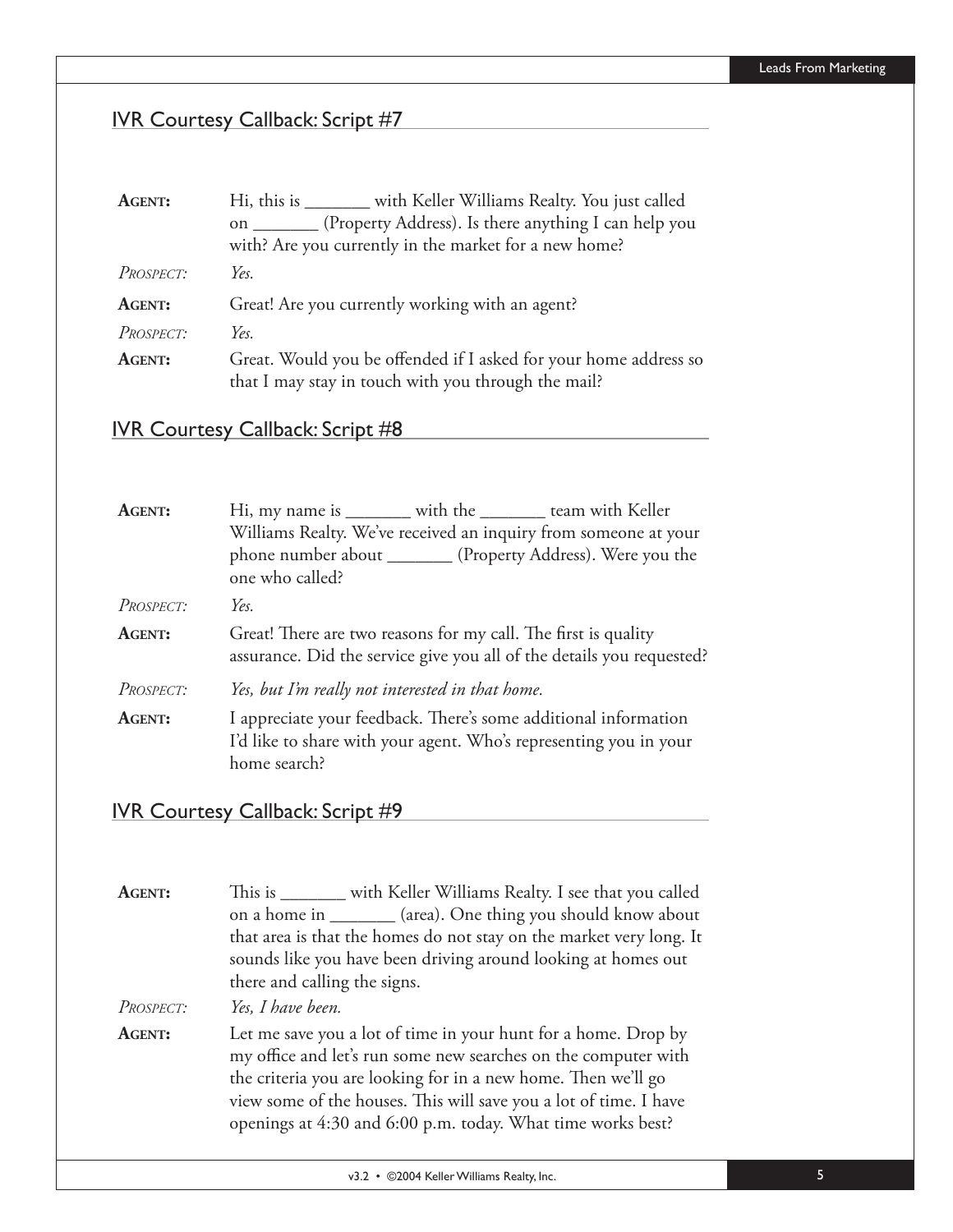#### IVR Courtesy Callback: Script #10

| AGENT:    | Hi, this is ________ with the ________ group and someone from<br>your home just called on one of our talking ads. As a matter of<br>courtesy, we like to call back to make sure your questions were<br>answered. What price range are you looking in? Have you heard<br>of _______ (team name)?                                                                                                                                                                                                                                                                                                                                                                                                                        |
|-----------|------------------------------------------------------------------------------------------------------------------------------------------------------------------------------------------------------------------------------------------------------------------------------------------------------------------------------------------------------------------------------------------------------------------------------------------------------------------------------------------------------------------------------------------------------------------------------------------------------------------------------------------------------------------------------------------------------------------------|
| PROSPECT: | Yes, I have.                                                                                                                                                                                                                                                                                                                                                                                                                                                                                                                                                                                                                                                                                                           |
| AGENT:    | Great! We are on our toes and have been the #1 team in the area<br>for the past ____ years because we offer some very unique services.<br>I am a member of the buyer agent team. Typically, most agents<br>who you call from a For Sale sign are working for the property<br>owner. When you work with a member of our buyer agent team,<br>you are working with someone who instead represents you and<br>who looks out for your best interests. This can save you a lot of<br>time and money. Being a part of a team means I can focus 100<br>percent of my efforts on finding just the right home for you.<br>All of this service is free of charge to you. You are interested in<br>purchasing a home, aren't you? |
| PROSPECT: | Yes.                                                                                                                                                                                                                                                                                                                                                                                                                                                                                                                                                                                                                                                                                                                   |
| AGENT:    | Great! Are you working with another agent?                                                                                                                                                                                                                                                                                                                                                                                                                                                                                                                                                                                                                                                                             |
| PROSPECT: | We're not interested in purchasing now; we are just looking.                                                                                                                                                                                                                                                                                                                                                                                                                                                                                                                                                                                                                                                           |
| AGENT:    | We may have just the right service to help you. It's a unique<br>program we offer called the "Buyer Instant Notification Program".                                                                                                                                                                                                                                                                                                                                                                                                                                                                                                                                                                                     |

#### IVR Courtesy Callback: Script #11

AGENT: Hi, this is \_\_\_\_\_\_\_ with the \_\_\_\_\_\_\_ group and someone from your home just called on one of our talking ads. As a matter of courtesy, we like to call back to make sure your questions were answered. What price range are you looking in? Have you heard of \_\_\_\_\_\_\_ (team name)?

*PROSPECT: Yes, I have.*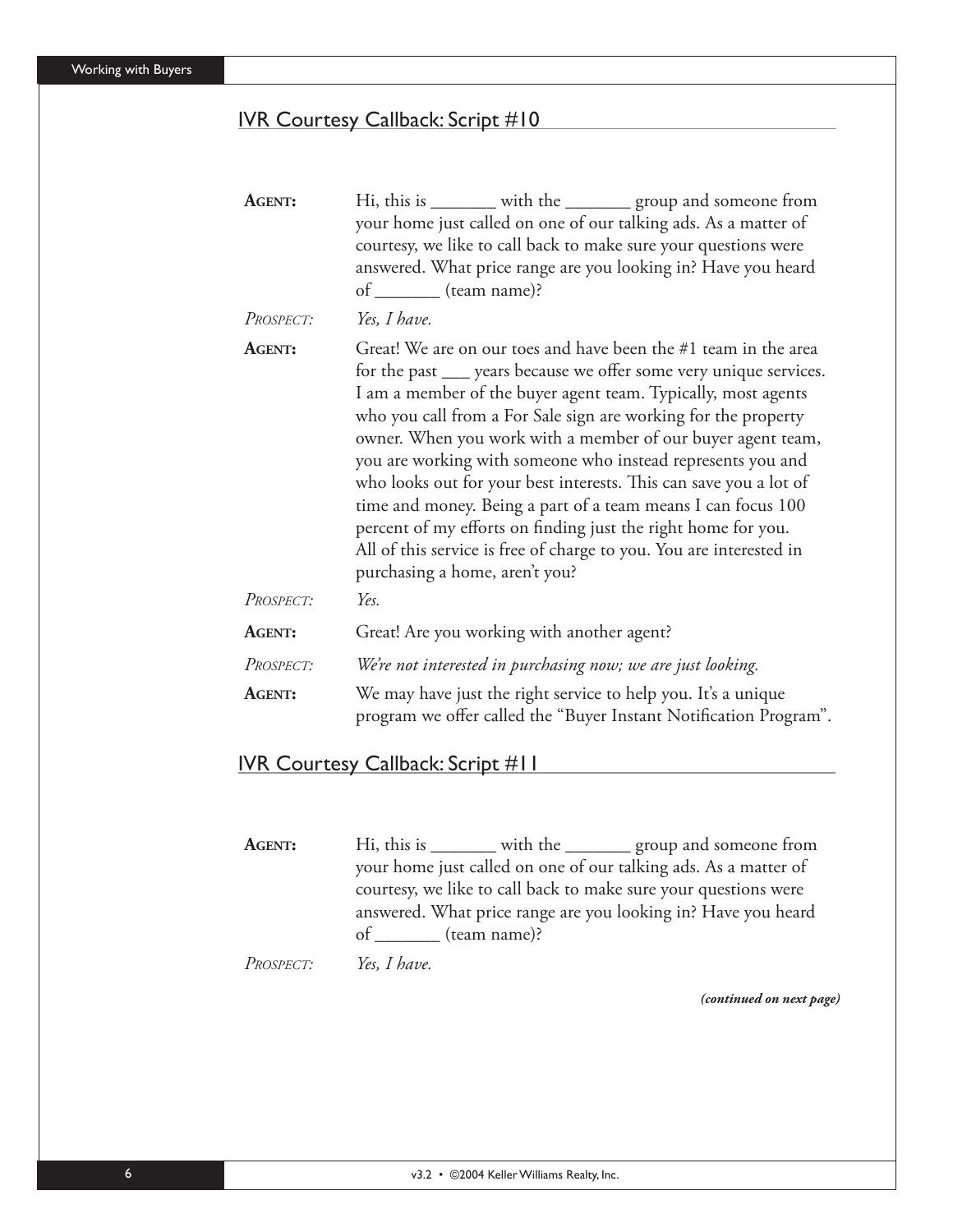#### IVR Courtesy Callback: Script #11 (continued)

**AGENT:** Great! We are on our toes and have been the number one team in the area for the past \_\_\_ years because we offer some very unique services. I am a member of the buyer agent team. Typically, most agents who you call from a For Sale sign are working for the property owner. When you work with a member of our buyer agent team, you are working with someone who instead represents you and who looks out for your best interests. This can save you a lot of time and money. Being a part of a team means I can focus 100 percent of my efforts on finding just the right home for you. As your representative, I can negotiate the best price and terms for you on the home we find. All of this service is free of charge to you. You are interested in purchasing a home, aren't you?

*PROSPECT: Yes. We are already working with an agent.*

**AGENT:** Then, they should be giving you the latest information on the newest properties coming on the market. How committed are you to your agent?

#### IVR Courtesy Callback: Script #12

AGENT: Hi, this is \_\_\_\_\_\_\_ with the \_\_\_\_\_\_\_ group and someone from your home just called on one of our talking ads. As a matter of courtesy, we like to call back to make sure your questions were answered. What price range are you looking in? Have you heard of (team name)? *PROSPECT: Yes, I have.* **AGENT:** Great! We are on our toes and have been the #1 team in the area for the past \_\_\_ years because we offer some very unique services. I am a member of the buyer agent team. Typically, most agents who you call from a For Sale sign are working for the property owner. When you work with a member of our buyer agent team, you are working with someone who instead represents you and who looks out for your best interests. This can save you a lot of time and money. Being a part of a team means I can focus 100 percent of my efforts on finding just the right home for you. As your representative, I can negotiate the best price and terms for you on the home we find. All of this service is free of charge to you. You are interested in purchasing a home, aren't you? *PROSPECT: Yes. (continued on next page)*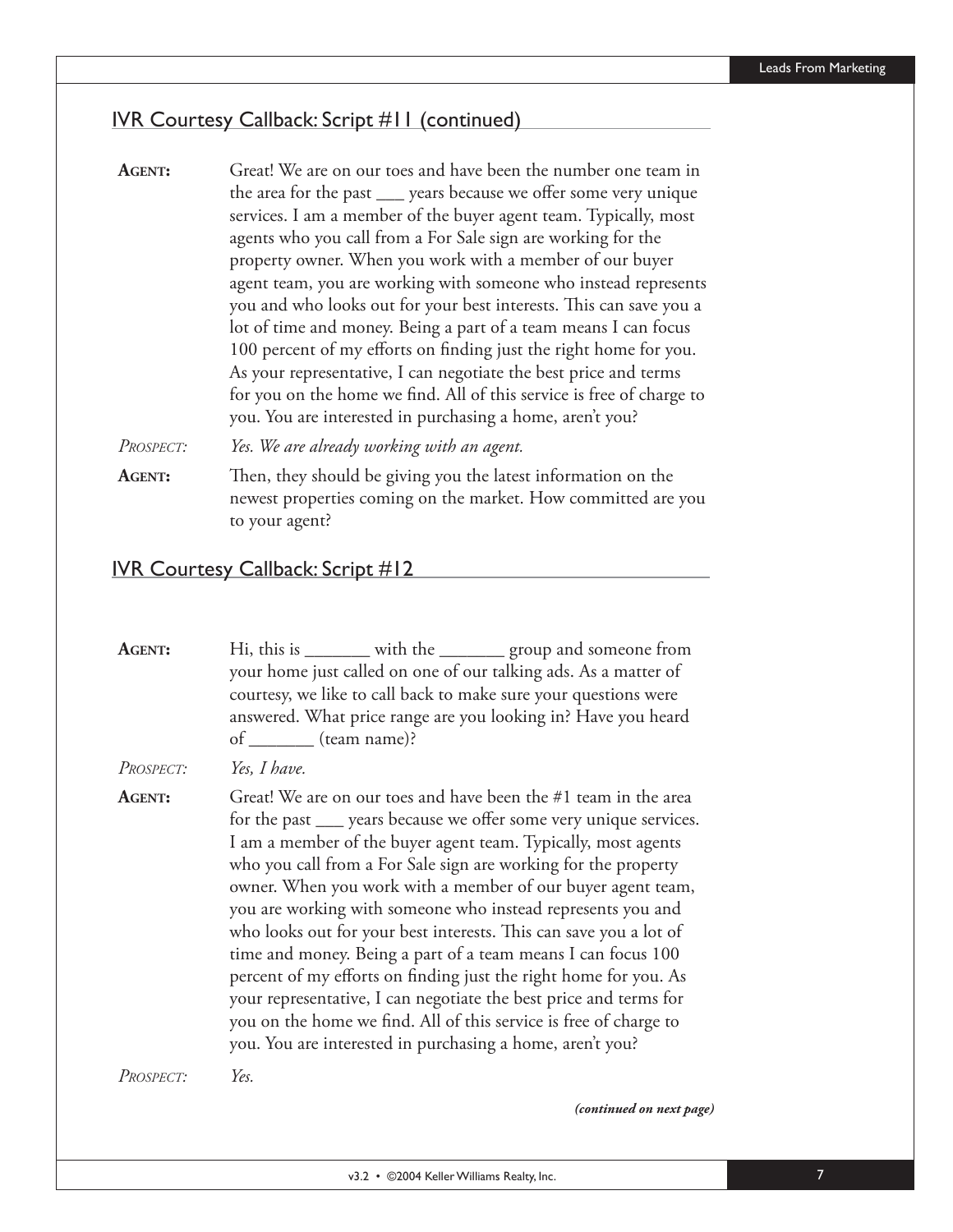## IVR Courtesy Callback: Script #12 (continued)

| <b>AGENT:</b> | Great! Are you working with another agent?                                                                                                                                                                                                                                                                                                                                                                                                                                                                                                                                                                                                                                                                                                                                                                                                                                                                                                    |
|---------------|-----------------------------------------------------------------------------------------------------------------------------------------------------------------------------------------------------------------------------------------------------------------------------------------------------------------------------------------------------------------------------------------------------------------------------------------------------------------------------------------------------------------------------------------------------------------------------------------------------------------------------------------------------------------------------------------------------------------------------------------------------------------------------------------------------------------------------------------------------------------------------------------------------------------------------------------------|
| Prospect:     | We really want to see a lot of homes before deciding to purchase.                                                                                                                                                                                                                                                                                                                                                                                                                                                                                                                                                                                                                                                                                                                                                                                                                                                                             |
| AGENT:        | The problem with driving around and calling from signs is that<br>agent is working for the seller and that property may already be<br>under contract. Even newspaper and magazine ads are put to press<br>a month ago and the best properties are already gone. Working<br>with a buyer agent can save you a lot of time and effort. I can put<br>you down in front of the Multiple Listing Service and enter your<br>specific criteria for a home: price, number of bedrooms, amenities,<br>the areas you want to live in, and so forth. It will show us the<br>latest, freshest information on properties that have come on the<br>market. I also preview about forty homes every week and work<br>with about twenty builders in the area. About half of my business<br>is new construction. I know the market and can work to negotiate<br>the best price and terms for you. Does this sound like something<br>you would be interested in? |
| Prospect:     | Yes.                                                                                                                                                                                                                                                                                                                                                                                                                                                                                                                                                                                                                                                                                                                                                                                                                                                                                                                                          |
| <b>AGENT:</b> | Let's set up an appointment for you to come to my office. It will<br>only take about thirty minutes. Would later this afternoon work<br>for you or would tomorrow be better?                                                                                                                                                                                                                                                                                                                                                                                                                                                                                                                                                                                                                                                                                                                                                                  |

## IVR Courtesy Callback: Script #13

| AGENT:        | This is _______ with Keller Williams Realty. How are you today?                                                                                                                                                                                                                                                                                                                                                                                                                                                                |
|---------------|--------------------------------------------------------------------------------------------------------------------------------------------------------------------------------------------------------------------------------------------------------------------------------------------------------------------------------------------------------------------------------------------------------------------------------------------------------------------------------------------------------------------------------|
| BUYER:        | I'm great, thanks.                                                                                                                                                                                                                                                                                                                                                                                                                                                                                                             |
| <b>AGENT:</b> | Our technology (IVR system) indicated that you have been<br>looking at the _______ (advertising) and that you're interested in<br>a fantastic piece of property in ________ (location). I'm not sure<br>if you're aware of it, but _________ (city) is one of the few cities<br>[Insert strong points of area or house: e.g., where we have a 20 percent<br>homestead exemption]. This home is absolutely fantastic, and I'd<br>love the opportunity to show you this property. Do you have any<br>questions on that property? |
| <b>BUYER:</b> | Yes, how much is it?                                                                                                                                                                                                                                                                                                                                                                                                                                                                                                           |
| AGENT:        | That home is listed right now at \$________. It's about _________<br>square feet—a fantastic custom home. Is that in your price range?                                                                                                                                                                                                                                                                                                                                                                                         |
| BUYER:        | Yes, it is.                                                                                                                                                                                                                                                                                                                                                                                                                                                                                                                    |
|               |                                                                                                                                                                                                                                                                                                                                                                                                                                                                                                                                |

*(continued on next page)*

8 v3.2 • ©2004 Keller Williams Realty, Inc.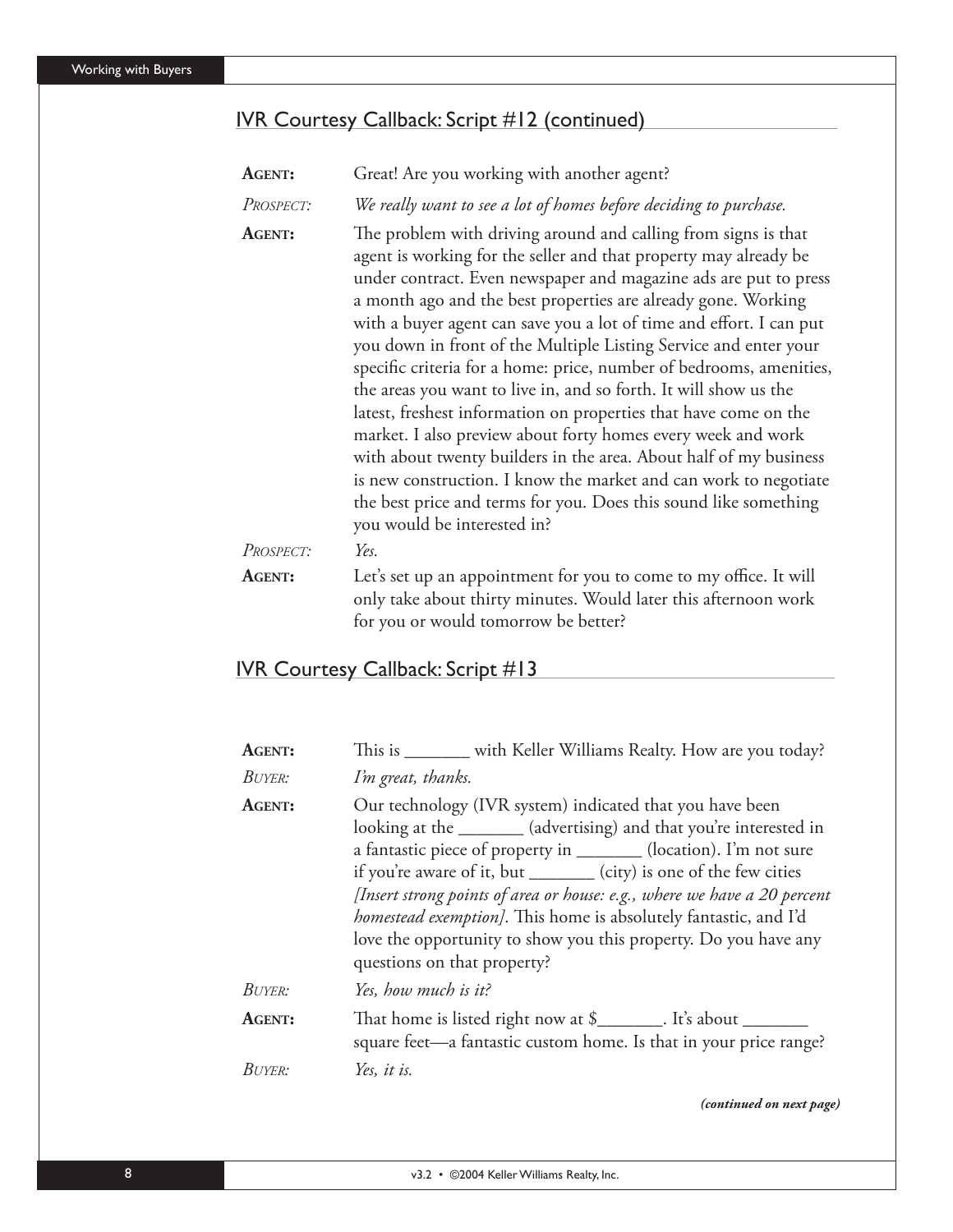## IVR Courtesy Callback: Script #13 (continued)

| AGENT:                  | Great. Are there other areas you are looking in?                                                                                                                                                                                                                                                                                                                                                                                               |
|-------------------------|------------------------------------------------------------------------------------------------------------------------------------------------------------------------------------------------------------------------------------------------------------------------------------------------------------------------------------------------------------------------------------------------------------------------------------------------|
| <b>BUYER:</b>           | Yes, we want to stay in the ______ (school district).                                                                                                                                                                                                                                                                                                                                                                                          |
| AGENT:                  | Excellent. Are you currently working with an agent?                                                                                                                                                                                                                                                                                                                                                                                            |
| <b>BUYER:</b><br>AGENT: | No, and this is my first phone call on a property.<br>Let me tell you about a program we use that would be of extreme<br>benefit to you. I will have a buyer's specialist contact you to<br>find out your exact parameters. After that we can put you into a<br>program that allows you to receive, by email, every property that<br>meets your parameters the moment it is listed. Is that something<br>you think might be of benefit to you? |
| BUYER:                  | Yes. Can you tell me more about the program?                                                                                                                                                                                                                                                                                                                                                                                                   |
| AGENT:                  | The program is actually sent through the Multiple Listings Service<br>or MLS. We'll take some time to enter your parameters. First of<br>all, what is your name?                                                                                                                                                                                                                                                                               |
| <b>BUYER:</b>           | $(mame)$ .                                                                                                                                                                                                                                                                                                                                                                                                                                     |
| AGENT:                  | What are you specifically looking for? What is the price range?                                                                                                                                                                                                                                                                                                                                                                                |
| <b>BUYER:</b>           | Between \$________ and \$_______.                                                                                                                                                                                                                                                                                                                                                                                                              |
| AGENT:                  | Okay, between \$_________ and \$________? And how soon do you<br>need to purchase a home?                                                                                                                                                                                                                                                                                                                                                      |
| <b>BUYER:</b>           | Within the next three months. I'm still in a lease, so I'm not sure I<br>really need to start looking for houses yet.                                                                                                                                                                                                                                                                                                                          |
| AGENT:                  | When does your lease expire?                                                                                                                                                                                                                                                                                                                                                                                                                   |
| <b>BUYER:</b>           | Not until _______(three months from now).                                                                                                                                                                                                                                                                                                                                                                                                      |
| AGENT:                  | This is not too soon to start, at least begin familiarizing yourself<br>with what you can find in your price range in the area. Are you<br>specifically interested in the ______ (location) school district?                                                                                                                                                                                                                                   |
| <b>BUYER:</b>           | Yes, the school district has a strong reputation.                                                                                                                                                                                                                                                                                                                                                                                              |
| AGENT:                  | So, you do have children. Is there a specific number of bedrooms<br>and bathrooms that you're looking for?                                                                                                                                                                                                                                                                                                                                     |
| BUYER:                  | Four bedrooms and no fewer than two bathrooms.                                                                                                                                                                                                                                                                                                                                                                                                 |
| AGENT:                  | Are there any other features that you're looking for in this home<br>like a swimming pool, or mature trees?                                                                                                                                                                                                                                                                                                                                    |
| BUYER:                  | Not really. I'm fairly open to any kind of additional features and<br>landscaping.                                                                                                                                                                                                                                                                                                                                                             |
|                         | (continued on next page)                                                                                                                                                                                                                                                                                                                                                                                                                       |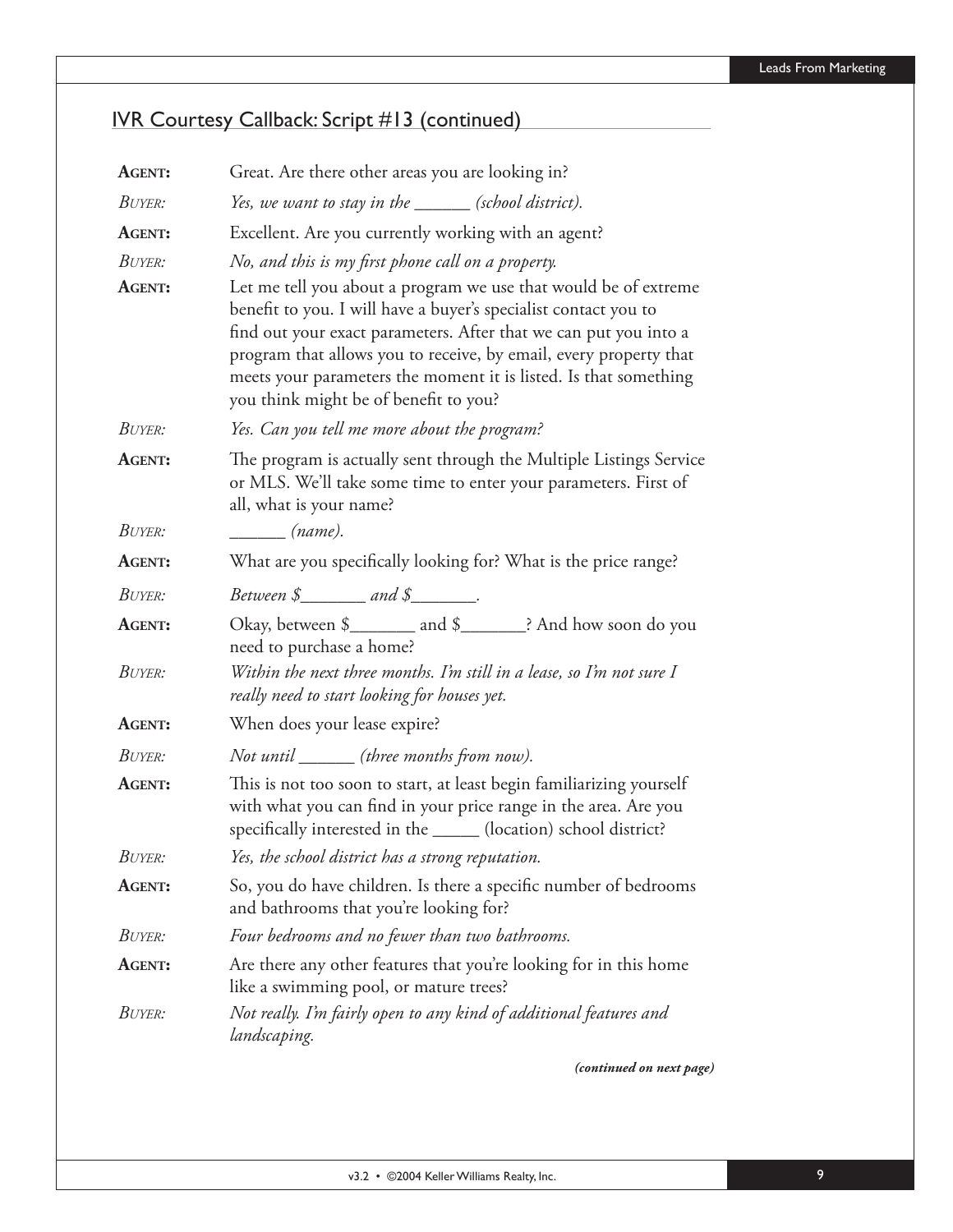## IVR Courtesy Callback: Script #13 (continued)

| AGENT:        | We shouldn't have any problem finding homes that meet your<br>price range and bedroom requirements. Let me get your email<br>address and I'll email you every property in your price range and<br>preferred area with at least four bedroom and two bathrooms. If<br>we find that there are lots of properties that meet these criteria,<br>then we'll have to talk about narrowing your parameters. For<br>instance we may try to decide between an upper and lower master<br>bedroom. Let's first find out about those parameters, and we'll<br>condense them depending on how many houses turn up. Does<br>that sound good? |
|---------------|--------------------------------------------------------------------------------------------------------------------------------------------------------------------------------------------------------------------------------------------------------------------------------------------------------------------------------------------------------------------------------------------------------------------------------------------------------------------------------------------------------------------------------------------------------------------------------------------------------------------------------|
| BUYER:        | Yes.                                                                                                                                                                                                                                                                                                                                                                                                                                                                                                                                                                                                                           |
| <b>AGENT:</b> | Once I send these properties, you will have the option to see that<br>property if it interests you. I will talk to one of the buyer's agent<br>to arrange to have you prequalified. Have you spoken to a banker<br>or a mortgage company?                                                                                                                                                                                                                                                                                                                                                                                      |
| BUYER:        | No, I haven't.                                                                                                                                                                                                                                                                                                                                                                                                                                                                                                                                                                                                                 |
| <b>AGENT:</b> | We have a person we work with who is incredible. Do you want<br>our contact to give you a call?                                                                                                                                                                                                                                                                                                                                                                                                                                                                                                                                |
| BUYER:        | Sure-she can give me a call.                                                                                                                                                                                                                                                                                                                                                                                                                                                                                                                                                                                                   |
| <b>AGENT:</b> | [Arrange time and contact information.]                                                                                                                                                                                                                                                                                                                                                                                                                                                                                                                                                                                        |
| BUYER:        | Is this better than looking for houses on my own?                                                                                                                                                                                                                                                                                                                                                                                                                                                                                                                                                                              |
| AGENT:        | Absolutely. When you look for houses on your own while driving<br>around, you might like the outside of the home, but it could be a<br>\$________ piece of property, or it could already be sold or under<br>contract. We're going to save you time.                                                                                                                                                                                                                                                                                                                                                                           |
| <b>BUYER:</b> | Do I have to sign anything?                                                                                                                                                                                                                                                                                                                                                                                                                                                                                                                                                                                                    |
| AGENT:        | We use a buyer's agreement form that asks you to be faithful to<br>us since we're going to give you our faithful service. We'll explain<br>how the program works, we'll show you a few properties, and then<br>we'll ask you to sign the agreement-if you are comfortable with<br>us and believe in the service we can give you.                                                                                                                                                                                                                                                                                               |
| BUYER:        | Once I sign the agreement, I'm not free to work with other agents?                                                                                                                                                                                                                                                                                                                                                                                                                                                                                                                                                             |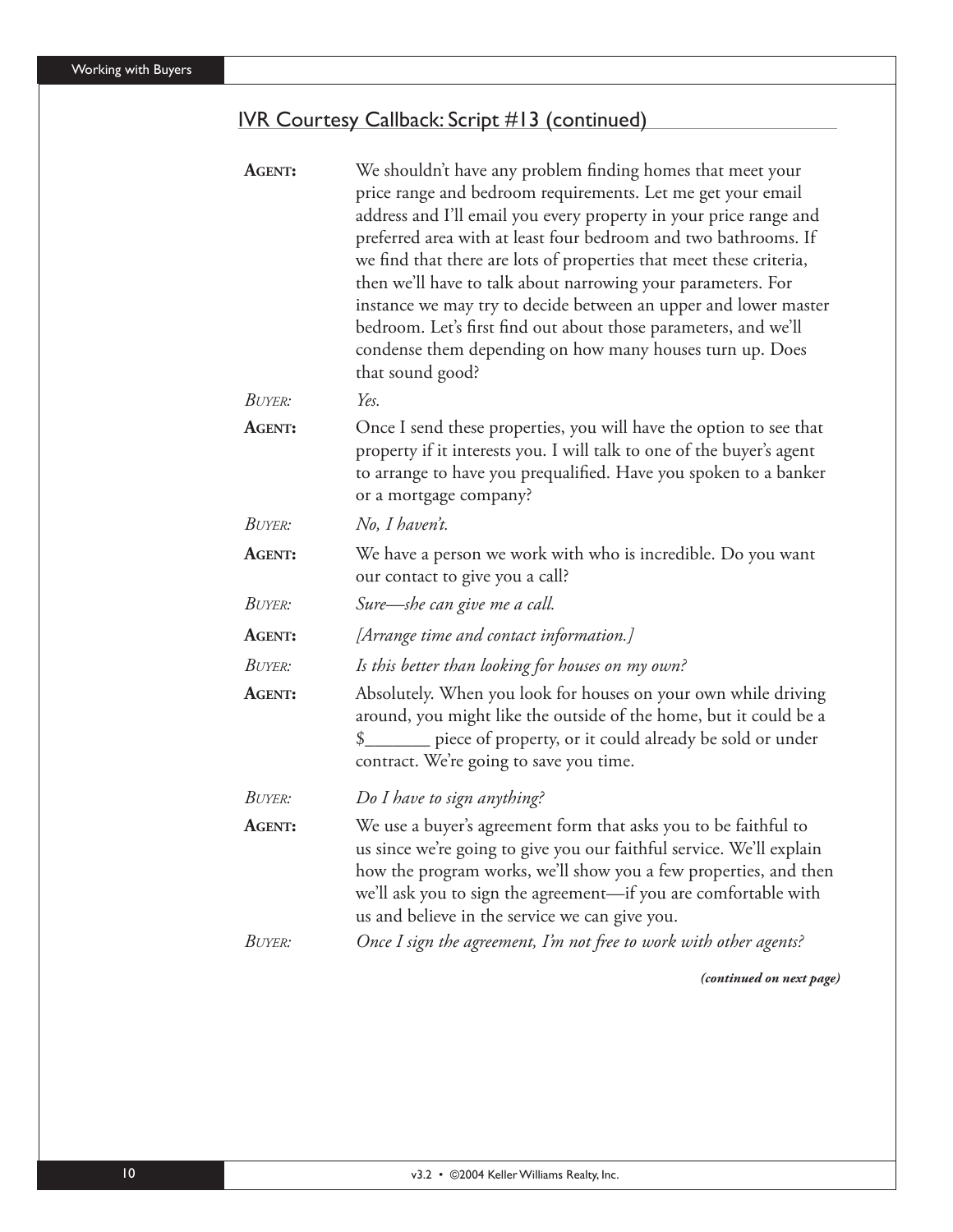## IVR Courtesy Callback: Script #13 (continued)

| AGENT:        | We urge you not to. If you decide to work with another agent,<br>that agent is going to be showing you a property and working for<br>you for free. I don't think that's a win-win situation for you or<br>me. Let me tell you why it's not a win situation for you: we would<br>immediately take you off of our program. Let's say the perfect<br>home for you comes on the market—you wouldn't be one of our<br>customers and so you wouldn't know about it. Someone who is<br>not going to be faithful to one agent might not get that great deal.<br>Does that make sense? |
|---------------|-------------------------------------------------------------------------------------------------------------------------------------------------------------------------------------------------------------------------------------------------------------------------------------------------------------------------------------------------------------------------------------------------------------------------------------------------------------------------------------------------------------------------------------------------------------------------------|
| BUYER:        | Yes, it does.                                                                                                                                                                                                                                                                                                                                                                                                                                                                                                                                                                 |
| <b>AGENT:</b> | Our position is this—we don't want you to work with us if you're<br>not interested or if you don't desire the services we're going to<br>provide you. We want it to be a win-win situation. We want you<br>to be comfortable with us and know that we're giving you 100<br>percent of our efforts. We are a family team, and what's important<br>to you is important to us and that is finding your house.                                                                                                                                                                    |
| BUYER:        | I like that. How is your team different from others?                                                                                                                                                                                                                                                                                                                                                                                                                                                                                                                          |
| <b>AGENT:</b> | We have dedicated ourselves to building a team of hard-working,<br>ethical people. I can give you some references that attest to it.<br>We are with Keller Williams Realty-a fantastic company that<br>is number one in the area, and so we are listing masters. Keller<br>Williams Realty is a phenomenal company that provides us with a<br>strong backing.                                                                                                                                                                                                                 |
| <b>BUYER:</b> | What else should I know about Keller Williams?                                                                                                                                                                                                                                                                                                                                                                                                                                                                                                                                |
| AGENT:        | Keller Williams has a belief system that is certainly my belief<br>system-rooted in integrity, honesty, trust, and teamwork. I<br>would love to go over that with you. Keller Williams is a company<br>and a team that will provide the best service it can for you.                                                                                                                                                                                                                                                                                                          |
| BUYER:        | Sounds great.                                                                                                                                                                                                                                                                                                                                                                                                                                                                                                                                                                 |
| AGENT:        | Do afternoons or evenings work better for you to meet with us?                                                                                                                                                                                                                                                                                                                                                                                                                                                                                                                |
| BUYER:        | Evenings after 4:30 p.m.                                                                                                                                                                                                                                                                                                                                                                                                                                                                                                                                                      |
| AGENT:        | [Set appointment.] We look forward to meeting you and<br>interviewing for the job to represent you in the purchase of your<br>new property.                                                                                                                                                                                                                                                                                                                                                                                                                                   |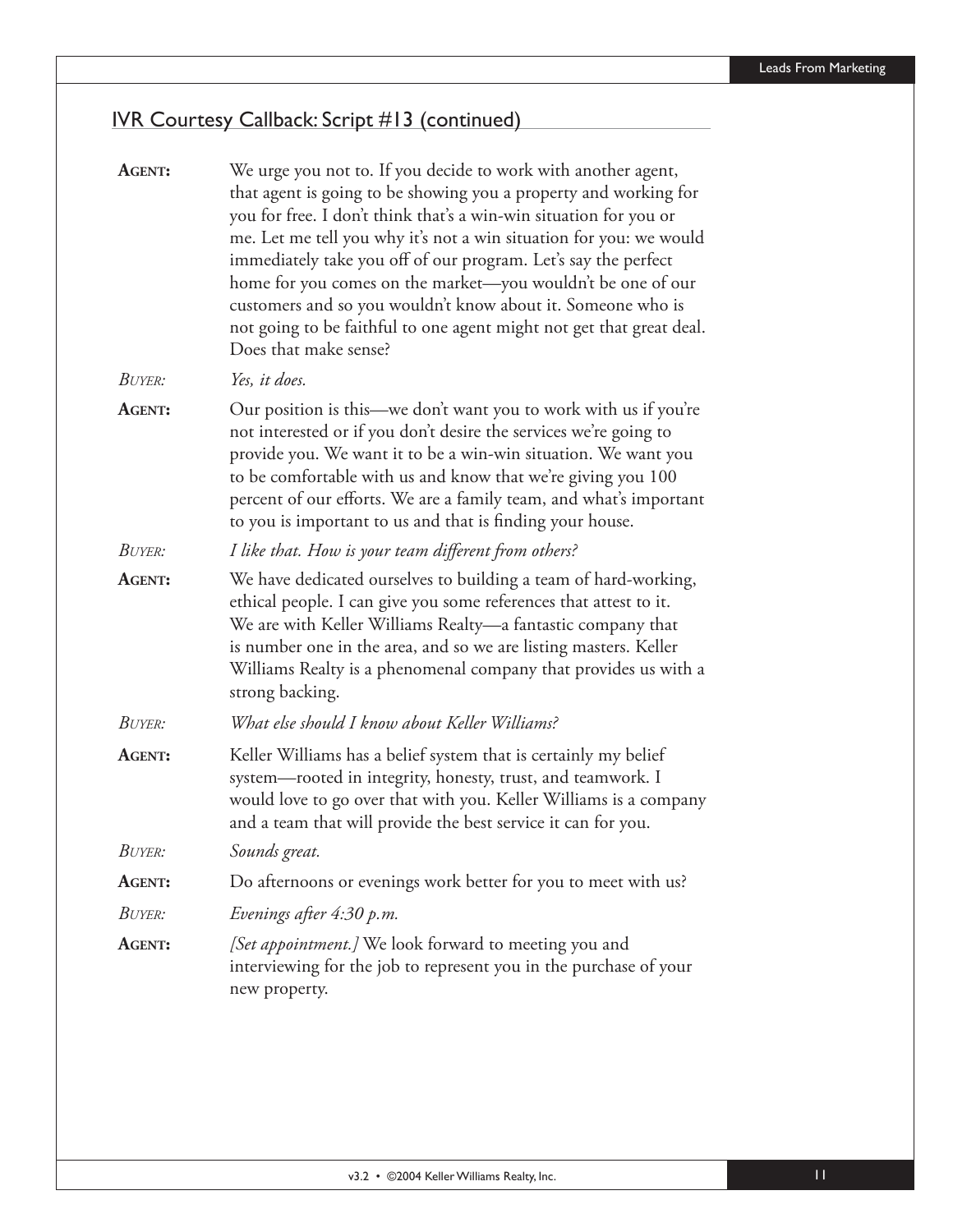#### IVR Courtesy Callback: Script #14

AGENT: Hi my name is \_\_\_\_\_\_\_. I'm calling from \_\_\_\_\_\_\_\_ (team) over at Keller Williams Realty, and I noticed that you made a call to our free real estate information line about a property on \_\_\_\_\_\_ (address). As a courtesy to you, we would like to call back to make sure you got all of your questions answered and to find out what about this home caught your eye? *[Listen to response.]* Who am I speaking with?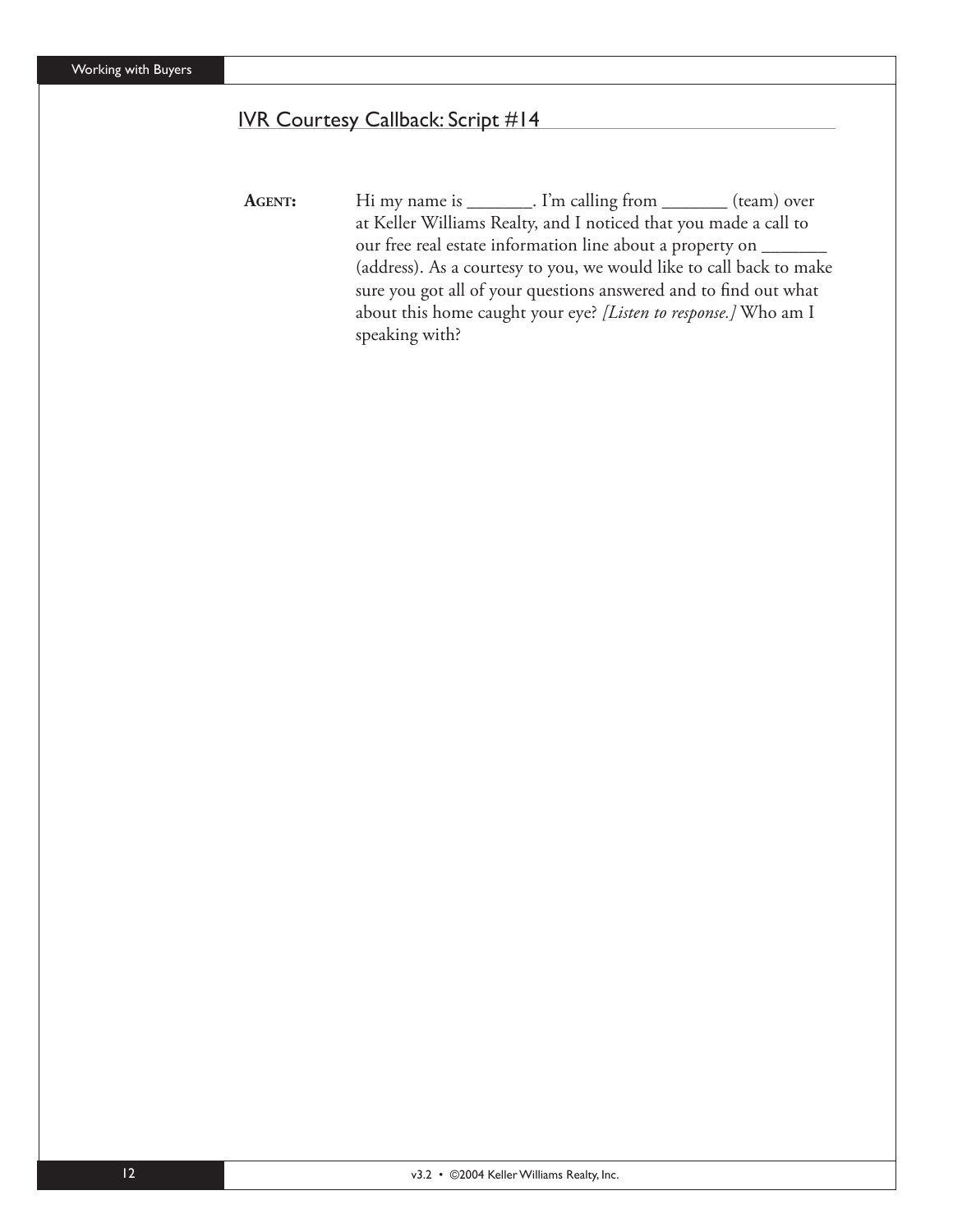## Responding to Incoming Calls

## Calls Generated From Print Ads: Script #1

*[First you want to get a little bit of a feel for the person.]*

| AGENT:           | Mr. Buyer, hey thanks for calling the _______ team.                                                                                                                                                                                                                                                                                                                                                                                                                                                                                                                                                                                                                                                                                                                                                                                                                                 |
|------------------|-------------------------------------------------------------------------------------------------------------------------------------------------------------------------------------------------------------------------------------------------------------------------------------------------------------------------------------------------------------------------------------------------------------------------------------------------------------------------------------------------------------------------------------------------------------------------------------------------------------------------------------------------------------------------------------------------------------------------------------------------------------------------------------------------------------------------------------------------------------------------------------|
| BUYER:           | Good to talk to you.                                                                                                                                                                                                                                                                                                                                                                                                                                                                                                                                                                                                                                                                                                                                                                                                                                                                |
| AGENT:           | No, thank you for calling us. By the way, we're here to help. We<br>specialize in helping people who want to not only buy a home<br>that they really love, but one that's a great investment. Does that<br>make sense?                                                                                                                                                                                                                                                                                                                                                                                                                                                                                                                                                                                                                                                              |
| <b>BUYER:</b>    | Yes.                                                                                                                                                                                                                                                                                                                                                                                                                                                                                                                                                                                                                                                                                                                                                                                                                                                                                |
| AGENT:           | And you've probably been looking a little while for a home that<br>suites you, isn't that true?                                                                                                                                                                                                                                                                                                                                                                                                                                                                                                                                                                                                                                                                                                                                                                                     |
| BUYER:           | Yes, quite a while.                                                                                                                                                                                                                                                                                                                                                                                                                                                                                                                                                                                                                                                                                                                                                                                                                                                                 |
| AGENT:           | Well, most people have, and you're probably discovering that<br>you're not finding much, correct? I'll tell you one of the reasons,<br>something that makes it important for us to get together. Most<br>homes that are the best buys never make it out to the general<br>public that is looking for them. Do you understand that? Here's<br>what happens: agents sell the best homes first. Not to themselves,<br>but to their best clients—and that's what I do. So I am constantly<br>watching the homes that are coming on the market, and I'm<br>talking to other agents in the industry about homes that are ready<br>to come on the market, so that, typically, when a home that's a<br>really good buy comes on, we're there before it ever reaching a<br>newspaper ad. Let me ask you this: do you think it would be an<br>advantage to you to have access to those homes? |
| BUYER:<br>AGENT: | Yes. The newspaper hasn't turned up anything.<br>Yes—good for you. That's exactly what we found to be true. Let<br>me ask you: do you think it would be worthwhile getting together<br>for fifteen or twenty minutes to find out if we can get you what<br>you're looking for?                                                                                                                                                                                                                                                                                                                                                                                                                                                                                                                                                                                                      |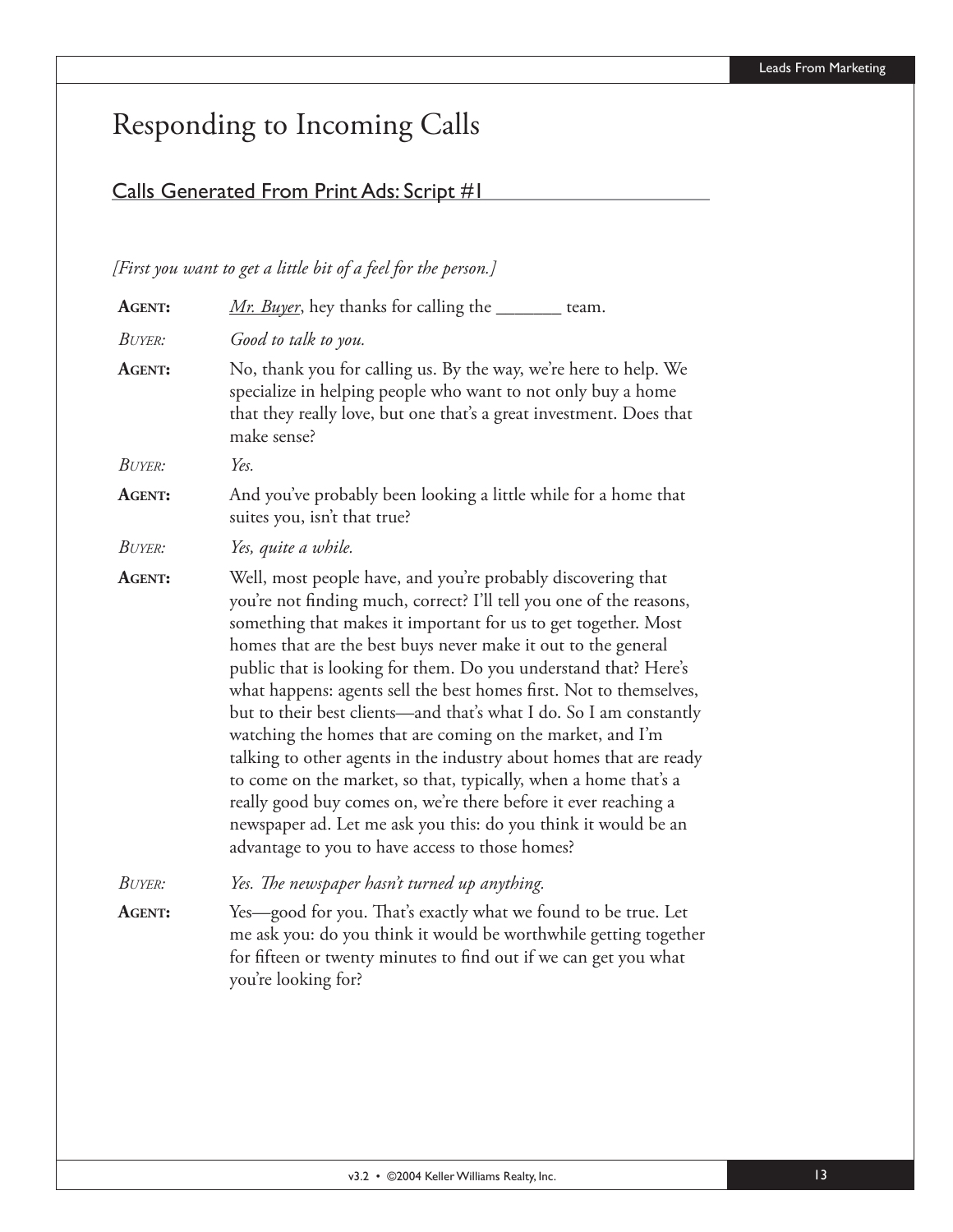### Calls Generated from Print Ads: Script #2

#### *Buyer calls in and learns that the property has already been sold*

| AGENT:        | Hi <i>Mr. Buyer</i> , you were calling on property. That's a really nice<br>house. Unfortunately, I have bad news for you: we already sold<br>that house. But tell me, what are you looking for?                                                                                                                                                                                                                                                                                                                                                                                                                |
|---------------|-----------------------------------------------------------------------------------------------------------------------------------------------------------------------------------------------------------------------------------------------------------------------------------------------------------------------------------------------------------------------------------------------------------------------------------------------------------------------------------------------------------------------------------------------------------------------------------------------------------------|
| <b>BUYER:</b> | Well, the description of that house sounded great.                                                                                                                                                                                                                                                                                                                                                                                                                                                                                                                                                              |
| AGENT:        | That particular house was over in the _______ neighborhood. Is<br>that the area you're interested in? I know the area real well, and I<br>sell a lot of houses over there. Do you have an agent right now?                                                                                                                                                                                                                                                                                                                                                                                                      |
| <b>BUYER:</b> | I don't.                                                                                                                                                                                                                                                                                                                                                                                                                                                                                                                                                                                                        |
| AGENT:        | You're going to run into this situation often as you call out of<br>these magazines. One thing you have to understand about these<br>magazines is that they take four weeks to hit the stands. When I<br>order a magazine, it takes three to four weeks for it to publish and<br>be distributed. You're going to run into this all the time, especially<br>in this kind of a hot market. So what I really recommend is that<br>you settle down with an agent-stop using these magazines. I<br>mean, it's okay, but what an agent can do for you is get you only<br>the properties that are still on the market. |

## Calls Generated from Print Ads: Script #3

| <b>BUYER:</b> | I saw an advertisement for _______(property address).                                                                                                                                                                                                                                                         |
|---------------|---------------------------------------------------------------------------------------------------------------------------------------------------------------------------------------------------------------------------------------------------------------------------------------------------------------|
| AGENT:        | It's in ___________ (location). Where exactly is that property<br>advertised?                                                                                                                                                                                                                                 |
| BUYER:        | Well, that's not really the area we're looking to buy into.                                                                                                                                                                                                                                                   |
| AGENT:        | You know, I advertise like that without listing an area for a simple<br>reason. You can purchase a house any place for zero down. It's not<br>the house itself—it's the financing program that we use. Do you<br>have any idea what your credit is like?                                                      |
| <b>BUYER:</b> | I really don't know.                                                                                                                                                                                                                                                                                          |
| AGENT:        | I work with a wonderful lender. It would take about ten or fifteen<br>minutes over the phone: would you answer a few questions, get<br>to know the lender, and make sure you're comfortable with them.<br>They would call you back in about an hour or an hour-and-a-half<br>to let you know where you stand. |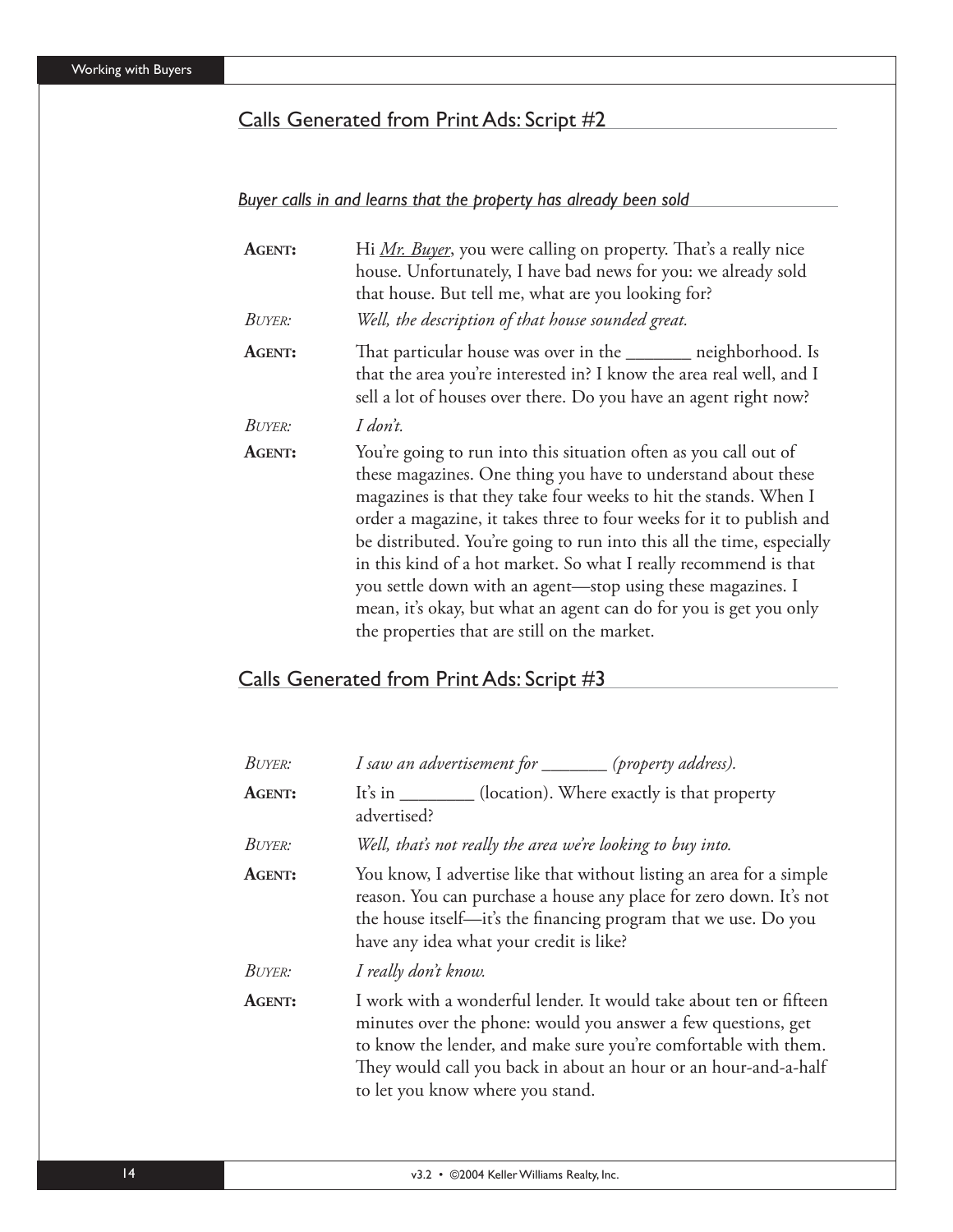## Calls Generated from Print Ads: Script #4

| BUYER: | Where is the house you're advertising located?                                                                                                                                                                                                                                                                                                                    |
|--------|-------------------------------------------------------------------------------------------------------------------------------------------------------------------------------------------------------------------------------------------------------------------------------------------------------------------------------------------------------------------|
| AGENT: | (location)                                                                                                                                                                                                                                                                                                                                                        |
| BUYER: | Well, that's not really the area we're looking to buy into.                                                                                                                                                                                                                                                                                                       |
| AGENT: | I advertise like that without listing an area for a simple reason.<br>You can purchase a house any place for zero down. It's not the<br>house itself-it's the financing program that we use. Do you have<br>any idea what your credit is like?                                                                                                                    |
| BUYER: | I really don't know.                                                                                                                                                                                                                                                                                                                                              |
| AGENT: | Do you have any idea what your credit is like?                                                                                                                                                                                                                                                                                                                    |
| BUYER: | I don't think it's very good.                                                                                                                                                                                                                                                                                                                                     |
| AGENT: | I understand. We've all had our ups and downs in life. What I<br>would suggest is that you call my lender and, he'll run your credit<br>report. We can then look at whether or not you are qualified now.<br>If you don't qualify, we'll discuss what you'd have to do over the<br>next six months to make sure you can purchase a house within the<br>next year. |

## Calls Generated from Print Ads: Script #5

| <b>BUYER:</b> | Hi, I would like to get the address for _________ property that you<br>have advertised in XYZ newspaper. |
|---------------|----------------------------------------------------------------------------------------------------------|
| AGENT:        | That's a great property. Everyone's been calling on that home. So<br>you're looking to buy a home?       |
| BUYER:        | Yes.                                                                                                     |
| AGENT:        | What is your price range?                                                                                |
| BUYER:        | $$175,000$ to \$200,000.                                                                                 |
| AGENT:        | In what area are you looking?                                                                            |
| BUYER:        | South of the river.                                                                                      |
| AGENT:        | What was your name?                                                                                      |
| BUYER:        | [Buyer gives name.]                                                                                      |
| AGENT:        | And what's a number where I can call you back?                                                           |
| BUYER:        | [Buyer gives number.]                                                                                    |
|               | <i>(continued on next page)</i>                                                                          |

v3.2 • ©2004 Keller Williams Realty, Inc. 15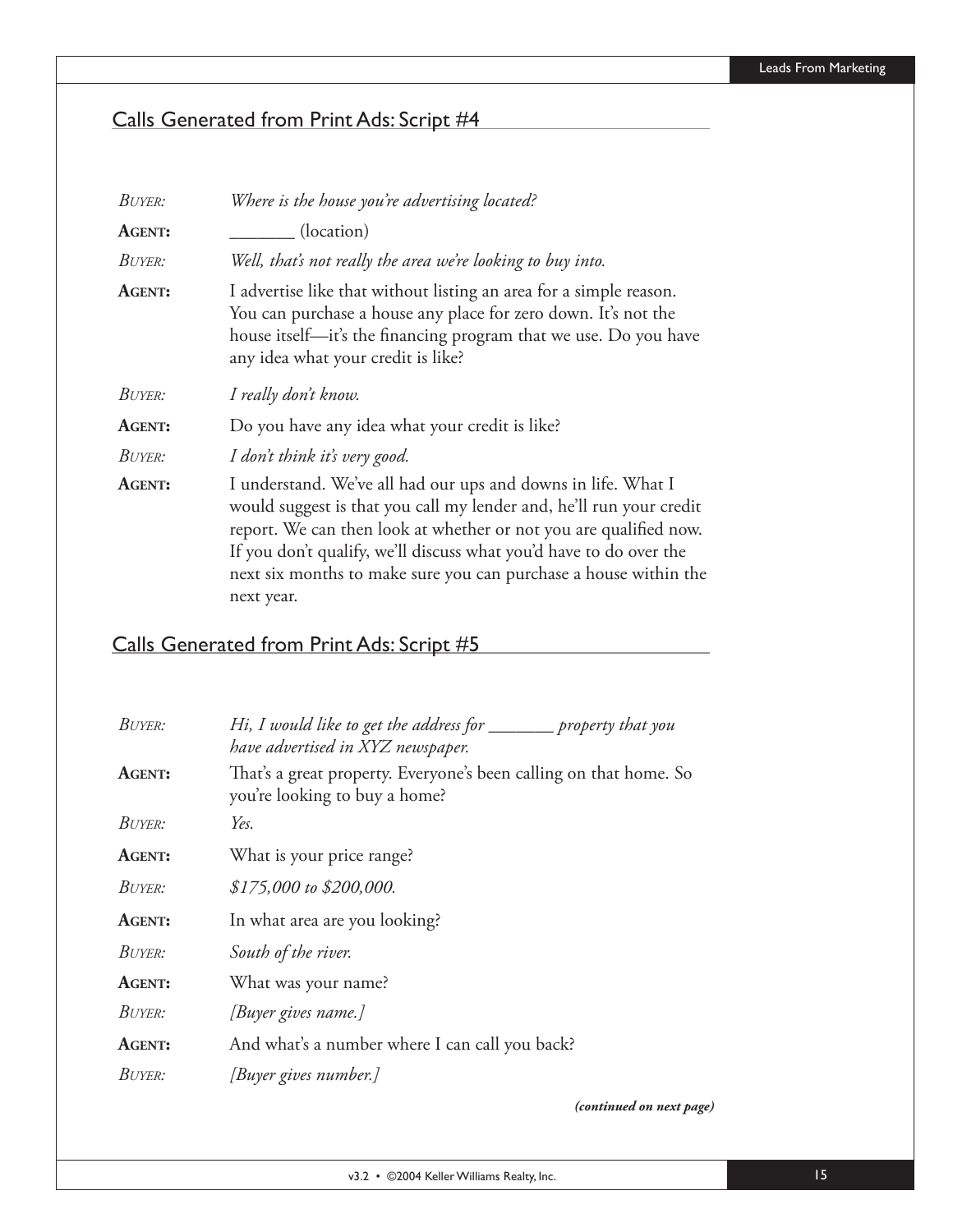### Calls Generated from Print Ads: Script #5 (continued)

| AGENT: | Great, thank you. The house that you called about is a three<br>bedroom, two bath, 1500 square foot, and it is priced at<br>\$175,000. Does that sound like something you'd be interested in?                                                                                                                           |
|--------|-------------------------------------------------------------------------------------------------------------------------------------------------------------------------------------------------------------------------------------------------------------------------------------------------------------------------|
| BUYER: | So far. Where's it located?                                                                                                                                                                                                                                                                                             |
| AGENT: | It's located south of the river on Hale Street. It's still available.                                                                                                                                                                                                                                                   |
| BUYER: | Can I do a drive-by?                                                                                                                                                                                                                                                                                                    |
| AGENT: | Sure you can do a drive-by. What I would prefer to do is have<br>you come into our office. You see, we act a little different in our<br>office—we act as consultants. Have you ever worked with a real<br>estate agent that works as a consultant?                                                                      |
| BUYER: | $No$ .                                                                                                                                                                                                                                                                                                                  |
| AGENT: | This is how it works. I sit down with you and educate you on<br>the process of buying a home and we also figure out what your<br>needs are. I identify whether I can help you or not and if you're<br>comfortable working with me. Would you like to set a time to<br>come into the office and go through that process? |

## Calls Generated from Direct Mail: Script #1

| PROSPECT: | A friend gave me one of your mailers and said you specialize in the<br>$(area)$ . How much are homes there?                                                                                                                                                                                                                                                           |
|-----------|-----------------------------------------------------------------------------------------------------------------------------------------------------------------------------------------------------------------------------------------------------------------------------------------------------------------------------------------------------------------------|
| AGENT:    | Please thank your friend and you're smart to be considering<br>(area). It's a top area primarily due to the location and<br>schools so the average days on market are lower [if that's not true,<br>know something good to say about the community that demonstrates<br>you are on the inside track] than other similar communities. I<br>would be happy to help you. |
|           | How soon would you like to move?                                                                                                                                                                                                                                                                                                                                      |
|           | So are you currently renting or do you need to sell a home<br>first?                                                                                                                                                                                                                                                                                                  |
|           | Have you talked with a lender to determine your price<br>range options?                                                                                                                                                                                                                                                                                               |
| PROSPECT: | I only asked how much houses were in _______ (area).                                                                                                                                                                                                                                                                                                                  |
| AGENT:    | Prices range from $\frac{\sqrt{250,000}}{250,000}$ to $\frac{\sqrt{250,000}}{250,000}$<br>(\$750,000). Is that a range you would be interested in?                                                                                                                                                                                                                    |
| PROSPECT: | How much is the house on ________ (street name)?                                                                                                                                                                                                                                                                                                                      |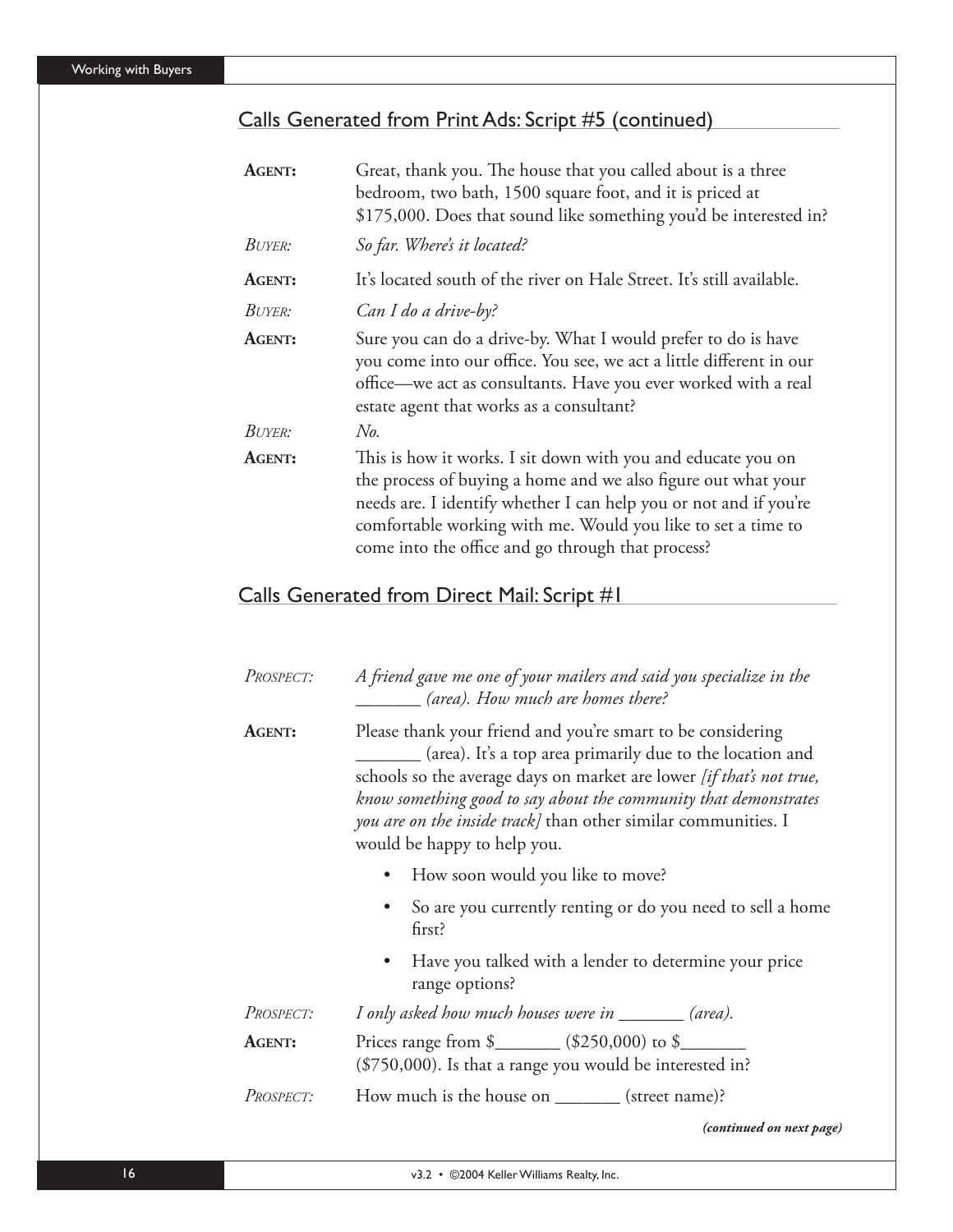### Calls Generated from Direct Mail: Script #1 (continued)

**AGENT:** I'm happy to check on that for you. But even better, I have some open appointments today. I can give you the advantage of the tools I use to professionally evaluate properties. I believe that in a few minutes I could save you days and possibly thousands of dollars by using a seasoned approach.

*PROSPECT: What else can you do for me?*

**AGENT:** The most complex and difficult part of my job today is often after the negotiation of price on the property. Proper home inspection is critical and not knowing your rights under the terms of the contract is where people get hurt. If we decide to commit to each other through Buyer's Agency, then I represent you before, during and after the sale. And I would be delighted and happy to provide you references of clients who will confirm that my loyalty extends past the closing.

### Calls Generated from Direct Mail: Script #2

| PROSPECT:     | I see that you just sold a house in my neighborhood. Do you have any<br>idea what my home might be worth?                                                                                                                                                                                                                                              |
|---------------|--------------------------------------------------------------------------------------------------------------------------------------------------------------------------------------------------------------------------------------------------------------------------------------------------------------------------------------------------------|
| <b>AGENT:</b> | I would love to help you identify what your home is worth. First<br>I would need to see your home. There are so many factors that<br>influence what a property will sell for that I would never just<br>drive by and guess. I could break away at ____ (time) and come by<br>today or is tomorrow better? How soon do you plan to be on the<br>market? |
| Prospect:     | I never said I was putting it on the market. I just want to know how<br>much you can sell it for.                                                                                                                                                                                                                                                      |
| AGENT:        | Okay, I'll come see your home and I can help you evaluate the<br>recent market activity. You are the one who sells your home. My<br>benefit is to give you data on a range of prices that you should<br>consider.                                                                                                                                      |
| PROSPECT:     | What do you mean? I thought agents were the ones who sold houses.                                                                                                                                                                                                                                                                                      |
|               | (continued on next page)                                                                                                                                                                                                                                                                                                                               |
|               |                                                                                                                                                                                                                                                                                                                                                        |
|               |                                                                                                                                                                                                                                                                                                                                                        |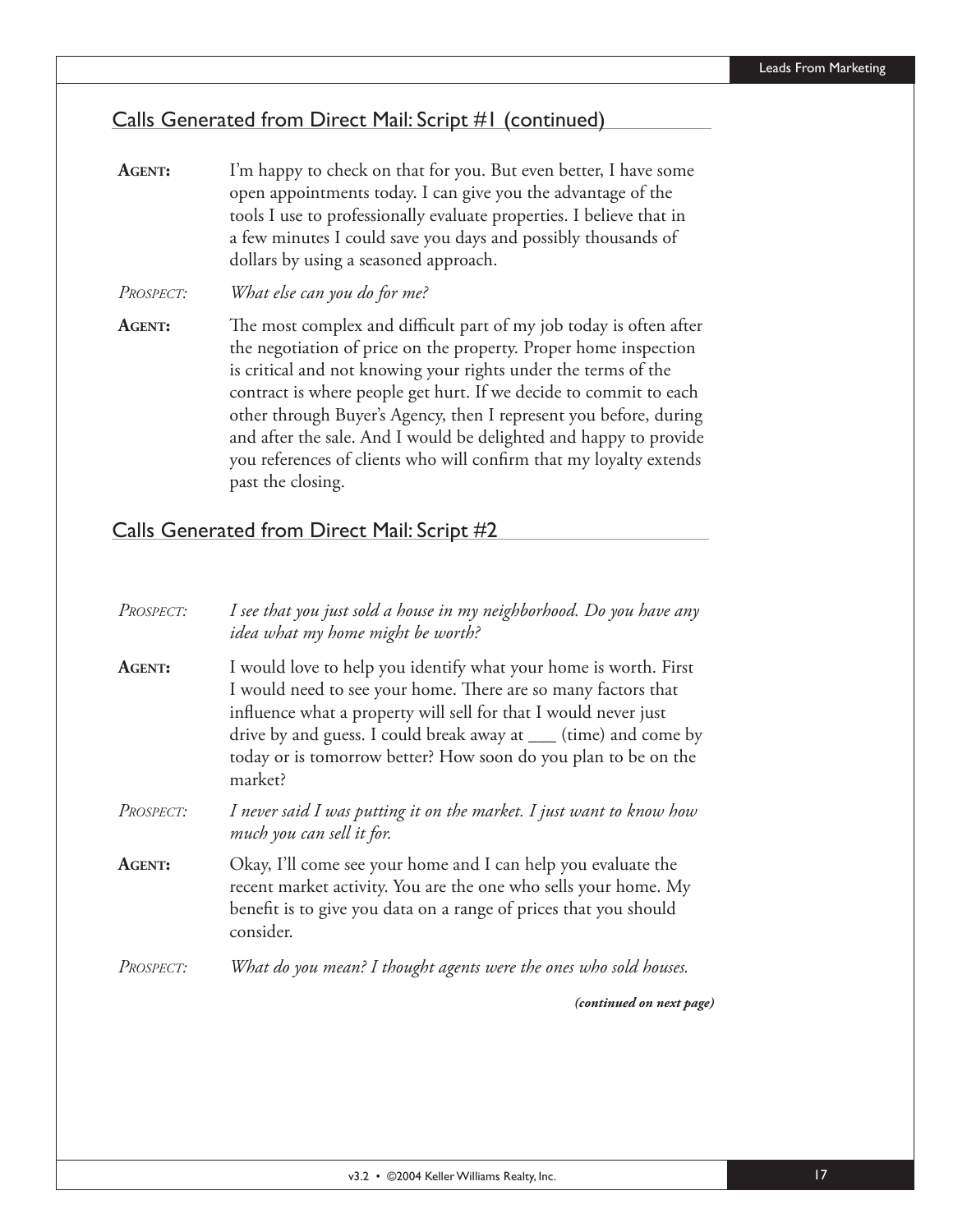## Calls Generated from Direct Mail: Script #2 (continued)

| AGENT:    | Only the owner can sell their property. My job is to give you       |
|-----------|---------------------------------------------------------------------|
|           | comparable market information and evaluations and the demand        |
|           | for this type of property in this market. You're the one who        |
|           | ultimately decides the price and what condition in which you will   |
|           | present the property. Another reason you benefit by having me       |
|           | represent you when you do sell your home is I can help you stage    |
|           | your house so it appeals to the greatest number of people. It's in  |
|           | your interest to put your house in the best possible condition,     |
|           | because we've got a huge market of homes right now-a lot of         |
|           | competition. One my role is to help you identify the repair and/    |
|           | or updates that are important, and those that are not. Only a       |
|           | percentage of homes that go on the open market sell. I want to      |
|           | make sure your in that percentage.                                  |
| PROSPECT: | Okay, great. Anything else? Can you help me through the selling     |
|           | process?                                                            |
| AGENT:    | I think I can be very valuable to you. Practice doesn't make        |
|           | perfect, but practice does make better. I've been selling homes for |
|           | ___ years. I've got plenty of letters of reference from people who  |
|           | are very happy that I've helped with their sale.                    |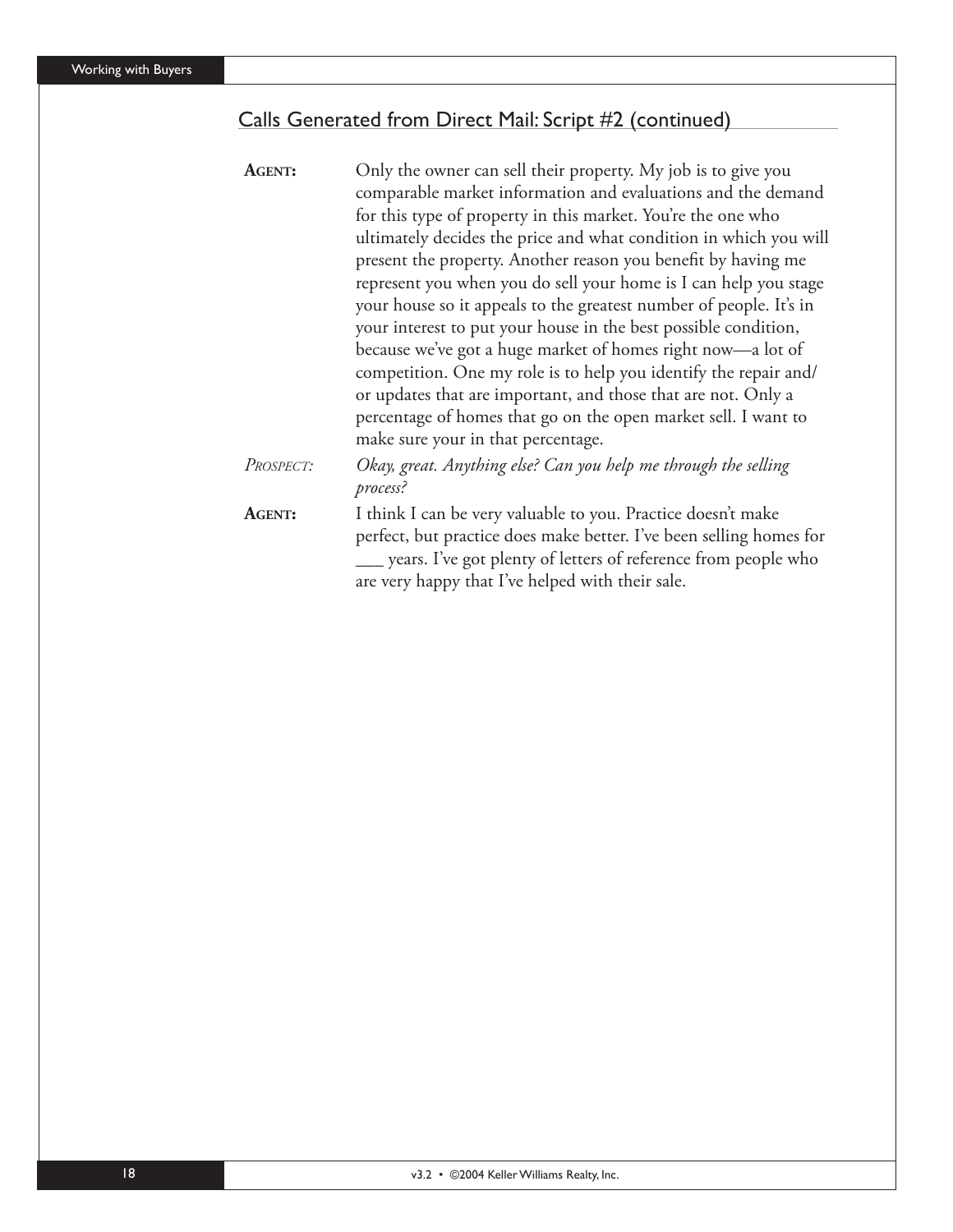# Responding to Sign Calls

# Buyer Interview: Script #1

| AGENT:        | Hi this is _________ with _________. How can I help you?                                                                                                                                                                                                                                             |
|---------------|------------------------------------------------------------------------------------------------------------------------------------------------------------------------------------------------------------------------------------------------------------------------------------------------------|
| <b>BUYER:</b> | I saw your sign about 123 Elm Street                                                                                                                                                                                                                                                                 |
| AGENT:        | Oh, everyone is calling on that one!                                                                                                                                                                                                                                                                 |
| BUYER:        | What is the price on that one? I just want the info                                                                                                                                                                                                                                                  |
| AGENT:        | Oh, that's priced at _______. Is that the price range you're looking<br>for, or is there another range that suits you better?                                                                                                                                                                        |
| BUYER:        | That's about right.                                                                                                                                                                                                                                                                                  |
| AGENT:        | So you're interested in buying a home? Great! And your name<br>was? And phone number? So, how have you been going about<br>your home search? Are you working with an agent? Who would<br>that be? I would be happy to call and give him the MLS# or I can<br>give it to you  which would you prefer? |
| <b>BUYER:</b> | I will call.                                                                                                                                                                                                                                                                                         |
| AGENT:        | Do you own your own home or are you renting?                                                                                                                                                                                                                                                         |
| <b>BUYER:</b> | Renting.                                                                                                                                                                                                                                                                                             |
| AGENT:        | Are you tied to a lease or are you renting month to month?                                                                                                                                                                                                                                           |
|               | or                                                                                                                                                                                                                                                                                                   |
| <b>BUYER:</b> | I own a house.                                                                                                                                                                                                                                                                                       |
| AGENT:        | Do you need to sell before you buy another home? Would you be<br>interested in a free market analysis to see what your present home<br>is worth? I will have __________ (listing specialist), give you a call<br>[Listen to the response.] How long have you been looking?                           |
| <b>BUYER:</b> | Well if you could just send me info on________.                                                                                                                                                                                                                                                      |
| <b>AGENT:</b> | Have you seen any homes that you liked?                                                                                                                                                                                                                                                              |
| <b>BUYER:</b> | There are a few homes in my price range  [Go for the appointment.]                                                                                                                                                                                                                                   |
|               | (continued on next page)                                                                                                                                                                                                                                                                             |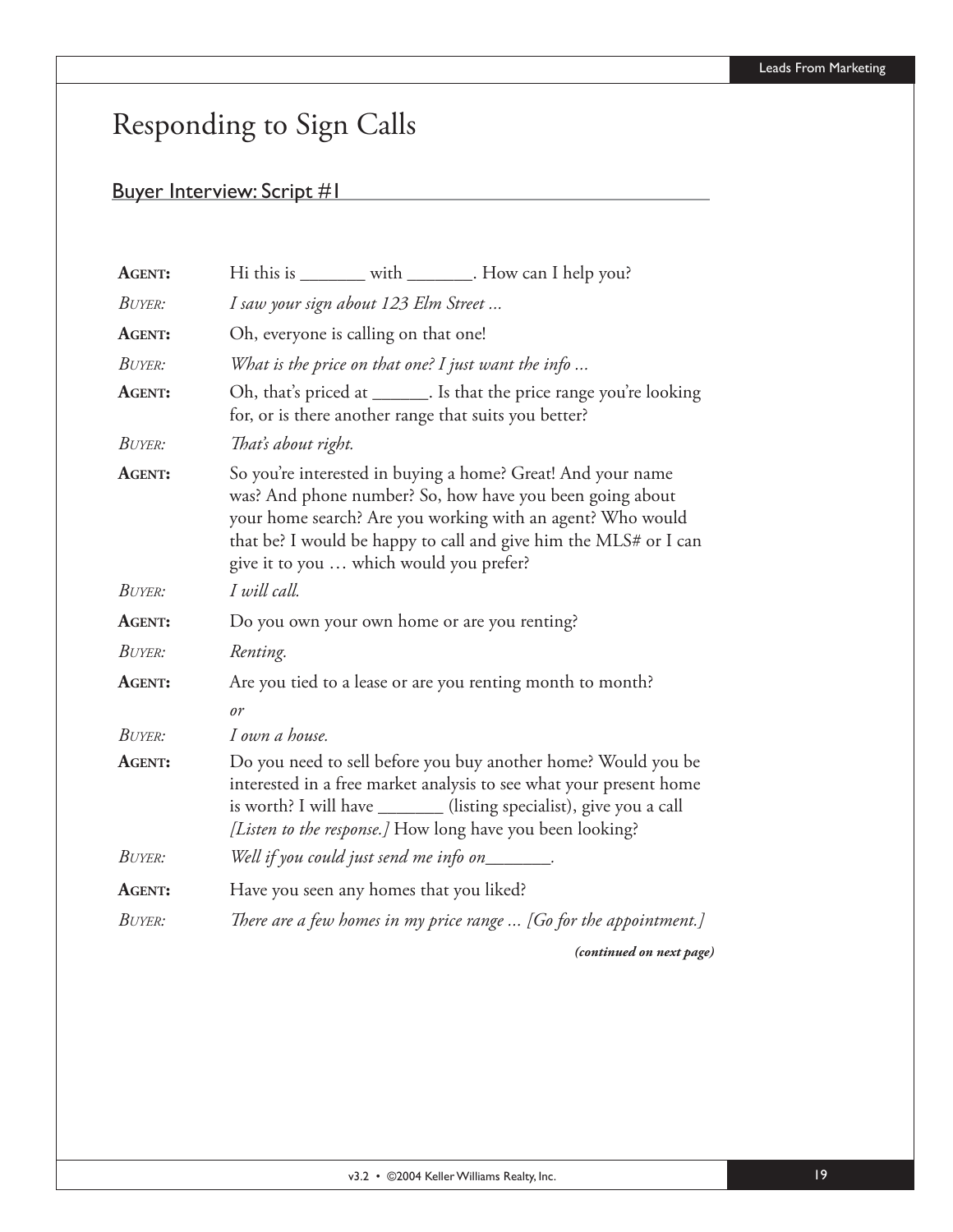### Buyer Interview: Script #1 (continued)

| AGENT:                   | What prevented you from buying? Have you or will you be                                                                                                                                                                                                                               |
|--------------------------|---------------------------------------------------------------------------------------------------------------------------------------------------------------------------------------------------------------------------------------------------------------------------------------|
|                          | looking at builder's models? If it was really just about a 3/2/2                                                                                                                                                                                                                      |
|                          | you would have bought the first one you saw  Right? So there                                                                                                                                                                                                                          |
|                          | really is a lot more to it than that  [Go right into: We're a Little                                                                                                                                                                                                                  |
|                          | Different script ] Have you been prequalified by a lender? What                                                                                                                                                                                                                       |
|                          | price range do you have in mind? How soon do you want to be                                                                                                                                                                                                                           |
|                          | in a new home? If we find the right home, are you prepared to                                                                                                                                                                                                                         |
|                          | make a decision at this time? On a scale of one to ten, with one                                                                                                                                                                                                                      |
|                          | meaning you are not interested at all in purchasing a home and                                                                                                                                                                                                                        |
|                          | ten meaning you want to be in a home as soon as possible, how                                                                                                                                                                                                                         |
|                          | would you rate yourself?                                                                                                                                                                                                                                                              |
| BUYER:                   | About a six.                                                                                                                                                                                                                                                                          |
| AGENT:                   | (Anything less than a ten) What would it take for you to move to<br>a ten? What features do you have to have in a home? We make a<br>100 percent commitment to our buyers and we ask our buyers to<br>make a 100 percent commitment to us. How do you feel about<br>that arrangement? |
| We're a Little Different |                                                                                                                                                                                                                                                                                       |
|                          |                                                                                                                                                                                                                                                                                       |

AGENT: We're a little different than most real estate agents. We take a counseling approach. Have you ever worked with an agent like that? Let me explain my role on the team. I only represent buyers on the buyer's side of the transaction. Our buyers find it most helpful for them if we start the process of searching for a home by having a counseling session in my office so I can help you better and faster to find your dream home. Does that sound good to you? This counseling session will take approximately thirty minutes to an hour depending on your questions and during that session we will need to go through some disclosures required by law. Can we do this during the day or are early evening hours better for you? Would \_\_\_\_\_\_\_\_\_\_ be okay, or is \_\_\_\_\_\_\_\_\_\_\_\_better for you?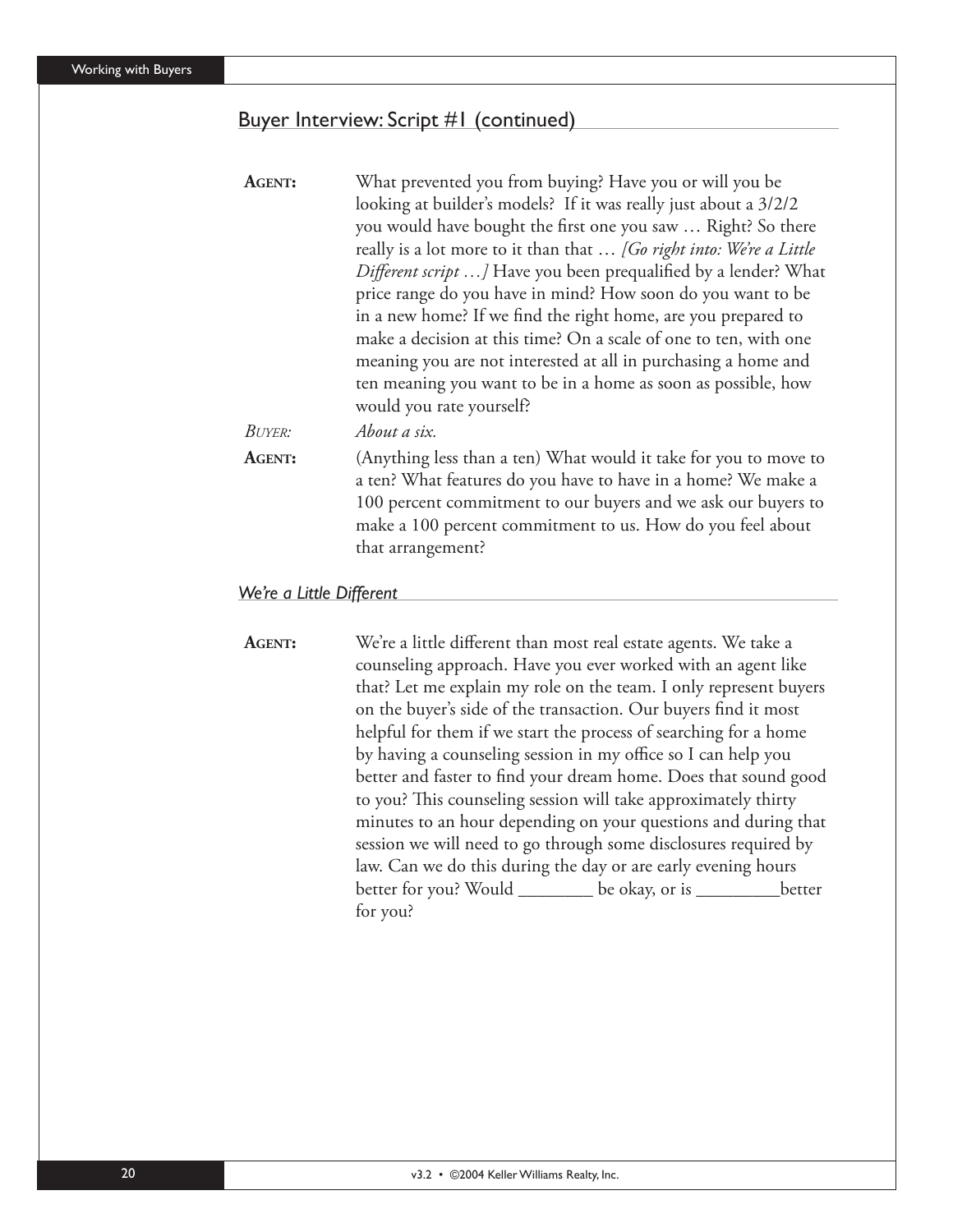# Qualifying a Buyer Over the Phone: Script #1

| AGENT:        | Thanks for choosing the _________ Group; this is ________. How<br>may I help you?                                                                                                                                                                                                                                                                                                                                                                                                      |
|---------------|----------------------------------------------------------------------------------------------------------------------------------------------------------------------------------------------------------------------------------------------------------------------------------------------------------------------------------------------------------------------------------------------------------------------------------------------------------------------------------------|
| BUYER:        | I was calling about a house I saw for sale.                                                                                                                                                                                                                                                                                                                                                                                                                                            |
| <b>AGENT:</b> | Wonderful. Do you have an address for that home?                                                                                                                                                                                                                                                                                                                                                                                                                                       |
| <b>BUYER:</b> | 123 Elm Street.                                                                                                                                                                                                                                                                                                                                                                                                                                                                        |
| AGENT:        | Fabulous. Oh, that's a wonderful home. We've had a lot of calls on<br>that. I'm just going to get that information for you. Let me ask,<br>what was it about that home that caught your attention?                                                                                                                                                                                                                                                                                     |
| BUYER:        | We really like the location, and the landscaping in front is great.                                                                                                                                                                                                                                                                                                                                                                                                                    |
| <b>AGENT:</b> | All right, I'm just pulling that up. You know, the current price on<br>that is \$125,000. Is that the price range you're looking to be in?                                                                                                                                                                                                                                                                                                                                             |
| BUYER:        | Yeah, actually it is.                                                                                                                                                                                                                                                                                                                                                                                                                                                                  |
| <b>AGENT:</b> | Let me ask you, are you working with an agent at this point? Do<br>you have somebody helping you find a home?                                                                                                                                                                                                                                                                                                                                                                          |
| <b>BUYER:</b> | No, we are just starting out.                                                                                                                                                                                                                                                                                                                                                                                                                                                          |
| AGENT:        | Okay, great. Let me ask you, how are you finding your homes?<br>Just by driving around?                                                                                                                                                                                                                                                                                                                                                                                                |
| <b>BUYER:</b> | Yeah, so far. We just started.                                                                                                                                                                                                                                                                                                                                                                                                                                                         |
| <b>AGENT:</b> | I'm sorry; I didn't catch your name.                                                                                                                                                                                                                                                                                                                                                                                                                                                   |
| <b>BUYER:</b> | Ms. Buyer.                                                                                                                                                                                                                                                                                                                                                                                                                                                                             |
| AGENT:        | Hi, Ms. Buyer. My name's __________. I tell you what, Ms.<br><b>Buyer</b> . I don't know if this would be a value to you, but we have<br>a program that allows us to e-mail you listings that fit your needs<br>every time something goes onto the market. This program goes<br>into the Multiple Listings Service twice a day, and it'll search for<br>homes that fit your criteria. And it will just generate an e-mail to<br>you. Is that something you'd be interested in getting? |
| <b>BUYER:</b> | Yeah! Absolutely!                                                                                                                                                                                                                                                                                                                                                                                                                                                                      |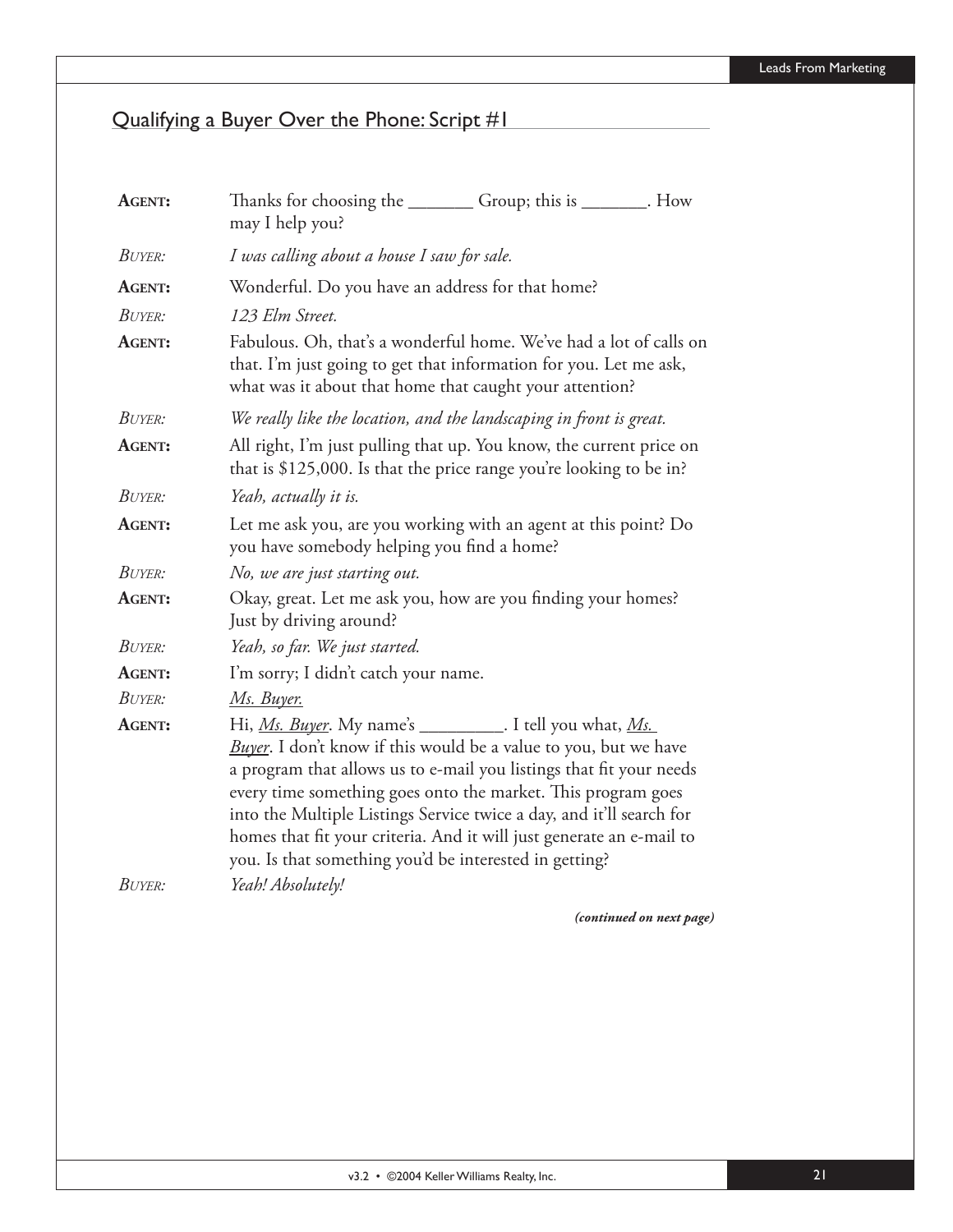# Qualifying a Buyer Over the Phone: Script #1 (continued)

| AGENT:        | Okay, great. Well, let me get some information from you.                                                                                                                                               |
|---------------|--------------------------------------------------------------------------------------------------------------------------------------------------------------------------------------------------------|
|               | [Capture their name, e-mail address, and then ask questions specific                                                                                                                                   |
|               | to what they are looking for in a home.] What is it you're looking                                                                                                                                     |
|               | for in a home? What do you need in the way of bedrooms? [Listen                                                                                                                                        |
|               | to the response.] Do you have kids? [Listen to the response and                                                                                                                                        |
|               | continue asking a few initial needs analysis questions.] Okay. Well, I                                                                                                                                 |
|               | tell you what, Ms. Buyer. What I'm going to do is, my partner, his                                                                                                                                     |
|               | name is __________, is a Buyer's Specialist. All he does is represent                                                                                                                                  |
|               | buyers. And the neat thing about that from your perspective                                                                                                                                            |
|               | is, he doesn't ever list anything. So he's not going to try to sell                                                                                                                                    |
|               | you anything. But he's going to be the one that will input this                                                                                                                                        |
|               | information, do the initial search for you in the multiple listings                                                                                                                                    |
|               | service. So I'm going to give this to him and have him call you.                                                                                                                                       |
|               | Will that be okay?                                                                                                                                                                                     |
| <b>BUYER:</b> | That's fine.                                                                                                                                                                                           |
| AGENT:        | When's the best time to get a hold of you?                                                                                                                                                             |
| BUYER:        | Usually around $4:00 \ p.m.$                                                                                                                                                                           |
| <b>AGENT:</b> | Okay, great. I'm going to have my Buyer's Specialist give you a<br>call around 4:00 p.m., and he'll probably ask you some more<br>questions to get a better idea of what it is you're looking for in a |
|               | home. And what I'd like to say is, just be really honest with him.                                                                                                                                     |
|               | Tell him what you do like, and tell him equally what you don't                                                                                                                                         |
|               | like. That will help him do a better job for you.                                                                                                                                                      |
| Buyer:        | Okay, I can do that.                                                                                                                                                                                   |

## Qualifying a Buyer Over the Phone: Script #2

### *[Phone rings.]*

| AGENT: | Thank you for calling the ________<br>team at Keller Williams<br>Realty. How may we help you?                                                                                                                        |
|--------|----------------------------------------------------------------------------------------------------------------------------------------------------------------------------------------------------------------------|
| BUYER: | Oh, I saw your sign over on 123 Main St. I was wondering what that<br>house sold for.                                                                                                                                |
| AGENT: | Oh great, we appreciate you calling and we would be happy to tell<br>you about that home. It was on the market for X number of days,<br>it had four bedrooms, two and a half baths, and it was listed at X<br>price. |
| BUYER: | Well, what did it sell for?                                                                                                                                                                                          |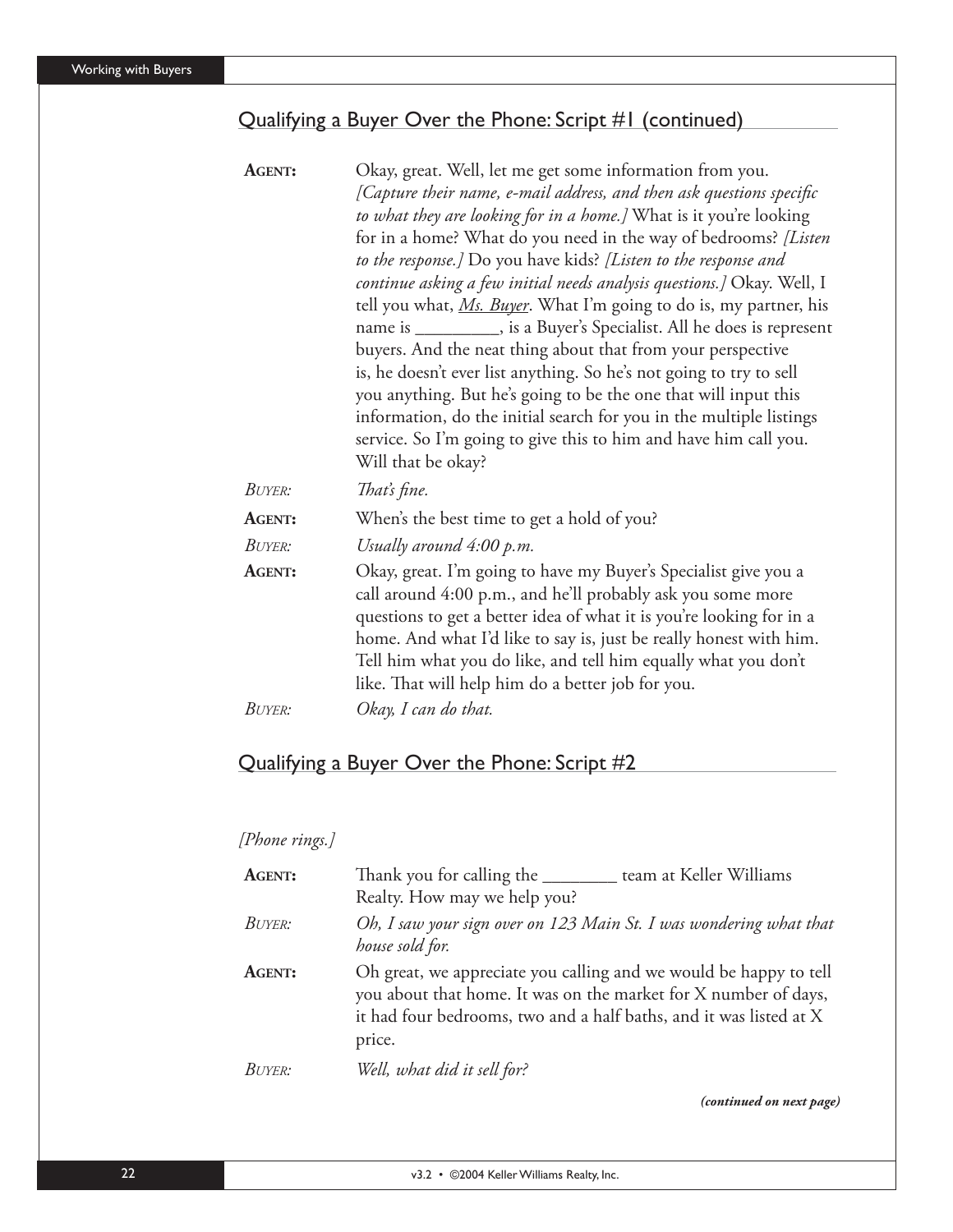# Qualifying a Buyer Over the Phone: Script #2 (continued)

| AGENT:     | Well, it hasn't gone to settlement yet, so we can't quite disclose<br>that, but we can tell you the seller is real happy with the numbers<br>that they got and there happens to be another home just like it<br>down the street. Are you interested in seeing that home? |
|------------|--------------------------------------------------------------------------------------------------------------------------------------------------------------------------------------------------------------------------------------------------------------------------|
| $B_{UVFR}$ | Yes.                                                                                                                                                                                                                                                                     |
| AGENT:     | Great. Are you currently working with an agent?                                                                                                                                                                                                                          |
| $B_{UVFR}$ | $N_o$ .                                                                                                                                                                                                                                                                  |
| AGENT:     | Well we would be more than happy to make an appointment.<br>How about I meet you there at _________ (time)?                                                                                                                                                              |

Qualifying a Buyer Over the Phone: Script #3

| AGENT:        | This is _________, how may I help you?                                                                                                                                                                                                                                                                                                                                                                      |
|---------------|-------------------------------------------------------------------------------------------------------------------------------------------------------------------------------------------------------------------------------------------------------------------------------------------------------------------------------------------------------------------------------------------------------------|
| <b>BUYER:</b> | I saw a listing and I'm wondering about the address. Can you tell me?                                                                                                                                                                                                                                                                                                                                       |
| AGENT:        | Okay, sure. I only have one listing in that neighborhood at the<br>moment. That particular property is \$________; is that in your<br>price range?                                                                                                                                                                                                                                                          |
| <b>BUYER:</b> | Yes.                                                                                                                                                                                                                                                                                                                                                                                                        |
| <b>AGENT:</b> | Well, good. I'll tell you a little bit about the house. [Describe<br>house.] It's a really nice house—you said that's what you're looking<br>for? Would you like to set up an appointment to see it?                                                                                                                                                                                                        |
| BUYER:        | I'm not that serious right now, but I would like the address                                                                                                                                                                                                                                                                                                                                                |
| AGENT:        | No problem. It's ________ (address). But let me ask you a couple<br>of questions. Do you have an agent?                                                                                                                                                                                                                                                                                                     |
| <b>BUYER:</b> | $No$ .                                                                                                                                                                                                                                                                                                                                                                                                      |
| AGENT:        | You said all you want for now is the address. When are you<br>planning on buying?                                                                                                                                                                                                                                                                                                                           |
| BUYER:        | Sometime soon.                                                                                                                                                                                                                                                                                                                                                                                              |
| <b>AGENT:</b> | In the next six months? Three months?                                                                                                                                                                                                                                                                                                                                                                       |
| <b>BUYER:</b> | Probably in the next six months.                                                                                                                                                                                                                                                                                                                                                                            |
| <b>AGENT:</b> | Okay, six months. What is your current living situation-are you<br>renting? When does your lease expire? You are looking kind of<br>early. If you don't mind, what I'd be happy to do first thing is to<br>offer to send you a list of the properties that match your criteria.<br>I can email it to you or fax it to you. But I would like to get your<br>name and number so I can stay in touch with you. |

v3.2 • ©2004 Keller Williams Realty, Inc. 23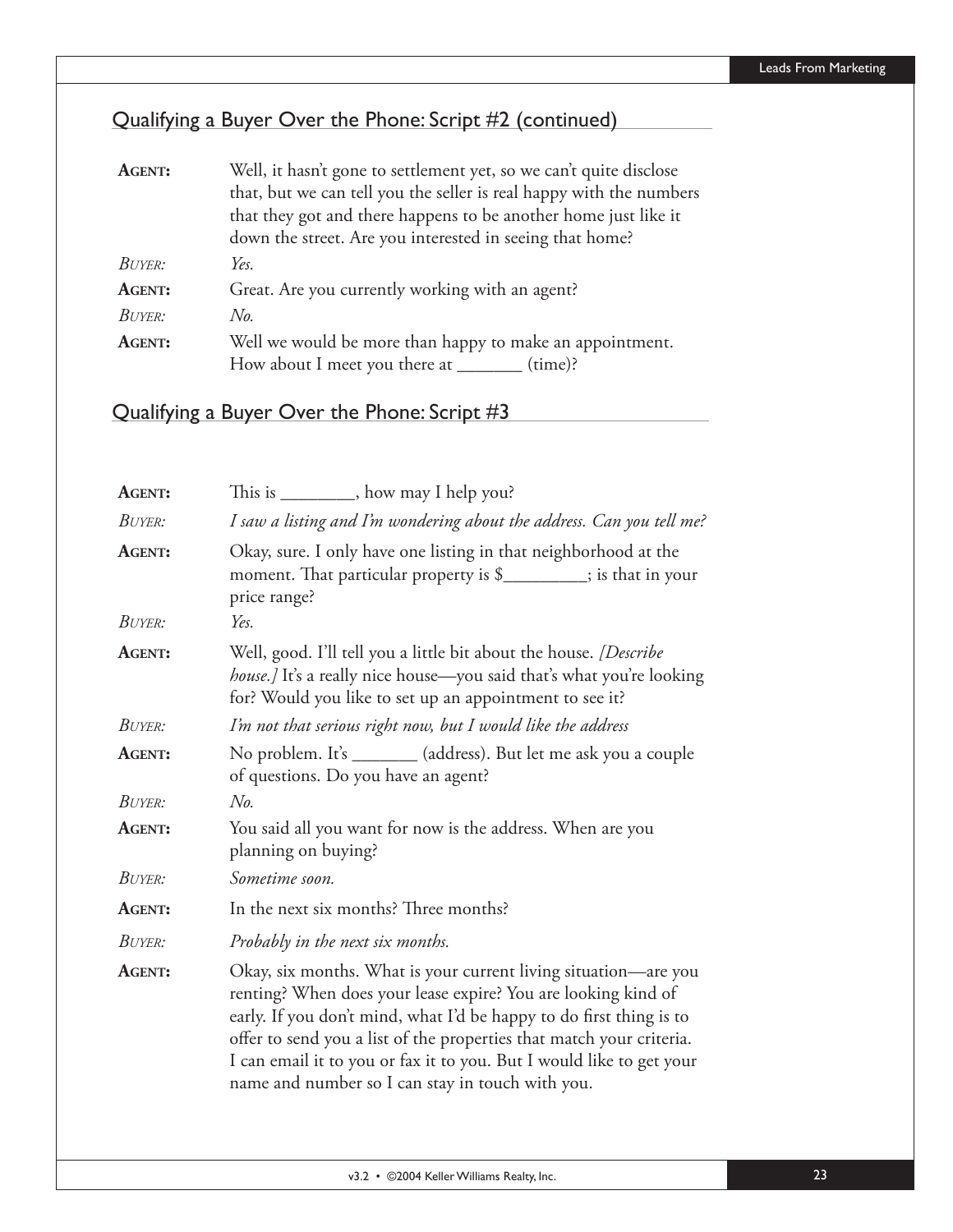### Qualifying a Buyer Over the Phone: Script #4

| <b>BUYER:</b> | Hi. I'm calling for information on a property you advertised. Could<br>you tell me about the property?                                                                                                                                                              |
|---------------|---------------------------------------------------------------------------------------------------------------------------------------------------------------------------------------------------------------------------------------------------------------------|
| <b>AGENT:</b> | Sure. I'd be happy to give that information to you. Now, how did<br>you find out about the home?                                                                                                                                                                    |
| BUYER:        | I saw a sign on my drive to work.                                                                                                                                                                                                                                   |
| AGENT:        | So you saw the sign. Excellent. Thank you for that. I like to<br>know where my advertising dollars are getting a response, so I<br>appreciate your letting me know that. And while I'm retrieving<br>that information for you, what price range are you considering |
| <b>BUYER:</b> | Upper \$200,000s is my top range.                                                                                                                                                                                                                                   |
| AGENT:        | Okay. Now, the home is $$249,000$ . It's in the $\_\_$<br>neighborhood. Is that a price range and an area that's a<br>consideration for you?                                                                                                                        |
| <b>BUYER:</b> | Yes.                                                                                                                                                                                                                                                                |
| <b>AGENT:</b> | So it is! Okay. Four bedrooms, three-and-a-half bathrooms. Is that<br>what you are looking for?                                                                                                                                                                     |
| <b>BUYER:</b> | Depending on the appearance. Maybe you could just give me the<br>address?                                                                                                                                                                                           |
| AGENT:        | Okay. Certainly. Let me get that for you and call you right back.<br>Your number, please? [Take down contact information.] Got it. And<br>I'll call you right back. Okay?                                                                                           |

*I have no problem getting a phone number. People who do have problems*  with that really need to practice their scripts. The problem isn't that *somebody won't give them their phone number. It's that the agent isn't saying things in a convincing, professional manner that compels the listener to do what they are asking to do.*

*-Mike Netzel*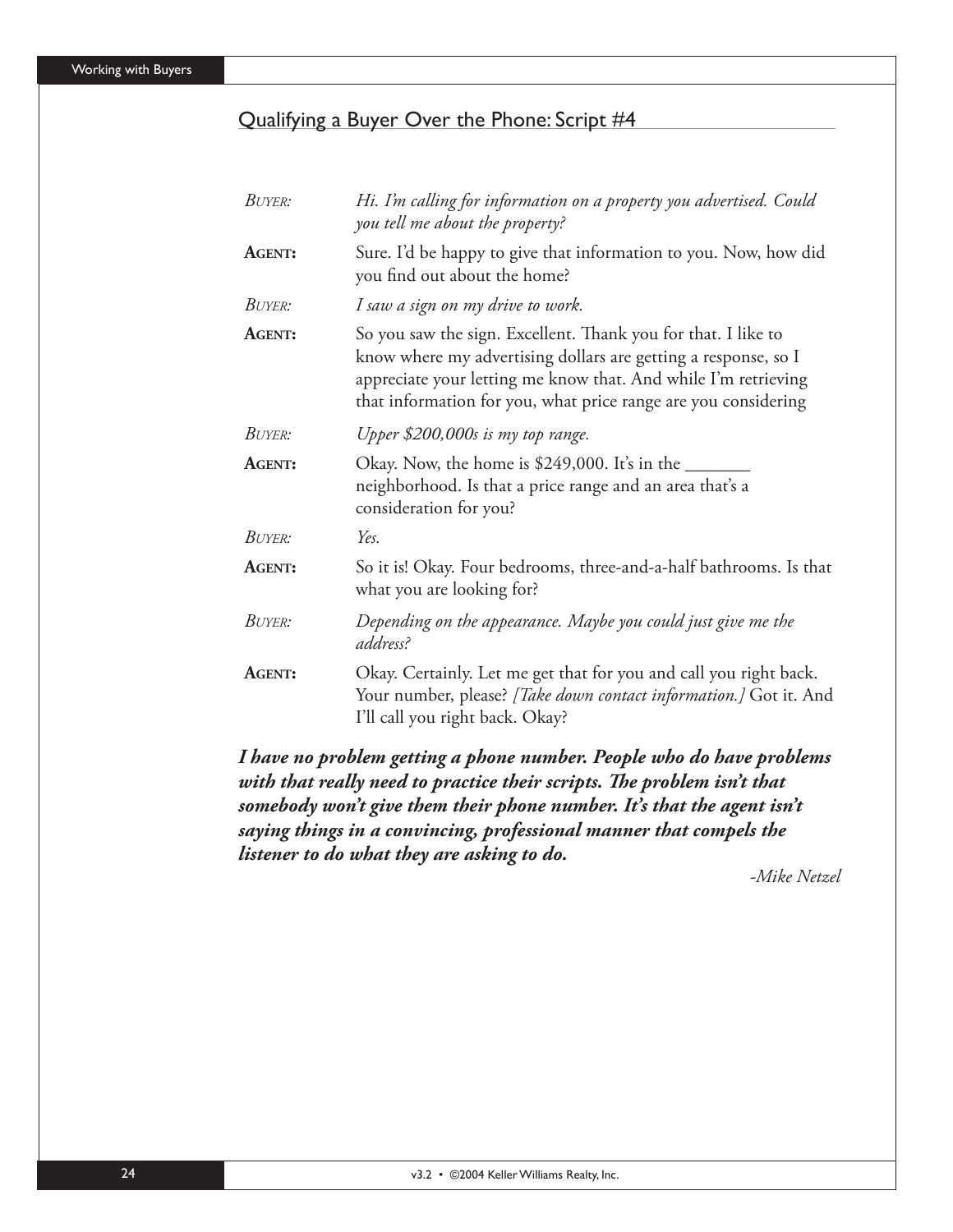# Qualifying a Buyer Over the Phone: Script #5

| AGENT:                  | Hi, this is                                                                                                                                                       |
|-------------------------|-------------------------------------------------------------------------------------------------------------------------------------------------------------------|
| BUYER:                  | Yes, I would like to get some information about the house on<br>(property address).                                                                               |
| <b>AGENT:</b>           | Great, what is your name?                                                                                                                                         |
| BUYER:                  | [Buyer gives name.]                                                                                                                                               |
| <b>AGENT:</b>           | Mr. Buyer, do me a huge favor. I was just finishing up with a<br>customer. Can you give me two minutes and let me grab that file<br>and I'll call you right back. |
| BUYER:                  | Sure.                                                                                                                                                             |
| <b>AGENT:</b><br>BUYER: | Thanks. What is the best number to call you back?<br>[Buyer gives number.]                                                                                        |
| AGENT:                  | Okay, I'll call you right back with all the information in two<br>minutes.                                                                                        |

| AGENT:        | I've found that a lot of people call me from their cell phones. Are                                                                                                                                                                                                                                                                       |
|---------------|-------------------------------------------------------------------------------------------------------------------------------------------------------------------------------------------------------------------------------------------------------------------------------------------------------------------------------------------|
|               | you driving right now? I don't want you to have a wreck.                                                                                                                                                                                                                                                                                  |
| BUYER:        | I'm driving.                                                                                                                                                                                                                                                                                                                              |
| AGENT:        | Please take a moment to pull over to the side of the road because<br>I'm going to give you a lot of information. In addition to this<br>home, I noticed that you called on _________ (property address)<br>as well. It's got four bedrooms, three baths, and it's priced at<br>\$219,000. Is that the floor plan that you're looking for? |
| <b>BUYER:</b> | Close enough.                                                                                                                                                                                                                                                                                                                             |
| AGENT:        | Just out of curiosity, did your agent ask you to call me directly?                                                                                                                                                                                                                                                                        |
| BUYER:        | I don't have an agent.                                                                                                                                                                                                                                                                                                                    |
| AGENT:        | How long have you been looking for a home?                                                                                                                                                                                                                                                                                                |
| BUYER:        | Two weeks.                                                                                                                                                                                                                                                                                                                                |
| AGENT:        | What prompted you to call on this particular property?                                                                                                                                                                                                                                                                                    |
| BUYER:        | I'm calling on everything I like.                                                                                                                                                                                                                                                                                                         |
| AGENT:        | Have you worked with an agent before and know the services that<br>an agent can provide?                                                                                                                                                                                                                                                  |
| BUYER:        | No.                                                                                                                                                                                                                                                                                                                                       |
|               | (continued on next page                                                                                                                                                                                                                                                                                                                   |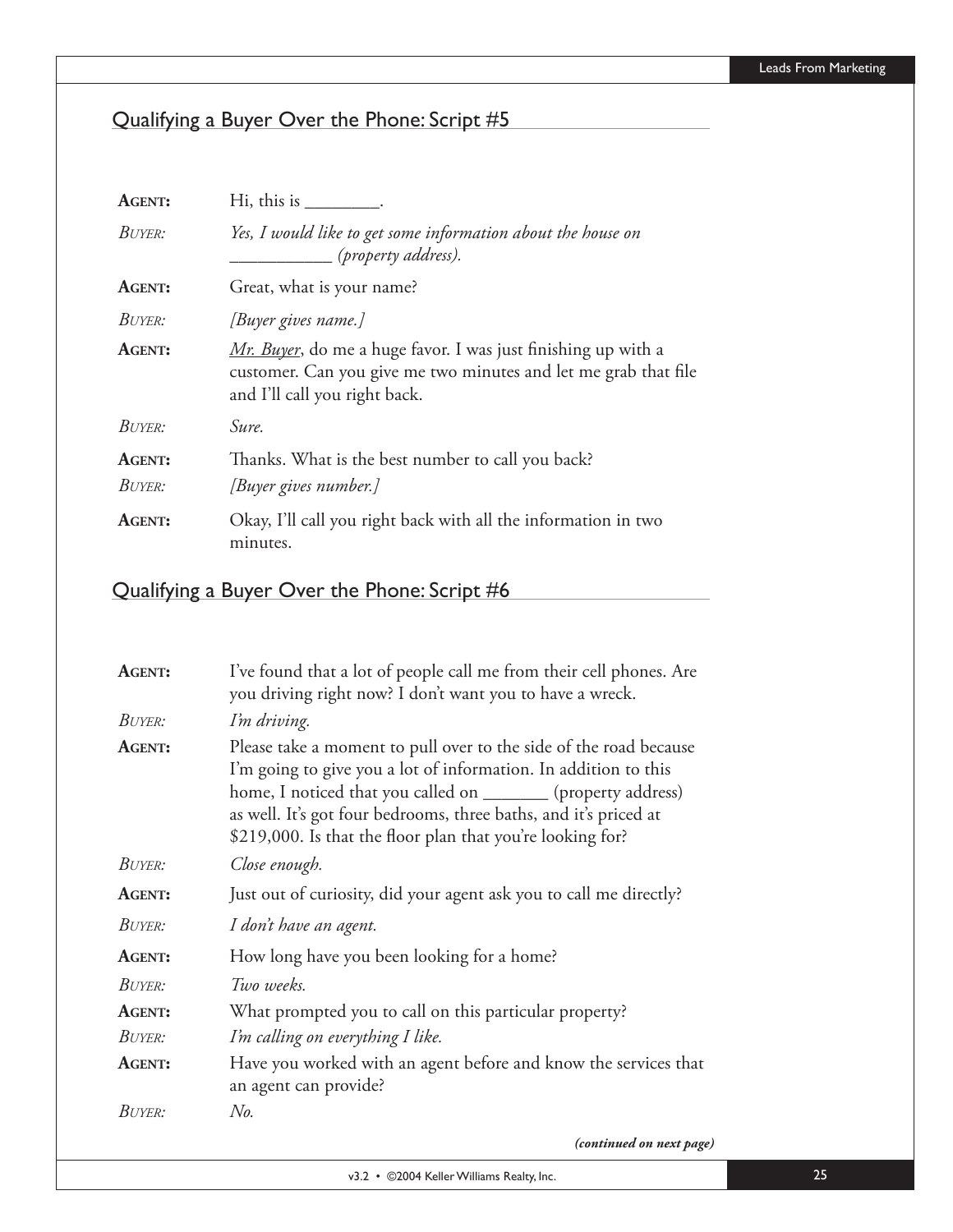# Qualifying a Buyer Over the Phone: Script #6 (continued)

| <b>AGENT:</b> | I'd like to explain to you how I work. If I can get you to come<br>to my office, we can sit down and go over the criteria that you're<br>looking for. We'll take a look at the Multiple Listing Service to<br>determine what homes are available that fit your price range and<br>the size of home you're looking for. This would save you a lot of<br>time, and I know that time is very valuable to you, isn't it?                                                                                                                                                                                                                                                                                                          |
|---------------|-------------------------------------------------------------------------------------------------------------------------------------------------------------------------------------------------------------------------------------------------------------------------------------------------------------------------------------------------------------------------------------------------------------------------------------------------------------------------------------------------------------------------------------------------------------------------------------------------------------------------------------------------------------------------------------------------------------------------------|
| BUYER:        | Yes.                                                                                                                                                                                                                                                                                                                                                                                                                                                                                                                                                                                                                                                                                                                          |
| AGENT:        | Would you like to come in this afternoon, or would tomorrow<br>morning work better?                                                                                                                                                                                                                                                                                                                                                                                                                                                                                                                                                                                                                                           |
| <b>BUYER:</b> | Tomorrow morning.                                                                                                                                                                                                                                                                                                                                                                                                                                                                                                                                                                                                                                                                                                             |
| AGENT:        | Have you ever been prequalified before? It means that you sit<br>down with a lender and figure out how much you are able to<br>afford so that you can decide on a price range you are comfortable<br>with. I'd like to set that up so that when you come in we can get<br>you prequalified. I'm going to turn you into a cash buyer. That<br>means we'll have a lot more room-or tools in our toolbox-so<br>that when we find the perfect home, you'll be a cash buyer. This<br>means that you've been prequalified and that you're just as good as<br>a buyer paying cash. It'll give us a lot more ability to negotiate in<br>your favor. We're removing the contingencies in order for you to<br>be able to afford a home. |
| BUYER:        | Great. I'll see you tomorrow morning.                                                                                                                                                                                                                                                                                                                                                                                                                                                                                                                                                                                                                                                                                         |

# Qualifying a Buyer Over the Phone: Script #7

| AGENT:        | This is _________ (name). How may I help you?                                                                                                                                       |
|---------------|-------------------------------------------------------------------------------------------------------------------------------------------------------------------------------------|
| BUYER:        | We're out at your listing on _______ (address). Can you tell me more<br>about this piece of property?                                                                               |
| AGENT:        | That house is \$250,000, it's on five acres and it's 2600 square feet,<br>built in 1964. It has three bedrooms and two baths. Does that<br>sound like something you're looking for? |
| <b>BUYER:</b> | Not really.                                                                                                                                                                         |
| <b>AGENT:</b> | What are you looking for? How long have you been looking? Are<br>you working with a real estate agent?                                                                              |
| BUYER:        | No, we're just out riding around looking at houses right now.                                                                                                                       |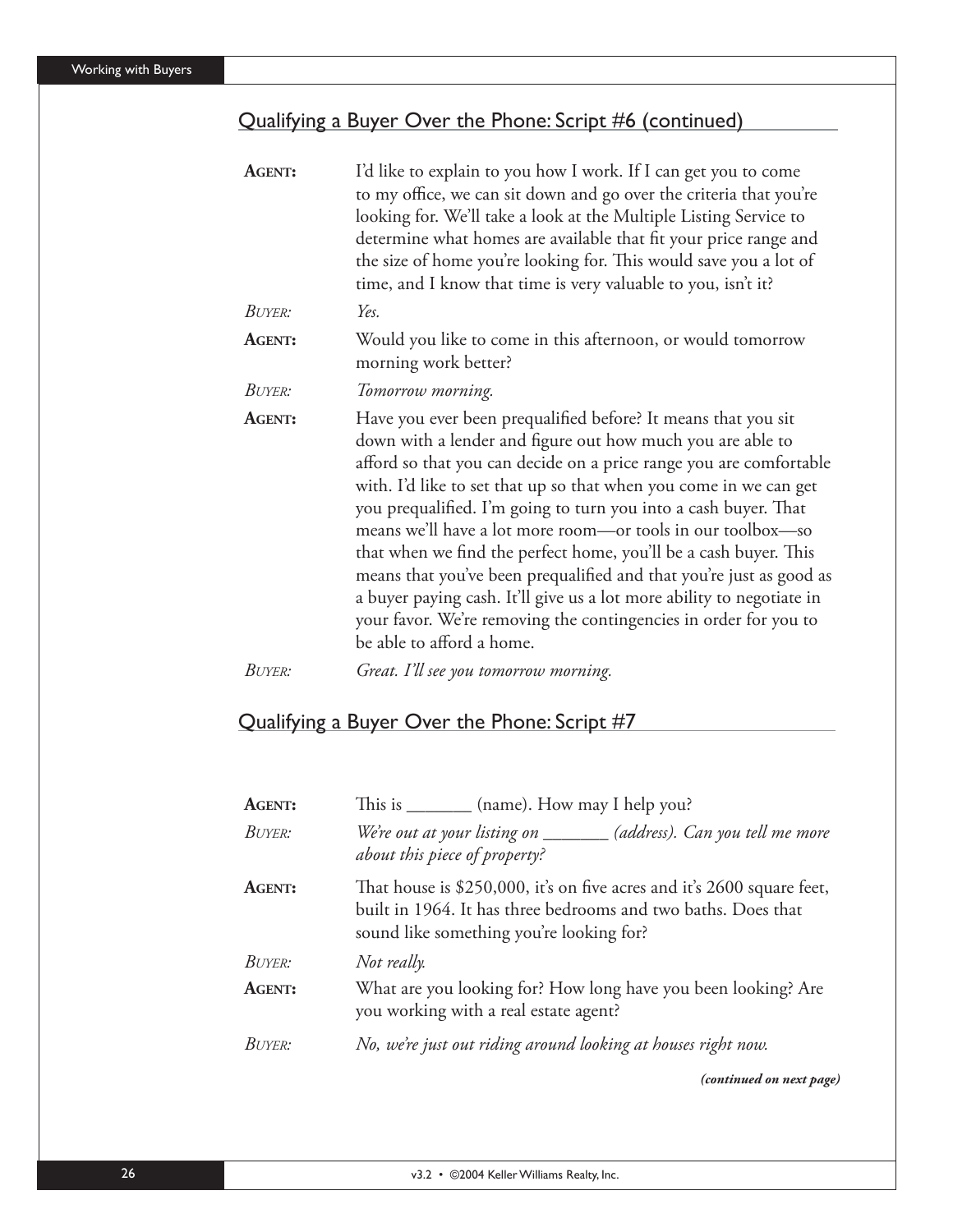### Qualifying a Buyer Over the Phone: Script #7 (continued)

**AGENT:** May I offer you some free services? If you'll give me your name and phone number, I'll mail you some information on all the homes in this area that meet your criteria. We'll be glad to show you some properties, if you'd like, including for sale by owners. We'll ask you to sign a Buyer Agency Agreement, which states that if we show you a home and you decide to write an offer on it, we'll be the ones to write the offer for you. Anything that's out there and available, that meets your criteria, we want to show you.

| AGENT:        | Hello, Keller Williams Realty, how may I help you today?                                                                                                                                                                                                                                                                      |
|---------------|-------------------------------------------------------------------------------------------------------------------------------------------------------------------------------------------------------------------------------------------------------------------------------------------------------------------------------|
| BUYER:        | I was calling to find out the price on _______ (property address).                                                                                                                                                                                                                                                            |
| AGENT:        | Yes, that home is \$124,000, is this price range what you are<br>seeking?                                                                                                                                                                                                                                                     |
| BUYER:        | Yes.                                                                                                                                                                                                                                                                                                                          |
| AGENT:        | My name is ________, may I have your name? [Write down name.]<br>This property has three bedrooms but you cannot fully appreciate<br>the features without seeing the property. Have you been working<br>with another agent?                                                                                                   |
| <b>BUYER:</b> | No.                                                                                                                                                                                                                                                                                                                           |
| AGENT:        | Do you have a home to sell in order to buy?                                                                                                                                                                                                                                                                                   |
| Buyer:        | $No$ .                                                                                                                                                                                                                                                                                                                        |
| AGENT:        | Have you visited with a loan officer? [Listen to the response.] Is<br>this your first home? [Listen to the response.] Has anyone discussed<br>agency relationships with you? [Explain this.] Would you like to<br>see some more homes in the area while we are out? Let's make an<br>appointment. When could we get together? |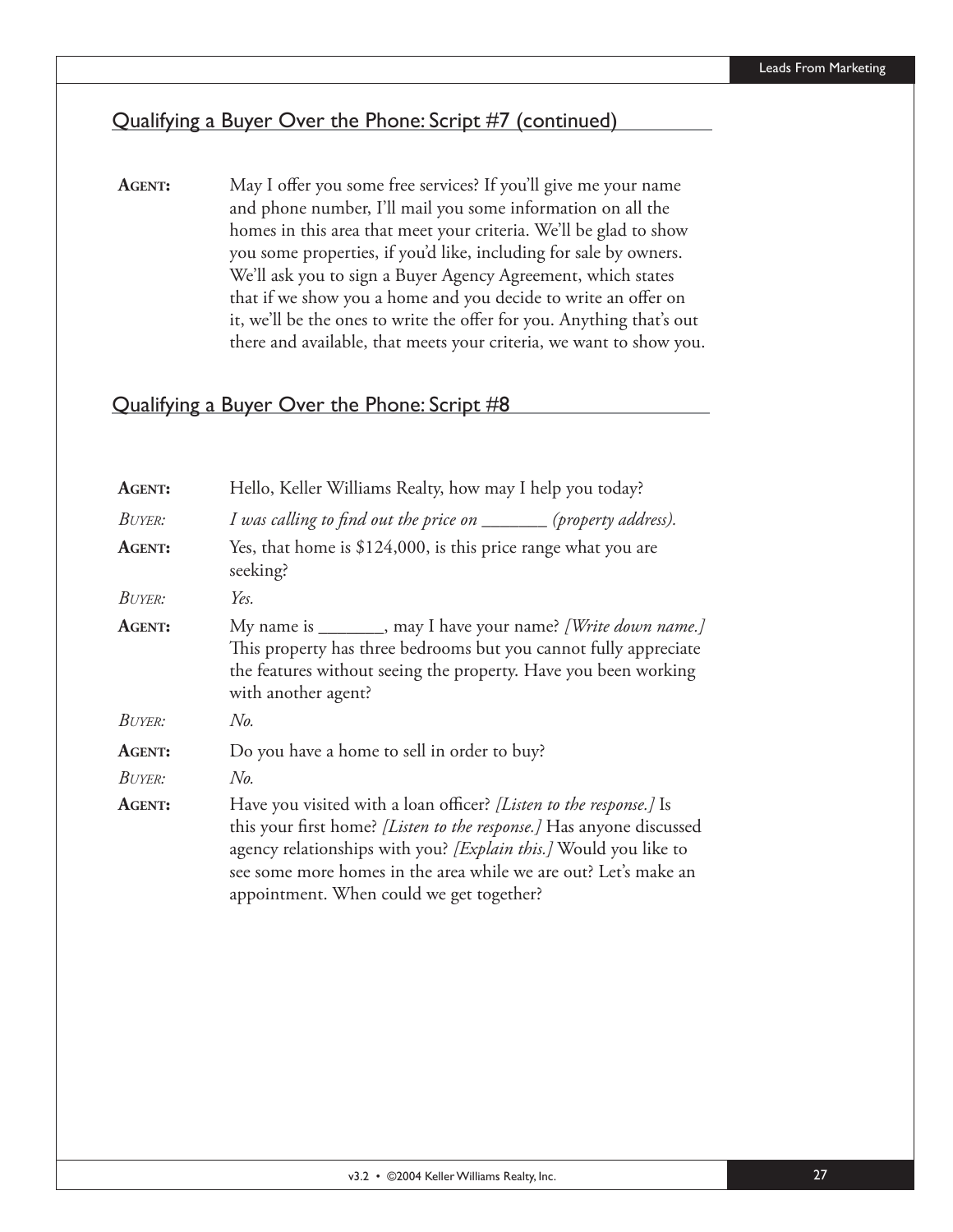# Qualifying a Buyer Over the Phone: Script #9

| AGENT: | Hello, Keller Williams Realty, how may I help you today?                                                                                                                                                                      |
|--------|-------------------------------------------------------------------------------------------------------------------------------------------------------------------------------------------------------------------------------|
| BUYER: | I was calling about _______(property address).                                                                                                                                                                                |
| AGENT: | Yes, that home is \$124,000, is this price range what you are<br>seeking?                                                                                                                                                     |
| BUYER: | Yes.                                                                                                                                                                                                                          |
| AGENT: | My name is ________, could I have your name? [Write down<br>name.] This property has three bedrooms but you cannot fully<br>appreciate the features without seeing the property. Have you<br>been working with another agent? |
| BUYER: | Yes.                                                                                                                                                                                                                          |
| AGENT: | Have you signed an agreement for representation with that agent?                                                                                                                                                              |
| BUYER: | Yes.                                                                                                                                                                                                                          |
| AGENT: | Great. You know you should really call your agent for them to<br>show this property to you.                                                                                                                                   |

| Hello, Keller Williams Realty, how may I help you today?                                                                                                                                                                                                                                      |
|-----------------------------------------------------------------------------------------------------------------------------------------------------------------------------------------------------------------------------------------------------------------------------------------------|
| I would like to get some information about the house on __                                                                                                                                                                                                                                    |
| Yes, that home is \$124,000, is this price range what you are<br>seeking?                                                                                                                                                                                                                     |
| Yes.                                                                                                                                                                                                                                                                                          |
| My name is ________, could I have your name? [Write down<br>name.] This property has three bedrooms but you cannot fully<br>appreciate the features without seeing the property. Have you<br>been working with another agent?                                                                 |
| Yes.                                                                                                                                                                                                                                                                                          |
| Have you signed an agreement for representation with that agent?                                                                                                                                                                                                                              |
| No.                                                                                                                                                                                                                                                                                           |
| Do you have a home to sell in order to buy?                                                                                                                                                                                                                                                   |
| $No$ .                                                                                                                                                                                                                                                                                        |
| Have you visited with a loan officer? [Listen to response.] Is this<br>your first home? [Listen to response.] Has anyone discussed agency<br>relationships with you? [Explain this.] Would you like to see some<br>more homes in the area while we are out? Let me make a few<br>appointments |
|                                                                                                                                                                                                                                                                                               |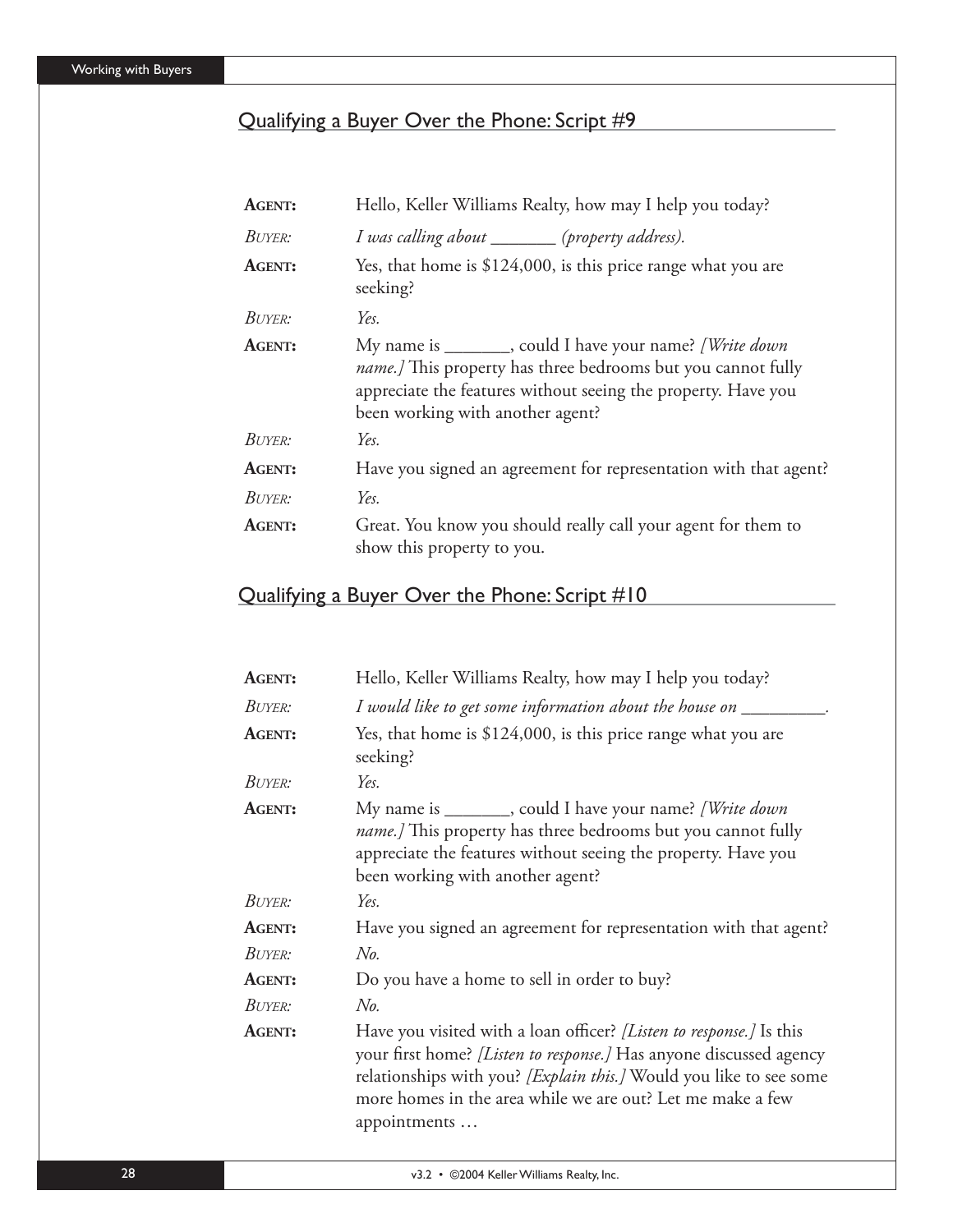# Qualifying a Buyer Over the Phone: Script #11

| AGENT:        | Hello, Keller Williams Realty, how may I help you today?                                                                                                                                                                                                                                |
|---------------|-----------------------------------------------------------------------------------------------------------------------------------------------------------------------------------------------------------------------------------------------------------------------------------------|
| <b>BUYER:</b> | I would like information about _______ property.                                                                                                                                                                                                                                        |
| AGENT:        | Yes, that home is \$124,000, is this price range what you are<br>seeking?                                                                                                                                                                                                               |
| BUYER:        | Yes.                                                                                                                                                                                                                                                                                    |
| AGENT:        | My name is ________, could I have your name? [Write down<br>name.] This property has three bedrooms but you cannot fully<br>appreciate the features without seeing the property. Have you<br>been working with another agent?                                                           |
| <b>BUYER:</b> | Yes.                                                                                                                                                                                                                                                                                    |
| AGENT:        | Have you signed an agreement for representation with that agent?                                                                                                                                                                                                                        |
| <b>BUYER:</b> | $No$ .                                                                                                                                                                                                                                                                                  |
| AGENT:        | Do you have a home to sell in order to buy?                                                                                                                                                                                                                                             |
| BUYER:        | Yes.                                                                                                                                                                                                                                                                                    |
| AGENT:        | Would you like for me to do a market analysis to give you an<br>idea of that property value? [Listen to response.] Would you be<br>paying cash? [Listen to response.] Is this your first home? [Listen to<br><i>response.]</i> Would late this afternoon or Saturday be better for you? |

| BUYER:        | I'm calling about the home at _______ (address). How much is that<br>home worth?                                                                                                                                                                                                                                                                                                                                                                                                                                                                                                                                 |
|---------------|------------------------------------------------------------------------------------------------------------------------------------------------------------------------------------------------------------------------------------------------------------------------------------------------------------------------------------------------------------------------------------------------------------------------------------------------------------------------------------------------------------------------------------------------------------------------------------------------------------------|
| <b>AGENT:</b> | The home is worth whatever somebody's willing to spend and also<br>receive on the home. And as you see, it sold for \$250,000.                                                                                                                                                                                                                                                                                                                                                                                                                                                                                   |
| BUYER:        | I'm considering selling my home and want to get an idea of how to<br>price it.                                                                                                                                                                                                                                                                                                                                                                                                                                                                                                                                   |
| AGENT:        | If you're truly interested in selling your home, I'd love to come<br>over and look at it. My process is to tour your house thoroughly.<br>I will leave you detailed statistics about the area and sale prices<br>of comparable homes. I will follow-up with you by phone to set<br>up another appointment for you to come to my office to discuss<br>pricing. I will show you exactly what the market is willing to offer<br>for your house. If you want to list your home at 10 percent above<br>the average list price, you probably won't sell your house at this<br>time, since we're in a very slow market. |
|               | (continued on next page)                                                                                                                                                                                                                                                                                                                                                                                                                                                                                                                                                                                         |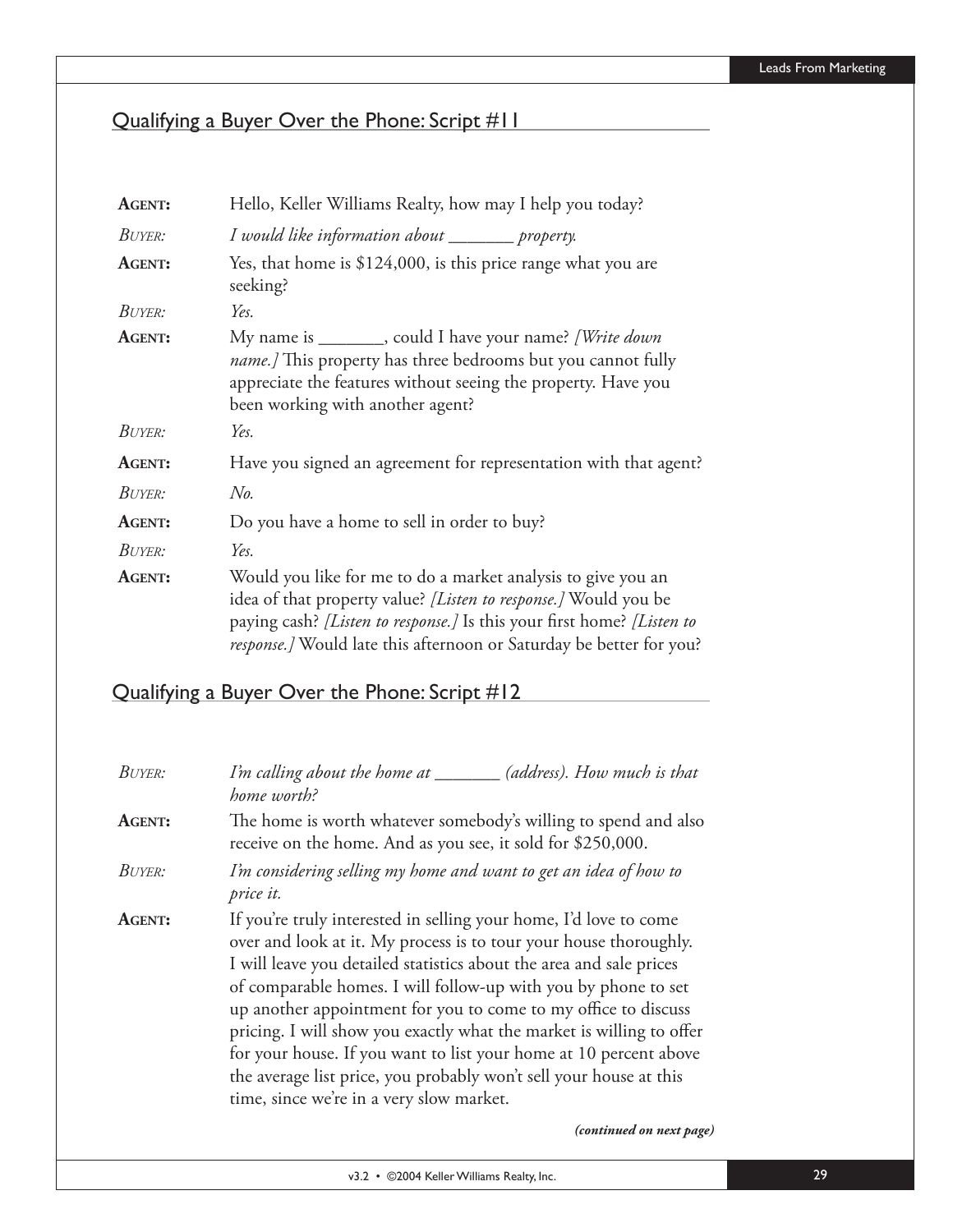## Qualifying a Buyer Over the Phone: Script #12 (continued)

| BUYER: | Well, my house is better than everybody else's.                    |
|--------|--------------------------------------------------------------------|
| AGENT: | Your house is better to you because it is your home. It is the     |
|        | place that you have loved and taken care of. The market is totally |
|        | impartial to what you feel about your house. They're going to look |
|        | at it in comparison to other homes for sale.                       |
|        |                                                                    |

# Qualifying a Buyer Over the Phone: Script #13

| Buyer:        | I saw your sign in front of 123 South Street and I'd love to look at it.                                                                                                                                                                                                                                                                                                                                                                                                                                                                                                                                                                                                                                                       |
|---------------|--------------------------------------------------------------------------------------------------------------------------------------------------------------------------------------------------------------------------------------------------------------------------------------------------------------------------------------------------------------------------------------------------------------------------------------------------------------------------------------------------------------------------------------------------------------------------------------------------------------------------------------------------------------------------------------------------------------------------------|
| <b>AGENT:</b> | Well, that's great. How long have you been looking?                                                                                                                                                                                                                                                                                                                                                                                                                                                                                                                                                                                                                                                                            |
| Buyer:        | One month.                                                                                                                                                                                                                                                                                                                                                                                                                                                                                                                                                                                                                                                                                                                     |
| <b>AGENT:</b> | Are you working with an agent, or looking on your own?                                                                                                                                                                                                                                                                                                                                                                                                                                                                                                                                                                                                                                                                         |
| Buyer:        | We have seen a few houses with different agents.                                                                                                                                                                                                                                                                                                                                                                                                                                                                                                                                                                                                                                                                               |
| <b>AGENT:</b> | Would it make sense to do "one stop shopping' and let me and<br>my team steer you through the buying process? I'd like you to go<br>on my website and register. You'll be emailed three times per day<br>with all of the listings that meet your criteria. It doesn't have to be<br>my listing or my client. I can sell you any property in _______<br>(city/state/province). However, you must be preapproved first. I<br>don't want to disappoint you by showing you a house, having you<br>love it, and then not being able to purchase it because you weren't<br>preapproved and ready to buy now. I am a real estate consultant,<br>and I am here to council and assist you on the best way to<br>purchase your new home. |

## Qualifying a Buyer Over the Phone: Script #14

| AGENT:        | "Keller Williams Realty, how may I help you?                                                                                                                |
|---------------|-------------------------------------------------------------------------------------------------------------------------------------------------------------|
| <b>BUYER:</b> | Hi, I'm inquiring about your house over on ________(Maple Street).                                                                                          |
| <b>AGENT:</b> | That's a great house. We've seen a lot of excitement about that<br>particular property. How can I help you with that house? What<br>would you like to know? |
| <b>BUYER:</b> | I'd like to know the number of bedrooms and the price.                                                                                                      |
| <b>AGENT:</b> | It has four bedrooms. Are you looking for a four-bedroom home?                                                                                              |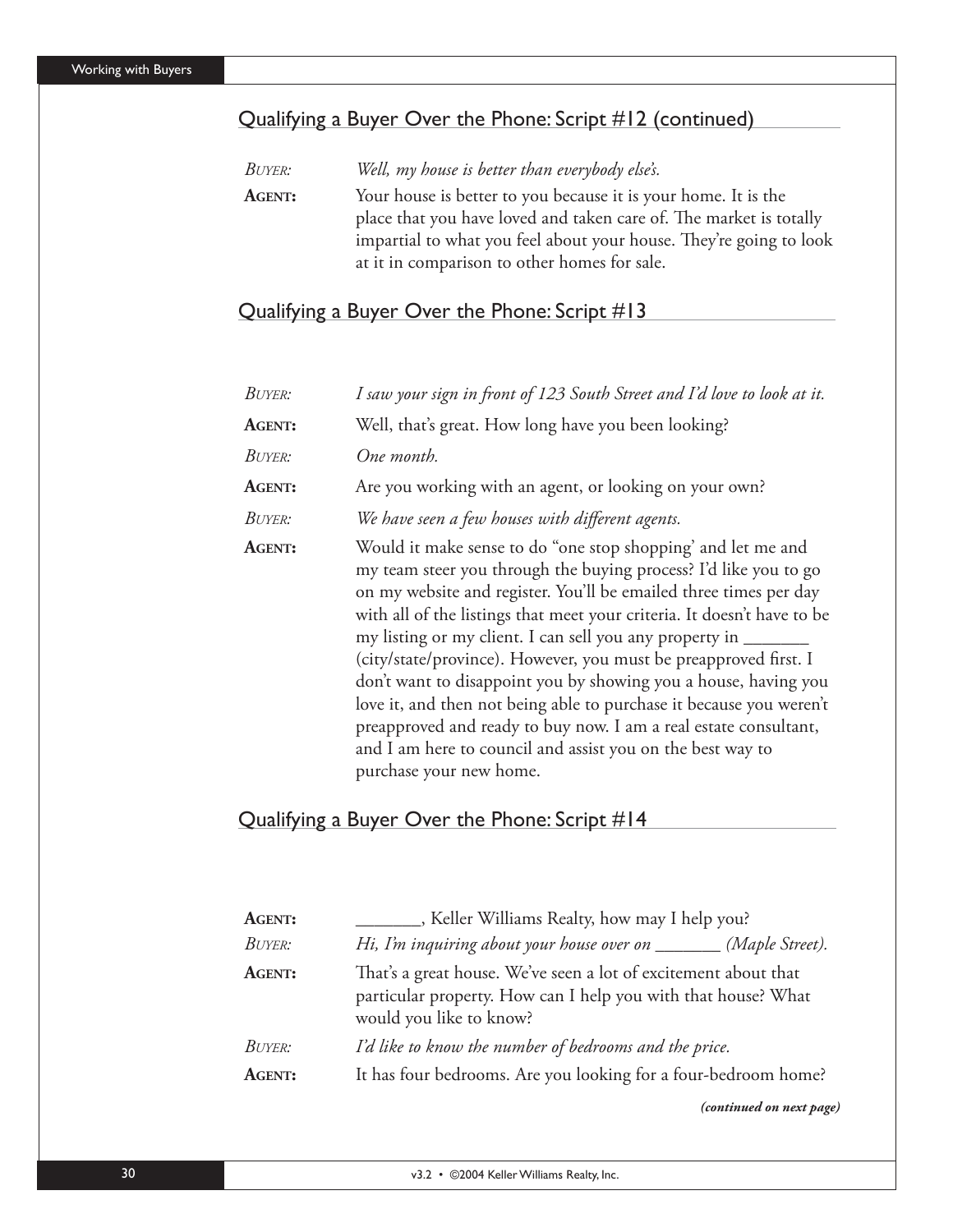# Qualifying a Buyer Over the Phone: Script #14 (continued)

| BUYER:        | I'm actually looking for a five-bedroom. Does it have a den?                                                                                                                                                                                                                                                                                                                                                                                                                                                                                                                               |
|---------------|--------------------------------------------------------------------------------------------------------------------------------------------------------------------------------------------------------------------------------------------------------------------------------------------------------------------------------------------------------------------------------------------------------------------------------------------------------------------------------------------------------------------------------------------------------------------------------------------|
| AGENT:        | That particular property does not have a den. It sounds like you<br>have some very specific needs in a house.                                                                                                                                                                                                                                                                                                                                                                                                                                                                              |
| <b>BUYER:</b> | $I$ do.                                                                                                                                                                                                                                                                                                                                                                                                                                                                                                                                                                                    |
| AGENT:        | What's your situation? Are you renting now or do you own a<br>home?                                                                                                                                                                                                                                                                                                                                                                                                                                                                                                                        |
| <b>BUYER:</b> | I own a home and we're trying to upsize. We're expecting our third<br>child and we want to get into a larger home.                                                                                                                                                                                                                                                                                                                                                                                                                                                                         |
| AGENT:        | You would need to sell that home before moving into a new<br>home, correct?                                                                                                                                                                                                                                                                                                                                                                                                                                                                                                                |
| BUYER:        | That's correct.                                                                                                                                                                                                                                                                                                                                                                                                                                                                                                                                                                            |
| AGENT:        | Well, we'd love to help you. We have lots of success in helping<br>buyers and sellers just like you. I'd like to schedule a time for you<br>and your wife to come into the office. You'll be meeting with our<br>buyer specialist. He is an expert on properties in this area. He'll<br>spend some time assessing your needs so we don't waste you and<br>your wife's time. We know that time is valuable, especially when<br>you've got a family. You'll also be meeting with me so that I can<br>help you with getting your home sold. Does afternoon or evening<br>work better for you? |

# Qualifying a Buyer Over the Phone: Script #15

| AGENT:        | This is ________ from Keller Williams Realty. You called and<br>were looking at a home over on __________ (Maple Street). Is that<br>correct?                                                                                                   |
|---------------|-------------------------------------------------------------------------------------------------------------------------------------------------------------------------------------------------------------------------------------------------|
| BUYER:        | Yes. My husband and I were looking at that home. We drove by and<br>saw the sign in the yard. Is that a five-bedroom?                                                                                                                           |
| <b>AGENT:</b> | Actually, it's a four-bedroom with a den.                                                                                                                                                                                                       |
| BUYER:        | All right. Could we see that house?                                                                                                                                                                                                             |
| <b>AGENT:</b> | Absolutely. Let me just get some information before we get you<br>into the house. We're very excited about this house—everyone's<br>been calling about it. So it's a real hot property. Are you going to<br>be financing or paying cash for it? |
| BUYER:        | We're going to be financing.                                                                                                                                                                                                                    |
| <b>AGENT:</b> | Have you been prequalified?                                                                                                                                                                                                                     |
| BUYER:        | No. We haven't been prequalified.                                                                                                                                                                                                               |
|               |                                                                                                                                                                                                                                                 |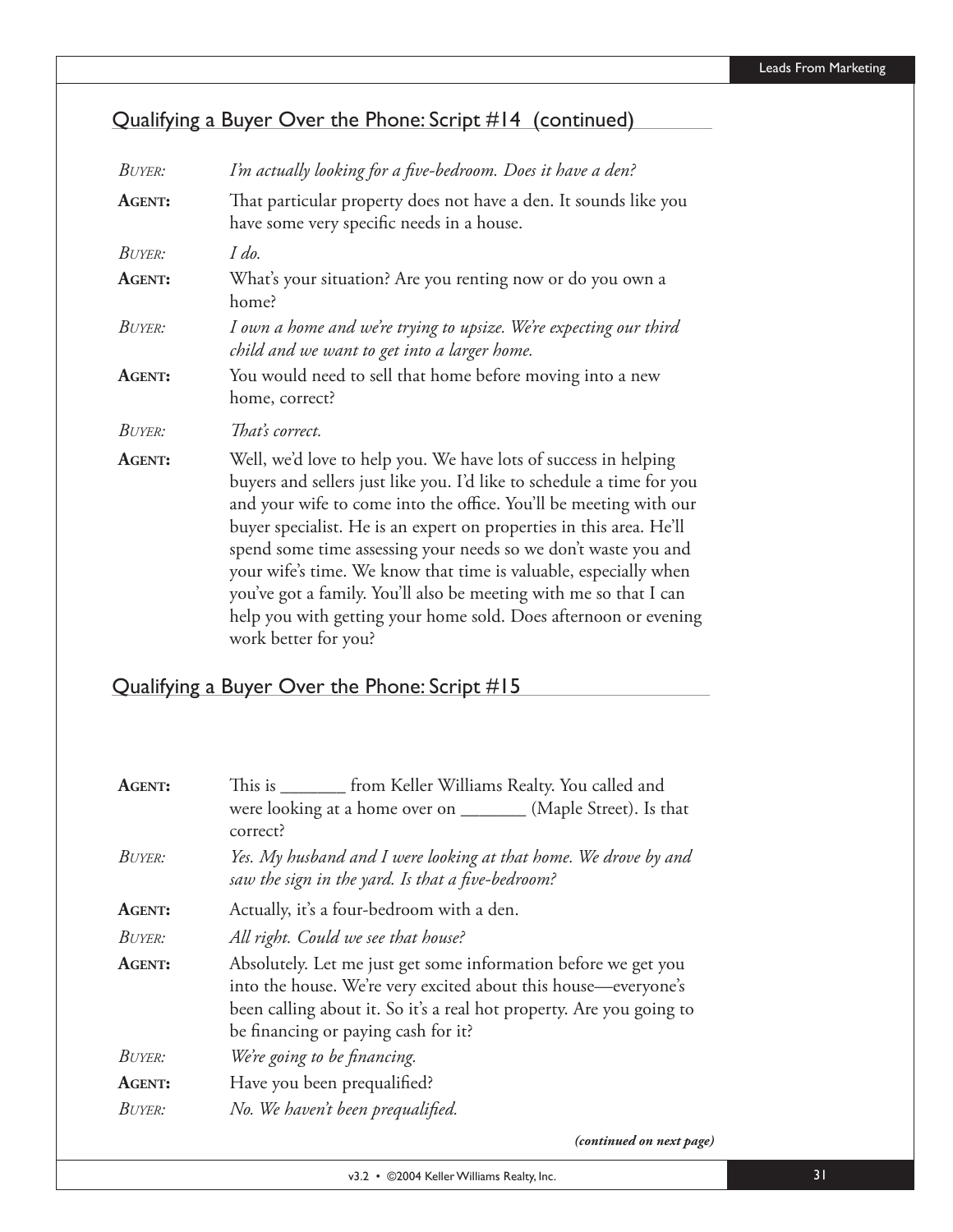# Qualifying a Buyer Over the Phone: Script #15 (continued)

| AGENT:        | What is your time frame for moving? When would you like to be<br>moved in?                                                                                                                                                                                                                                                                                                                                                                                                                                                                     |
|---------------|------------------------------------------------------------------------------------------------------------------------------------------------------------------------------------------------------------------------------------------------------------------------------------------------------------------------------------------------------------------------------------------------------------------------------------------------------------------------------------------------------------------------------------------------|
| BUYER:        | Well, we're expecting our fourth baby in four months, so we'd like to<br>do this as quickly as possible.                                                                                                                                                                                                                                                                                                                                                                                                                                       |
| AGENT:        | We have a policy that buyers get prequalified with a lender before<br>we show them any homes. My lender can come into the office<br>while you are here and take care of that. It's about a 15-minute<br>process. Just so you know, I'm a buyer's agent and I work strictly<br>with buyers. My fiduciary and legal responsibility is to represent<br>you in the transaction of this home. I want to make sure you<br>understand how the process works and that you're represented in<br>the best manner. So, does ________ (time) work for you? |
| <b>BUYER:</b> | So you want us to come in and talk to your mortgage company?                                                                                                                                                                                                                                                                                                                                                                                                                                                                                   |
| AGENT:        | Yes, come in and talk to the mortgage company and make sure<br>you can prequalify. Because if the house you want to see ends<br>up being the house for you, we need a conditional loan approval<br>before we can submit an offer.                                                                                                                                                                                                                                                                                                              |
| <b>BUYER:</b> | So after I come in and talk to your mortgage company, you will show<br>me that house?                                                                                                                                                                                                                                                                                                                                                                                                                                                          |
| AGENT:        | Absolutely. But it's very important that we know, up-front, that<br>you qualify for the home.                                                                                                                                                                                                                                                                                                                                                                                                                                                  |
| BUYER:        | ______(Date and time) is fine.                                                                                                                                                                                                                                                                                                                                                                                                                                                                                                                 |

# Qualifying a Buyer Over the Phone: Script #16

| AGENT:        | I'm assuming that since you called in on one of our listings that<br>you're not currently working with another agent at this time? |
|---------------|------------------------------------------------------------------------------------------------------------------------------------|
| <b>BUYER:</b> | No, I am not working with a real estate agent.                                                                                     |
| AGENT:        | Excellent! Do you own a home or are you renting?                                                                                   |
|               | or                                                                                                                                 |
| <b>BUYER:</b> | Actually, I do have an agent.                                                                                                      |
| AGENT:        | Excellent! Do you own a home or are you renting?                                                                                   |
| BUYER:        | I own my home.                                                                                                                     |

*(continued on next page)*

32 v3.2 • ©2004 Keller Williams Realty, Inc.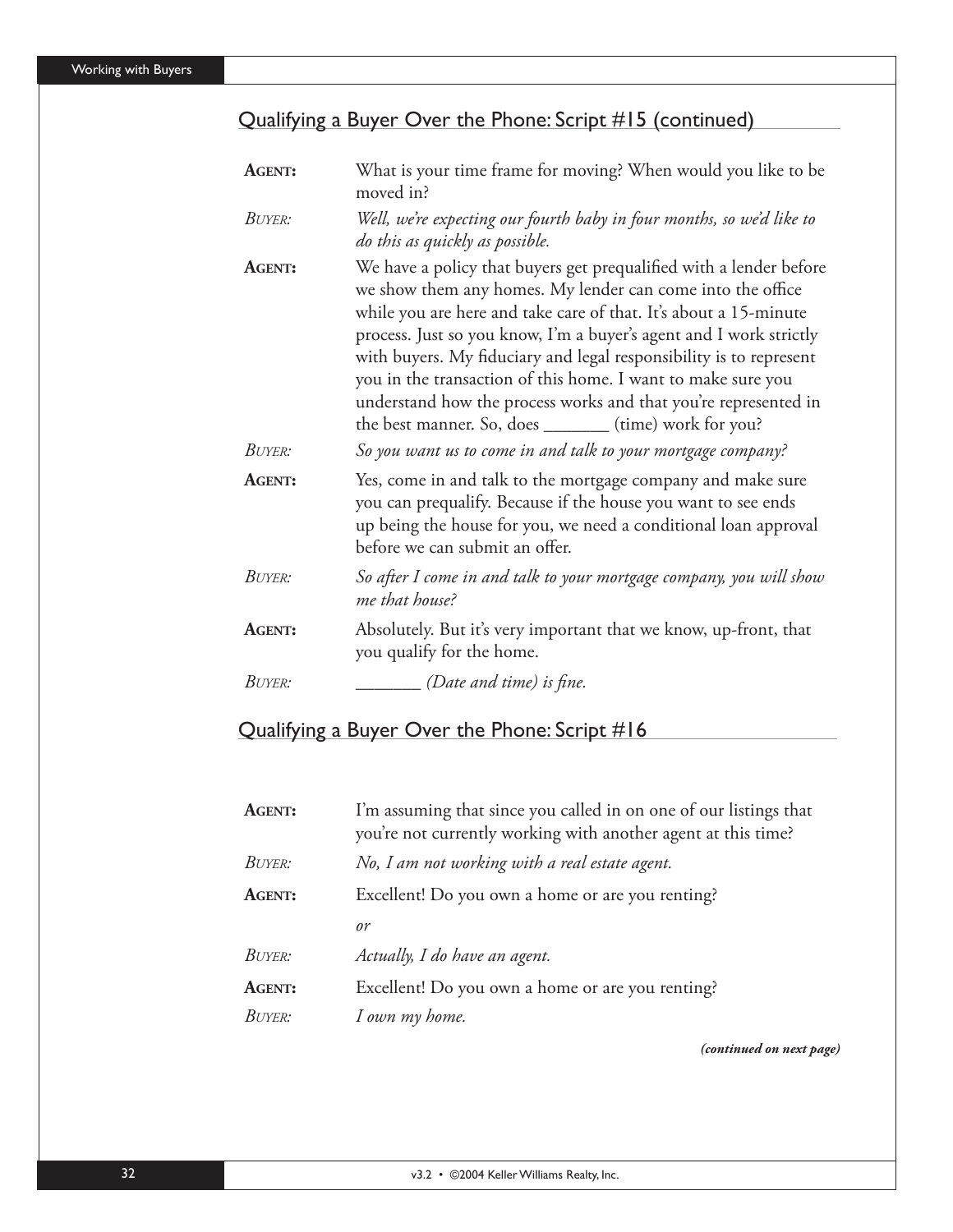### Qualifying a Buyer Over the Phone: Script #16 (continued)

**AGENT:** Do you need to sell it before you buy another home? Would you like us to give you a free comparative market analysis of your home at no cost or obligation? It would help you to determine what your home is worth in today's market. And at the same time, we can show you what to do—and what not do—in preparing your home for sale. Tell me a little bit about your home … *[Get address, multiple phone numbers, and try to schedule the appointment or have listing specialist give them a call.]*

*or*

#### *Buyer Leads from Marketing*

| BUYER:        | I'm renting.                                                                                                                                                                                                                                                                                 |
|---------------|----------------------------------------------------------------------------------------------------------------------------------------------------------------------------------------------------------------------------------------------------------------------------------------------|
| AGENT:        | Are you tied to a lease or are you renting month to month?                                                                                                                                                                                                                                   |
|               | How long have you been looking?                                                                                                                                                                                                                                                              |
|               | Have you seen any homes that you liked?                                                                                                                                                                                                                                                      |
|               | What prevented you from buying?<br>٠                                                                                                                                                                                                                                                         |
|               | Have you or will you be looking at builder's models?                                                                                                                                                                                                                                         |
|               | Have you been prequalified by a lender?                                                                                                                                                                                                                                                      |
|               | What price range do you have in mind?                                                                                                                                                                                                                                                        |
|               | How soon do you want to be in a new home?<br>$\bullet$                                                                                                                                                                                                                                       |
|               | On a scale of one to ten, with "one" meaning you are not<br>$\bullet$<br>interested at all in purchasing a home and "ten" meaning<br>you want to be in a home as soon as possible, how would<br>you rate yourself? [Anything less than ten?] What would it<br>take for you to move to a ten? |
|               | Qualifying a Buyer Over the Phone: Script #17                                                                                                                                                                                                                                                |
|               |                                                                                                                                                                                                                                                                                              |
| <b>BUYER:</b> | I'm calling about the property on _______ (street name). What can<br>you tell me about it?                                                                                                                                                                                                   |
| AGENT:        | Let's see  [Take a moment to look it up.] Here we go. We have a<br>lot of information on that one I can tell you everything you want                                                                                                                                                         |

| Buyer: | I'm calling about the property on ______<br>(street name). What can<br>you tell me about it?                                                                                                                                                                                            |
|--------|-----------------------------------------------------------------------------------------------------------------------------------------------------------------------------------------------------------------------------------------------------------------------------------------|
| AGENT: | Let's see  [Take a moment to look it up.] Here we go. We have a<br>lot of information on that one. I can tell you everything you want<br>to know, or maybe we can start with what's most important to<br>you. What square footage are you looking for? And what is your<br>price range? |
|        | (continued on next page)                                                                                                                                                                                                                                                                |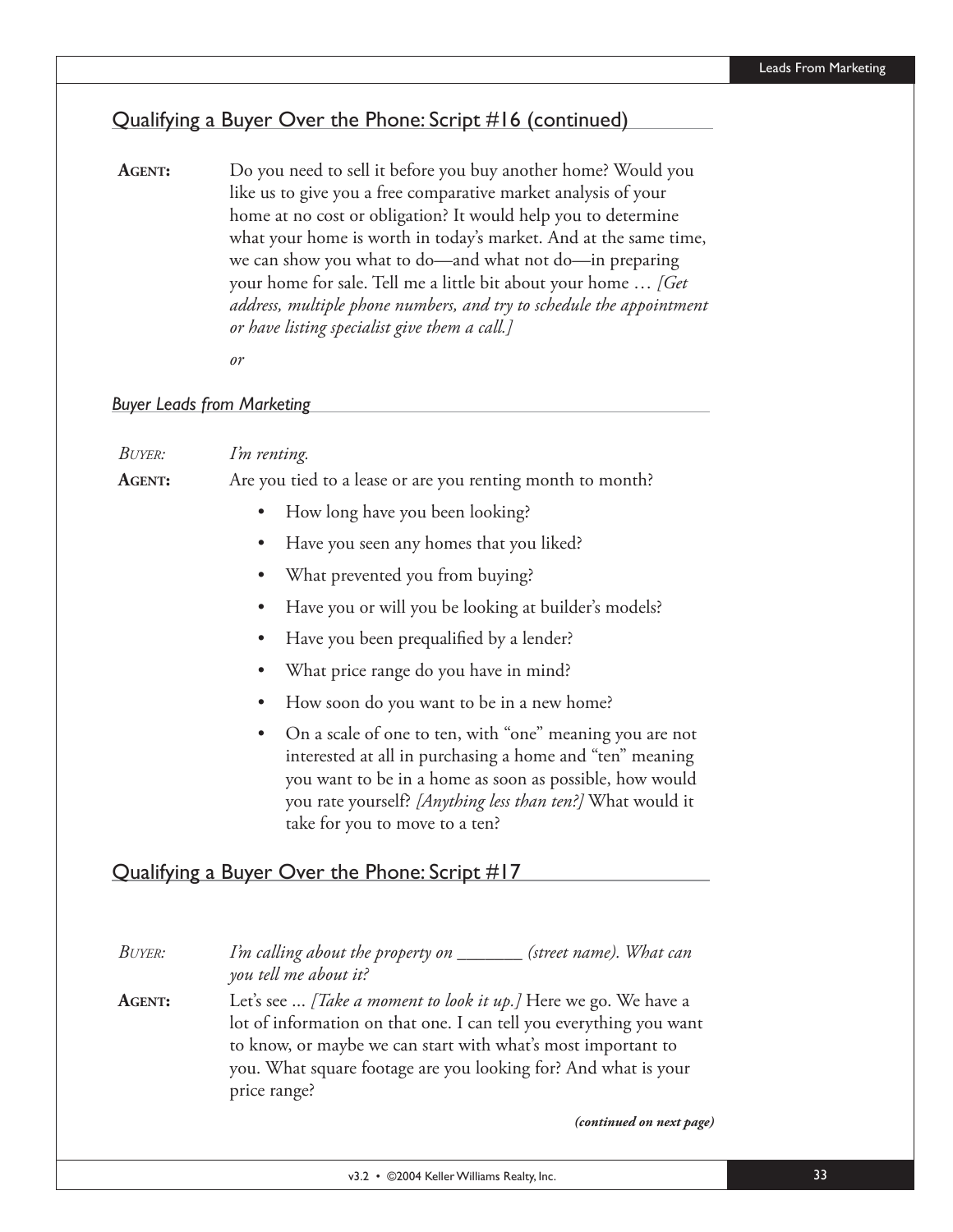# Qualifying a Buyer Over the Phone: Script #17 (continued)

| <b>BUYER:</b> | I like that neighborhood, so I just wanted to know about that house.                                                                                                                                                                                                                                                                                                                                                                          |
|---------------|-----------------------------------------------------------------------------------------------------------------------------------------------------------------------------------------------------------------------------------------------------------------------------------------------------------------------------------------------------------------------------------------------------------------------------------------------|
| AGENT:        | So you like that neighborhood as well? That neighborhood is<br>actually in the ________ (school district). Is the school district<br>something that's important to you? Is that why you're looking in                                                                                                                                                                                                                                         |
|               | that area? What brings you to that neighborhood?                                                                                                                                                                                                                                                                                                                                                                                              |
| BUYER:        | I have some close friends who live in that neighborhood, and we have<br>a six-year old so the schools are important to us.                                                                                                                                                                                                                                                                                                                    |
| <b>AGENT:</b> | Well the school is ________ (elementary school) and, as I said, it's<br>in the ________ (school district). If you look up the school on our<br>web page you'll see the list of awards it has received lately. [Add<br>other information about school and/or neighborhood]. That house is<br>(square footage) and it's priced at \$________. Is that the<br>price range you were hoping for?                                                   |
| BUYER:        | Actually, that's higher than I had in mind.                                                                                                                                                                                                                                                                                                                                                                                                   |
| AGENT:        | Okay. We do have other homes in that neighborhood. Have you<br>seen them or had a chance to look at them, yet?                                                                                                                                                                                                                                                                                                                                |
| <b>BUYER:</b> | No. I haven't seen any others in that neighborhood except the property<br>I called about. I'm not sure at this point whether I'll be working with<br>an agent.                                                                                                                                                                                                                                                                                |
| AGENT:        | Here's what I can do for you at this point. I work in that area a<br>lot-I'm in the neighborhood every day. Let me get your name,<br>phone number, and email address and I'll email you everything<br>that's in the neighborhood. I'll do whatever I can to make sure<br>you find the right home in the area. Would you be interested in<br>my emailing you properties in the area?                                                           |
| <b>BUYER:</b> | Yes, that would be excellent.                                                                                                                                                                                                                                                                                                                                                                                                                 |
| AGENT:        | Then we'll get you in that program. The program will email you<br>everything that's in the price range that you want. Obviously,<br>we'll have to talk about price range a little bit. Then, any time a<br>new listing comes up, it will be sent to you automatically. You'll<br>get up-to-date, up-to-the-minute listings. Does that sound like<br>something you'd be interested in?                                                         |
| BUYER:        | That does sound good. But I don't know my price range yet.                                                                                                                                                                                                                                                                                                                                                                                    |
| AGENT:        | I have a lender with whom we work regularly. I can have him<br>call you and you two can talk over the phone. He will help you<br>determine a good price range. He'll get the basic information-<br>how much you make, etc.—and we'll at least have a starting<br>point. I don't want to show you homes that you can't afford or<br>that are a too low-cost and low-end for your needs. Would it be all<br>right if I had him give you a call? |
| BUYER:        | Sure.                                                                                                                                                                                                                                                                                                                                                                                                                                         |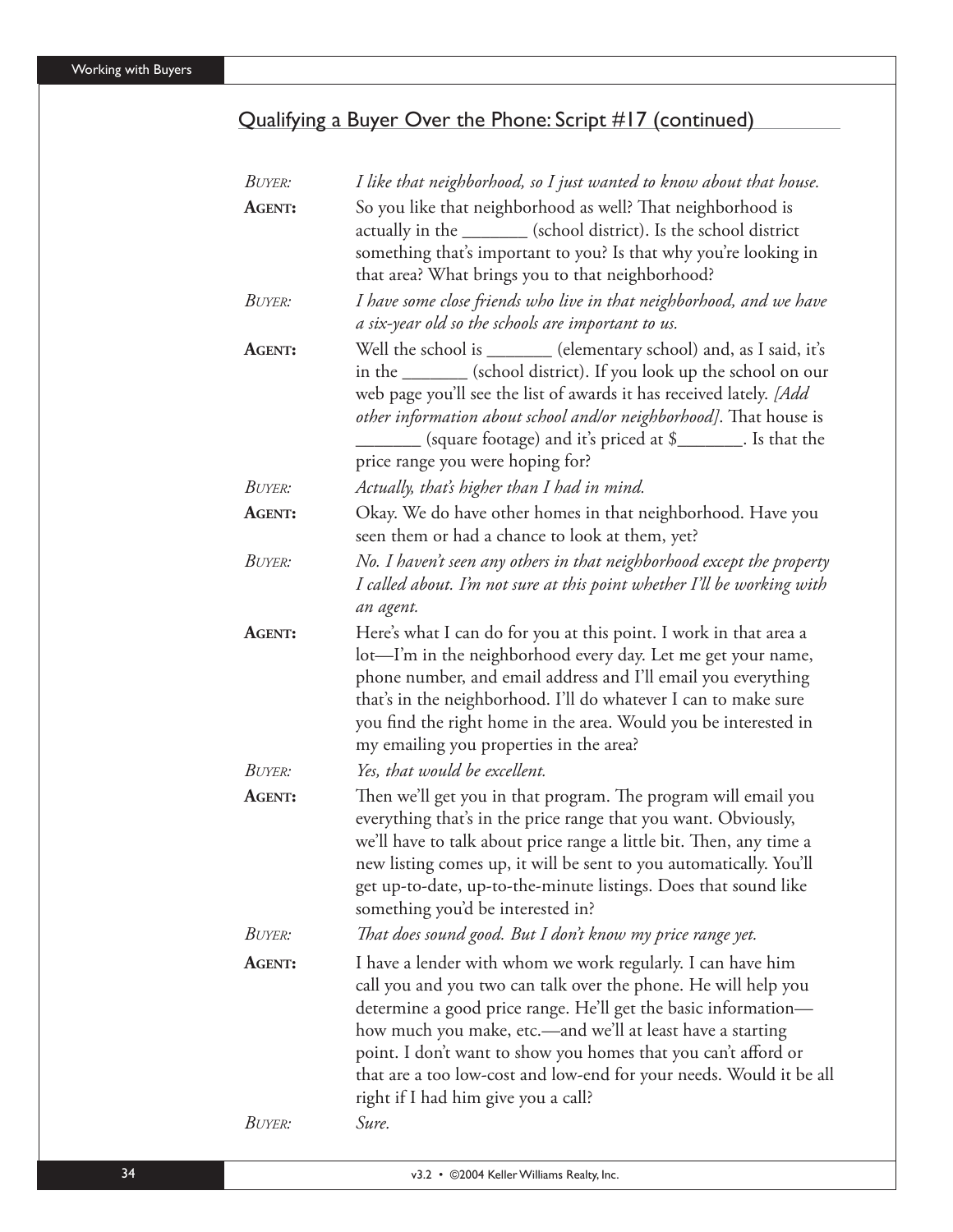### We Want to See the House: Script #1

**AGENT:** I'd be happy to show you the house. Are you aware of the fact that you can be represented by someone who can advise you in this transaction and give you advice? Before we look at the home together, I can discuss your options. When would you like to meet?

### We Want to See the House: Script #2

**AGENT:** I'd be happy to show you the house. Would you like to see more than one at the same time? We can drive by thirty or so homes in an hour by using the computer at our office. Would you like to meet at my office tonight?

### We Want to See the House: Script #3

| <b>BUYER:</b> | I am calling about the home at _________. Can you show it to me?                                                                                                                                                                                                                                                                                                                                                                                                                                                                                                                                                                                                                                                                                                                                                                                               |
|---------------|----------------------------------------------------------------------------------------------------------------------------------------------------------------------------------------------------------------------------------------------------------------------------------------------------------------------------------------------------------------------------------------------------------------------------------------------------------------------------------------------------------------------------------------------------------------------------------------------------------------------------------------------------------------------------------------------------------------------------------------------------------------------------------------------------------------------------------------------------------------|
| <b>AGENT:</b> | May I ask—are you already working with an agent?                                                                                                                                                                                                                                                                                                                                                                                                                                                                                                                                                                                                                                                                                                                                                                                                               |
| BUYER:        | Actually, no we're not.                                                                                                                                                                                                                                                                                                                                                                                                                                                                                                                                                                                                                                                                                                                                                                                                                                        |
| AGENT:        | Have you talked with a lender yet?                                                                                                                                                                                                                                                                                                                                                                                                                                                                                                                                                                                                                                                                                                                                                                                                                             |
| BUYER:        | $N0$ .                                                                                                                                                                                                                                                                                                                                                                                                                                                                                                                                                                                                                                                                                                                                                                                                                                                         |
| <b>AGENT:</b> | We'd love to show you the home, but first, I'd like to suggest<br>that you meet with a lender to get prequalified. We have a lot<br>of properties that we can look at, and it would save you a lot of<br>time to know your price range. Once we get you prequalified, we<br>can start using our Multiple Listing Service to find homes that<br>meet your criteria. We can have new listings emailed to you on<br>a daily basis. This saves you a lot of running around. And what<br>a lot of buyers don't understand is that they are not paying for<br>our services. Our services are being paid for by the seller. The<br>importance of having us as your agent is that we are full-time and<br>this is all we do for a living. So our main objective is to help you<br>find what you're looking for. Would ________ (time) work for you<br>to get together? |
| BUYER:        | Sure. I'm excited to see this house.                                                                                                                                                                                                                                                                                                                                                                                                                                                                                                                                                                                                                                                                                                                                                                                                                           |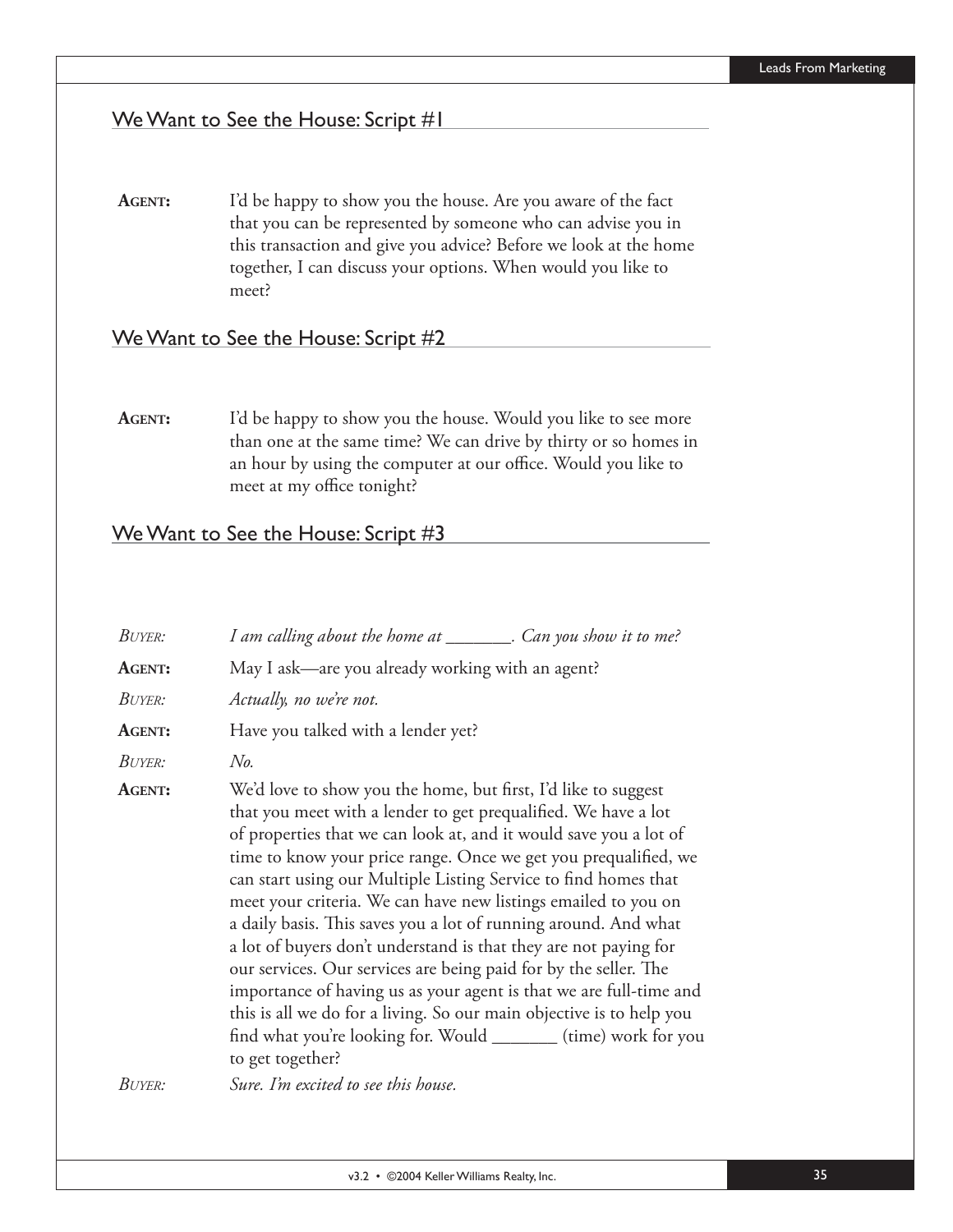# Buyer Cannot Afford Listed Property: Script #1

| AGENT:        | Okay. Now, the home is $$249,000$ . It's in the $\_\_$<br>neighborhood. Is that a price range and an area that's a<br>consideration for you?                                                                                                                                                                                                                                                                                                                                                                                    |
|---------------|---------------------------------------------------------------------------------------------------------------------------------------------------------------------------------------------------------------------------------------------------------------------------------------------------------------------------------------------------------------------------------------------------------------------------------------------------------------------------------------------------------------------------------|
| <b>BUYER:</b> | No. That's going to cost too much                                                                                                                                                                                                                                                                                                                                                                                                                                                                                               |
| AGENT:        | Okay, so it's not in your range. What price range are you<br>considering?                                                                                                                                                                                                                                                                                                                                                                                                                                                       |
| BUYER:        | A good \$50,000 below that.                                                                                                                                                                                                                                                                                                                                                                                                                                                                                                     |
| AGENT:        | So a good \$50,000 below that. Okay, so we're looking around<br>\$200,000. Is that right?                                                                                                                                                                                                                                                                                                                                                                                                                                       |
| <b>BUYER:</b> | Right.                                                                                                                                                                                                                                                                                                                                                                                                                                                                                                                          |
| AGENT:        | The first question I always have is, have you had the benefit of<br>talking with a lender and looking at the dozens and dozens of<br>different options out there for you to finance your new home<br>purchase?                                                                                                                                                                                                                                                                                                                  |
| <b>BUYER:</b> | My brother-in-law is friends with a banker and he mentioned<br>something to me, but nothing serious.                                                                                                                                                                                                                                                                                                                                                                                                                            |
| AGENT:        | So your brother-in-law is friends with a banker. And you had a<br>conversation where he said that \$200,000 is a price that would be<br>okay for you?                                                                                                                                                                                                                                                                                                                                                                           |
| <b>BUYER:</b> | Right.                                                                                                                                                                                                                                                                                                                                                                                                                                                                                                                          |
| AGENT:        | Okay. I would offer you that one of the first things our clients<br>enjoy is talking with a lender so that you can make an informed<br>decision. That is the kind of decision you want to make on your<br>purchase, right?                                                                                                                                                                                                                                                                                                      |
| BUYER:        | Definitely.                                                                                                                                                                                                                                                                                                                                                                                                                                                                                                                     |
| AGENT:        | In today's market you have dozens of choices. You want to<br>make the one that works best for you. Why don't I do this first:<br>why don't I have one of the lenders we work with contact you.<br>You have no obligation to work with them, long-term. That's<br>absolutely up to you. The reason that it makes sense for you to do<br>this now is twofold. First, you need somebody who will explain<br>your different choices, so you can choose. I mean, kind of a<br>straightforward way of proceeding, wouldn't you agree? |
| BUYER:        | Yes.                                                                                                                                                                                                                                                                                                                                                                                                                                                                                                                            |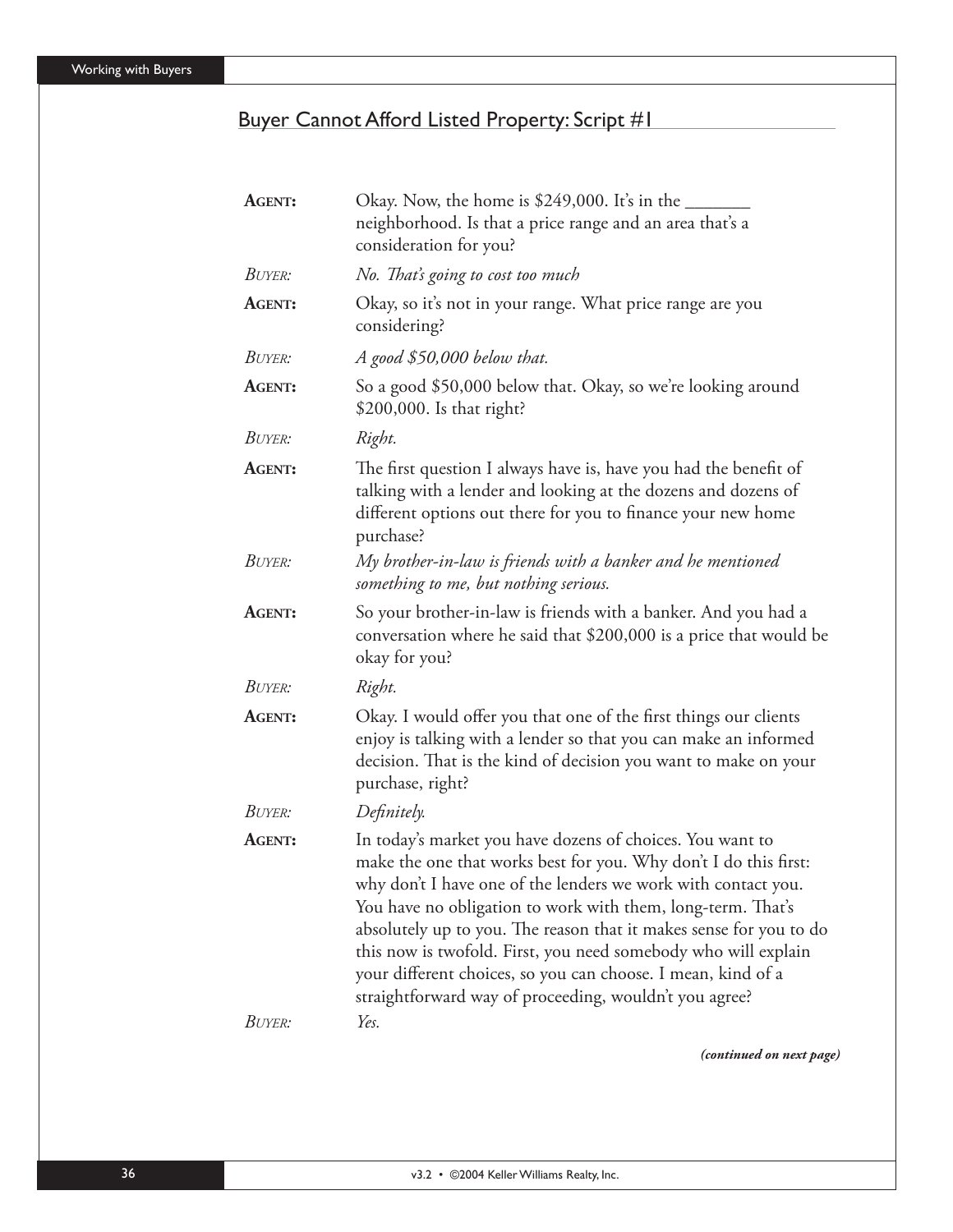# Buyer Cannot Afford Listed Property: Script #1 (continued)

| AGENT:        | And then second, it makes complete sense today that you would<br>have credit reports—are you aware that 30–40 percent of credit<br>reports actually have errors in them?                                                                                                                                                                                                                                                    |
|---------------|-----------------------------------------------------------------------------------------------------------------------------------------------------------------------------------------------------------------------------------------------------------------------------------------------------------------------------------------------------------------------------------------------------------------------------|
| BUYER:        | No way.                                                                                                                                                                                                                                                                                                                                                                                                                     |
| AGENT:        | Yes. What's worse is that a lot of people are only finding out about<br>them when the home of their dreams hinges upon the resolution<br>of the false information. That isn't what you want, is it?                                                                                                                                                                                                                         |
| <b>BUYER:</b> | Not at that point.                                                                                                                                                                                                                                                                                                                                                                                                          |
| AGENT:        | Okay. I hope you can see that we're committed to our clients.<br>What I want to do, first of all, is to inform you of your choices,<br>and second, if there is anything that is incorrect on there,<br>especially something that could affect your mortgage, allow you<br>to discover that now. And I would ask that if that's the kind of<br>agent that you're looking to work with on your six-figure home<br>purchase?   |
| $B_{UVER}$    | Yes.                                                                                                                                                                                                                                                                                                                                                                                                                        |
| AGENT:        | Excellent. Okay, so what I'm going to do is ask you for your<br>name and your number. [Gather the information.] Great. And I'm<br>going to have ____(lender) give you a call. Okay? Is this the best<br>number for her to reach you? Great. I'll follow back up a little<br>bit later today, and we'll talk about how we may best help you in<br>getting settled into the home of your dreams. Now, won't that be<br>great? |
| <b>BUYER:</b> | Yeah.                                                                                                                                                                                                                                                                                                                                                                                                                       |
| AGENT:        | Okay. Excellent. ________, I thank you for your call, and I look<br>forward to getting you settled into your home.                                                                                                                                                                                                                                                                                                          |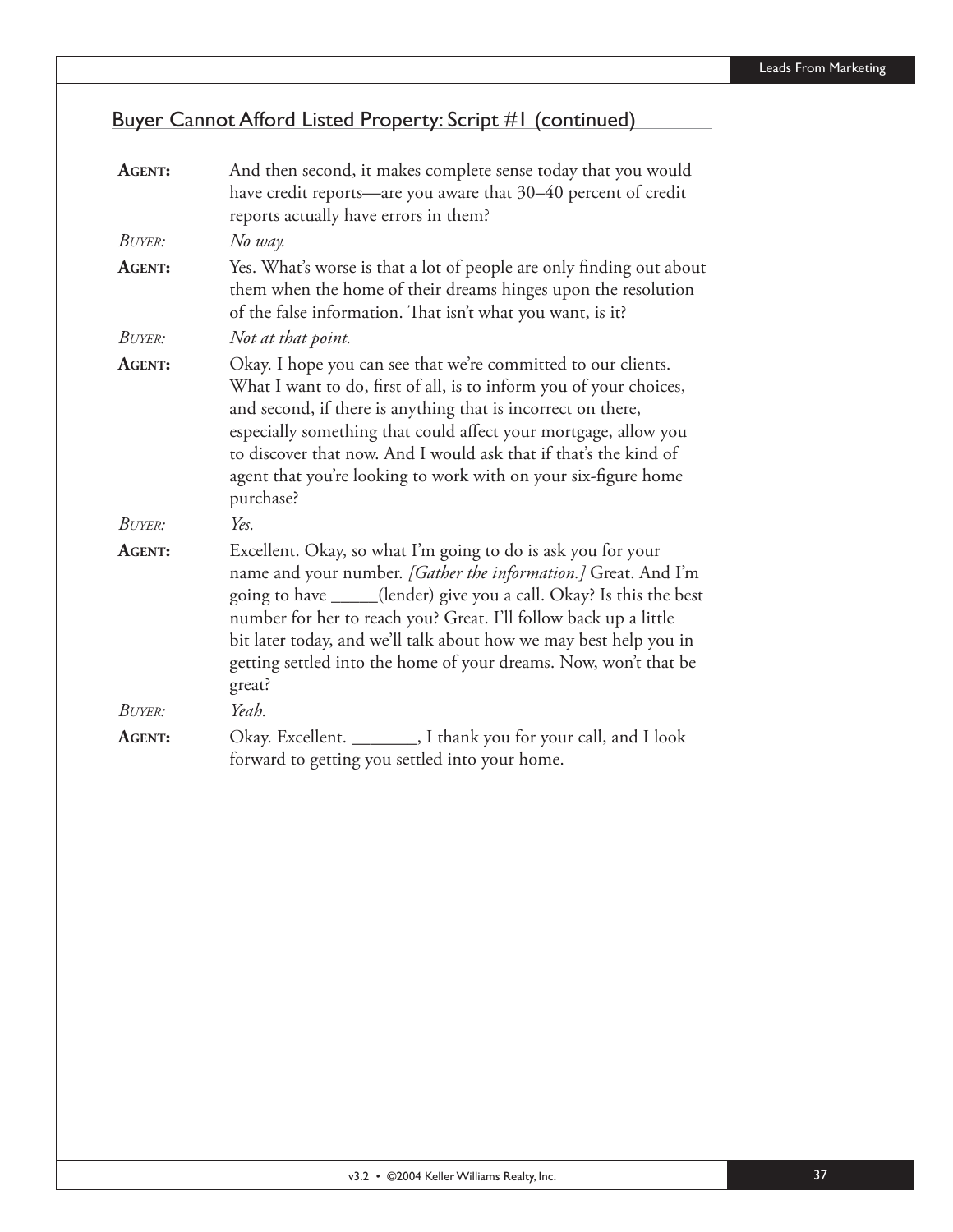# **Buyer Presentation**

# We're a Little Different ...

### Introducing the Email Notification Program: Script  $#I$

**AGENT:** We have a neat program set up that let's me email you all of the homes on the market right now, and lets me continue to send you homes as they come on the market. Is that a program that you would be interested in?

### Introducing the Email Notification Program: Script #2

**AGENT:** Our professional, honest integrity stands above all. In addition, we allow clients to view homes by way of e-mail in the comfort of their own homes—with a "no pressure" atmosphere. Educating our clients is our  $#1$  goal—education expands minds and offers security.

### Introducing the Email Notification Program: Script #3

| <b>BUYER:</b> | Is there an advantage to working with an agent?                                                                                                                                                                                                                                                                                                                                                                                                                                                                                                                                                                                                                                                                                                                                                                                                                                                                            |
|---------------|----------------------------------------------------------------------------------------------------------------------------------------------------------------------------------------------------------------------------------------------------------------------------------------------------------------------------------------------------------------------------------------------------------------------------------------------------------------------------------------------------------------------------------------------------------------------------------------------------------------------------------------------------------------------------------------------------------------------------------------------------------------------------------------------------------------------------------------------------------------------------------------------------------------------------|
| AGENT:        | Yes there is. I've got my ear to the ground and I will hear<br>about homes going up for sale before they even hit the<br>market. Sometimes homes will sell even before they go on the<br>market because agents know about them. I use a program that<br>automatically emails properties to you and you can browse<br>through them and select the ones you want to see. Most agents<br>are going to put you in a car and show you homes that they<br>like. Not to say that that's wrong or right, but I'd much rather<br>be showing you the homes that you want to see. This will save<br>you time and energy. I hear about homes that are going to have<br>a price adjustment and homes that are going to have concerns or<br>problems. I can help you in areas where you have particular needs<br>or a service you're looking for. I will have more information on the<br>front end and I can educate you on the process. |
|               |                                                                                                                                                                                                                                                                                                                                                                                                                                                                                                                                                                                                                                                                                                                                                                                                                                                                                                                            |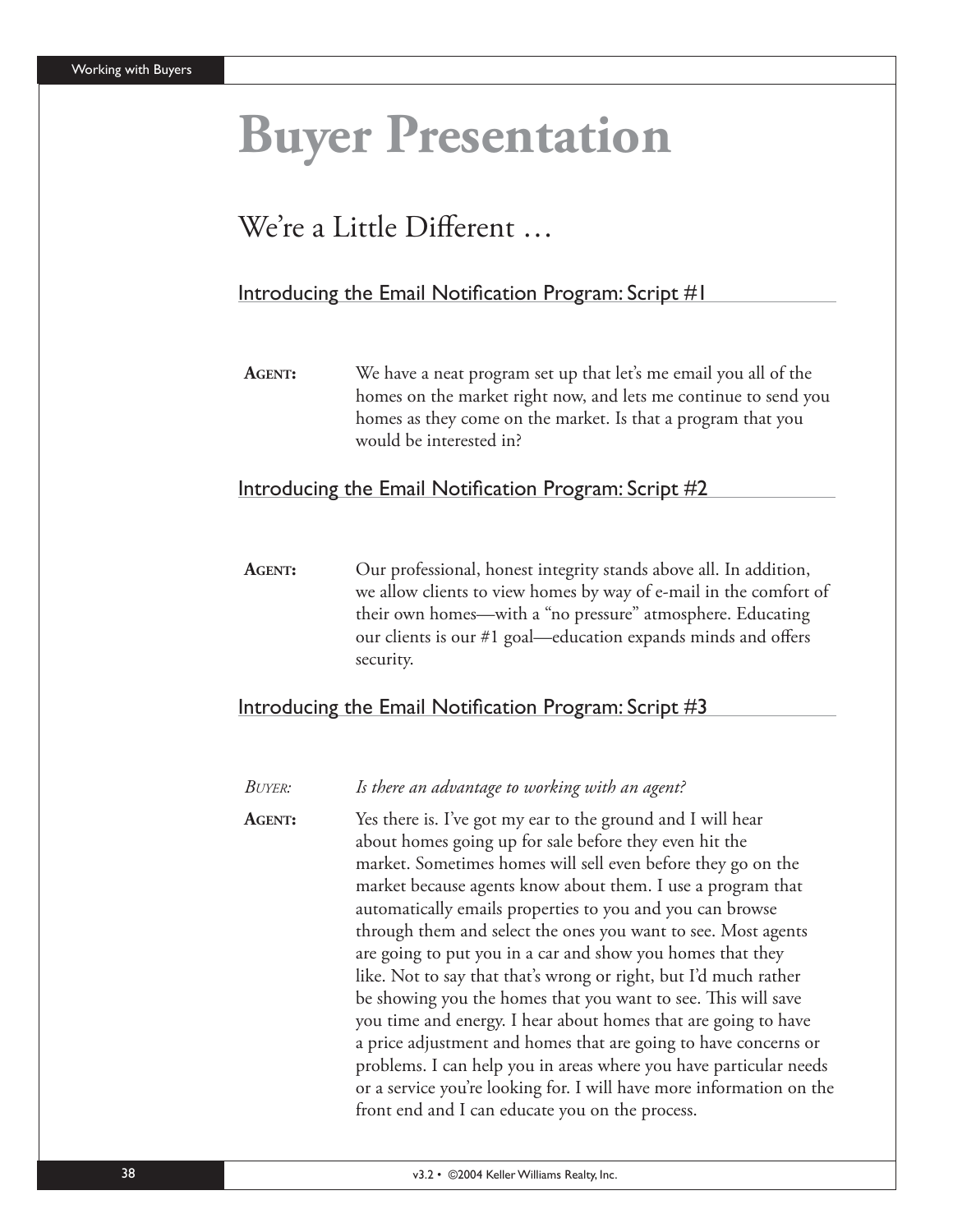### Explaining the Team Concept: Script #1

| We have a team—a real estate team—that we work with. The                                                                                                                                                                                          |
|---------------------------------------------------------------------------------------------------------------------------------------------------------------------------------------------------------------------------------------------------|
| reason we've put this team together is to better serve and benefit                                                                                                                                                                                |
| our clients. Compare it to building a home. Imagine if you had                                                                                                                                                                                    |
| one individual who came in and cleared the ground, put in the                                                                                                                                                                                     |
| foundation, did the framework, the electrical work, the plumbing,                                                                                                                                                                                 |
| all the finish carpentry, and painted the house. It would be a                                                                                                                                                                                    |
| process that would take forever. It would be two years before you'd                                                                                                                                                                               |
| own a home. The same thing is true in real estate. By specializing                                                                                                                                                                                |
| on our team, each individual has services that they bring to the                                                                                                                                                                                  |
| plate that better serve you, such as our buyer specialists. They                                                                                                                                                                                  |
| won't be doing anything but shopping for homes for you.                                                                                                                                                                                           |
| So I won't be working with you on a daily basis?                                                                                                                                                                                                  |
| Correct. And that's because my area of expertise on the team is<br>on the listing side. I am available to support my team. But you<br>will be better served by somebody who has knowledge of the<br>marketplace in the area where you're looking. |
|                                                                                                                                                                                                                                                   |

### Explaining the Team Concept: Script #2

*BUYER: How will working with a team benefit me?* 

**AGENT:** Let me explain how we work. We use a model similar to that of a medical practice. We have a receptionist to whom you'll speak when you call the office. We have a buyer specialist who is dedicated to working with buyers. We have a closing coordinator who makes sure all transactions are complete and accurate. When you decide to sell your house, we have a listing specialist whose full-time task is selling homes. Just like at a medical practice, where a receptionist, nurse, and doctor each take care of a patient in their unique and special way, the team at \_\_\_\_\_\_\_ (team name) works together to serve you. When you call our office and need to see a property, someone on our team is going to be available for you. You'll never get lost in the shuffle because we work as one team motivated by your needs. Working with the buyer specialist guarantees that you'll have access to the most up-to-date homes on the market as quickly as possible. We use an instant buyer notification program so that, as soon as a property joins the market, you are notified by email or phone—whichever you prefer. Our goal is to get you the best value for your money. We do that for you in the shortest amount of time, with the least amount of hassle. Does that sound like it would work for you?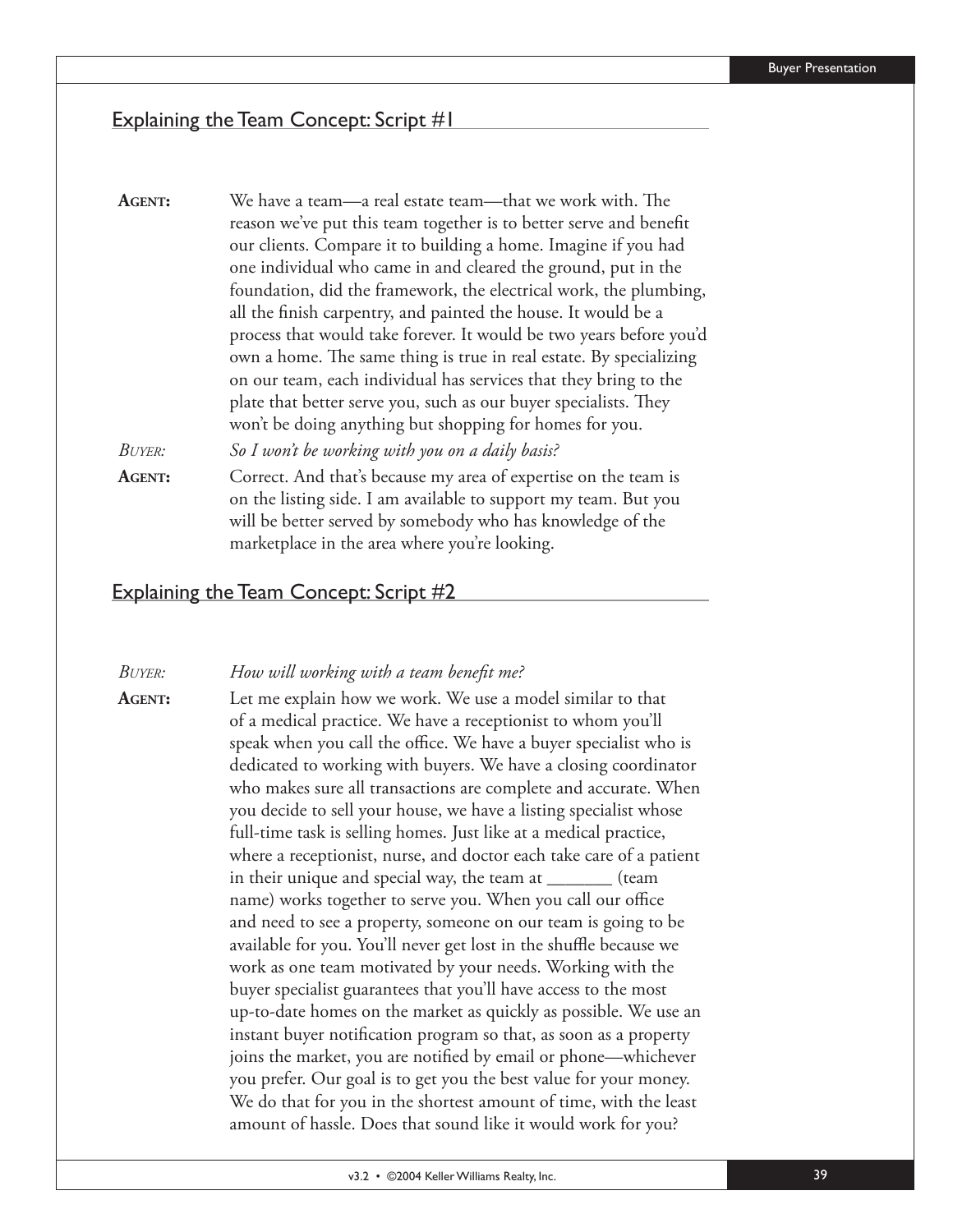# Consultants vs. Agents; Fiduciary vs. Functionary: Script #1

| AGENT:      | In this market, you need a consultant rather than a salesperson.<br>Do you like being high-pressured into making a decision?                                                                                                                                                                                                                             |
|-------------|----------------------------------------------------------------------------------------------------------------------------------------------------------------------------------------------------------------------------------------------------------------------------------------------------------------------------------------------------------|
| BUYER:      | Absolutely not.                                                                                                                                                                                                                                                                                                                                          |
| AGENT:      | Nobody does. That's why our team is fully committed to the<br>consultative approach to selling. I'll present you with all the<br>options, and you can make an educated decision. I'm not here<br>to pressure you into making a bad decision. I want to give you<br>enough good information so that you can make a good decision.<br>Won't that be great? |
| $R_{IIVFR}$ | Yes.                                                                                                                                                                                                                                                                                                                                                     |

# Consultants vs. Agents; Fiduciary vs. Functionary: Script #2

| <b>AGENT:</b> | Are you familiar with our VIP Home Buyer Service?                                                                                                                                                                                                                                                                                                                                                                                                                                                                                                                                                                                                                                                                                                                                                                  |
|---------------|--------------------------------------------------------------------------------------------------------------------------------------------------------------------------------------------------------------------------------------------------------------------------------------------------------------------------------------------------------------------------------------------------------------------------------------------------------------------------------------------------------------------------------------------------------------------------------------------------------------------------------------------------------------------------------------------------------------------------------------------------------------------------------------------------------------------|
| Buyer:        | No, I'm not.                                                                                                                                                                                                                                                                                                                                                                                                                                                                                                                                                                                                                                                                                                                                                                                                       |
| <b>AGENT:</b> | May I tell you about it?                                                                                                                                                                                                                                                                                                                                                                                                                                                                                                                                                                                                                                                                                                                                                                                           |
| Buyer:        | Sure.                                                                                                                                                                                                                                                                                                                                                                                                                                                                                                                                                                                                                                                                                                                                                                                                              |
| <b>AGENT:</b> | We're a little different than most agents. We take a counseling<br>approach. Have you ever worked with an agent like that? Our<br>buyers find it most helpful if we start the process of searching<br>for a home by having a counseling session in our office so I can<br>help you better and faster to find your dream home. During<br>the counseling session, I determine what your needs and wants<br>are in your new home. Next, I program that information into<br>our computer database, and that computer will search all of the<br>available listings, from every real estate company in _____<br>(city), to find homes that match your home-buying criteria. After<br>that, we can view the color pictures of those homes online, pick<br>out the best three or four, and go out and take a look at them. |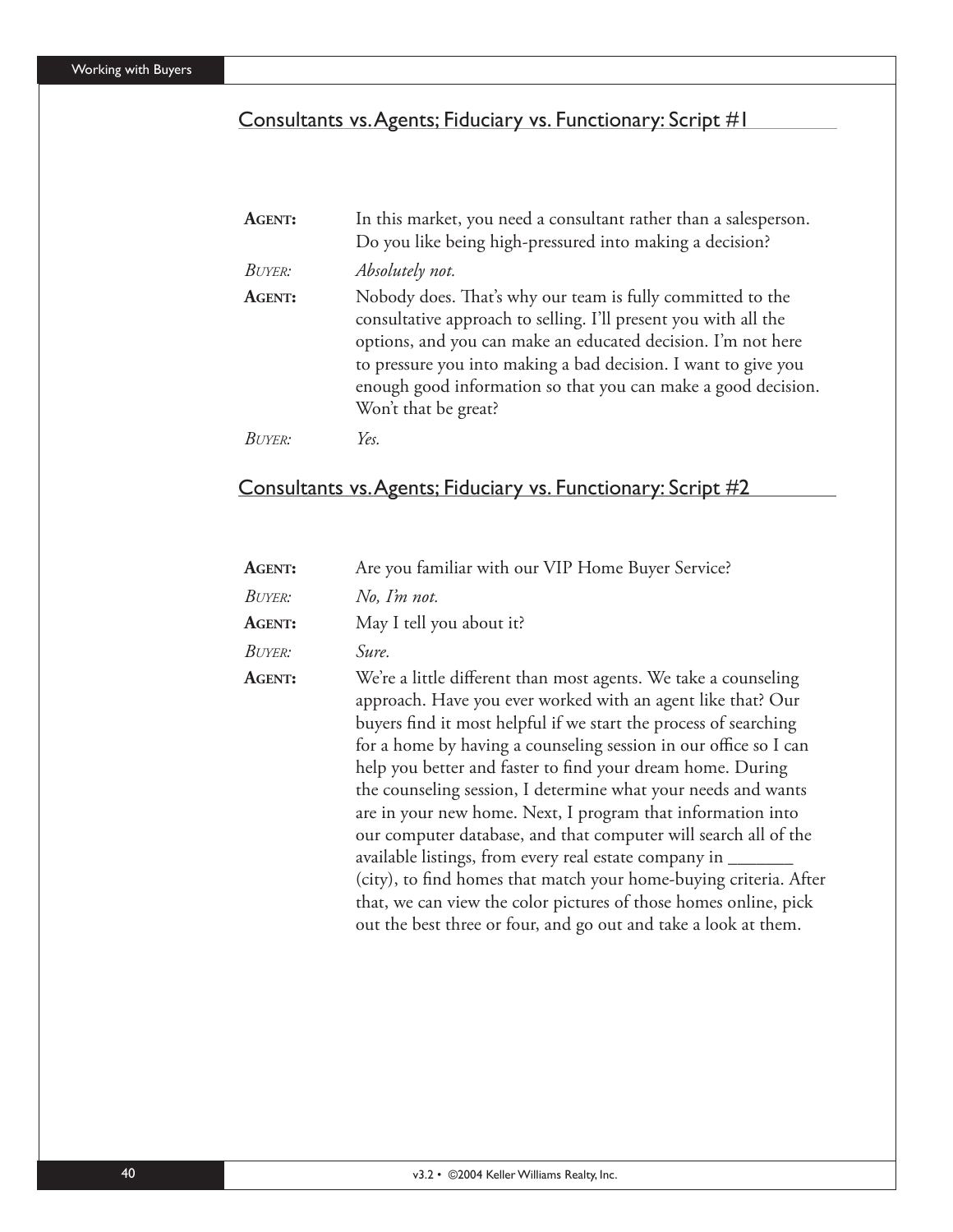# Consultants vs. Agents; Fiduciary vs. Functionary: Script #3

[This script takes away the fears of a buyer who is intimidated by a sales approach. Most *of this should be accredited to Althea Osborn who taught me how to be a buyer's agent.]* 

| AGENT:        | Please let me tell you how I operate.                                                                                                                                                                                                                                                                                                                                                                                                                                                                                                                                                                                                                                                                                                                                                                                                                                                                                                                      |
|---------------|------------------------------------------------------------------------------------------------------------------------------------------------------------------------------------------------------------------------------------------------------------------------------------------------------------------------------------------------------------------------------------------------------------------------------------------------------------------------------------------------------------------------------------------------------------------------------------------------------------------------------------------------------------------------------------------------------------------------------------------------------------------------------------------------------------------------------------------------------------------------------------------------------------------------------------------------------------|
| BUYER:        | That would be great.                                                                                                                                                                                                                                                                                                                                                                                                                                                                                                                                                                                                                                                                                                                                                                                                                                                                                                                                       |
| AGENT:        | I am an Un-agent—a fiduciary. That means I'm not a salesperson,<br>so to speak.                                                                                                                                                                                                                                                                                                                                                                                                                                                                                                                                                                                                                                                                                                                                                                                                                                                                            |
| BUYER:        | What do you mean by that?                                                                                                                                                                                                                                                                                                                                                                                                                                                                                                                                                                                                                                                                                                                                                                                                                                                                                                                                  |
| <b>AGENT:</b> | For instance, the first day we work together, we're not even going<br>to look at houses much. The first day we're going to look at areas,<br>neighborhoods, schools, churches, commute times, appreciation<br>rates, and everything else you need to know about the area. We<br>may "pop into" one or two homes, simply so you can see what<br>those homes look like, but also, so I can get feedback on what<br>you're looking for, so that I don't waste your time. If I've done my<br>job right, by the end of the first day you should have a really good<br>idea of what price ranges you want, what schools you want, what<br>commute times you want and what neighborhoods you want to<br>focus on.                                                                                                                                                                                                                                                 |
| <b>BUYER:</b> | Are we going to look at new homes and old homes?                                                                                                                                                                                                                                                                                                                                                                                                                                                                                                                                                                                                                                                                                                                                                                                                                                                                                                           |
| AGENT:        | That will be completely dependent on your needs. The first day we<br>will focus on everything but the house. Real estate is like a piece<br>of clothing: it's only as good as the cloth. We want to make sure<br>you're buying the right cloth. [Clothing analogy attributed to Althea<br>Osborn.]                                                                                                                                                                                                                                                                                                                                                                                                                                                                                                                                                                                                                                                         |
| BUYER:        | How does that apply to looking at neighborhoods?                                                                                                                                                                                                                                                                                                                                                                                                                                                                                                                                                                                                                                                                                                                                                                                                                                                                                                           |
| <b>AGENT:</b> | You're not just buying a house, and you're not just buying a price.<br>You're buying the commute times, you're buying the appreciation<br>rates, you're buying the tax rate, you're buying the schools, the<br>churches, the safety, and the crime rate—you're buying all those<br>things when you buy into a community. [Telling people what you're<br>going to do puts them on a "safe island".] We're going to go out<br>for two to three hours and look at schools, neighborhoods and<br>churches. I'm going to talk to you about what I like and don't<br>like about all the neighborhoods, and I'm going to give you every<br>piece of information I have on the neighborhoods. By the end<br>of the day, if I do everything right, you'll know which area fits<br>you the best. The second time we go out, we'll actually look at<br>properties and values, and I'll teach you about different types of<br>layouts and what to look for in a house. |
|               |                                                                                                                                                                                                                                                                                                                                                                                                                                                                                                                                                                                                                                                                                                                                                                                                                                                                                                                                                            |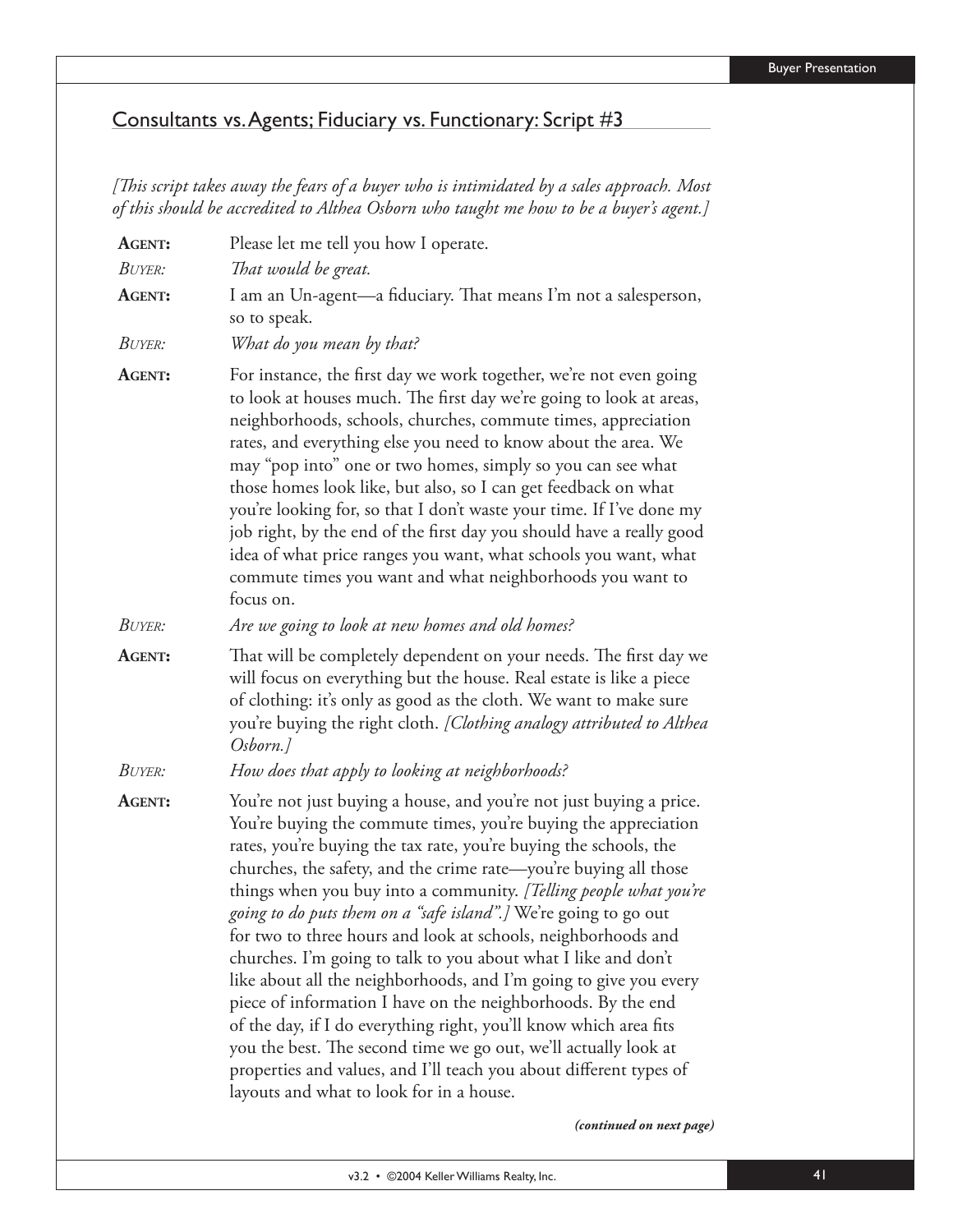### Consultants vs. Agents; Fiduciary vs. Functionary: Script #3 (continued)

*BUYER:* Okay. Then what? AGENT: By the sixth to ninth hour, we should have a good idea of what you're looking for. At that time, we'll go into attack mode. We'll look at all the new listings as they come onto the market and hunt down the good properties that no one has seen yet. All the best houses sell within the first two to three weeks, even in this hot market. It will generally take me nine to twelve hours to find a home that will meet your needs. Is that okay with you?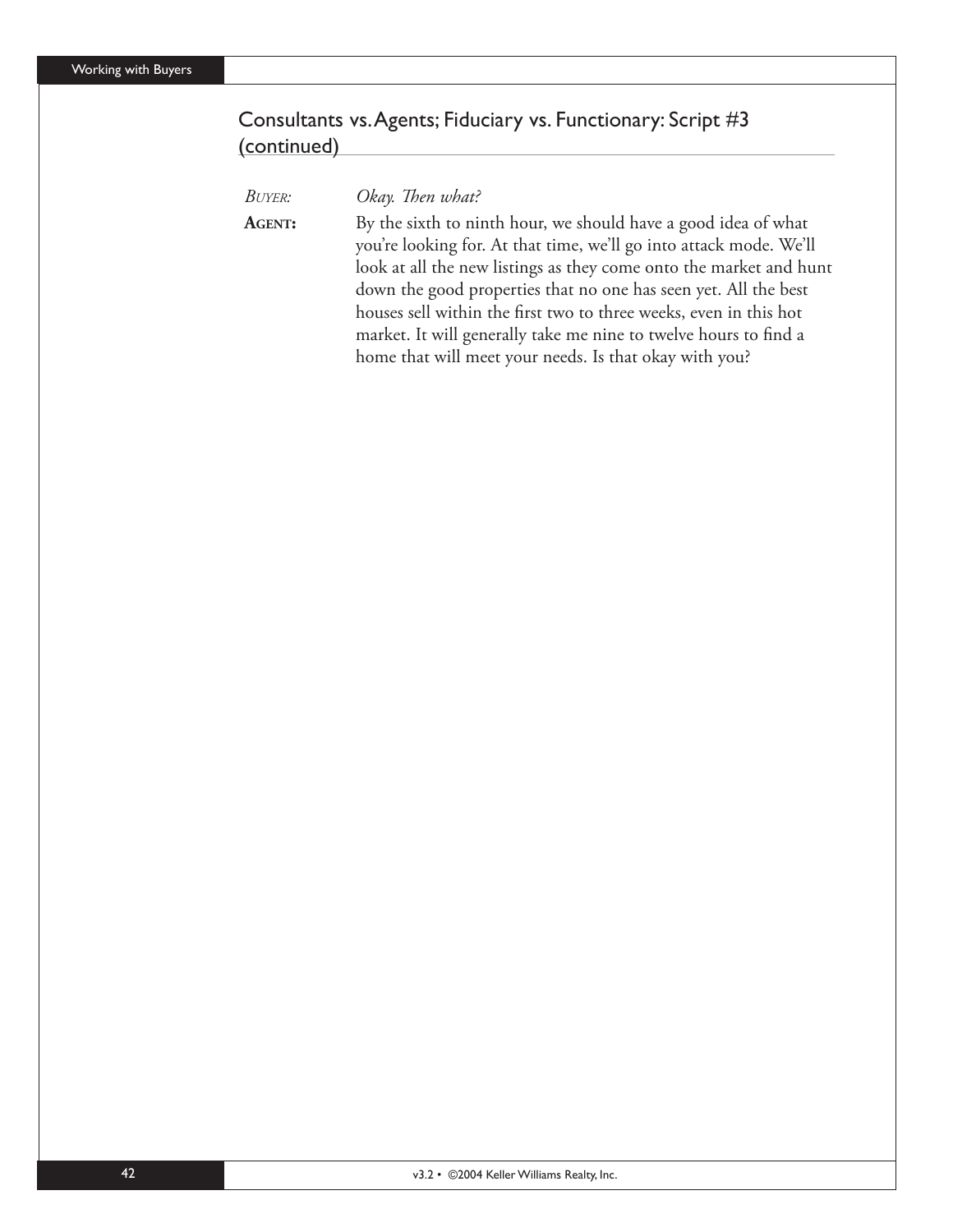# Rapport Building

## Using FORD: Script #1



*Tip!* Build Rapport around FORD: Family, Occupation, Recreation, Dreams—it's a great way to break the tension. **D**reams—it's a great way to break the tension.

AGENT: Hello, <u>*Mr. and Mrs. Buyer*</u>! I'm \_\_\_\_\_\_, and it's a pleasure meeting you. Did you have any problems finding my office? It's kind of \_\_\_\_\_\_\_ (hot, etc.) out there today, isn't it? May I offer you something to drink? Before we get started, why don't you tell me a little about yourselves? Tell me about your family—do you have any children? *[Listen to the response, reply/respond as appropriate to build rapport.]*

> What do you do for a living? How long have you been in that field? Do you enjoy your work? *[Listen to the response, reply/respond as appropriate to build rapport.]*

What do you do for fun? Do you have any hobbies? *[Listen to the response, reply/respond as appropriate to build rapport.]*

If you could live anywhere in the world, where would you live? *[Listen to the response, reply/respond as appropriate to build rapport.]* 

## Confirming That You Have Built Rapport: Script #1

| AGENT:        | Do you think you're in rapport with me right now?                                                      |
|---------------|--------------------------------------------------------------------------------------------------------|
| BUYER:        | Yes.                                                                                                   |
| AGENT:        | We've known each other for only how long?                                                              |
| BUYER:        | Less than a day.                                                                                       |
| <b>AGENT:</b> | It really doesn't take a long time with me, does it?                                                   |
| BUYER:        | Not at all. I feel like you listen to me.                                                              |
| AGENT:        | Do you feel I know what I'm talking about? You want to work<br>with somebody knowledgeable, don't you? |
| BUYER:        | Definitely.                                                                                            |
| <b>AGENT:</b> | The longer we talk, the more you realize that I'm different from<br>most agents, don't you?            |
| BUYER:        | Yes.                                                                                                   |
| AGENT:        | You do want to work with the best agent, isn't that correct?                                           |
| BUYER:        | Yes.                                                                                                   |
| AGENT:        | Excellent. I want to work with you as well. Here's how I work.                                         |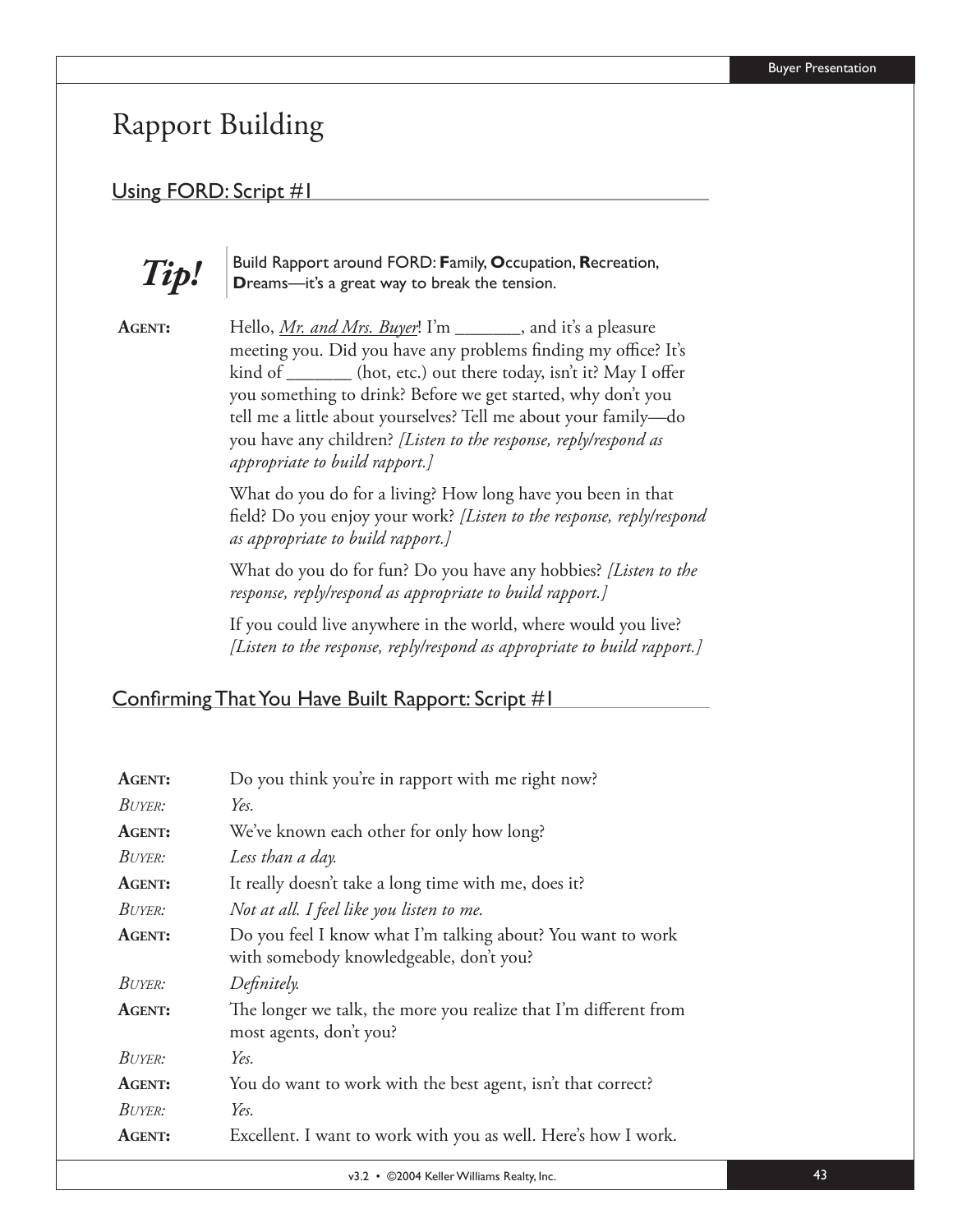# First Meeting at the Office

### Explaining How One of Three Things Is Going to Happen: Script #1

*[When your clients arrive, welcome them in and offer something to drink before seating them in a conference room. Keep initial questions light and professional; do not discuss personal issues at this point.]*

*Setting the Tone:* 

| <b>AGENT:</b> | Let me share with you the ________ team's mission. It's important                                                                                                                                                                                                                                 |
|---------------|---------------------------------------------------------------------------------------------------------------------------------------------------------------------------------------------------------------------------------------------------------------------------------------------------|
|               | that you know that. The mission of the ________ team is to help<br>you achieve your goals and exceed your expectations, so you                                                                                                                                                                    |
|               | will never, hesitate to refer us to friends, family, or coworkers.                                                                                                                                                                                                                                |
|               | Therefore, at the end of today's meeting, one of three things is                                                                                                                                                                                                                                  |
|               | going to happen. One, you're going to understand all the benefits                                                                                                                                                                                                                                 |
|               | that our team can provide to you, and you're going to choose to                                                                                                                                                                                                                                   |
|               | hire us. And that would be great. Two, you may not understand                                                                                                                                                                                                                                     |
|               | all the benefits that our team can provide to you, and you may                                                                                                                                                                                                                                    |
|               | choose not to hire us. And to be quite honest, that wouldn't be so                                                                                                                                                                                                                                |
|               | great. Or three, I may choose not to represent you in the purchase<br>of your next home. Now, would that be a fair assessment? [Pause                                                                                                                                                             |
|               | to allow them to answer the question.]                                                                                                                                                                                                                                                            |
| <b>BUYER:</b> | What do you mean? Why wouldn't you represent me?                                                                                                                                                                                                                                                  |
| <b>AGENT:</b> | Well, let me explain why I would say that.                                                                                                                                                                                                                                                        |
| <b>BUYER:</b> | Please do.                                                                                                                                                                                                                                                                                        |
| AGENT:        | Remember that I told you my mission was to help you achieve<br>your goals and exceed your expectations? Well, if at any time in<br>our meeting today I feel I cannot do that, I would rather turn you<br>down now than let you down later, and we can just part friends.<br>Does that sound fair? |
| BUYER:        | Yes.                                                                                                                                                                                                                                                                                              |
|               | The buyer may respond internally, so it is important to pay attention                                                                                                                                                                                                                             |

**Tip!** The buyer may respond internally, so it is important to pay attention to body language. Allow them time to absorb the full impact of your to body language. Allow them time to absorb the full impact of your presentation.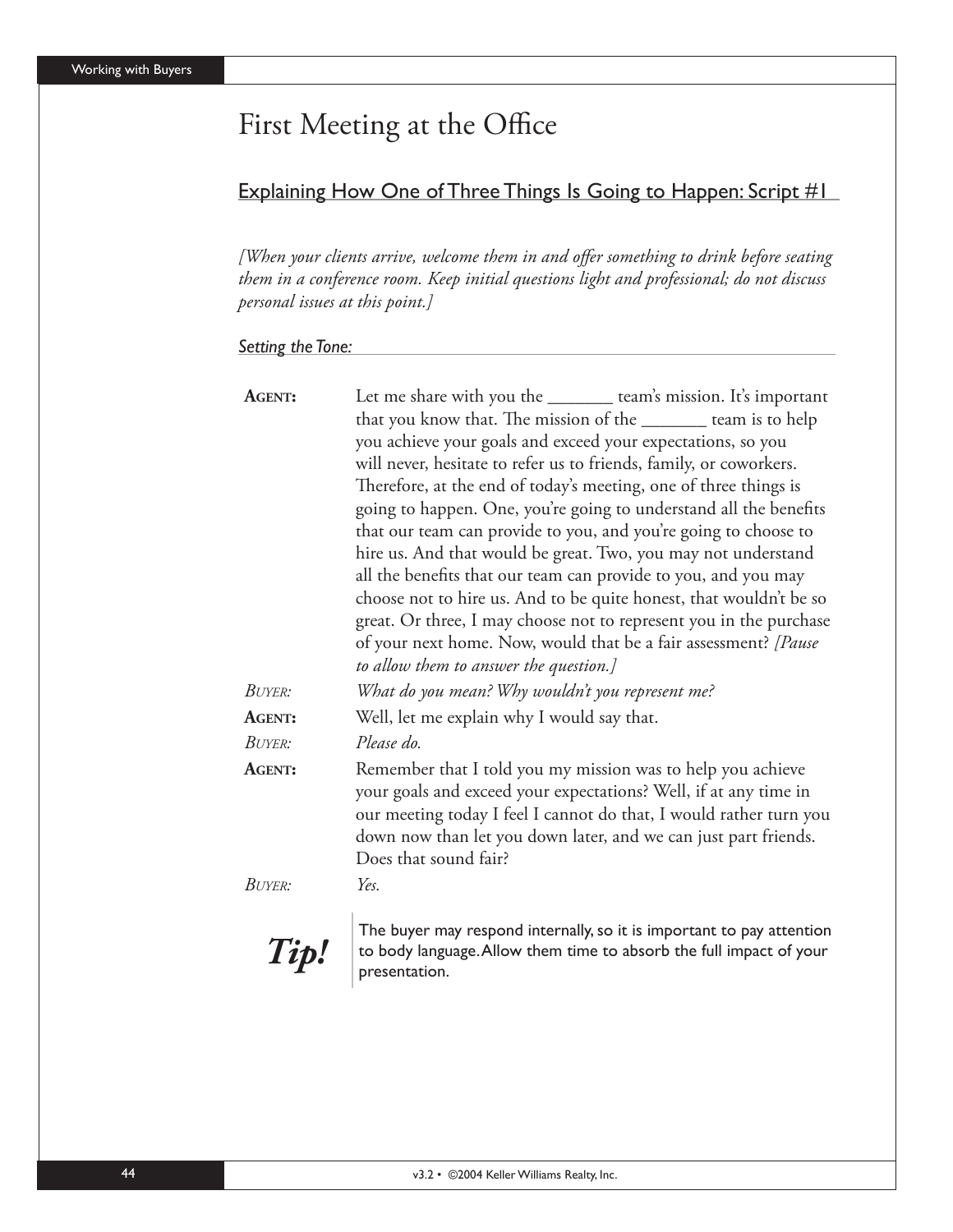# Explaining Agency

## Differentiating Buyer Agency Form from a Contract: Script #1

AGENT: I am required by the State/Province of \_\_\_\_\_\_\_\_\_\_ to disclose this information with you. You need to read this and sign here. This is not a contract or an agreement. It is simply a document that states that I have explained what "Agency" is. In this packet is a brief explanation of "Agency". Let's take a look at it. *[Refer to the packet and explain.]*



**Tip!** What you are required by law to disclose varies from state to state<br>and province to province. Please consult with your Team Leader for<br>specifics and province to province. Please consult with your Team Leader for specifics.

Explaining Agency as a Way to Guarantee Buyer's Rights: Script #1

| AGENT:        | Let me share something with you—did you know that you have<br>rights? The same rights that a seller does?                                                                                                                |
|---------------|--------------------------------------------------------------------------------------------------------------------------------------------------------------------------------------------------------------------------|
| BUYER:        | $Wbat \dots$ ?                                                                                                                                                                                                           |
| AGENT:        | Let me share with you that a seller hires an agent to help them<br>with marketing, presentation, and negotiations during the sale of<br>their property. Right?                                                           |
| BUYER:        | Yes.                                                                                                                                                                                                                     |
| AGENT:        | Well, you as a buyer have the same rights to hire an agent to<br>represent you in your best interest in the transaction. However, we<br>get the seller to pay the fee. So you get this for free. How does that<br>sound? |
| <b>BUYER:</b> | Wow! That's great.                                                                                                                                                                                                       |
| AGENT:        | There are three ways I can represent you in a transaction. [Explain]<br>single agency, transaction broker, and transaction-to-transaction<br>broker, then push the disclosures over to the side.]                        |
|               | The buyer will be tense under the pressure of being asked to sign<br>something. Watch their body language—they will visibly relax when<br>you take away that pressure.                                                   |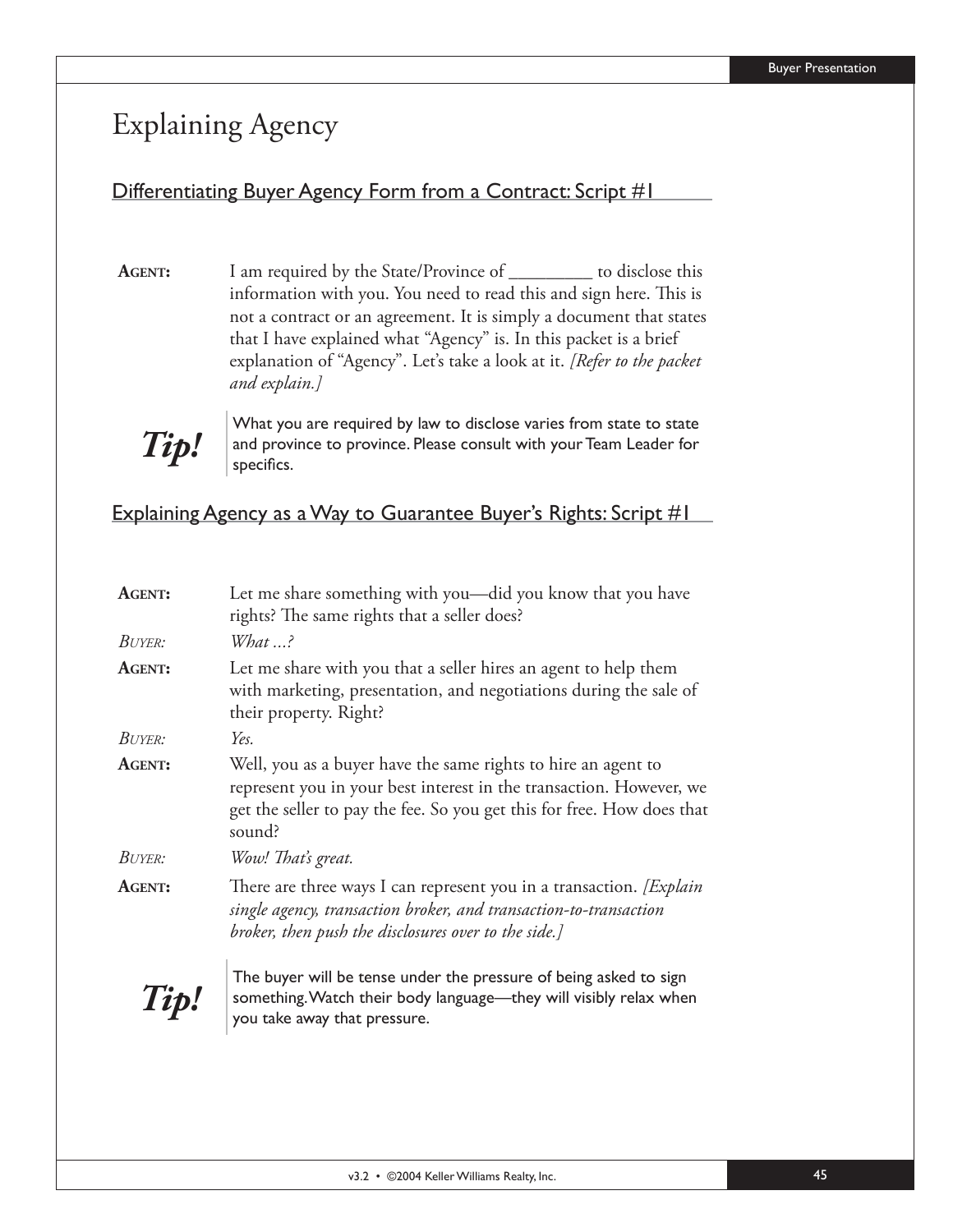# Instilling Confidence in Your Services: Script #1

| AGENT:        | Buyer agency is an agreement that you and I put together. I<br>represent you strictly as a buyer. There are two ways you can work<br>with an agent: when you call off a sign, the agent who answers<br>considers you to be their customer. Every time you call that agent,<br>that agent is actually working for the seller, not you, the buyer.<br>It is that agent's fiduciary duty, written into a listing contract, to<br>work with that seller. Does that make sense?                                                                                                                               |
|---------------|----------------------------------------------------------------------------------------------------------------------------------------------------------------------------------------------------------------------------------------------------------------------------------------------------------------------------------------------------------------------------------------------------------------------------------------------------------------------------------------------------------------------------------------------------------------------------------------------------------|
| BUYER:        | Yes.                                                                                                                                                                                                                                                                                                                                                                                                                                                                                                                                                                                                     |
| AGENT:        | In buyer agency, we would write up a contract and I would let<br>all the other agents know that I am working for you. What that<br>means is that I can point out things to you-for example, about<br>the furnace, the roof, etc.—because I'm working for you, not the<br>seller.                                                                                                                                                                                                                                                                                                                         |
| <b>BUYER:</b> | As a first-time homebuyer, what should I expect during this process?<br>How long should I expect this to take before I buy a home?                                                                                                                                                                                                                                                                                                                                                                                                                                                                       |
| AGENT:        | There's no specific timetable. Everyone's home-buying schedule<br>is individualized. I've shown some buyer's fifty houses and I've<br>shown other buyer's three houses. You're going to know when you<br>walk into that property whether or not it's the one for you. We'll<br>sit down and go through your needs and wants. Sometimes we<br>get really lucky and we're able to put all those things together. You<br>may have to give or take a little bit. One home might have a great<br>garage but not a great yard. Another home might have a great yard<br>but not a garage. Does that make sense? |
| <b>BUYER:</b> | Yes.                                                                                                                                                                                                                                                                                                                                                                                                                                                                                                                                                                                                     |
| AGENT:        | You can see that there's no specific timetable. We'd like to get it<br>done as quickly and efficiently as possible for you, but we also<br>don't want to jump into something and then regret buying it later.                                                                                                                                                                                                                                                                                                                                                                                            |
| <b>BUYER:</b> | Right. Are there certain things we just can't control in the process that<br>I should be aware of?                                                                                                                                                                                                                                                                                                                                                                                                                                                                                                       |
| AGENT:        | Yes—I have a list. I'll give that to you in our meeting. There are<br>fifty-two things. I will go over all of those when we sit down.<br>Think of me as the pilot of a plane. There's going to be turbulence,<br>but my job is to make sure that we get through the turbulence<br>and have a smooth landing.                                                                                                                                                                                                                                                                                             |
| <b>BUYER:</b> | That's comforting.                                                                                                                                                                                                                                                                                                                                                                                                                                                                                                                                                                                       |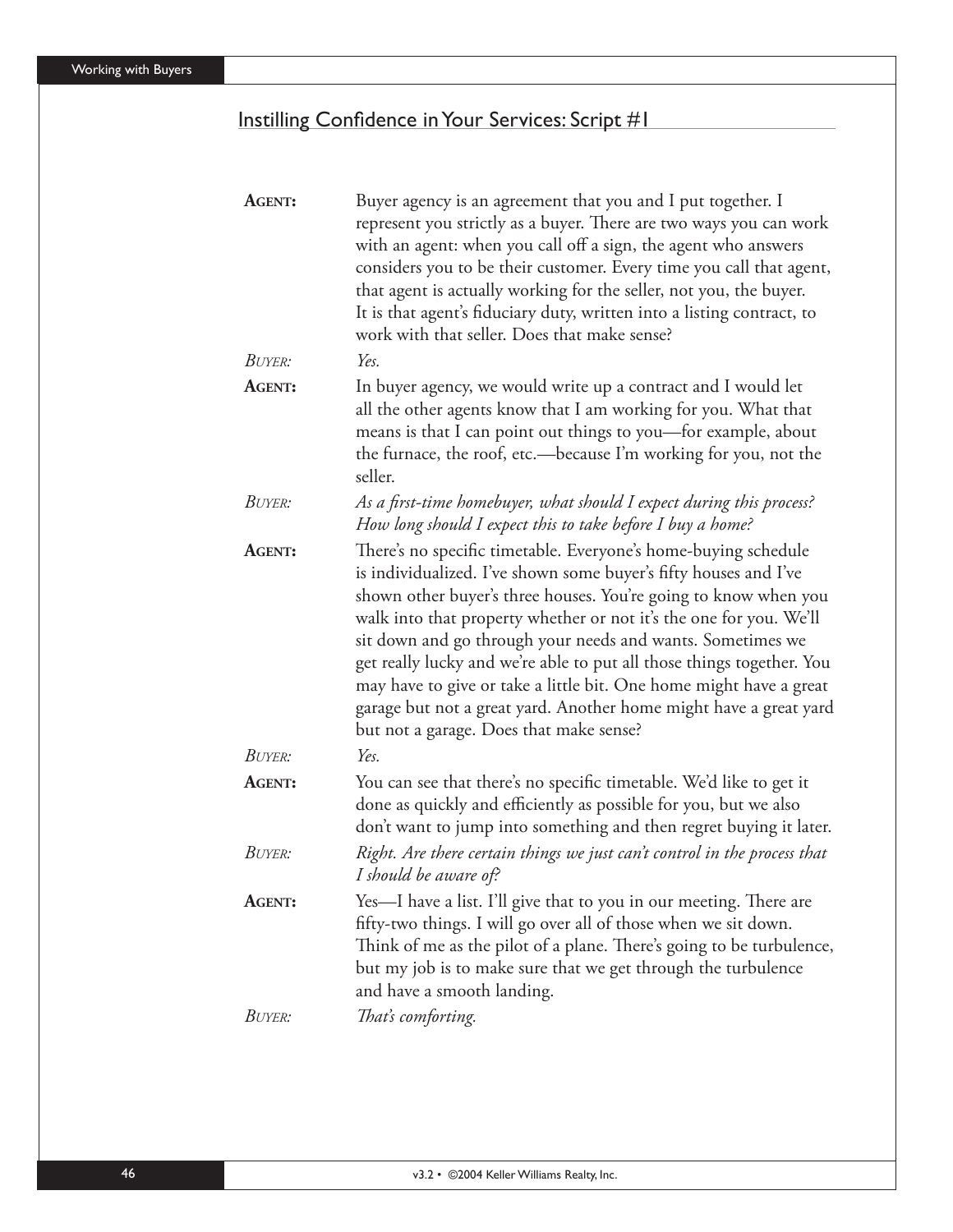# Explaining Buyer Agency and Transaction Broker: Script #1

| AGENT:        | There are two ways for us to work together. One way is called<br>"buyer agency." The other way is called "transaction broker." The<br>biggest difference is that if you choose me as your buyer's agent,<br>then I can find out the seller's motivating factors, such as: are they<br>getting a divorce or are they relocating? As a buyer's agent, I can<br>tell you everything that I know, thereby increasing your leverage<br>to negotiate. You do want to save money, correct?                                                                            |
|---------------|----------------------------------------------------------------------------------------------------------------------------------------------------------------------------------------------------------------------------------------------------------------------------------------------------------------------------------------------------------------------------------------------------------------------------------------------------------------------------------------------------------------------------------------------------------------|
| BUYER:        | Yes.                                                                                                                                                                                                                                                                                                                                                                                                                                                                                                                                                           |
| <b>AGENT:</b> | As a transaction broker, I can't tell you anything about what their<br>motivating factors are, and therefore I wouldn't be able to save<br>you money. Which way do you prefer to work? Buyer agency and<br>saving money? Or transaction broker and not knowing what's<br>going on?                                                                                                                                                                                                                                                                             |
| <b>BUYER:</b> | Buyer agency, definitely.                                                                                                                                                                                                                                                                                                                                                                                                                                                                                                                                      |
| <b>AGENT:</b> | All the people in the know choose that option. All brokers have<br>access to the same information. I've had clients in the past who<br>didn't understand that I can show them any listing out there. If<br>the property has been listed by ABC or XYZ Real Estate, I can<br>still show you the home. I represent your best interests, and the<br>best part is that the seller pays all my fees. Let's sign the buyer<br>agency agreement now. Then I can start looking for the right<br>home for you and get you to a lender to turn you into a cash<br>buyer. |

# Explaining Buyer Agency and Transaction Broker: Script #2

| AGENT: | How did you find this property?                                                                                                |
|--------|--------------------------------------------------------------------------------------------------------------------------------|
| BUYER: | I was just on the Internet.                                                                                                    |
| AGENT: | Is that how you're finding most of the properties?                                                                             |
| BUYER: | Yeah—we're really into the Internet.                                                                                           |
| AGENT: | Are you working with an agent who is helping you find<br>properties?                                                           |
| BUYER: | No, we can't afford an agent.                                                                                                  |
| AGENT: | Do you have just a minute for me to explain to you how an agent<br>works? I'd like to help you—and it won't cost you anything. |
| BUYER: | How does that work?<br>$\sim$ $\sim$ $\sim$ $\sim$ $\sim$                                                                      |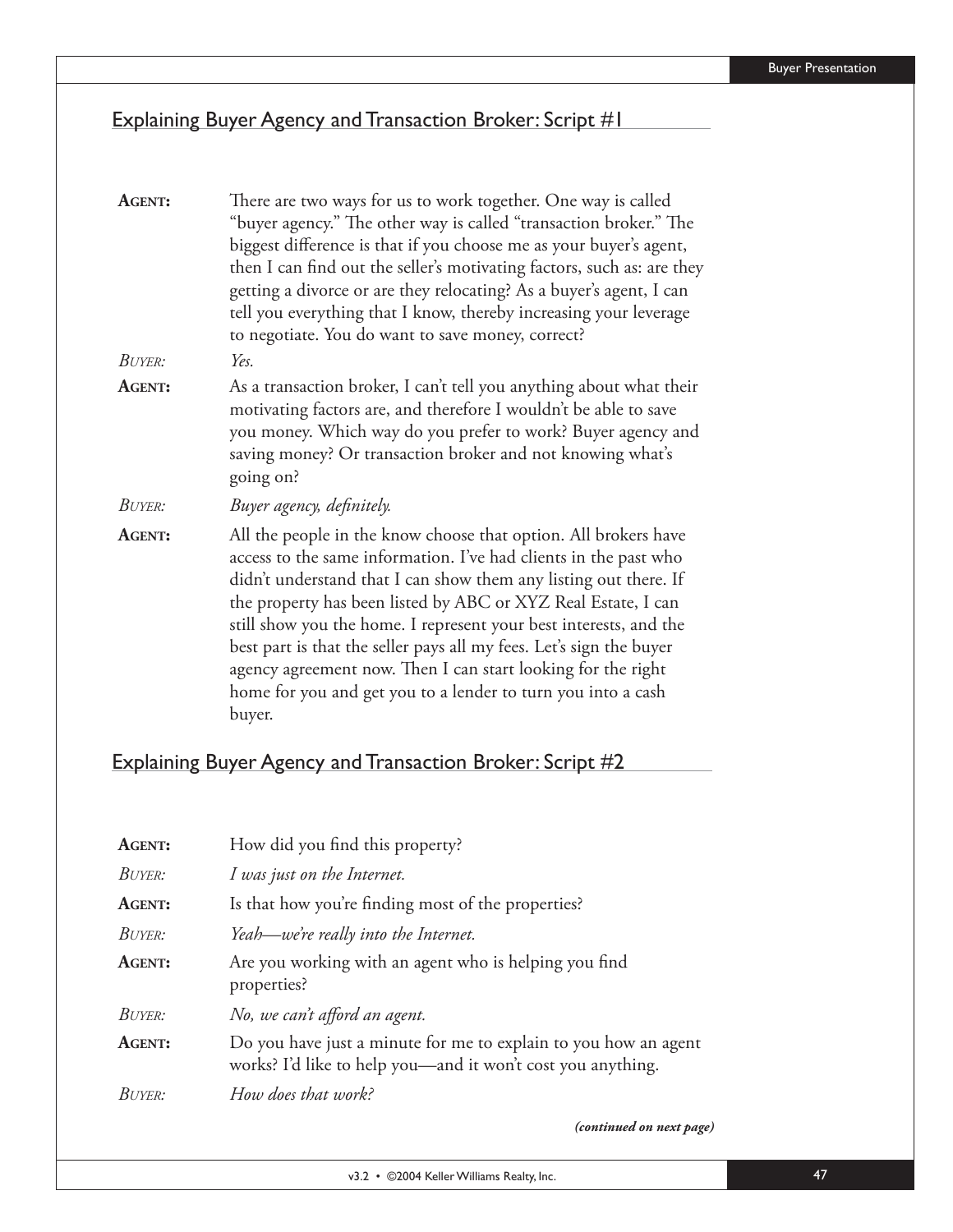### Explaining Buyer Agency and Transaction Broker: Script #2 (continued)

**AGENT:** We have what's called "buyer agency," and with buyer agency, you can use me as your agent and, even if you don't sign a contract with me, you can work with me as a "transaction broker." You simply sign a statement that says you are aware that there are different types of agency out there for you, and that you know you're not bound by contracts. Then I can start to help you by finding properties that meet your criteria. If you decide to buy a property that I've shown you, the seller pays all the commissions on the transaction. I get paid a 2.8 percent cooperation fee out of the sales price of a home—paid by the seller. The listing agent for the property pays me out of their commission. So you don't have to come up with a penny out of your pocket. In fact, as a fiduciary, I work for your best interests. I take legal responsibility for you, and I try to get the best deal possible for you, The listing agent keeps the entire commission and works solely on behalf of the seller, whose interests are often against your best interests. Does that make any sense to you? *BUYER: Yes. But what does "buyer agency" involve?*  AGENT: Well, it means a few different things. I can represent you and your interests. I can help you to come up with an appraised value for the property. I can help you to make sure we get the right experts in to inspect and appraise the home. I can make sure that, if there are unseen issues with the property, you're not stuck in a bad contract. I'll be able to represent the contract in your best interests. I don't want you buying a house that will cost you a

> huge amount of money and problems down the road. I also don't want you paying too much money for the home. What's more, I don't want you to lose a really hot property by paying too little. Certain properties are priced too low, and we may want to jump

on one of those if it comes on the market.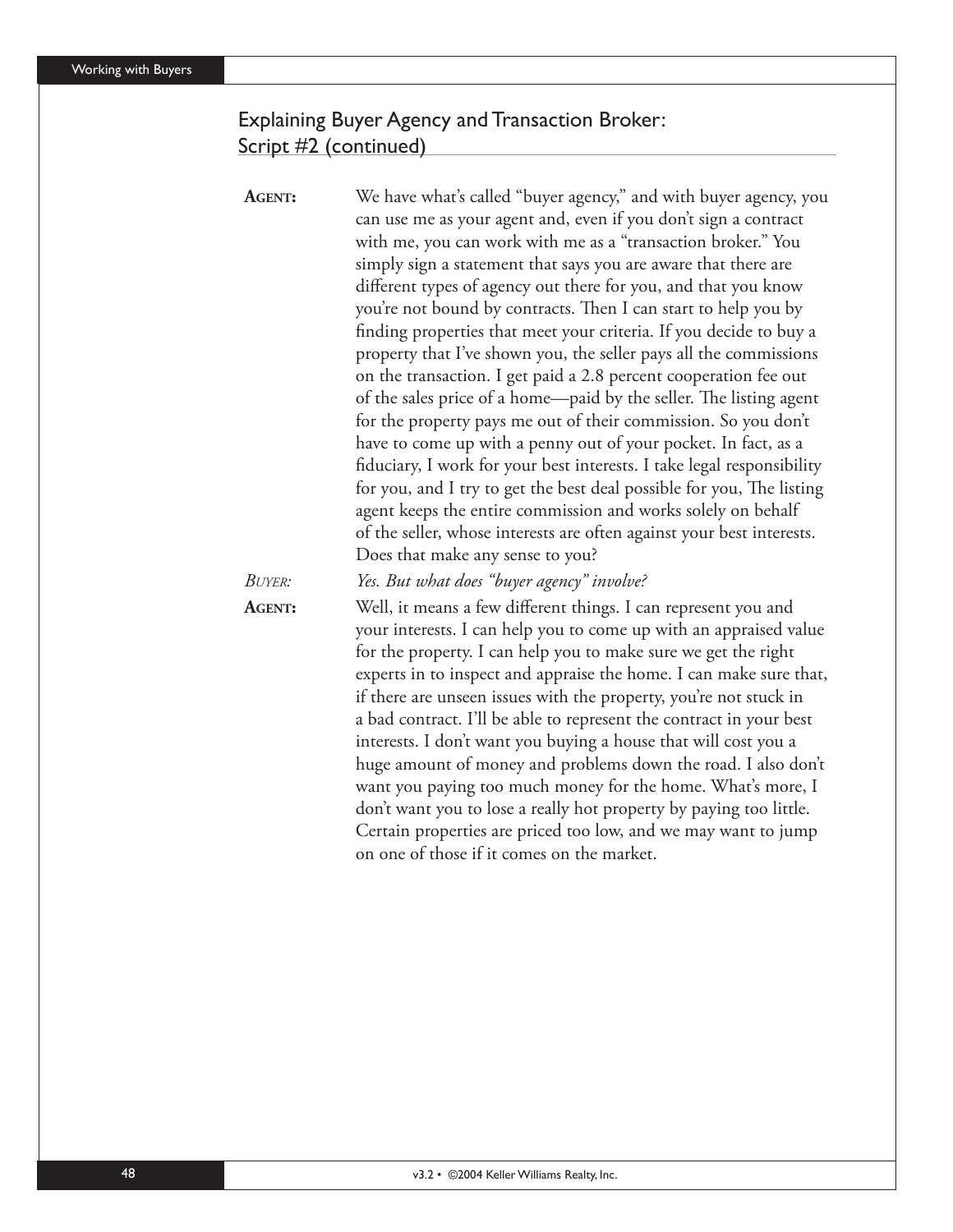### Setting up a Trial Relationship: Script #1

**AGENT:** You've called me about a particular home, and mentioned a couple other homes in the neighborhood that you would like to see. I would like to show you those homes, but for us to do business together, I must have a commitment in place. I am happy to let you try me out for a day—we can look at a few homes for an hour so that you can get a feel for my style and see if our personalities match. I won't ask you to commit to signing an agreement at that time. But to continue to look at homes together, we must have the agreement in place stating that we commit to doing business together.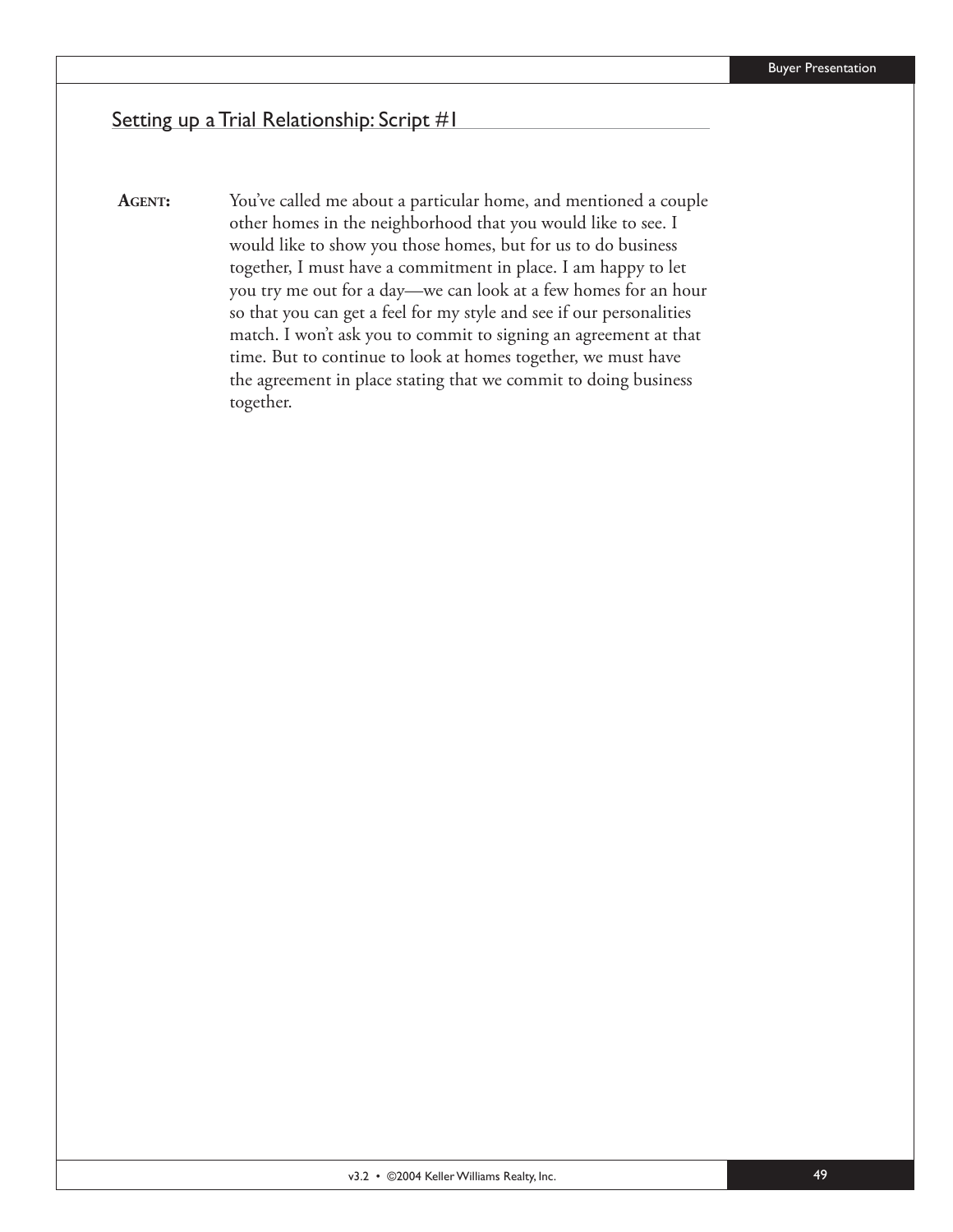# Explaining the Home-Buying Process

### Establishing a Standard for Your Performance: Script #1

**AGENT:** I am very good at my job. It is very important to me that you understand what is going to happen through this transaction. If I do not explain this process and the step falls through, the file does not close, and you do not get your home, I have failed at my job. I don't like to fail and I like to close all of my deals. So do you have any questions before we go through the process? When questions arise, please do not hesitate to call me. I will get you the answer.

### Explaining the Multiple Listing Service: Script #1

*BUYER: Why would I want to have access to the MLS?* **AGENT:** We can sort and search through all of the houses listed on the Multiple Listing Service (MLS) using any parameter that you want. The MLS is the best service we can give you. We'll be informing you, not just about homes that meet your wants or needs, but also the re-sale potential of those homes. If you are transferred or have to move again in three years, we've been up front with you about what makes your house sell and what does not make your house sell. We can look in the Multiple Listing Service to see all houses with a master bedroom on the first floor, or one-story homes, etc. That's where the MLS really benefits you. Do you have any other questions? We look forward to setting up an appointment, so that we can go through this in more detail.

### Explaining the Multiple Listing Service: Script #2

**AGENT:** Let's discuss the home-buying process. First of all, let me explain my role in the transaction. I'm going to be representing you. I'll be working very hard to find you a home that is a good investment and a good neighborhood for you to raise your children in. We're going to be taking many factors into consideration when we're looking for homes. And then we're going to look at the Multiple Listing Service (MLS) to see what properties are available for sale. Do you know what the MLS is?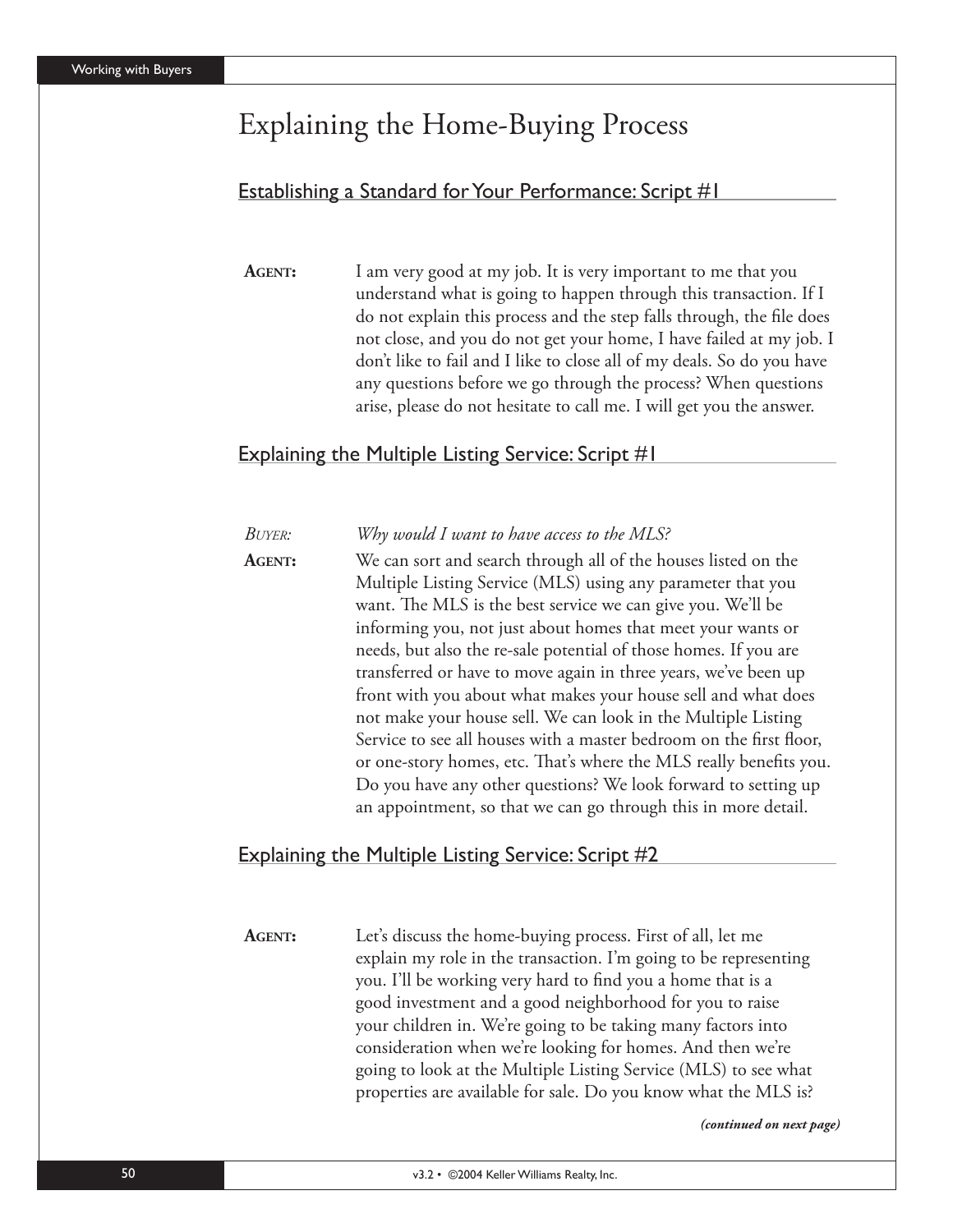### Explaining the Multiple Listing Service: Script #2 (continued)

*BUYER: I've heard some agents mention it, but I'm not sure what it is.* **AGENT:** You may have heard it mentioned as the MLS—Multiple Listing Service. It is a network of all the properties that are listed by every agent within our county. I can pull up any house that is on the market and offered through the service. Once we enter our price range and features that you want in your new home, we will be able to view listings with virtual tours and interior pictures of the homes. I'm also going to be showing you properties listed by every other agent. Because I am representing you, you need to call me not the agent listed on the sign—if you happen to see a home that you're interested in. All you need to do is call me with that information and I can pull up the listing in just a few seconds.

### Using a Home-Buying Packet: Script #1

**AGENT:** In this packet is a description of the home-buying process. *[Refer to the packet, but don't explain anything in the packet yet.]*

> How long do you think it takes to buy a home? *[Listen to the response and then give a range for how long it typically takes.]*

Do you mind if I ask you a personal question? As far as the homebuying process is concerned, what are your biggest fears? What's keeping you up at night?

There is a certain amount of stress associated with buying a home. This is normal because your home is a very important part of your life and it is a substantial investment. The first step to managing this stress is to understand what lies ahead and how I will help you through each step in the home-buying process.

Are you ready to learn about the home-buying process? *[Refer to the home-buying packet as you explain each step in the process and what you will do to help the client through each step.]*

**Tip!** Remember, as you go through the home-buying process with the potential buyers, that this is your opportunity to set yourself apart potential buyers, that this is your opportunity to set yourself apart from other agents.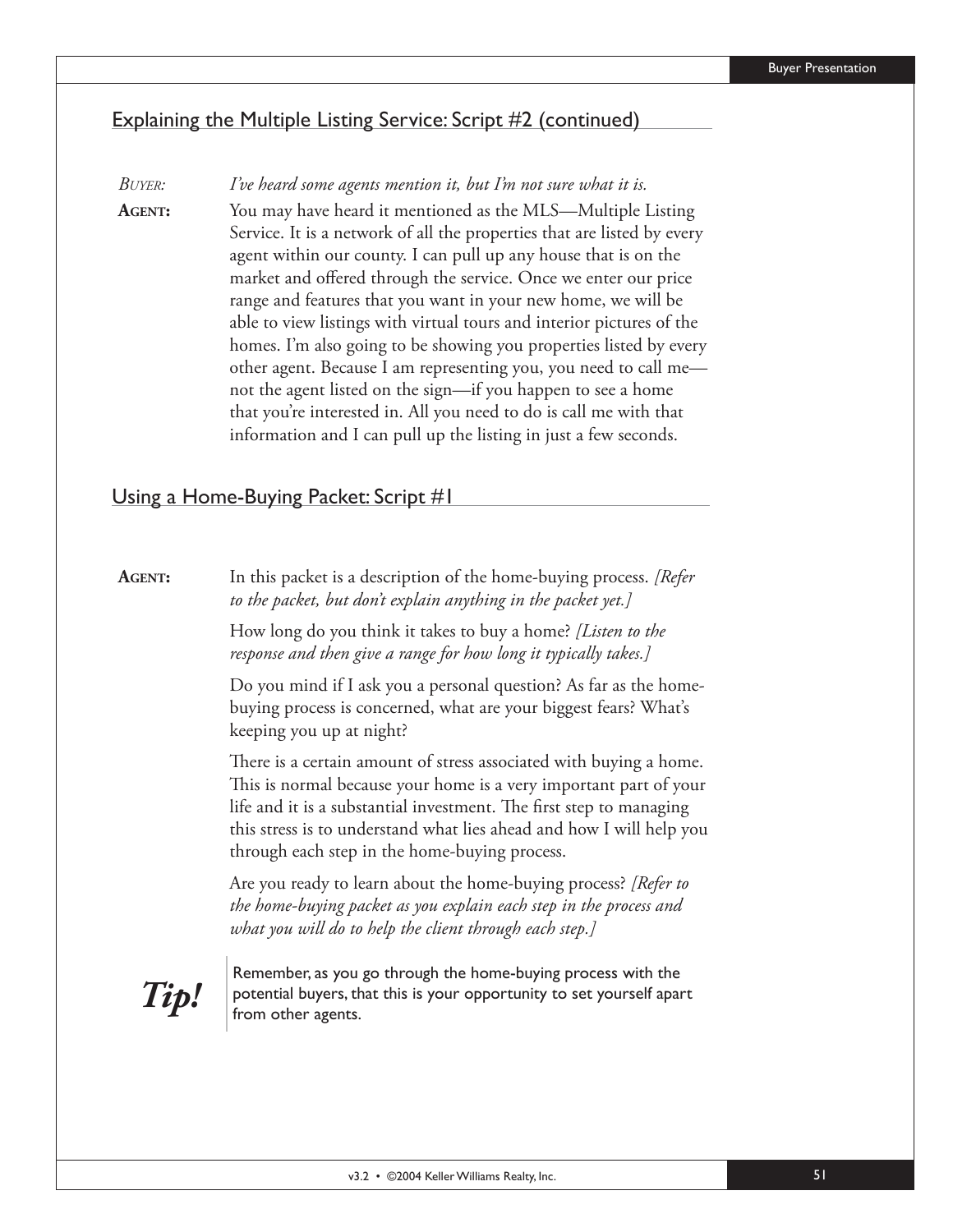### Differentiating Between First-Time and Veteran Home Buyers: Script #1

### *If a First-Time Buyer:*

| <b>AGENT:</b> | Mr. and Mrs. Buyer, is this your first home?                                                                                                                                                                                                                           |
|---------------|------------------------------------------------------------------------------------------------------------------------------------------------------------------------------------------------------------------------------------------------------------------------|
| Buyer:        | Yes.                                                                                                                                                                                                                                                                   |
| <b>AGENT:</b> | Well, I was just wondering if it would be all right if I took a few<br>minutes to go through the entire buying process with you to<br>explain how we do it so we can be on the same page. Would that<br>be okay? [Be sure to ask for permission before going further.] |
| Buyer:        | Oh, yes, thank you.                                                                                                                                                                                                                                                    |
| Tip!          | Asking for permission to proceed puts the buyer at ease, allowing<br>them to give you their full attention.                                                                                                                                                            |

### *If Not a First-Time Buyer:*

| <b>AGENT:</b> | Mr. and Mrs. Buyer, this isn't your first home, is it?                                                                                                                                                                                                                                                                                                                                                                                                                                                                                                    |
|---------------|-----------------------------------------------------------------------------------------------------------------------------------------------------------------------------------------------------------------------------------------------------------------------------------------------------------------------------------------------------------------------------------------------------------------------------------------------------------------------------------------------------------------------------------------------------------|
| <b>BUYER:</b> | Oh, no, we've bought ____ homes.                                                                                                                                                                                                                                                                                                                                                                                                                                                                                                                          |
| AGENT:        | Great! I realize you probably know everything about buying a<br>house, but I was wondering if it would be okay if I just quickly<br>go through the process and explain how I do things here to make<br>sure we're both on the same page. Would that be okay?                                                                                                                                                                                                                                                                                              |
| BUYER:        | Oh, yes, that would be fine.                                                                                                                                                                                                                                                                                                                                                                                                                                                                                                                              |
| AGENT:        | After we finish our meeting today, I'm going to have a very clear<br>picture of what you want. So I'm going to start my research<br>process to help you find those perfect homes that meet your<br>criteria. Now understand, this research process could take as little<br>as thirty minutes, or as long as two to five hours, depending on<br>exactly what it is you're looking for, and whether it's available. My<br>research will not only be through the Multiple Listing Service, but<br>will also include for sale by owners and new construction. |
| <b>BUYER:</b> | How can you do that?                                                                                                                                                                                                                                                                                                                                                                                                                                                                                                                                      |
| AGENT:        | I will show you for sale by owners and new construction. That's<br>my job: to find what fits your needs. When I do my research, I<br>pull out the best of the best. And unfortunately, in some markets<br>there's not a whole lot to look at, anyway. I want to make sure you<br>understand that. But my job is to pull out what best suits your<br>needs, so we're not wasting your time. I want you to know I'm<br>going to weed through and pull out the best of the best, so when<br>we go out to look at homes, they're the ones that best suit you. |
|               |                                                                                                                                                                                                                                                                                                                                                                                                                                                                                                                                                           |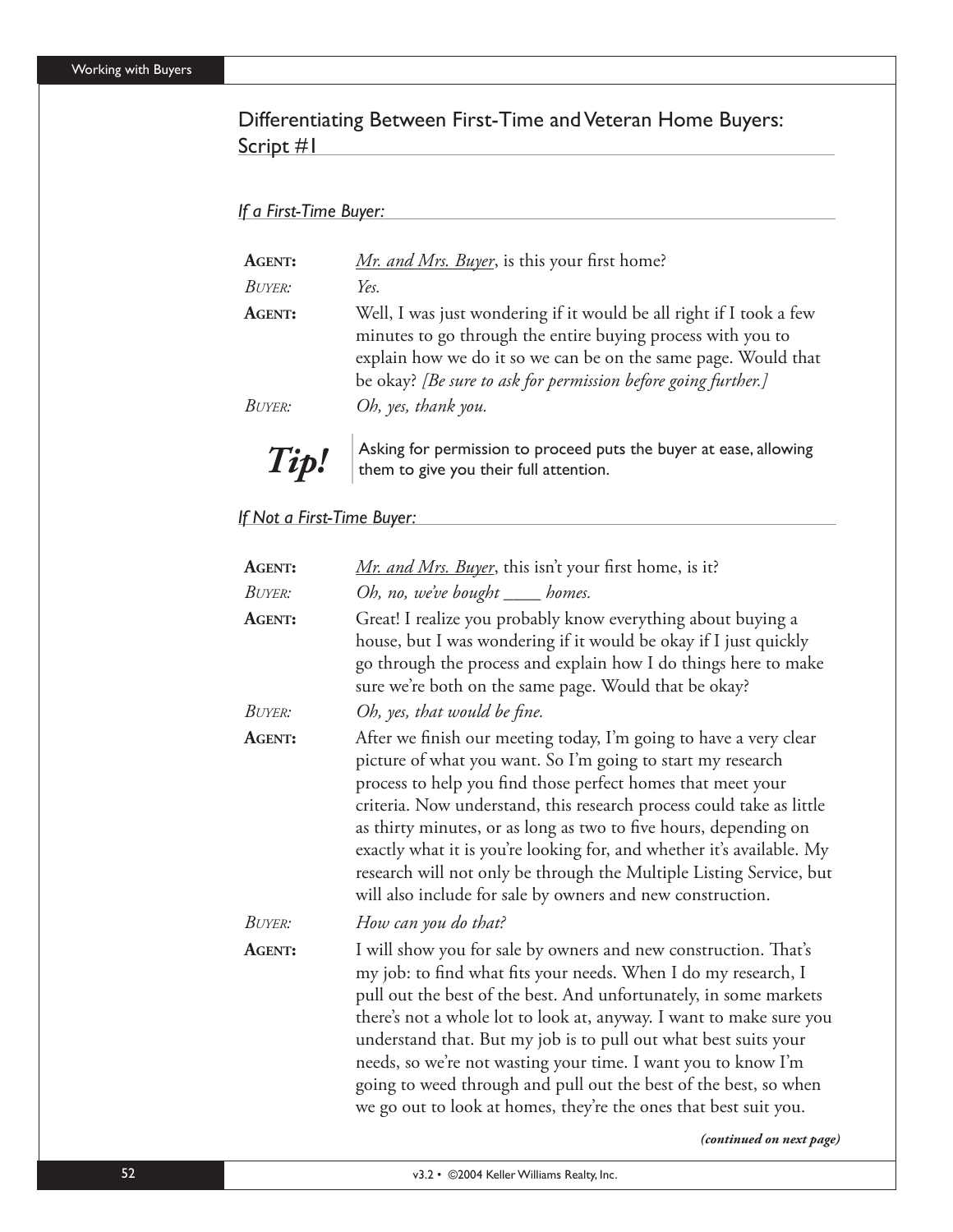Differentiating Between First-Time and Veteran Home Buyers: Script #1 (continued)



 $\overline{T}$ *Tip!*  $\left| \begin{array}{c}$  Don't cut corners—always set expectations from the start, no matter how experienced the buyer matter how experienced the buyer.

*BUYER: Okay, that sounds good.*

**AGENT:** Now, when we go out the door to look at properties, I want you to understand what's going to happen. Interestingly enough, the average buyers who work with our team—if we've done our research properly—will look at only an average of three to five homes before they choose a home. Let me ask you a question. Would it be okay, when we go out to look at properties, if the first house you saw was the perfect house? *[You are setting them up for success.]*



*Tip!* Remember: It's always about them—their time.

## Preparing the Buyer Moving into a Significantly Higher-Priced Market: Script #1

AGENT: We're moving into another market. We're going to do the same thing in finding your next house as we did when we found your first house. We're going to do an investment analysis, just as if I were listing your home for sale. We're going to do a comparative market analysis that will tell us what the value of the house should be. We're going to negotiate very hard on your behalf to get the best value for your money. Let's look at all the choices that we have, and when you find the house that you want; we'll pull our market analysis even tighter to make sure that the value is there for you. Will that work?

*BUYER: Sounds like a great plan.*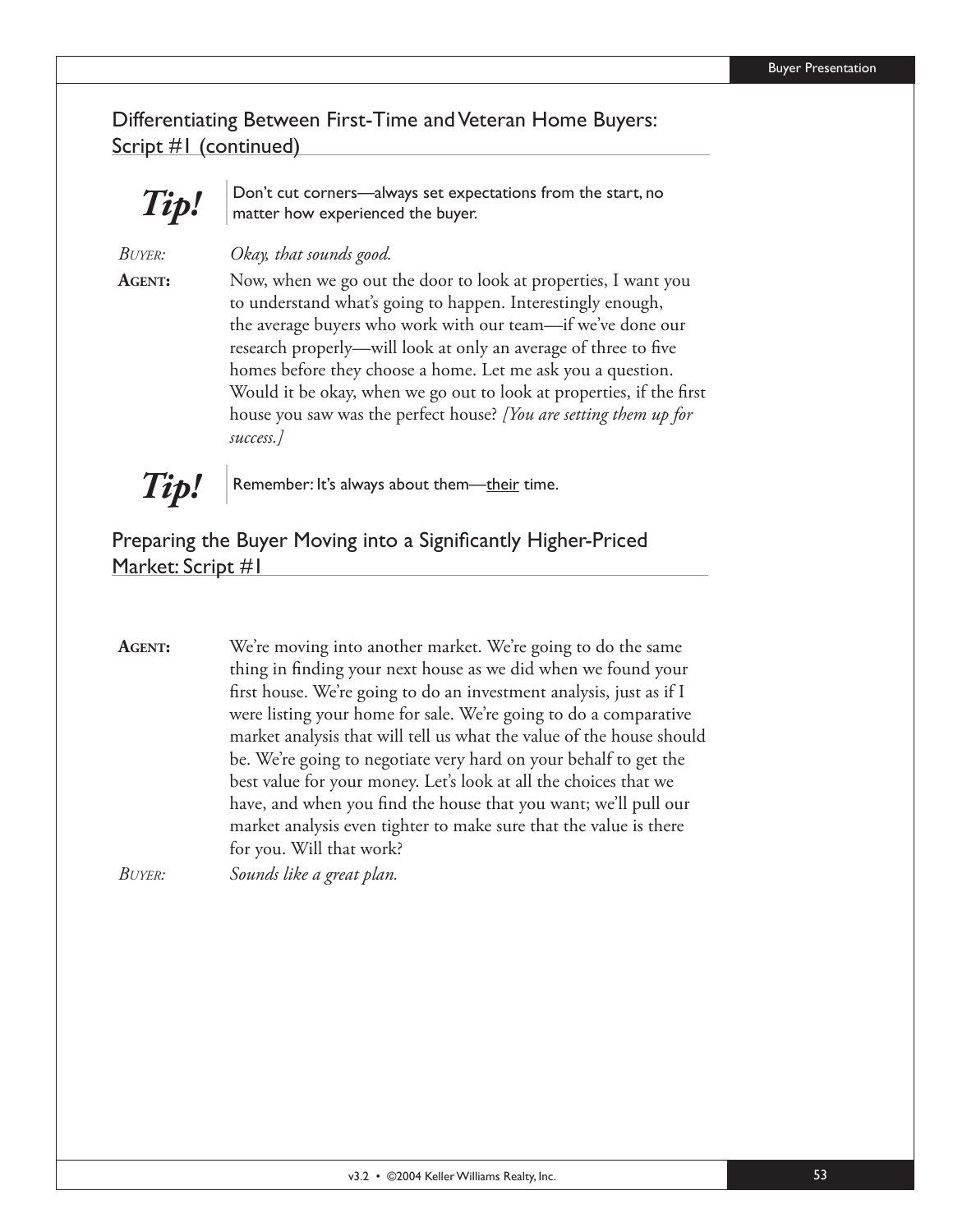#### Explaining What We Can and Cannot Control: Script #1

**AGENT:** I generally like to discuss what we can and can't control in the home-buying process because it helps to keep things in perspective and it gives us an idea of where our negotiation leverage can be applied.

Let's start with what we cannot control. We cannot control:

- Whether it's a buyer's market or a seller's market
- Interest rates
- When a home is available to look at
- Offers from other buyers

Now let's look at what we can control. We can control:

- Your emotional reactions to a house
- Property condition—there are lots of opportunities to apply negotiation leverage here
- The price you are willing to offer
- The price you are willing to walk away from

Are you aware that a low offer can actually cost you money? Let's say that we find your ideal home and you make a low offer because you want room to negotiate and possibly purchase your ideal home for less.

For instance, let's say that the price is \$250,000 and you offer \$200,000. What usually ends up happening is that you insult the seller and it ends up costing you money. If we can take a minute, I'll explain.

*Mr. and Mrs. Buyer*, imagine that you are the seller; you have lived in the home for ten to fifteen years, your children were born and raised here, and you took the time to listen to your agent when pricing the property for sale. How would you feel if you were the seller and had made a very real effort to price your property well, and a buyer was asking you to accept a price that was far below the actual market value? *Mr. and Mrs. Buyer*, don't you think you would feel that the buyer was being unreasonable?

*(continued on the next page)*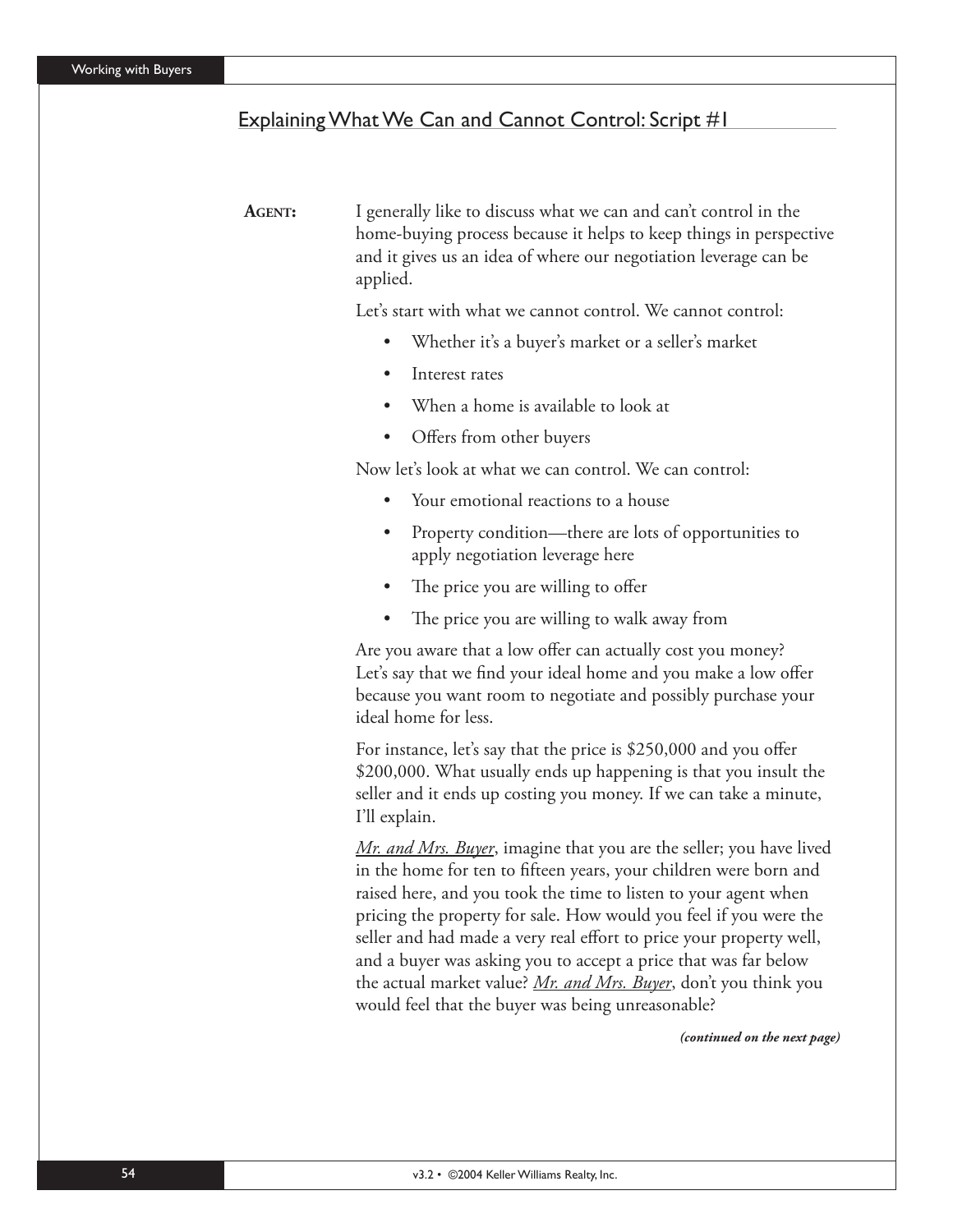#### Explaining What We Can and Cannot Control: Script #1 (continued)

**AGENT:** What we have learned from working with hundreds of buyers is that the buyer often ends up paying more for a property when their initial offer is too low. Do you know why? *[Listen*] *to the response.]* Because the seller believes the buyer is being unreasonable and either doesn't counter at all or gives the buyer a much higher counter. Does that make sense?

> The good news is that you, and only you, control what you offer. I will work with you to analyze the market and discover what similar homes are selling for so that we can strategize and determine the right price to offer. Does this sound fair?

Do you have any questions about how we make an offer?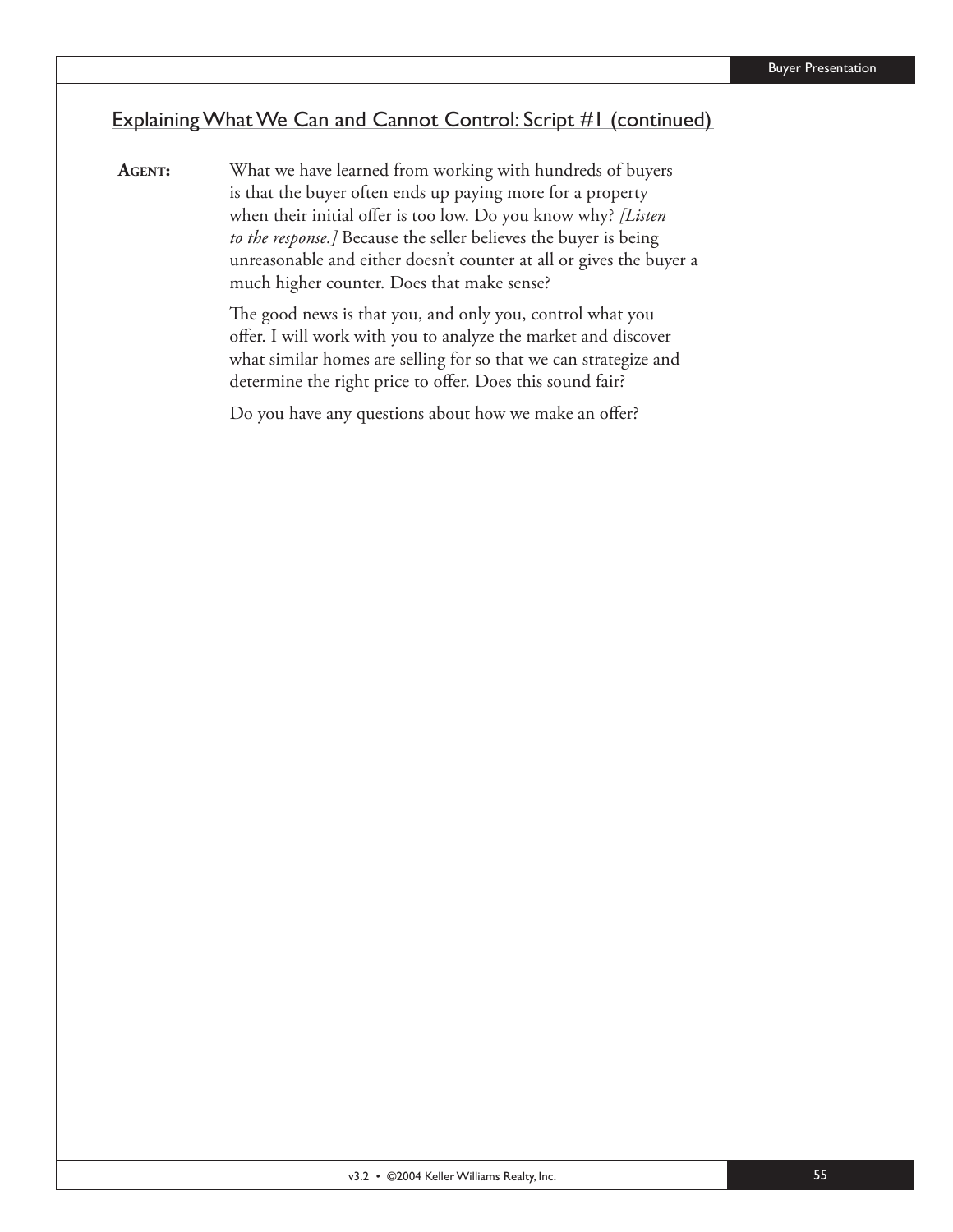# The Real Estate Investor

### Educating an Investor About How You Do Business: Script #1

**AGENT:** Here's how an investment transaction works. First of all, you have to trust me to know my market very well and that I will recognize a good transaction when I encounter it. When I find a great transaction and call you with an investment opportunity, you have to understand that you cannot get a good value if you move in slow motion. Good investment properties often disappear before they even get on the market. If I call you, you need to be willing and able to look at the opportunity immediately. Not only that, but you may have to look at it without me. When I give you a property to look at, you need to look at it as soon as possible. You also need to be financially prepared to buy it. How big of a transaction are you interested in?

#### Verifying That Investor Has the Capital You Require: Script #1

| AGENT:           | How big of a transaction are you interested in? If I find you a |
|------------------|-----------------------------------------------------------------|
|                  | super investment property, how quickly can you close?           |
| <i>INVESTOR:</i> | Why would I have to close quickly?                              |
| <b>AGENT:</b>    | Most of the very motivated sellers need money very quickly,     |
|                  | which means that you have to move fast. You can't get super     |
|                  | savings—fifty cents on the dollar—if you move in slow-motion.   |

#### Responding to Small Stakes/No-Money-Down Investor: Script #1

| <i>Investor:</i> | I would like to put no money down.                                       |
|------------------|--------------------------------------------------------------------------|
| AGENT:           | That's great. I'm going to put you at the top of my serious investor     |
|                  | client list. When I find a transaction that fits your needs, I will call |
|                  | you right away.                                                          |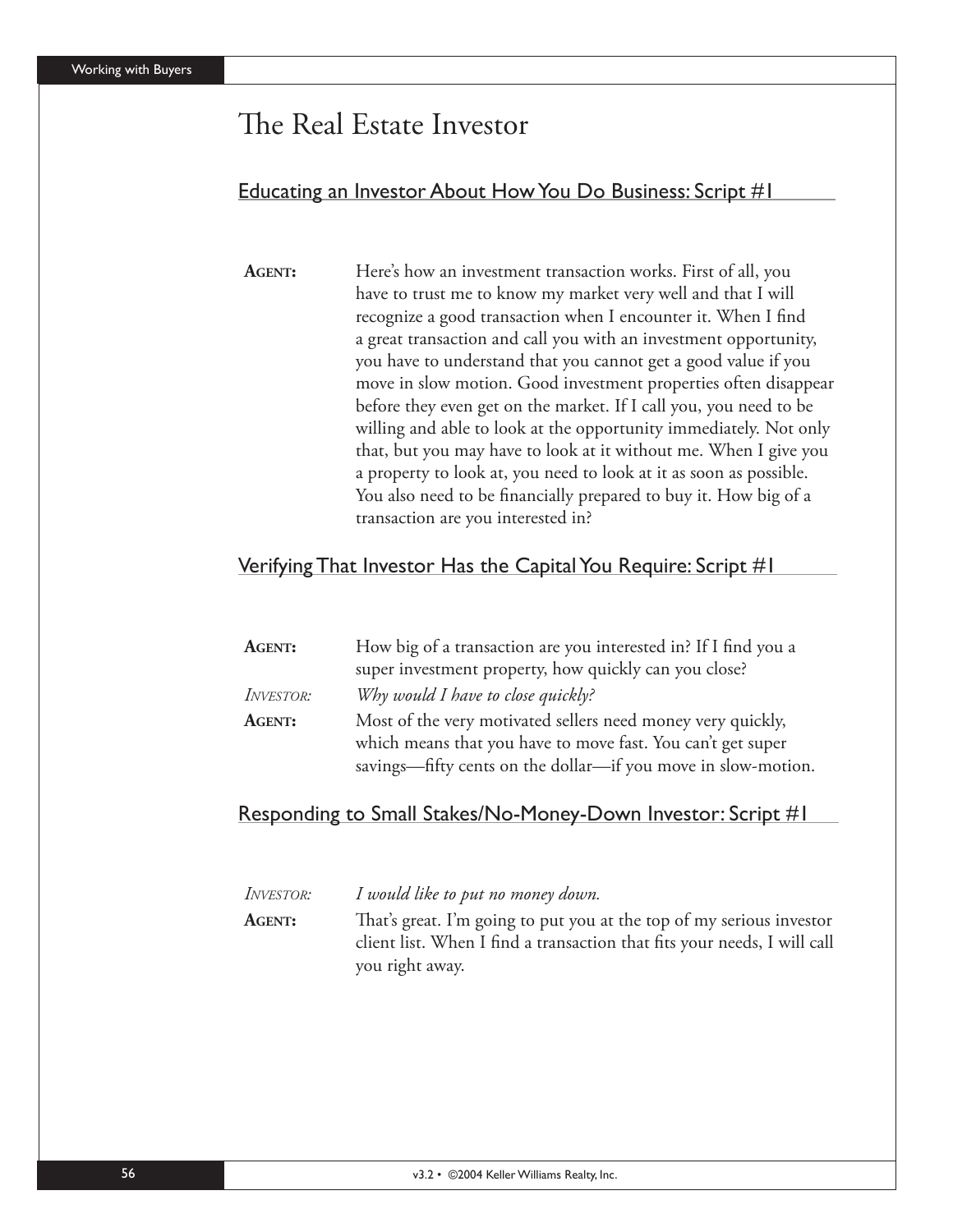# Conducting the Needs Analysis

### Using the Buyer Counseling Interview Questionnaire: Script #1

**AGENT:** I want to start by getting to know you. I will be asking you a lot of questions in order to understand your wants, needs, and vision for your next ideal home. You will not find anyone else in the real estate business who consults the way I do. When we're through, we will have stunning clarity about what's right for you. Are you ready? Let's begin. *[Follow the questions in the Buyer Counseling Interview Questionnaire for the actual needs analysis. Download a free copy of the Buyer Counseling Interview Questionnaire on the Keller Williams University Website (http://kellerwilliamsuniversity. com). Use the following follow-up questions to dig deeper into the buyer's motivations.]*

*Follow-up Questions* 

| <b>AGENT:</b> | What exactly do you mean by _________? (e.g. large yard, etc.)                                                                                                              |
|---------------|-----------------------------------------------------------------------------------------------------------------------------------------------------------------------------|
|               | Can you describe to me what that looks like to you?                                                                                                                         |
|               | Is that a nice-to-have feature or a need-to-have? Something that is<br>nice-to-have is a feature that you're willing to sacrifice for one of<br>your need-to-have features. |
|               | What do you get when you have a _________? (e.g. large yard,<br>$etc.$ )                                                                                                    |
|               | What does that do for you?                                                                                                                                                  |
|               | How does that make you feel?                                                                                                                                                |
|               |                                                                                                                                                                             |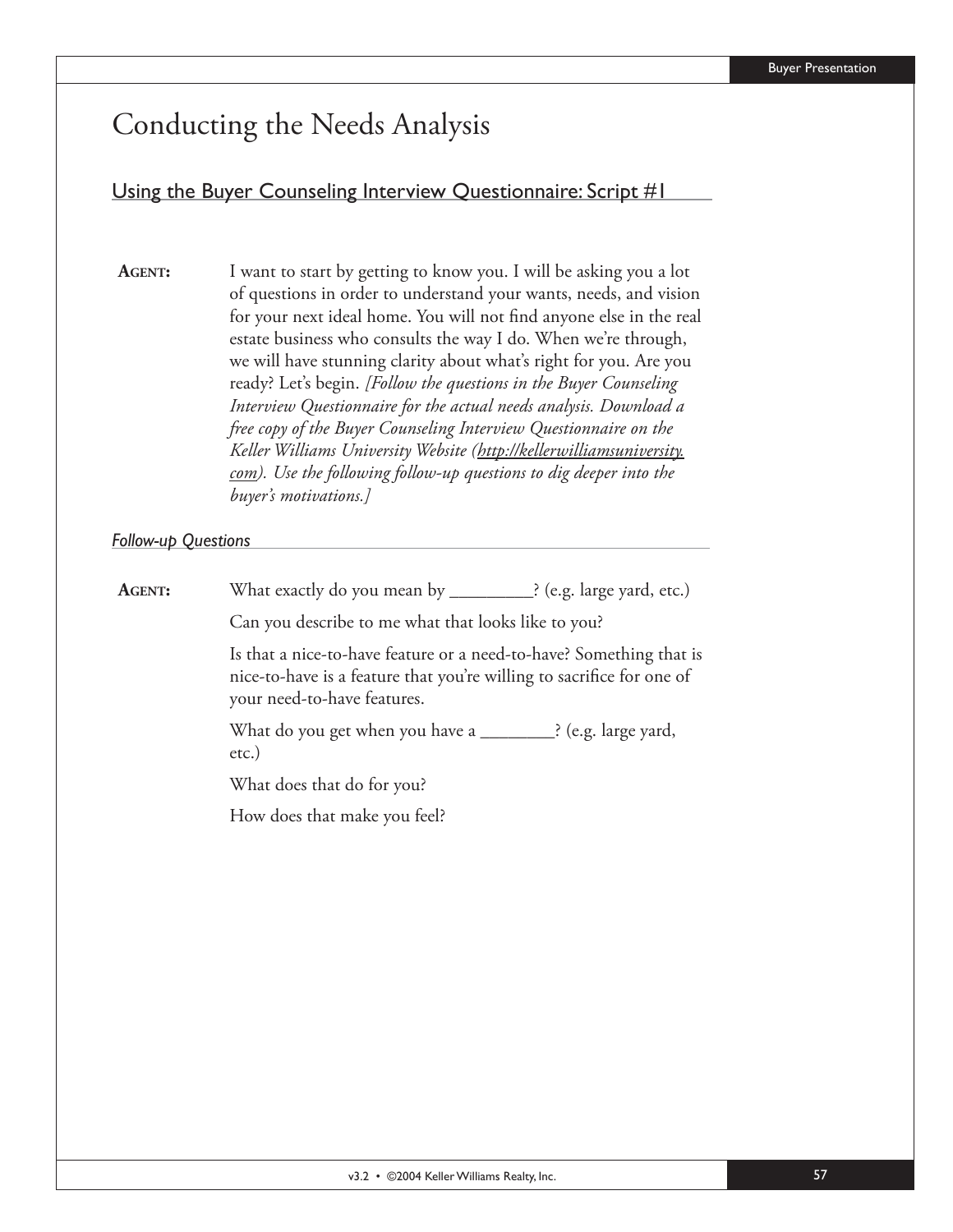# Using the Buyer Counseling Interview Questionnaire: Script #2

| AGENT:        | You'll see on our questionnaire that we ask you to list as many of<br>the features and benefits that you'd like to have in your new home.<br>We really do want to see your whole laundry list-everything that<br>would be your ideal. Then we ask you on this separate question,<br>what are your must-haves. So, we want to see everything that<br>would be ideal for you, and what you really must have in your<br>new home. The third step in this process is for you to identify<br>your three or four highest priorities within your must-haves. The<br>reason we do this is to find out what is most important to you.<br>What you need to keep in mind is that there may not be the<br>ideal, perfect home out there. There may be homes that are seven<br>or eight out of ten homes that, with a little bit of work, you can<br>customize and make nearly perfect. So, while it's important that<br>we not look for a home that has every single one of your desired<br>features and benefits, we'll absolutely plan to find one that has<br>the three or four features that you must have, and then as many<br>of the other must-haves, desired features, and benefits as possible.<br>We'll look at that home and analyze the degree to which you can |
|---------------|-----------------------------------------------------------------------------------------------------------------------------------------------------------------------------------------------------------------------------------------------------------------------------------------------------------------------------------------------------------------------------------------------------------------------------------------------------------------------------------------------------------------------------------------------------------------------------------------------------------------------------------------------------------------------------------------------------------------------------------------------------------------------------------------------------------------------------------------------------------------------------------------------------------------------------------------------------------------------------------------------------------------------------------------------------------------------------------------------------------------------------------------------------------------------------------------------------------------------------------------------------------------|
|               | customize it for yourself.                                                                                                                                                                                                                                                                                                                                                                                                                                                                                                                                                                                                                                                                                                                                                                                                                                                                                                                                                                                                                                                                                                                                                                                                                                      |
| <b>BUYER:</b> | How will you help me to narrow down all the choices? There are a lot<br>of houses out there.                                                                                                                                                                                                                                                                                                                                                                                                                                                                                                                                                                                                                                                                                                                                                                                                                                                                                                                                                                                                                                                                                                                                                                    |
| AGENT:        | That's part of our expertise. A qualified, superior agent will spend<br>time up front preparing for this. That's why we'd like to spend<br>an hour or so with you here in the office to accurately identify<br>your needs and wants. It's our job to go into the Multiple Listing<br>Service, contact the other agents who we know who may have<br>new listings coming onto the market, and even analyze some of<br>the for sale by owners who have been sighted by one of our team<br>members, in order to identify those homes which meet your<br>highest criteria and priorities. I'm assuming you don't want us to<br>waste any of your time, correct?                                                                                                                                                                                                                                                                                                                                                                                                                                                                                                                                                                                                      |
| <b>BUYER:</b> | Correct.                                                                                                                                                                                                                                                                                                                                                                                                                                                                                                                                                                                                                                                                                                                                                                                                                                                                                                                                                                                                                                                                                                                                                                                                                                                        |
| AGENT:        | We don't want to waste your time, and obviously it's not cost-<br>effective to our business if we're wasting our time. So we have a<br>mutual interest in identifying the best properties that will suit<br>your needs.                                                                                                                                                                                                                                                                                                                                                                                                                                                                                                                                                                                                                                                                                                                                                                                                                                                                                                                                                                                                                                         |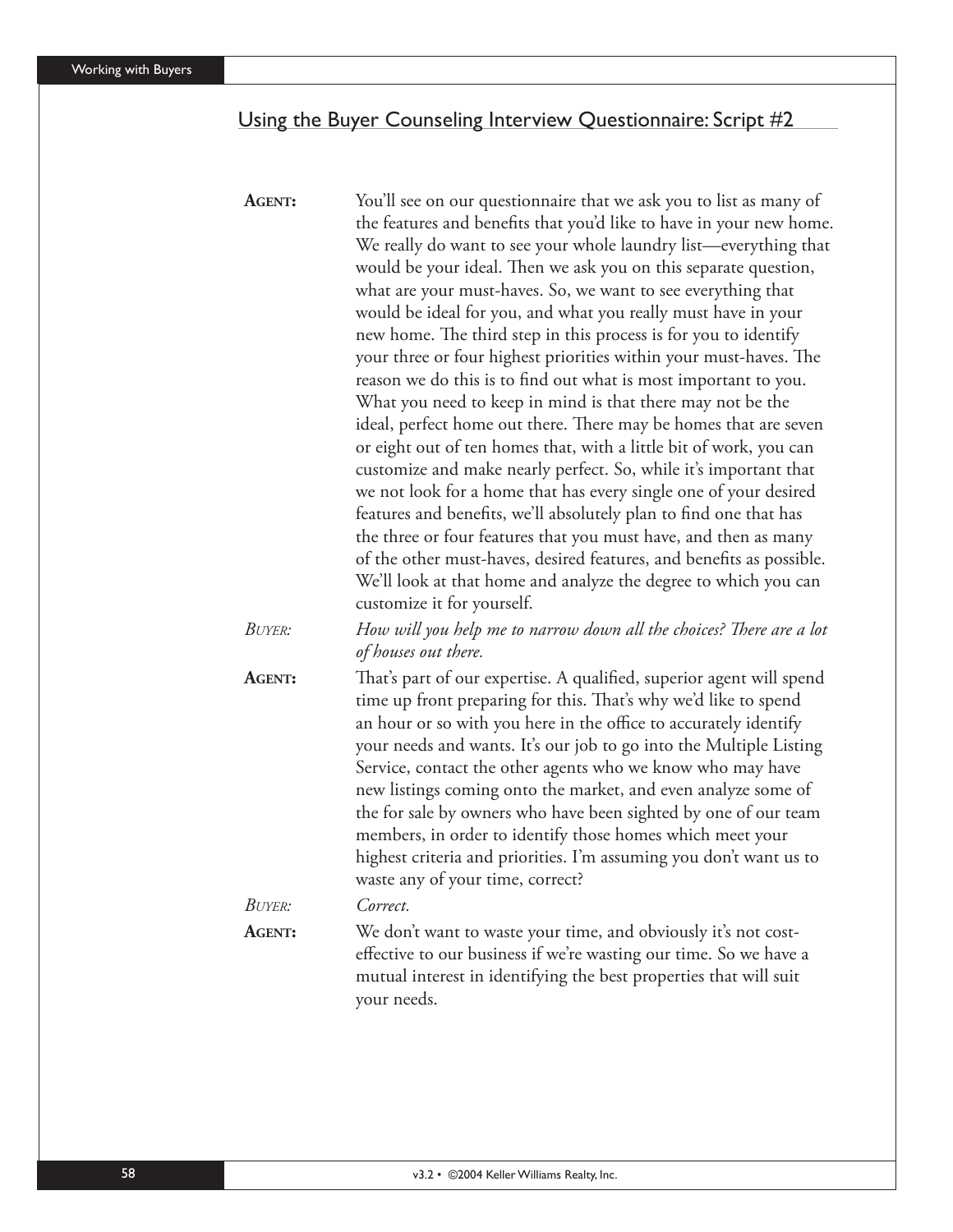# Identifying a Buyer's Primary Needs: Script #1

| AGENT:        | Before we start the meeting, I'd like to ask what it will take in<br>order for this meeting to be a "ten." Let me define that. A "ten" is<br>when you walk out of here with every question answered; a "ten"<br>is a great meeting, well worth your time. And a "one" on that scale                                            |
|---------------|--------------------------------------------------------------------------------------------------------------------------------------------------------------------------------------------------------------------------------------------------------------------------------------------------------------------------------|
|               | is when you say, "I can't believe I just wasted sixty minutes." What<br>will it take for this meeting to be a "ten"?                                                                                                                                                                                                           |
| <b>BUYER:</b> | Well, I want to find out what is available near the schools I'm looking<br>at.                                                                                                                                                                                                                                                 |
| AGENT:        | Great. Is that most important to you?                                                                                                                                                                                                                                                                                          |
| <b>BUYER:</b> | Yes, I think the right school is the most important thing in our next<br>home.                                                                                                                                                                                                                                                 |
| <b>AGENT:</b> | Okay. So what age are your children?                                                                                                                                                                                                                                                                                           |
| <b>BUYER:</b> | Seven and nine.                                                                                                                                                                                                                                                                                                                |
| AGENT:        | Seven and nine. Excellent. How long do you anticipate living here<br>in town?                                                                                                                                                                                                                                                  |
| BUYER:        | Until they are through high school.                                                                                                                                                                                                                                                                                            |
| AGENT:        | So you anticipate you'll be here for seven to eight years. It's a<br>corporate relocation that's bringing you here, correct? On a scale<br>from one to ten, what is the likelihood that the work environment<br>will support you living here for that length of time?                                                          |
| <b>BUYER:</b> | I can choose where I go.                                                                                                                                                                                                                                                                                                       |
| AGENT:        | So you have freedom then. You have a lot of certainty.                                                                                                                                                                                                                                                                         |
| <b>BUYER:</b> | Yes.                                                                                                                                                                                                                                                                                                                           |
| AGENT:        | Great. I ask that question because I have clients who are in and<br>out in two years. And they don't know whether or not that will<br>happen. And again, the reason I ask that question is, if there's<br>a possibility you're leaving in two years, then resale is a much<br>stronger consideration. That makes sense, right? |
| <b>BUYER:</b> | Yes.                                                                                                                                                                                                                                                                                                                           |
| AGENT:        | Okay. So the schools are pivotal for the children. I completely<br>understand that. How would you know that it's a great school?                                                                                                                                                                                               |
| <b>BUYER:</b> | Academically supportive and they will offer classes or extracurricular<br>activities that meet their interests                                                                                                                                                                                                                 |
| AGENT:        | Okay. So they will be academically supportive and will support<br>your children's interests.                                                                                                                                                                                                                                   |
| BUYER:        | Yes.                                                                                                                                                                                                                                                                                                                           |
|               | (continued on next page)                                                                                                                                                                                                                                                                                                       |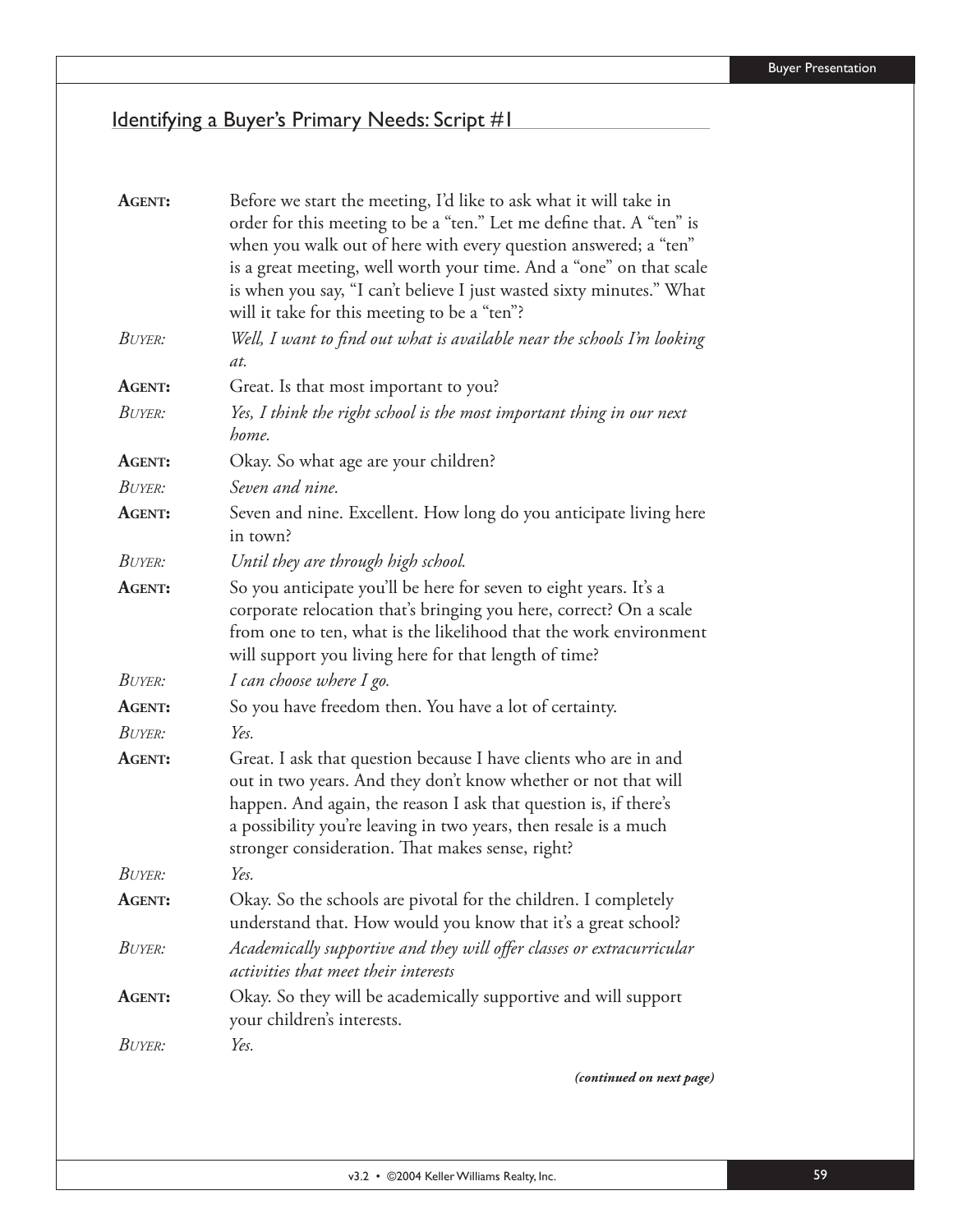# Identifying a Buyer's Primary Needs: Script #1 (continued)

| AGENT:        | Got that. Now, here's the question. At the ages of seven and nine,<br>where do you think their strengths lie, academically? Because<br>different schools have strengths in different areas.                                                                                                                                                                                                                                                                                                                                                                                                                                                                                                                                    |
|---------------|--------------------------------------------------------------------------------------------------------------------------------------------------------------------------------------------------------------------------------------------------------------------------------------------------------------------------------------------------------------------------------------------------------------------------------------------------------------------------------------------------------------------------------------------------------------------------------------------------------------------------------------------------------------------------------------------------------------------------------|
| BUYER:        | I think they're bright kids. Typical kids who love to have fun and<br>want to be safe.                                                                                                                                                                                                                                                                                                                                                                                                                                                                                                                                                                                                                                         |
| <b>AGENT:</b> | Great! I'd like to share the information we have for you about<br>different school districts. I get to decide what is a great school<br>district for my children, and what isn't. I completely respect<br>that you, as a valued client of ours, should also get to decide. I<br>view my role as making sure I provide all the information you<br>need in order to make decisions you're comfortable with. Is that<br>something that works for you?                                                                                                                                                                                                                                                                             |
| BUYER:        | That would be helpful.                                                                                                                                                                                                                                                                                                                                                                                                                                                                                                                                                                                                                                                                                                         |
| AGENT:        | This package contains all the different websites for the school<br>districts. Know that this will be an ongoing conversation between<br>you and me. And please remember, the only question that bothers<br>me is the one you don't ask. Now, it's a home purchase that has<br>brought us together. I understand that the home is only part of<br>that purchase. Our commitment to you, our client, is not just to<br>sell you this home, it's to respect that you are a client for life. We<br>want to be your agent for life. You have other choices; we want<br>to make sure that we are your best choice. I think you're probably<br>noticing that in some of what we're talking about. Has that<br>become apparent to you? |
| <b>BUYER:</b> | Yeah. I get that sense.                                                                                                                                                                                                                                                                                                                                                                                                                                                                                                                                                                                                                                                                                                        |
| AGENT:        | Excellent. And by the way, I want you to know that the best is yet<br>to come. That's okay, right?                                                                                                                                                                                                                                                                                                                                                                                                                                                                                                                                                                                                                             |
| <b>BUYER:</b> | Great.                                                                                                                                                                                                                                                                                                                                                                                                                                                                                                                                                                                                                                                                                                                         |
| Tip!          | You want to maintain a speech pattern that forces involvement<br>and demands participation. These scripts are designed to create a<br>dialogue and demolish monologue.                                                                                                                                                                                                                                                                                                                                                                                                                                                                                                                                                         |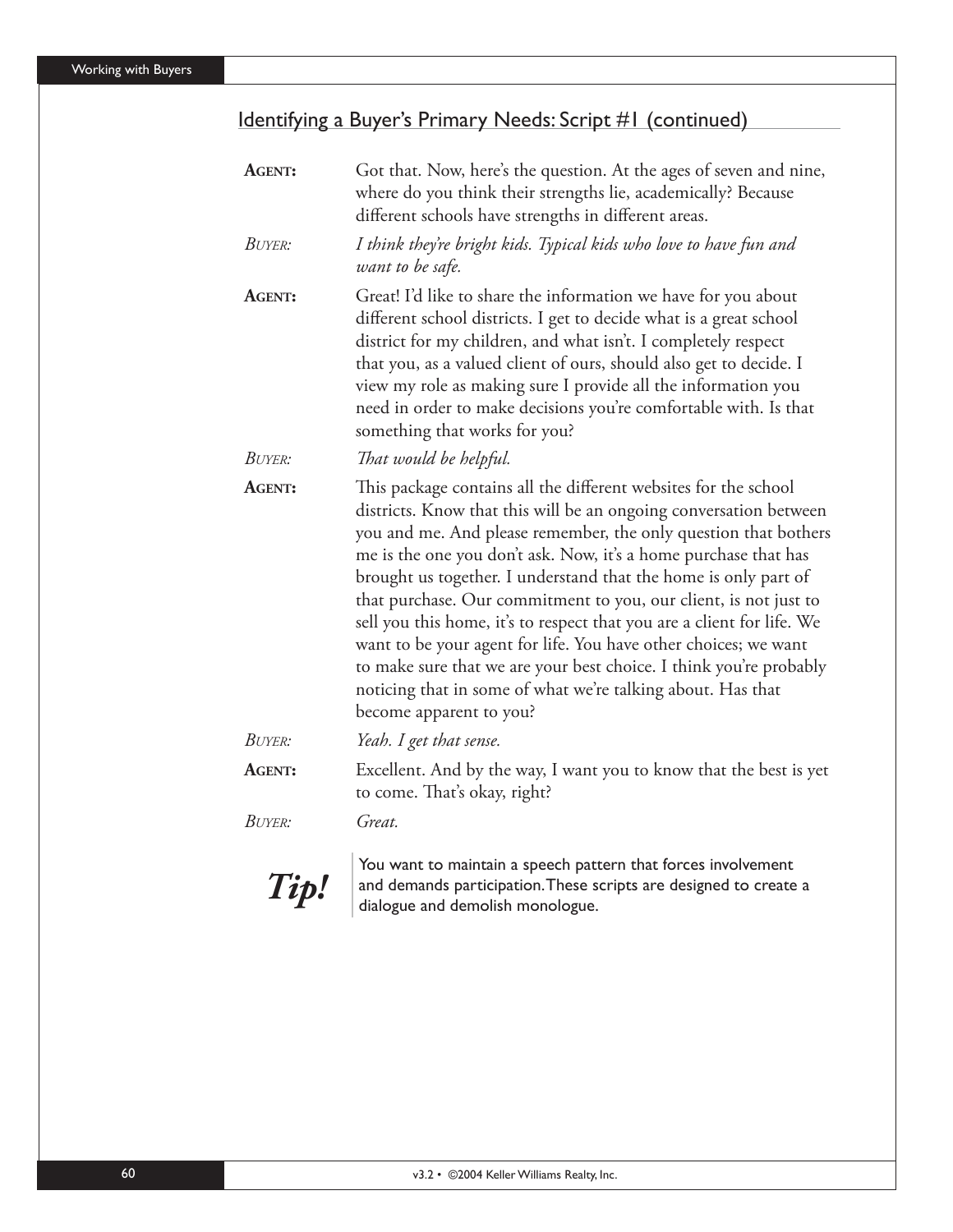## Using "The Tens" to Identify a Buyer's Primary Needs: Script #1

#### *[After explaining the buying process]*

| <b>AGENT:</b> | Do you have any questions about how the buying process will go<br>with our team? [Listen to the response and answer any questions they<br>may have before moving on.] Okay. Now for the really tough part.<br>[Buyer will look at you funny.] Oh, I'm only teasing. This is the fun<br>part. This is all about you and what you want.                                                                                                                                                                                                                                                                                                                                                                                                                                                     |
|---------------|-------------------------------------------------------------------------------------------------------------------------------------------------------------------------------------------------------------------------------------------------------------------------------------------------------------------------------------------------------------------------------------------------------------------------------------------------------------------------------------------------------------------------------------------------------------------------------------------------------------------------------------------------------------------------------------------------------------------------------------------------------------------------------------------|
| <b>BUYER:</b> | Oh, okay. [You are building a relationship with the client. You are<br>asking a lot of questions and at the same time, giving them a lot of<br>information to assimilate.]                                                                                                                                                                                                                                                                                                                                                                                                                                                                                                                                                                                                                |
| <b>AGENT:</b> | Okay, <i>Mr. and Mrs. Buyer</i> . We're going to start with the<br>transaction, not the house. We're going to talk about what you<br>want in the house in just a minute. But we're going to start with<br>the process because a lot is going to happen in this process, and I<br>want to make sure that you're really happy. So, based on a scale of<br>one to ten, with "one" being, "Not very good," and "ten" being,<br>"It's awesome. It's a great experience," what one thing has to<br>happen for this transaction or this process to be a ten for you. Mr.<br>Buyer, you have to answer separately from Mrs. Buyer. And you,<br>Mrs. Buyer, can't just say, "What he said." You each have to give<br>me an answer on this. Mr. Buyer? [Then stop talking and let them<br>respond.] |
| BUYER:        | Well, I want to get a good deal.                                                                                                                                                                                                                                                                                                                                                                                                                                                                                                                                                                                                                                                                                                                                                          |
| <b>AGENT:</b> | Really. Well, explain to me why a good deal is important to you.                                                                                                                                                                                                                                                                                                                                                                                                                                                                                                                                                                                                                                                                                                                          |
| BUYER:        | Well, I just want to make sure that I'm not paying too much for that<br>house.                                                                                                                                                                                                                                                                                                                                                                                                                                                                                                                                                                                                                                                                                                            |
| <b>AGENT:</b> | Okay, can you describe for me what you feel is a good deal? [Listen]<br>to the response.] <u>Mrs. Buyer</u> , what one thing has to happen for it to<br>be a ten?                                                                                                                                                                                                                                                                                                                                                                                                                                                                                                                                                                                                                         |
| BUYER:        | I need good communication.                                                                                                                                                                                                                                                                                                                                                                                                                                                                                                                                                                                                                                                                                                                                                                |
| <b>AGENT:</b> | Okay. Well, why is good communication important to you?                                                                                                                                                                                                                                                                                                                                                                                                                                                                                                                                                                                                                                                                                                                                   |
| BUYER:        | I want to know what's going on. I want to know what's happening.                                                                                                                                                                                                                                                                                                                                                                                                                                                                                                                                                                                                                                                                                                                          |
| <b>AGENT:</b> | Okay, well, describe for me what good communication is to you.                                                                                                                                                                                                                                                                                                                                                                                                                                                                                                                                                                                                                                                                                                                            |
| <b>BUYER:</b> | Well, when I call you, I expect you to call me back.                                                                                                                                                                                                                                                                                                                                                                                                                                                                                                                                                                                                                                                                                                                                      |



*Tip!*  $\int_{0}^{x}$  You want to get a very clear picture of what they want. It is a good idea to dig three layers—keep asking until you have a clear answer.

*(continued on next page)*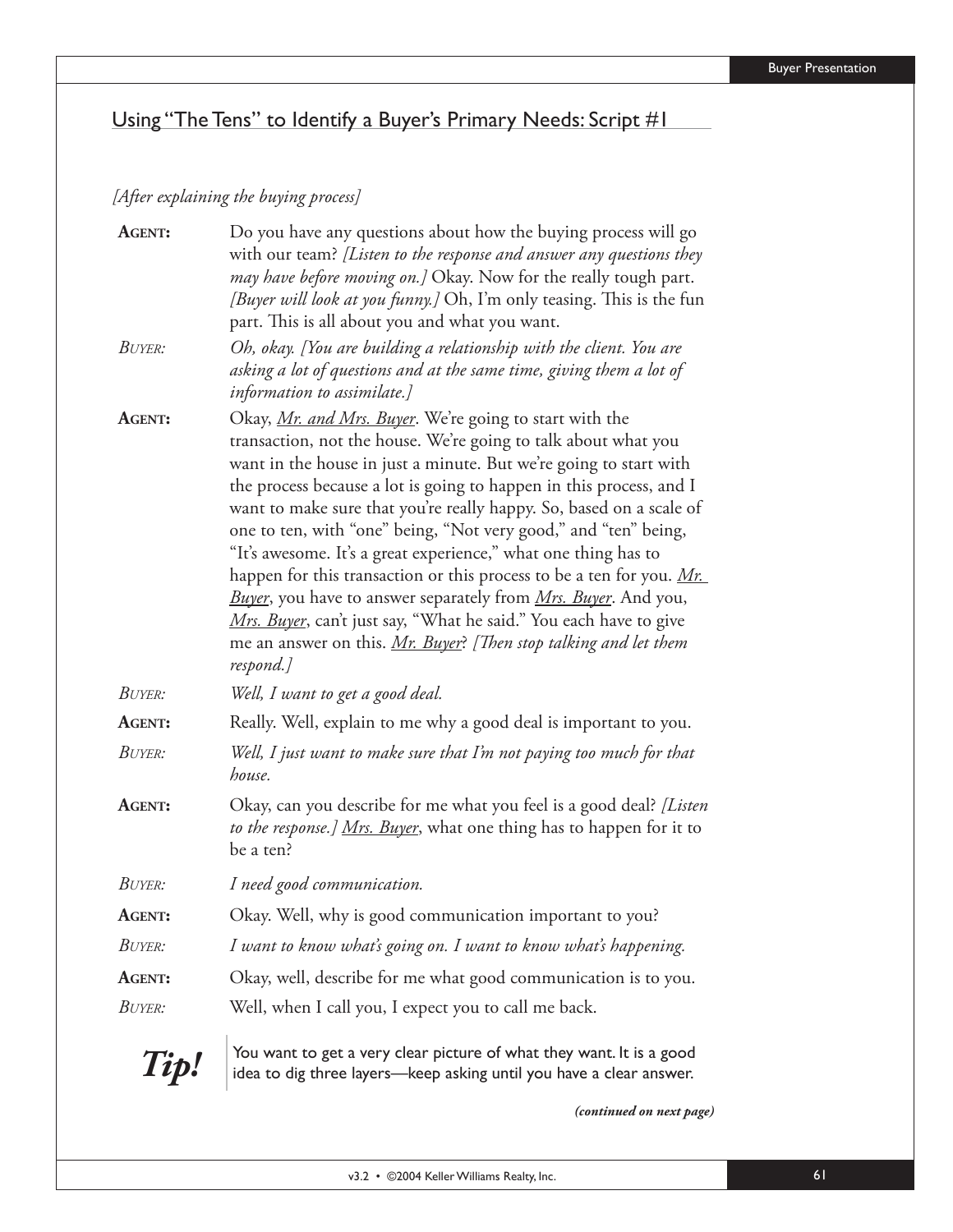## Using "The Tens" to Identify a Buyer's Primary Needs: Script #1 (continued)

| AGENT:        | Well, let me ask you a question. When you say that you expect<br>me to call you back, what do you think is a reasonable amount<br>of time for me to get back to you? [You want to be specific about<br>expectations. If they say, "Within twenty minutes," that's not<br>reasonable when you're working with many clients. If you determine<br>the buyer's idea of communication—or other expectation—up front,<br>you are less likely to come up to a brick wall later.] If we could add<br>just one more thing to make it a ten-plus, what would that be?<br>[Ask each one the same question, listen to the response.] If we could<br>add one more thing to make it a ten plus-plus transaction, what<br>would that one thing be? [This process is imperative to the success of<br>your relationship and your clients' happiness.] |
|---------------|--------------------------------------------------------------------------------------------------------------------------------------------------------------------------------------------------------------------------------------------------------------------------------------------------------------------------------------------------------------------------------------------------------------------------------------------------------------------------------------------------------------------------------------------------------------------------------------------------------------------------------------------------------------------------------------------------------------------------------------------------------------------------------------------------------------------------------------|
|               | It's time to go through the house. Let's talk about the most<br>important things to have in your new home. These aren't the<br>"want-to-have's". These are the "have-to-have's". So based on a<br>scale of one to ten, "one" being not so important, "ten" being<br>extremely important, what one thing does your new house have to<br>have and/or be to be a ten. Mr. Buyer?                                                                                                                                                                                                                                                                                                                                                                                                                                                        |
| <b>BUYER:</b> | Ah, a three-car garage. [Be sure to write this down.]                                                                                                                                                                                                                                                                                                                                                                                                                                                                                                                                                                                                                                                                                                                                                                                |
| <b>AGENT:</b> | Really? Why is a three-car garage important to you?                                                                                                                                                                                                                                                                                                                                                                                                                                                                                                                                                                                                                                                                                                                                                                                  |
| BUYER:        | Well, because I do woodworking, I need to have an extra area.                                                                                                                                                                                                                                                                                                                                                                                                                                                                                                                                                                                                                                                                                                                                                                        |
| AGENT:        | Really. [Though a three-car garage is rather clear, there may be a<br>certain price range of home they need to consider.] Okay, well I can<br>see how that's important. What happens if we locate a home that<br>meets your needs and doesn't have a three-car garage? What if we<br>find a house that has everything else, but not a three-car garage?<br>[Listen to the response. You want them to solve the problem now<br>before they get into the heat of emotion. Repeat this process with <u>Mrs.</u><br><b>Buyer.</b> ] Great. <i>Mrs. Buyer</i> , how about you? What one thing does<br>your new house have to have for it to be a ten?                                                                                                                                                                                     |
| <b>BUYER:</b> | A large yard.                                                                                                                                                                                                                                                                                                                                                                                                                                                                                                                                                                                                                                                                                                                                                                                                                        |
| <b>AGENT:</b> | Really. Why is that important to you?                                                                                                                                                                                                                                                                                                                                                                                                                                                                                                                                                                                                                                                                                                                                                                                                |
| <b>BUYER:</b> | Then I can't see any of my neighbors, it's quiet and peaceful.<br>[What you've uncovered by digging deeper is that Mrs. Buyer is<br>actually looking for privacy. She just thought she needed a big yard<br>to have privacy. But those are two different things. It pays to dig deep<br>and listen.]                                                                                                                                                                                                                                                                                                                                                                                                                                                                                                                                 |

*(continued on next page)*

62 v3.2 • ©2004 Keller Williams Realty, Inc.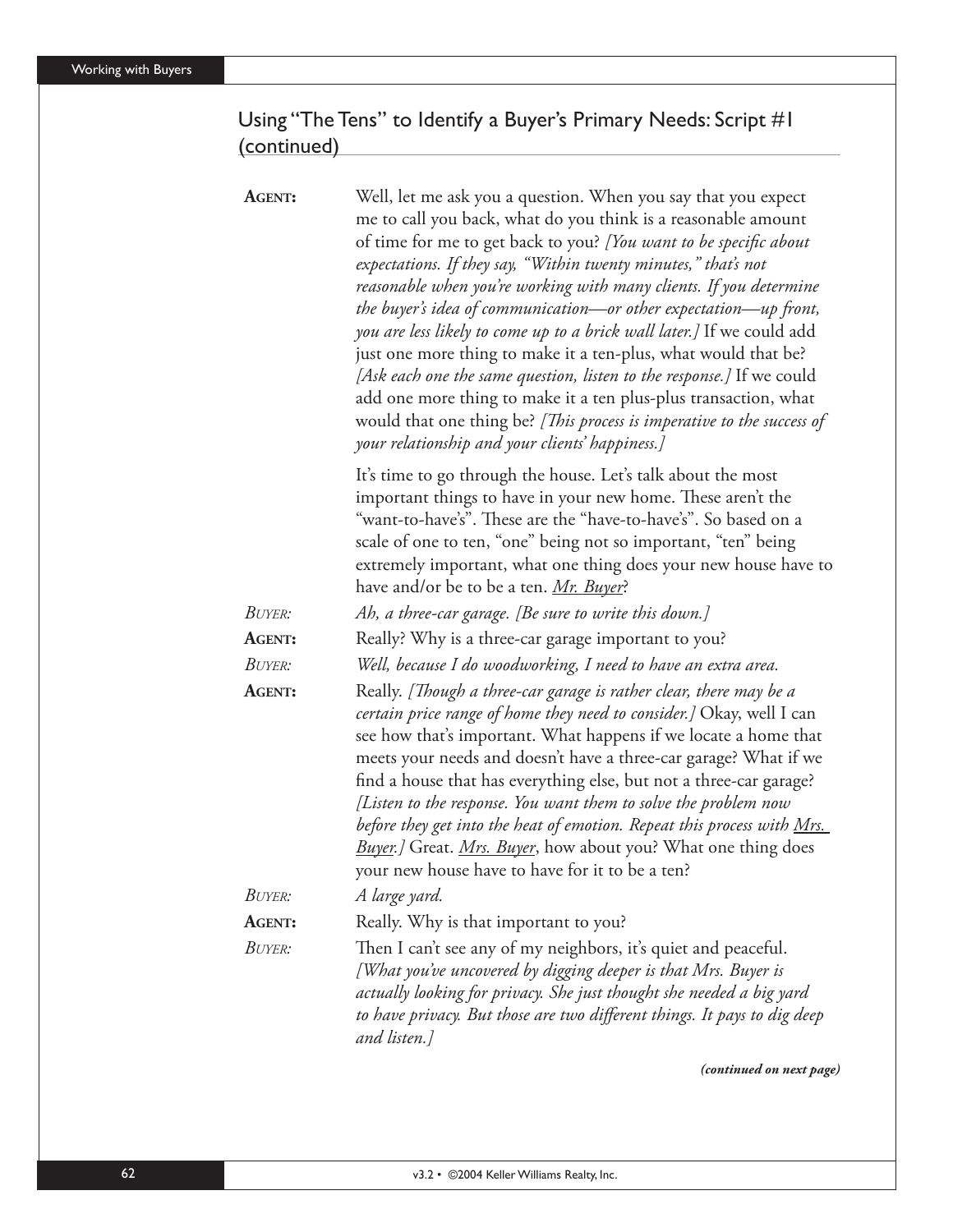## Using "The Tens" to Identify a Buyer's Primary Needs: Script #1 (continued)

**AGENT:** If we could add just one more thing to make it a ten-plus, what would that be? *[Ask each one the same question, listen to the response.]* If we could add one more thing to make this house a ten-plus-plus, what would it be? *[Again, ask each one the same question, listen to the response.]*

*[Once you have finished with The Tens, transition to Getting the Agreement Signed.]* 

### Asking Buyers About Their Entertaining Habits: Script #1

*[Questions about entertaining will tell you a lot about how people live in a house.]*

**AGENT:** Do you entertain? If so, do you host small or large groups? Do you do the cooking for dinner parties or do you use a caterer? Do you cook out in the back yard? Do you host families with children or single friends? How do you entertain?

## Asking About Past Favorite House: Script #1

*[Listening carefully to the responses to these questions and watching for smiles and fond recollections can tell you about what a buyer truly wants in their next home.]*

**AGENT:** Tell me about the last house that you lived in. Tell me about your favorite home from the past.

### Asking About Recreational Choices: Script #1

**AGENT:** Are you indoor people or outdoor people? What do you like to do in your spare time? Do you like to go running in the park? Do you like to attend chess tournaments? Do you like to hike in the mountains?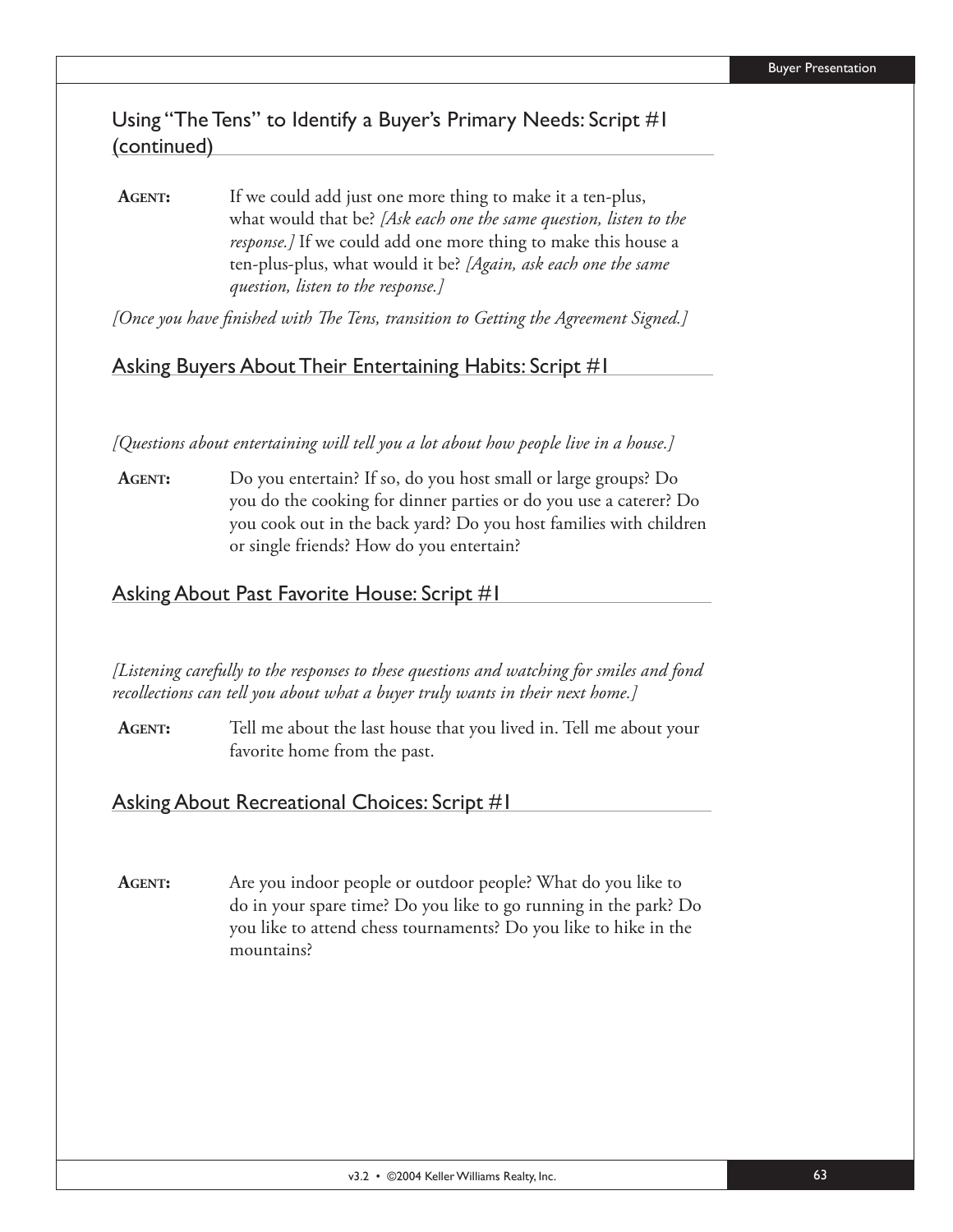#### Differentiating Between New Homes and Old Homes: Script #1

**AGENT:** Tell me about your comfort level. Can you buy a preowned home that has mature landscaping? One that has carpet with undisclosed stains? Because the seller will absolutely not know if there are stains or not. But what they do know is they have dogs, they have cats, they have children, they have company that may spill wine or coffee. If that doesn't work for you we need to look at new construction. Now once carpet is laid down, it's no longer new, but at least you will be the first owner. Your dog will be the first; your toddler will be the first to spill milk across the carpet. But you also won't have the mature landscaping. You'll have to save money to either buy mature landscaping, or you'll have to plant trees and wait until they grow up. Will that be okay for you?

#### Differentiating Between New Homes and Old Homes: Script #2

**AGENT:** I'm going to point out to you what I call "defects" or potential problem areas when we look at these properties. I'll point them out as we go or I'll make notes and we can discuss them later. It's your choice when you would like me to convey my thoughts to you. If the agent's there, I probably won't be as verbal. I'll make notes instead and we'll talk about it after we get back in the car. I want you to know up-front all of the defects that I notice as we go through the homes. Keep in mind that these problem areas could eliminate it from the list the first time through. But if it happens to be a home that you really like, we'll come back and go through it more thoroughly later.

#### Differentiating Between New Homes and Old Homes: Script #3

AGENT: You're going to see houses that look like they've never been cleaned and ones that look brand-new, even though they are older. Most buyers like the homes that are cleaner, nicer, and well-kept. Keep in mind, some of the homes that are not well-kept can sometimes be a better buy. Any improvements that you make on this type of home will directly increase its value. And so, if you don't want to look at those types of properties, let me know up front, because I'll eliminate them from our search.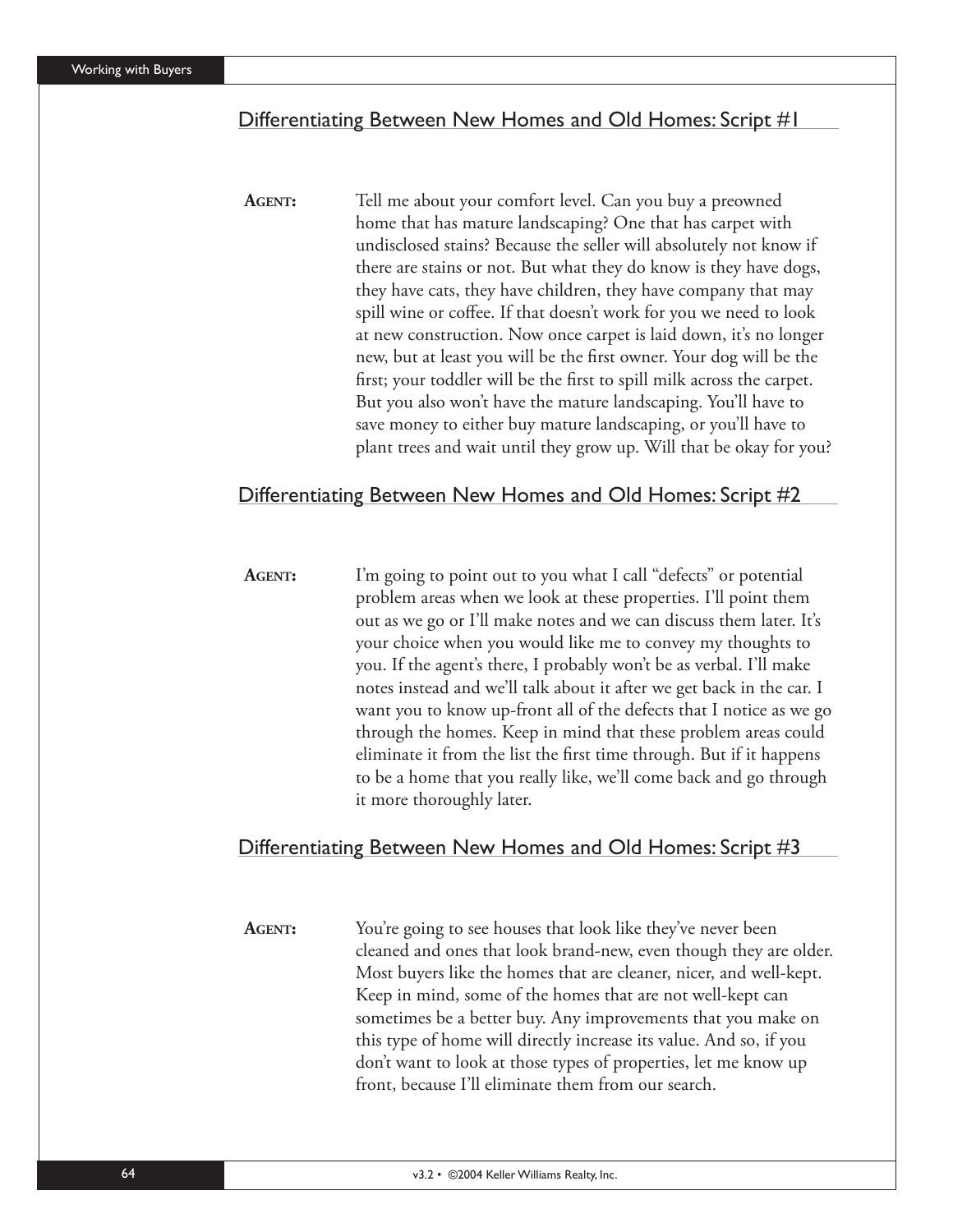#### Differentiating Between New Homes and Old Homes: Script #4

**AGENT:** One advantage of buying a new home is that you get builder warranties. You are buying a home that's as close to perfect as possible. Other advantages include choosing your own flooring, having a say in the design of the house, selecting a floor plan and countertops, etc. Now, the downside to buying a brand-new home is that once you've closed escrow, most of the time you have to invest another  $\frac{\sqrt{88,000}}{2}$  to \$10,000) in the home to get your landscaping in, your window coverings up, and your ceiling fans installed. There's a lot of added expense once you close on a brand-new home. A resale home is probably going to have most of those things completed already.

#### Qualifying a Buyer's Level of Seriousness: Script #1

| AGENT:        | As we start to look at houses, you will tell me what criteria you're  |
|---------------|-----------------------------------------------------------------------|
|               | looking for and I will show you houses that I feel meet your          |
|               | criteria. Let's say you tell me up front, "I want two bathrooms       |
|               | upstairs and a full finished basement." So I show you a group         |
|               | of houses that have two bathrooms upstairs and a full finished        |
|               | basement. And after that group of houses, you don't like any of       |
|               | them and I say, "What is it? Is it the neighborhood, the price; is it |
|               | the age of the house?" Then all of a sudden you say, "Well, I really  |
|               | want a half-acre lot." I am going to wonder why you didn't tell me    |
|               | that up front. Then let's say I start showing you houses with half-   |
|               | acre lots, and you still don't find quite what you're looking for.    |
|               | If the requirements keep changing, then I'll decide that perhaps      |
|               | there is no perfect house and maybe you'll never be a buyer.          |
| <b>BUYER:</b> | What's to stop you from jumping to conclusions? I'm taking this as a  |
|               | learning process.                                                     |
|               |                                                                       |
| <b>AGENT:</b> | Thank you for mentioning that. That's part of my job, to              |
|               | anticipate that your preferences are going to be refined as you       |
|               | start seeing houses and start rejecting some houses. Your negative    |
|               | preferences are valuable to me as well. The more information you      |
|               | give me about your likes and your dislikes, the better the process    |
|               | will be.                                                              |
| <b>BUYER:</b> | And you won't hold back on telling me I'm being inconsistent?         |
| AGENT:        | I will let you know by all means.                                     |
|               |                                                                       |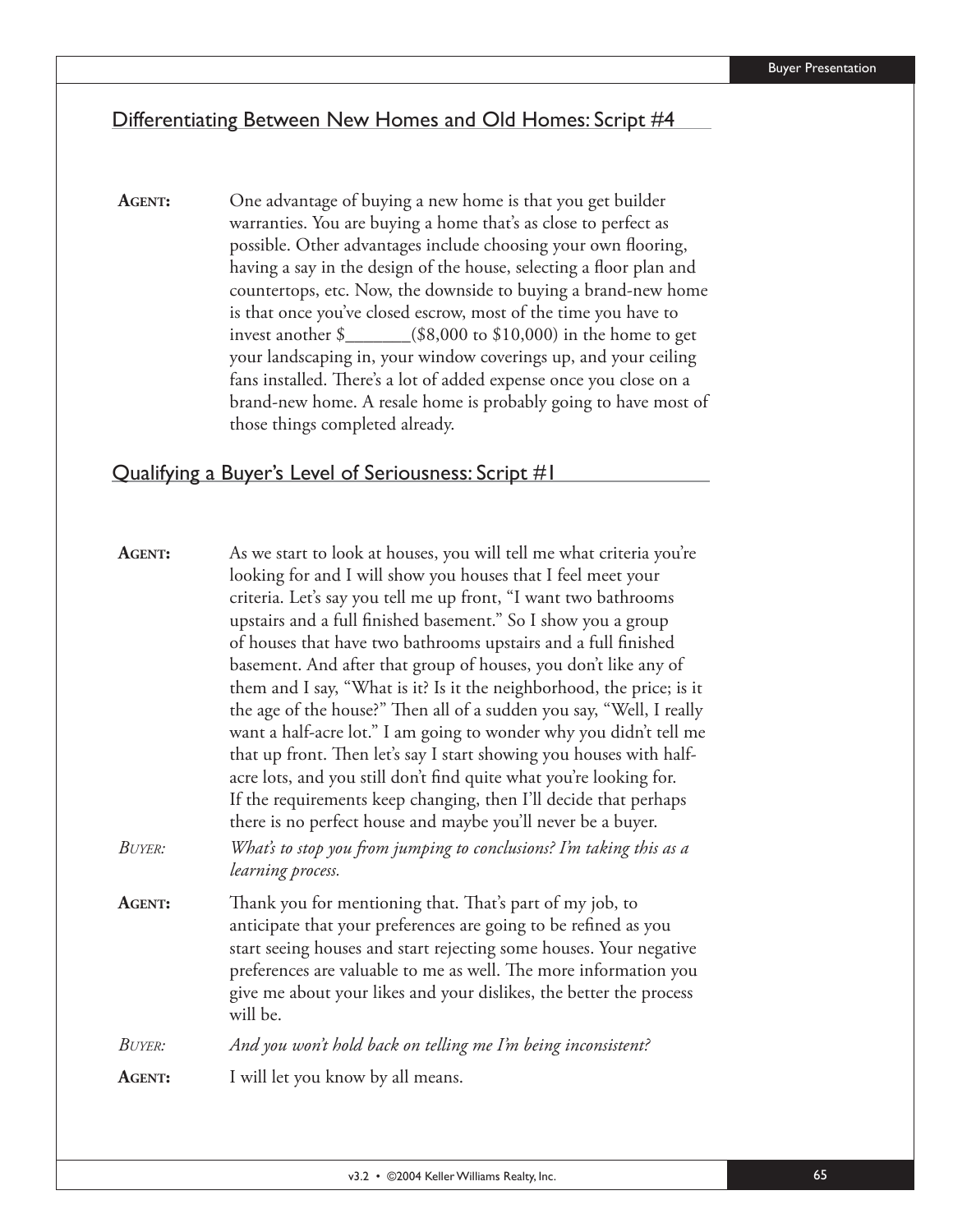# Explaining Market Conditions

# Distinguishing Buyer's Market from Seller's Market: Script #1

| <b>AGENT:</b> | Have you looked into what's going on in the market and with<br>interest rates? What have you discovered? [Listen to the response.]<br>Well, what's happening with interest rates right now is                                                                                                                                                                                        |
|---------------|--------------------------------------------------------------------------------------------------------------------------------------------------------------------------------------------------------------------------------------------------------------------------------------------------------------------------------------------------------------------------------------|
|               | At the moment, we happen to be in what's called a<br>(buyers' or sellers') market. Do you know what this means? [Listen]<br>to the response.]                                                                                                                                                                                                                                        |
|               | Please keep in mind that a strong buyer's market does not<br>necessarily mean that it is a bad time to sell a home. Likewise, a<br>strong sellers' market does not necessarily mean it is a bad time to<br>buy a home.                                                                                                                                                               |
|               | This is what's on the minds of most sellers today  [Fill in with]<br>relevant information from your market.]                                                                                                                                                                                                                                                                         |
|               | This is what's on the minds of most buyers today  [Fill in with]<br>relevant information from your market.]                                                                                                                                                                                                                                                                          |
|               | Right now, on average, homes in your desired price range are<br>selling in _____ days. This means                                                                                                                                                                                                                                                                                    |
|               | In the market today, on average, homes in your desired price range<br>are selling at ______ percent ______ (below or above) list price.<br>Also, at the moment, prices for homes are ________ (falling or<br>rising) in your price range because                                                                                                                                     |
|               | Do you have any questions about interest rates or market<br>conditions? [Listen to the response.]                                                                                                                                                                                                                                                                                    |
|               | In a nutshell, now is a ___________ (great, good, challenging,<br>exciting) time to buy a home because                                                                                                                                                                                                                                                                               |
|               | Mr. and Mrs. Buyer, let me ask you a question. You told me your<br>price range is up to \$________. If we went out today and found<br>a home that was listed at this price, what would you feel that<br>you should pay for that house, based on what I have just told<br>you about market conditions? [Listen, this will help gauge their<br>understanding about market conditions.] |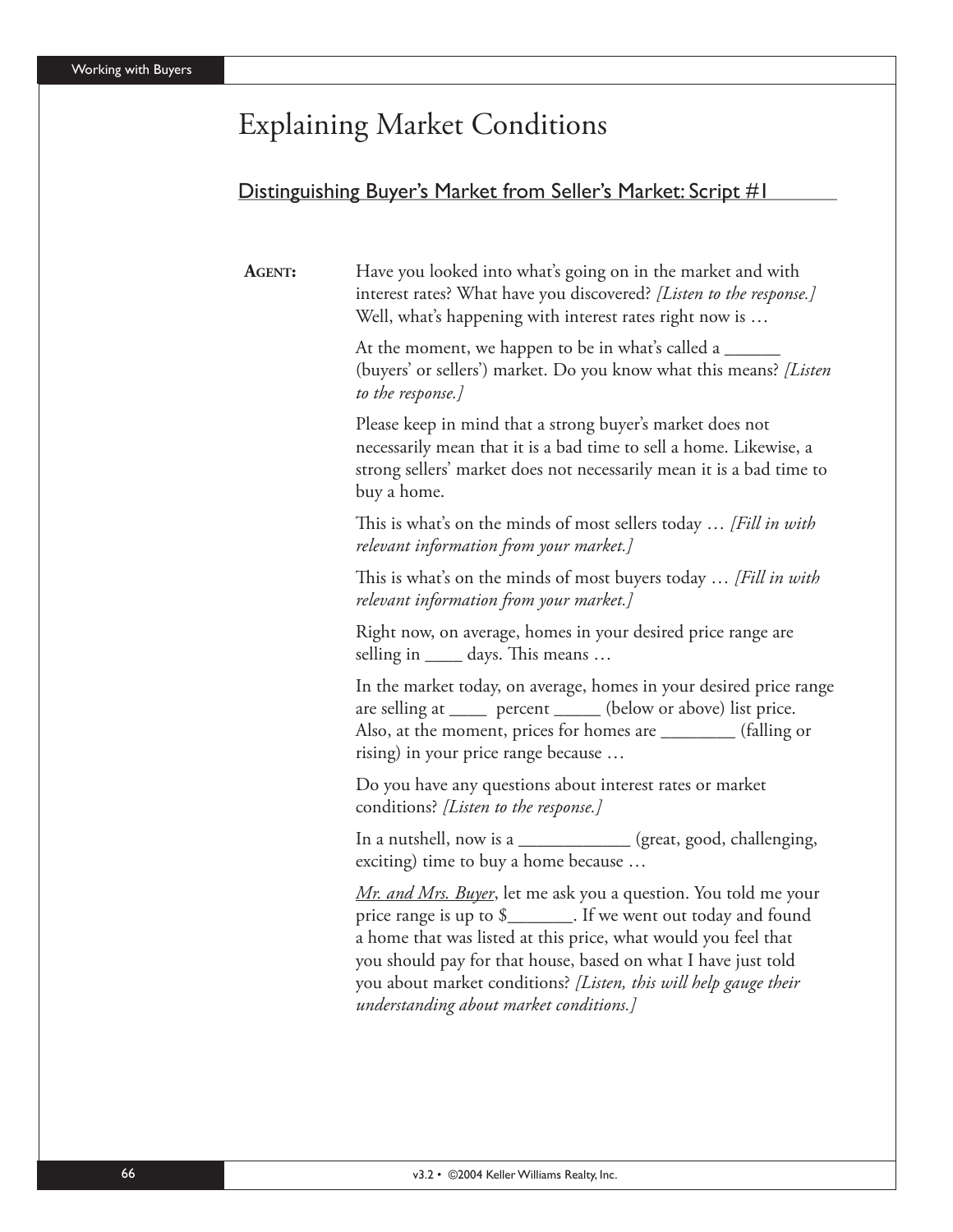### Distinguishing Buyer's Market from Seller's Market: Script #2

*[Use this script after you have set the expectations of the relationship and explained buyer's agency and the home-buying process.]*

*Explaining a Seller's Market:* 

| AGENT:        | I want to share with you what's happening in the market.<br>Currently, we are in a kind of seller's market. When I say "kinda<br>sorta seller's market," I mean that about a year ago we were<br>very firmly in a sellers' market. That meant that there was less<br>inventory available than there were buyers. It's the familiar supply<br>and demand. We were finding homes that were selling ___to _<br>percent from asking price. Sometimes full price. And in some<br>areas, more than full price if a bidding war ensued. That's why I<br>want you to understand what the marketplace is doing. [It's a good<br>idea to share what the marketplace was like four or five years ago,<br>especially if they are from another state/province or if they have been<br><i>educated by their family.]</i> We were in a buyer's market for about<br>twenty years before we became a seller's market. Pretty amazing,<br>isn't it? |
|---------------|-----------------------------------------------------------------------------------------------------------------------------------------------------------------------------------------------------------------------------------------------------------------------------------------------------------------------------------------------------------------------------------------------------------------------------------------------------------------------------------------------------------------------------------------------------------------------------------------------------------------------------------------------------------------------------------------------------------------------------------------------------------------------------------------------------------------------------------------------------------------------------------------------------------------------------------|
| <b>BUYER:</b> | But, my family all bought houses ten years ago, and they all had<br>umpteen houses to look at. That's when houses were sitting on the<br>market for six to nine months or longer, and you could get 10 percent,<br>15 percent below asking price.                                                                                                                                                                                                                                                                                                                                                                                                                                                                                                                                                                                                                                                                                 |
| AGENT:        | Yes, but you also had to hold onto the house for ten years to<br>break even. Is it okay if I ask another question? [Always ask for<br>permission.]                                                                                                                                                                                                                                                                                                                                                                                                                                                                                                                                                                                                                                                                                                                                                                                |
| <b>BUYER:</b> | Sure.                                                                                                                                                                                                                                                                                                                                                                                                                                                                                                                                                                                                                                                                                                                                                                                                                                                                                                                             |
| AGENT:        | You had mentioned to me that you were looking for a house up to<br>\$250,000.                                                                                                                                                                                                                                                                                                                                                                                                                                                                                                                                                                                                                                                                                                                                                                                                                                                     |
| <b>BUYER:</b> | Yes.                                                                                                                                                                                                                                                                                                                                                                                                                                                                                                                                                                                                                                                                                                                                                                                                                                                                                                                              |
| AGENT:        | Well, based on that information, and based on what we find out<br>today, if we go out today and we find that perfect house—and<br>let's say that it's priced at \$245,000—what would you expect to<br>pay for that house? [Allow them to respond—you want to see if they<br>heard what you were saying about the market.]                                                                                                                                                                                                                                                                                                                                                                                                                                                                                                                                                                                                         |
| <b>BUYER:</b> | Well, I don't know. \$220,000? \$225,000?                                                                                                                                                                                                                                                                                                                                                                                                                                                                                                                                                                                                                                                                                                                                                                                                                                                                                         |
|               | March contract the condition to the changes in the conflict leaf and there                                                                                                                                                                                                                                                                                                                                                                                                                                                                                                                                                                                                                                                                                                                                                                                                                                                        |

*Tip!* You want to educate the buyer in the offi ce before they see any properties, not in the heat of emotion.

*(continued on next page)*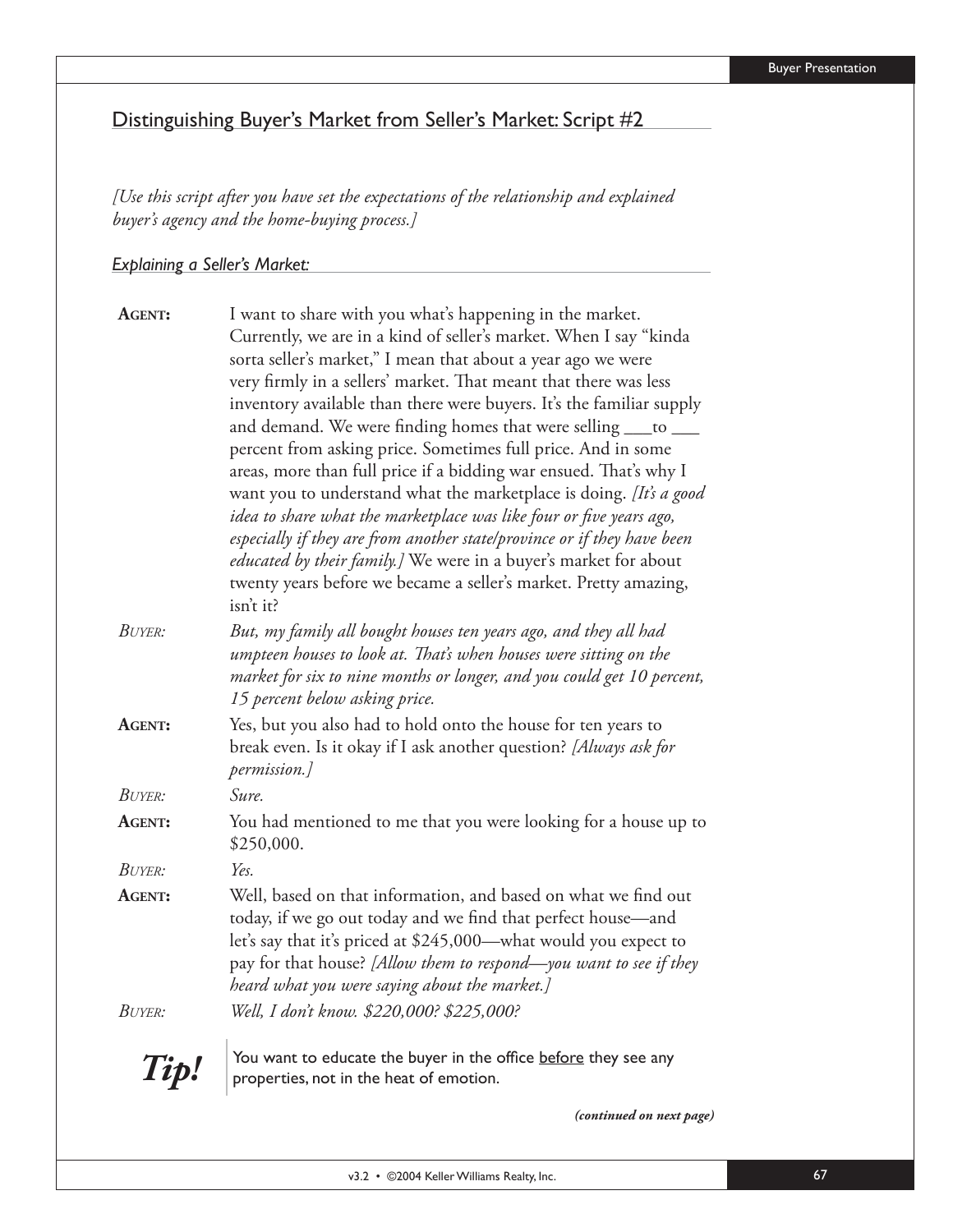## Distinguishing Buyer's Market from Seller's Market: Script #2 (continued)

| AGENT:        | Really? Why is that?                                                                                                                                                                                                                                                                                                                                                                                                                                                                           |
|---------------|------------------------------------------------------------------------------------------------------------------------------------------------------------------------------------------------------------------------------------------------------------------------------------------------------------------------------------------------------------------------------------------------------------------------------------------------------------------------------------------------|
| BUYER:        | Well, you never pay full price because everyone knows there is always<br>room to negotiate.                                                                                                                                                                                                                                                                                                                                                                                                    |
| AGENT:        | I can appreciate that. However, as I've just shared with you, our<br>marketplace is a little bit different. I want to be sure that you<br>understand what the market's doing. I want to set you up for<br>success, and if we're not prepared to do that, then your success<br>might be an expectation that I can't meet. Because there's no<br>possibility that I can get you a house that's priced right, twenty,<br>thirty thousand below asking price. So maybe we should part ways<br>now. |
| <b>BUYER:</b> | No, no, if that's the way it is, I guess we have to be prepared.                                                                                                                                                                                                                                                                                                                                                                                                                               |
| Tip           | Remember, you are setting them up for success. You have nothing to<br>lose at this point, and have not invested more than 15-20 minutes,<br>so there really is no pressure on either side.                                                                                                                                                                                                                                                                                                     |

## Distinguishing Buyer's Market from Seller's Market: Script #3

| <b>AGENT:</b> | Do you know the difference between a buyer's market and a<br>seller's market?                                                                                                                                                                                                                                                                                                                                                         |
|---------------|---------------------------------------------------------------------------------------------------------------------------------------------------------------------------------------------------------------------------------------------------------------------------------------------------------------------------------------------------------------------------------------------------------------------------------------|
| Buyer:        | No, I don't know the difference.                                                                                                                                                                                                                                                                                                                                                                                                      |
| <b>AGENT:</b> | This is important for you to know. In a seller's market, the seller's<br>are getting everything they want and then some. In a buyer's<br>market—which we happen to be in now—we get to beat up the<br>seller a little bit on price. But I want you to know that in our<br>multiple listings statistics, it shows that sellers are still getting<br>about 97 percent of what they're asking. We do need to keep that<br>in mind, okay? |
| <b>BUYER:</b> | Okay.                                                                                                                                                                                                                                                                                                                                                                                                                                 |
| <b>AGENT:</b> | Because I'd rather turn you down now than disappoint you later,<br>if I think that you can pay a lower price on this home, I'm going<br>to tell you.                                                                                                                                                                                                                                                                                  |
| <b>BUYER:</b> | Please do.                                                                                                                                                                                                                                                                                                                                                                                                                            |
| <b>AGENT:</b> | But if I don't think you can get a property for the amount you<br>want to offer, will it be okay if I tell you that?                                                                                                                                                                                                                                                                                                                  |
| <b>BUYER:</b> | By all means, yes-tell me!                                                                                                                                                                                                                                                                                                                                                                                                            |
| <b>AGENT:</b> | Terrific.                                                                                                                                                                                                                                                                                                                                                                                                                             |
|               |                                                                                                                                                                                                                                                                                                                                                                                                                                       |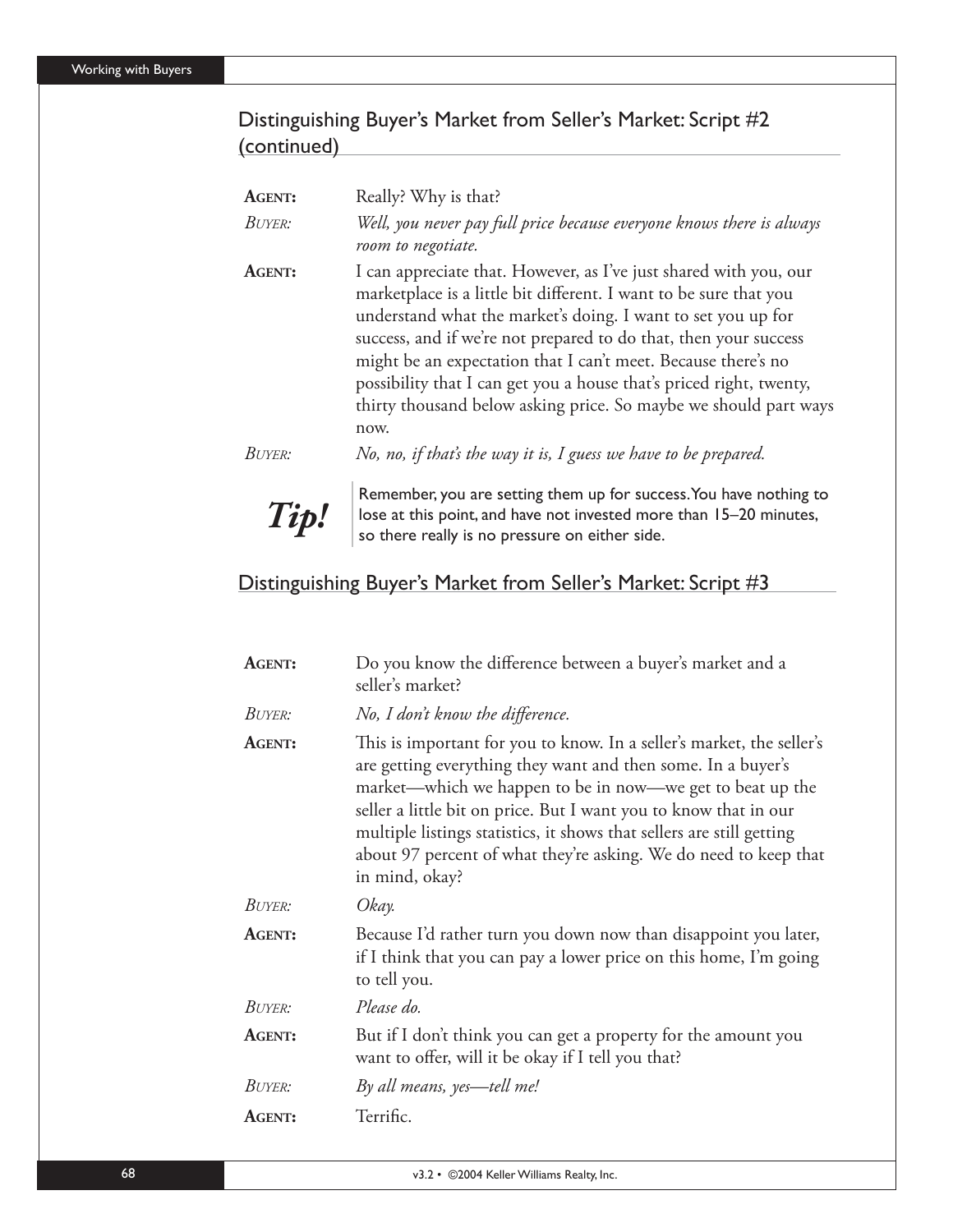#### Distinguishing Buyer's Market from Seller's Market: Script #4

#### *BUYER: How will the market affect what I find?*

**AGENT:** At this point it is a buyer's market. It is a bit confusing for buyers since there are quite a few homes to choose from. Because of this, you will need to concentrate on deciding what's most important to you—location, floor plan, condition of home, style of home, etc. If you can't decide what's most important, you may stay in a state of confusion, having so many homes to look at. You have to decide what you really want from your home.

#### Distinguishing Buyer's Market from Seller's Market: Script #5

| AGENT:    | How would you go about determining the market value of a<br>property you see for sale?                                                                                                                                                                                                                                                                                                                                                                                                                                                                                                                                                                                  |
|-----------|-------------------------------------------------------------------------------------------------------------------------------------------------------------------------------------------------------------------------------------------------------------------------------------------------------------------------------------------------------------------------------------------------------------------------------------------------------------------------------------------------------------------------------------------------------------------------------------------------------------------------------------------------------------------------|
| PROSPECT: | I don't know. I'd make an educated guess.                                                                                                                                                                                                                                                                                                                                                                                                                                                                                                                                                                                                                               |
| AGENT:    | You've probably seen four or five other properties, and in your<br>mind you picked out the one you think is the best deal, right?<br>Right now we're in a "buyer's market," and we have been for a<br>couple of years. Prices have stabilized at best, and in some cases<br>prices have gone down, which means the time is right for you.<br>I can pull up everything that's been sold in the past four or five<br>months and compare not only price but also square footage,<br>basement quality and finish, air conditioning, location, open<br>space—all the kinds of things that affect a home's quality. Does<br>that sound like something that would benefit you? |

*PROSPECT: Yes—definitely. But isn't that information on the Internet somewhere?* 

**AGENT:** Most definitely not. Not unless you know how much to add to a home for open space, or for air conditioning. Can you do a monetary evaluation of a finished basement with a certain square footage? Can you distinguish the value between an older home and newer home? Consider factors like location, traffic, and schools? Sure, you can get on the Internet and receive a free appraisal. But it's computer-generated, and will not take into account the intangibles that cannot be put onto paper. A computer-generated appraisal cannot determine the value of a view, nor can it qualify a home's condition. It can only evaluate off a few checkboxes—square footage, number of bedrooms, etc. and the appraisal often includes errors due to user input.

*(continued on next page)*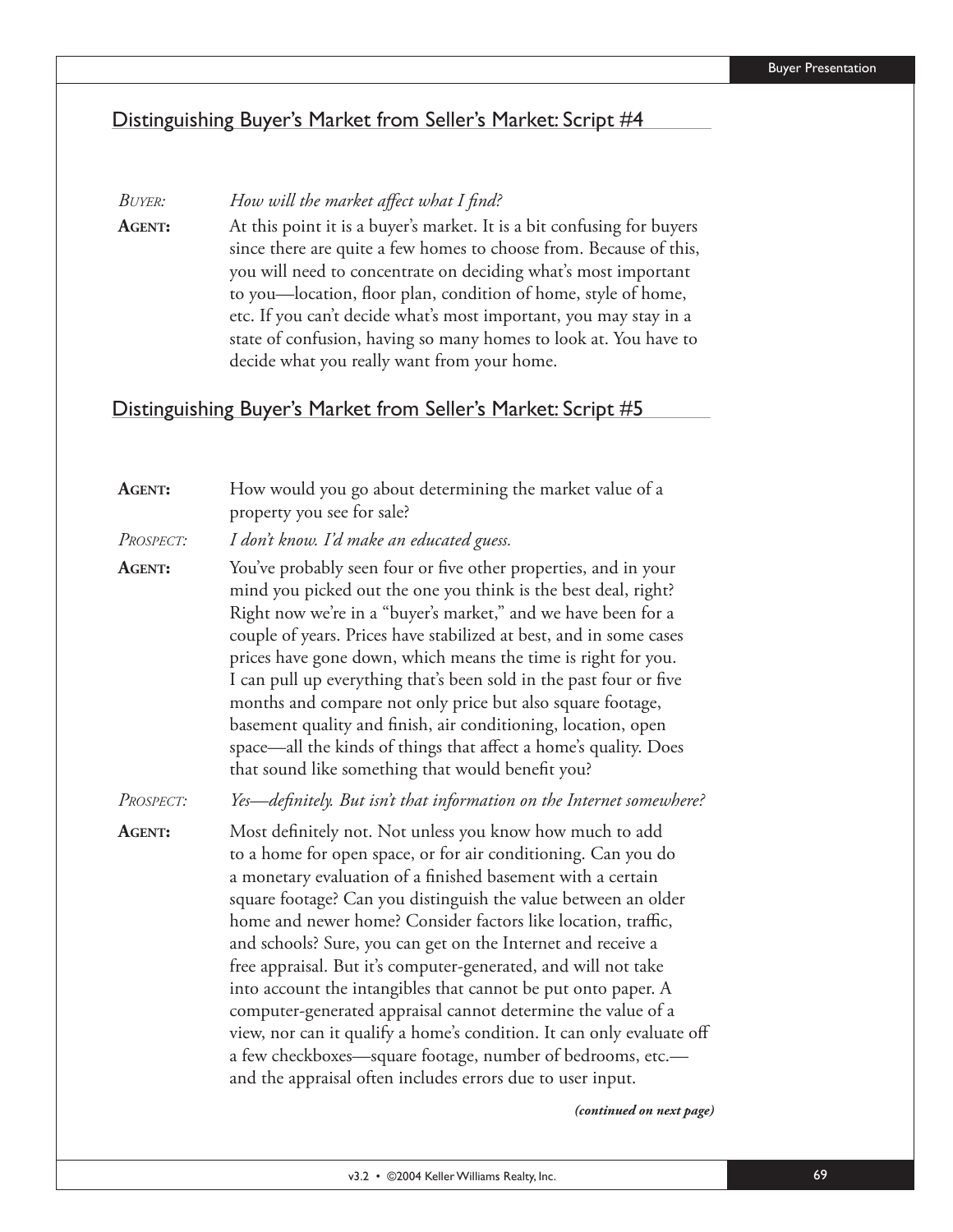## Distinguishing Buyer's Market from Seller's Market: Script #5 (continued)

| PROSPECT: | I suppose you're right.                                                                                                                                                                                                                                                                                                                                                                                                                                                                                                                                                                                                                                                                                                                                                                                                                                                                                                                                                                                           |
|-----------|-------------------------------------------------------------------------------------------------------------------------------------------------------------------------------------------------------------------------------------------------------------------------------------------------------------------------------------------------------------------------------------------------------------------------------------------------------------------------------------------------------------------------------------------------------------------------------------------------------------------------------------------------------------------------------------------------------------------------------------------------------------------------------------------------------------------------------------------------------------------------------------------------------------------------------------------------------------------------------------------------------------------|
| AGENT:    | I hope to be able to show you the value of our work. If we're not<br>providing a service of value, then it wouldn't do you any good to<br>stay with us anyway. We're confident enough in our abilities that,<br>if we sign a contract with you and you're not happy with us, we<br>will be glad to match you with another agent who could better<br>serve your needs. Or, if you felt like it, at that point you could<br>certainly work on your own.                                                                                                                                                                                                                                                                                                                                                                                                                                                                                                                                                             |
| PROSPECT: | I'm confident in your abilities. But would I be free to work with other<br>agents, too?                                                                                                                                                                                                                                                                                                                                                                                                                                                                                                                                                                                                                                                                                                                                                                                                                                                                                                                           |
| AGENT:    | No, I would ask you not. If you want to work with other agents,<br>you would have to disclose that and we'd need to talk about it. I<br>think that if you work with us and give us a chance, and we both<br>stay on the same page with each other and remain honest, we will<br>be very happy to be here for you. We have a full team; there are<br>(four) of us who can service your needs. The biggest objection<br>from buyer's about working with an agent is that they are never<br>available at the times they are needed. If they want to go out on<br>Tuesday evening, they can never find their agent. We've set it<br>up so that we can be there for you. Our team has a policy, when<br>possible, to take Sundays off to attend church, to be with family,<br>and to rest, but otherwise to be available six days-a-week. If my<br>child needs me to be somewhere, another member of our team,<br>totally qualified and committed, will be right there to meet your<br>needs for that day in my place. |
| PROSPECT: | Does that mean I'm going to be shuffled around from team member to<br>team member?                                                                                                                                                                                                                                                                                                                                                                                                                                                                                                                                                                                                                                                                                                                                                                                                                                                                                                                                |
| AGENT:    | No. Except to your benefit, such as when you need the expertise<br>of our closing specialist or my property appraisal and negotiation<br>skills. You'll almost always work with one individual, except in the<br>case where you both cannot match your schedules. Furthermore,<br>we don't prioritize our clients based on the size of their deal. If<br>your home is priced lower than another's, you still take the exact<br>same priority as any of our other clients. Once someone on our<br>team starts something, they follow through and finish it. Even<br>after the close, you can call us for as many years as you need to<br>and ask questions, because as questions come up we generally<br>know someone who can address the issues you might be having.<br>Does that sound like it might be beneficial to you?                                                                                                                                                                                       |
| PROSPECT: | Yes.                                                                                                                                                                                                                                                                                                                                                                                                                                                                                                                                                                                                                                                                                                                                                                                                                                                                                                                                                                                                              |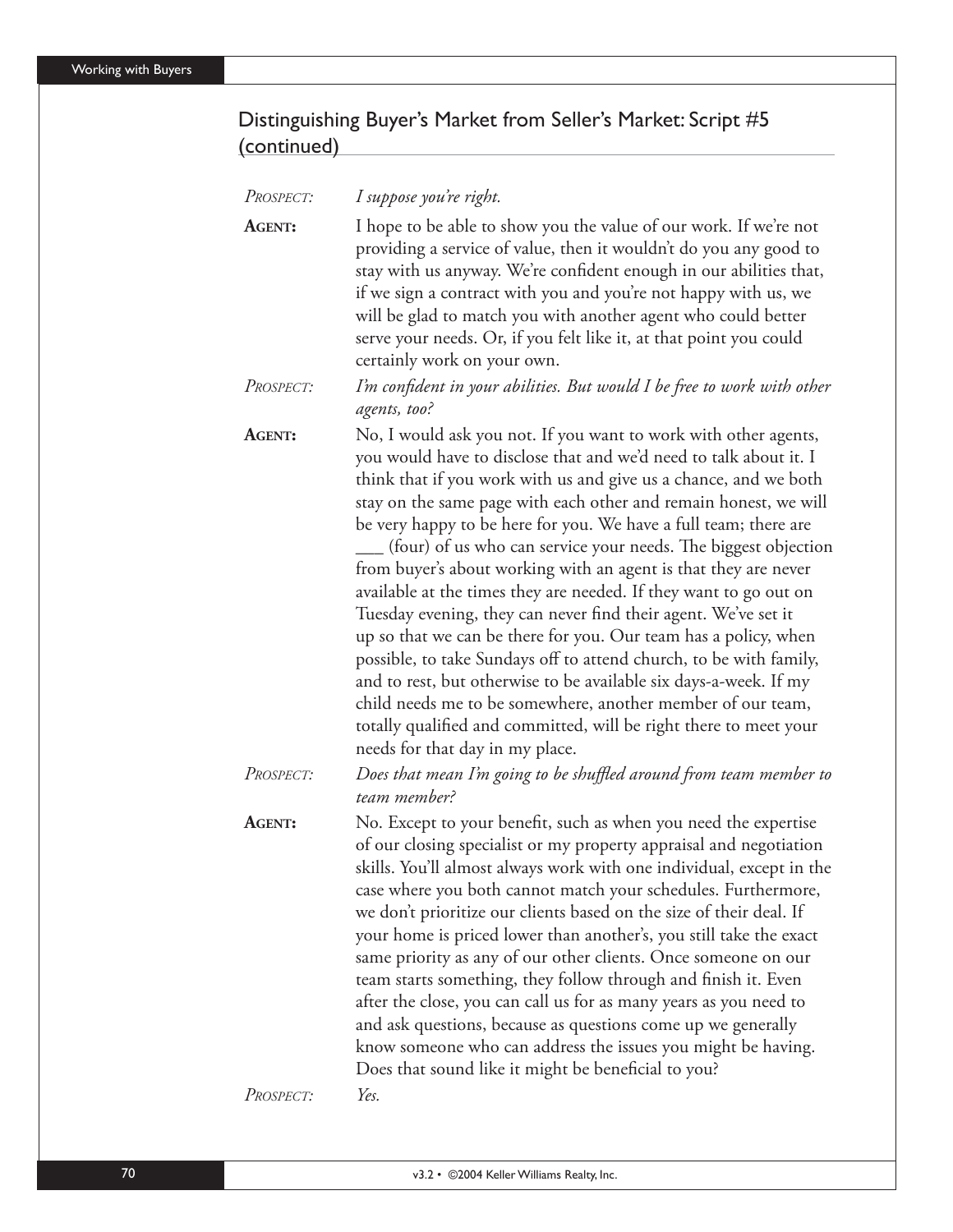# Explaining Offers and Negotiations

## Explaining Contingencies and Instilling Trust: Script #1

*[Use this script after you have explained market conditions and established how much they are willing to pay.]*

| AGENT:<br>BUYER: | Well, now that we've found the house that we like, let's talk about<br>how to make an offer. What's going to happen in that process?<br>What am I going to do to help you make a good offer so that you<br>can win on this property? Mr. and Mrs. Buyer, I will prepare a<br>competitive market analysis for you so we can see what is sold and<br>what's on the market, so we can make a good value judgment. You<br>are going to be very well-educated when you go in to make this<br>offer; you are going to know very well what this house is worth.<br>You'll feel very confident, whatever you end up paying.<br>That sounds good. |
|------------------|------------------------------------------------------------------------------------------------------------------------------------------------------------------------------------------------------------------------------------------------------------------------------------------------------------------------------------------------------------------------------------------------------------------------------------------------------------------------------------------------------------------------------------------------------------------------------------------------------------------------------------------|
|                  |                                                                                                                                                                                                                                                                                                                                                                                                                                                                                                                                                                                                                                          |
| AGENT:           | There are many contingencies that we can put in the contract<br>to protect you; we put some into our contracts as a standard<br>procedure. [Give them a copy of whatever clauses and addenda you<br><i>attach to your contracts.]</i> I would like to give you a copy of what a<br>contract looks like and what addenda we automatically attach to<br>it, so that you can review it. That way, when we're ready to write<br>an offer, you'll be very comfortable with this paperwork. I want<br>you to come up with any questions you have about it, so that we<br>can talk about them before we're at the point of contract.            |
| BUYER:           | I appreciate that!                                                                                                                                                                                                                                                                                                                                                                                                                                                                                                                                                                                                                       |

*Tip!*

The reaction of the buyer depends on the behavioral pattern of the person. You can expect that high "C" and high "S" personalities (factual oriented) will benefit the most from being able to review the contract on their own time. By relieving their stress of the unknown, you effectively reduce the time of writing that contract by several hours.

*(continued on next page)*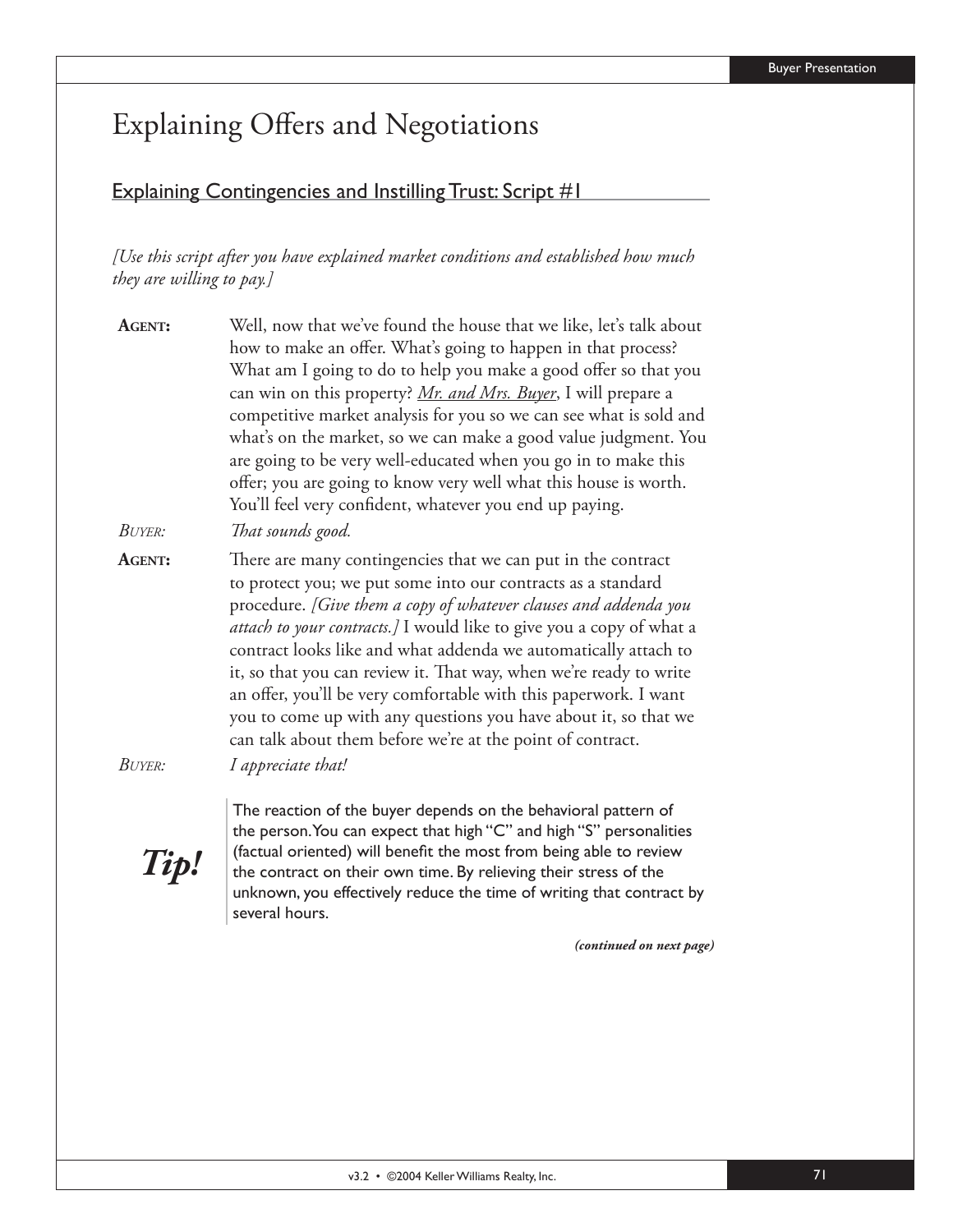#### Explaining Contingencies and Instilling Trust: Script #1 (continued)

**AGENT:** Let me explain the contingencies we automatically put in. One of them is the home inspection contingency. This allows you the right to approve the home inspection or cancel the contract. The seller's disclosure allows you to review the home or cancel the contract. And we have, of course, our standard financing clauses. *[Show them the important points of the contract, but let them read through it on their own.]* You should understand that my job is to negotiate on your behalf in this transaction. The good part is that it's all about you. It's your house, and I want you to have your house. The better part is that I have no emotion invested in the transaction, because while you are emotionally attached to the home, I am professionally attached to the home. These are two different things. So what you and I discuss does not come through emotionally. It comes through professionally. The sellers will never hear that you're willing to pay more. They will never hear that anxiousness. They will hear your terms factually and professionally. My job is to help you get the home that best fits your needs financially and emotionally. That's what I do. *BUYER: Thank you.*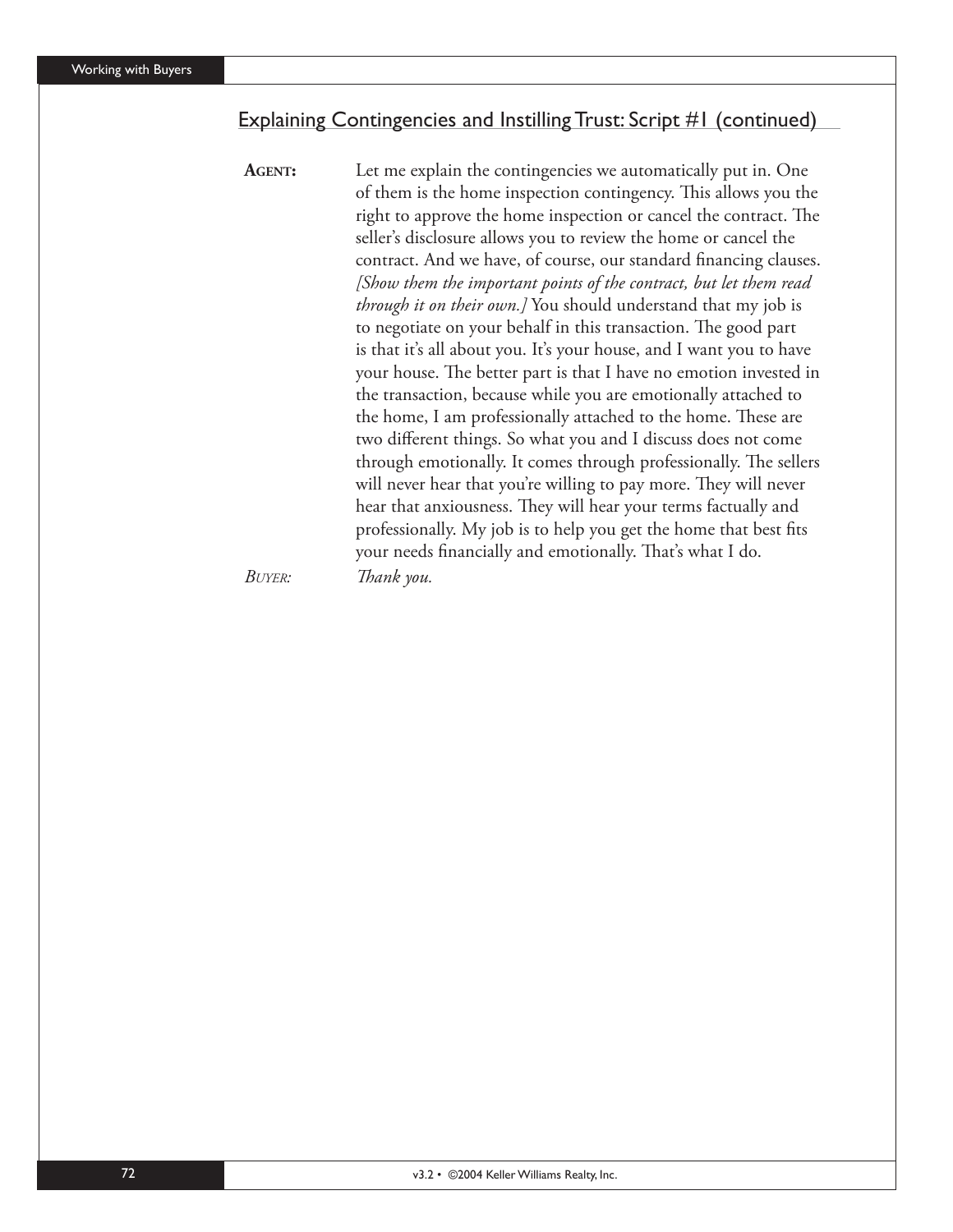# Explaining Contract to Close

## Outlining Agent's Responsibilities During Contract to Close: Script #1

*[Use this script after explaining market conditions, and after you have briefed the buyers*  on the contract, and after going over Discussing Offers: Setting Expectations.]

| AGENT:        | Well, now we've got the home, negotiated it out, got the contract<br>together, and everybody's happy. I want you to understand that<br>my job really starts now.                                                                                                                                                                                                                                                                                                                                                                                                                                                                                                                                                                                                                                                                                                                                                                                                                          |
|---------------|-------------------------------------------------------------------------------------------------------------------------------------------------------------------------------------------------------------------------------------------------------------------------------------------------------------------------------------------------------------------------------------------------------------------------------------------------------------------------------------------------------------------------------------------------------------------------------------------------------------------------------------------------------------------------------------------------------------------------------------------------------------------------------------------------------------------------------------------------------------------------------------------------------------------------------------------------------------------------------------------|
| <b>BUYER:</b> | What do you mean ?                                                                                                                                                                                                                                                                                                                                                                                                                                                                                                                                                                                                                                                                                                                                                                                                                                                                                                                                                                        |
| AGENT:        | My job starts now, because getting from contract to closing is<br>the most important phase of this transaction. Finding the house<br>is fun. It's work, but it's fun. Now I've got to make sure that<br>everything happens correctly and flows smoothly so that we can<br>get to the closing table. Did you know that only 75 percent of<br>average agent transactions actually get to the closing table?                                                                                                                                                                                                                                                                                                                                                                                                                                                                                                                                                                                 |
| <b>BUYER:</b> | Really!                                                                                                                                                                                                                                                                                                                                                                                                                                                                                                                                                                                                                                                                                                                                                                                                                                                                                                                                                                                   |
| AGENT:        | Yes, and that means one in four falls through. Our average is<br>percent. That's because we have a process and a system to<br>make sure that you're going to get to the closing table. This is<br>very important. We stay in touch with the lenders and the title<br>company. We are constantly—every week—finding out where<br>we are and what we need. We negotiate all your repair issues. We<br>handle all the behind-the-scenes things so that you don't have to<br>worry. We make sure the mortgage is correct. We make sure the<br>closing company is doing things right. We get the closing papers<br>and review all of those. We handle any issues that arise between<br>home inspections, termite inspections, and so forth, so that you<br>can relax and know that you're going to the closing table. I truly<br>believe that the reason the average agent's rate is only 75 percent<br>is that they don't have a system, nor do they take the time to do<br>proper follow-up. |

The consumer generally believes that once the contract is written, the deal *is done for the agent. Make sure they understand that the most critical work period is contract to closing, when things can fall apart.*

*-Nikki Ubaldini*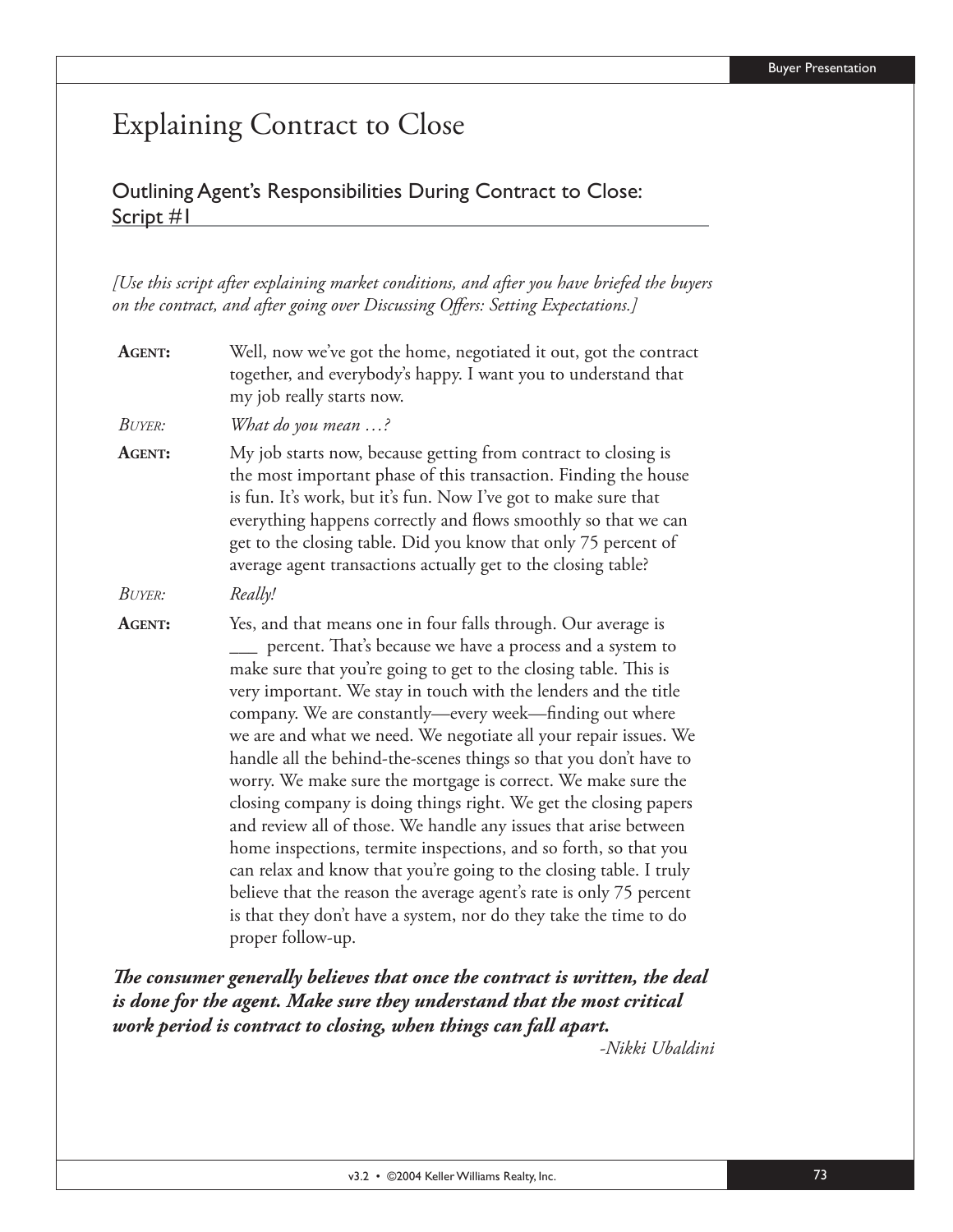### Comparing Closing to Cooking Thanksgiving Dinner: Script #1

**AGENT:** Bringing the transaction to a close is like cooking Thanksgiving dinner—it's hard to get everything to the table at the same time and still serve it hot. It takes a lot of help and planning. Furthermore, there are roughly twenty-five people involved in your transaction who will help get it closed—bumps will inevitably surface. Please know that I am watching your transaction closely, and we can usually take care of the minor things. Just like at Thanksgiving, sometimes dinner is a little late—but don't worry, because we will get to the table.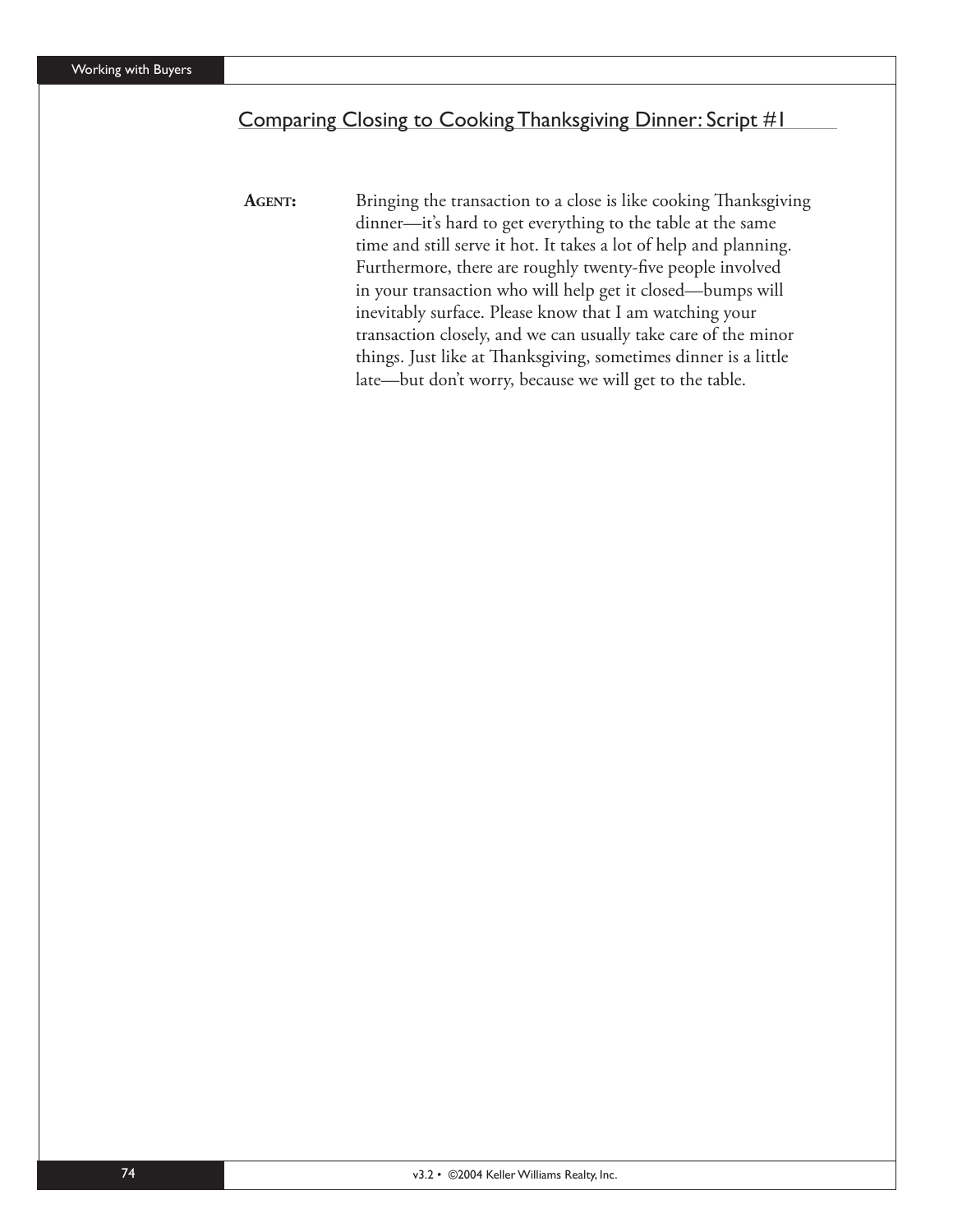# Getting the Agreement Signed

## Comparing the Buyer's Agency Agreement to a Committed Relationship: Script #1

**AGENT:** The buyer's agency agreement will not mean that "we're married." It means that we will be "going steady," with the understanding that I am going to do all these things for you. In return, you are not going to cheat on me. If our relationship isn't working, then we simply break up—we don't have to go through a messy divorce. I've found that all relationships, both personal and professional, have a greater chance of success if everyone is clear about the expectations in the beginning.

## Explaining the Win-Win Objective of the Buyer Agency Agreement: Script #1

| AGENT:        | If I put 100 percent effort into finding your next ideal home, will<br>you let me be your consultant? Based on everything that we have<br>discussed, do you think we can work together and have a win-win<br>relationship?                                                                                                                                                                                                                                                                                                                                                                                                                                                                                                                                                                                                                                 |
|---------------|------------------------------------------------------------------------------------------------------------------------------------------------------------------------------------------------------------------------------------------------------------------------------------------------------------------------------------------------------------------------------------------------------------------------------------------------------------------------------------------------------------------------------------------------------------------------------------------------------------------------------------------------------------------------------------------------------------------------------------------------------------------------------------------------------------------------------------------------------------|
| BUYER:        | Yes.                                                                                                                                                                                                                                                                                                                                                                                                                                                                                                                                                                                                                                                                                                                                                                                                                                                       |
| <b>AGENT:</b> | I do, too! I would be honored to be your consultant and I am all<br>set to work for you! I want to have win-win relationships with all<br>of my clients, including you. We have a common goal, and that's<br>getting you into your next ideal home. Is that correct?                                                                                                                                                                                                                                                                                                                                                                                                                                                                                                                                                                                       |
| <b>BUYER:</b> | Definitely.                                                                                                                                                                                                                                                                                                                                                                                                                                                                                                                                                                                                                                                                                                                                                                                                                                                |
| <b>AGENT:</b> | Great! I'm going to commit 100 percent of my efforts toward<br>finding your ideal home. All I ask is that when we find that<br>home, you are prepared to buy it; otherwise, our goal will not<br>be accomplished and we will not have a win-win relationship.<br>Does this sound fair? [Listen to the response.] I always give 100<br>percent attention, loyalty, and commitment to my clients. In<br>return, I ask that you give me your full loyalty, attention, and<br>commitment. Does that sound fair? [Listen to the response.] Here<br>is my agreement of loyalty [Show the Buyer Agency Agreement].<br>This authorizes me to represent you in the purchase of your next<br>home. It tells you what your job is and what my job is. Let's walk<br>through it so that we can get started. [Explain the Buyer Agency<br>Agreement and get it signed.] |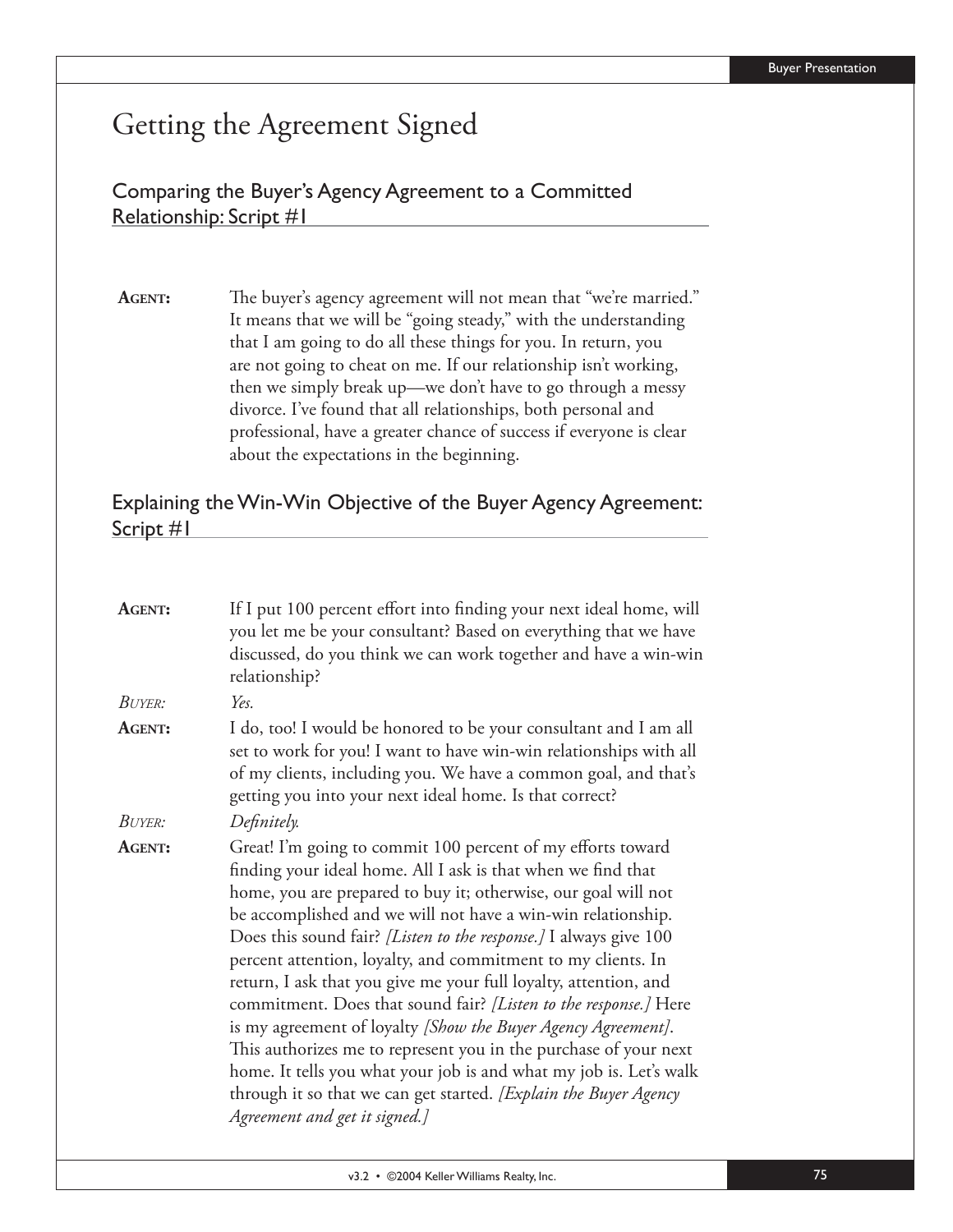## Establishing Expectations and Acceptances: Script #1

*[Th is dialogue begins after your needs analysis.]*

*Expectations Dialogue* 

| <b>AGENT:</b> | Now that we've gotten clear on what you're trying to achieve and<br>how I can help you get it, would you mind if I asked you a really<br>tough question?                                                                                                                                                                                                                                                                                                                                                                                                                                                                                                                                           |
|---------------|----------------------------------------------------------------------------------------------------------------------------------------------------------------------------------------------------------------------------------------------------------------------------------------------------------------------------------------------------------------------------------------------------------------------------------------------------------------------------------------------------------------------------------------------------------------------------------------------------------------------------------------------------------------------------------------------------|
| BUYER:        | What do you mean?                                                                                                                                                                                                                                                                                                                                                                                                                                                                                                                                                                                                                                                                                  |
| <b>AGENT:</b> | Well, how does somebody win with you? What I mean by that<br>is, how does somebody have to behave in order for you to be<br>comfortable in a relationship with them?                                                                                                                                                                                                                                                                                                                                                                                                                                                                                                                               |
|               | [They'll start telling you "honesty, integrity, do what you say you're<br>going to do, be available"—those kinds of things. You just keep asking,<br>"Really? What else? Anything else?" Until they finally say, "That's it".]                                                                                                                                                                                                                                                                                                                                                                                                                                                                     |
|               | Okay, now I know how somebody wins with you; how does<br>somebody lose with you?                                                                                                                                                                                                                                                                                                                                                                                                                                                                                                                                                                                                                   |
|               | [Inevitably, they want to say that it is the opposite of how someone<br>wins with them. So you will need to probe by asking, "What does that<br>mean to you? What else?" Until they finally say, "That's it".]                                                                                                                                                                                                                                                                                                                                                                                                                                                                                     |
|               | Okay, here are my last two questions: What do you feel you have<br>the right to expect from us as your agents? [At this point, stop<br>talking and just listen. They will usually say things like "commitment,<br>loyalty, and honesty." Keep asking, "What else?" until they say, "That's<br>it".] Okay, here's the last question: What do you feel we have the<br>right to expect from you as our client? [At this point, stop talking<br>and just listen. They will usually say things such as commitment,<br>loyalty, and honesty. Keep asking, "What else?" until they say, "That's<br><i>it".]</i> Okay. Now that we've been through that, what do you think?<br>How do you feel about that? |
| <b>BUYER:</b> | Wow. That was pretty intense.                                                                                                                                                                                                                                                                                                                                                                                                                                                                                                                                                                                                                                                                      |
| Tip!          | You want to make them think about what they are saying. This is a<br>very revealing process that many people have never done before.                                                                                                                                                                                                                                                                                                                                                                                                                                                                                                                                                               |
|               | (continued on next page)                                                                                                                                                                                                                                                                                                                                                                                                                                                                                                                                                                                                                                                                           |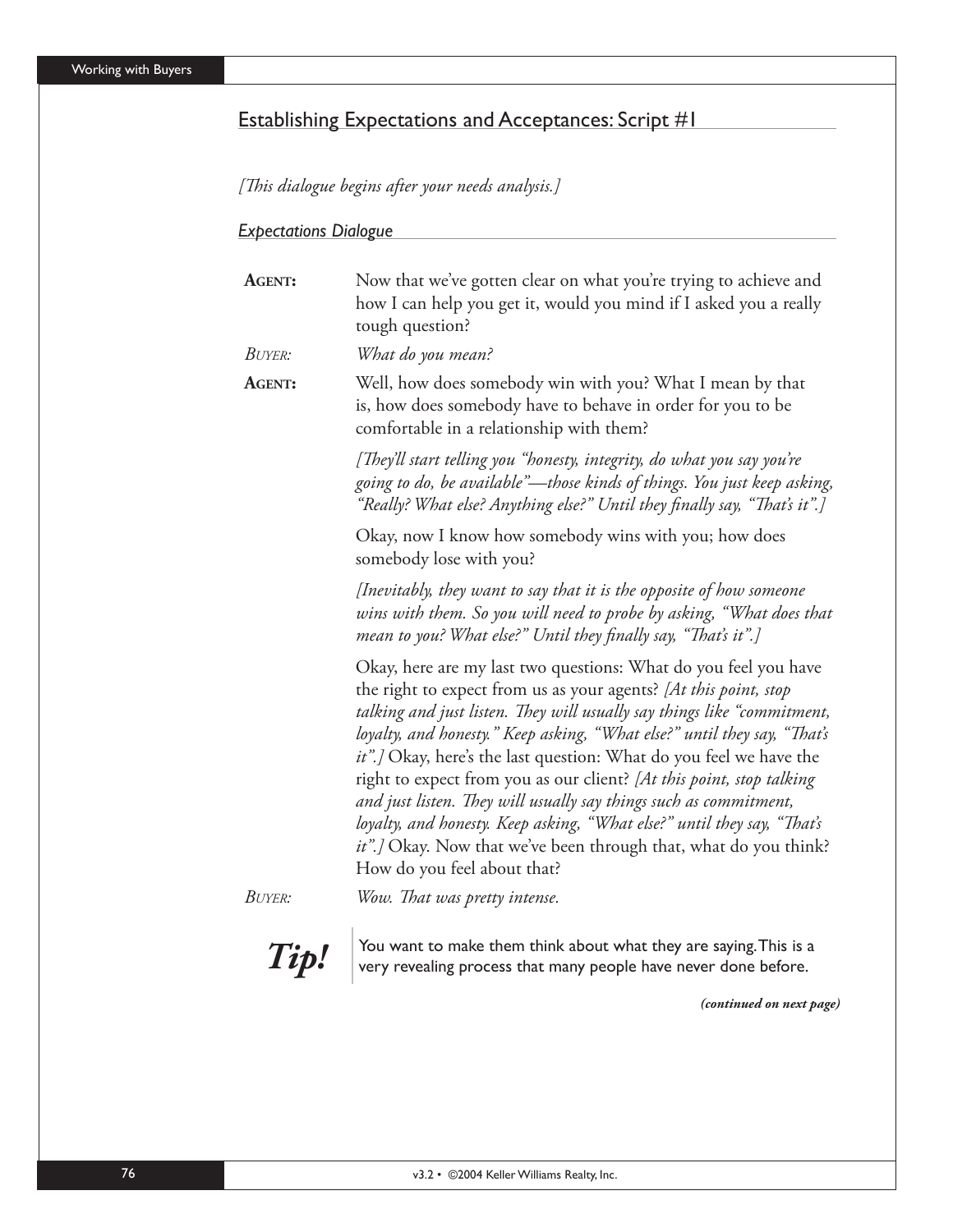## Establishing Expectations and Acceptances: Script #1 (continued)

### *Buyer Representation Agreement*

*[Now that you have already talked some about commitment and loyalty, pull out your Buyer Representation Agreement and say:]* 

| AGENT:        | Okay, I feel pretty good about this process. How do you feel?                                                                                                                                                                                                                                                                                                                                                                                                                                                                                                                                                                                                                                                                                                                                                                                                                                                                                                   |
|---------------|-----------------------------------------------------------------------------------------------------------------------------------------------------------------------------------------------------------------------------------------------------------------------------------------------------------------------------------------------------------------------------------------------------------------------------------------------------------------------------------------------------------------------------------------------------------------------------------------------------------------------------------------------------------------------------------------------------------------------------------------------------------------------------------------------------------------------------------------------------------------------------------------------------------------------------------------------------------------|
| BUYER:        | I feel pretty good.                                                                                                                                                                                                                                                                                                                                                                                                                                                                                                                                                                                                                                                                                                                                                                                                                                                                                                                                             |
| AGENT:        | I feel we can work together. Do you feel good about that?                                                                                                                                                                                                                                                                                                                                                                                                                                                                                                                                                                                                                                                                                                                                                                                                                                                                                                       |
| <b>BUYER:</b> | Yeah.                                                                                                                                                                                                                                                                                                                                                                                                                                                                                                                                                                                                                                                                                                                                                                                                                                                                                                                                                           |
| AGENT:        | Okay, then let's get started.                                                                                                                                                                                                                                                                                                                                                                                                                                                                                                                                                                                                                                                                                                                                                                                                                                                                                                                                   |
|               | [Start filling out the paperwork, and when you get to the timeframe<br>portion of the Buyer Representation Agreement, even if you know the<br>date they want to be in their new home, ask the following question:]                                                                                                                                                                                                                                                                                                                                                                                                                                                                                                                                                                                                                                                                                                                                              |
| <b>BUYER:</b> | When was it again that you wanted to be in your new home by?<br>Well, within ninety days.                                                                                                                                                                                                                                                                                                                                                                                                                                                                                                                                                                                                                                                                                                                                                                                                                                                                       |
| AGENT:        | Great. I'll just write it from today, and I always try to write it for<br>(date). [Continue completing in<br>a month after that:<br>the form, asking questions as needed to keep them engaged. Then turn<br>the agreement so it faces them, and review it section by section. Don't<br>read it line by line. You need to know what it says and interpret it in<br>layman's terms. Go back through each section, explaining what each<br>section means to them. When you get to the section on the commission,<br>say:]                                                                                                                                                                                                                                                                                                                                                                                                                                          |
|               | If you purchase a home through us, or find a home while we're<br>together, we're going to be paid a fee. Typically, that fee is paid<br>by the seller, and that's what our job is, to get the seller to pay<br>that fee. However, if you view homes that are for sale by owners<br>or listed with new home builders without us and eventually<br>purchase the home, you may be responsible to pay our fee. You<br>hired us to represent you. You may make a poor decision and<br>then we're going to have to clean up that decision. You need to<br>understand that. You hired us to represent your best interest, so<br>let us represent your best interest. It's going to be kind of like<br>we're engaged. I don't like you to date around-there's no dating<br>around.<br>[Once you've gone through the whole Buyer Representation Agreement,<br>say:] Go ahead and read through it; make sure you understand it.<br>I just need your signature right here. |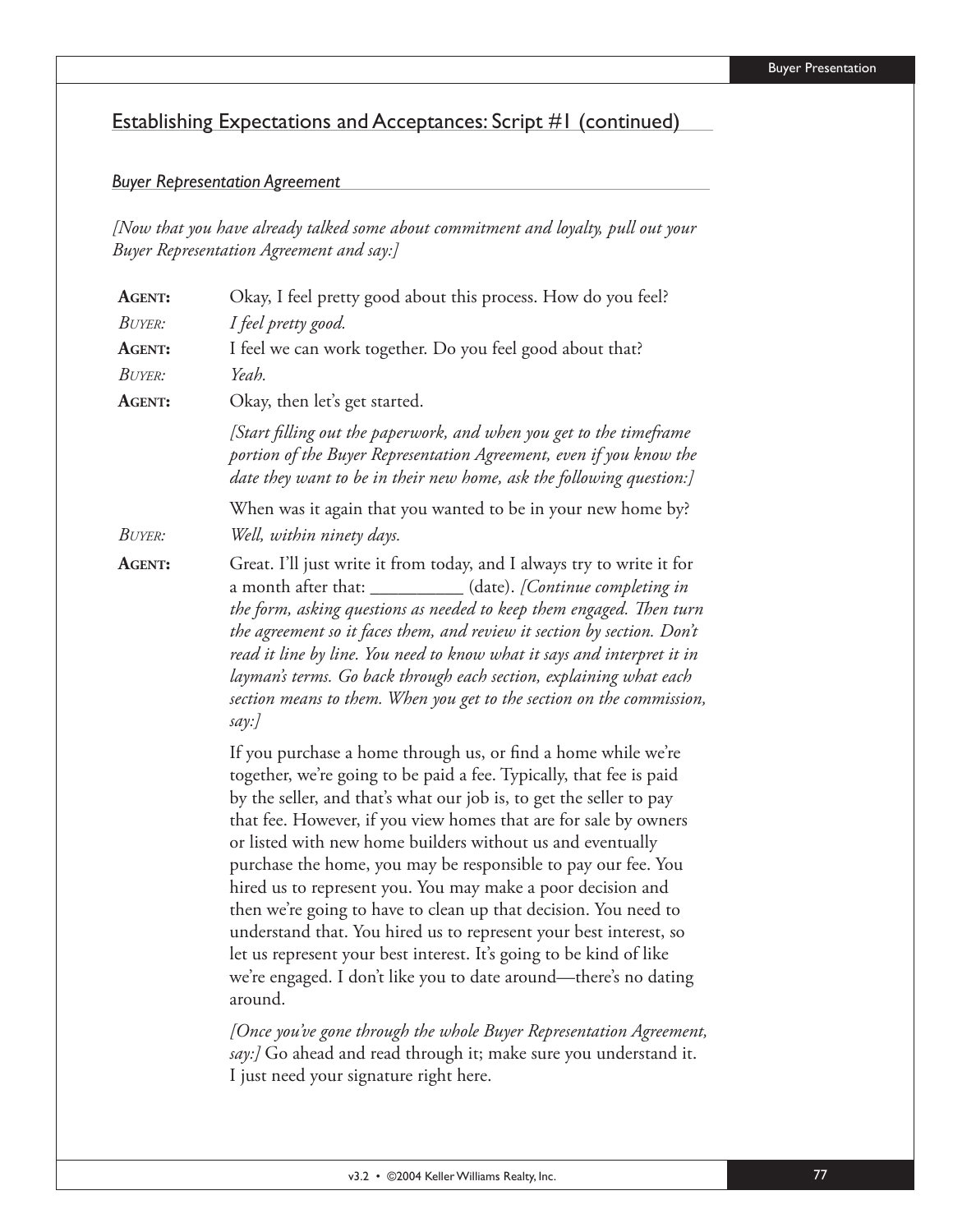## Comparing Need for Agent to Need for Attorney: Script #1

**AGENT:** Would you go into a courtroom without an attorney? Then why would you make the largest investment of your life without a professional real estate agent representing your interests?

## Asking for Buyer's Loyalty: Script #1

| AGENT:        | In order for me to provide you with the best fiduciary service, it is<br>important that I get your permission to represent you. May I get<br>permission to represent you?                                                                                                                                                            |
|---------------|--------------------------------------------------------------------------------------------------------------------------------------------------------------------------------------------------------------------------------------------------------------------------------------------------------------------------------------|
| <b>BUYER:</b> | I don't really want to sign anything today.                                                                                                                                                                                                                                                                                          |
| <b>AGENT:</b> | We're going to go out for three hours. If, by the end of the day,<br>we feel that we don't have a connection, that we don't have trust<br>yet, or if you don't think I can do this job for you, then we can rip<br>up this agreement. In the meantime, let's approve this so I can get<br>this part of the paperwork out of the way. |
| BUYER:        | Does this agreement mean that I can't work with other agents?                                                                                                                                                                                                                                                                        |
| <b>AGENT:</b> | Yes. This is a loyalty agreement. Not only does it mean that I'm<br>loyal to you, but also that you're loyal to me. By the way, I intend<br>to invest hours of my time with you and for you. Do you want<br>someone who will devote their time and energy to you?                                                                    |
| BUYER:        | Yes.                                                                                                                                                                                                                                                                                                                                 |
| AGENT:        | Then I like-wise want to work with people who are loyal to me.<br>If you look at things logically, who will work harder for you-an<br>agent you are loyal to or an agent who knows that you may<br>get rid of him at the drop of a hat? So, are you okay with that<br>arrangement?                                                   |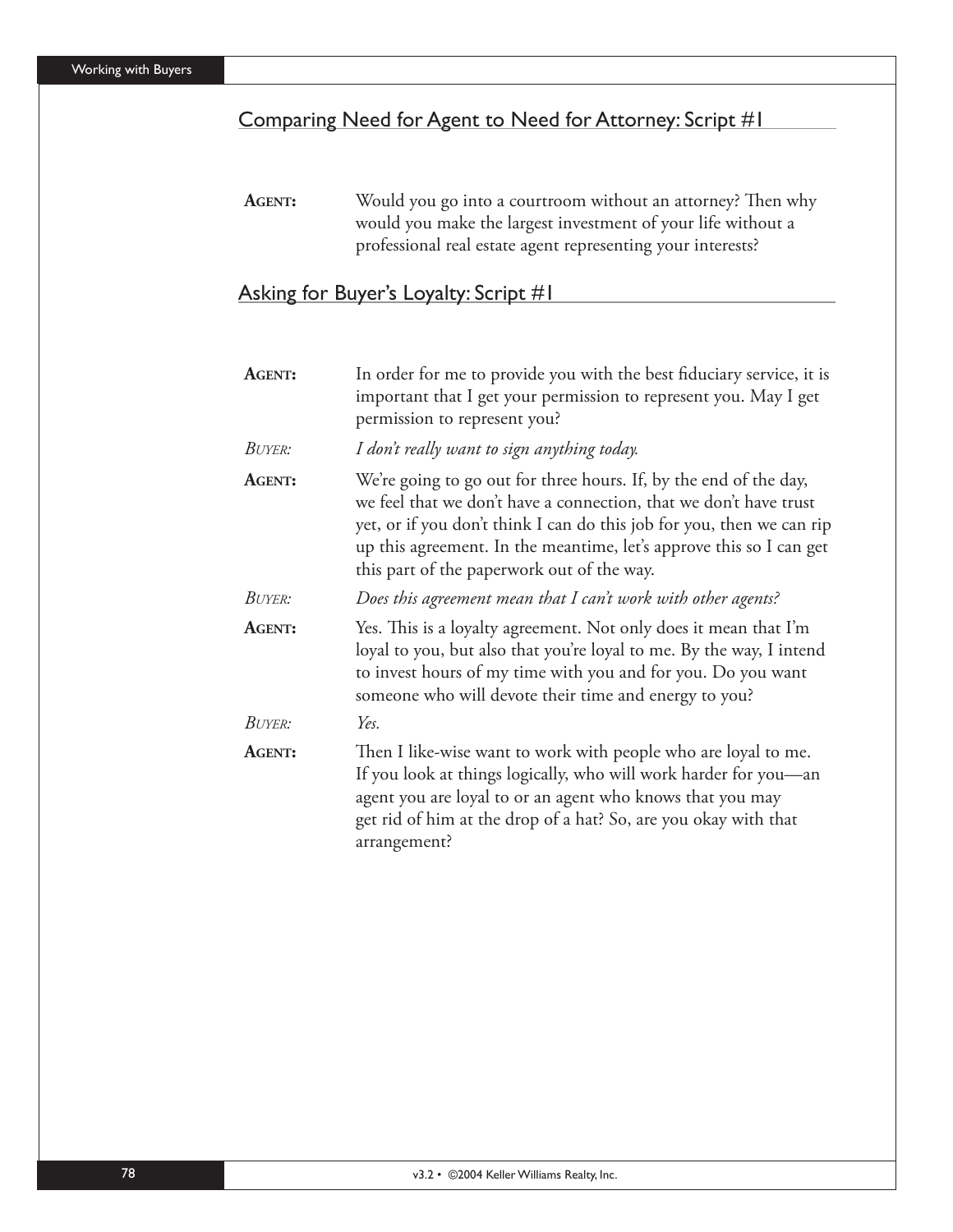# One Hundred Percent Commitment: Script #1

| When we work with buyers, we use a Buyer's Representation<br>Agreement. It states that we will give you 100 percent of the time<br>necessary to find the house that you want. It spells out how we are<br>going to find a property for you in ________ (city), at ________<br>(price range), and that we are going to do the very best we can<br>to find that property in as timely a fashion as possible. It also<br>spells out who will pay our agent fee. It states very clearly that we<br>will first seek to get our compensation from the seller. I will tell<br>you that most of the time; the fee is paid by the seller. However,<br>occasionally we will have circumstances where the seller will not<br>be paying our fee. They might be a for sale by owner who does<br>not want to pay the real estate fee. When that occurs, we simply<br>adjust our offer on the property to include compensation for us<br>so that you can pay our fee without overpaying for the property.<br>Does that make sense? |
|---------------------------------------------------------------------------------------------------------------------------------------------------------------------------------------------------------------------------------------------------------------------------------------------------------------------------------------------------------------------------------------------------------------------------------------------------------------------------------------------------------------------------------------------------------------------------------------------------------------------------------------------------------------------------------------------------------------------------------------------------------------------------------------------------------------------------------------------------------------------------------------------------------------------------------------------------------------------------------------------------------------------|
| Yes, it does.                                                                                                                                                                                                                                                                                                                                                                                                                                                                                                                                                                                                                                                                                                                                                                                                                                                                                                                                                                                                       |
| Occasionally, we will have a custom home whose builder does not<br>include our fee in their budget. Depending on your needs as a<br>buyer, we will either raise the sales price so that you can pay our<br>fee-again, without overpaying for the property. That would be<br>the option to choose if you would rather pay more in mortgage-<br>if rates were low, for instance—over thirty years. Or, you can pay<br>us directly. Any other questions?                                                                                                                                                                                                                                                                                                                                                                                                                                                                                                                                                               |
| Does signing the agreement mean that I can't work with other agents?                                                                                                                                                                                                                                                                                                                                                                                                                                                                                                                                                                                                                                                                                                                                                                                                                                                                                                                                                |
| Yes, it does. It means that you will be working with us exclusively.<br>It means that you have engaged the services of one real estate<br>agent.                                                                                                                                                                                                                                                                                                                                                                                                                                                                                                                                                                                                                                                                                                                                                                                                                                                                    |
| Is it a matter of trust?                                                                                                                                                                                                                                                                                                                                                                                                                                                                                                                                                                                                                                                                                                                                                                                                                                                                                                                                                                                            |
| With us, it's a matter of pragmatics. We've discovered that when<br>we enter a legal contractual relationship with a buyer, then the<br>loyalties on both sides are a lot stronger, and we reach our goals<br>much more quickly. A further pragmatic point: the agreement<br>spells out very clearly that we are representing you and not the<br>seller. If, indeed, we are also selling the property you wish to buy<br>(if that property is listed with Keller Williams), the arrangement<br>and terms are written out clearly so that the responsibilities and<br>timelines are clearly marked.                                                                                                                                                                                                                                                                                                                                                                                                                  |
|                                                                                                                                                                                                                                                                                                                                                                                                                                                                                                                                                                                                                                                                                                                                                                                                                                                                                                                                                                                                                     |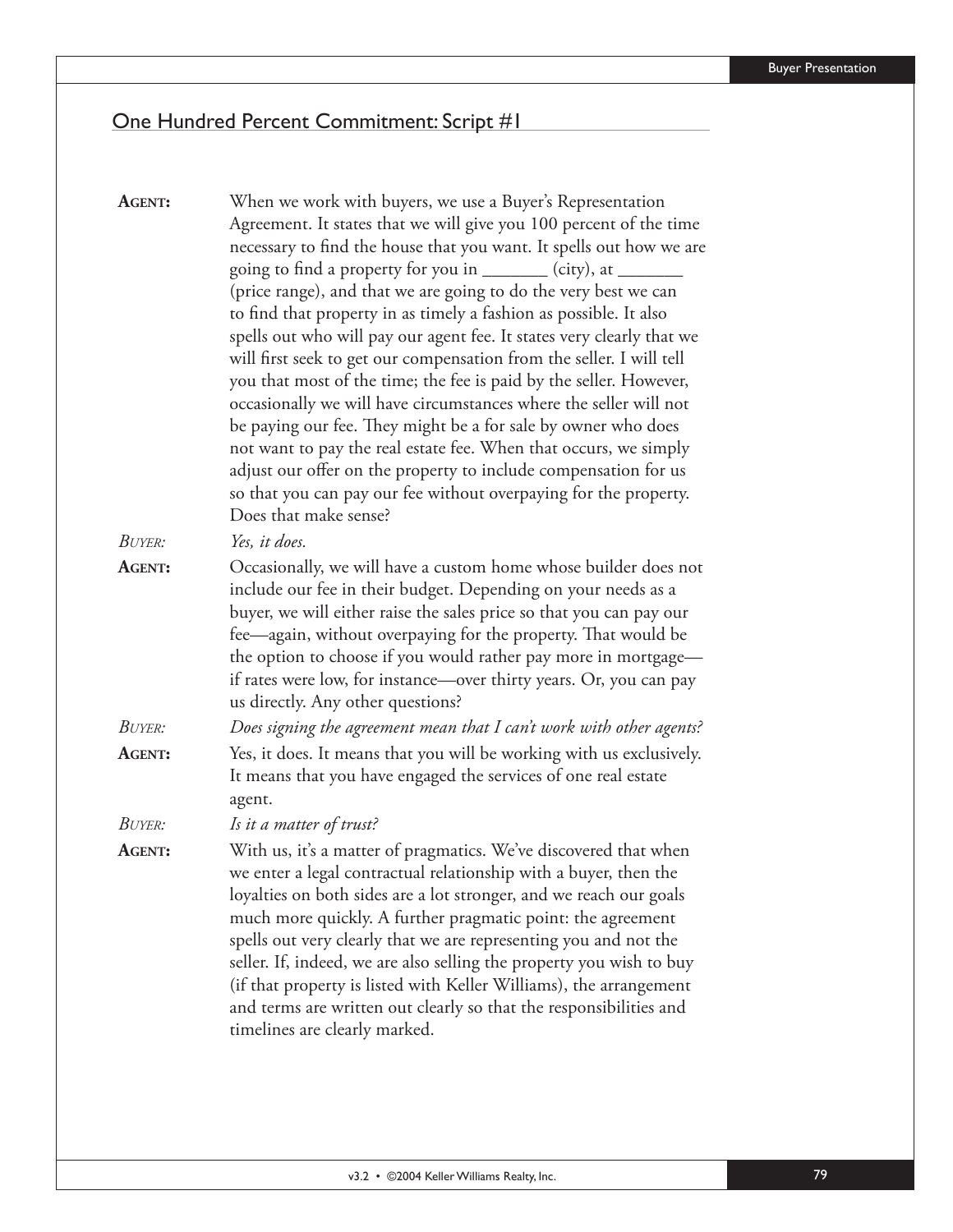#### One Hundred Percent Commitment: Script #2

| AGENT:        | When you choose to be represented by a buyer's agent, you're                                                                                                                                                                                                            |
|---------------|-------------------------------------------------------------------------------------------------------------------------------------------------------------------------------------------------------------------------------------------------------------------------|
|               | required to sign a Buyer's Representation Agreement. The                                                                                                                                                                                                                |
|               | agreement states what role I play and that you and I will be doing                                                                                                                                                                                                      |
|               | business together.                                                                                                                                                                                                                                                      |
| <b>BUYER:</b> | Am I able to work with other agents?                                                                                                                                                                                                                                    |
| AGENT:        | No. You are making a commitment to work with me and that you<br>and I will be doing business together.                                                                                                                                                                  |
| <b>BUYER:</b> | And you're committed to me?                                                                                                                                                                                                                                             |
| AGENT:        | I'm committed to you. If, at any time while we're working<br>together, you have a problem, you don't feel like you're being<br>properly represented, or you believe that I don't have enough time<br>to devote to you, then we can talk about canceling this agreement. |
|               | Until that happens, you should not contact other agents.                                                                                                                                                                                                                |

#### Reassuring Buyer of Their Decision to Purchase: Script #1

**AGENT:** *Mr. and Mrs. Buyer*, I know you probably think this is going much too fast, don't you? Sure, as a matter of fact, I wouldn't invest \$58,000 after just two hours. That would be a quick decision and you know what happens when we make quick decisions, don't you? Let me ask you this, how long have you been considering a housing change? Six months? Four months? One year? (Usually about six months.) Now to me, six months of preparing is a very well thought out and planned decision. Wouldn't you agree? Please ... just (sign) right above where I wrote Thank You *[Point to the signature line on the buyer representation agreement.]*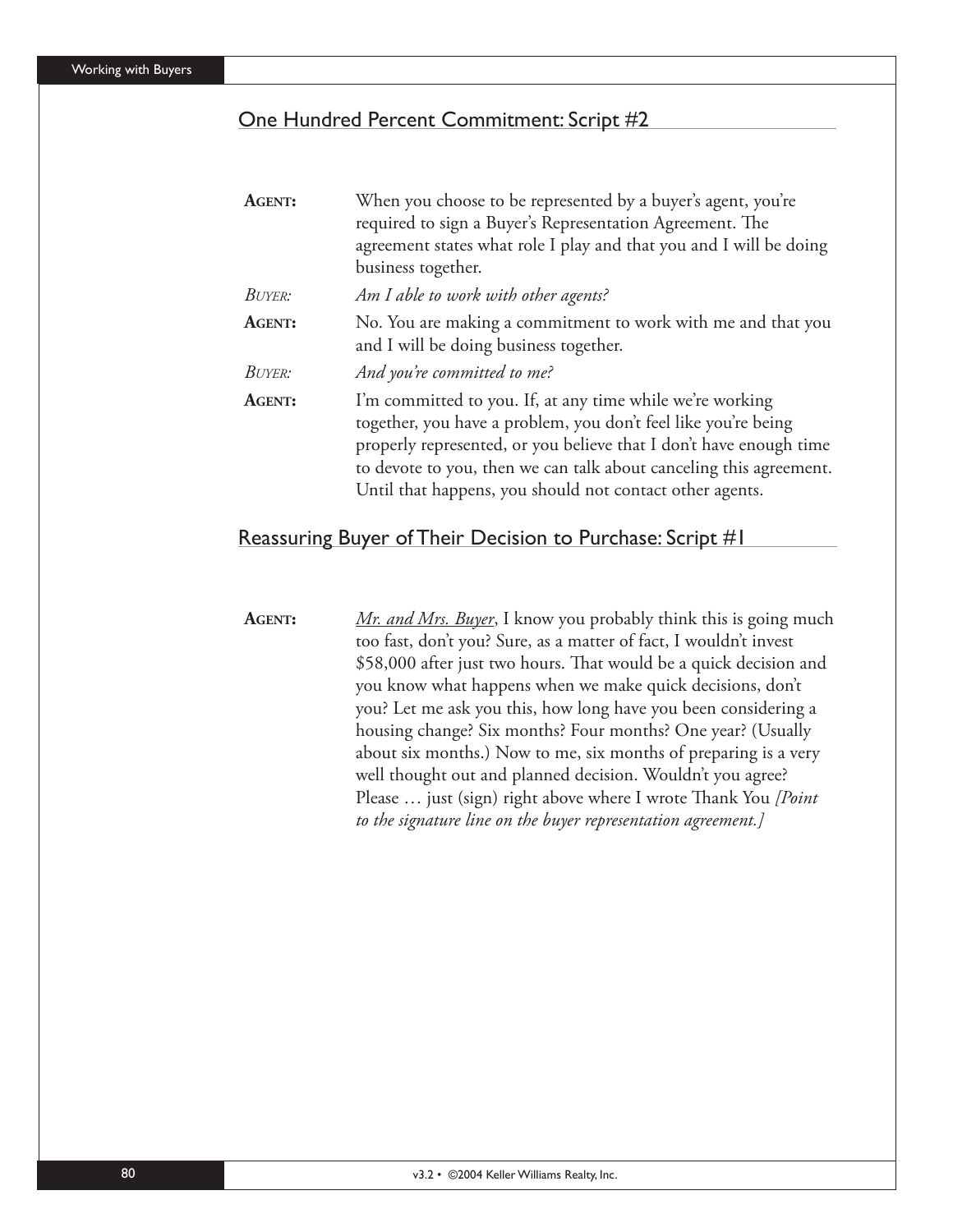#### Explaining the Benefits of Signing an Agreement: Script  $#I$

**AGENT:** I like to have an initial meeting with you on the front end to explain how I work and, if you wish to proceed, to discuss a Buyer's Representation Agreement with you. If you decide to hire me, then we are off and running. At that point, I start focusing on exactly what type of house you're looking for, your budget, your location preferences, and so forth. This initial meeting is for our mutual benefit—to get to know each other, for me to explain how we will work together, see if you want to work with me, and if I want to work with you. If the answer to both of those questions is yes, then we'll begin the process of finding your new home. *BUYER: I've decided to do some looking on my own, driving around.* **AGENT:** That's fine. Part of what I can do is to supply you with a plethora

of information about houses in our market. If you would like to do some preliminary research on your own, that's perfectly understandable. Just give me an area and a price range and I will give you more information than you can possibly imagine. If we do choose to work together in a serious fashion, I'm going to ask that we have a Buyer's Representation Agreement in place. Let me talk a little about the Buyer's Representation Agreement. It's kind of a trade. The trade is that I agree to work for you on a contingency basis. That is, I don't get paid unless you find some place you like and you buy it. You, in turn, agree to work with me on an exclusive basis. I'm going to be investing a lot of time with you. I want to be sure you're not working with other agents. The agreement has a finite duration. I normally set it at ninety days. Usually within thirty days, or perhaps less, I'll be able to determine whether you're a serious buyer.

*(continued on next page)*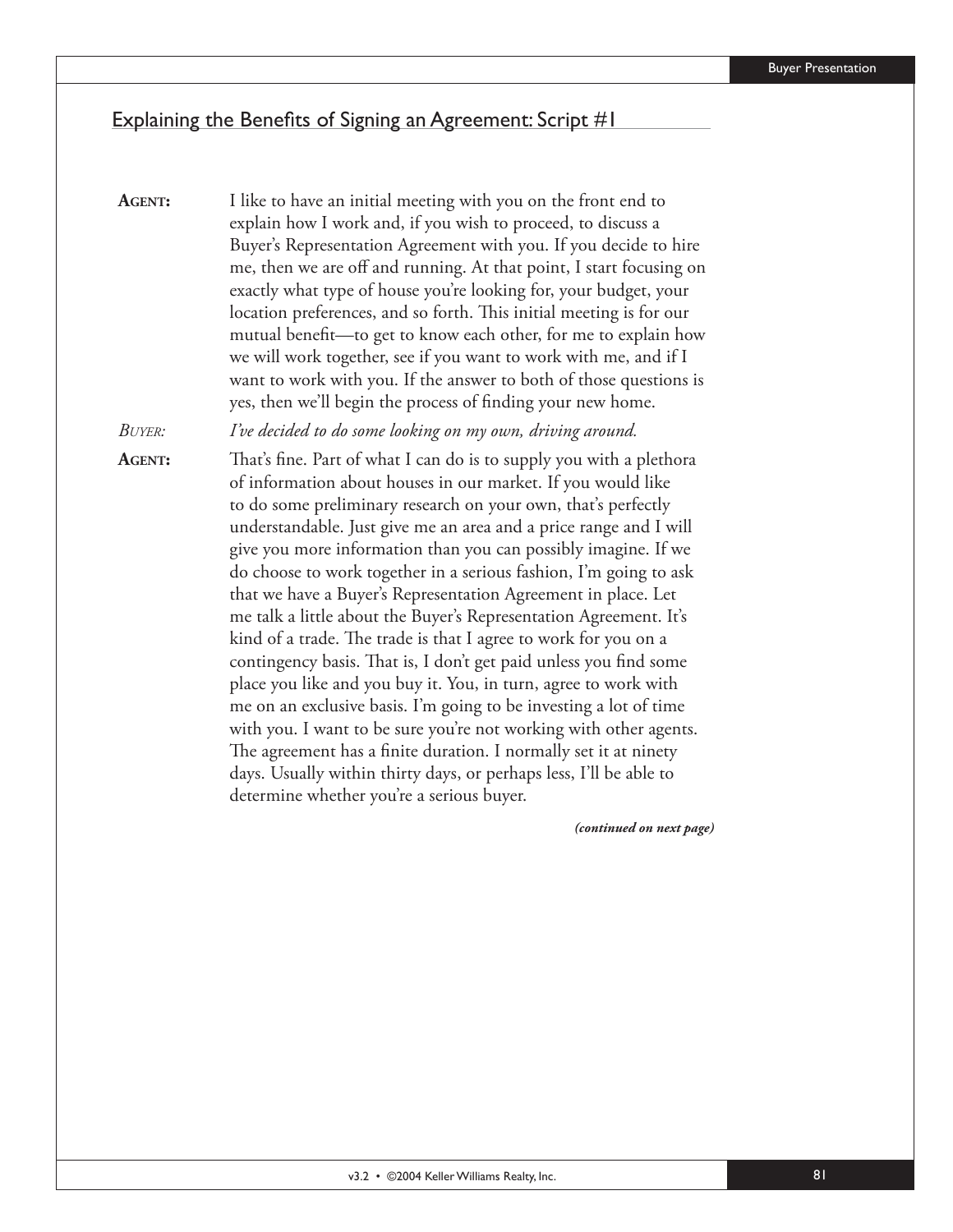### Explaining the Benefits of Signing an Agreement: Script  $#I$ (continued)

*BUYER: But if I can't talk to other agents, won't that limit me? I am the one buying the house.* AGENT: That's a good point. However, under the Buyer's Representation Agreement, I give you the same level of representation that a listing agent affords to the seller. That is, I advise you, I counsel you, I negotiate on your behalf and I keep your information confidential. Remember that if you talk to a listing agent, anything you say can and will be used against you. They will report anything that you say to them, or any information you reveal to them, right back to the seller. Their primary objective is to sell the seller's house. That's what they were hired to do. I don't particularly care which house you buy. I'll help you buy the house you want to buy and I'll help you buy it as economically, safely and efficiently as possible. It's very difficult for you to protect your own interests if you're not doing this every day like I am. You don't know what to look for. I'm not talking about whether the house has four bedrooms upstairs and two baths. I'm talking about the protections that I afford you as a buyer's agent to make sure that the proper inspections are done, the appraisal is completed properly, a final walk- through is conducted, that the seller has disclosed all information they are required to by law. I make sure that there's nothing that could come back and bite you later. I make sure that you are a fully informed, protected and counseled buyer. You can ask me questions. I'll help you compare houses, one house against another. Once you find the house you want, then I'll do my best to help you buy it as efficiently and as safely as possible. Working on your own, you probably aren't going to achieve as good a result as you will in working with me. In most cases I'm paid by the seller. The point is that you're not paying me out of your pocket. You're not paying me anything extra to use my services, because my compensation is already set with most houses listed with other agents. I'm generally willing to work with what other agents offer. We can discuss that.

*(continued on next page)*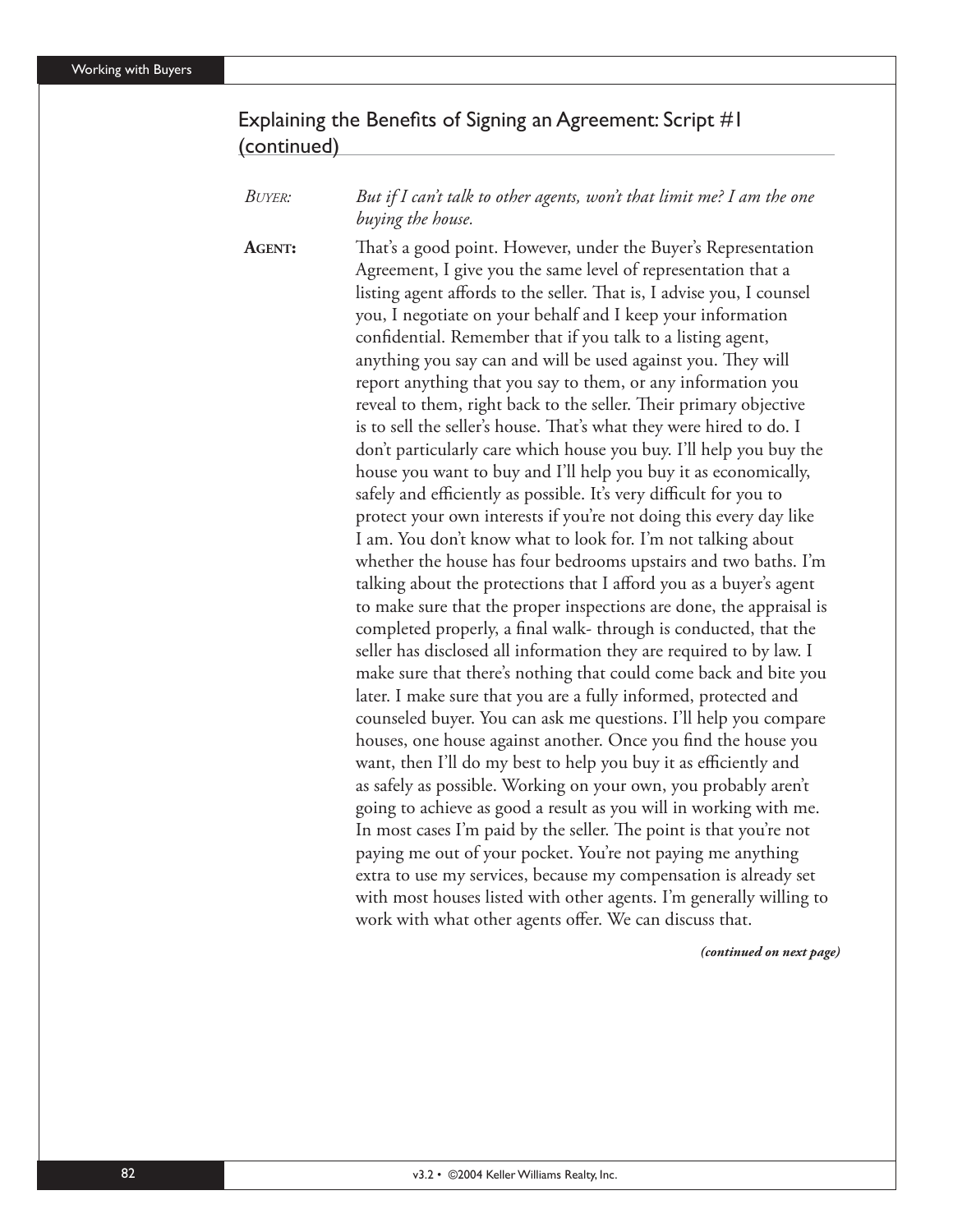## Explaining the Benefits of Signing an Agreement: Script  $\#I$ (continued)

| <b>BUYER:</b> | But you'll get the commission when I buy the house. How do I know<br>you'll take care of all the details?                                                                                                                                                                                                                                                                                                                                                                                                                                                                                                                                                                                                                                                                                                    |
|---------------|--------------------------------------------------------------------------------------------------------------------------------------------------------------------------------------------------------------------------------------------------------------------------------------------------------------------------------------------------------------------------------------------------------------------------------------------------------------------------------------------------------------------------------------------------------------------------------------------------------------------------------------------------------------------------------------------------------------------------------------------------------------------------------------------------------------|
| AGENT:        | A big part of my job is ensuring that, after you have selected your<br>home of choice, all of the details fall into place and we have a<br>smooth transaction all the way to settlement and beyond. Please<br>understand that a big part of my income comes as a result of<br>referrals. I support myself not only with the money I will make by<br>helping you to buy a home, but also from the introductions with<br>your friends and family that I receive through you once you're<br>a wildly enthusiastic and ecstatic customer. You'll refer me like<br>crazy. But in order to bring about that happy occurrence, we've<br>got to get you into the right house, and the process has got to be<br>as painless and as pleasant as possible. And that's my job.                                           |
| BUYER:        | I guess if we have a relationship, I'll learn to trust you.                                                                                                                                                                                                                                                                                                                                                                                                                                                                                                                                                                                                                                                                                                                                                  |
| AGENT:        | I understand. The thing with our Buyer's Representation<br>Agreement is that I structure it in a way that if you want to get<br>out of it-if you feel like we cannot work together-I will put<br>in a 24-hour clause that says you have the right to cancel this<br>agreement on 24-hour notice, assuming that you are not under<br>contract for a particular house. That gives you an extra measure<br>of protection. It's a learning relationship for us both. We're going<br>to have to get comfortable with each other. I hope that we can get<br>that done quickly. If we do get that done quickly, and you start to<br>have confidence in me, and I start to get good information from<br>you, then we should be able to move fairly quickly to getting you<br>what you want—to put you in a new home. |
| <b>BUYER:</b> | What's in the Buyer's Representation Agreement for me? How does<br>that help me trust you?                                                                                                                                                                                                                                                                                                                                                                                                                                                                                                                                                                                                                                                                                                                   |
| <b>AGENT:</b> | It doesn't. It's not designed to do that. Like I said, it's a trade. The<br>trade is that I'm willing to spend a lot of time on the front end<br>and you don't have to pay me for this time. It's not like going to<br>a lawyer, doctor, or accountant. You'd have to pay on an hourly<br>basis and, in some cases, you have to pay on the spot. In my case,<br>I get paid if and when you find a home. I'm willing to invest this<br>time into you on a contingency basis. In return, I ask that you<br>make a commitment to work with me—and only me—during<br>the period of the agreement. I will know within thirty days or less<br>whether you're a serious buyer.                                                                                                                                      |
|               | (continued on next page)                                                                                                                                                                                                                                                                                                                                                                                                                                                                                                                                                                                                                                                                                                                                                                                     |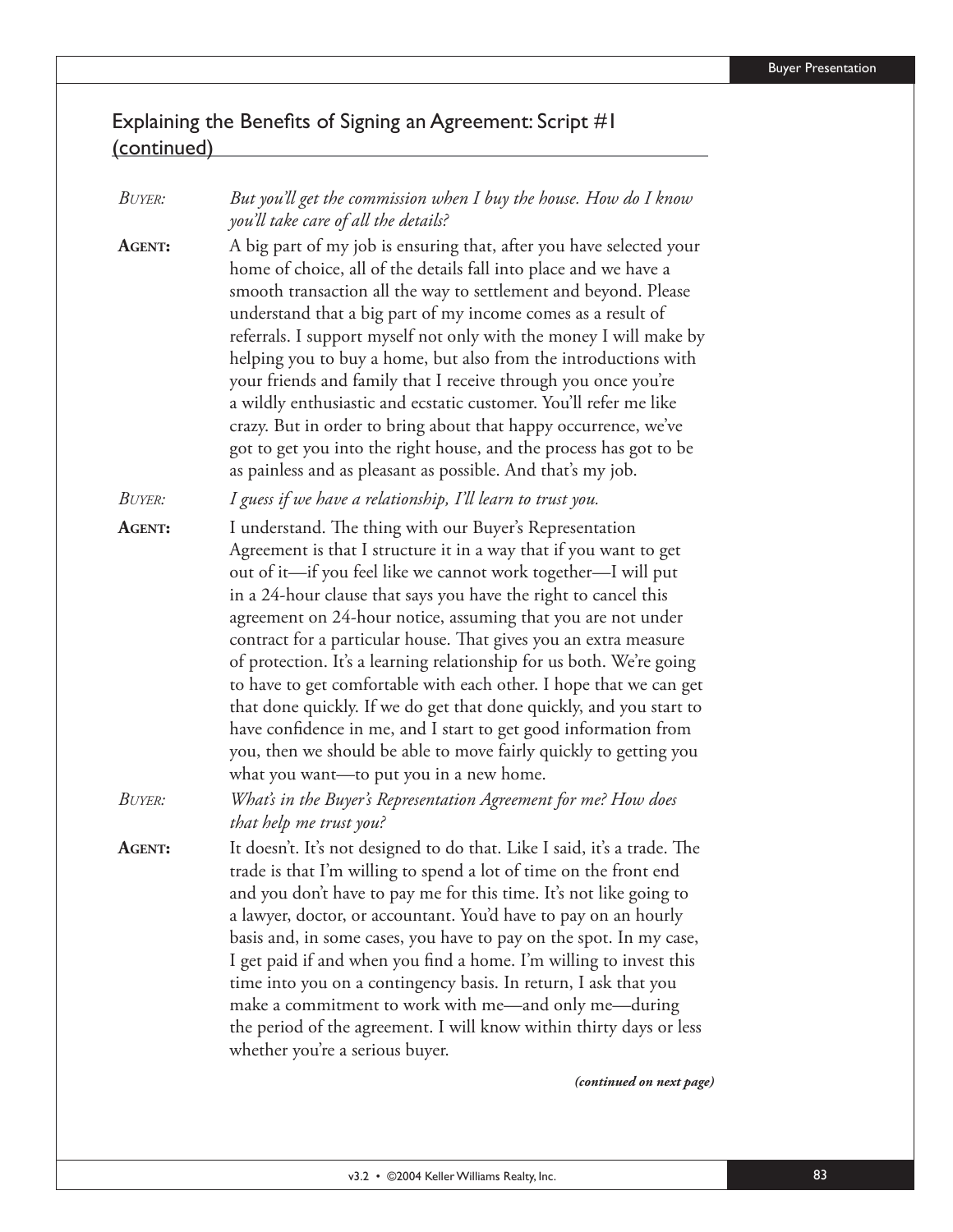## Explaining the Benefits of Signing an Agreement: Script  $\#I$ (continued)

| <b>BUYER:</b> | If I can get out and we'll take it step by step, I don't see a problem<br>with moving ahead.                                                                                                                                                                                                                                                                                                                                                                                                                                                                                                                                                                                                                                                                                                                                                                                                                                                                                                                                               |
|---------------|--------------------------------------------------------------------------------------------------------------------------------------------------------------------------------------------------------------------------------------------------------------------------------------------------------------------------------------------------------------------------------------------------------------------------------------------------------------------------------------------------------------------------------------------------------------------------------------------------------------------------------------------------------------------------------------------------------------------------------------------------------------------------------------------------------------------------------------------------------------------------------------------------------------------------------------------------------------------------------------------------------------------------------------------|
| <b>AGENT:</b> | Great!                                                                                                                                                                                                                                                                                                                                                                                                                                                                                                                                                                                                                                                                                                                                                                                                                                                                                                                                                                                                                                     |
| <b>BUYER:</b> | That's not very skeptical, is it?                                                                                                                                                                                                                                                                                                                                                                                                                                                                                                                                                                                                                                                                                                                                                                                                                                                                                                                                                                                                          |
| AGENT:        | I understand your skepticism. Part of it is my working with you<br>closely, and you asking me questions, gauging my responses, and<br>seeing how responsive I am to your phone calls and emails. Trust<br>is something built up over time. I work very hard to develop a<br>good relationship with my clients. The sale is just the beginning<br>of what could be a long and fruitful relationship for both of us,<br>especially for me. I want referral business. The only way I can get<br>referral business from you is if I deliver for you. Everything I do is<br>geared toward long-term satisfaction.                                                                                                                                                                                                                                                                                                                                                                                                                               |
| BUYER:        | Not just this purchase?                                                                                                                                                                                                                                                                                                                                                                                                                                                                                                                                                                                                                                                                                                                                                                                                                                                                                                                                                                                                                    |
| AGENT:        | Not always. I'm like a restaurant. I can't make a living if I have<br>to sell one meal to everybody in the world. I prefer to find one<br>person that wants to dine at my restaurant once a month. That's<br>what works for me.                                                                                                                                                                                                                                                                                                                                                                                                                                                                                                                                                                                                                                                                                                                                                                                                            |
| <b>BUYER:</b> | When I buy the house, are you out of the picture?                                                                                                                                                                                                                                                                                                                                                                                                                                                                                                                                                                                                                                                                                                                                                                                                                                                                                                                                                                                          |
| AGENT:        | Not at all. You'll be on my mailing list. I will always be there<br>for you. I'm not going anywhere. I've been in this business for<br>years. I love it. If you ever have a question, comment, or<br>concern, I'm just a phone call or email away. I will even drop by<br>and see you in your new place. I'm not going anywhere.                                                                                                                                                                                                                                                                                                                                                                                                                                                                                                                                                                                                                                                                                                           |
| <b>BUYER:</b> | What if it takes a long time? Will you drop me?                                                                                                                                                                                                                                                                                                                                                                                                                                                                                                                                                                                                                                                                                                                                                                                                                                                                                                                                                                                            |
| AGENT:        | I'm going to know within thirty days if you're a serious buyer.<br>Our buyer agency agreement has a nominal ninety-day lifetime.<br>What that means is, at the end of the ninety days, we may decide<br>to renew the agreement, or we may mutually decide not to renew<br>it. Plus, you have a 24-hour escape clause. If you feel I'm not<br>working well for you, then by all means we can terminate the<br>relationship and part as friends. If you're a serious buyer, though,<br>I think you'll find what you're looking for in thirty to sixty days,<br>maximum. If it goes much beyond that, what that will likely<br>indicate is that you're looking for something very specialized, and<br>I'll know it just as well as you, by that point. We might have to<br>wait six to twelve months to find the exact right house. I'll say,<br>"Are you willing to wait that long?" If you say "yes", as soon as it<br>comes on the market, I'll call you. If you say "no", then I will help<br>you find alternatives that meet your needs. |

 *(continued on next page)*

84 v3.2 • ©2004 Keller Williams Realty, Inc.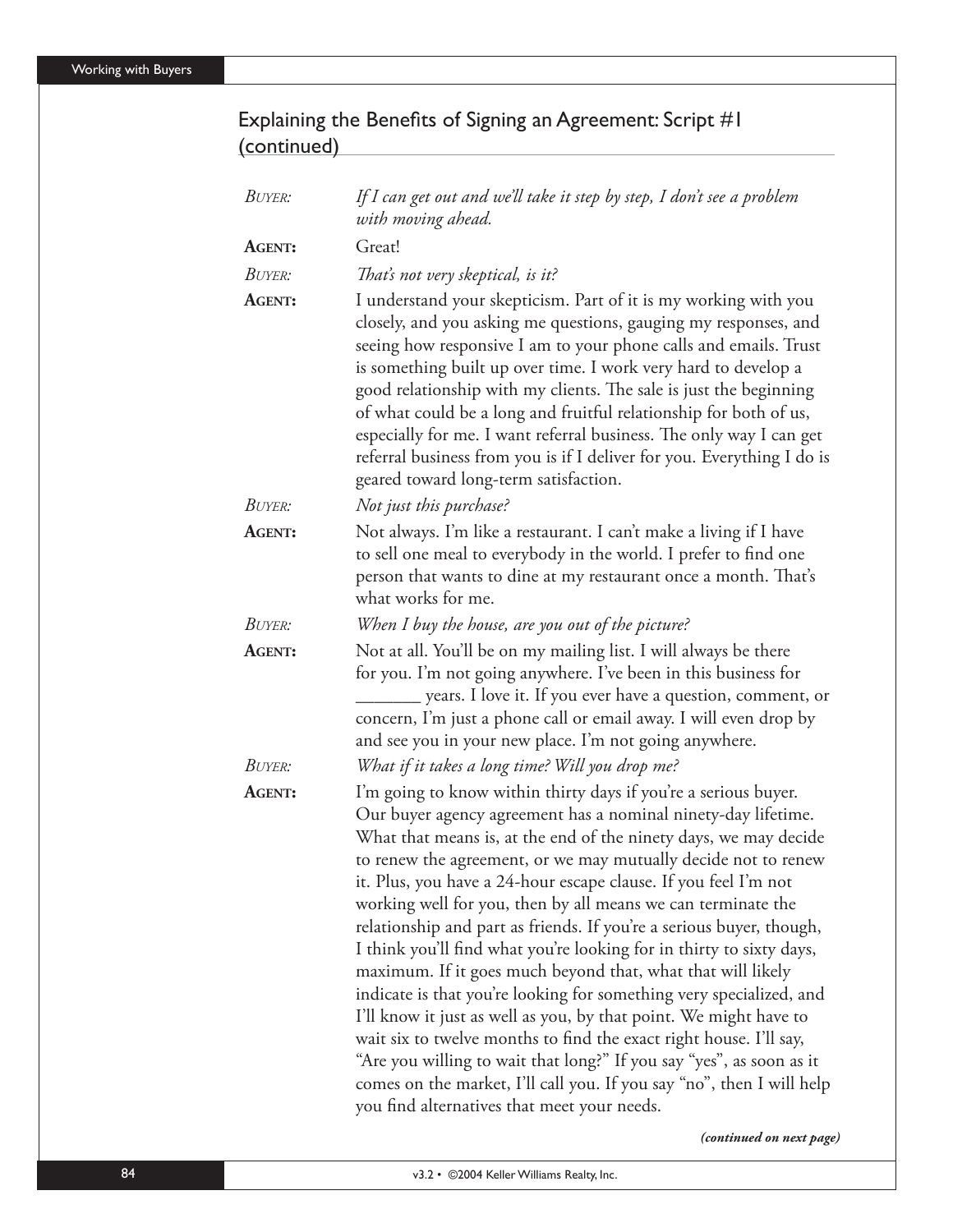## Explaining the Benefits of Signing an Agreement: Script  $\#I$ (continued)

| <b>BUYER:</b> | Sounds reasonable. If I saw a FSBO I would be obligated to let you<br>know about it?                                                                                                                                                                                                                                                                                                                                                                                                                                                                                                                                                                                                                                                                                                                              |
|---------------|-------------------------------------------------------------------------------------------------------------------------------------------------------------------------------------------------------------------------------------------------------------------------------------------------------------------------------------------------------------------------------------------------------------------------------------------------------------------------------------------------------------------------------------------------------------------------------------------------------------------------------------------------------------------------------------------------------------------------------------------------------------------------------------------------------------------|
| AGENT:        | Yes, by all means. Most for sale by owners (FSBO) will pay my<br>compensation. They're already anticipating that they'll have to pay<br>a percentage to a buyer's agent, so 90 to 95 percent of FSBOs will<br>work with buyer's agents.                                                                                                                                                                                                                                                                                                                                                                                                                                                                                                                                                                           |
| <b>BUYER:</b> | So I can really purchase a FSBO and not have to pay you anything?                                                                                                                                                                                                                                                                                                                                                                                                                                                                                                                                                                                                                                                                                                                                                 |
| AGENT:        | Yes, that is usually correct. Here's the compensation I work for:<br>percent. In most cases, I'm paid by the seller as part of the<br>transaction, even though I'm legally working for you. If we should<br>happen to find a home listed by a real estate company that does<br>not pay my compensation, I will tell you about it in advance and<br>say, "Mr. Buyer, do you want to make up the difference or do you<br>prefer not to see the house?" If you want to see a FSBO, that's<br>fine too. If you just get me the address or telephone number, I can<br>contact the owner, and in most cases they'll be glad to pay my fee.<br>In either case, if my fee is not going to paid by the seller, I will<br>let you know in advance and you can make the decision about<br>whether you want to see the house. |
|               | If you want to move forward, please read this agreement and sign<br>it. Then we'll set up an appointment to start looking at a few<br>houses. If you prefer to drive the neighborhoods first and let me<br>know which houses you want to see, we'll do it that way.                                                                                                                                                                                                                                                                                                                                                                                                                                                                                                                                               |
|               | T <i>I I I I</i> <b>I I I I I I I</b>                                                                                                                                                                                                                                                                                                                                                                                                                                                                                                                                                                                                                                                                                                                                                                             |

*BUYER: I don't have any other objections. Let's move forward.*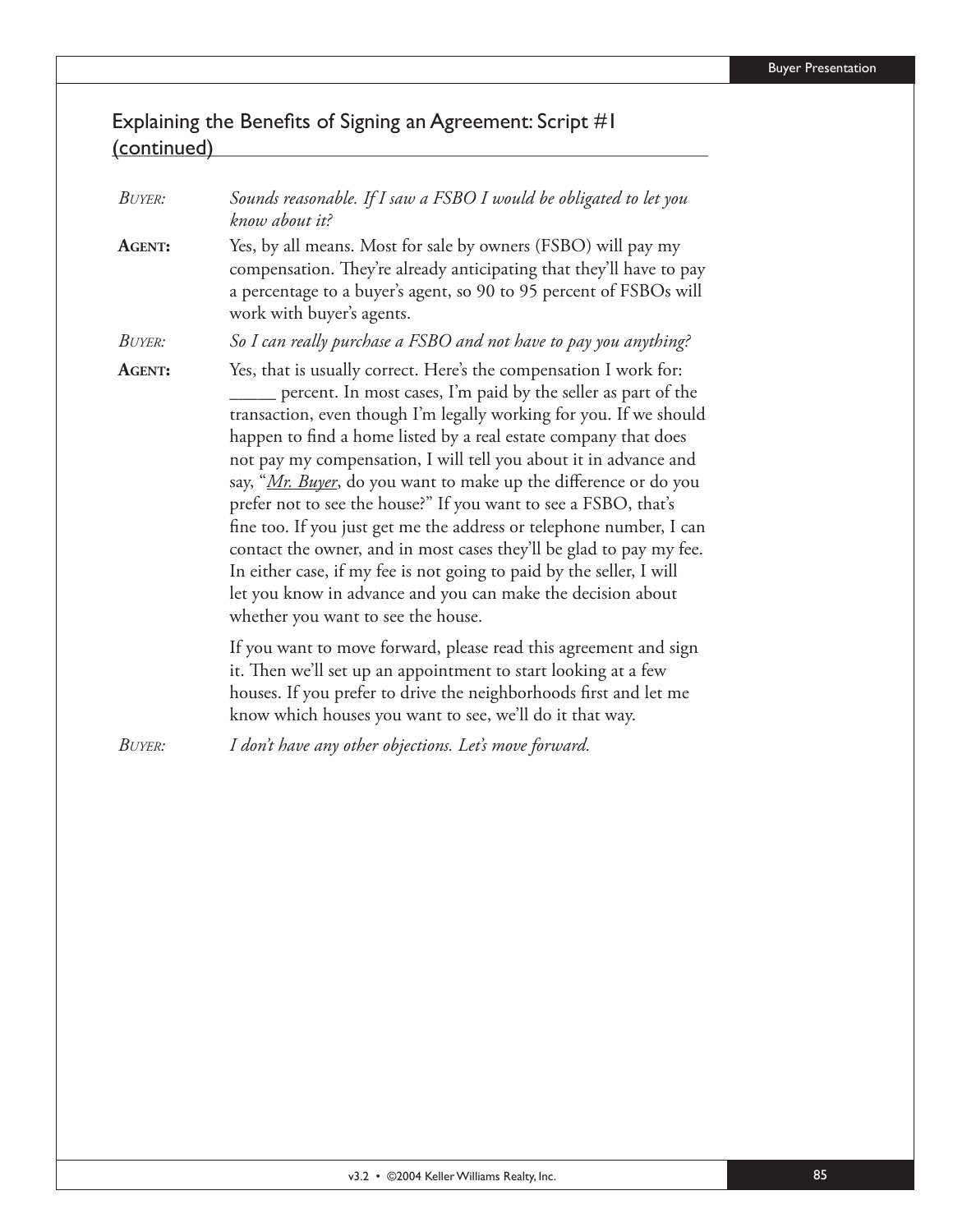# Reviewing the Contract Form

### Presenting Buyer a Sample Contract for Review: Script #1

**AGENT:** No matter where you buy or sell property in the state/province of \_\_\_\_\_\_, you will most likely use this contract. I wanted to go ahead and give you a copy for your review. Please feel free to contact me and ask me any questions you may have regarding its use. I will go ahead and void this so you do not have to worry if you accidentally lose this copy (draw a diagonal line across page one).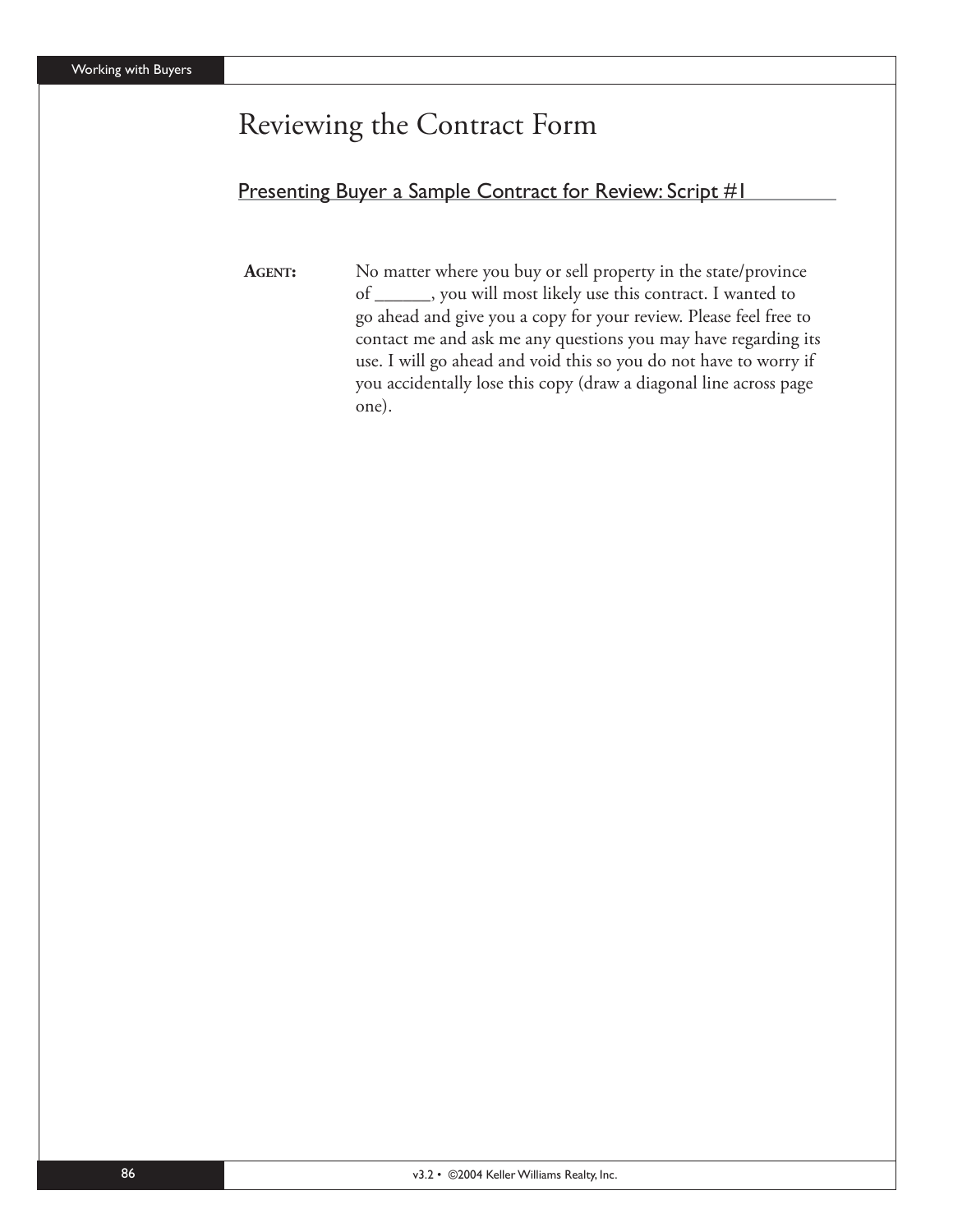# Wrapping Up Meeting One

#### Establishing Contact Information: Script #1

*[Some of these questions/statements may be covered during the consultation. If they have*  not been covered, use them to wrap up your first meeting.]

**AGENT:** Who should we designate as my primary contact? This is the person I will be contacting to set up meetings and schedule showings. How would you like to be contacted?

When is the best time for us to look at homes?

Let's set up a time when you can meet with a lender. Would that be fair?

I would like to add your criteria into the Multiple Listing Service (MLS) and see what we can find—that way, we look only at homes that match your wants and needs. What do you think? Let's set up a time when we can get back together, review the MLS results, and begin looking at homes! What's a good time for you?

I'm going to give you some homework. Please read this packet and jot down any questions that you have in the margins so that the next time we meet, I can answer any questions you have. Will you do that for me? Great!

Also, a very informative website that you might want to check out is www.realtor.com. There, you will find all kinds of useful information, including a section called Real Estate 101. If you have time, please check it out. Will you do that for me?

*Mr. and Mrs. Buyer*, I really look forward to working with you. I'm going to work hard to meet and exceed your expectations. I do have one last question for you. On a scale of one to ten, with "ten" being brutally honest, how honest do you want me to be with you? For instance, let's say you make an offer that I think is way out of line. How honest do you want me to be with you? *[Listen to the response.]* Can you tell me more about that? *[Listen to the response.]* Great. Well, I expect the same level of honesty. If at any time you need to level with me about my performance, something I said, or something I did or didn't do, please do not hesitate for one moment to be brutally honest with me. Will you do that for me? Great.

Thank you for your time today and if you think of any questions that didn't come up today, please call me. Will you do that? Great. I look forward to working with you to find your next ideal home.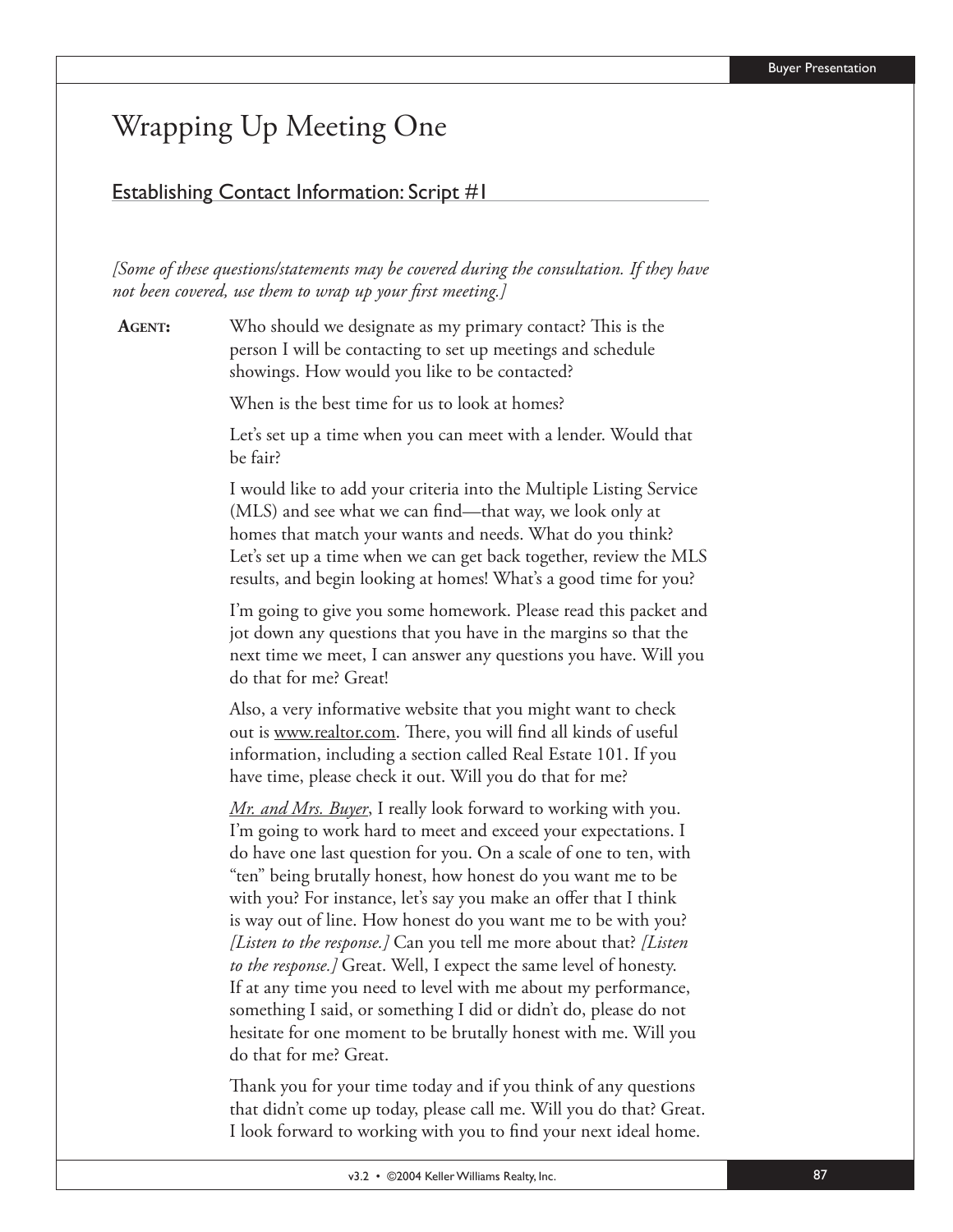# Objections to Hiring an Agent

#### I Can Find Homes on My Own: Script #1

*BUYER: I appreciate everything you have shown me that you can offer, but I* really think I can find a home on my own using the Internet. **AGENT:** I can understand why you say that, but we have found that many times the homes on the Internet may not be updated quickly and may not be available anymore. Also, we can save you many hours of driving around by doing research in the Multiple Listing Service for the available homes that meet your needs and desires.

### I Can Find Homes on My Own: Script #2

| Buyer:        | I thought I could find homes on my own.                                                                                                                                                                                                                                                                                                                                                                                                                                                                                                                                                                   |
|---------------|-----------------------------------------------------------------------------------------------------------------------------------------------------------------------------------------------------------------------------------------------------------------------------------------------------------------------------------------------------------------------------------------------------------------------------------------------------------------------------------------------------------------------------------------------------------------------------------------------------------|
| <b>AGENT:</b> | A lot of times you can. When we work together; you'll be looking<br>and I'll be looking. The most important thing is that as an agent, I<br>have the inside track: I can actually use the computer to search for<br>houses that came onto the market that this very day or the night<br>before. I can call you right away if a match comes up for you.<br>When you have been looking for awhile and you know exactly<br>what you want, and if you're working with an agent in a buyer<br>agency, that agent gets you out there, gets you in the property<br>right away, because those properties go fast. |
| Buyer:        | Okay, that explains it. But wouldn't I be saving money by calling<br>from a sign instead of working with an agent?                                                                                                                                                                                                                                                                                                                                                                                                                                                                                        |
| <b>AGENT:</b> | No-that isn't true. I never charge a buyer for buyer agency. The<br>seller pays the commission. It will cost you nothing to have me<br>work for you. The only thing I ask is that, because I work on<br>commission, we set a couple of ground rules that will protect you<br>and me. One of those rules is when you see a property you like,<br>you call me first—you don't call the seller's agent. Because if you<br>call that agent, you run the risk of them demanding that you work<br>with them.                                                                                                    |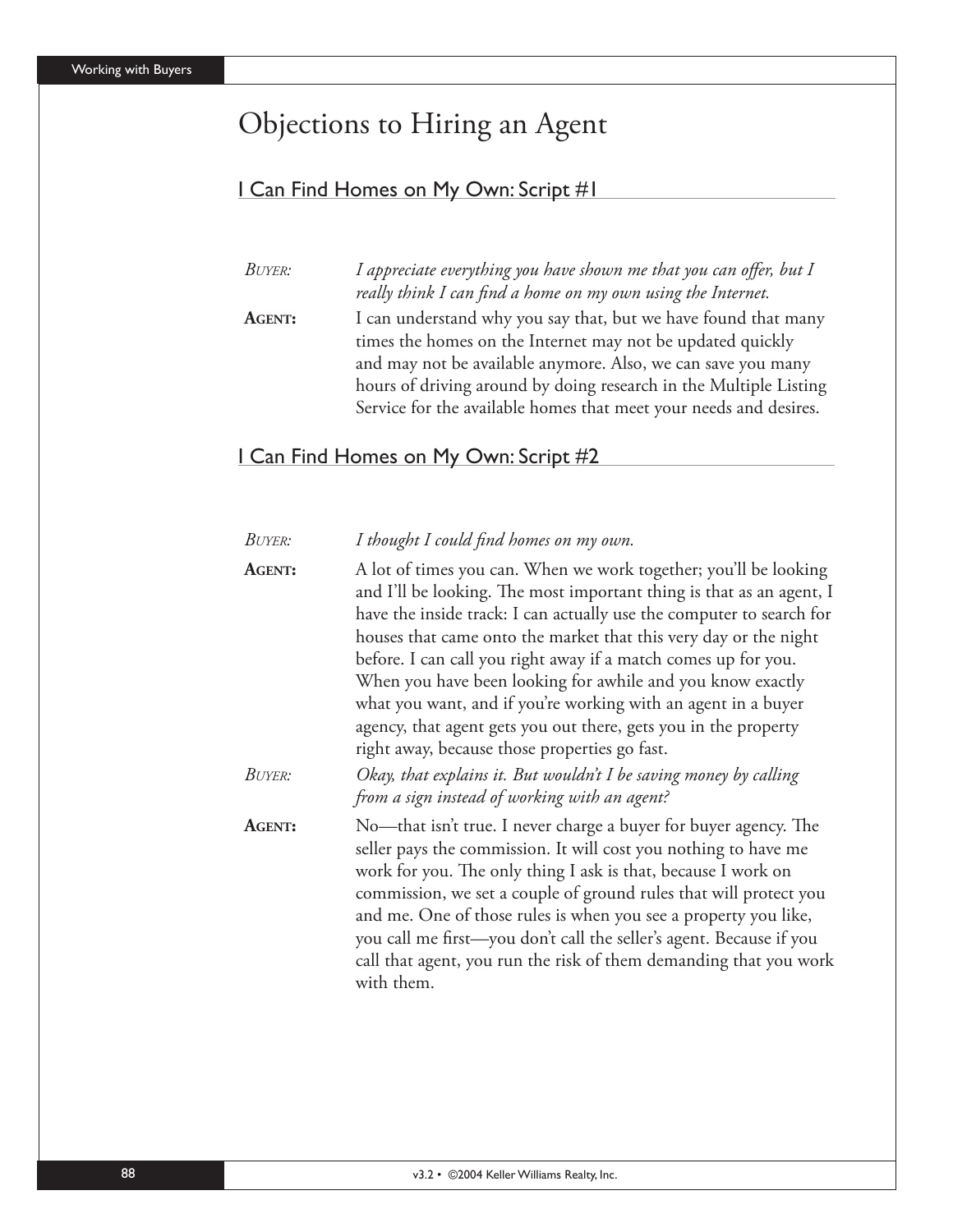### We're Just Looking: Script #1

*BUYER: We're just looking!*

**AGENT:** I really appreciate that and the market is such today that if we found your perfect home and you were not prepared to buy, chances are it would not be around when you are ready! So that we don't waste your time or have you fall in love with a home that may not be around when you're ready, I recommend that we wait until you are fully committed to buying a home! Is that fair?

*BUYER: No.*

**AGENT:** Do you remember at the beginning of our conversation when I told you that if we came across an expectation that you have that I felt I could not satisfy, I would be unable to represent you? I think we may have just reached that point. I want you to understand that I'm interested in creating an interdependent relationship—a win-win relationship! I'm assuming we have a common goal and that is getting you into your perfect home! Is that correct? Great! I'm going to commit 100 percent of my efforts towards finding your perfect home. All I ask is that when we find that home, you be prepared to buy it! Otherwise, the overall goal of getting you into your perfect home has not been accomplished! Does that make sense? Super, then shouldn't we make this a win-win relationship from the start?

### We're Just Looking: Script #2

*BUYER: We're in a lease for another couple of months.*

**AGENT:** What we need to do is get started today. Your loan prequalification is going to take about seven to ten days. It'll take us at least a couple of weeks to find a home. Once we go through the contract process, you're going to be looking at about thirty days to close. You're going to be right on target. Let's get started today.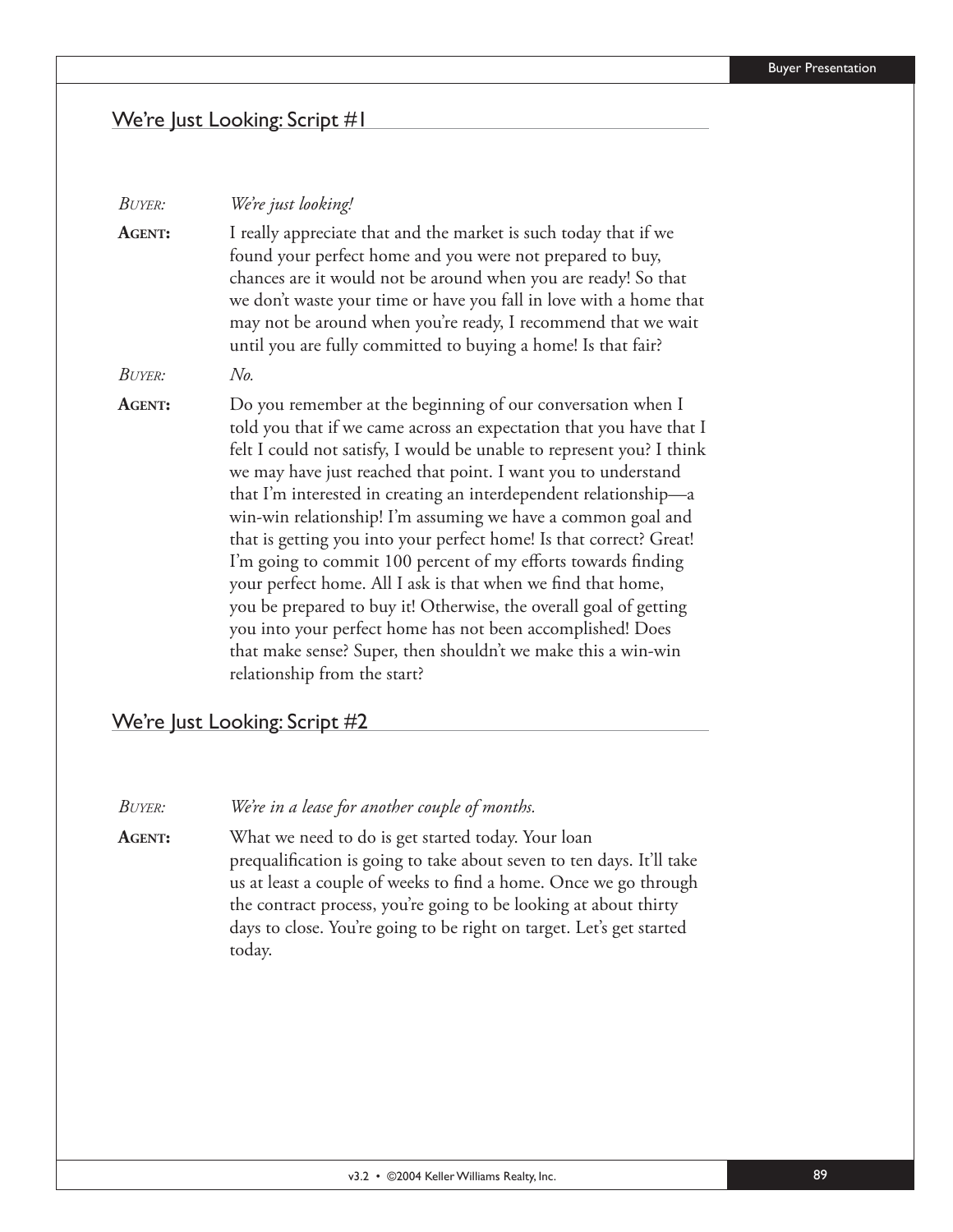## We're Just Looking: Script #3

| <b>BUYER:</b> | I'm really not sure that I want to buy.                                                                                                                                                                                                                                                                                                                                                                                                                                                                                                                     |
|---------------|-------------------------------------------------------------------------------------------------------------------------------------------------------------------------------------------------------------------------------------------------------------------------------------------------------------------------------------------------------------------------------------------------------------------------------------------------------------------------------------------------------------------------------------------------------------|
| <b>AGENT:</b> | Why are you not sure?                                                                                                                                                                                                                                                                                                                                                                                                                                                                                                                                       |
| Buyer:        | I just have this uneasiness.                                                                                                                                                                                                                                                                                                                                                                                                                                                                                                                                |
| <b>AGENT:</b> | About owning a piece of property?                                                                                                                                                                                                                                                                                                                                                                                                                                                                                                                           |
| Buyer:        | Not just that, but the size of the transaction and the thought of a<br>mortgage.                                                                                                                                                                                                                                                                                                                                                                                                                                                                            |
| <b>AGENT:</b> | How do you feel about continuing to rent and putting your<br>money into an apartment and receiving no advantage? You're<br>already paying utilities. True, you are taking on responsibilities in<br>terms of maintenance, but the benefit to you is the same reason<br>you came to us in the first place and that hasn't changed. You will<br>still get the tax deductions, you'll have ownership, appreciation,<br>none of which you'll be able to get out of a landlord. You can<br>either pay your mortgage down or you can pay your landlord's<br>down. |

## I Am in a Two-Month Lease: Script #1

| <b>BUYER:</b> | I'm in a lease for two months. Should I wait until I get closer to the<br>end of the lease?                                                                                                                                                                                                                                                                                                |
|---------------|--------------------------------------------------------------------------------------------------------------------------------------------------------------------------------------------------------------------------------------------------------------------------------------------------------------------------------------------------------------------------------------------|
| <b>AGENT:</b> | No. What is your goal at the end of that lease? To move, or do you<br>have the option to extend that lease without penalty on a month-<br>to-month basis?                                                                                                                                                                                                                                  |
| Buyer:        | I need to move.                                                                                                                                                                                                                                                                                                                                                                            |
| <b>AGENT:</b> | Now is the time to get prepared. You will have to get preapproved<br>and start your housing search and then find the house. Typically a<br>preapproved buyer can close on their home in thirty days. If you<br>are sixty days out, that will allow you thirty days to look for the<br>property. And then you'll be able to close within the next thirty<br>days. So the timing is perfect. |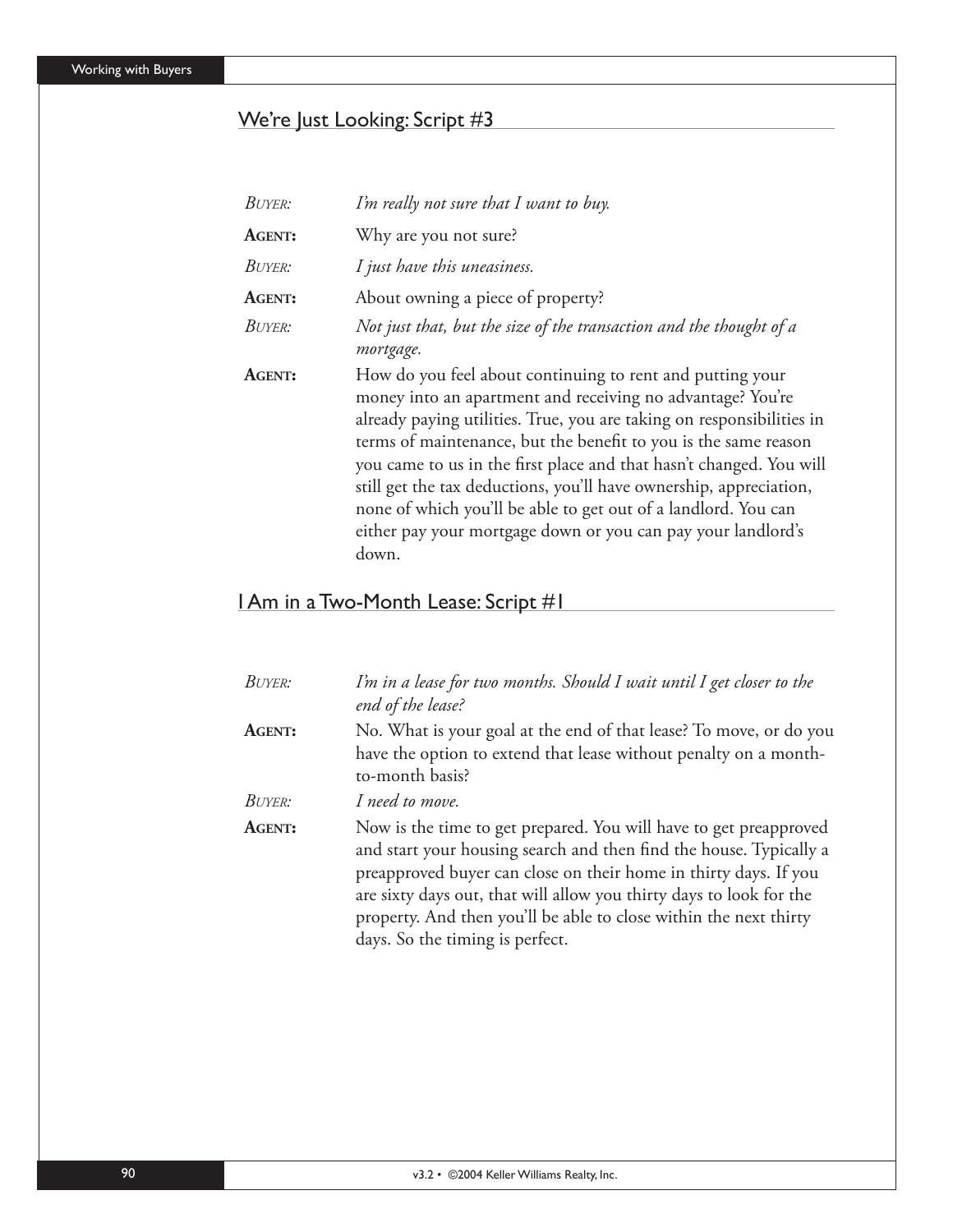## I Am in a Three-Month Lease: Script #1

*BUYER: I've got another three months left on my apartment lease. Should I wait until there is less time before looking for a house or signing an agreement?* **AGENT:** Since you can expect a thirty- to forty-day closing period, we will make an offer approximately one month before your lease expires. In the meantime, we can make sure that you're absolutely

educating you about the market.

preapproved. We will also spend about fifteen to thirty days

## I Am in a Four-Month Lease: Script #1

| BUYER:        | I'm in a lease for another couple months. Shouldn't I wait to begin<br>looking?                                                                                                                  |
|---------------|--------------------------------------------------------------------------------------------------------------------------------------------------------------------------------------------------|
| <b>AGENT:</b> | That's an excellent point. Since interest rates are low, if I could<br>find you a home where the seller would buy you out of your lease,<br>would you be interested in home ownership right now? |
| <b>BUYER:</b> | Sure; the lease is the only thing in my way.                                                                                                                                                     |
| <b>AGENT:</b> | We find that it takes about thirty days to close after we find the<br>right home. Did you want to take your time moving in? Or did<br>you want to move within a few days?                        |
| BUYER:        | I've got some time, so there's no big rush.                                                                                                                                                      |
| <b>AGENT:</b> | It would be thirty days before your first payment is due, as well.<br>So if you found the perfect home, you wouldn't want to miss out,<br>right?                                                 |
| BUYER:        | Right.                                                                                                                                                                                           |
| <b>AGENT:</b> | I think we can still work with that, because we have thirty days<br>before we close plus thirty days before a payment is due. So we're<br>talking about only two months.                         |

### We Don't Have the Money to Buy Right Now: Script #1

**AGENT:** You might be surprised how little it costs to buy a home these days. Would you be interested in a no-obligation meeting with me to learn more? Do you happen to know of anyone else who might be buying or selling?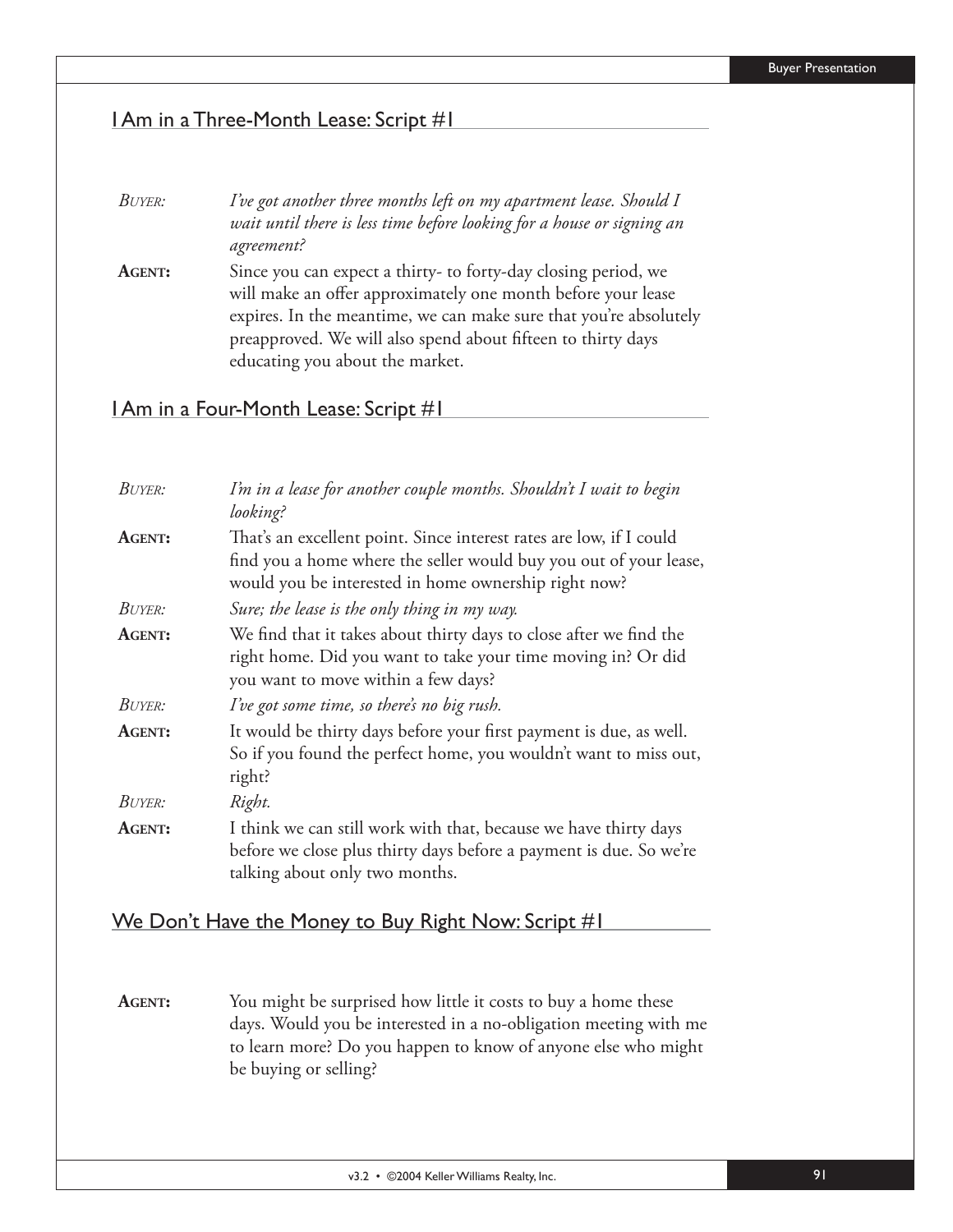### You've Only Been in the Business for a Few Months: Script #1

| $\mathit{BUY}\!\mathit{ER}\!$ : | You've only been in the business for ____ months. Why should I work |
|---------------------------------|---------------------------------------------------------------------|
|                                 | with you?                                                           |
| Agent:                          | Sure I've been in this business months, but I am smart, hard-       |
|                                 | working, and I've received more training than the average agent     |
|                                 | working for the competition.                                        |

### I Don't Want to Meet You in Your Office: Script #1

**AGENT:** Well, I appreciate that and I understand your concern, but I must tell you—I operate differently! You see, I consider myself a real estate consultant and not a real estate agent. I'm not in the business of showing houses. I'm in the business of satisfying needs. Before I can satisfy what you need in your next home, I first must identify those needs, and that process is done in my office. Otherwise, we're just wasting your time looking at homes that may not meet your needs. It makes more sense to me to spend an hour in my office uncovering your needs than to spend three or four days hoping we stumble upon your perfect home. Would you agree? Great! When would be a good time for us to meet?

### I Don't Want to Meet You in Your Office: Script #2

**AGENT:** Well I appreciate that and I understand your concern, but I must tell you—I operate a little differently! You see I'm not like most agents who will just throw you into the car and show you fifty homes hoping we stumble upon the perfect one. If you choose to work with me we are going to take a proactive approach which will virtually assure you of getting what you want and wanting what you get. That process is started in my office. Does that make sense? Great! When would be a good time for us to meet?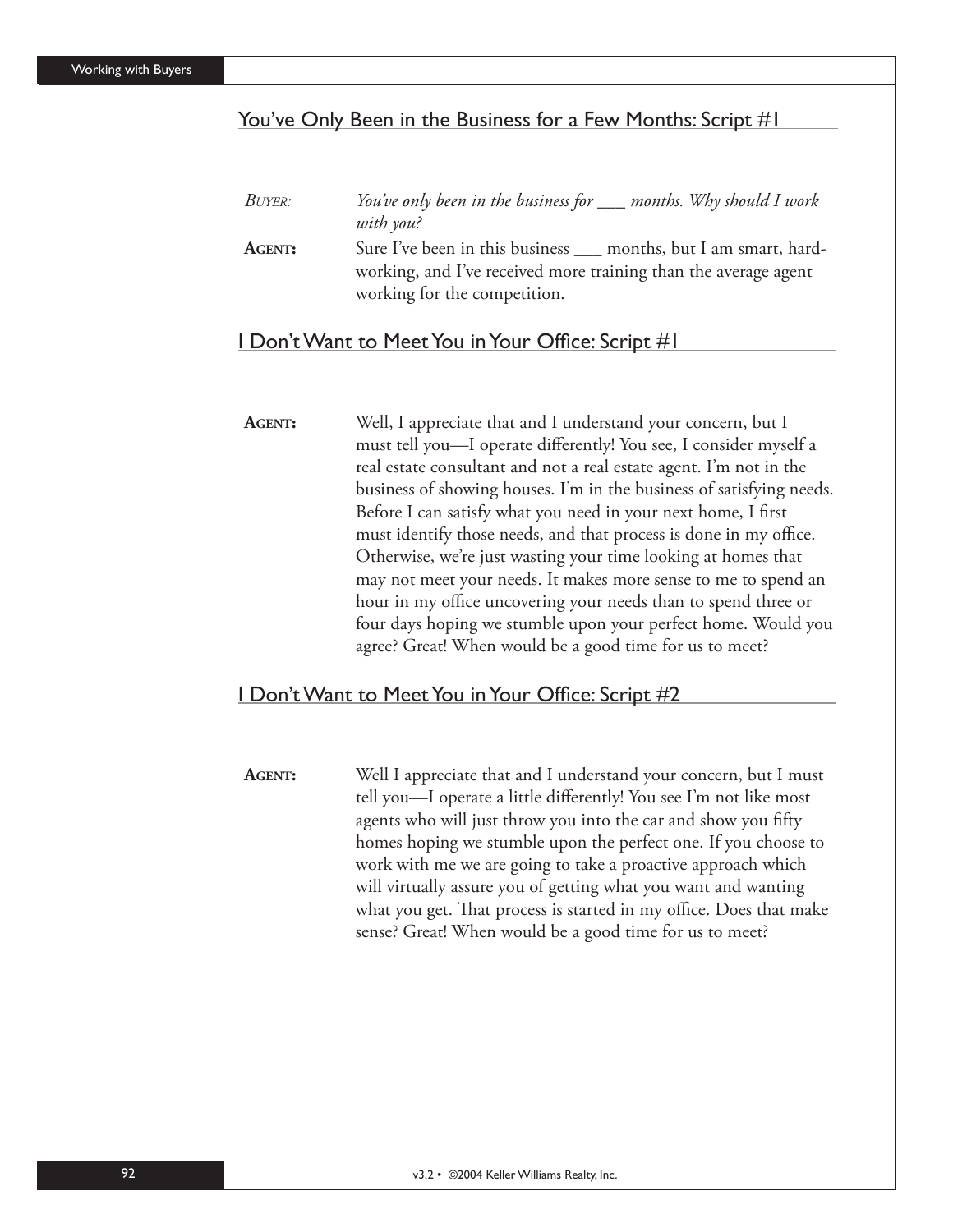## Objections to Signing an Agreement

I Don't Want to Sign Anything Today: Script #1

*BUYER: I really don't want to get locked into an agreement.*

**AGENT:** I understand completely. I encourage you to take this agreement and read it at home. Part of our working together towards a successful outcome is mutual communication and trust. That's very important, regardless of which agent you choose to work with. I perceive from your comments that you are not comfortable working with me, or with any agent on an exclusive basis, at this time. Before you make any decisions, try to interview two or three other agents who will serve you in the same capacity that I'm proposing. After you've interviewed two or three, then make up your mind which one is the best fit for you. It may not be me. I've tried to tell you how I work and what I expect from you and what I can deliver, and if this is not quite what you're looking for, that's okay. There may be another agent out there that is better suited to addressing and handling your needs.

*BUYER: I'll do that.*

*[At this point, try to give body language indicating that the meeting is over.]* 

## I Want to Be Free to Work With Other Agents: Script #1

*BUYER: I don't want to sign an agreement. I want to be free to work with other agents.*  **AGENT:** I understand that completely, and in fact, if that's the way you feel, I encourage you to do just that. If we do decide to work together, I will give you the best information and representation in the industry. I want you to feel comfortable working with me. However, I do not work with people who work with multiple agents. I have other clients who need and deserve my services people who are willing to work with me on an exclusive basis—so I devote my time to them.

*(continued on next page)*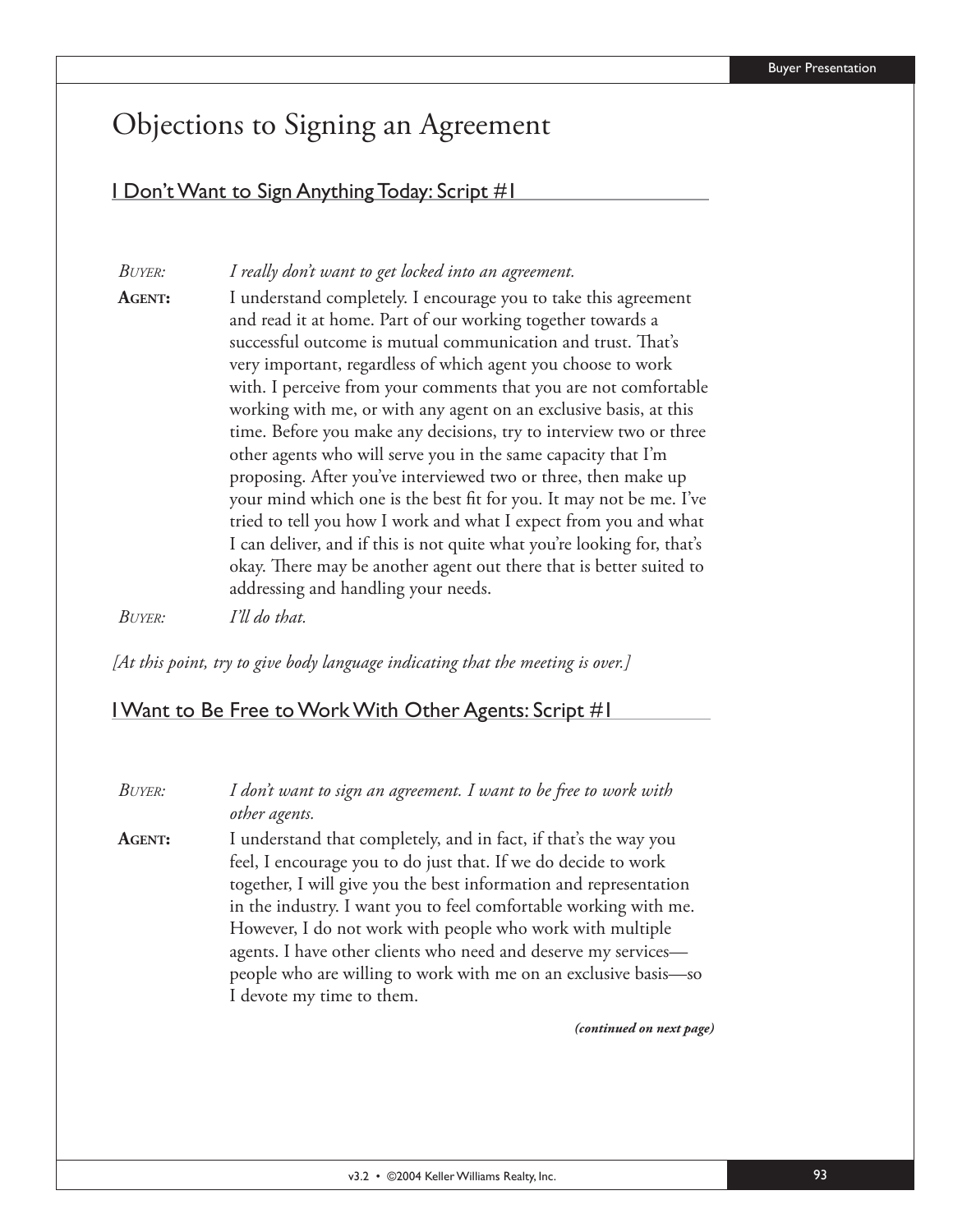## I Want to Be Free to Work With Other Agents: Script #1 (continued)

| BUYER:        | What are you suggesting about agents who will let me see other agents?                                                                                                                                                                                                                                                                                                                                             |
|---------------|--------------------------------------------------------------------------------------------------------------------------------------------------------------------------------------------------------------------------------------------------------------------------------------------------------------------------------------------------------------------------------------------------------------------|
| AGENT:        | They may not be as busy as I am. They're willing to take the<br>chance that they show you the house that you fall in love with.<br>There are some people who do not like to make commitments,<br>and I just can't afford to work with those people. I'm not saying<br>you're one of them.                                                                                                                          |
| <b>BUYER:</b> | It sounds like you know what you're talking about. What evidence do<br>I have you'll do what you say?                                                                                                                                                                                                                                                                                                              |
| AGENT:        | Well, I think my guarantee is kind of unusual in that you sign a<br>90-day Buyer's Representation Agreement, but you can get out of<br>it when you wish, if you have given me the right to correct any<br>situation that you're not satisfied with within 24 hours. I do not<br>ask for any money up front. You don't pay me anything if the<br>search does not succeed. It's kind of a no-lose situation for you. |
| <b>BUYER:</b> | Are there people I can talk to about you that can attest to what you're<br>saying?                                                                                                                                                                                                                                                                                                                                 |
| <b>AGENT:</b> | Let me give you the phone numbers of the last four or five<br>people I did business with. These are all people who have closed<br>transactions with me in the last sixty to ninety days. Ask them<br>anything you want.                                                                                                                                                                                            |
| BUYER:        | I'd like to call them before we sign anything.                                                                                                                                                                                                                                                                                                                                                                     |
| AGENT:        | Great. I'm going to give you a copy of the Buyer's Representation<br>Agreement. You take a look at it. If you have questions about<br>it, let me know. I will fax or e-mail you a list of reference phone<br>numbers. If you wish to move forward, that's fine. If you don't<br>want to move forward, I appreciate the time we spent together<br>and I wish you the best of luck on your home search.              |
| BUYER:        | Thanks.                                                                                                                                                                                                                                                                                                                                                                                                            |
| AGENT:        | If you're willing to move forward, then we'll focus strictly on<br>houses in our next meeting. We'll find out exactly what it is you're<br>looking for in terms of budget, location, number of bedrooms,<br>whether you want a garage, acreage, what style of house you<br>want-all those questions. We'll spend 100 percent of our time<br>doing just that. Okay?                                                 |
| BUYER:        | Sure.                                                                                                                                                                                                                                                                                                                                                                                                              |
| AGENT:        | Great. I appreciate your coming in and I look forward to hearing<br>from you shortly. I'll have the list for you later this afternoon.                                                                                                                                                                                                                                                                             |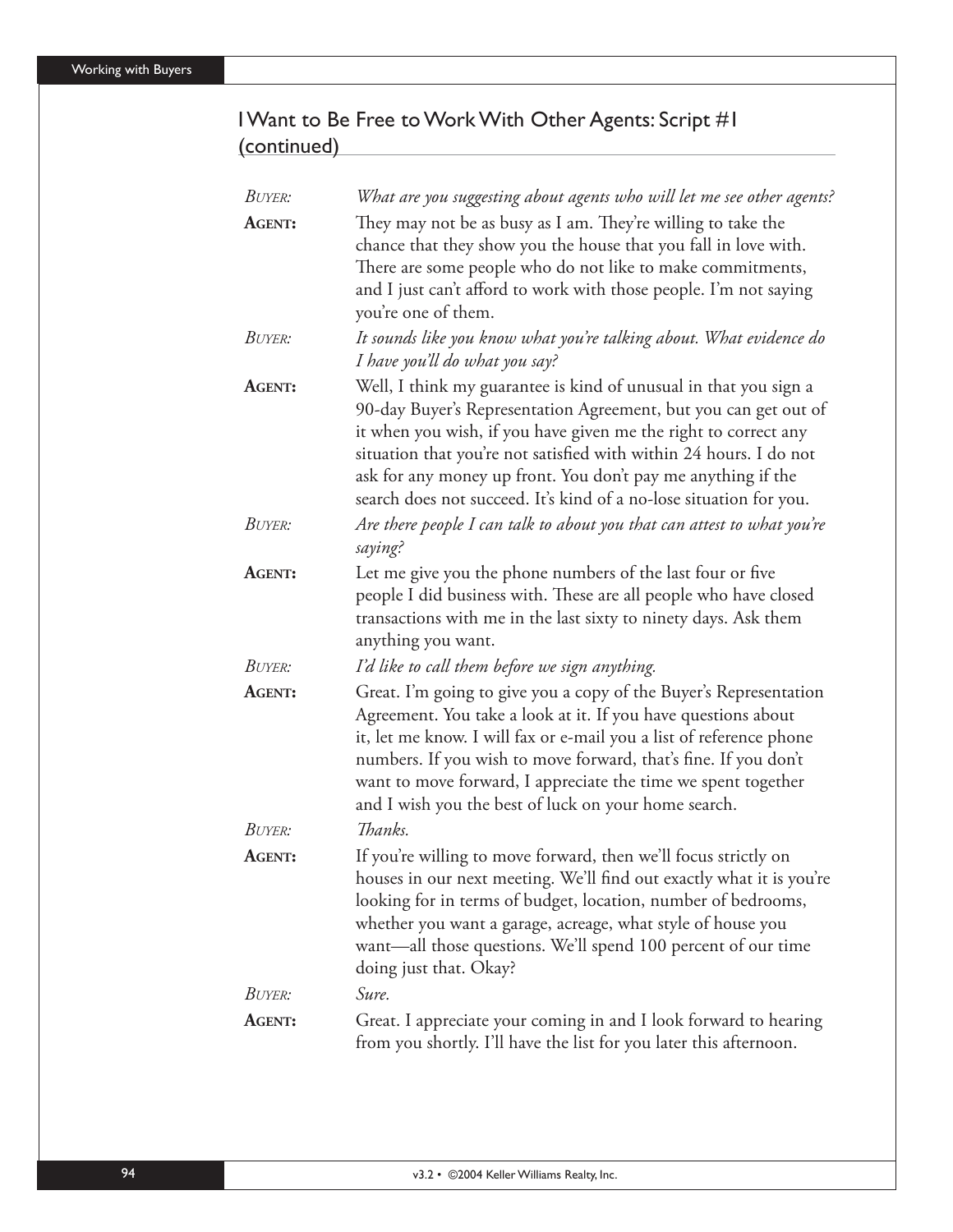## Why Can't I Work With Other Agents?: Script #1

| <b>AGENT:</b> | When you sign the Buyer's Representation Agreement with me,<br>you will find that I will work for you 100 percent of my loyalty.<br>Because I give you 100 percent of my loyalty, you should give me<br>100 percent of yours. A lot of people think that by having five or<br>six agents work with them that they'll view more homes. Actually,<br>it's the opposite; may I explain?                                      |
|---------------|---------------------------------------------------------------------------------------------------------------------------------------------------------------------------------------------------------------------------------------------------------------------------------------------------------------------------------------------------------------------------------------------------------------------------|
| BUYER:        | Please do.                                                                                                                                                                                                                                                                                                                                                                                                                |
| AGENT:        | Since I know you're going to buy through me, I make certain<br>that when I hear about a great property or when I find one in<br>the Multiple Listing Service, I'll call you immediately. If you're<br>working with five or six agents and a great property comes in and<br>I have a buyer who will give me 100 percent of their loyalty, but<br>you're not giving me your loyalty, who do you think I'm going to<br>call? |
| <b>BUYER:</b> | Your loyal buyer client.                                                                                                                                                                                                                                                                                                                                                                                                  |
| <b>AGENT:</b> | We call them "A" Buyers and "B" Buyers. You are in the "B" pile<br>of every agent out there if you are not loyal to one agent. As a<br>result, you don't hear about any of the great deals. You have to<br>make it to the "A" pile, and the way to do that is to sign an agency<br>agreement with me today. I can get you one step closer to where<br>you want to be.                                                     |
| BUYER:        | Let's sign. I want to be a buyer.                                                                                                                                                                                                                                                                                                                                                                                         |

## Why Do I Need to Sign an Agreement: Script #1

| $B_{UVER}$  | Why do I need to sign an agreement?                                                                                                                                                                                                |
|-------------|------------------------------------------------------------------------------------------------------------------------------------------------------------------------------------------------------------------------------------|
| AGENT:      | This allows me to represent you as your buyer agent.                                                                                                                                                                               |
| BUYER:      | Why is it important that you do that?                                                                                                                                                                                              |
| AGENT:      | Generally, the houses that are most in demand are going to sell<br>before they enter the market. If I'm working for you and I know<br>exactly what you want, I can get you in to see a property before it<br>even hits the market. |
| BUYER:      | I couldn't do that on my own?                                                                                                                                                                                                      |
| AGENT:      | No, because you're not going to hear about the property.                                                                                                                                                                           |
| $R_{I/VFR}$ | But I have Internet access.                                                                                                                                                                                                        |

*(continued on next page)*

v3.2 • ©2004 Keller Williams Realty, Inc. 95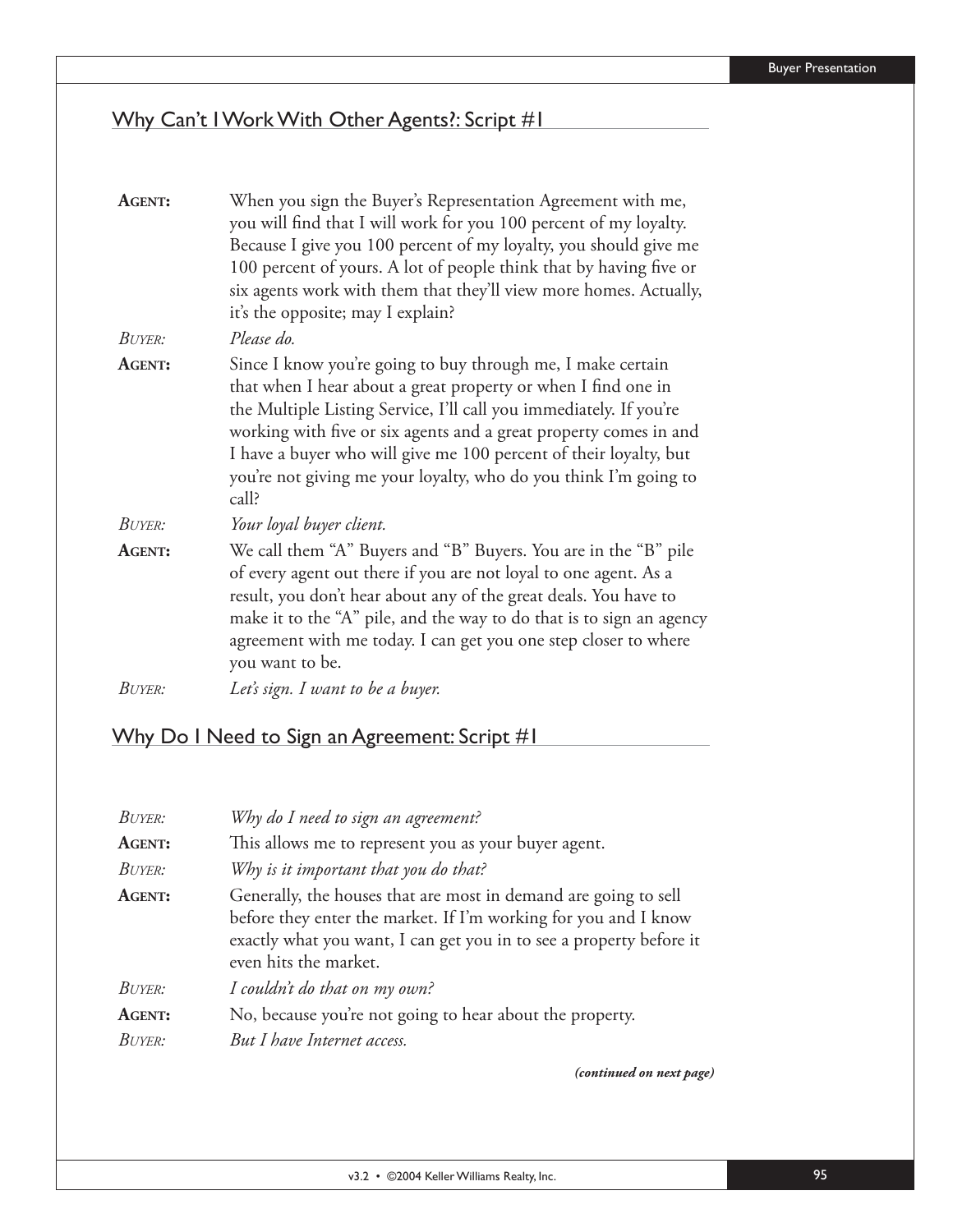## Why Do I Need to Sign an Agreement: Script #1 (continued)

| AGENT:        | It takes three to ten days after the agent enters the data for it to                                                                                                              |
|---------------|-----------------------------------------------------------------------------------------------------------------------------------------------------------------------------------|
|               | show up on the Internet. So, depending on how long it takes                                                                                                                       |
|               | the agent to enter the data, the listing could be ten to fourteen                                                                                                                 |
|               | days old. Since I network with other agents, I will know about a                                                                                                                  |
|               | property before it's even marketed to the general public.                                                                                                                         |
| <b>BUYER:</b> | Does this mean I can't work with other agents?                                                                                                                                    |
| AGENT:        | Yes—unless you're unhappy with our services. If at any time you're<br>unhappy, we guarantee that you'll be released from this contract<br>unless you have a house under contract. |
| <b>BUYER:</b> | When are we going to look for houses?                                                                                                                                             |
| AGENT:        | First, tell me about your dream house. What does it look like?                                                                                                                    |
|               | I need to know what you want in a home, so I can narrow our                                                                                                                       |
|               | choices before we start looking. Once we know exactly what                                                                                                                        |
|               | you're looking for, then we'll go out and look at houses.                                                                                                                         |

## I Have Realtor.com: Script #1

| $B_{UVER}$    | I have Realtor.com.                                                                                                                                                                                                                                                                                                                                   |
|---------------|-------------------------------------------------------------------------------------------------------------------------------------------------------------------------------------------------------------------------------------------------------------------------------------------------------------------------------------------------------|
| <b>AGENT:</b> | Do you realize that Realtor.com is about two to three weeks<br>behind what I use? Would you like the most up-to-the-minute<br>listings? You'll know that if I send listings to you, 99 percent of<br>the time they are actually still for sale. Many of the listings from<br>the Internet and Realtor.com are already sold. Have you noticed<br>that? |
| BUYER:        | Yes! I don't know how many times I've called and the house has<br>already sold.                                                                                                                                                                                                                                                                       |
| <b>AGENT:</b> | You can avoid that by letting me get you the houses you want, if<br>that's okay. All I want is your email address and a few minutes of<br>your time. May I have that?                                                                                                                                                                                 |
| $R_{I/VFR}$   | Yes.                                                                                                                                                                                                                                                                                                                                                  |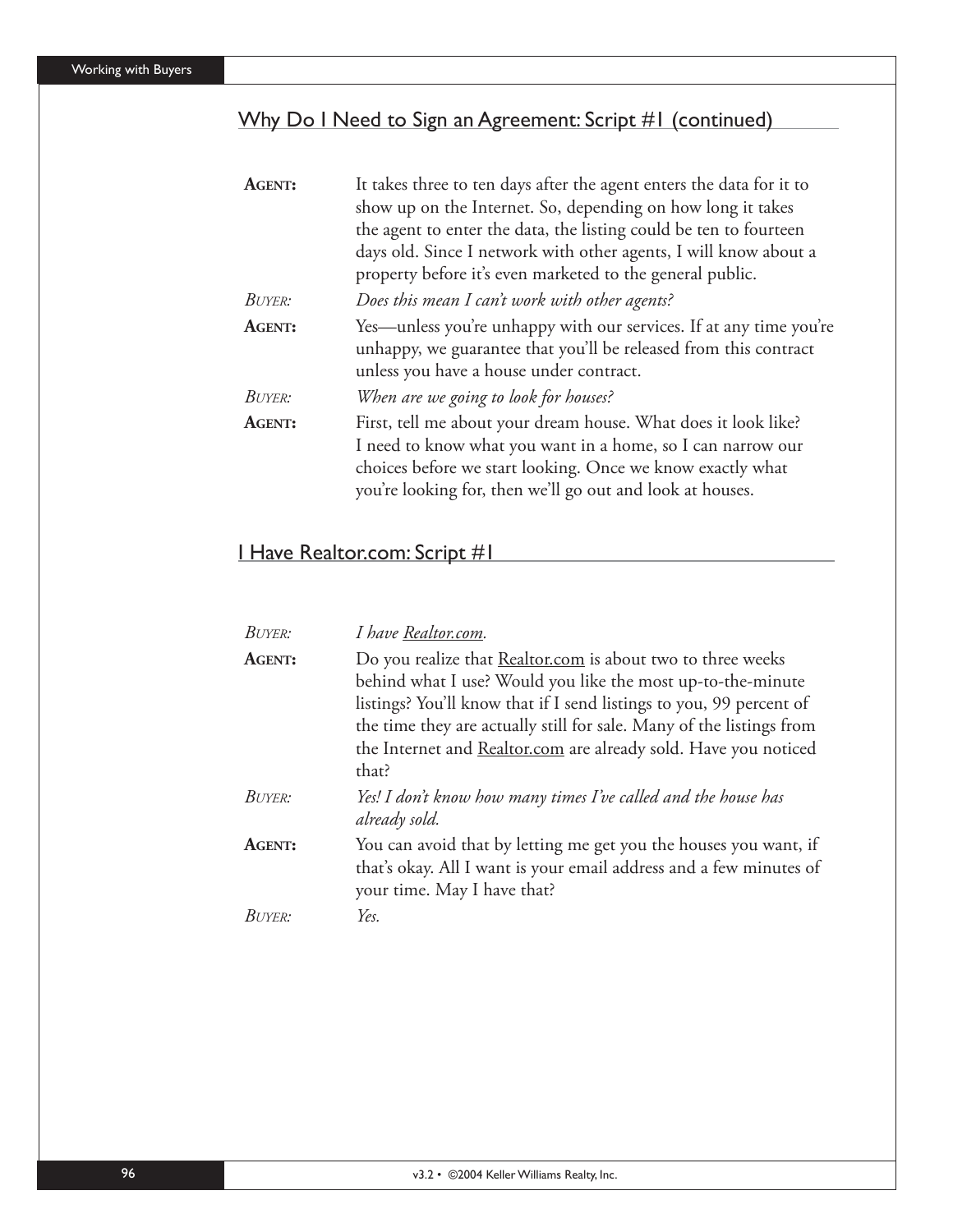# **On-Going Servicing**

## Working with First-Time Homebuyers

## Setting Expectations about First Home: Script #1

**AGENT:** Your first home is not going to be your dream home. Most people will live in their home only three to five years before they move up. This home is the foundation and investment to get to your next home, which still may not be your dream home. My job is to help you make a good real estate investment to get you where you want to be. You may buy and sell three, four, or five times in your life. I will help you every step of the way. Now, let's go find your first home—the first step to your future.

## Setting Expectations about First Home: Script #2

| AGENT:        | Don't be surprised if the first home we see is the one you want to    |
|---------------|-----------------------------------------------------------------------|
|               | buy. If you're good at telling me what you want, and if I'm good at   |
|               | listening to what you're telling me, I should be able to take you to  |
|               | your new home in the first four showings. You don't want to see       |
|               | all of the houses in ________ (city, state/province), do you?         |
| BUYER:        | $No$ .                                                                |
| <b>AGENT:</b> | You want to see the homes that best fit your needs, right?            |
| BUYER:        | That makes sense to me.                                               |
| <b>AGENT:</b> | Some agents will show you several really bad homes, and then          |
|               | they'll show you one really great home. They expect you to say,       |
|               | "Those other houses were really horrible, and this one is great. I'll |
|               | buy it!" I don't work that way. I want to show you only the best      |
|               | homes. Is that all right?                                             |
| <b>BUYER:</b> | Yes, that would be great.                                             |
| AGENT:        | I'll know if you like any of the homes we look at today because I'll  |
|               | ask you if you want to buy it. Is that okay with you?                 |
| <b>BUYER:</b> | Yes.                                                                  |
| <b>AGENT:</b> | By the way, if I forget to ask you, will you remind me?               |
| BUYER:        | Sure.                                                                 |
|               |                                                                       |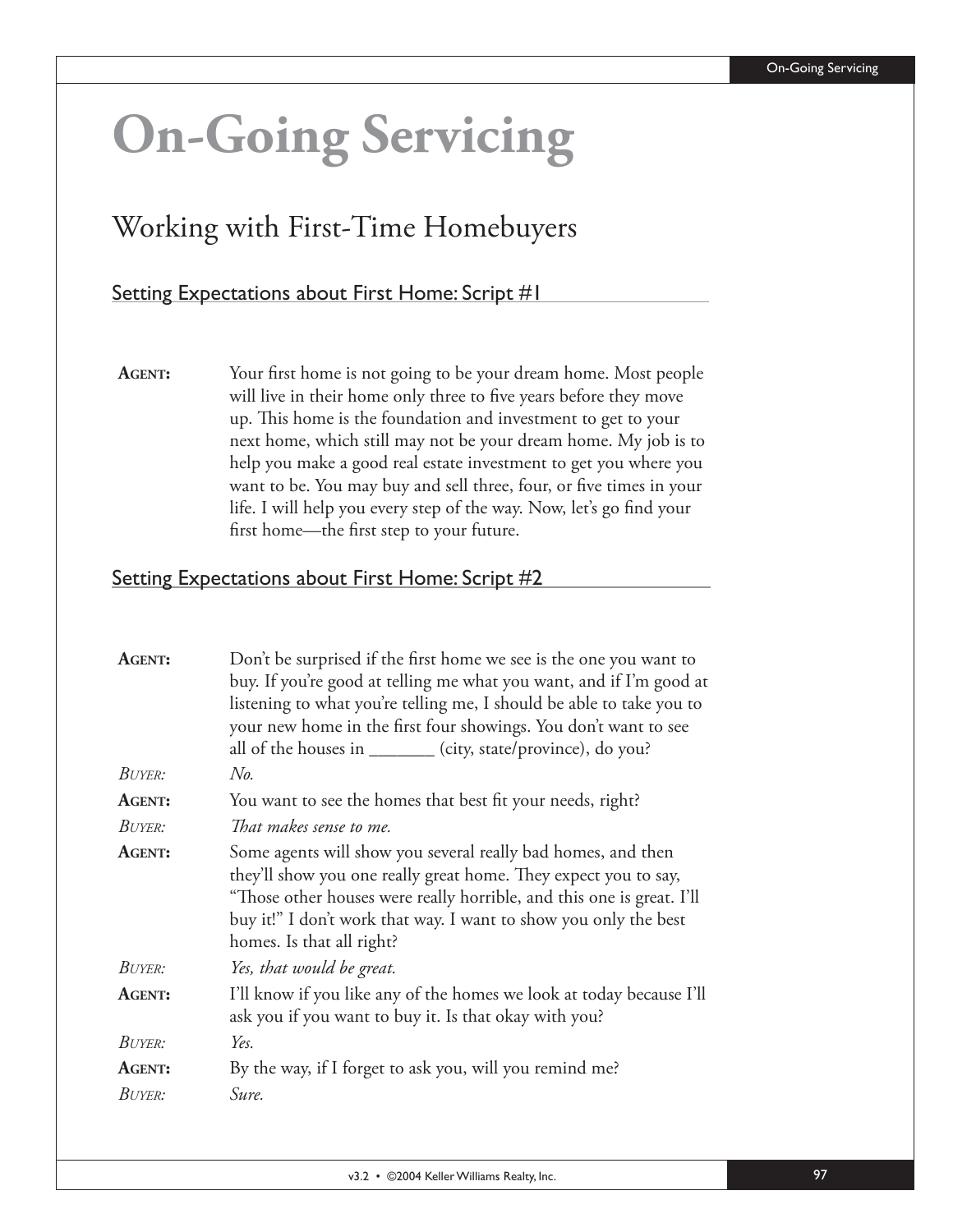## Explaining Market Values and Taxes: Script #1

| AGENT:        | Taxes are a part of home ownership; they will need to be included                                                                                                                                                         |
|---------------|---------------------------------------------------------------------------------------------------------------------------------------------------------------------------------------------------------------------------|
|               | when you calculate your payment. Now that we've talked to the                                                                                                                                                             |
|               | lender and we know you're qualified to buy the house, what is                                                                                                                                                             |
|               | your ideal payment?                                                                                                                                                                                                       |
| BUYER:        | I wouldn't want to spend more than _____                                                                                                                                                                                  |
| AGENT:        | Does that figure include taxes?                                                                                                                                                                                           |
| BUYER:        | What do you mean?                                                                                                                                                                                                         |
| <b>AGENT:</b> | When we look at a property, we have to take the taxes that are<br>current on the property and divide that figure by twelve, and<br>then verify that we can add that amount to the payment and still<br>purchase the home. |
| <b>BUYER:</b> | I didn't realize taxes were so high around here.                                                                                                                                                                          |
| AGENT:        | Unfortunately they are.                                                                                                                                                                                                   |
|               |                                                                                                                                                                                                                           |

## Explaining Market Values and Taxes: Script #2

| Buyer: | The taxes are so high in this area.                                    |
|--------|------------------------------------------------------------------------|
| Agent: | Property taxes are a fact of life and that is how this school district |
|        | is funded. I can show you property taxes for other areas, but in       |
|        | most cases you'll find it depends on the value of the home and         |
|        | where it sits as opposed to the tax rate.                              |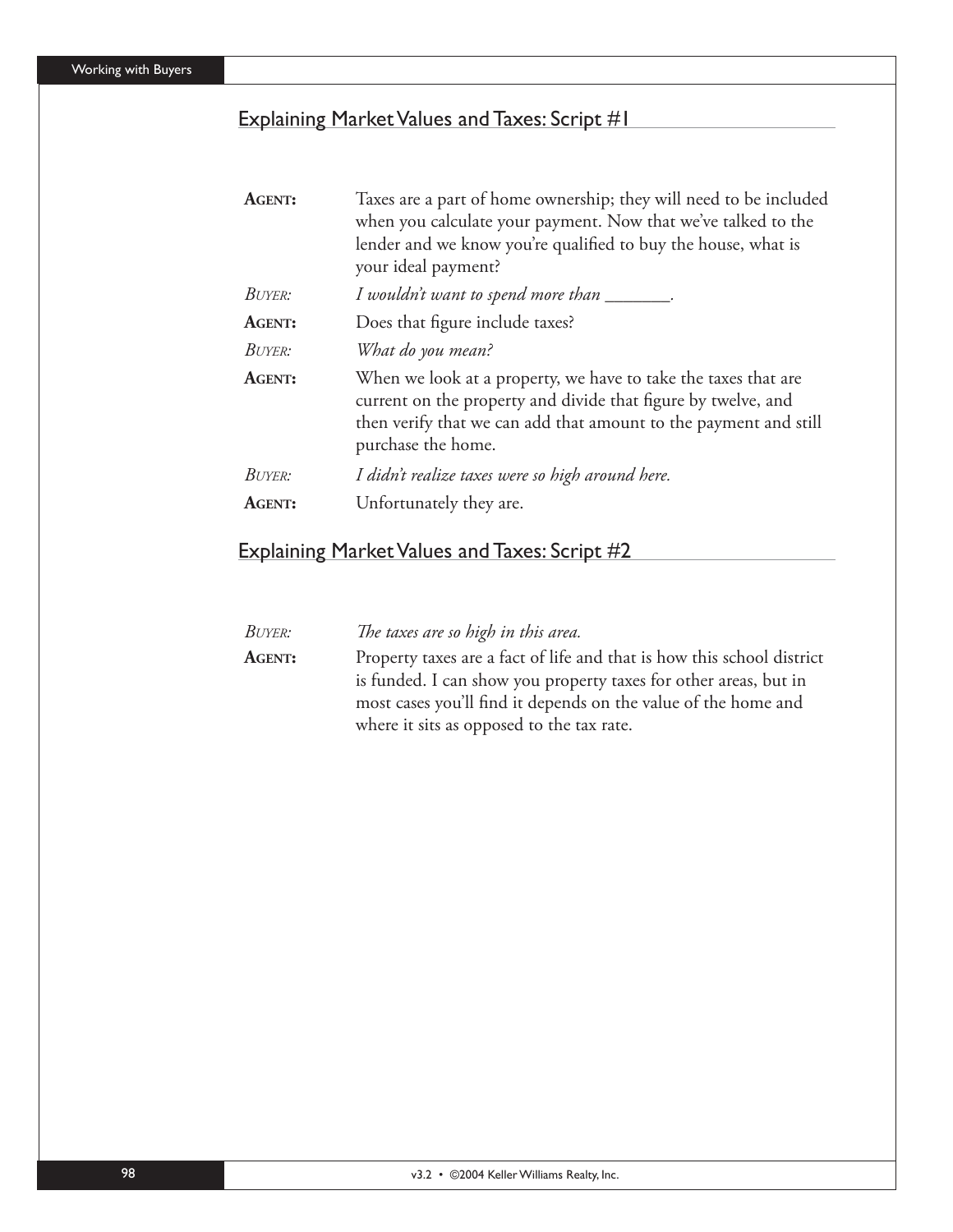## Working with Home Buyers

## Setting Up the Buyer to Find a Home: Script #1

**AGENT:** As we go out to look at homes today and find the home you are going to buy, there are four things I'd like you to do. The first thing I want you to do is to bring the measurements of your largest piece of furniture. When we find the home that you're going to buy today, I want to make sure that your furniture's going to fit. The second thing I want you to do is bring the measurements of your master bedroom. That way, when we find the home that you're going to buy today, you'll be sure your new bedroom is going to be the size you are looking for. The third thing I want you to bring is a pillow or a color swatch from your favorite piece of furniture. That way, when we find the home that you're going to buy today, you're going to be able to make sure that the colors match or decide if you're going to have to do some painting. There is a fourth thing I want you to do. When we go out there and look at homes, I'd like you to bring along a checkbook, so when we find the home that you want to buy today, you'll be able to put down some earnest money when we make an offer.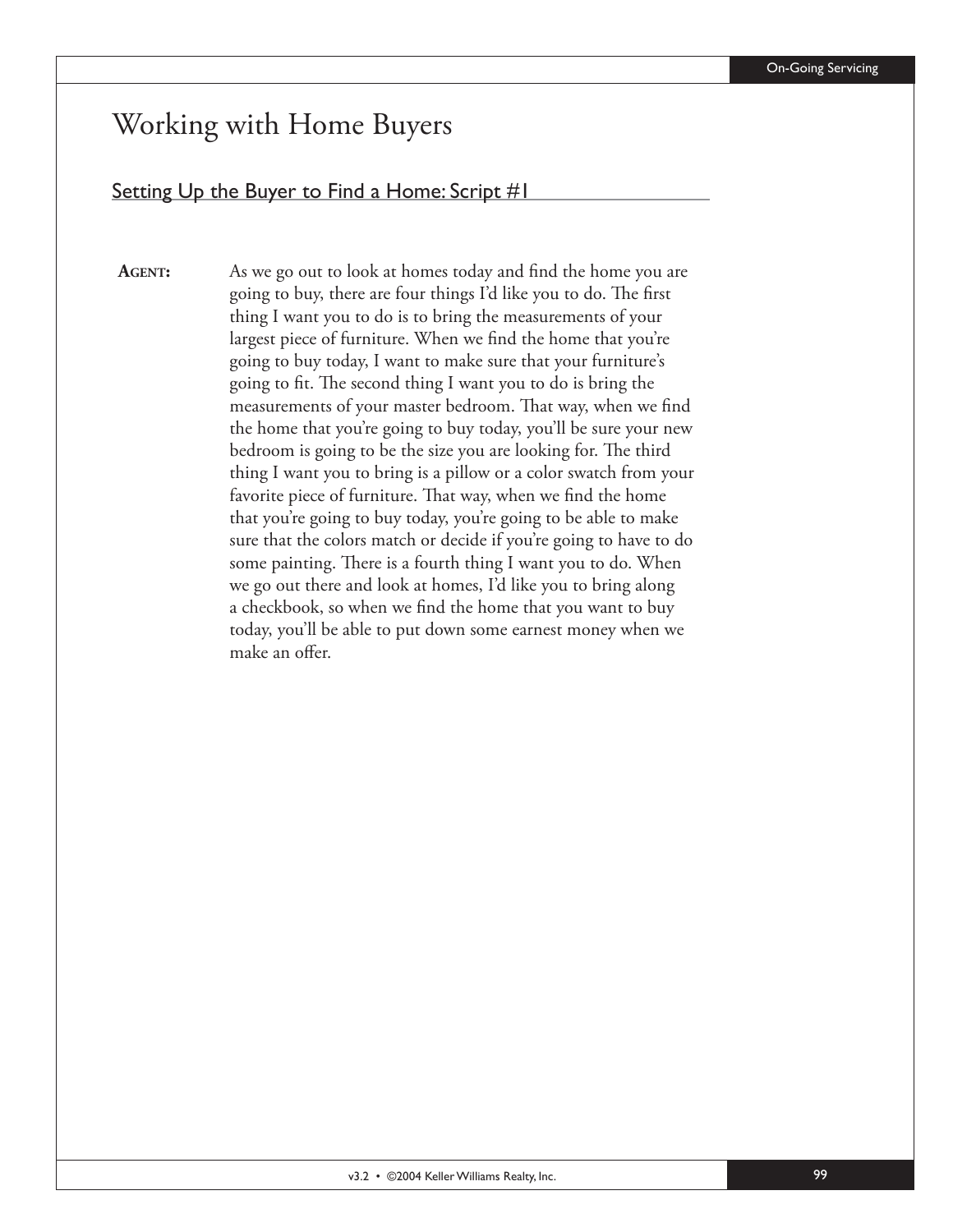## Prequalification/Preapproval Process

## Positioning Allied Resource as Your Customer's Trusted Adviser: Script #1

**AGENT:** Part of our Keller Williams service is to have *Mr. Mortgage* Partner call you. He is the trusted adviser of customers we've helped over the past seventeen years. He's going to educate you on mortgages in this area. There are more than two hundred different loans. His profession is to secure the money that allows you to accomplish your goal. His name is \_\_\_\_\_\_\_ and he will be calling you. He will ask you what you're trying to achieve. You'll find he's different than most lenders—instead of quoting rates he'll ask you what you're trying to achieve. He'll listen and then present two or three options that will accomplish the goal you're seeking.

*Voicemail to the Mortgage Partner:* 

**AGENT:** *Mr. Mortgage Partner*, *Mr. and Mrs. Relo Buyers* are coming in. He's with \_\_\_\_\_ (company), they're out of \_\_\_\_\_\_ (city, state/ province). They're selling a home for  $\frac{1}{2}$  They have little kids, really interested in \_\_\_\_\_\_\_ (cheerleading and football). They have a \_\_\_\_\_\_\_\_ (dog, Muffy, I think it's a King Charles Cavalier). Talk to you soon.

*Call Back from the Mortgage Partner:* 

**MORTGAGE PARTNER:** Great people. I really told them how valuable your team has been to our customers. And thanks for telling them that I'm the trusted adviser. They can go to 400 tops; their comfort level is 375. They're bulletproof. Bye. Now, you're ready to show!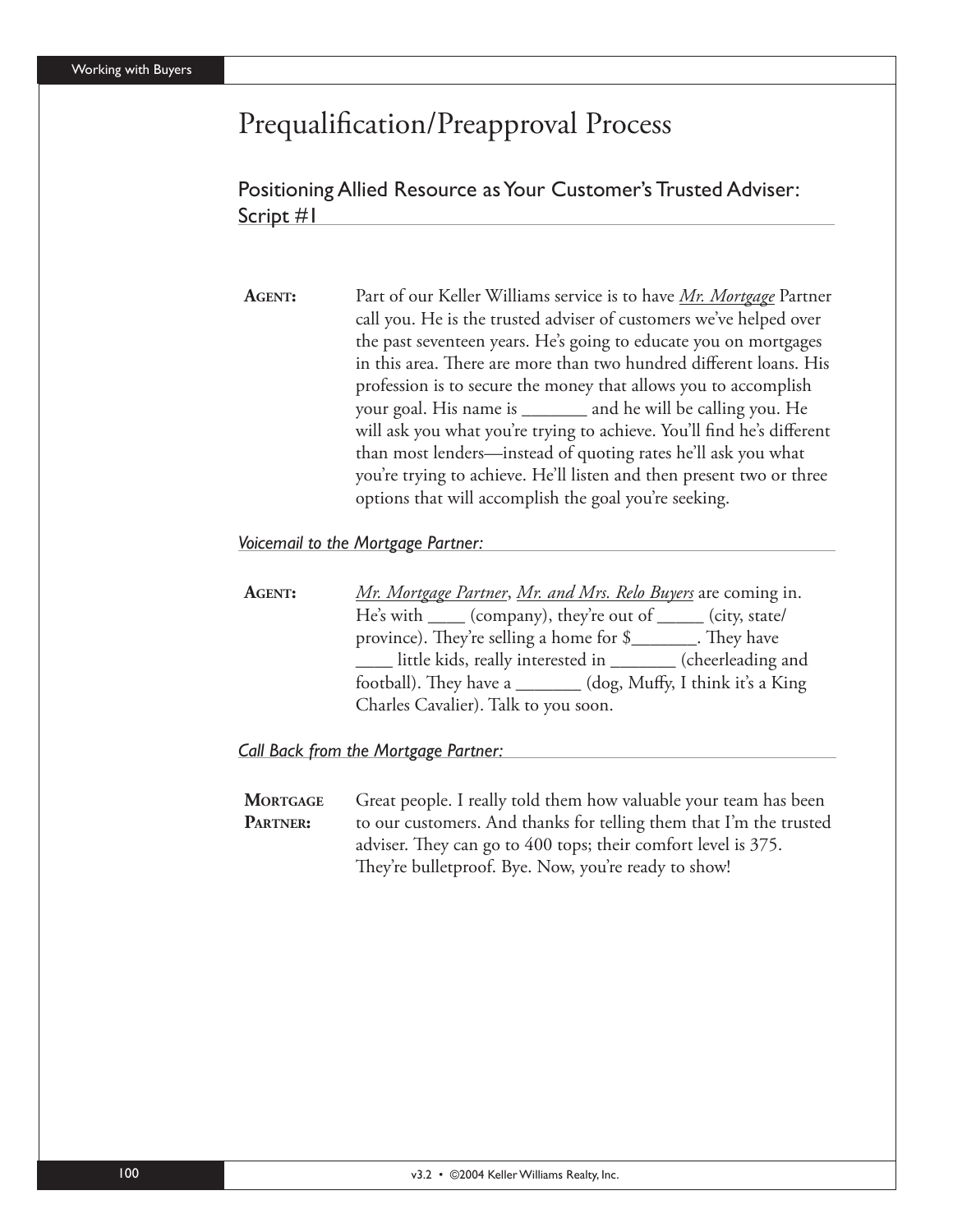## Differentiating Between Prequalification and Preapproval: Script #1

### *BUYER:* What's the difference between prequalification and preapproval?

**AGENT:** Prequalification is normally something that can be done by a lender in a very short period of time. They'll ask a few questions about your employment—whether you're self-employed or on a payroll—and they'll do a quick credit check. Based on that brief conversation, they'll issue a prequalification.

> Many agents rely on prequalification alone. However, we prefer to have a preapproval letter. Preapproval means that the lender has verified your employment, your income, and so forth. This way, when we write an offer on a property, we know that our client will have absolutely no problem being approved for the loan. That's critical.

## Differentiating Between Prequalification and Preapproval: Script #2

| It's important that we get you prequalified. Looking beyond<br>that, it's more important that we get you preapproved. There's an<br>important difference between qualification and approval.                                                                                                                                                                                                                                                                                                                                            |
|-----------------------------------------------------------------------------------------------------------------------------------------------------------------------------------------------------------------------------------------------------------------------------------------------------------------------------------------------------------------------------------------------------------------------------------------------------------------------------------------------------------------------------------------|
| What's the difference?                                                                                                                                                                                                                                                                                                                                                                                                                                                                                                                  |
| Qualification is nothing more than a few pieces of paper that<br>says a lender has talked to you on the phone. They may or may<br>not have pulled your credit. Based on the information that you<br>provided to them verbally, the lender thinks that you'll be able to<br>get a loan.                                                                                                                                                                                                                                                  |
| The seller's agent may not allow that qualification to carry a lot<br>of weight. If you are approved, it means that your application has<br>been submitted to the lender, your credit has been pulled, you<br>have had your file reviewed by an underwriter, and the lender<br>has agreed to issue you a mortgage—based on terms that are<br>acceptable to you. That makes you a "cash buyer."                                                                                                                                          |
| So, it's important that I get preapproved?                                                                                                                                                                                                                                                                                                                                                                                                                                                                                              |
| Yes, it's important. Regardless of the amount of down payment<br>you want to make, you need to be preapproved. Being<br>preapproved means that you are the equivalent of a cash buyer-<br>meaning you've got your cash coming to the table, and the bank<br>has their loan coming to the table. That will make our offer as<br>competitive as possible when we present it to a prospective seller.<br>The higher your level of approval, the more weight that our offer<br>will carry, and the better negotiating position we'll be in. |
|                                                                                                                                                                                                                                                                                                                                                                                                                                                                                                                                         |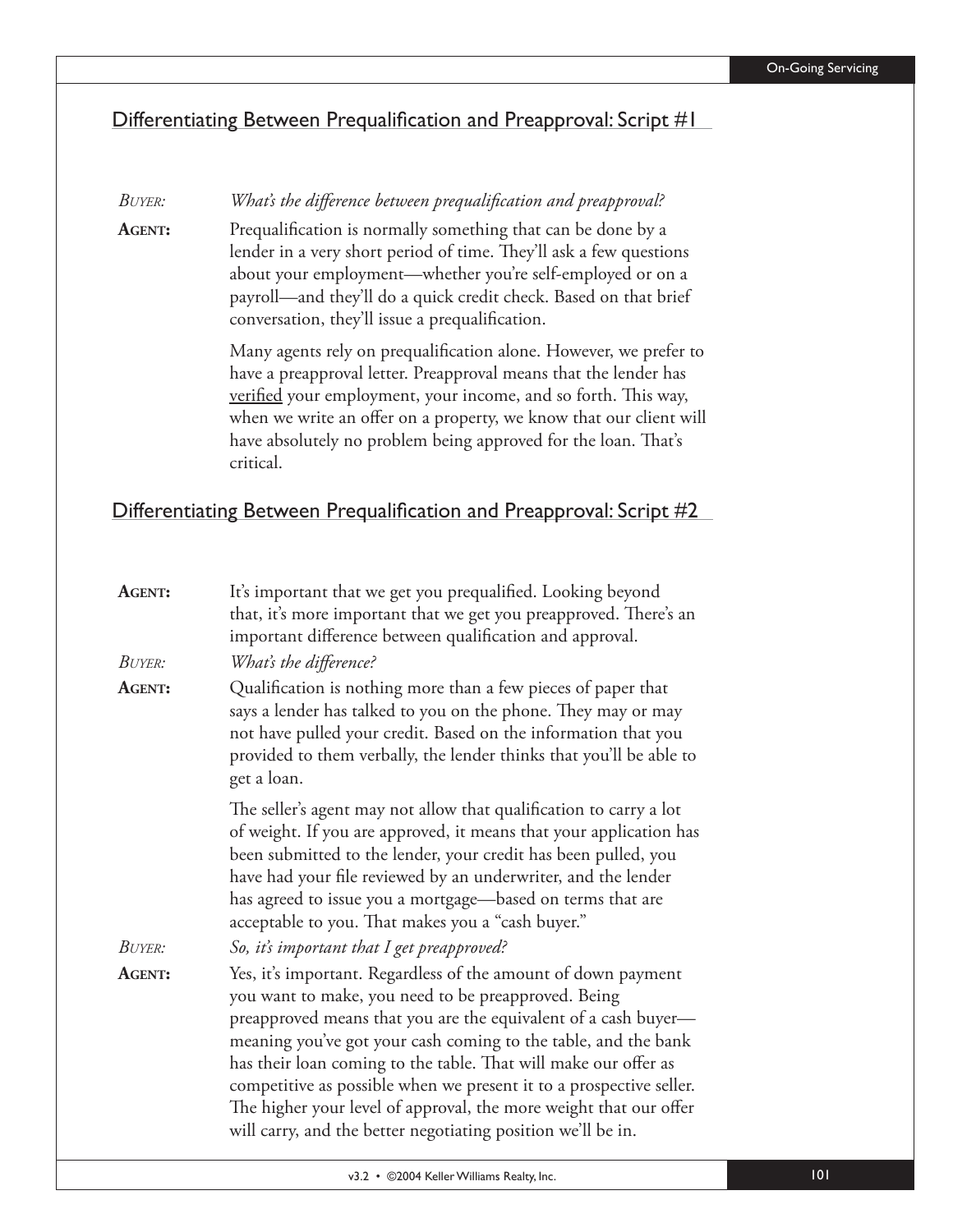| AGENT: | We don't want to guess what your price range is going to be.<br>There's nothing worse than going out, looking at houses, and<br>finding the perfect house, only to discover that it costs \$10,000<br>more than what you can afford. Does that make sense?                                                                                                                                     |
|--------|------------------------------------------------------------------------------------------------------------------------------------------------------------------------------------------------------------------------------------------------------------------------------------------------------------------------------------------------------------------------------------------------|
| BUYER: | Yes.                                                                                                                                                                                                                                                                                                                                                                                           |
| AGENT: | I absolutely love to get people into home ownership. The very first<br>thing I have first-time home buyers do is call one of the lenders<br>with whom I work. Are you looking for a home in ______ (area)<br>or more in $\_\_\_\_\_\_\$ (area)?                                                                                                                                                |
| BUYER: | (area).                                                                                                                                                                                                                                                                                                                                                                                        |
| AGENT: | I usually work with __________ (lender name) in that region. I'll<br>give you that number: it is ___________. It will only take them<br>about fifteen minutes to ask you a few questions, and then they<br>will run your credit report. Do you know how your credit is?                                                                                                                        |
| BUYER: | Not really.                                                                                                                                                                                                                                                                                                                                                                                    |
| AGENT: | Everything is credit-driven. So in order to know what interest rate<br>you'll get on a loan, or to know what program we're going to put<br>you into, we really need to know your credit rating. Have you<br>held your job for more than two years?                                                                                                                                             |
| BUYER: | Yes.                                                                                                                                                                                                                                                                                                                                                                                           |
| AGENT: | That's another important factor for getting a home loan. The<br>lender will check your qualifications and then call me. You and<br>I will then sit down and actually look at the areas that you're<br>interested in. We'll go into the computer and find houses in those<br>areas. I can show you any house, regardless of what company has<br>their sign in the front lawn-did you know that? |
| BUYER: | No, I didn't.                                                                                                                                                                                                                                                                                                                                                                                  |
| AGENT: | We have a cooperative called the Multiple Listing Service, and all<br>of the agents enter and share listings. That makes it easy for you as<br>a buyer, because you don't have to jump from agent to agent.                                                                                                                                                                                    |
| BUYER: | So the first step is to become preapproved?                                                                                                                                                                                                                                                                                                                                                    |
| AGENT: | Yes, and often people are qualified for more money than what<br>they want their house payment to be. For example, just because<br>you're qualified for \$200,000 may not mean you want to have a<br>payment based on that amount.                                                                                                                                                              |
| BUYER: | That's true.                                                                                                                                                                                                                                                                                                                                                                                   |
| AGENT: | We'll talk about all of those issues when we sit down. I think of<br>myself as a real estate consultant, not as a real estate agent, because<br>it's about getting you into the right house with the right loan<br>program so you can continue having a quality lifestyle.                                                                                                                     |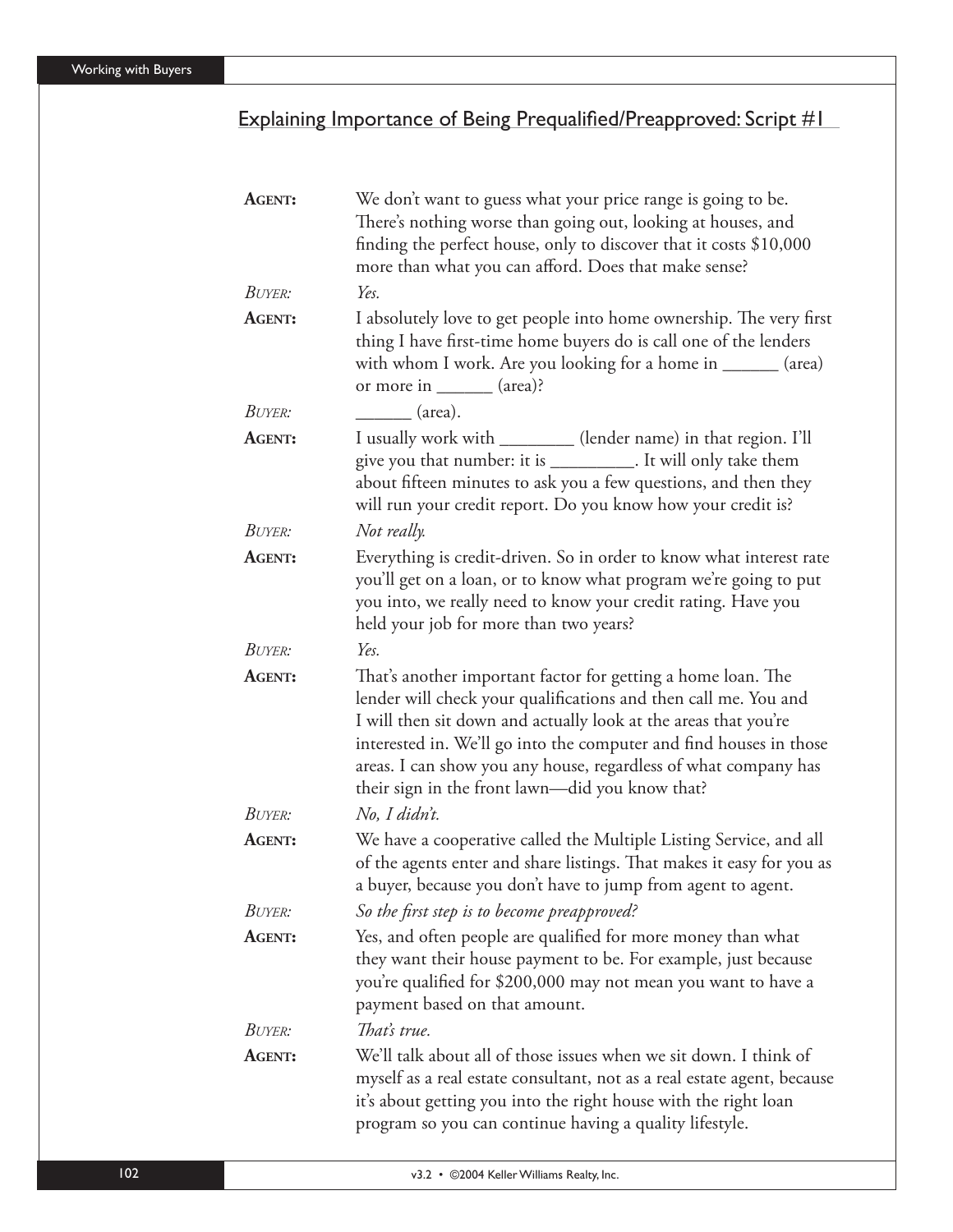| BUYER:        | We haven't been prequalified and we're not sure what to do.                                                                                                                                                                                                                                                                                                                                                                                                                        |
|---------------|------------------------------------------------------------------------------------------------------------------------------------------------------------------------------------------------------------------------------------------------------------------------------------------------------------------------------------------------------------------------------------------------------------------------------------------------------------------------------------|
| AGENT:        | In order for you to get the most benefit out of looking at homes,<br>it's important that you get prequalified. When you decide<br>you want to buy one of the homes, it will give you a lot more<br>negotiating power if you are prequalified. If you were in the seller's<br>shoes and you have two offers on your property—the first offer<br>from a prequalified buyer and the second offer from a buyer who<br>hasn't yet been to a lender yet—which contract would you choose? |
| <b>BUYER:</b> | I'd probably choose the one that's been prequalified.                                                                                                                                                                                                                                                                                                                                                                                                                              |
| <b>AGENT:</b> | So you see my point. Do you have a lender in mind?                                                                                                                                                                                                                                                                                                                                                                                                                                 |
| <b>BUYER:</b> | Well, no, not really.                                                                                                                                                                                                                                                                                                                                                                                                                                                              |
| AGENT:        | We have lenders we work with that we try to refer buyers to. We<br>have chosen them because they're willing to help us help you.<br>These lenders actually advertise on a moving truck that we own<br>and, since they're helping sponsor the truck with advertising, you<br>can borrow the truck at no expense. All you pay for is gas. Does<br>that sound like a benefit you would like?                                                                                          |
| <b>BUYER:</b> | Well, sure.                                                                                                                                                                                                                                                                                                                                                                                                                                                                        |
| AGENT:        | If there's another lender that you prefer to work with, you're<br>certainly free to go to them. Many of our buyers have had great<br>success with these lenders.                                                                                                                                                                                                                                                                                                                   |

## Explaining Importance of Being Prequalified/Preapproved: Script #3

*[People who have paid cash for most of their major purchases may not understand that we need a prequalification letter from a lender and that it will help them in the process.]* 

| <b>BUYER:</b> | Why do I have to give them all of this information?                                                                                                                                                                    |
|---------------|------------------------------------------------------------------------------------------------------------------------------------------------------------------------------------------------------------------------|
| AGENT:        | They require this information to grant prequalification. It's<br>something you've got to supply unless you're willing to invest your<br>own money.                                                                     |
| $B_{UVER}$    | I've never had to supply this information to get a loan in the past.                                                                                                                                                   |
| AGENT:        | Things have changed and it's not as easy to obtain credit. There<br>are more guidelines because of the bank failures during the 1980s.<br>And so we have to provide whatever they require if we want to get<br>a loan. |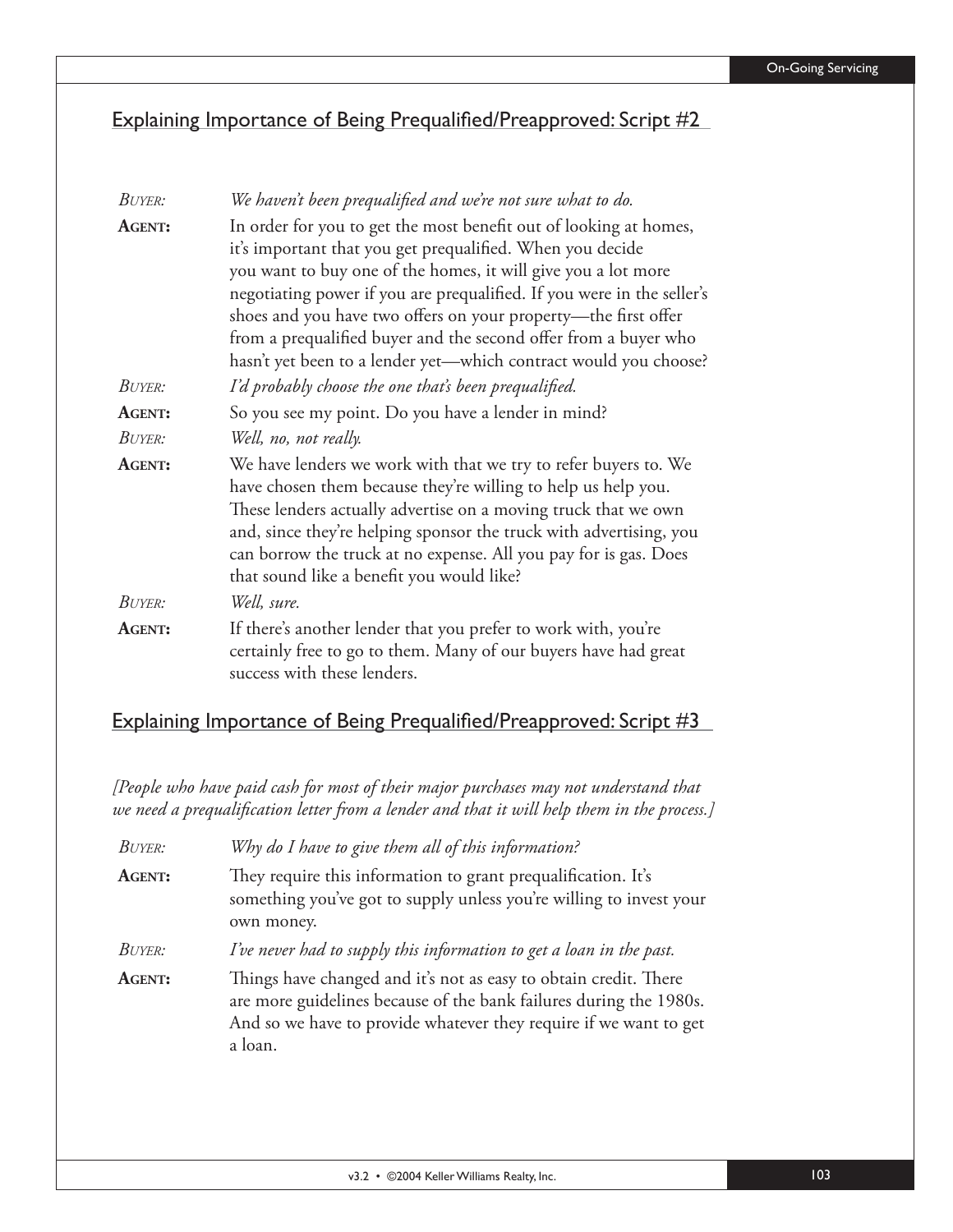| AGENT:        | The current interest rates are the lowest on record. Have you been                                                                                                                                                                                                                                                                                                                                                                                                         |
|---------------|----------------------------------------------------------------------------------------------------------------------------------------------------------------------------------------------------------------------------------------------------------------------------------------------------------------------------------------------------------------------------------------------------------------------------------------------------------------------------|
|               | to a lender?                                                                                                                                                                                                                                                                                                                                                                                                                                                               |
| <b>BUYER:</b> | I have not been to a lender.                                                                                                                                                                                                                                                                                                                                                                                                                                               |
| AGENT:        | I'm going to set that up for you. Are you interested in saving<br>money on your home purchase?                                                                                                                                                                                                                                                                                                                                                                             |
| BUYER:        | Absolutely.                                                                                                                                                                                                                                                                                                                                                                                                                                                                |
| AGENT:        | Let's say you're selling your home, and you have two offers on it.<br>One is a cash offer for the full asking price. The other offer is for<br>a thousand dollars over asking price, and this buyer hasn't been<br>to a lender yet. They haven't had their credit checked, and their<br>agent doesn't even know if they qualify. Imagine that you need to<br>move to ________ (Florida) in four weeks, and you have to make a<br>decision now. Which offer would you take? |
| <b>BUYER:</b> | The first offer.                                                                                                                                                                                                                                                                                                                                                                                                                                                           |
| AGENT:        | Would you risk your plans for the extra thousand dollars?                                                                                                                                                                                                                                                                                                                                                                                                                  |
| <b>BUYER:</b> | No, not on a sketchy offer.                                                                                                                                                                                                                                                                                                                                                                                                                                                |
| AGENT:        | Preapproval from a lender makes you a sure deal. I can help you<br>become a sure deal as a buyer. With preapproval, you become a<br>cash buyer.                                                                                                                                                                                                                                                                                                                            |
| BUYER:        | That makes sense.                                                                                                                                                                                                                                                                                                                                                                                                                                                          |

## Explaining Importance of Being Prequalified/Preapproved: Script #5

| Buyer:        | What is the first step I need to take to buy a house?               |
|---------------|---------------------------------------------------------------------|
| <b>AGENT:</b> | I suggest that you get prequalified before we begin to look, so you |
|               | know what range of housing is appropriate to look in. Otherwise,    |
|               | you'll be looking in a range that is below or above what you are    |
|               | comfortable purchasing. I don't want you to fall in love with a     |
|               | home that costs more than you can afford. So let's talk to a lender |
|               | and then begin our work.                                            |
|               |                                                                     |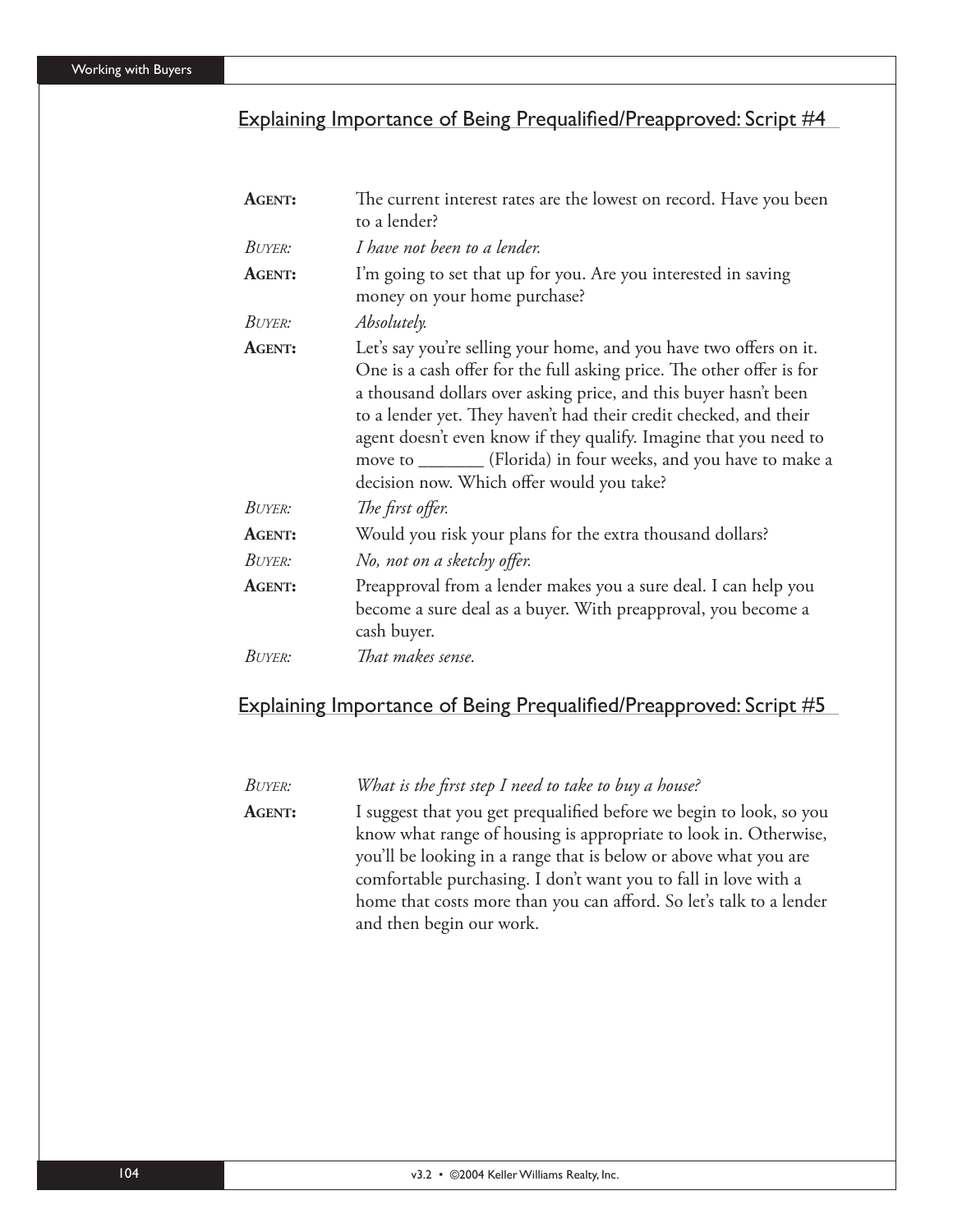**AGENT:** We're going to submit the preapproval letter with our offer because that makes our offer look very strong. I've already talked to the seller's agent. I know when the sellers would like to close and the title company that they prefer to use. I've got all the information that will make our offer "clean." The cleaner the offer, the more we can give the seller exactly what they are looking for and the better the chance we have of getting this home for you.

## Explaining Importance of Being Prequalified/Preapproved: Script #7

| AGENT:        | Have you talked to a lender, and have you been preapproved?                                                                                                                                                                                                                                                                                                                                                                                                                                                                                             |
|---------------|---------------------------------------------------------------------------------------------------------------------------------------------------------------------------------------------------------------------------------------------------------------------------------------------------------------------------------------------------------------------------------------------------------------------------------------------------------------------------------------------------------------------------------------------------------|
| <b>BUYER:</b> | No, I haven't.                                                                                                                                                                                                                                                                                                                                                                                                                                                                                                                                          |
| AGENT:        | I believe that it's vital for you to be preapproved, and let me<br>explain why. I don't want to show you a home that you fall in love<br>with only to find out that this would be the home that you would<br>qualify to buy a few years from now. It may not be the actual<br>home that you're going to buy right now. So in order for me to<br>establish what your buying qualifications are, I need a lender to<br>prequalify you. They're going to run your credit report and discuss<br>your loan expectations for the house. Does that make sense? |
| BUYER:        | Yes.                                                                                                                                                                                                                                                                                                                                                                                                                                                                                                                                                    |
| AGENT:        | I've got a lender that you can call. Do you have someone that<br>you've worked with in the past, or do you have an alliance to any<br>particular lender?                                                                                                                                                                                                                                                                                                                                                                                                |
| <b>BUYER:</b> | $No$ .                                                                                                                                                                                                                                                                                                                                                                                                                                                                                                                                                  |
| AGENT:        | May I have my lender give you a call when we're done with our<br>consultation? The prequalification process will only take about<br>half an hour. They'll come here and meet you in the conference<br>room. I will leave the room since a lot of the information you're<br>going to be giving them is private financial information. I don't<br>need to participate in that part of the process. I will have a letter<br>in my office the following day stating that you're preapproved for<br>x amount of dollars.                                     |
|               | This is going to help you in two different ways. First, we know<br>we'll be looking in the price range that you can afford and that<br>you will qualify for a loan. Second, it's going to make you a much<br>stronger buyer to sellers. It also makes negotiating a better deal<br>much easier if I have a preapproval letter in my hand. Make sense?                                                                                                                                                                                                   |
| <b>BUYER:</b> | Yes.                                                                                                                                                                                                                                                                                                                                                                                                                                                                                                                                                    |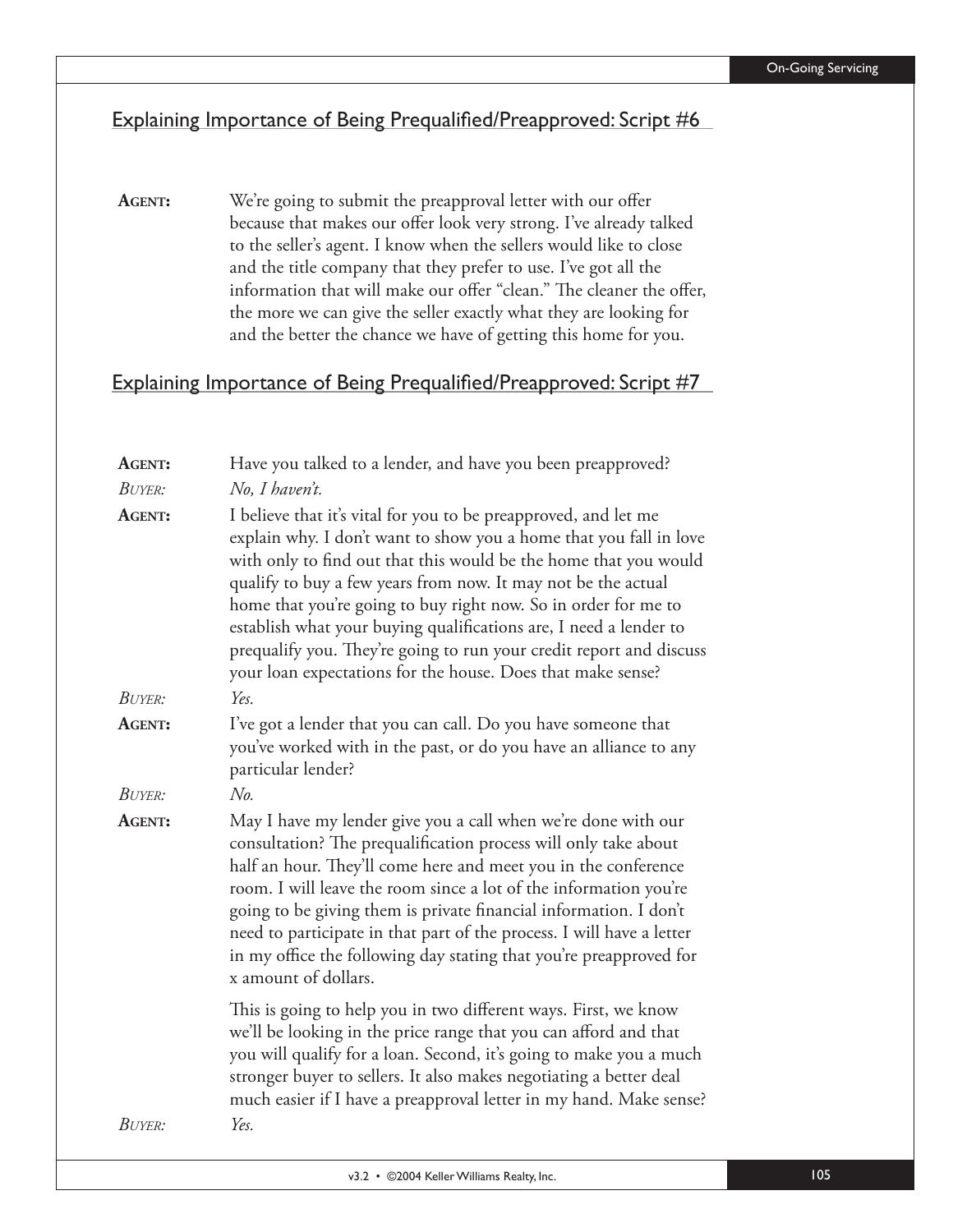## Showing Homes

## Setting a Viewing Appointment with Buyer: Script #1

AGENT: Hi, this is \_\_\_\_\_\_\_\_\_\_ with the \_\_\_\_\_\_\_\_ team at Keller Williams Realty. How are you? I have some properties that I would like to show you. They all have \_\_\_\_\_\_\_\_\_\_\_\_*[Tell them the characteristics/features that match their needs.]*. When can you view them? *[Listen to the response.]* Wonderful! I will make the appointments and call you back.

## Explaining the Importance of Communication: Script #1

**AGENT:** I want to do all I can to help you, but you can help me, too. As we are looking at these properties, please communicate to me the things you really like or really don't like. The more information you give me, the better I will know exactly what you desire in a home and the quicker we can find it for you.

## Explaining the Importance of Communication: Script #2

| AGENT:        | On a scale from one to ten, ten being that you absolutely want to<br>buy a home within the next two weeks, where would you place<br>yourself?                                                                                                         |
|---------------|-------------------------------------------------------------------------------------------------------------------------------------------------------------------------------------------------------------------------------------------------------|
| <b>BUYER:</b> | Eight or nine.                                                                                                                                                                                                                                        |
| AGENT:        | [In a seller's market.] Homes are going very quickly. How would<br>you like to be the very first person to know about a home that<br>comes on the market?                                                                                             |
| BUYER:        | I'd love that.                                                                                                                                                                                                                                        |
| AGENT:        | Because you're motivated to buy a home right away, I'm going<br>to give you a pager, so that when that "perfect" home comes<br>on the market I can contact you immediately. We can make<br>arrangements to see it right away. Wouldn't that be great? |
| BUYER:        | Yes.                                                                                                                                                                                                                                                  |
|               |                                                                                                                                                                                                                                                       |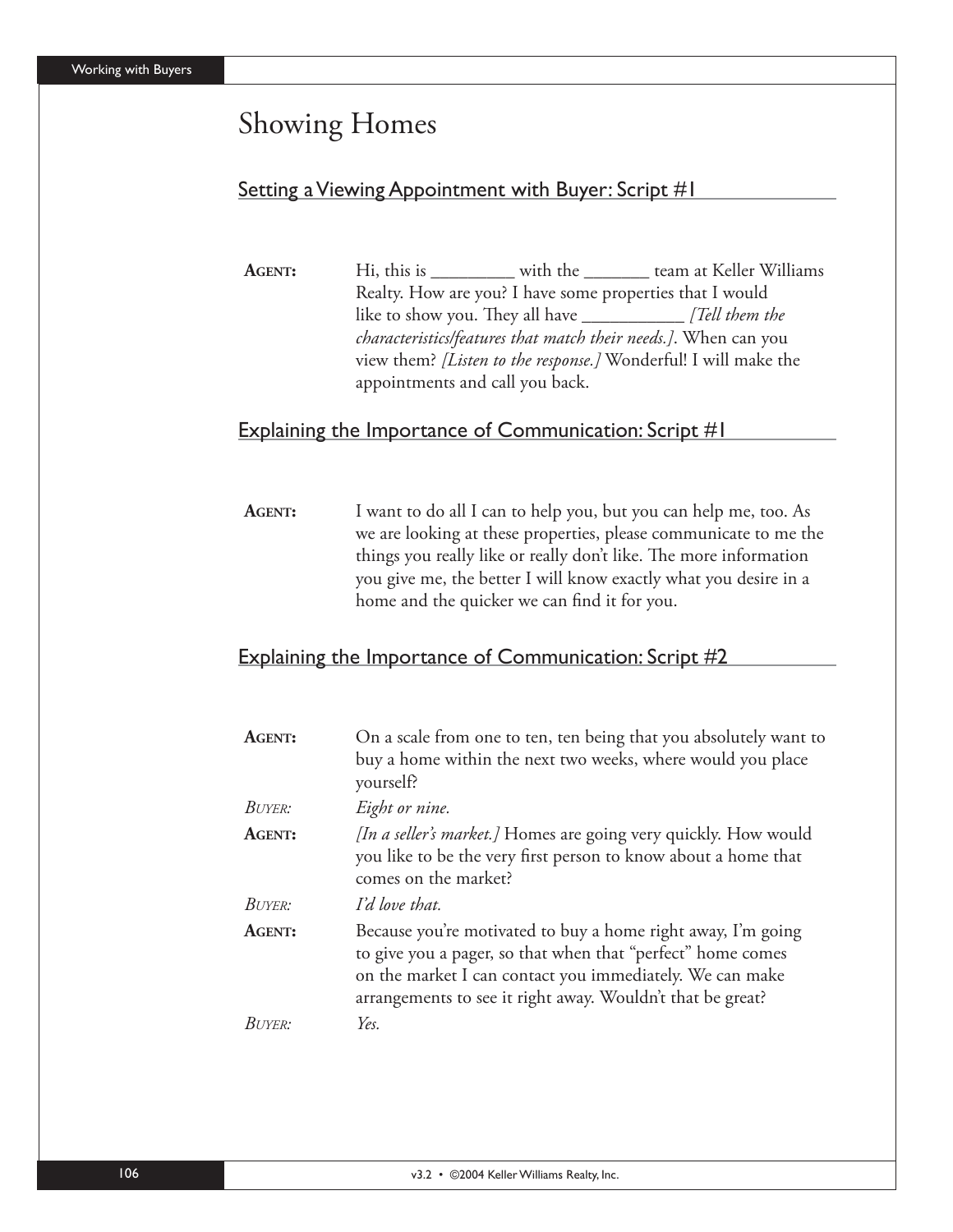## Explaining the Importance of Communication: Script #3

**AGENT:** I'll be completely honest with you—when you find a home that you love, that's when we make an offer. When we walk into a home that has everything that you've decided is important to you and that you want in a home, we need to make the offer on it as soon as possible. Once you know this is the home for you, we will go back to the office and look at what other homes have sold for in that neighborhood. We'll make some comparisons, but keep in mind that it's not a scientific decision you're going to make. But you can educate yourself on the values and we can decide what would be a good, fair offer on the home. Then we'll put a written contract together, you'll sign it and write your checks for earnest money and option fee, and we'll present the offer.

## Describing the Process of Elimination: Script #1

*[Too much information muddies the water for buyers. So when you're out with the buyer and you're looking at properties, you want to keep them focused on the top three. If you were thorough with "The Tens," you and the buyer should have a clear picture of what you're looking for.]*

*Keeping the Buyer Focused:* 

| <b>AGENT:</b> | [After touring the first home.] Remember, I've explained that the<br>marketplace is moving houses so fast that the average home is on<br>the market for one to thirty days. This means that we don't know<br>how long a home is on the market, and since somebody else might<br>have already seen it and they might be writing an offer, we don't<br>have time to sit on this. I want to make sure you understand that.<br>Constant focus is the key. Mr. and Mrs. Buyer, tell me what you<br>think about this house? |
|---------------|-----------------------------------------------------------------------------------------------------------------------------------------------------------------------------------------------------------------------------------------------------------------------------------------------------------------------------------------------------------------------------------------------------------------------------------------------------------------------------------------------------------------------|
| BUYER:        | Well, it's got this, got that, you know.                                                                                                                                                                                                                                                                                                                                                                                                                                                                              |
| AGENT:        | Would it work for you?                                                                                                                                                                                                                                                                                                                                                                                                                                                                                                |
| BUYER:        | Well, it could, but  [non-committal at this point]                                                                                                                                                                                                                                                                                                                                                                                                                                                                    |
| AGENT:        | [After touring the second home.] What do you think of house<br>number two?                                                                                                                                                                                                                                                                                                                                                                                                                                            |
| BUYER:        | Well, it could, but  [still non-committal]                                                                                                                                                                                                                                                                                                                                                                                                                                                                            |

 *(continued on next page)*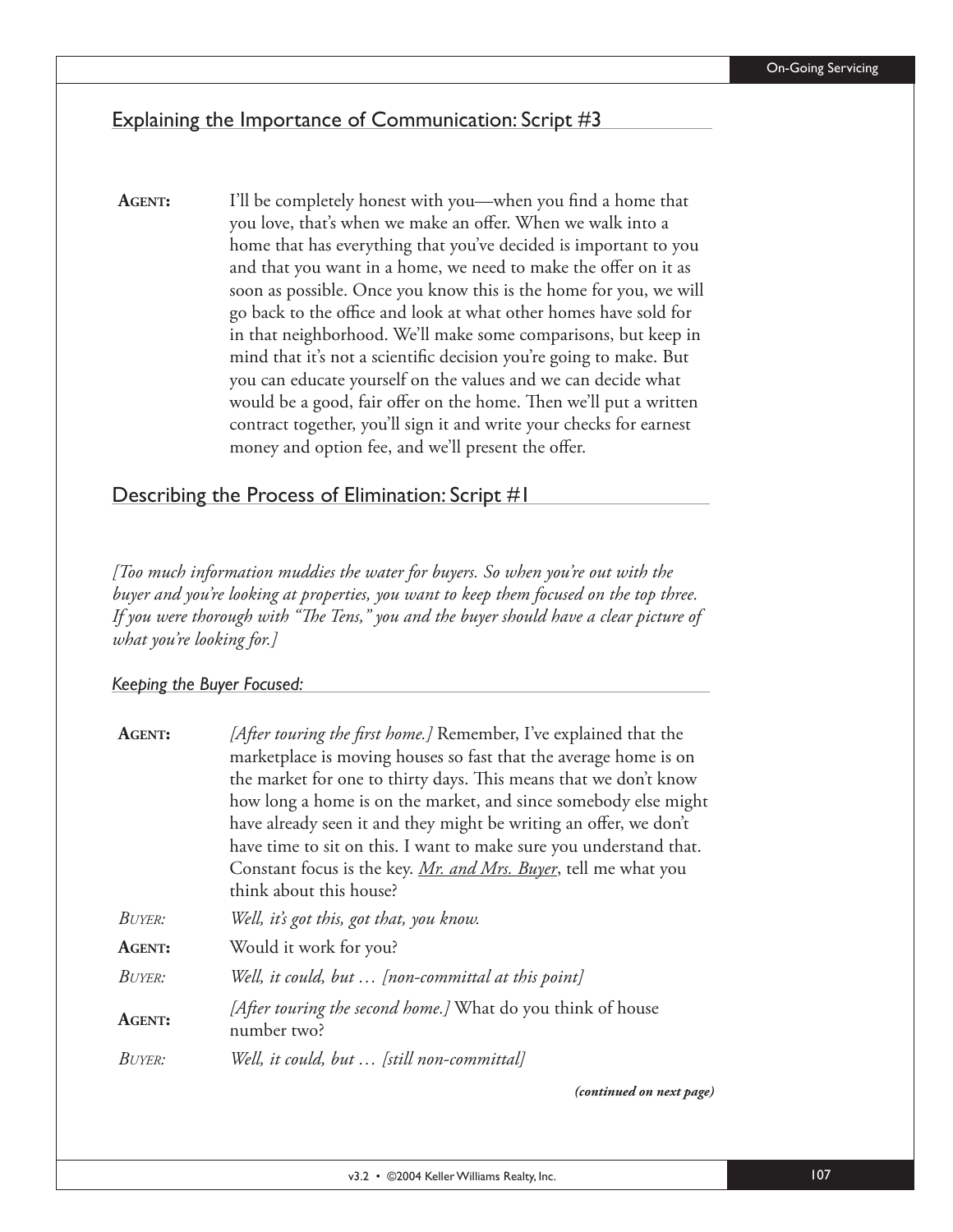## Describing the Process of Elimination: Script #1 (continued)

| AGENT:        | [Pull out the sheet, which has house number one and house number<br>two.] Between these two houses, which one did you like better?                                                                                                                                                                                                                                                                   |
|---------------|------------------------------------------------------------------------------------------------------------------------------------------------------------------------------------------------------------------------------------------------------------------------------------------------------------------------------------------------------------------------------------------------------|
| <b>BUYER:</b> | Number two.                                                                                                                                                                                                                                                                                                                                                                                          |
| <b>AGENT:</b> | [Now, take number one, crunch it up, and throw it in the backseat.<br>Be dramatic.] We've now eliminated that. Don't even think about<br>that one anymore. [After touring the third house.] Okay, now we<br>have house number two and house number three. Which house<br>do you like better?                                                                                                         |
| <b>BUYER:</b> | Oh, number two was better.                                                                                                                                                                                                                                                                                                                                                                           |
| AGENT:        | Okay, so house number three goes in the back seat. Now we get<br>to house number four. [Continue to eliminate, so you always keep it<br>down to two houses. Whenever they say "That house is better," there's<br>no reason to go back to the other houses. This will help them to stay<br>focused. When they know you're going to crumple one up, they have to<br>really think about it. It's done.] |
| <b>BUYER:</b> | But, I'm not sure-I liked that one, too                                                                                                                                                                                                                                                                                                                                                              |
| <b>AGENT:</b> | Really, why? Let's forget everything about number three, and<br>remember everything you like about house number two. It had<br>blue carpet, it had beautiful window shades, it had plantation<br>shutters.                                                                                                                                                                                           |
|               | [You should be able to find the perfect home for the buyers after one<br>or two times in the marketplace. If not, it's time to come back in and<br>re-do "The Tens" dialogue. Review with them what they said was<br>important to them. Ask if it is the same, more, or less now. You need<br>to find out because sometimes they'll change their priorities, or they<br>may have lost their focus.]  |
| Tip!          | Typically, there's a psychological separation when you take a piece<br>of paper and crumple it up. You can't remember anything about it<br>anymore. Otherwise, the buyers will confuse the kitchen from one<br>with the bathroom of another, etc.                                                                                                                                                    |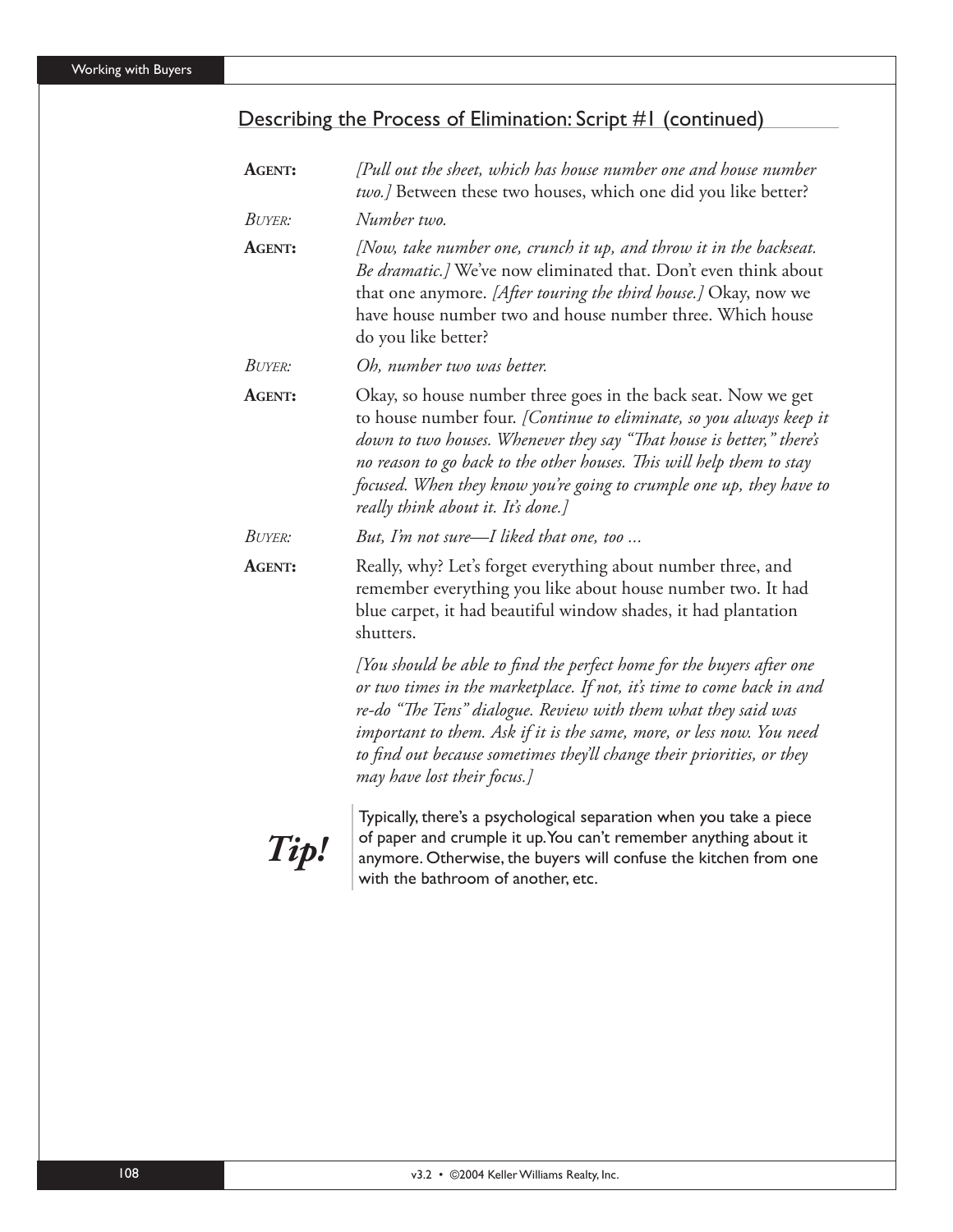## Describing the Process of Elimination: Script #2

| <b>BUYER:</b> | I don't think I've seen enough houses to make a confident decision.                                                                                                                                                                                                                                                                                  |
|---------------|------------------------------------------------------------------------------------------------------------------------------------------------------------------------------------------------------------------------------------------------------------------------------------------------------------------------------------------------------|
| AGENT:        | Then we'll keep looking.                                                                                                                                                                                                                                                                                                                             |
| <b>BUYER:</b> | I really want the perfect house.                                                                                                                                                                                                                                                                                                                     |
| <b>AGENT:</b> | We all do. If we look at the first five homes and we're not on track,<br>then we need to talk again and start moving in the right direction.<br>A lot of times it means asking questions. You've shared with me<br>that there are homes that you kind of liked, but didn't love. What<br>is the one ingredient that didn't get you to love the home? |
| <b>BUYER:</b> | Access to the road that I take to work. The home is farther out than I<br>want.                                                                                                                                                                                                                                                                      |
| <b>AGENT:</b> | So what I hear you saying is that you want to be closer to the<br>highway. So we shouldn't be looking where we're looking, is that<br>correct?                                                                                                                                                                                                       |
| <b>BUYER:</b> | That's the only thing nagging at me. And property taxes were high in<br>that neighborhood.                                                                                                                                                                                                                                                           |
| <b>AGENT:</b> | Then we need to bring that search back in closer to your work and<br>in a neighborhood with lower taxes. Would you agree with that?                                                                                                                                                                                                                  |
| <b>BUYER:</b> | That's the only thing that's stopping me on those houses.                                                                                                                                                                                                                                                                                            |
| AGENT:        | Then we need to go back to the Multiple Listing Service computer<br>and refine our search in order to get more in tune with the things<br>you've objected to.                                                                                                                                                                                        |
| <b>BUYER:</b> | Do we have to start over?                                                                                                                                                                                                                                                                                                                            |
| AGENT:        | Absolutely not. We're going to go back and eliminate this area<br>that you're looking in right now since you feel it's too far away<br>from the highway.                                                                                                                                                                                             |

### Describing the Process of Elimination: Script #3

*BUYER: I want to see every home that's available.*

**AGENT:** It's my job as an agent to know the market. I don't make the market. I interpret the market for you. There are seed the homes on the market, and maybe you want to look at all of them. What I find is that most of my buyers look at four homes before deciding. That's because I listen very well to what your needs are, and I choose only the homes I know fit those needs. If, at any time, we look at more than four homes, that indicates that I'm not listening. At that point we would need to reevaluate where we are and what we're going for. Does that sound acceptable?

#### *(continued on next page)*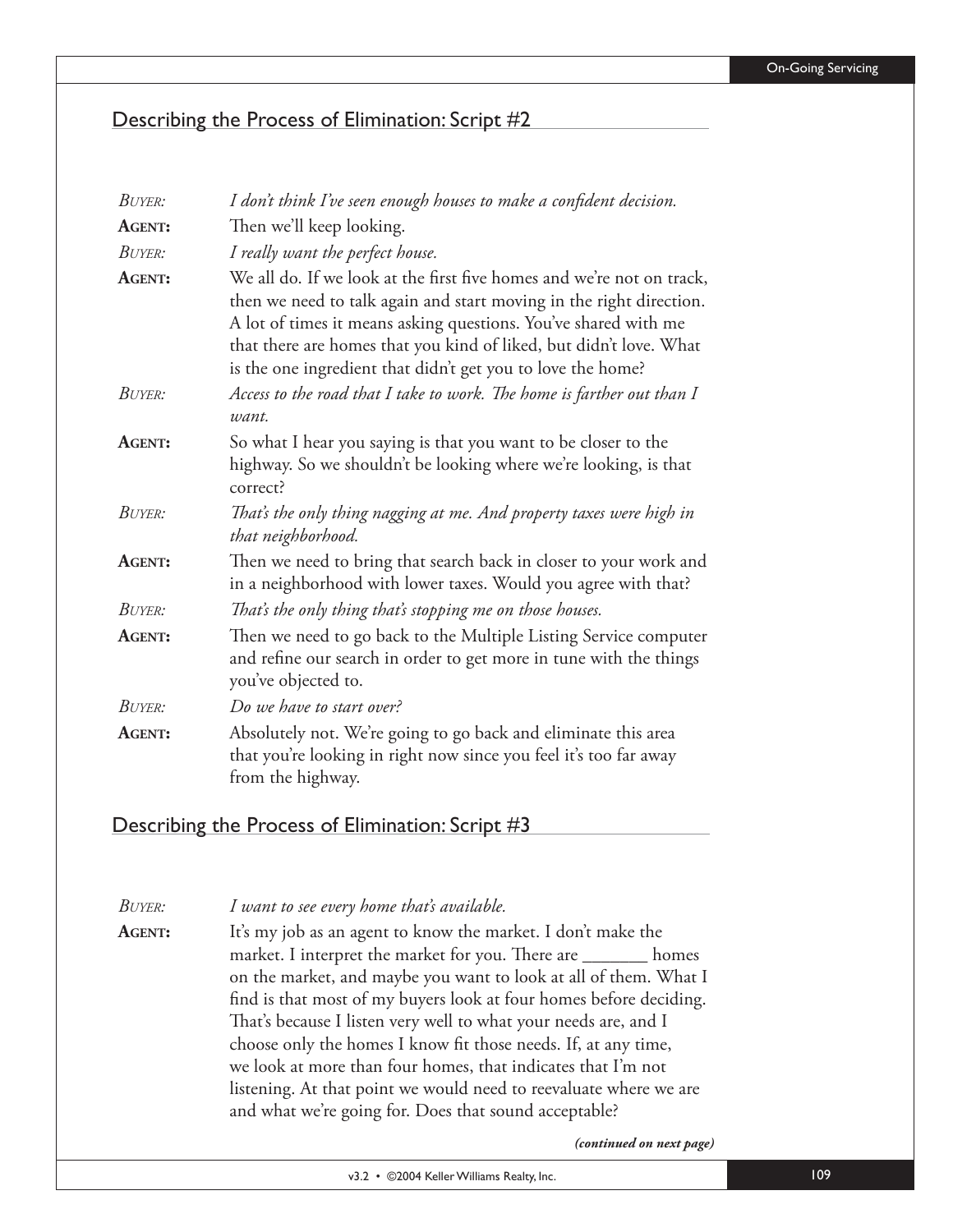## Describing the Process of Elimination: Script #3 (continued)

| <b>BUYER:</b> | Yes.                                                                                                                          |
|---------------|-------------------------------------------------------------------------------------------------------------------------------|
| <b>AGENT:</b> | Once we look at those four homes, we'll eliminate them one at                                                                 |
|               | a time. I don't own the properties, so it won't hurt my feelings if                                                           |
|               | you don't like them. Let me know after each and every home what                                                               |
|               | you like and don't like about it. I won't know your feelings unless                                                           |
|               | you tell me. Is it okay if I just ask you if you want to buy it after I                                                       |
|               | show you the property?                                                                                                        |
| <b>BUYER:</b> | Sure. [Proceed to show a house.]                                                                                              |
| <b>AGENT:</b> | Is this the one you want to buy?                                                                                              |
| <b>BUYER:</b> | No.                                                                                                                           |
| AGENT:        | [Take the paper with the property information, wad it up and throw<br>it in the back seat.] Now we have three to choose from. |

### Describing the Process of Elimination: Script #4

**AGENT:** I have never had anybody look at more than seven properties with me. I'm sure we'll be able to find the home you love. In fact, most of the buyers I work with look at four homes before deciding. So we're going to start out by looking at four homes today.

> *[Everyone is either external or internal. Internal people make decisions by themselves and they don't care what anybody thinks. The external person doesn't dare make a decision without asking someone else. With an internal person, you know that a decision will be made. With an external person, you have to say things like, "Well, this is how most people do it." Or, "All of my people usually look at four homes, and never more than seven." External people would prefer not to be viewed as abnormal. An external person wants to be like*  everybody else. I actually have people apologize if they don't find a *home the first day. I approach an internal person with, "You know what you want, so let's just do this: when we walk into a house, you tell me whether or not it's going to work, the reasons for that, and we'll go to the next one. If I'm not listening correctly, we'll stop after the second house, go back to the offi ce and regroup, then go back out with a new set of four homes that work for you." To determine the type of person the buyer is, ask: "How do you generally make decisions? When you're out looking for \_\_\_\_\_\_(clothes, cars, fun, etc.), do you know what you want or do you also like to consult your friends or your spouse about what they think works for you?"]*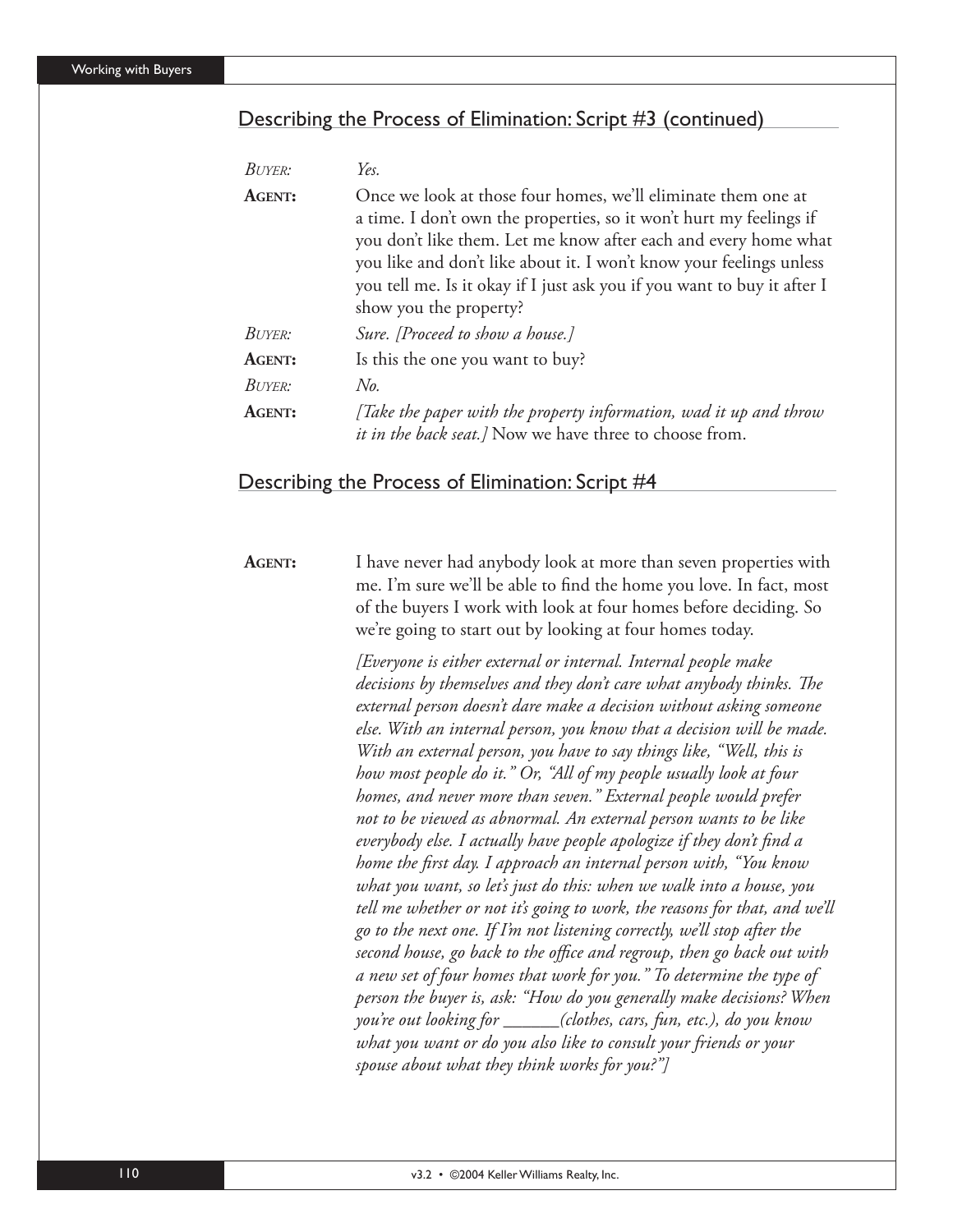## Describing the Process of Elimination: Script #5

| AGENT:        | With your help, we've picked five properties to see today. We're                                               |
|---------------|----------------------------------------------------------------------------------------------------------------|
|               | going to try to make this decision easy for you. As we look at                                                 |
|               | the homes, you're going to write down the address of each house                                                |
|               | along with what you like about the house. We're not going to                                                   |
|               | talk about the things you don't like about the house. After we get                                             |
|               | through the second house, I'm going to ask you, "If we bought                                                  |
|               | a house today, which one would you buy-the first address or                                                    |
|               | the second address?" You'll have to decide based on each house                                                 |
|               | as we see it. We'll use this method to make decisions along the                                                |
|               | way. When we finish today, you're going to know the house that                                                 |
|               | you want to write a contract on. At the very least, you're going to                                            |
|               | have the house that we want to use as a baseline for comparison                                                |
|               | with the next set of houses that we view. When you have only one                                               |
|               | house in mind, you don't have to remember all the houses you've                                                |
|               | seen-you've eliminated the others from your memory. Does that                                                  |
|               | make sense to you?                                                                                             |
| <b>BUYER:</b> | Yes. That will help me to narrow down the choices. What should I pay<br>attention to as we go through a house? |
| AGENT:        | I'll point out the floor plan, room features, resale potential, and                                            |
|               | other positives and negatives. You will tell me specific reasons why                                           |
|               | you may or may not like certain things so that we can change our                                               |
|               | parameters to meet your needs. We'll get more specific about your                                              |
|               | living style by helping you define your parameters. You can help                                               |
|               | me the most by being completely honest with your feelings about                                                |
|               | the property.                                                                                                  |

### Describing the Process of Elimination: Script #6

*[When you get to a property, open the front door and let the buyer walk in first. Sometimes this may be a little bit awkward, especially in the South where a gentleman may have difficulty with that. But by letting them enter the house first, they get a much* better feeling about whether or not this house works for them. It's very effective. Tell *them they can explore the home in any order that they want, then hold back until they begin—and follow them. The easiest showings are when the couple explores the home* together. The most difficult are when they go in different directions.]

AGENT: Since we've met, I have previewed \_\_\_\_\_\_\_\_ (number of homes, usually anywhere from thirty to fifty) homes and have selected the top five. I will be showing you those top five.

*BUYER: Which one is your favorite?*

 *(continued on next page)*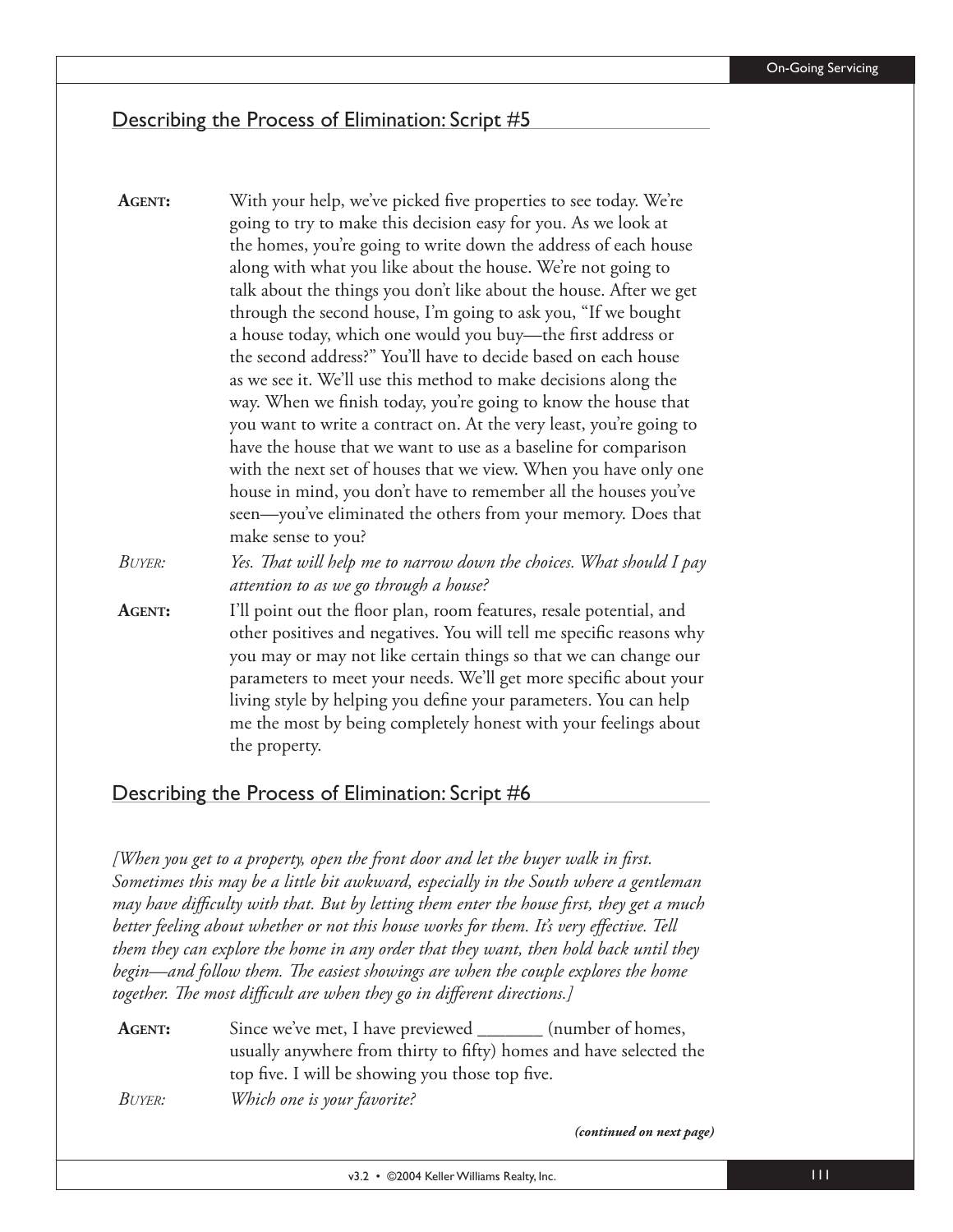## Describing the Process of Elimination: Script #6 (continued)

**AGENT:** It really doesn't matter which one is my favorite. I have to find it for you, but you have to live in it. So it's up to you. All of the properties that I've selected would be a good investment in addition to being a good home. I want you to get the best value for your home not only on the purchase, but on the sale, as well. I am thinking about your future and your investment. I am your family real estate agent, just like your family doctor, CPA, attorney, or clergy.

## Describing the Process of Elimination: Script #7

| <b>BUYER:</b> | How will you help me narrow down my choices?                                                                                          |
|---------------|---------------------------------------------------------------------------------------------------------------------------------------|
| AGENT:        | If you find a particular home you like, we can analyze the<br>values in the neighborhood and see how the value of this home           |
|               | compares. Then you can decide whether or not to enter into                                                                            |
|               | negotiations on that home. You are going to be the one to make<br>the determination to narrow it down. We can talk about the          |
|               | neighborhood, the condition of the home, and the possible future<br>increase in the value, but I'm going to leave it to you to decide |
|               | which home you really love.                                                                                                           |

### Describing the Process of Elimination: Script #8

| BUYER:      | Will you help me narrow down my choices?                                                                                                                                                                                                                                                                                                                                                                                                                                                                                                                 |
|-------------|----------------------------------------------------------------------------------------------------------------------------------------------------------------------------------------------------------------------------------------------------------------------------------------------------------------------------------------------------------------------------------------------------------------------------------------------------------------------------------------------------------------------------------------------------------|
| AGENT:      | Absolutely. I am representing you through every step of this<br>process. Let me explain how I built my business. I built my<br>business on referrals. I want to do a ten-plus job for you. I want to<br>exceed your expectations. As we're going through this transaction,<br>and once we're done, I'm going to expect that if you hear of<br>someone that has a real estate need, you will call me with their<br>name and number. Hopefully, I can follow up with them and<br>offer them the same service that I'm giving you. Does that make<br>sense? |
| $R_{I/VFR}$ | Yes, I'd be glad to do that.                                                                                                                                                                                                                                                                                                                                                                                                                                                                                                                             |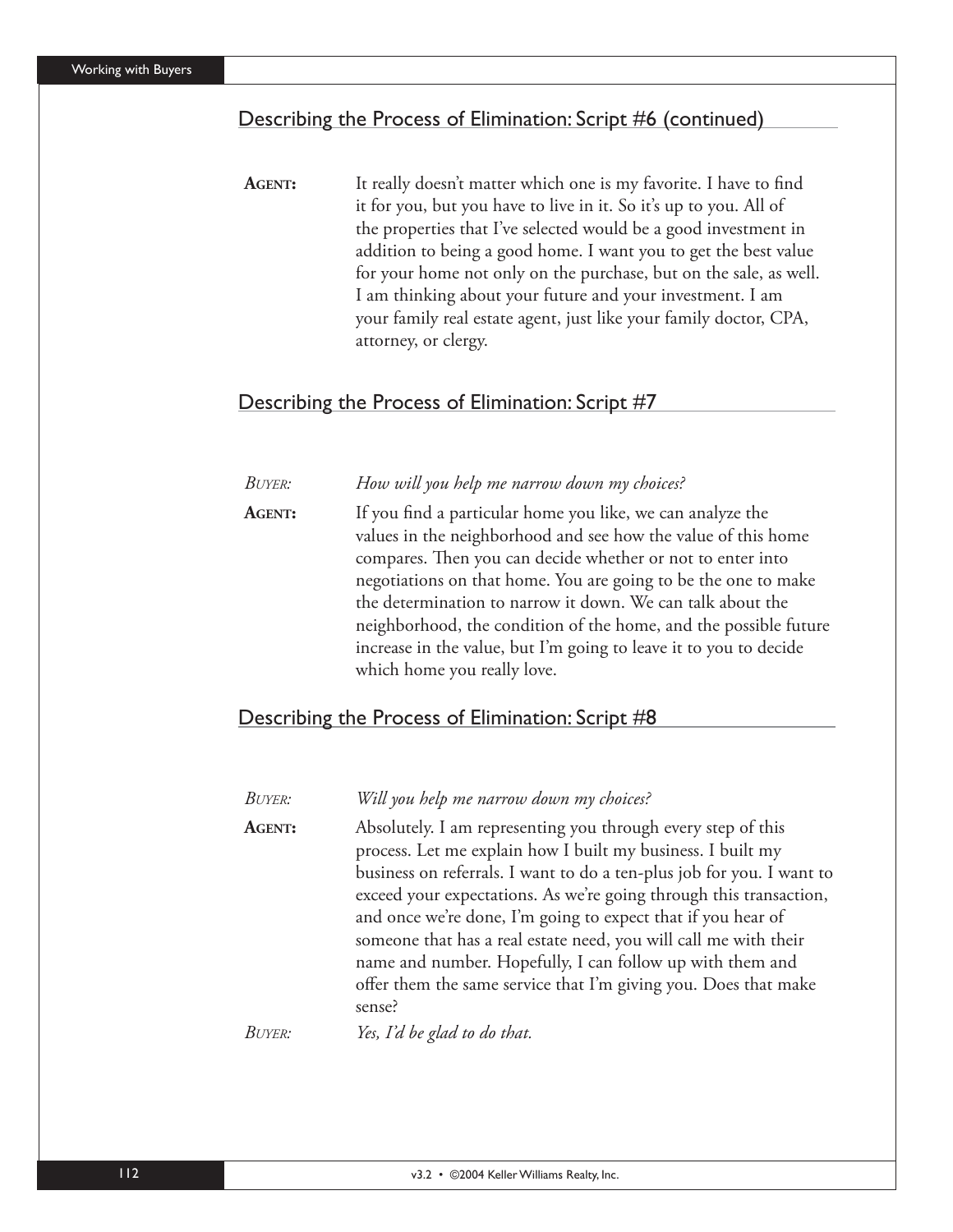## Highlighting Important Items During a Showing: Script #1

**AGENT:** You will be very knowledgeable about the anatomy of a house after just the first or second house we tour. You will know what to look for. For example, you will know how to assess the foundation, the electricity system, and the age of the mechanical systems—the furnace or water heater. We want to look at the bigticket items so that we aren't surprised six months down the road by something major. There will always be little things you'll have to fix—those are just part of home ownership.

### Highlighting Important Items During a Showing: Script #2

AGENT: When we go through these homes, you're going to see just the surface appearance. When I go through, I'm going to look at the age and condition of things like the dishwasher, the countertops, the carpet, the linoleum, the tile, the paint on the walls, and any wallpaper. I'm also looking for cracks in the corners, any stress cracks in the brick outside, any movement in the structure in some way and doors that don't fit right because of movement. Also, I want to see how well they've taken care of the house. If there are holes in the doors or walls, that usually indicates that the house has not been maintained well. We'll look at the heater, roof, hot water tank, appliances, and air conditioner to see how old they are—those are big maintenance items.

> Aside from the foundation, the roof is the biggest obstacle we have in closing a house today. This is because lenders and insurance companies have become very strict on the guidelines that they require to pass inspection. You will need to notify an insurance agent of your intent to purchase as soon as we confirm your contract terms. They usually need several weeks to arrange their inspections and paperwork. We will do this for you if you would like.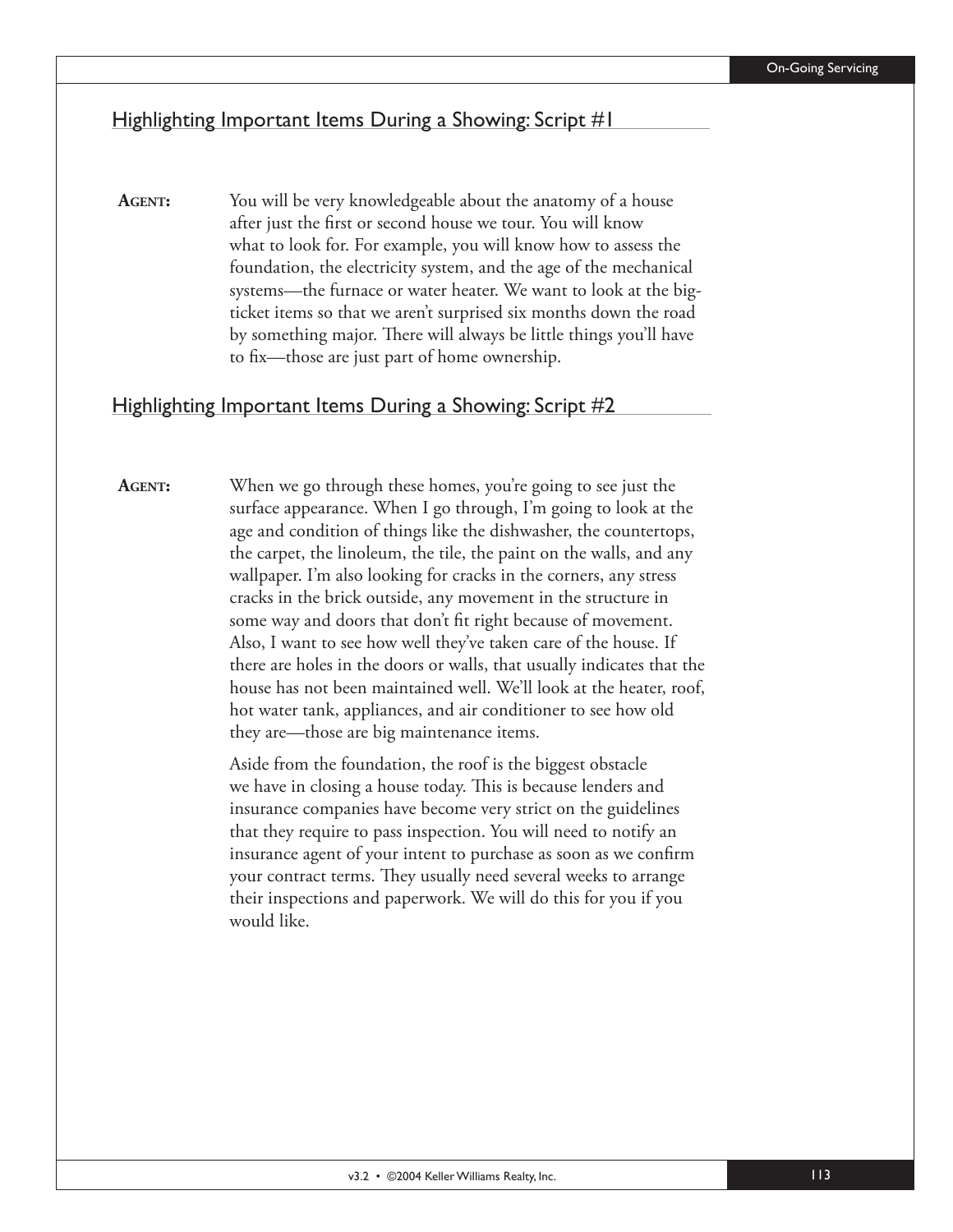## Explaining to Buyer How to Work With For Sale By Owners: Script #1

| AGENT:        | I want to tell you about for sale by owner (FSBO) homes. Maybe<br>you've seen some of those homes already.                                                                                                                                                                                                                                                                                        |
|---------------|---------------------------------------------------------------------------------------------------------------------------------------------------------------------------------------------------------------------------------------------------------------------------------------------------------------------------------------------------------------------------------------------------|
| <b>BUYER:</b> | Yes. I've seen several. May I give any of them a call?                                                                                                                                                                                                                                                                                                                                            |
| AGENT:        | No. You see, the FSBO seller either pays an attorney or they pay<br>a broker to write the contract. Attorneys are paid by the hour and<br>I've experienced some who deliberately create disputes for their<br>clients so that they can charge more. On the other hand, I get<br>paid only if you get the home. I want to see you close. Can you<br>see the benefits of using me over an attorney? |
| BUYER:        | Definitely.                                                                                                                                                                                                                                                                                                                                                                                       |
| AGENT:        | When you see a FSBO home, write down the phone number<br>and address and give those to me. I'll make the call, I'll do the<br>introduction, I'll take you through the home, I'll write the<br>contract, and I'll make certain that it gets to closing. Furthermore,<br>you don't want twelve salespeople calling you all the time, isn't<br>that true?                                            |
| BUYER:        | Too true.                                                                                                                                                                                                                                                                                                                                                                                         |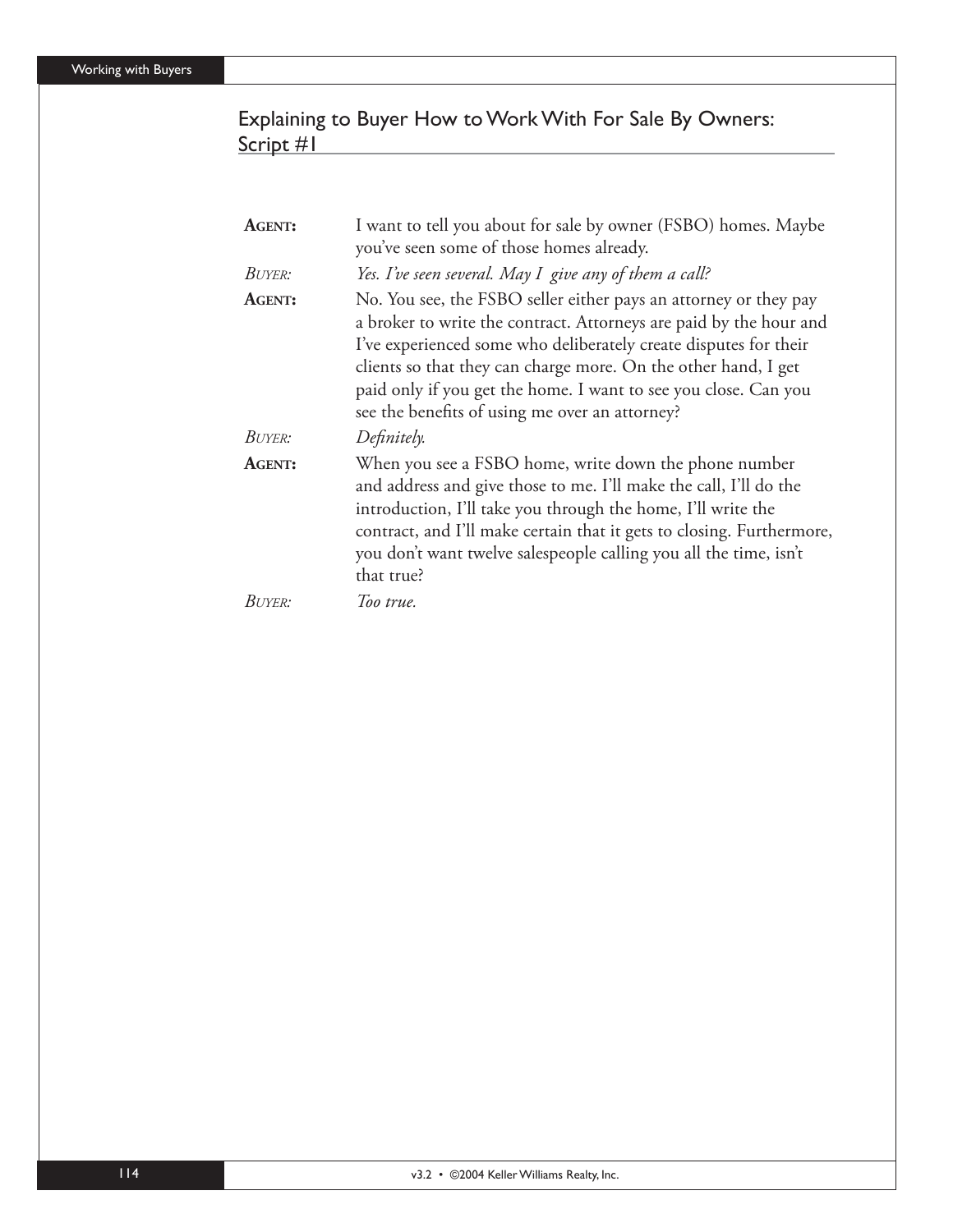## Explaining to Buyer How to Work With For Sale By Owners: Script #2

| <b>BUYER:</b> | I've seen several for sale by owner signs while driving around. What<br>should I do in that situation? Should I give them a call?                                                                                                                                                                                                                                                                                                                                                                                                                                                                                                                                                                                                                                                               |
|---------------|-------------------------------------------------------------------------------------------------------------------------------------------------------------------------------------------------------------------------------------------------------------------------------------------------------------------------------------------------------------------------------------------------------------------------------------------------------------------------------------------------------------------------------------------------------------------------------------------------------------------------------------------------------------------------------------------------------------------------------------------------------------------------------------------------|
| AGENT:        | No. If you see a for sale by owner home that, judging by the<br>exterior, looks attractive to you, write down the phone number<br>and the address and my team will contact them to get specific<br>information. We will check the parameters and discover if it's in<br>your price range. We may be familiar with the house and know<br>some things about it. If it meets your parameters, we'll ask them<br>if we can bring them a buyer whom we represent. Very seldom<br>will the owner disagree to pay us. When someone tries to market<br>their own home, they're trying to save the marketing side of the<br>commission not necessarily the buyer's side. They love the fact<br>that we're representing the buyer, because we'll make sure the<br>transaction is taken care of correctly. |
| <b>BUYER:</b> | What if I see a sign from another agent company? May I call them?                                                                                                                                                                                                                                                                                                                                                                                                                                                                                                                                                                                                                                                                                                                               |
| AGENT:        | That's a great question. If you see a sign on a property and you<br>wonder why it's not on your list or you haven't seen it before,<br>call me and tell me about it. Most likely it's not meeting your<br>parameters. If you really love the outside of it, the best thing to do<br>is to call us so we can answer your questions immediately. Feel free<br>to call us about any house, no matter who is marketing it. If we're<br>doing our program right and the home is actually listed properly,<br>then you will have information on that house if it meets your<br>parameters.                                                                                                                                                                                                            |
| BUYER:        | Okay, I'll call you when that happens.                                                                                                                                                                                                                                                                                                                                                                                                                                                                                                                                                                                                                                                                                                                                                          |

## Explaining to Buyer How to Work With For Sale By Owners: Script #3

| <b>BUYER:</b> | May I call the seller directly on a for sale by owner home?                                                                                                                                                                                                                                                                                                                                            |
|---------------|--------------------------------------------------------------------------------------------------------------------------------------------------------------------------------------------------------------------------------------------------------------------------------------------------------------------------------------------------------------------------------------------------------|
| AGENT:        | Absolutely not. If you see a for sale by owner, call me with the<br>address and phone number and I'll be more than happy to arrange<br>a showing. As I look at the multiple listings, I look at the for<br>sale by owners to see if any meet your needs. If one meets your<br>criteria, I'm going to show it to you. But if you're out driving the<br>streets and see one that interests you, call me. |
|               |                                                                                                                                                                                                                                                                                                                                                                                                        |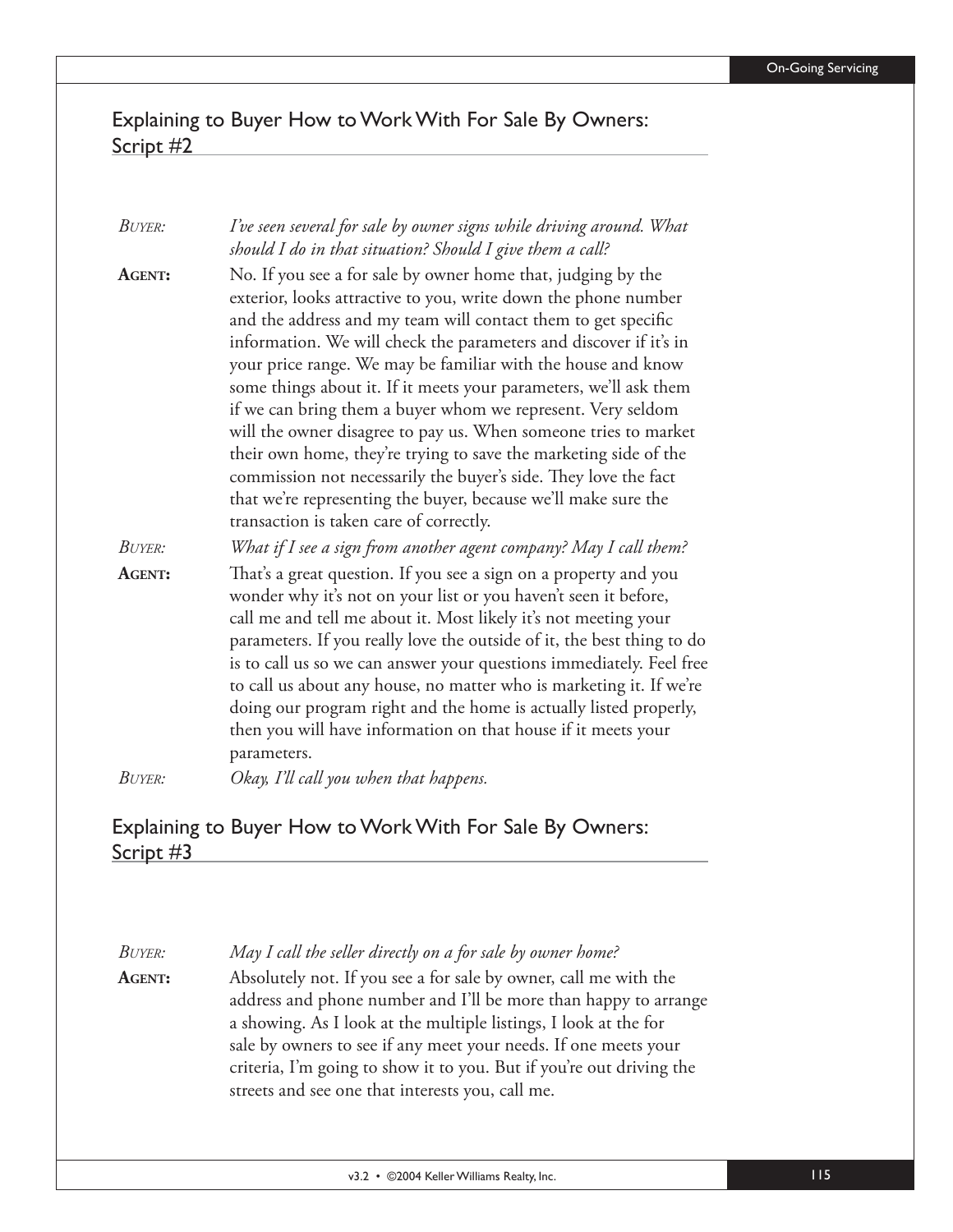## Explaining Finding a House on the Internet: Script #1

| <b>BUYER:</b> | We have been looking at houses on the Internet.                                                                                                                                                                                                                                                                                                                                                                                                                                                                                                                                                                                                                                                                                                                                                                                                                                                    |
|---------------|----------------------------------------------------------------------------------------------------------------------------------------------------------------------------------------------------------------------------------------------------------------------------------------------------------------------------------------------------------------------------------------------------------------------------------------------------------------------------------------------------------------------------------------------------------------------------------------------------------------------------------------------------------------------------------------------------------------------------------------------------------------------------------------------------------------------------------------------------------------------------------------------------|
| AGENT:        | That's a great idea. The problem with that is that you don't get<br>quite as much information as you need about a house. It's like<br>finding an ad in the newspaper for a new suit. It might sound like<br>it's a really good suit, but until you get to touch it, feel the quality<br>of the fabric, and see if it really fits you well, you probably won't<br>want to buy it.                                                                                                                                                                                                                                                                                                                                                                                                                                                                                                                   |
| <b>BUYER:</b> | That's true.                                                                                                                                                                                                                                                                                                                                                                                                                                                                                                                                                                                                                                                                                                                                                                                                                                                                                       |
| AGENT:        | Homes that you find on the Internet may look great because it's<br>the job of the agent selling the property to market that property<br>in its best light. But until you go out and walk around in it, you<br>won't know if it really is great. You're not going to buy a house<br>directly off the Internet. On the other hand, if we are working<br>with a tech-savvy buyer—and you might be—it makes our job<br>much easier, because they are educating themselves on their own<br>over the Internet in addition to the education we provide.                                                                                                                                                                                                                                                                                                                                                   |
| <b>BUYER:</b> | So if I find a house on the Internet, are you going to be able to show it<br>to me?                                                                                                                                                                                                                                                                                                                                                                                                                                                                                                                                                                                                                                                                                                                                                                                                                |
| <b>AGENT:</b> | Absolutely. In fact, we may have already seen the house. We know<br>the market and whether or not that house will work for you. It's<br>not unusual to have a client ask us why we haven't shown them<br>a particular house that they found on the Internet. In those<br>instances, we explain the specifics of that property and why it does<br>not meet their needs and wants, even though it looks fine on the<br>Internet. Buyers appreciate that we can explain our reasons for<br>rejecting it. Occasionally a buyer will find a house that an agent<br>put on the Internet that is not even listed yet, and so the buyer<br>is actually educating us. We call the agent immediately, gather<br>information, preview the property, and determine whether it<br>matches any of our clients' criteria. If it's an appropriate property,<br>we try to arrange a showing as quickly as possible. |
| BUYER:        | Then I'll be sure to let you know if I see an appealing property on the<br>Internet.                                                                                                                                                                                                                                                                                                                                                                                                                                                                                                                                                                                                                                                                                                                                                                                                               |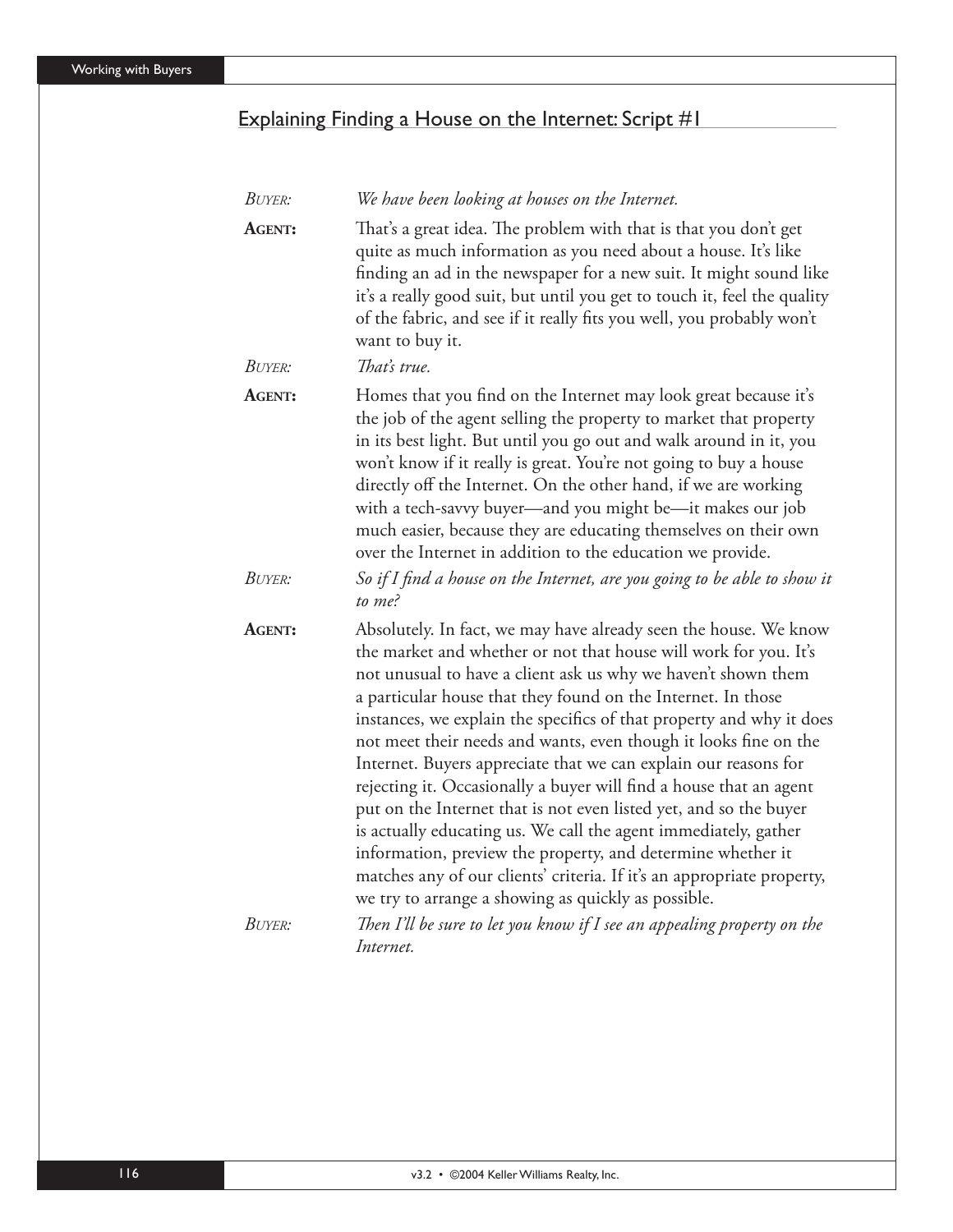## Objections to Making a Decision

## I Want to See Every Home in My Price Range: Script #1

## *BUYER: I can't possibly make a decision until I've seen every home in my price range.*

**AGENT:** My role as your Buyer's Specialist is to sort through the homes that meet your parameters and show you the best available—the cream of the crop—not to exhaust you! The purpose of our initial consultation is to avoid wasting your time by showing you only the best, currently available homes that meet your wants and needs. The best homes on the market go fast, usually one, maybe two days. Are you willing to lose the perfect home for you … your WOW home … the one you will absolutely love … just so you can see everything out there?

## I Haven't Seen Enough Homes Yet to Make a Confident Decision: Script #1

| BUYER: | I just don't feel comfortable making a decision yet. We still have a lot<br>of homes to see.                                                                 |
|--------|--------------------------------------------------------------------------------------------------------------------------------------------------------------|
| AGENT: | Let me ask you this. Have you seen a home that meets or exceeds<br>your needs and expectations?                                                              |
| BUYER: | Yes.                                                                                                                                                         |
| AGENT: | Why do you feel it is necessary to view your second and third<br>options, which might confuse you, and possibly cause you to miss<br>out on your dream home? |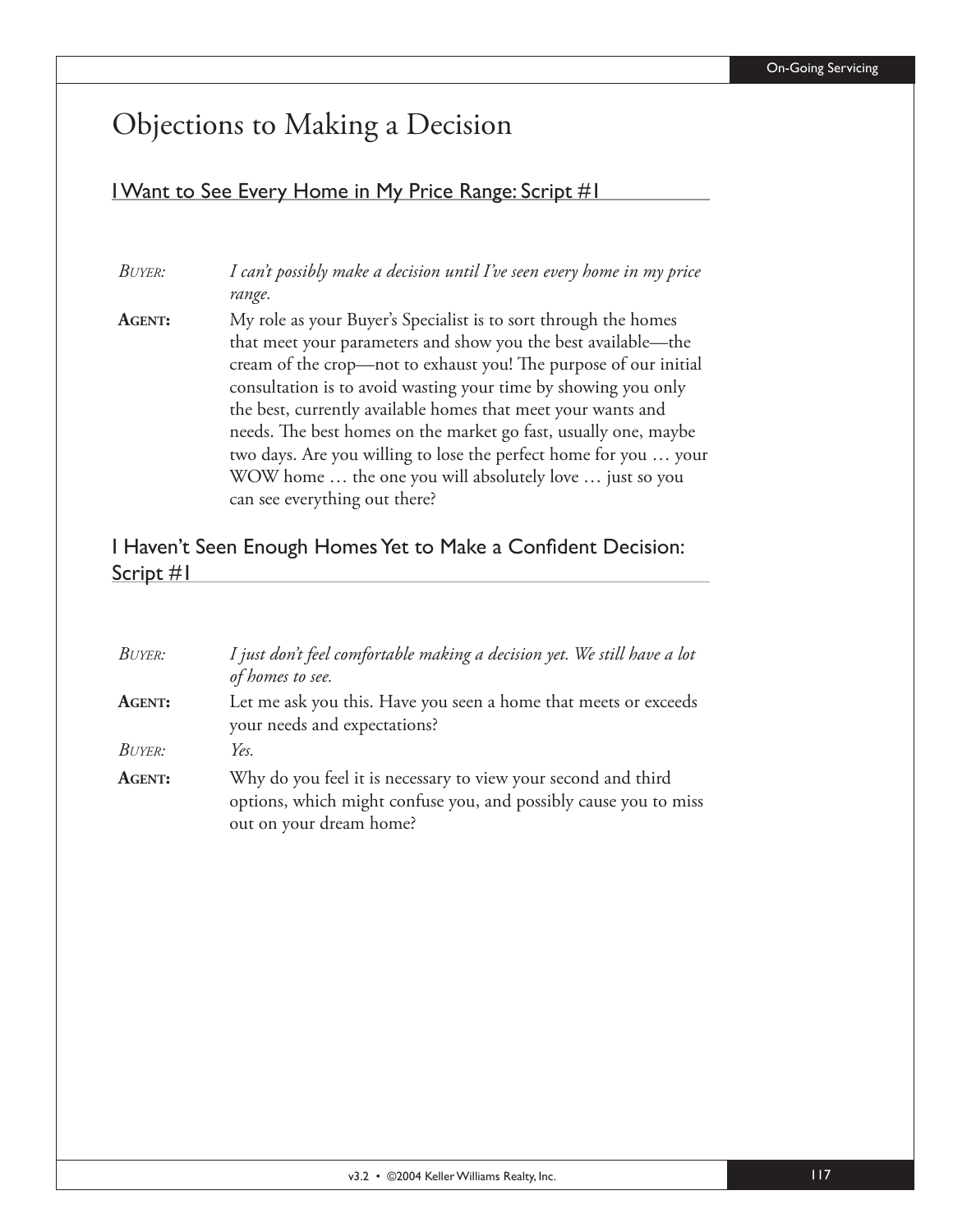## I Haven't Seen Enough Homes Yet to Make a Confident Decision: Script #2

#### *BUYER:* There are lots of homes out there that I haven't seen yet.

AGENT: I'm showing you the best of the best that meet your criteria. And there are not a lot out there. In fact, we'd be lucky if two or three come on the market each month. *[Using laptop with wireless connection.]* Let me pull up the Multiple Listing Service so you can see what else is out there. *[Enter search criteria.]* I just entered exactly what you're looking for in a home—the price range, number of bedrooms, number of bathrooms and square footage. Two houses were found that have exactly what you want. One is the house that we're in right now, and the other one we looked at yesterday. Now, if we move the price up by \$5000 or change from a three-car to a two-car garage, then fifteen houses might come up when we do our search. Since you've given me some very specific things that you wanted to have in a house, I know exactly what your needs and wants are and I'm showing you the best of the best.

### We're Looking for the Perfect Home: Script #1

| Buyer:         | We really want this home to be our perfect ideal home.                                                                                                                                                                            |
|----------------|-----------------------------------------------------------------------------------------------------------------------------------------------------------------------------------------------------------------------------------|
| Agent:         | There are only three types of homes: your first home, your next                                                                                                                                                                   |
|                | home, and your last home. Unless it's your last home, let's make                                                                                                                                                                  |
|                | sure we buy right so that when the time comes to buy your last                                                                                                                                                                    |
|                | home, you'll have the most amount of money to buy it with.                                                                                                                                                                        |
| $T^{\prime}$ . | $\frac{1}{2}$ , and the set of the set of the set of the set of the set of the set of the set of the set of the set of the set of the set of the set of the set of the set of the set of the set of the set of the set of the set |

**Tip!** This script is especially useful with new homebuyers.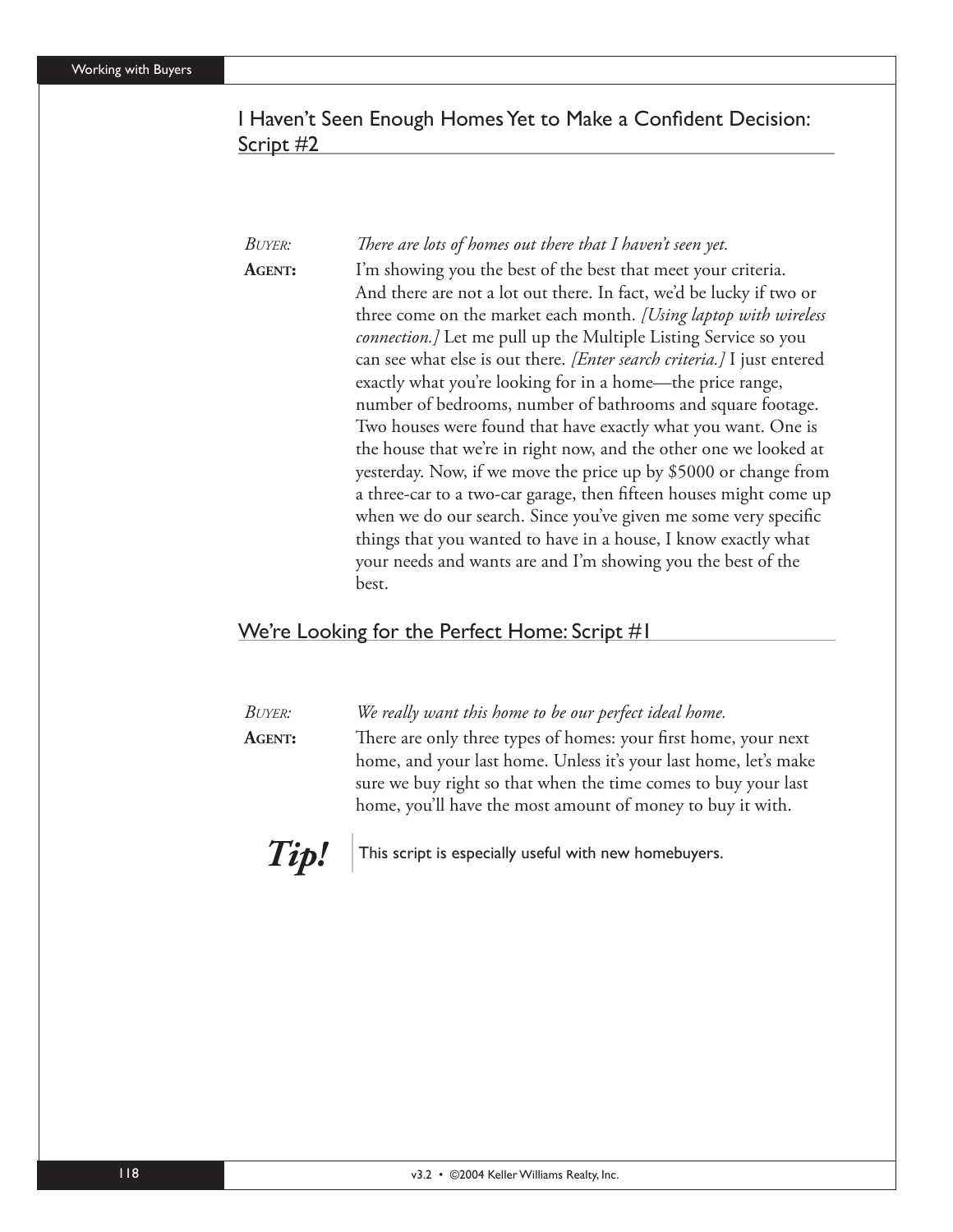## We're Looking for the Perfect Home: Script #2

| AGENT:      | I have to be up front and honest with you: I have never discovered                      |
|-------------|-----------------------------------------------------------------------------------------|
|             | a perfect home. You'll find a home that has a perfect back yard,                        |
|             | only to realize that the kitchen's too small. Or that, while the                        |
|             | kitchen is perfect, the family room isn't exactly what you're                           |
|             | looking for. What you need to find is the home that has the least                       |
|             | number of concessions to buy. Fair enough?                                              |
| $B_{UVER}$  | Well, I guess. I'd like to find my ideal home. Are you saying that I<br>probably won't? |
| AGENT:      | We'll find a home that's as close as possible to the home you                           |
|             | described for me, but the perfect home just doesn't exist.                              |
| $R_{I/VFR}$ | You're probably right.                                                                  |

## We're Going to Shop Around: Script #1

*BUYER: I told you that we aren't ready to buy yet. We want to shop around*  some more first.

**AGENT:** *Mr. and Mrs. Buyer*, you did say you weren't going to make a decision today. I did hear you. Give me a few moments to review the information you gave me during our first visit up front. *[Take*] *out the information from your needs analysis; go over it line by line. After you have shown them why this house is exactly what they want, say:]* I know you didn't walk in here with the intention of buying, as a matter of fact, no one does. However, once they find their perfect home, most everyone goes forward with the investment.

### Something's Not Quite Right with this Home: Script #1

*[Th is is a method of asking about an objection in a manner that has the best chance of compelling the buyer to be honest abut their concerns. Ask the buyer:]*

**AGENT:** *Mr. and Mrs. Buyer*, what it is about the home that you are still concerned about? Is it the size of the home? Is it something about the décor? Are you satisfied with the kitchen, etc ...

> *[It will occur to them, as you are asking these questions, that it will be easier to tell you what is bothering them than to listen to an endless list of questions. Don't pause as you are asking the questions.]*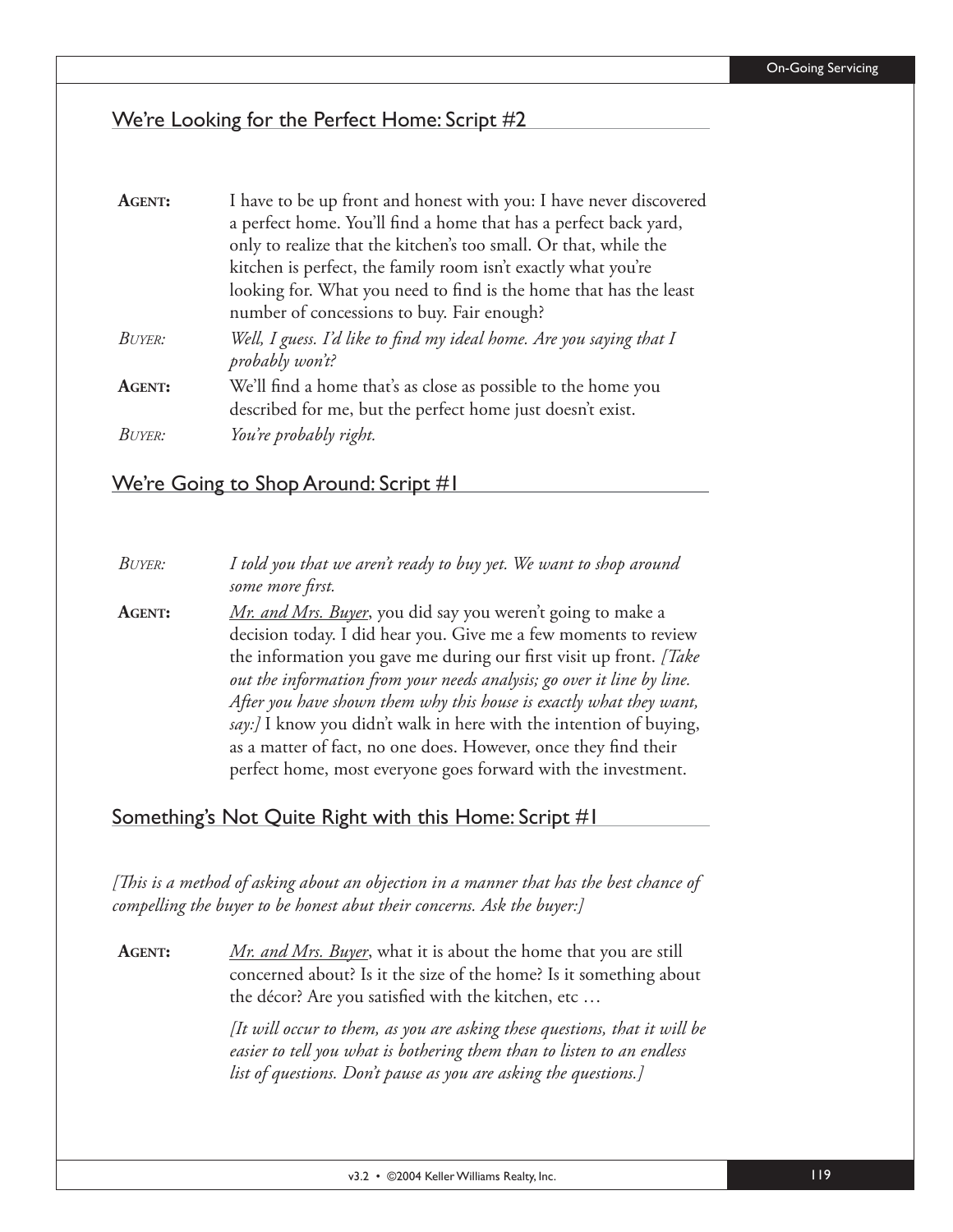# **Offers/Negotiations**

## Making an Offer

## Preparing the Buyer to Make an Offer: Script #1

**AGENT:** We have our foundation set now. We have the prequalification letter, we have the preapproval letter, and we don't have a house to sell, so we're doing great. If we can set our closing date to within thirty days, it's going to get that seller motivated to sell, because they know they're going to have only one month of holding costs—taxes, heating costs, etc.—left on their property.

## Preparing the Buyer to Make an Offer: Script #2

| <b>BUYER:</b> | How will I know when I've found a house to make an offer on?                                                                                                                                                                                                                                                                                                                                                                                                                                                    |
|---------------|-----------------------------------------------------------------------------------------------------------------------------------------------------------------------------------------------------------------------------------------------------------------------------------------------------------------------------------------------------------------------------------------------------------------------------------------------------------------------------------------------------------------|
| AGENT:        | There are a couple of ways to know. One of them is internal—<br>you're going to feel a little nervous. The look in your eyes and<br>your body language will tell me that there's something about the<br>home we're in that makes it stand apart from the others we've<br>seen. I'll be observing your reaction to the home, and I want you<br>also to tell me what's happening internally. That's one part of it.                                                                                               |
| BUYER:        | Okay, and what else?                                                                                                                                                                                                                                                                                                                                                                                                                                                                                            |
| AGENT:        | As we go through the properties, I'll be asking you not only<br>what you did or didn't like about a home, but if you would even<br>consider it as a possible home. If not-we throw away the sheet. If<br>so, we keep it in the mix. I'm also going to continuously ask you<br>to prioritize your top three properties.                                                                                                                                                                                          |
| BUYER:        | Only three?                                                                                                                                                                                                                                                                                                                                                                                                                                                                                                     |
| AGENT:        | That's correct. We find that when you're trying to keep too many<br>properties in your head, you begin to mesh benefits and features<br>from one home to the next. You'll take the big, open front porch<br>from one house and put it on the house that had the fireplace.<br>You'll take the house that had the beautiful recreation room in<br>the basement and you'll put it inside the house that has the huge<br>backyard. In your mind, you'll end up creating that ideal property<br>that doesn't exist. |
| <b>BUYER:</b> | That makes sense.                                                                                                                                                                                                                                                                                                                                                                                                                                                                                               |
|               |                                                                                                                                                                                                                                                                                                                                                                                                                                                                                                                 |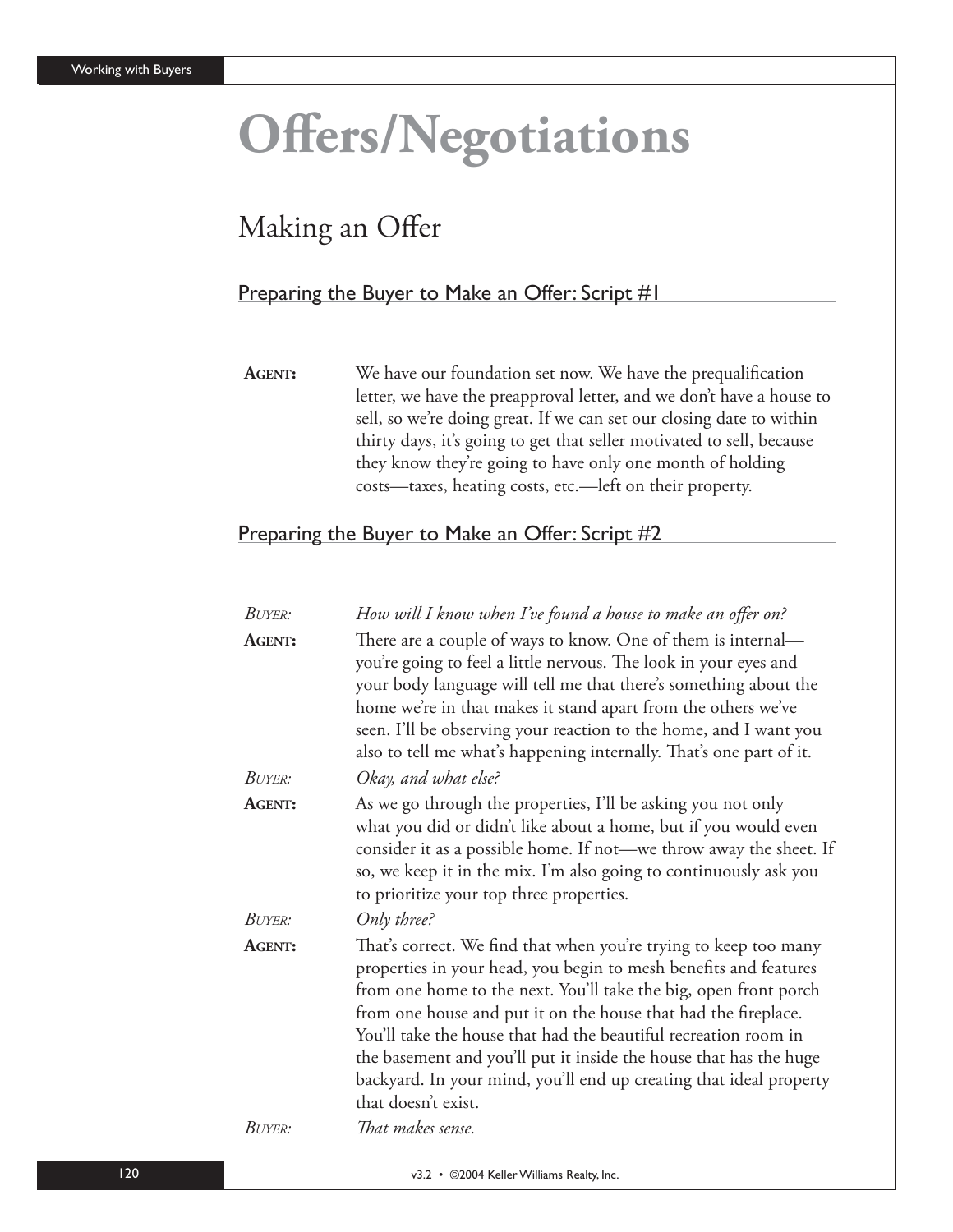## Preparing the Buyer to Make an Offer: Script #3

| Let's compare the other homes that have sold in the area to the                                                                                                                       |
|---------------------------------------------------------------------------------------------------------------------------------------------------------------------------------------|
| property we're talking about. We know what they have sold for.                                                                                                                        |
| Let's talk about the condition of this home. How would you rate                                                                                                                       |
| the overall condition of the property? Take into account the age                                                                                                                      |
| of the roof, the carpet, the paint, all the appliances, the heater, air                                                                                                               |
| conditioner and the water heater—all the amenities that come                                                                                                                          |
| with that property. Based on what we've seen so far, would you                                                                                                                        |
| consider the condition to be below average, average, or above                                                                                                                         |
| average?                                                                                                                                                                              |
| I'd say average.                                                                                                                                                                      |
| Working with you as a single-party broker, I want to make sure<br>المعاملة والمستقل والمستقل المستقل والمستقل المستقل والمستقل والمستقل والمستقل والمستقل والمستقلة المستقلة والمستقل |
|                                                                                                                                                                                       |

you're buying the property at the right price. Let's take a look at the CMA and try to decide on a reasonable offer price and other terms.

### Discouraging Your Buyer from Bidding Too Low: Script #1

**AGENT:** I will write up any offer you want, <u>*Mr. and Mrs. Buyer*</u>, but when you're thinking about that magic number, I want you to consider something. If I call you tomorrow morning and tell you that you did not get this home, how will you feel?

### Discouraging Your Buyer from Bidding Too Low: Script #2

**AGENT:** Let me explain what happens when an agent receives an offer on a listing. They will contact everyone they have worked with that has shown an interest in the property. They will have the other agents in their office check with their clients, and they will check with any agent that has shown the property. Therefore, when we make an offer, we should make our best offer first. We should automatically assume we might be competing with another offer so let's make an offer that will win. With that in mind, how much would you like to offer?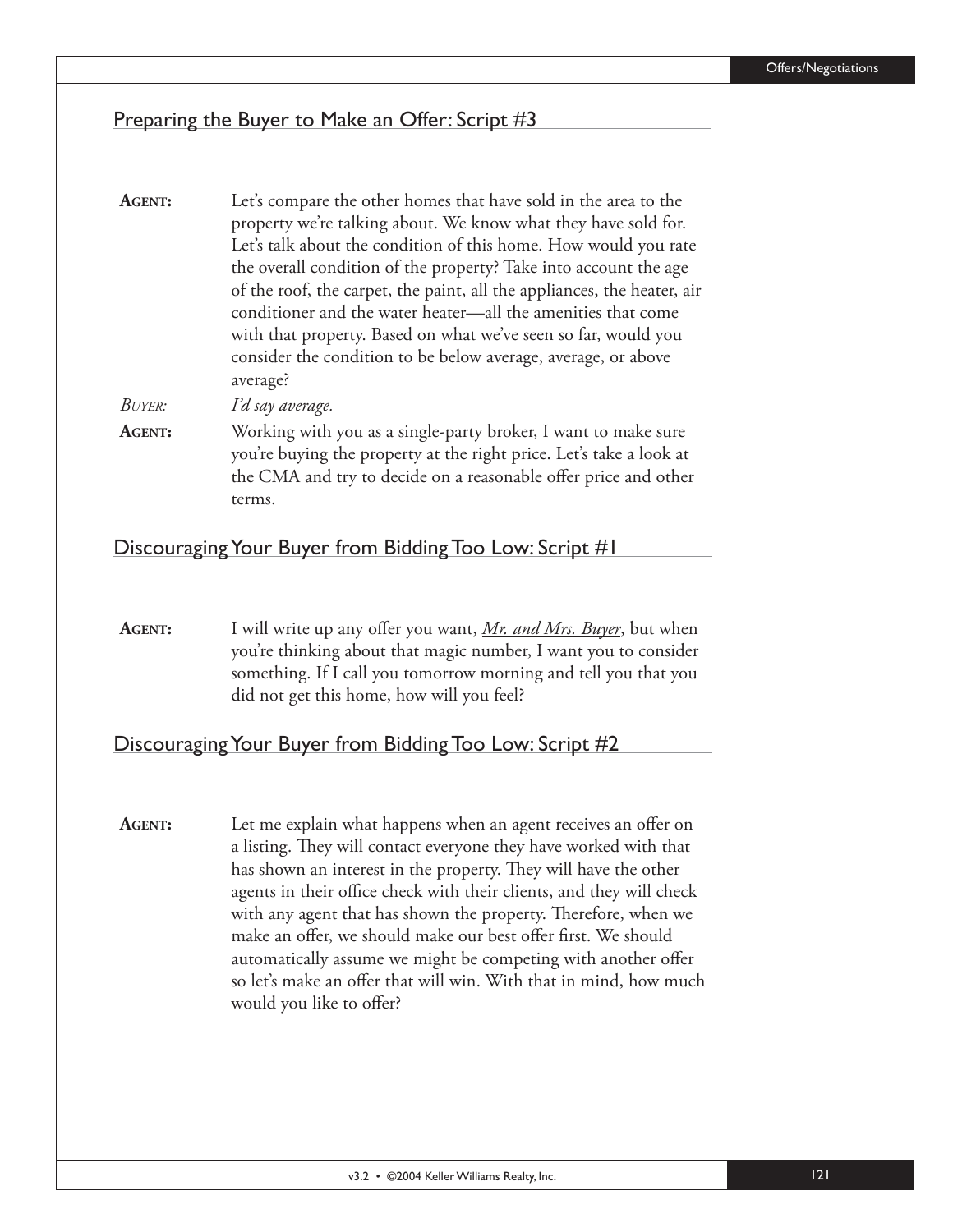## Discouraging Your Buyer from Bidding Too Low: Script #3

| AGENT: | Okay. Here are the options. I will do whatever you want me to         |
|--------|-----------------------------------------------------------------------|
|        | do, but I also want to make sure you're not leaving any money on      |
|        | the table. Your offer is a lot more aggressive than I think it should |
|        | be. We'll write it up anyway you want. Here are the comparables.      |
|        | You want to come in 10 percent below the last price. The seller's     |
|        | options are going to be, they can accept it, they can counter it, or  |
|        | they cannot respond at all. At this price, they may not respond       |
|        | at all. I would love it if ultimately you could say, "I told you so," |
|        | because the sellers accepted your offer. And we always want to        |
|        | hope for a negotiation. But I feel in this case, we might not get a   |
|        | response at all.                                                      |
| BUYER: | That's okay. Let's see what they say.                                 |
| AGENT: | )kay.                                                                 |

### Discouraging Your Buyer from Bidding Too Low: Script #4

**AGENT:** Let's look at this. Let me do an analysis and see what other homes have sold for. If you were the seller, and you knew that every home in the area sold for \_\_\_\_\_\_\_ amount of dollars, and a buyer brought you an offer for this amount, how would you feel? I'm okay with bringing this offer to the seller, but I need you to know that most people are very emotional about their homes, and they take it as a personal insult when somebody wants to pay them less than what other homes are selling for.

 $\textit{Tip}!$  Role-play—put the buyer in the seller's shoes.

## Discouraging Your Buyer from Bidding Too Low: Script #5

**AGENT:** I know there are other offers on the property. You could write this offer today and get the house. Or you could write this offer today and tomorrow we'll be out looking at properties again. I know that if you write this low of an offer we won't even have a chance to compete. But it's up to you to decide what you want to do. *BUYER: Well, I don't want to lose that house.*

*(continued on next page)*

122 v3.2 • ©2004 Keller Williams Realty, Inc.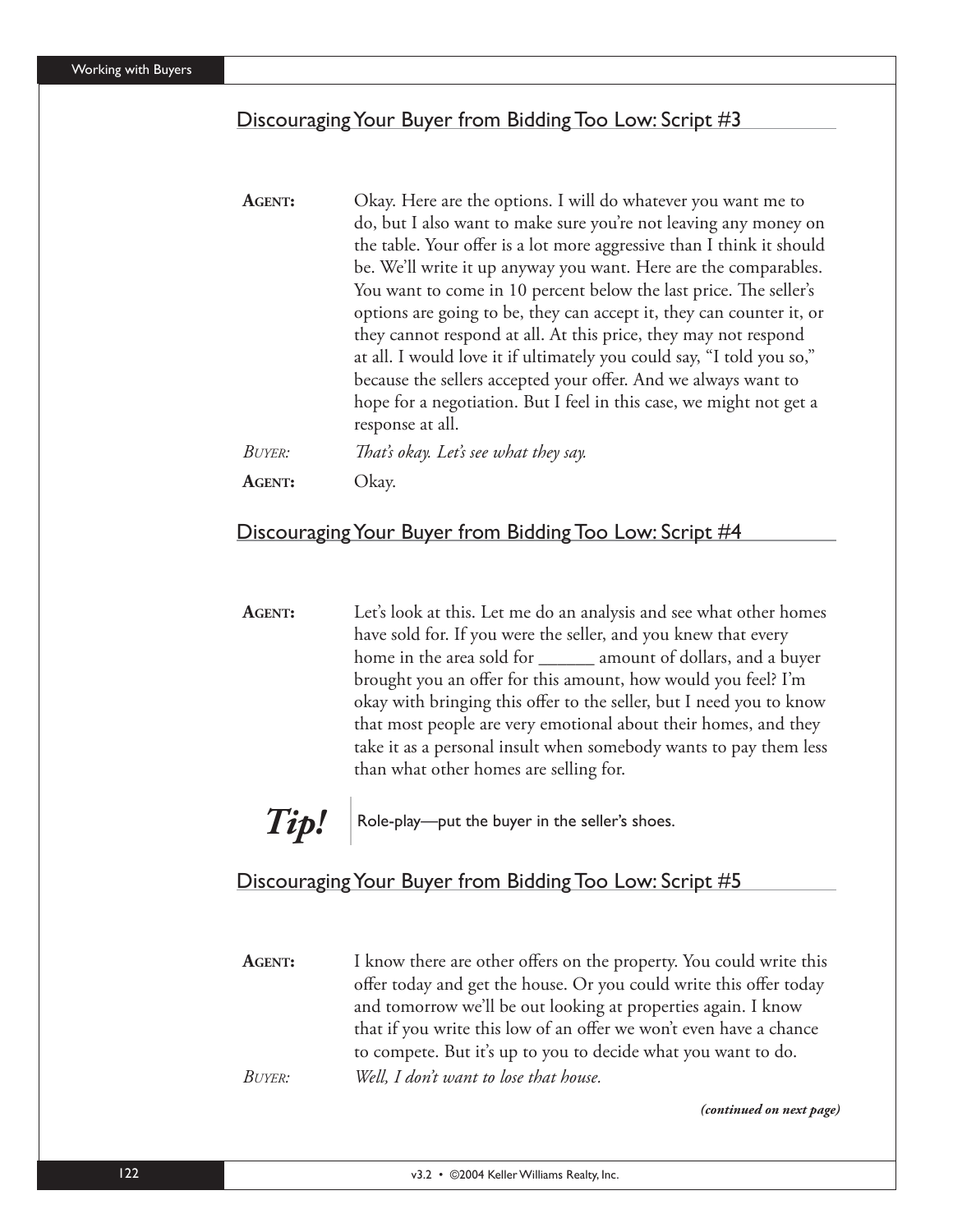## Discouraging Your Buyer from Bidding Too Low: Script #5 (continued)

| <b>AGENT:</b> | If you don't want to lose the house, then we've got to go in<br>knowing that we're going to get it. Are you sure you don't want to<br>lose it?                                                                                                                                                                                                                                                                |
|---------------|---------------------------------------------------------------------------------------------------------------------------------------------------------------------------------------------------------------------------------------------------------------------------------------------------------------------------------------------------------------------------------------------------------------|
| BUYER:        | Pretty sure, yes. But can it hurt to throw this figure out at them?                                                                                                                                                                                                                                                                                                                                           |
| AGENT:        | This house has been available only since yesterday at noon. You<br>saw that there were already six or seven cards at the house. It had a<br>lot of activity just after one day. It would be different if there were<br>a lot of comparable properties on the market, but there are not.<br>May I tell you how a listing agent acts when they get an offer on a<br>property?                                   |
| BUYER:        | Please do.                                                                                                                                                                                                                                                                                                                                                                                                    |
| AGENT:        | The listing agent contacts everybody who has called about the<br>property—all the buyers and all the agents who have called about<br>the home and who have seen it. The listing agent is going to try to<br>get other people to write an offer on the property. We want to get<br>this position solidly without having to compete with anyone else.<br>Because what happens when you have a competing market? |
| <b>BUYER:</b> | Prices go up.                                                                                                                                                                                                                                                                                                                                                                                                 |
| AGENT:        | Right. Do you want to pay more than what the property is listed?<br>No, right? So let's make sure we get the property: let's write a full-<br>price offer for the home. How does that sound?                                                                                                                                                                                                                  |
| BUYER:        | Sounds like a good decision.                                                                                                                                                                                                                                                                                                                                                                                  |

Discouraging Your Buyer from Bidding Too Low: Script #6

AGENT: Let's go to the computer and search for houses that are a lot like this one, and let's take a close look at how the market is treating them. The seller sets the price of the home. The buyer sets what they're willing to pay for the home. But the market sets the range. After the appraiser looks at the house, they will tell the bank if the house is worthy of the money they're lending. His method will be to look at all of the sold houses in the area. So we're going to do the same thing right now. This will probably help you make a better decision, that is, if you're willing to reexamine your offer. When a seller gets an offer that is low, they do one of three things: they accept it, they reject it, or they counter it. I can guarantee you that if we write an offer \$20,000 lower than their listing price, they will reject us.

#### *(continued on next page)*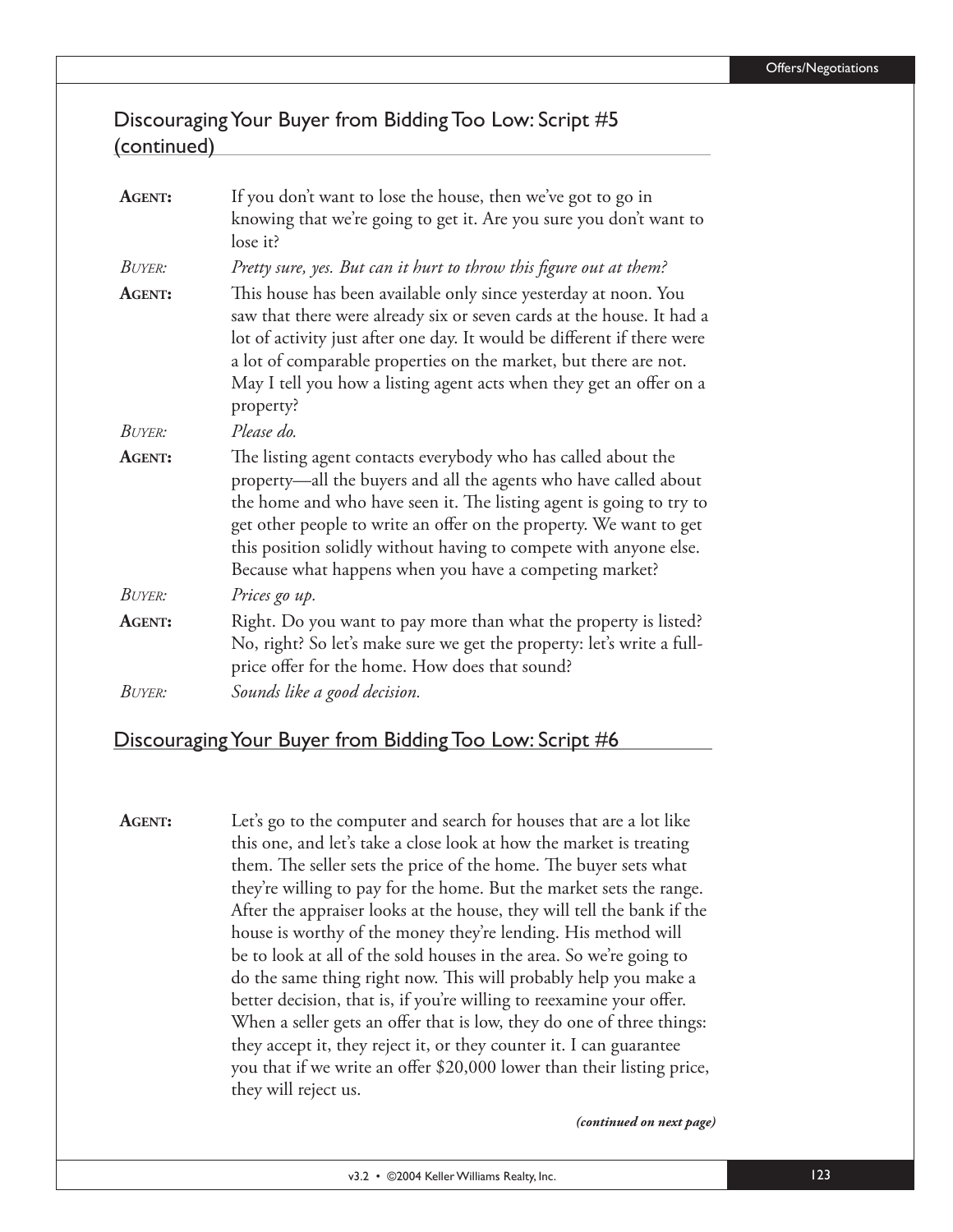## Discouraging Your Buyer from Bidding Too Low: Script #6 (continued)

| <b>BUYER:</b> | I don't want that. I just wanted to put out an offer that would create<br>a reasonable counter.                                                                                                                                                     |
|---------------|-----------------------------------------------------------------------------------------------------------------------------------------------------------------------------------------------------------------------------------------------------|
| AGENT:        | First we should look at the computer and formulate the right<br>offer. Nobody wants to over-pay for a property. My job is to make<br>sure that you don't over-pay. Just so I know, on a scale from one to<br>ten, where is this house in your mind? |
| <b>BUYER:</b> | Probably a twelve.                                                                                                                                                                                                                                  |
| AGENT:        | Then we need to write an offer that reflects that.                                                                                                                                                                                                  |

## Discouraging Your Buyer from Bidding Too Low: Script #7

| BUYER:        | I want to offer \$160,000.                                                                                                                                                                                                                                  |
|---------------|-------------------------------------------------------------------------------------------------------------------------------------------------------------------------------------------------------------------------------------------------------------|
| AGENT:        | I've run the comparables for the neighborhood and the lowest<br>priced home that has sold in the last six months-a very similar<br>house—sold for \$185,000. What makes you think this seller will<br>take \$160,000?                                       |
| <b>BUYER:</b> | It can't hurt to try.                                                                                                                                                                                                                                       |
| AGENT:        | We can throw it out there and see what happens. I'll see where<br>they are with their price on their bottom line. I'm not going to say<br>to them, "Hey, we're not going to pay your price."                                                                |
| BUYER:        | You'll just nudge them. I know they're going to counter offer.                                                                                                                                                                                              |
| AGENT:        | We're going to write the deal, but let me tell you what normally<br>happens. I've seen it because I work a lot with sellers. We're going<br>to insult these people with our low offer, they may counter at full<br>price, or they'll just reject the offer. |
| <b>BUYER:</b> | I don't want our offer rejected. I really love the home. Let's not do it.                                                                                                                                                                                   |
| AGENT:        | What do you think we should offer?                                                                                                                                                                                                                          |
| <b>BUYER:</b> | \$175,000?                                                                                                                                                                                                                                                  |
| AGENT:        | We're going to offer \$175,000, that's fine. Just understand that the<br>last house in the neighborhood sold for \$185,000. Put the seller's<br>hat on—you feel you have your home priced right; would you<br>take the \$175,000 offer?                     |
| <b>BUYER:</b> | Probably not.                                                                                                                                                                                                                                               |
| AGENT:        | Here's the thing. We don't know their personal situation. So let's<br>submit the offer and see what happens. But just so you know,<br>you're probably going to get a counter offer.                                                                         |
| <b>BUYER:</b> | Okay.                                                                                                                                                                                                                                                       |
|               |                                                                                                                                                                                                                                                             |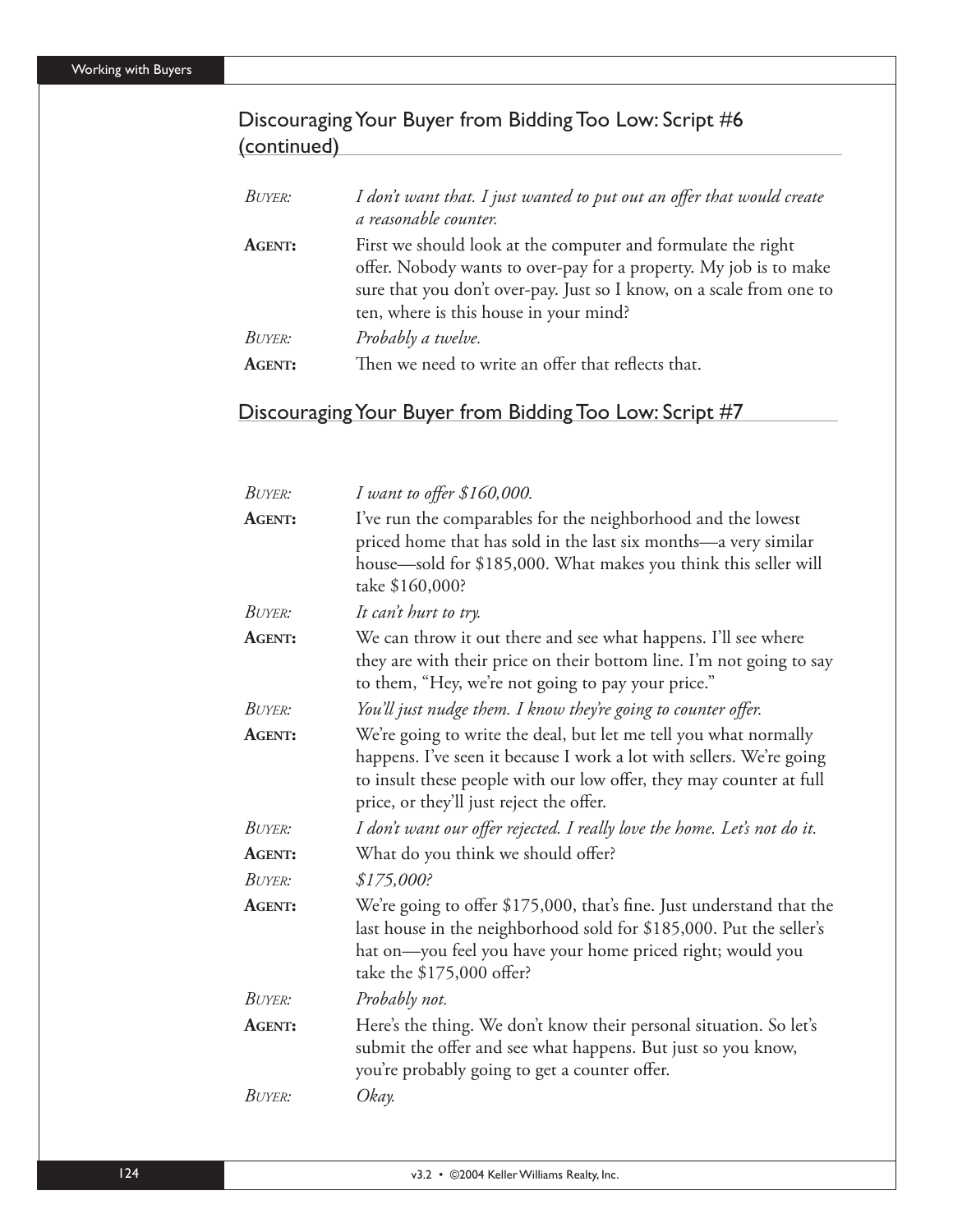**AGENT:** You told me that your goal is to purchase this property. You run the risk of insulting the seller to the point that the seller won't even respond to your offer. I know you want to get a good buy on this house, and that's admirable, but you also want to buy the property. Let's sit down and figure out something that is more palatable. Does that make sense?

#### Discouraging Your Buyer from Bidding Too Low: Script #9

| AGENT:        | I understand wanting to make a low offer. I want you to know if<br>we go in with this offer, there's a very good chance that the seller<br>won't even counter it. They will reject it completely and laugh at<br>us. In today's market, properties are selling at list price or above.<br>We need to look at the comparables and see what they've sold for.<br>That's more important than the list price or what you'd like to<br>offer.                                                                                                                                           |
|---------------|------------------------------------------------------------------------------------------------------------------------------------------------------------------------------------------------------------------------------------------------------------------------------------------------------------------------------------------------------------------------------------------------------------------------------------------------------------------------------------------------------------------------------------------------------------------------------------|
| <b>BUYER:</b> | He just listed it and I'm coming in quickly. What's the worst that can<br>happen?                                                                                                                                                                                                                                                                                                                                                                                                                                                                                                  |
| AGENT:        | They won't counter-offer. Another offer will come in and someone<br>will buy the home at list price. The market is moving quickly right<br>now. We're seeing properties stay on the market for only one to<br>seven days, and good properties are selling quickly-and this is a<br>good property. It's in a good area, it's in good condition, and it's<br>turnkey and ready to go. The comparables show us it's worth what<br>they have it listed at. So if you're serious about this home and you<br>don't want to lose it, we should probably go in with a list price<br>offer. |
| <b>BUYER:</b> | We still want to offer something less.                                                                                                                                                                                                                                                                                                                                                                                                                                                                                                                                             |
| AGENT:        | We can do that if you want, but don't be upset if we write this<br>offer and it's not accepted. I want you to be fine with the fact that<br>you lost this house.                                                                                                                                                                                                                                                                                                                                                                                                                   |
| <b>BUYER:</b> | Well, I do want this house.                                                                                                                                                                                                                                                                                                                                                                                                                                                                                                                                                        |
| <b>AGENT:</b> | If you really want it, we need to offer at least list price, if not<br>above. If we make a low offer, we'll probably lose it.                                                                                                                                                                                                                                                                                                                                                                                                                                                      |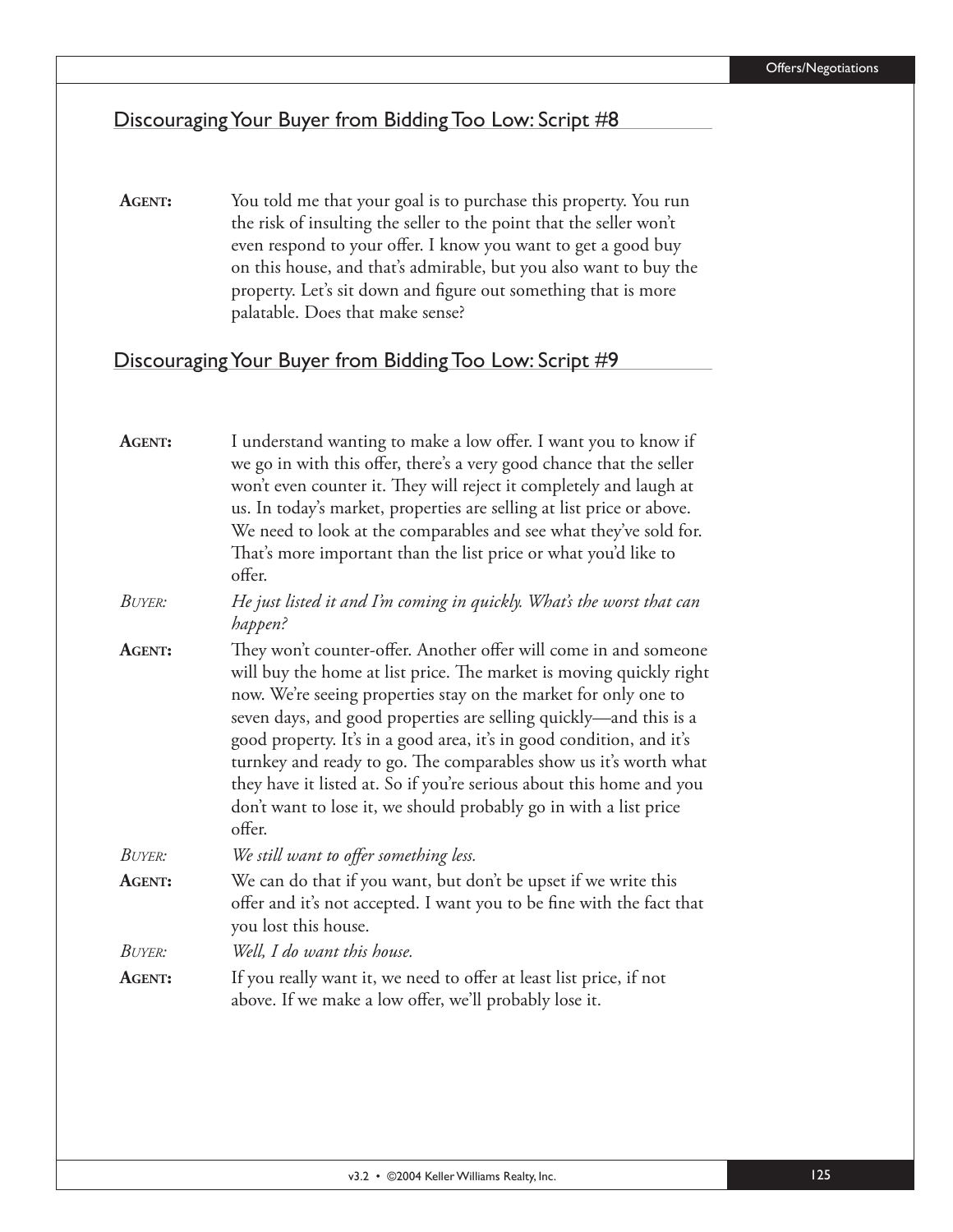| <b>AGENT:</b> | We've looked at about __ houses now. Looking at this market<br>analysis, we see that the house you're looking at sells at \$_                                                                                                                                                                                                                                                                                                                                                                                                                                                                                                                                                                                                                                                                                                                                                                                   |
|---------------|-----------------------------------------------------------------------------------------------------------------------------------------------------------------------------------------------------------------------------------------------------------------------------------------------------------------------------------------------------------------------------------------------------------------------------------------------------------------------------------------------------------------------------------------------------------------------------------------------------------------------------------------------------------------------------------------------------------------------------------------------------------------------------------------------------------------------------------------------------------------------------------------------------------------|
|               | based on the comparables and the condition of the house. That's                                                                                                                                                                                                                                                                                                                                                                                                                                                                                                                                                                                                                                                                                                                                                                                                                                                 |
|               | what the house is worth. I can tell you that the seller knows this.                                                                                                                                                                                                                                                                                                                                                                                                                                                                                                                                                                                                                                                                                                                                                                                                                                             |
|               | They know their house is worth $\frac{1}{2}$ . I will write any offer                                                                                                                                                                                                                                                                                                                                                                                                                                                                                                                                                                                                                                                                                                                                                                                                                                           |
|               | that you want. You're telling me that you want to offer \$<br>on a house that's priced at \$                                                                                                                                                                                                                                                                                                                                                                                                                                                                                                                                                                                                                                                                                                                                                                                                                    |
| BUYER:        | Right. Start low. What's the worst that could happen?                                                                                                                                                                                                                                                                                                                                                                                                                                                                                                                                                                                                                                                                                                                                                                                                                                                           |
| AGENT:        | The worst that could happen is they reject your offer, and then<br>you have to rewrite one. They may not even counter your offer.<br>That happens when you put a really low offer out there. It's an<br>insult to them. It can make the negotiating process a negative<br>experience rather than a positive one. The seller wants to sell and<br>you want to buy. The best thing for you to do is work out a win-<br>win deal without giving away the farm to make the transaction<br>happen. The house has been on the market for about thirty days.<br>They don't have a contract on it yet. You're a non-contingent<br>buyer-you're prequalified and you can close in thirty days. You've<br>got value here. If your offer is too low, they're going to counter-<br>offer you at the full-price, reject you, or counter close to full.<br>They're not going to take our offer. If you were selling the house |
|               | would you take an offer that low?                                                                                                                                                                                                                                                                                                                                                                                                                                                                                                                                                                                                                                                                                                                                                                                                                                                                               |
| BUYER:        | Probably not, but if I wanted to sell I'd counter lower than full price.                                                                                                                                                                                                                                                                                                                                                                                                                                                                                                                                                                                                                                                                                                                                                                                                                                        |
| AGENT:        | You might. But by the same token, how would you feel if you<br>received an extremely low offer?                                                                                                                                                                                                                                                                                                                                                                                                                                                                                                                                                                                                                                                                                                                                                                                                                 |
| BUYER:        | I'd be insulted.                                                                                                                                                                                                                                                                                                                                                                                                                                                                                                                                                                                                                                                                                                                                                                                                                                                                                                |
| AGENT:        | That's the same feeling he's going to have. I suggest a higher offer<br>price. Again, I want you to understand, I'm your agent. I'll do<br>whatever you want me to do. It's my fiduciary responsibility.<br>It's also my responsibility to tell you how this will work. I have<br>experience doing this and I can tell you that if you make an offer<br>that low, I think we'll be opening a can of worms. Is there any way<br>we can talk about coming up from that price a little bit?                                                                                                                                                                                                                                                                                                                                                                                                                        |
| <b>BUYER:</b> | Sure.                                                                                                                                                                                                                                                                                                                                                                                                                                                                                                                                                                                                                                                                                                                                                                                                                                                                                                           |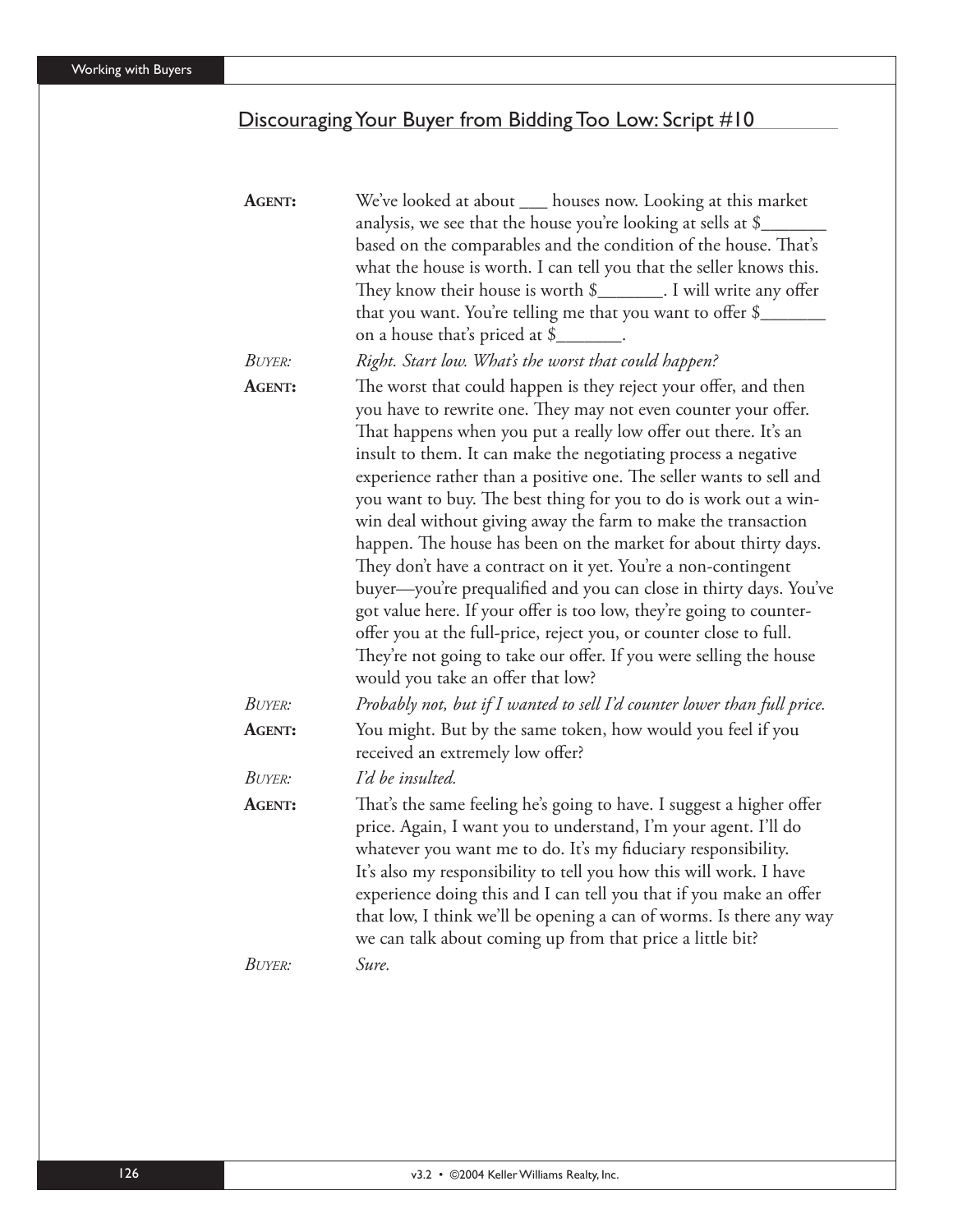| AGENT:        | Today the Multiple Listing Service is telling us that if the house<br>is listed appropriately, you are going to be purchasing within<br>a 4 percent margin of the listed price. That's what the seller is<br>expecting to receive. To be honest, this is a fantastic price on a<br>fantastic home; here are the comparables [show comparables]. I<br>urge you to consider making an offer with a difference of no more<br>than 4 percent. How do you feel about that?                                                                                                                     |
|---------------|-------------------------------------------------------------------------------------------------------------------------------------------------------------------------------------------------------------------------------------------------------------------------------------------------------------------------------------------------------------------------------------------------------------------------------------------------------------------------------------------------------------------------------------------------------------------------------------------|
| <b>BUYER:</b> | I guess that's okay, but shouldn't we just go ahead and give them a low<br>offer and see if they counter with a higher offer?                                                                                                                                                                                                                                                                                                                                                                                                                                                             |
| AGENT:        | That's a great question. But you may insult the sellers to the point<br>that they won't work with you at all. Are you willing to lose this<br>house?                                                                                                                                                                                                                                                                                                                                                                                                                                      |
| <b>BUYER:</b> | Not over a low offer.                                                                                                                                                                                                                                                                                                                                                                                                                                                                                                                                                                     |
| AGENT:        | Then it's much more realistic to make an offer closer to market<br>value. I want you to believe and trust in me, and to know that<br>I want you to get as much house as possible-and I certainly<br>don't want you to pay too much. My goal is to provide such<br>outstanding service to you now that, when you're ready to sell the<br>house, the ________ (team name) team will be the team to sell it.<br>Please know that we're on your side all the way. We're going to be<br>listing this home for you, whether it's in one month, one year, or<br>ten years—we'll be here for you. |
|               | Discouraging Your Buyer from Bidding Too Low: Script #12                                                                                                                                                                                                                                                                                                                                                                                                                                                                                                                                  |
| AGENT:        | We've looked at homes and narrowed it down to this one—vour                                                                                                                                                                                                                                                                                                                                                                                                                                                                                                                               |

**AGENT:** We've looked at homes and narrowed it down to this one—your favorite. What you offer is completely your decision. However, I must caution you that, even in this market, the best homes are the ones that are going to sell for the best value. Therefore, if we write a low offer, you must be willing to lose this home. If you're ready for that, I will follow your decision. Remember how many homes we've previewed, and that you've ultimately chosen this one. If you consider the value of the home and consider the interest rates today, it's not going to make a huge difference whether you buy the home for \$\_\_\_\_\_\_\_ (asking price) or \$\_\_\_\_\_\_\_ (price buyer wants to offer).

BUYER: True, but I thought we could try a low offer.

*(continued on next page)*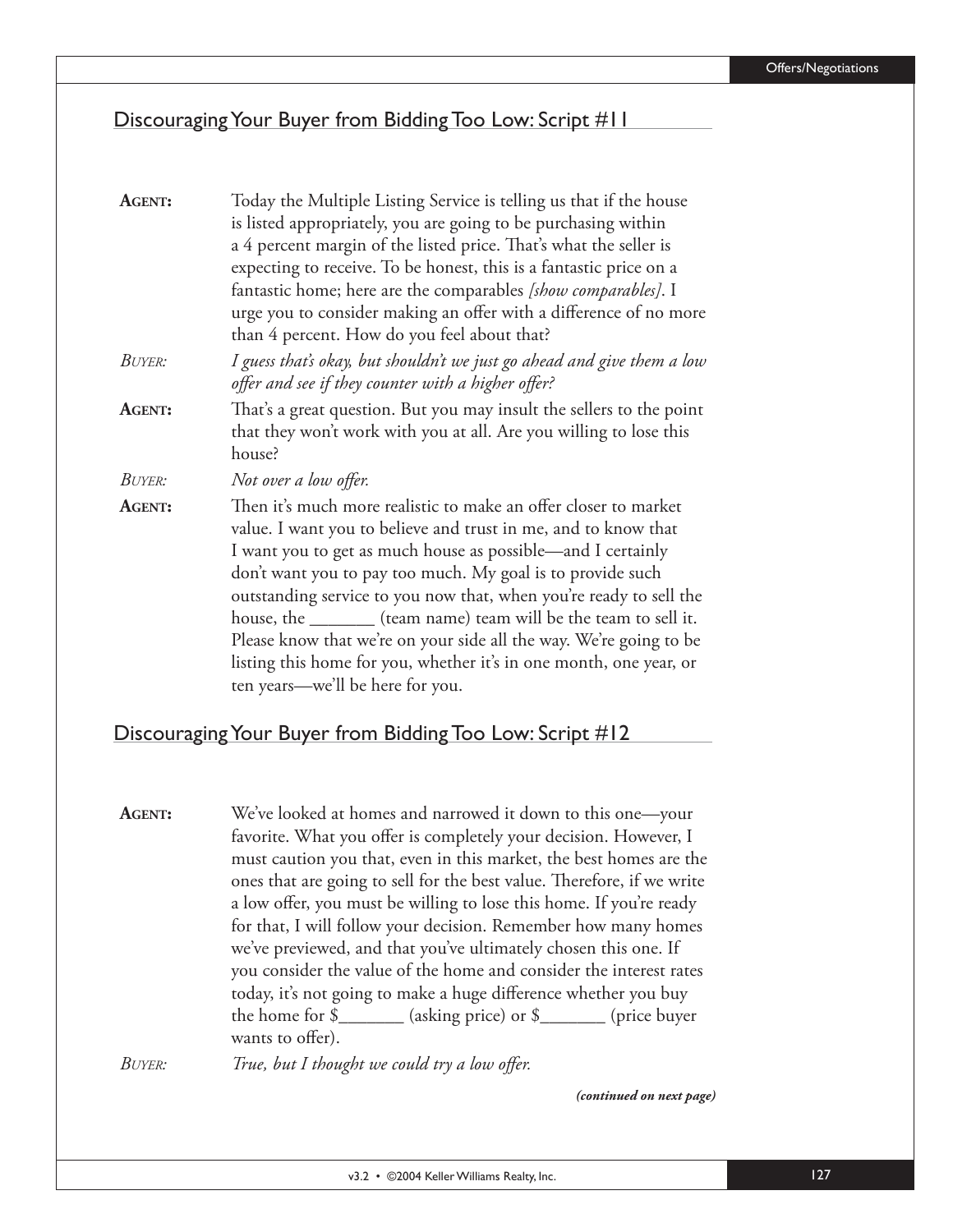#### Discouraging Your Buyer from Bidding Too Low: Script #12 (continued)

| AGENT: | Trying a low offer is perfectly fine; however, if we come in            |
|--------|-------------------------------------------------------------------------|
|        | with a low offer and someone else comes in while we're in the           |
|        | negotiations stage, the owner can consider and accept that offer.       |
|        | You should also know that if we make this offer, we should forget       |
|        | about the numbers and think about the emotions. If you end up           |
|        | hurting the feelings of the homeowner by making a low offer, it         |
|        | makes it very difficult to negotiate repairs, closing date, and all the |
|        | other details and aspects of the offer. Let's go in with the best offer |
|        | you are comfortable making on this house. Let's make that offer to      |
|        | the owner, and I will explain to the seller why you made the offer      |
|        | you have. Does that sound like it would work?                           |
| BUYER: | Yes, it does. Thank you for explaining that.                            |

#### Discouraging Your Buyer from Bidding Too Low: Script #13

| Buyer:        | I want to make a low offer.                                           |
|---------------|-----------------------------------------------------------------------|
| <b>AGENT:</b> | You can offer any price, but you are taking the risk that somebody    |
|               | else is making a better offer. You have to be comfortable knowing     |
|               | that you may have outsmarted yourself from buying the property.       |
|               | If the home really works for you and falls within your budget,        |
|               | ask yourself if you want to risk losing it. It doesn't mean we can't  |
|               | try. But you also run the risk of insulting the seller, who, in turn, |
|               | may not counter as low as they might have had your offer been         |
|               | stronger. Sometimes you accomplish a lot more by being closer to      |
|               | your mark.                                                            |

#### Discouraging Your Buyer from Bidding Too Low: Script #14

| <b>BUYER:</b> | I want to bid low because I can't afford the asking price.                                                                                                                                                                                                                                                                |
|---------------|---------------------------------------------------------------------------------------------------------------------------------------------------------------------------------------------------------------------------------------------------------------------------------------------------------------------------|
| AGENT:        | The property is priced at _______ (\$339,000). You want to make<br>an offer that's below ________ (\$300,000). This is a very low offer.<br>It's more than 10 percent off the list price. Since we just sold your<br>property, let me ask you this: how would you have felt to get a low<br>offer like this on your home? |
| BUYER:        | I probably wouldn't have wanted to work with that buyer.                                                                                                                                                                                                                                                                  |

*(continued on next page)*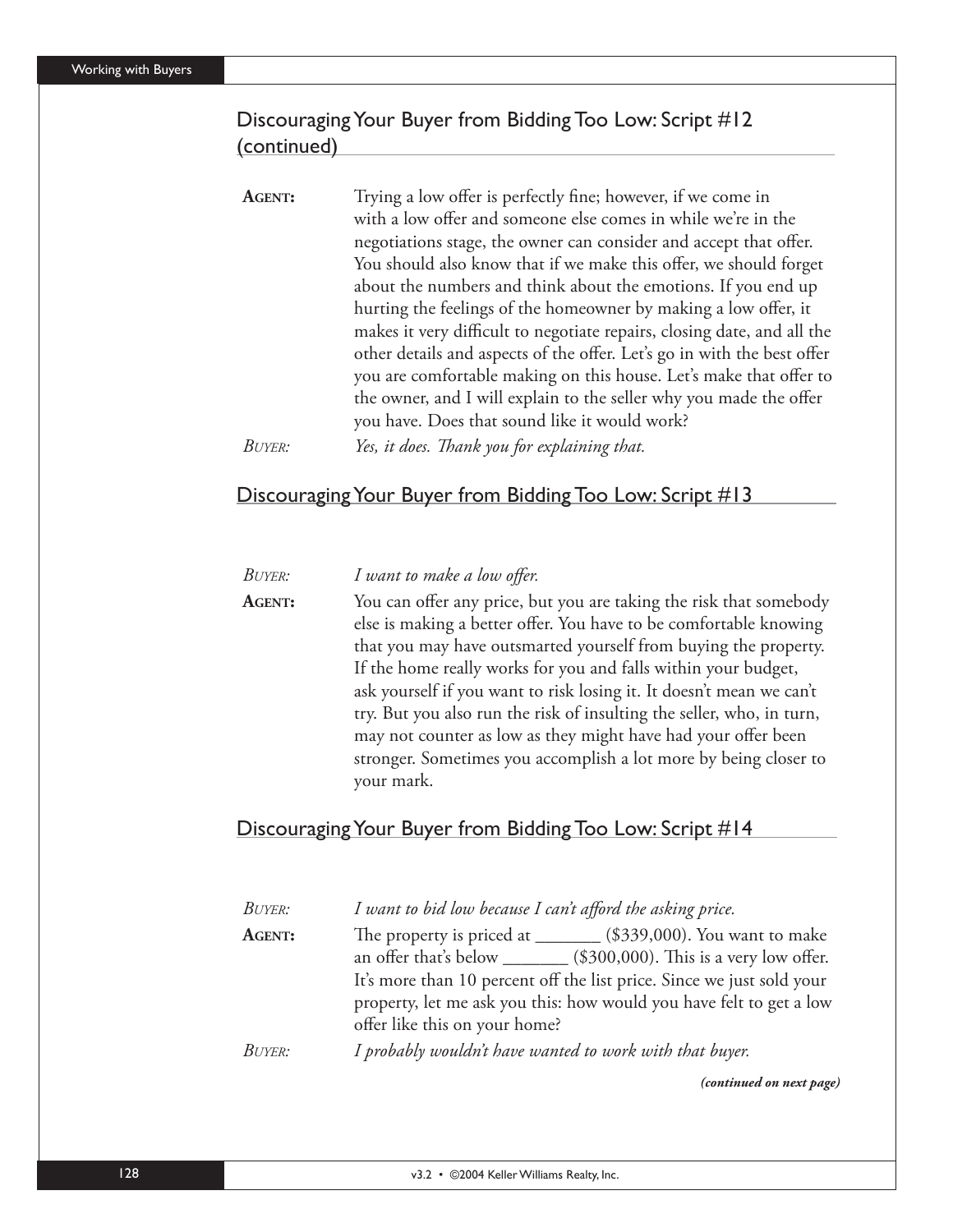#### Discouraging Your Buyer from Bidding Too Low: Script #14 (continued)

| AGENT:     | There are some sellers who are offended by an offer that they<br>consider to be unrealistic. Most of the time they counter back at<br>full price or very close. We obviously don't want that to happen.<br>Are you willing to pay more than what you're offering up front? |
|------------|----------------------------------------------------------------------------------------------------------------------------------------------------------------------------------------------------------------------------------------------------------------------------|
| BUYER:     | Maybe, but not the full listing price.                                                                                                                                                                                                                                     |
| AGENT:     | If it's between your original price and the listing price, would you<br>be happy with that?                                                                                                                                                                                |
| $B_{UVER}$ | Yes.                                                                                                                                                                                                                                                                       |
| AGENT:     | My suggestion is to offer at least above 90 percent, which gets<br>us above _______ (\$300,000). It's a mental block for a seller<br>if you go below a major price point. If you go below _____<br>$(\$300,000)$ , you may offend them.                                    |
| $R_{UVER}$ | You're probably right. Why don't we offer<br>$($311,000)$ ?                                                                                                                                                                                                                |

#### Discouraging Your Buyer from Bidding Too Low: Script #15

**AGENT:** I will present any offer you would like to make. But I have to let you know that you may lose credibility if you go in with an offer that's too low. The seller will begin to wonder if you're really a serious buyer or if you're just playing games. If you really want the home and are willing to pay a fair price for it, even one that is higher than your initial low offer, you may lose the opportunity to get to negotiate on that price if your offer is too low to begin with. *BUYER: But it can't hurt, because the sellers can just counter it, right?* **AGENT:** They can, but if it's a very low offer, most of the time they'll just reject it. And then the sellers' feelings are hurt, and they may not want to talk to you. It's a possibility. It doesn't always happen but it could.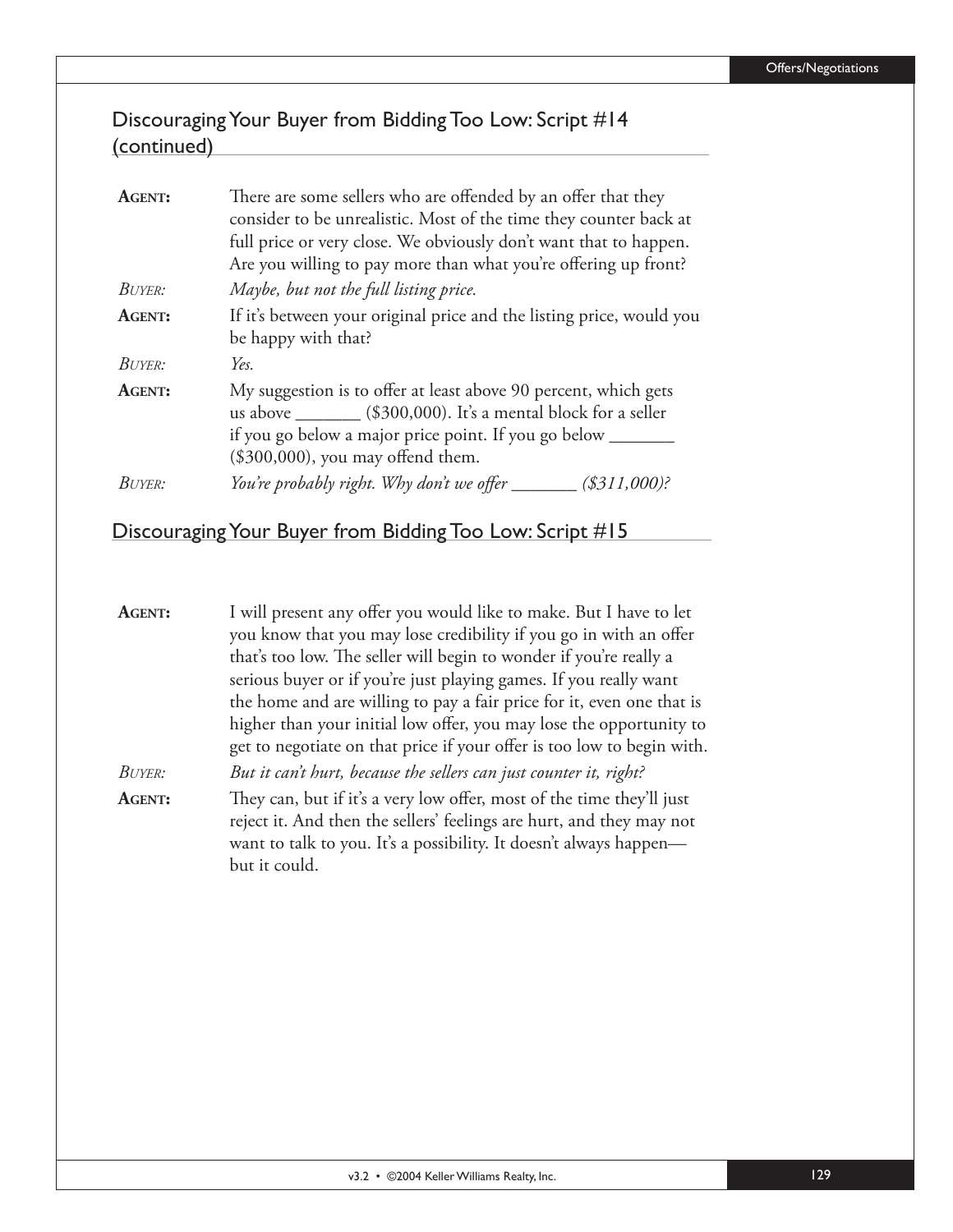| <b>AGENT:</b> | Do you want to write an offer, or do you want to buy this house?                                                                                                                                                                                                                                                                                                                                                                                                                                                                                                                                                                                                                                                                                                                                                   |
|---------------|--------------------------------------------------------------------------------------------------------------------------------------------------------------------------------------------------------------------------------------------------------------------------------------------------------------------------------------------------------------------------------------------------------------------------------------------------------------------------------------------------------------------------------------------------------------------------------------------------------------------------------------------------------------------------------------------------------------------------------------------------------------------------------------------------------------------|
| BUYER:        | Can you explain that to me?                                                                                                                                                                                                                                                                                                                                                                                                                                                                                                                                                                                                                                                                                                                                                                                        |
| AGENT:        | The price of the home that we're looking at is $\frac{1}{2}$<br>(\$200,000). You want to offer\$ ________ (\$180,000). Do you<br>want to write an offer, or do you want to buy this house? Because<br>writing them an offer for $\frac{1}{2}$ (\$180,000) is not going to<br>buy you this house.                                                                                                                                                                                                                                                                                                                                                                                                                                                                                                                   |
| BUYER:        | It can't hurt to offer too low, can it?                                                                                                                                                                                                                                                                                                                                                                                                                                                                                                                                                                                                                                                                                                                                                                            |
| AGENT:        | It can since the seller has no obligation to counter your offer. If<br>you like the house, you don't want to insult them. So while we<br>don't want to pay too much, we do want to offer a fair price.<br>Now, let's decide what might be a fair price for this house. What<br>if you found out tomorrow morning that somebody else bought<br>this house? How would you feel? If you would be incredibly<br>disappointed, then we need to structure our offer to make sure<br>that you get this house. If you wouldn't care, then we can try to<br>bargain. Just remember, there's never a guarantee that you get<br>more than one chance on a house. If you want to take the chance<br>that you won't get the house, then we'll go ahead and bid low. But<br>if you want this house, I'll show you how to get it. |

#### Discouraging Your Buyer from Bidding Too High: Script #1

AGENT: I won't write this offer for you today. I want you to think about it all day. I want you to think about it tonight. I'll call the agent and make sure the property is not going to disappear. But if you decide to purchase this property at this price, then you've got to realize that we're not going to turn around and sell it for a profit. If you try to sell it later, you may not be able to get out of it what you put into it.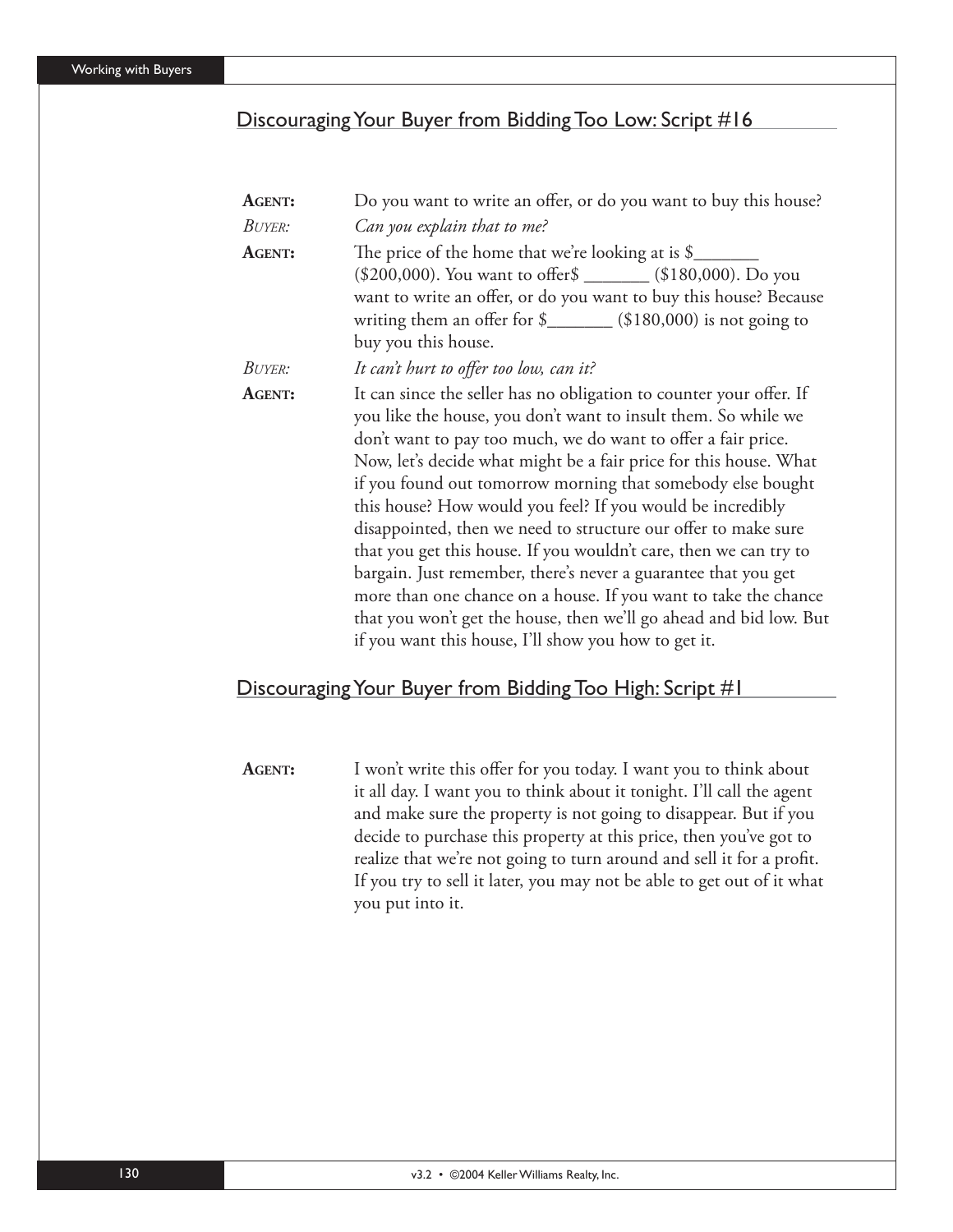Handling Your Buyer's Desire for Inclusion of Seller's Personal Items: Script #1

| <b>AGENT:</b><br><b>BUYER:</b> | We can ask for anything in the contract, but at the same time,<br>people's personal belongings usually aren't negotiable.<br>Well, we'd really like to have it in the contract.                                                                                                                                                                                                                                                                                                                                                             |
|--------------------------------|---------------------------------------------------------------------------------------------------------------------------------------------------------------------------------------------------------------------------------------------------------------------------------------------------------------------------------------------------------------------------------------------------------------------------------------------------------------------------------------------------------------------------------------------|
| <b>AGENT:</b>                  | Let's run it by their agent before we write it in the contract to find<br>out if it's doable. The sellers may be fine with leaving the pool<br>table because they don't want to move it. But, if this antique stove<br>is their great-grandmother's, they're not going to want to part with<br>it. So rather than insult them, why don't I talk to the other agent<br>first to find out if there is a huge emotional attachment or not.<br>You're not going to pull out from buying the house because you<br>can't get that piece, are you? |
| BUYER:                         | No, it just looks really nice there.                                                                                                                                                                                                                                                                                                                                                                                                                                                                                                        |
| AGENT:                         | Well, let me see what we can do. If we can't work it out, then<br>who's to say you might find something even better to put there<br>eventually. But to me, you've got to put it in perspective: I<br>understand you really like the piece, but you don't want to kill the<br>deal over it, right?                                                                                                                                                                                                                                           |
| Buyer:                         | No.                                                                                                                                                                                                                                                                                                                                                                                                                                                                                                                                         |

#### Handling Your Buyer's Desire for Inclusion of Seller's Personal Items: Script #2

*BUYER: Can we include the antique stove and the claw-footed tub? Can you get them to do that?* **AGENT:** I'd be more than happy to write that into the contract for you. I feel when you start involving people's personal property it becomes more emotional. When you're asking for their antiques and their furniture, it's different than asking for their refrigerator or their washer and dryer. I don't like to get involved in personal property. If those are items that you want, let me call the other agent and see if the sellers are even willing to part with the items before we actually put it in the contract. If you've really got your heart set on those things, let me call the other agent and see if they're negotiable. If the other agent says, "They might consider including the items for the right price," then we can throw it in there. How do you feel about that? *BUYER: Okay. If it doesn't make waves.*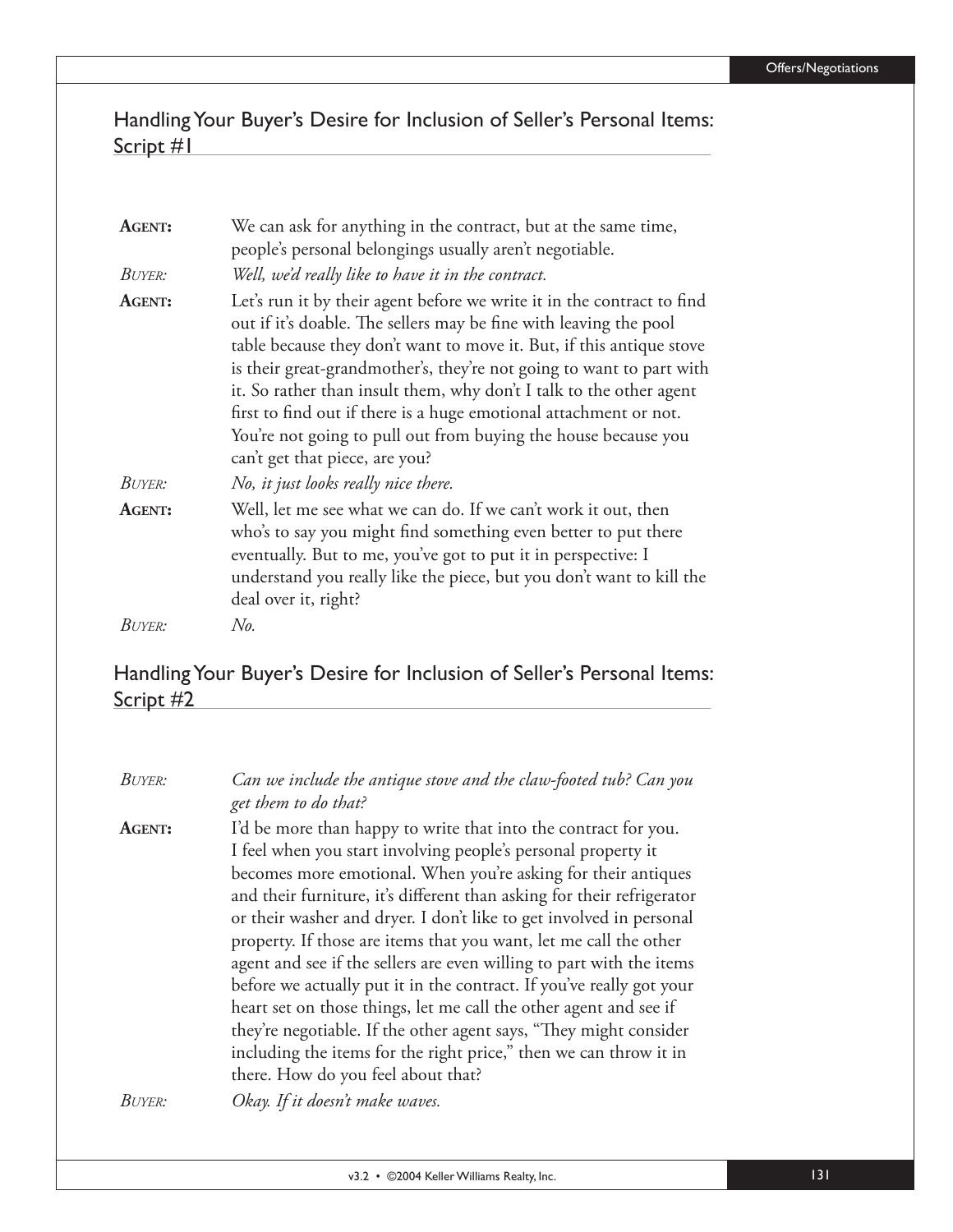#### Handling Your Buyer's Desire for Inclusion of Seller's Personal Items: Script #3

AGENT: It is personal property and I don't know if they'd be willing to include it with the home or not, but we can always include it in the offer. I just don't want you to get attached to it, because it may not be an item that the seller's willing to let go.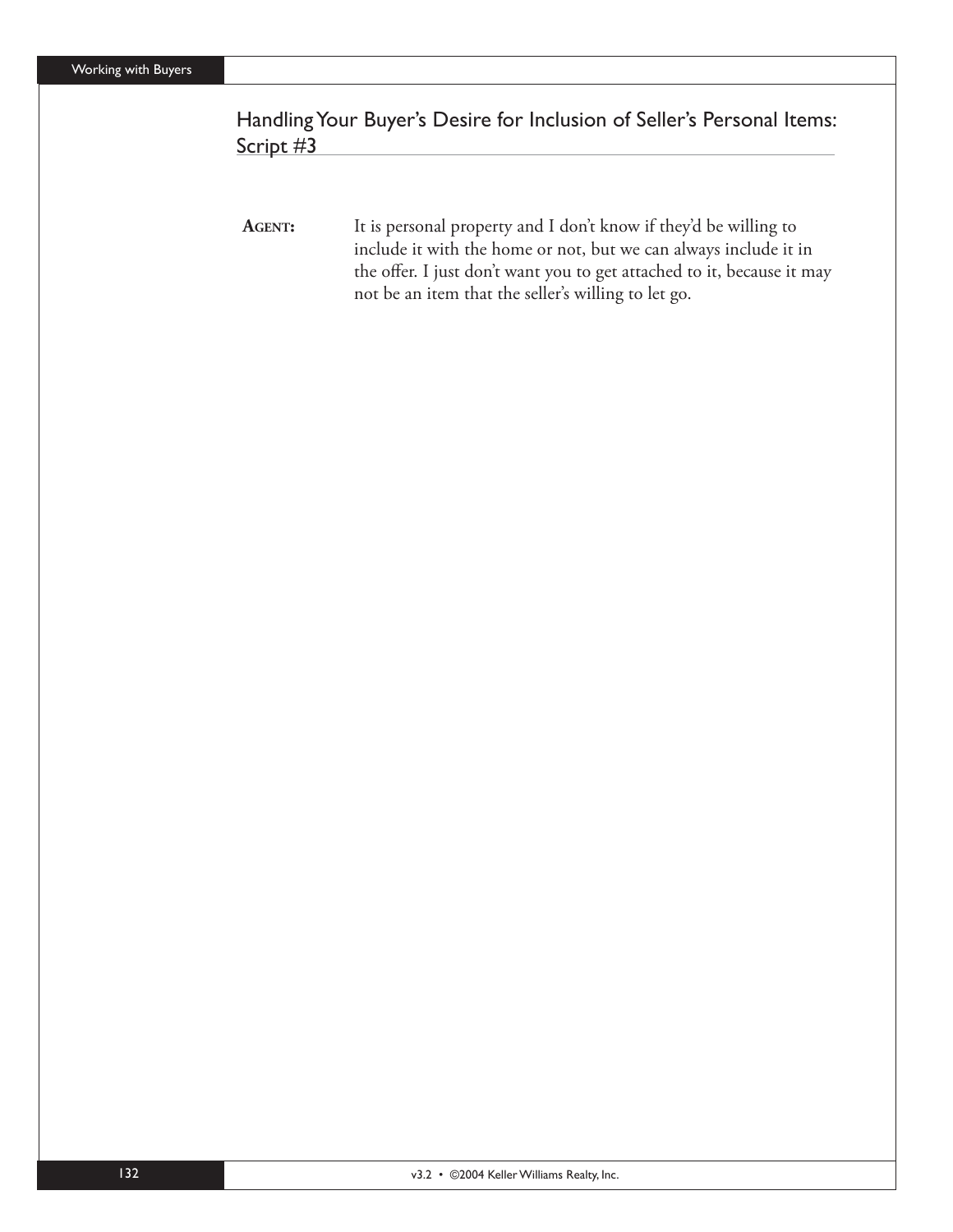## Speaking with the Seller's Agent

#### Asking Seller's Agent About the House's Market History: Script #1

[Make a real educated offer, don't just throw something low out there and see if they take *it. You should pull tax records, look at the chain of ownership, and determine how many times that property has been on the market in recent years. Find out how many times it has been on the market this time, if it has been taken off the market, reduced in price, raised in price, or if it has been under contract but didn't close. When you do a personal interview with the agent, you can ask the listing agent all of the specifics.]* 

**AGENT:** You know, I was looking at the history here, and I noticed that the property looks like it's been under contract twice. Can you share with me a little about what happened?



Ask the question, then stop talking so the seller's agent will respond.<br>
They may not be used to people being that direct with them, and<br>
will bonefully volunteer some information They may not be used to people being that direct with them, and will hopefully volunteer some information.

#### Handling Seller Agent When Offer Is Lower than Asking: Script #1

*[Send in the offer without saying anything before hand.]* 

*SELLER'S AGENT: I can't believe you—this is way too low!* AGENT: You and I are the messengers. Let's not kill the messengers. Bring me a counter-offer, and we'll proceed from there. *[The less you say the better—let the other agent vent and give you information.]*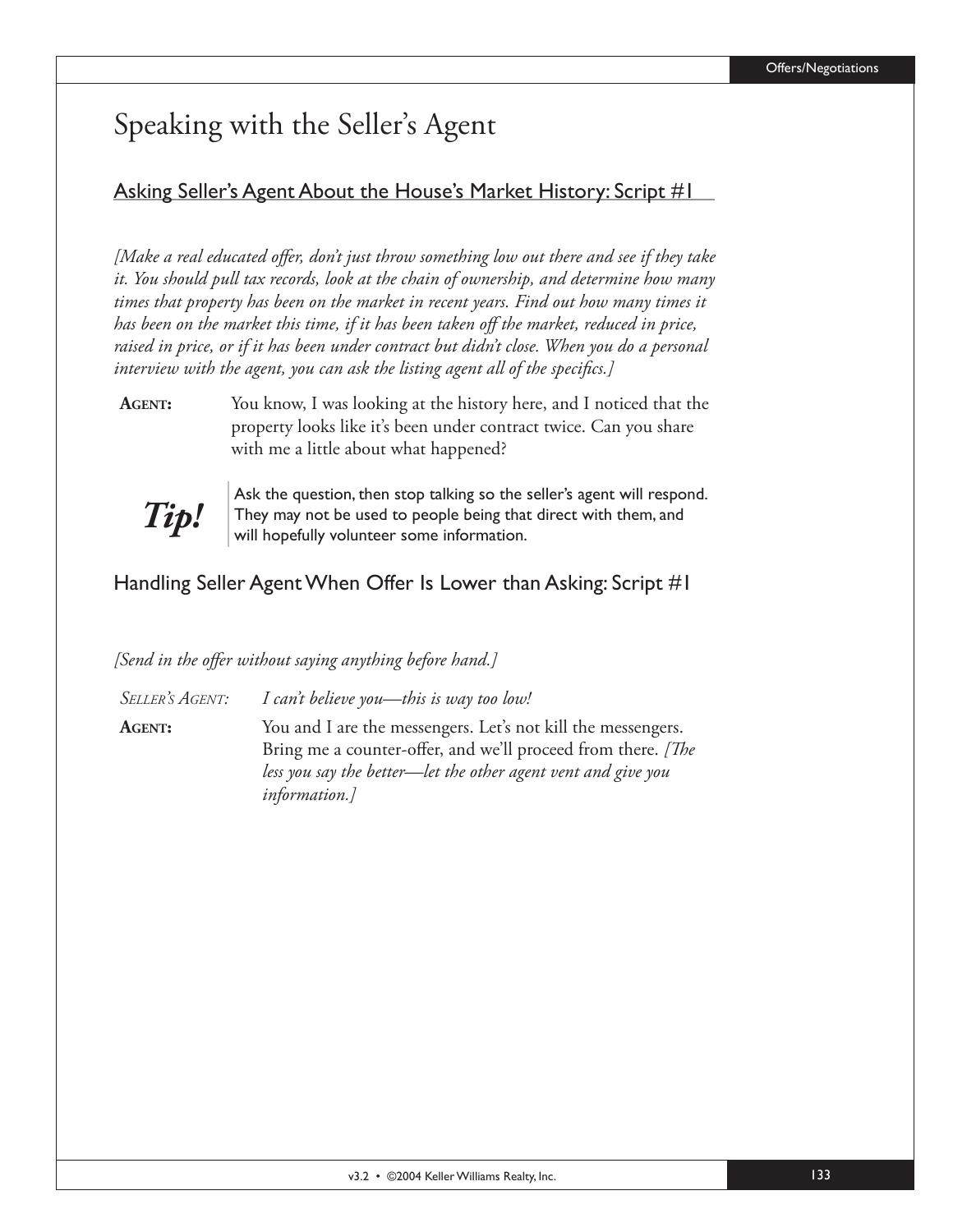## Objections During Offers and Negotiations

#### But the Seller Paid a Lot for the House: Script #1

**AGENT:** What the seller paid for the house has nothing to do with the current fair market value. Let me ask you a question. If the house was a gift to them from their parents or a wealthy family member, does that mean they should give the house to you?



*Tip!* Use this script when a buyer gets bogged down on their offering price because of what the seller paid for the house. price because of what the seller paid for the house.

#### I Want to Sleep on It Before Making an Offer: Script #1

**AGENT:** I understand you want to think about it. But we have the chance to tie up the property tonight by writing an offer and getting it executed by the sellers. What's more, we have until the inspection deadline to really think about it and make sure it's the right home for you.

#### I Want to Sleep on It Before Making an Offer: Script #2

| <b>AGENT:</b> | Great, I definitely think that is what you should do! Let me ask                                                                                                                                         |
|---------------|----------------------------------------------------------------------------------------------------------------------------------------------------------------------------------------------------------|
|               | you one question. If this home sells tonight, are you going to be                                                                                                                                        |
|               | okay with that? I mean, someone may have looked at the home                                                                                                                                              |
|               | last night, thought about it, slept on it, prayed about it, and are in                                                                                                                                   |
|               | their agent's office right now writing an offer! I'll be okay if it sells,                                                                                                                               |
|               | but I want to make sure you will be, too!                                                                                                                                                                |
| <b>BUYER:</b> | Yes, we'll be okay if it sells!                                                                                                                                                                          |
| <b>AGENT:</b> | Great, what's our "plan B" just in case it sells? What's our back-up                                                                                                                                     |
|               | house?                                                                                                                                                                                                   |
| BUYER:        | We don't have one!                                                                                                                                                                                       |
| <b>AGENT:</b> | Let's do this—since we're all here together, let's scratch out this<br>contract and I'll send it home with you. If, when you wake up<br>tomorrow, you want to make the offer, call me and I will pick it |
|               | up immediately. This way we don't lose any more time! How does                                                                                                                                           |
|               | that sound?                                                                                                                                                                                              |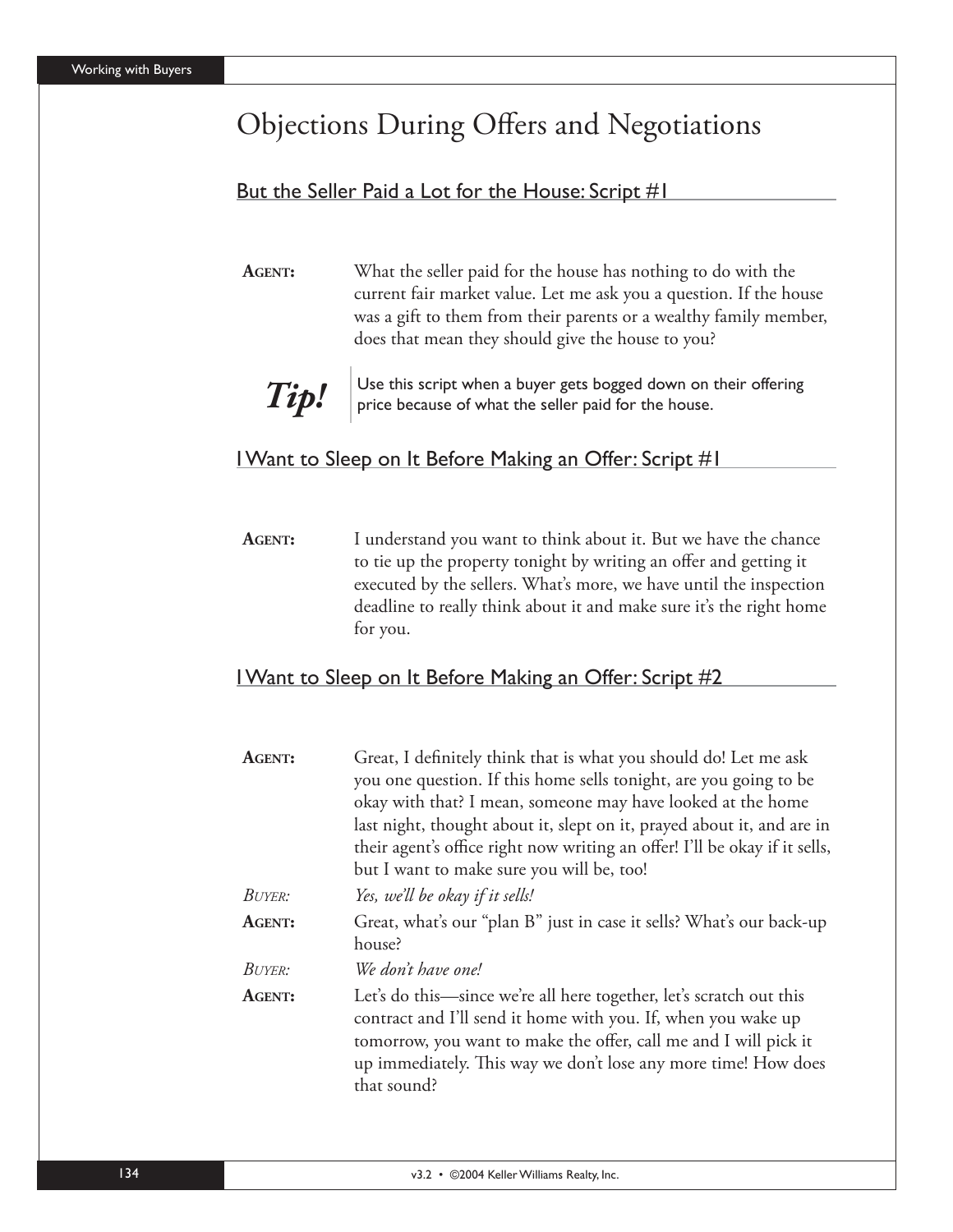#### I Want to Sleep on It Before Making an Offer: Script #3

#### *BUYER: It's a great house, but we really need time to think it over.* AGENT: If this were the right house, wouldn't it be better to decide today vs. waking up tomorrow to find that your home is already under another contract?

## I Want to Sleep on It Before Making an Offer: Script #4

| <b>BUYER:</b> | It's a great house. But I need to sleep on it before I decide.                                                                                                                                    |
|---------------|---------------------------------------------------------------------------------------------------------------------------------------------------------------------------------------------------|
| AGENT:        | I just want you to know—that house may not be there tomorrow.<br>That may sound like a sales pitch to get you to write an offer, but                                                              |
|               | as I told you when we started this process, I'm a sales consultant.<br>Part of the job that you hired me to do is to teach you the process.<br>The fact is, that house may not be there tomorrow. |
| <b>BUYER:</b> | That's okay, we'll find another one if that happens.                                                                                                                                              |
| AGENT:        | I want you to make that decision, not me.                                                                                                                                                         |

#### I Want to Sleep on It Before Making an Offer: Script #5

| BUYER:        | I am a little hesitant. I think it's best if I sleep on it.                                                                                                                                                                                                                                                                                                             |
|---------------|-------------------------------------------------------------------------------------------------------------------------------------------------------------------------------------------------------------------------------------------------------------------------------------------------------------------------------------------------------------------------|
| <b>AGENT:</b> | I'm not sure if you're hesitant because you think it's the right<br>house or whether you're just concerned since this is your first<br>offer. I suggest we write up an offer and get it on the table. I am<br>concerned about the buyer who walked out of that same house<br>last night saying, "I want to sleep on it". They could be writing up<br>their offer today. |
| BUYER:        | I never thought about that.                                                                                                                                                                                                                                                                                                                                             |
| <b>AGENT:</b> | The next person who sees the house later today may not have the<br>same hesitation—they may just submit the offer. While I can let<br>the listing agent know that we have continued interest, that agent<br>may not call to let us know that an offer has been submitted.                                                                                               |
| BUYER:        | If we write an offer, does that mean I'm locked into buying the house?                                                                                                                                                                                                                                                                                                  |
|               | (continued on next page)                                                                                                                                                                                                                                                                                                                                                |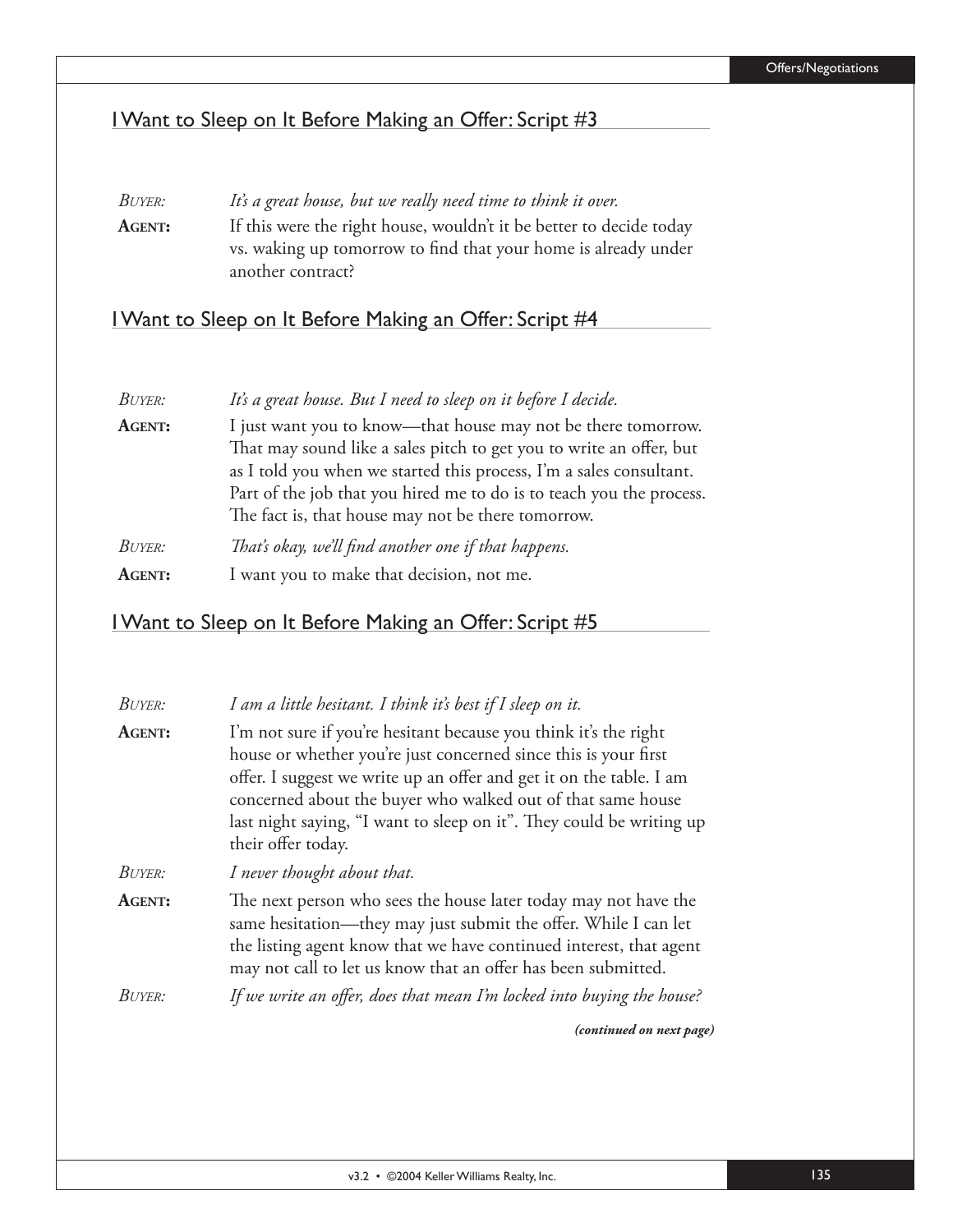#### I Want to Sleep on It Before Making an Offer: Script #5 (continued)

AGENT: Technically, no. First of all, we submit an offer. If the seller accepts and signs the offer, they must return a physical copy of it to us in order to have a valid contract. If you have a change of heart and decide not to proceed, then you can withdraw your offer. Even if they do sign and return a physical copy tomorrow before you've had a chance to call me, don't forget that our standard contracts have the attorney-approval and the home inspection clauses. A good real estate attorney is able to get a buyer out of a contract if the buyer decides the property is not right for them. Let's proceed and see where the seller is willing to go.

#### I Want to Sleep on It Before Making an Offer: Script #6

| AGENT:        | It seems to me that everything you're looking for is in this house.<br>Am I reading you correctly?                                                                                                                                                                                                                                                                                                                                |
|---------------|-----------------------------------------------------------------------------------------------------------------------------------------------------------------------------------------------------------------------------------------------------------------------------------------------------------------------------------------------------------------------------------------------------------------------------------|
| <b>BUYER:</b> | You're correct, but I want to sleep on it before I make any decisions.                                                                                                                                                                                                                                                                                                                                                            |
| AGENT:        | Are you willing to lose this house while you're sleeping on it?                                                                                                                                                                                                                                                                                                                                                                   |
| BUYER:        | That would be bad.                                                                                                                                                                                                                                                                                                                                                                                                                |
| AGENT:        | Would you be upset if somebody else wrote a contract on it<br>tonight?                                                                                                                                                                                                                                                                                                                                                            |
| BUYER:        | Very upset.                                                                                                                                                                                                                                                                                                                                                                                                                       |
| AGENT:        | Are you willing to put \$100 on the line so you don't lose it<br>tonight?                                                                                                                                                                                                                                                                                                                                                         |
| <b>BUYER:</b> | Yes.                                                                                                                                                                                                                                                                                                                                                                                                                              |
| AGENT:        | There is an option period that lasts from seven to fourteen days<br>during which you can inspect the home. The most you could lose<br>is the \$100, so I highly recommend that we write a contract. The<br>\$100 is an option fee, but it allows you to be first in the seller's<br>queue so that we can negotiate the contract to your benefit if<br>another contract comes in. At least we'll be the first ones in the<br>door. |
| <b>BUYER:</b> | And I won't be completely locked into purchasing the home?                                                                                                                                                                                                                                                                                                                                                                        |
| AGENT:        | That's right.                                                                                                                                                                                                                                                                                                                                                                                                                     |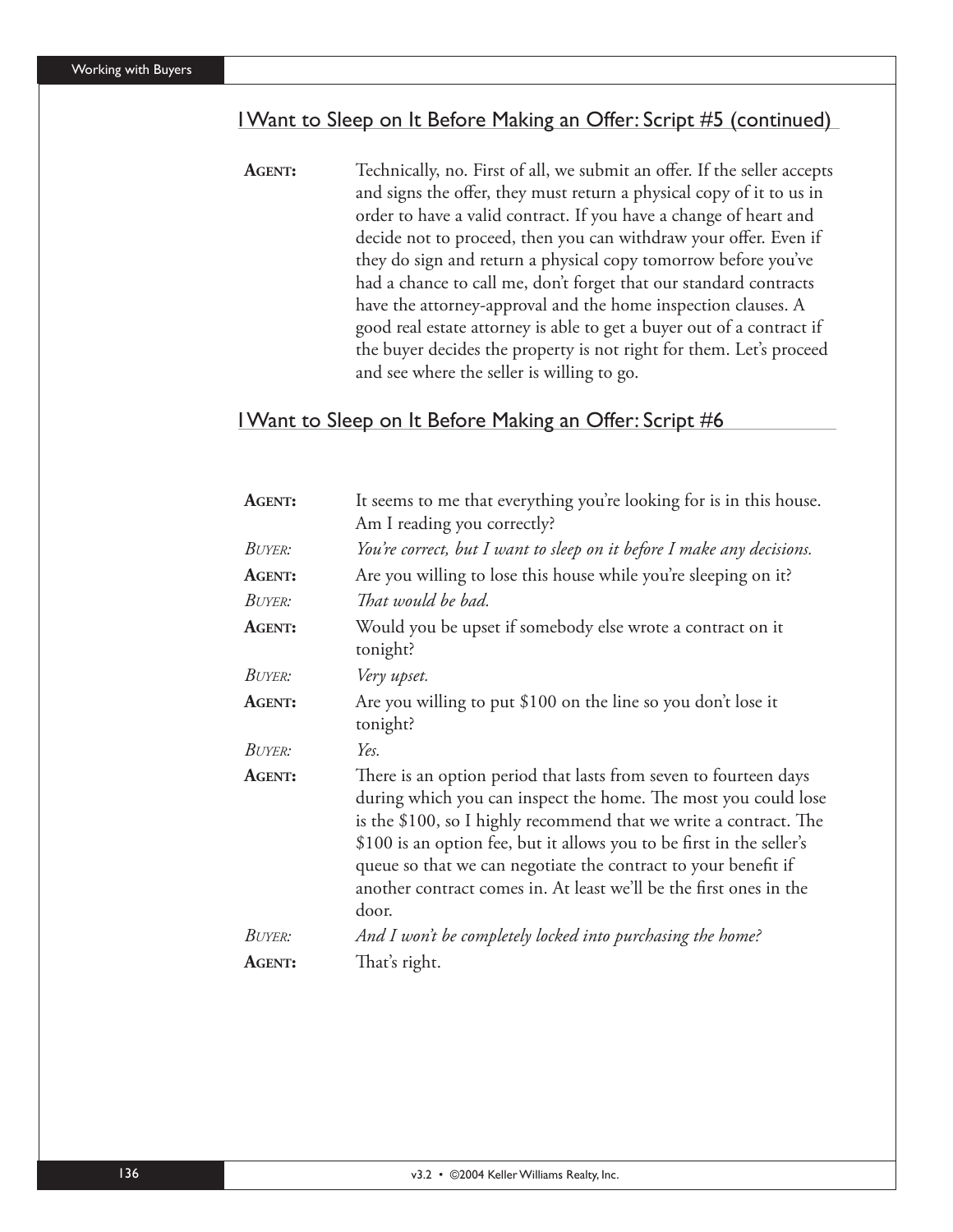#### I Want to Sleep on It Before Making an Offer: Script #7

*BUYER:* I want to sleep on it before making an offer. Can I do it tomorrow? **AGENT:** You can do it at any point you want, but somebody else may do it before you. Do you want to wake up tomorrow, not have that home, and start over with your search? If you think this is the house you want, put the offer in. The worst thing that can happen is that they accept the offer that you started with. Would you be happy if you get it at the price you start with? If you would be, then is it worth waiting until tomorrow? If they decide to counter, then at least the process is started, and you can think about the amount of the counter-offer. *BUYER:* Okay, let's make an offer.

#### I Want to Wait for the Price to Drop Before Making an Offer: Script #1

| AGENT:        | Statistics show that the average time for a home to be on the          |
|---------------|------------------------------------------------------------------------|
|               | market is around fifty days. This particular property has been on      |
|               | the market for more than fifty days. After visiting with the other     |
|               | agent, we know that there are other buyers interested in this          |
|               | home, but they all have houses to sell before they can buy this        |
|               | one. We are fortunate that your house has sold in the last couple      |
|               | of days, so we don't have to worry about that. You told me you         |
|               | didn't want to have to move twice, isn't that right? Here's your       |
|               | chance to make this move happen without moving twice.                  |
| BUYER:        | That makes sense.                                                      |
| <b>AGENT:</b> | Are there any reasons for wanting to wait to make an offer other       |
|               | than price? I don't want to push you to make an offer on a             |
|               | property if it isn't what you're looking for. If the house is not what |
|               | you want, we have a couple of other properties here that meet          |
|               | your criteria that we could look at.                                   |
| <b>BUYER:</b> | I think that we should look at the other properties.                   |
| AGENT:        | We'll take a look at the other homes and then see if these are         |
|               | better or if you want to try to negotiate for the first home.          |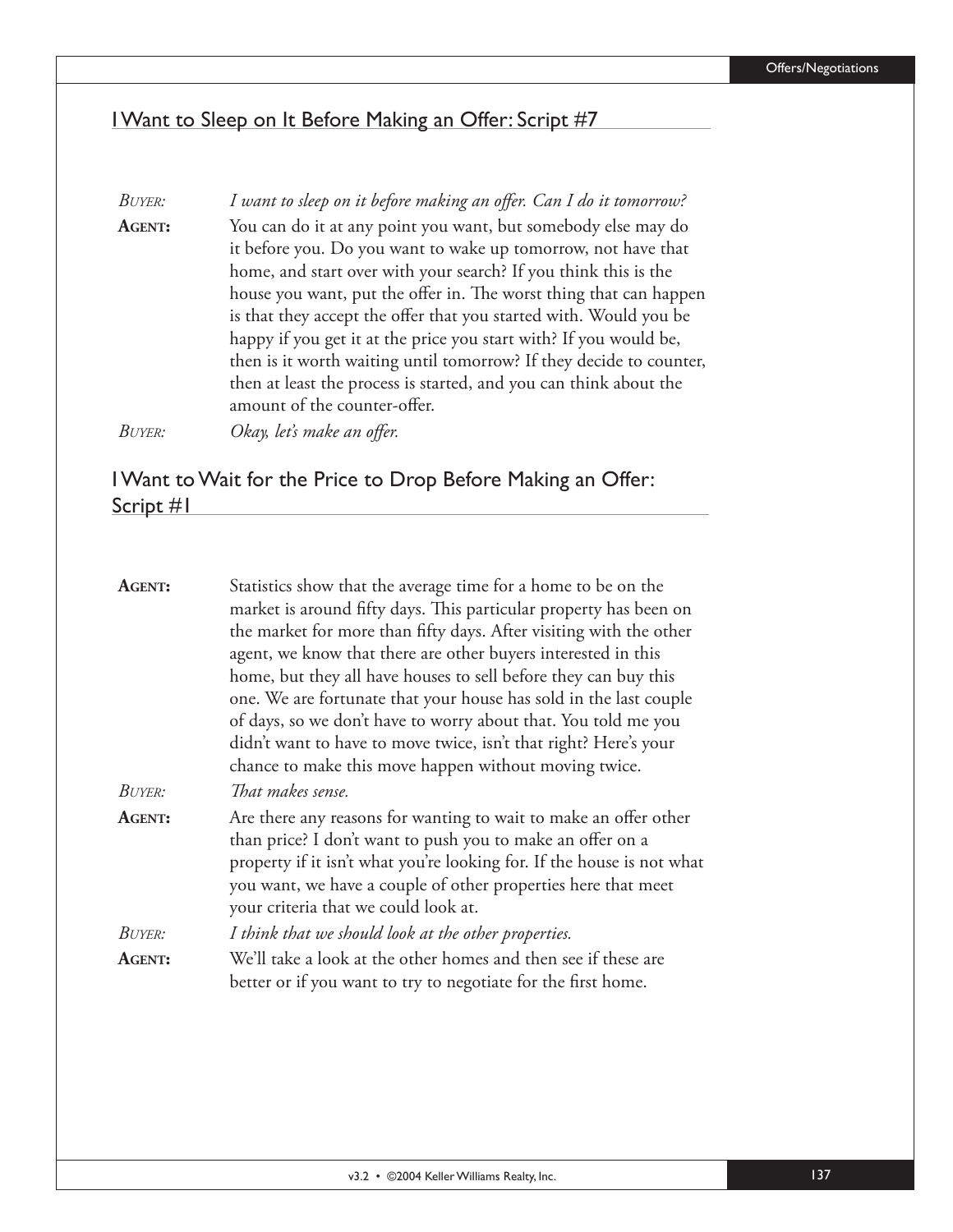### I Want to Wait for the Price to Drop Before Making an Offer: Script #2

| <b>AGENT:</b> | A home is not just about the financial side of it-it's not just    |
|---------------|--------------------------------------------------------------------|
|               | about the bottom line. It's where you live and where you spend     |
|               | a huge part of your time. While we're going to analyze the         |
|               | comparable values and the condition of the home, ultimately, it's  |
|               | going to come down to the question "Do you love this home?"        |
|               | And if you love this home, you need to buy it.                     |
| <b>BUYER:</b> | I love it. But maybe if we wait, the price may drop.               |
| AGENT:        | I never recommend waiting if you find a home you really like       |
|               | that fits all your needs. You can make a lower offer on it today.  |
|               | But the longer you wait, the more chances there are that another   |
|               | buyer will come in and like it. The next thing you know, you're    |
|               | in competition with another buyer. That always lessens your        |
|               | negotiating ability. So time is not on your side if you have found |
|               | the home you really like. You need to go ahead and make an offer   |
|               | on it when you find it.                                            |

#### There Is a New Agent in Town Who Will Give Me 1 Percent Back: Script #1

| <b>BUYER:</b> | There is a new real estate company out there that will give me 1<br>percent back at closing if I buy their listings without having an agent<br>representing me.                                                                                                                                                                         |
|---------------|-----------------------------------------------------------------------------------------------------------------------------------------------------------------------------------------------------------------------------------------------------------------------------------------------------------------------------------------|
| AGENT:        | Well, we can do better than that! How would you like 2 or 3<br>percent of your future homes sales price paid for you in closing<br>costs? We can write your offer that way. So I'll get you more and<br>I am looking out for your best interests. That company is looking<br>out for the seller. Do you want them writing the contract? |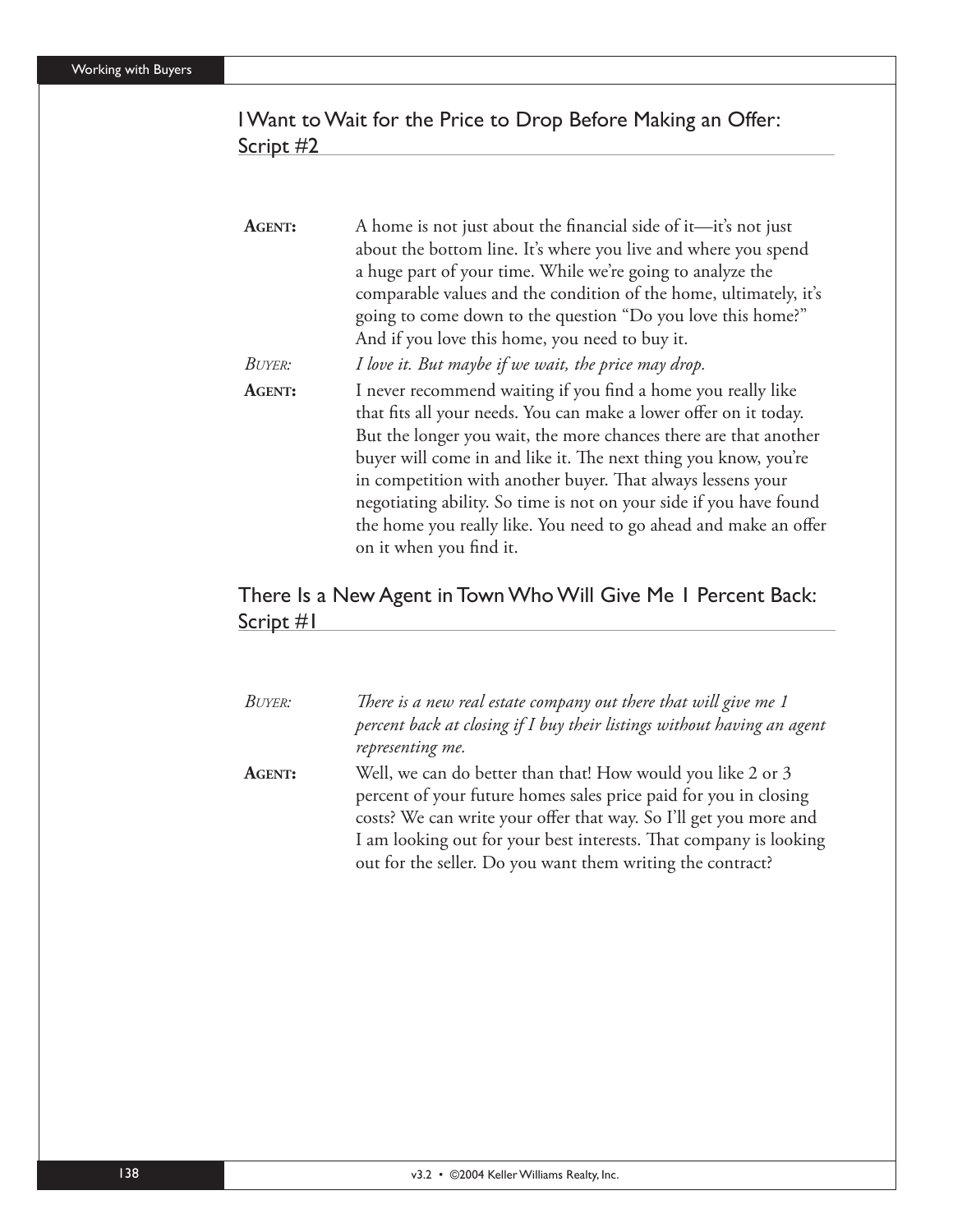The Builder Will Give Me 1 percent if I Work Directly Through Them: Script #1

**AGENT:** There is nothing a builder likes better than an unprotected buyer. My value to you is not only at the initial stages like selecting a builder and contract negotiation. One of the most valuable times to have representation is at walk through! You will be very excited about your new home and before the builder let's you do your walk through he will spend close to an hour reviewing the home warranty with you. By the time you are through with that you can't wait to be finished with the walk through. What I do is start my walk through when the builder representative begins his warranty spiel. They just hate that! They will tell me, "Oh, no! We will get to that in a little while!" I just tell them that I don't need to know all that warranty stuff (you will have it all in writing), I'll just get started now. By the time you are ready for your walk through, I have absolutely scoured that house for anything that is not as it should be. You can review the list after you have walked through and check off all the items you want taken care of whether you caught them or not! One time I found 105 items to be corrected! The quality builders have special accounts to pay agents because they want us to bring clients to them and they are not afraid of you having representation. If you come across a builder who doesn't want you to have representation … RUN!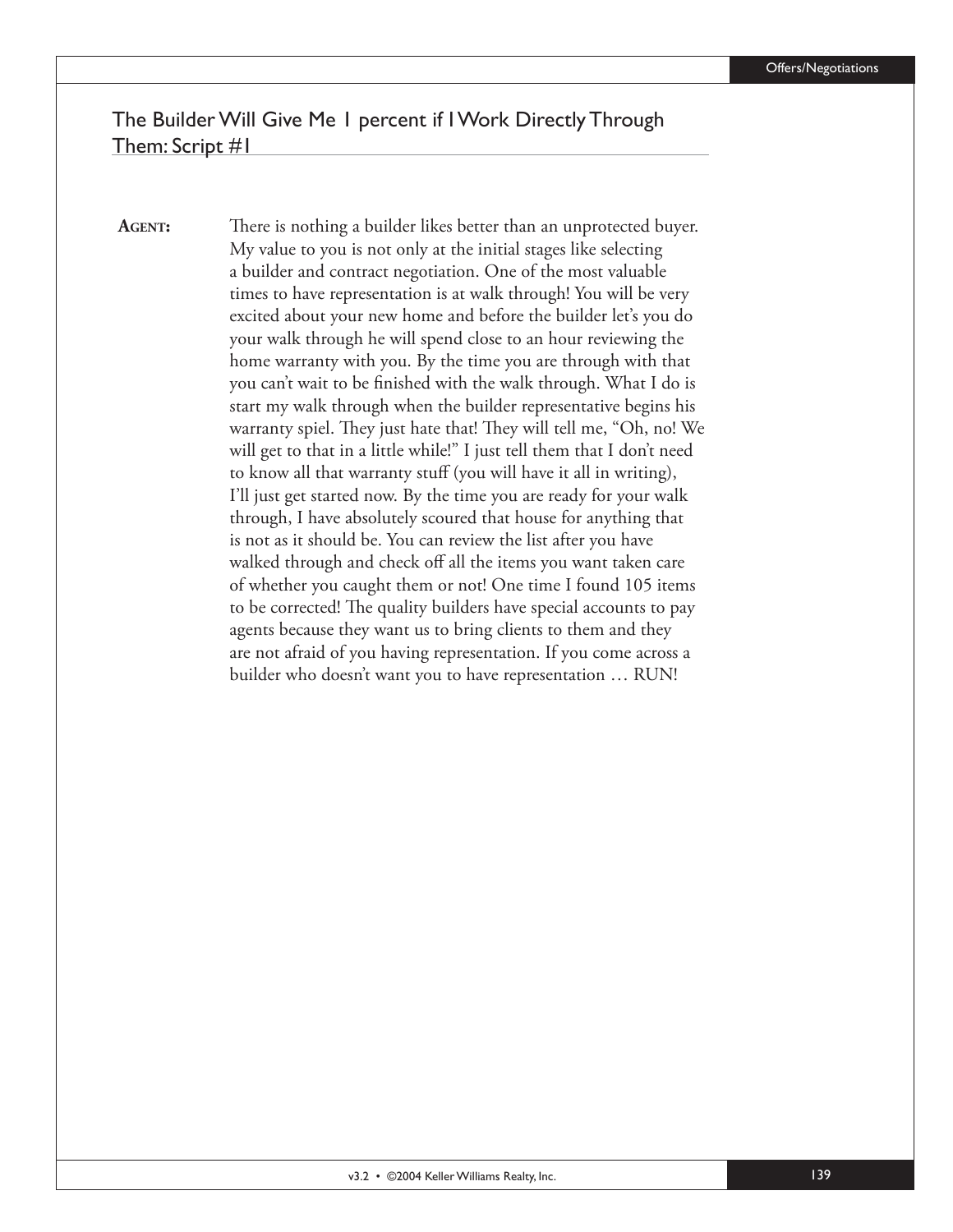# **Contract to Close**

## Setting Expectations

#### Demanding Timely Response to Lender's Requests: Script #1

| AGENT: | It's very important that you get all paperwork to your lender.   |
|--------|------------------------------------------------------------------|
|        | When they ask for a document, you need to get that to them as    |
|        | quickly as possible. If we don't complete something, the closing |
|        | may not happen. Remember when I told you that time is of the     |
|        | essence, and if we don't close, you could lose the house? Please |
|        | keep that in mind. You've got my cell phone and voice mail, and  |
|        | you can call me 24/7 with any questions.                         |
| BUYER: | What shall I do in the meantime?                                 |
| AGENT: | The hard work is done. We have a waiting period between now      |
|        | and when we close. Just sit tight for now.                       |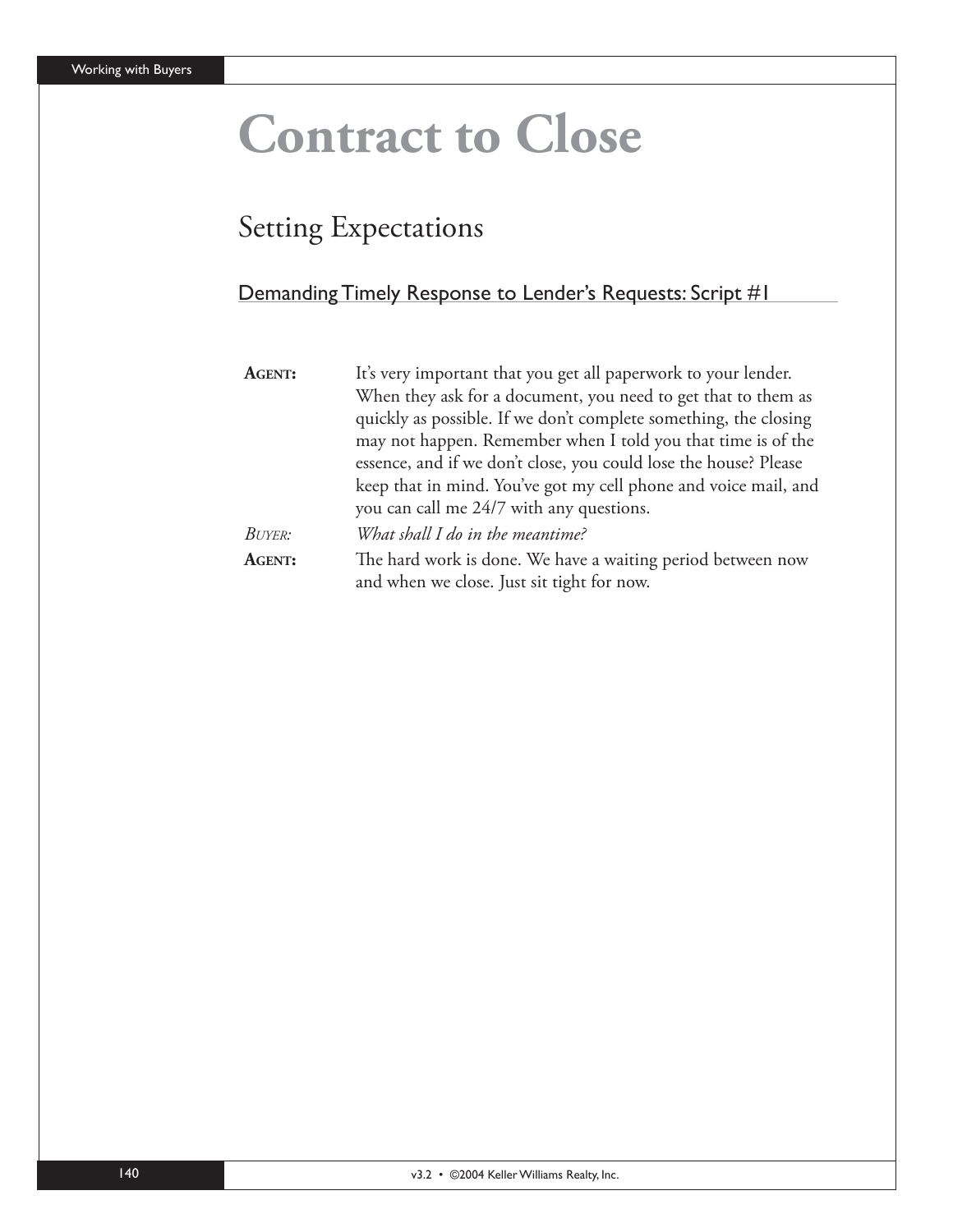## Home Inspection Issues

#### Educating Buyer on Purpose of Inspection: Script #1

#### *BUYER: Can we lower the offer we had in mind if the inspection turns up some items?*

**AGENT:** One thing I'd like for you to keep in mind is that the purpose of a home inspection is not to renegotiate the contract. When we take a look through a home, we're supposed to be looking at it very carefully. If it's got a leaking roof, we should be submitting our offer knowing the roof is leaking, and not go back later and say, "You've got a leaking roof; we want a credit for the repair of the roof." The purpose of the home inspection is for the home inspector to see or uncover any hidden defects that you or I as laypeople did not see—defects that are serious or material in nature. If it's a \$10 or \$20 repair, that's really more of a maintenance item. But if it's going to cost \$500 or more, or a series of twenty or so \$20 items, then we're beginning to approach the thousandsof-dollars range. The purpose of an inspection is to uncover the significant, major items that we may not know about.

#### Educating Buyer on Purpose of Inspection: Script #2

| AGENT:        | After we find the "perfect" home, so to speak—the one that's<br>going to fit most of your needs—we're going to have an inspection |
|---------------|-----------------------------------------------------------------------------------------------------------------------------------|
|               | done. That inspection is for major items only, such as your roof,                                                                 |
|               | your heating appliances, your plumbing, and the house structure.                                                                  |
|               | I'm telling you this because I've seen so many buyers just like you                                                               |
|               | lose a "perfect" home over silly little things, like linoleum coming                                                              |
|               | up in one corner, or the tile being loose in the shower. The buyer's                                                              |
|               | wanted to go through and explore all these areas and then decide                                                                  |
|               | if they wanted to buy the home. Instead, let's go ahead and look at                                                               |
|               | the houses, find the one that's best for you, and then wait for that                                                              |
|               | inspection. Does that sound okay?                                                                                                 |
| <b>BUYER:</b> | Sure. And you'll help me to decide whether things are important or                                                                |
|               | not?                                                                                                                              |
| <b>AGENT:</b> | Exactly.                                                                                                                          |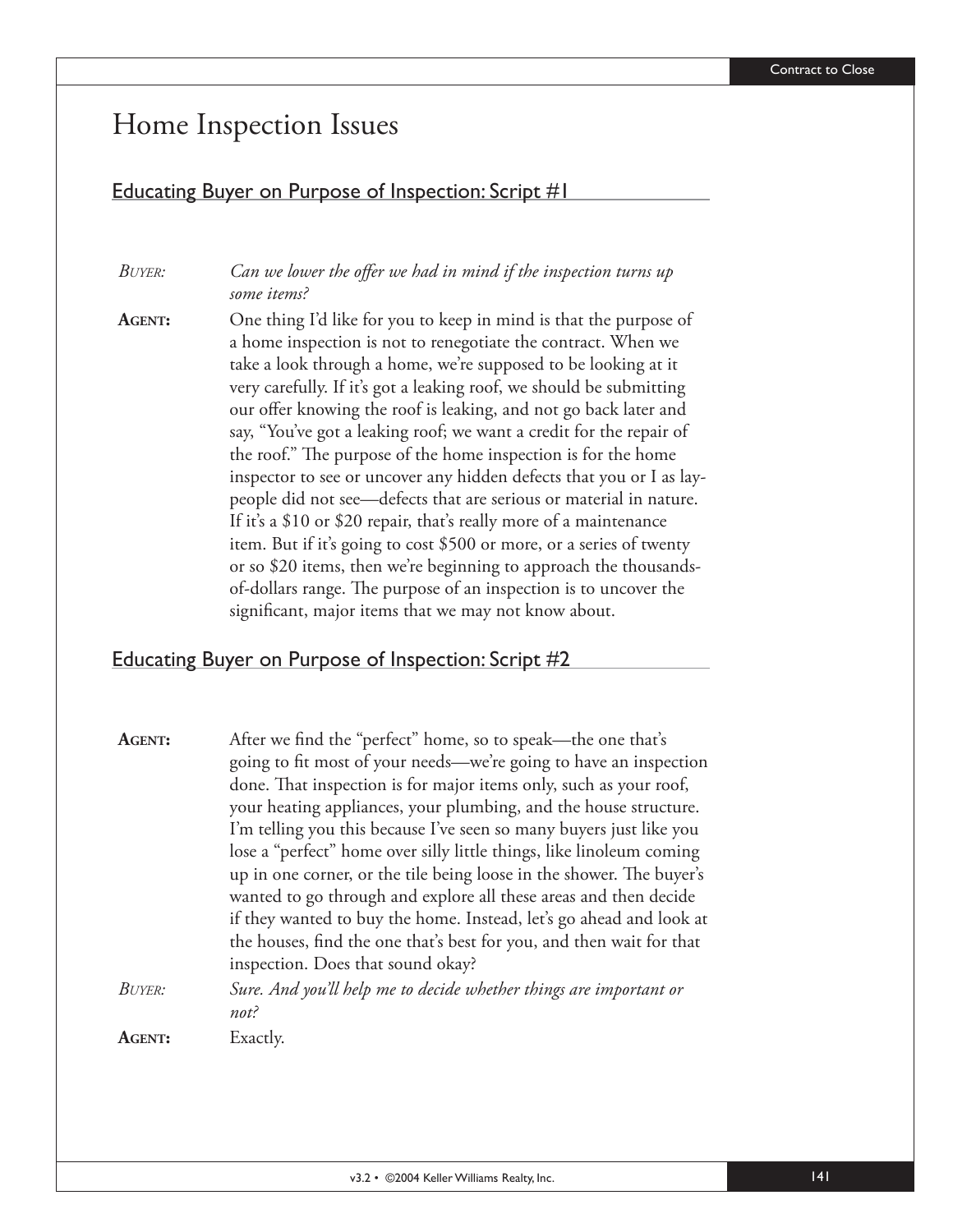#### Educating Buyer on Purpose of Inspection: Script #3

*BUYER:* The house looks fine. Why do an inspection?

**AGENT:** The house looks fine—you are correct. Let me explain the importance of an inspection. First of all, the inspector inspects what you and I can't see. The inspector is an expert in his field. He will check the air-conditioning, the heating, the plumbing—all of the things that may appear to be working properly but are prone to malfunction and wear. It's also important for us to have pest-control inspections. Most problems that come up during an inspection can be solved. I want to be sure I'm here to negotiate getting those problems solved before you move in, as opposed to after. It's a lot easier to do on the front side of the signing table.

#### Educating Buyer on Purpose of Inspection: Script #4

| AGENT:        | Well, Mr. Buyer, I recommend to everyone that they have a home<br>inspection done. It's kind of like buying blind if you don't—you<br>don't really know what you're getting. If you're a contractor or<br>someone knowledgeable about inspection issues, then you could<br>do your own inspection. However, the seller is not obligated to<br>fix anything that you find on your own, unless you are a licensed<br>contractor. Are you a licensed contractor?                                                                                                                                                                                                                                                    |
|---------------|------------------------------------------------------------------------------------------------------------------------------------------------------------------------------------------------------------------------------------------------------------------------------------------------------------------------------------------------------------------------------------------------------------------------------------------------------------------------------------------------------------------------------------------------------------------------------------------------------------------------------------------------------------------------------------------------------------------|
| BUYER:        | No, I'm not. But I've owned several homes and I have an eye for<br>electrical and structural issues. I thought I'd inspect it myself.                                                                                                                                                                                                                                                                                                                                                                                                                                                                                                                                                                            |
| AGENT:        | As I said, the issue is that, according to the contract, the seller<br>is not obligated to make any repairs you find on your own if<br>you're not a licensed professional. If you find something, you're<br>not going to be able to ask that it be fixed. You could request<br>it, but they wouldn't have to do it, contractually. I've done ____<br>number of transactions this year, and I've only had one in all those<br>transactions in which there weren't at least some repairs that really<br>needed to be done. I would hate to see you leave money on the<br>table, and when you move in you'd need to fix things yourself by<br>taking money out of your own pocket. What do you think about<br>that? |
| <b>BUYER:</b> | I think you're right. Can you help me set up a home inspection?                                                                                                                                                                                                                                                                                                                                                                                                                                                                                                                                                                                                                                                  |
| AGENT:        | Sure, I've got a list of home inspectors; how about I give that to<br>you? You could make a couple of calls and see how much they<br>charge and with whom you feel most comfortable. Then let me<br>know what time works best for you and the home inspector, and<br>I'll be happy to coordinate that with the listing agent.                                                                                                                                                                                                                                                                                                                                                                                    |

142 v3.2 • ©2004 Keller Williams Realty, Inc.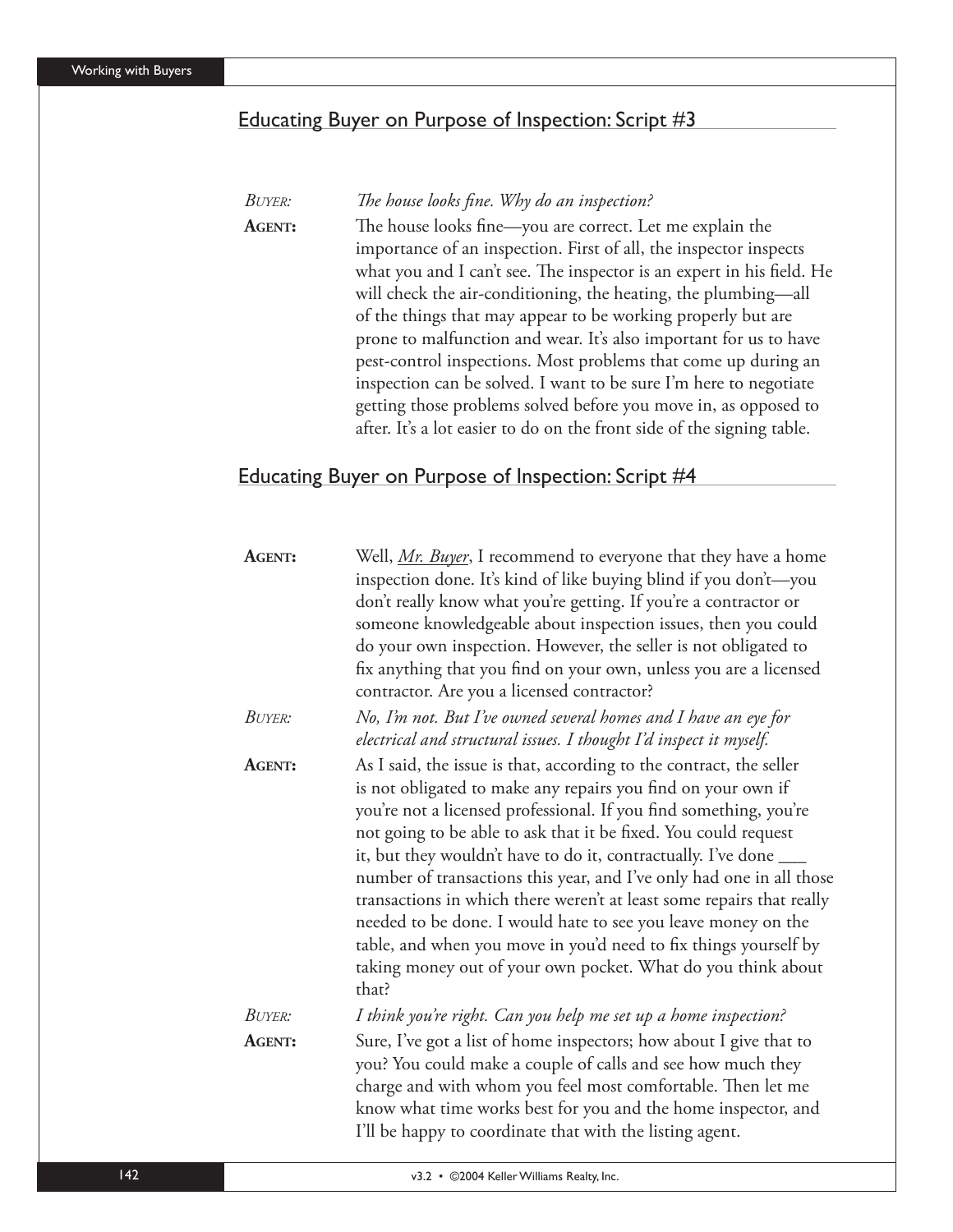### Educating Buyer on Purpose of Inspection: Script #5

| BUYER: | Should I get a home inspection?                                                                                                     |
|--------|-------------------------------------------------------------------------------------------------------------------------------------|
| AGENT: | Absolutely.                                                                                                                         |
| BUYER: | Why?                                                                                                                                |
| AGENT: | It's one of the biggest investments you'll make in your life. A                                                                     |
|        | home inspection will help you to understand the house. The                                                                          |
|        | home inspection is not meant to get out of the contract after the                                                                   |
|        | fact. It's meant to expose things about the home that you need to                                                                   |
|        | understand. Have you ever owned a home before, Mr. Buyer?                                                                           |
| BUYER: | No, I'm a first-time buyer.                                                                                                         |
| AGENT: | Part of the home inspection process is educating you about where<br>water valves are and other important things like that. It helps |
|        | you to go into it understanding a little bit about your home. It's                                                                  |
|        | absolutely something we want you to do.                                                                                             |

Educating Buyer on Purpose of Inspection: Script #6

| AGENT:        | You're going to be putting a lot of money into this house at<br>the very beginning. Sometimes that's difficult. We have some<br>inspectors whom I would be happy to refer to you. The great<br>thing is that most of them will wait until closing for payment. You<br>can just roll their fee into the rest of your closing costs. That way,<br>you don't have to worry about fronting that money right now. If<br>you change your mind and you don't buy this house, you will still<br>be responsible for paying for the inspection. |
|---------------|---------------------------------------------------------------------------------------------------------------------------------------------------------------------------------------------------------------------------------------------------------------------------------------------------------------------------------------------------------------------------------------------------------------------------------------------------------------------------------------------------------------------------------------|
| <b>BUYER:</b> | Okay. But my brother-in-law said he'd come by and look at it.                                                                                                                                                                                                                                                                                                                                                                                                                                                                         |
| <b>AGENT:</b> | We have inspectors who are certified through<br>(state/province agency), and they are qualified to complete<br>the inspection. This is what they do for a living. They are not<br>specialists in all areas, but they are experienced inspectors who<br>know what to look for.                                                                                                                                                                                                                                                         |
| BUYER:        | My brother-in-law is a carpenter and also knows what to look for.<br>He's got a good eye for foundation issues and other flaws.                                                                                                                                                                                                                                                                                                                                                                                                       |
| AGENT:        | I understand that. If that's what you choose to do, that's great. We<br>do have an inspection disclosure here in our office that I need you<br>to sign stating that you have chosen not to have an inspection.<br>The disclosure protects you and us if anything were to happen.<br>It states that you understand that you have made the choice not<br>to have a home inspection and that you therefore don't expect<br>anyone to be liable if any issues come up later.                                                              |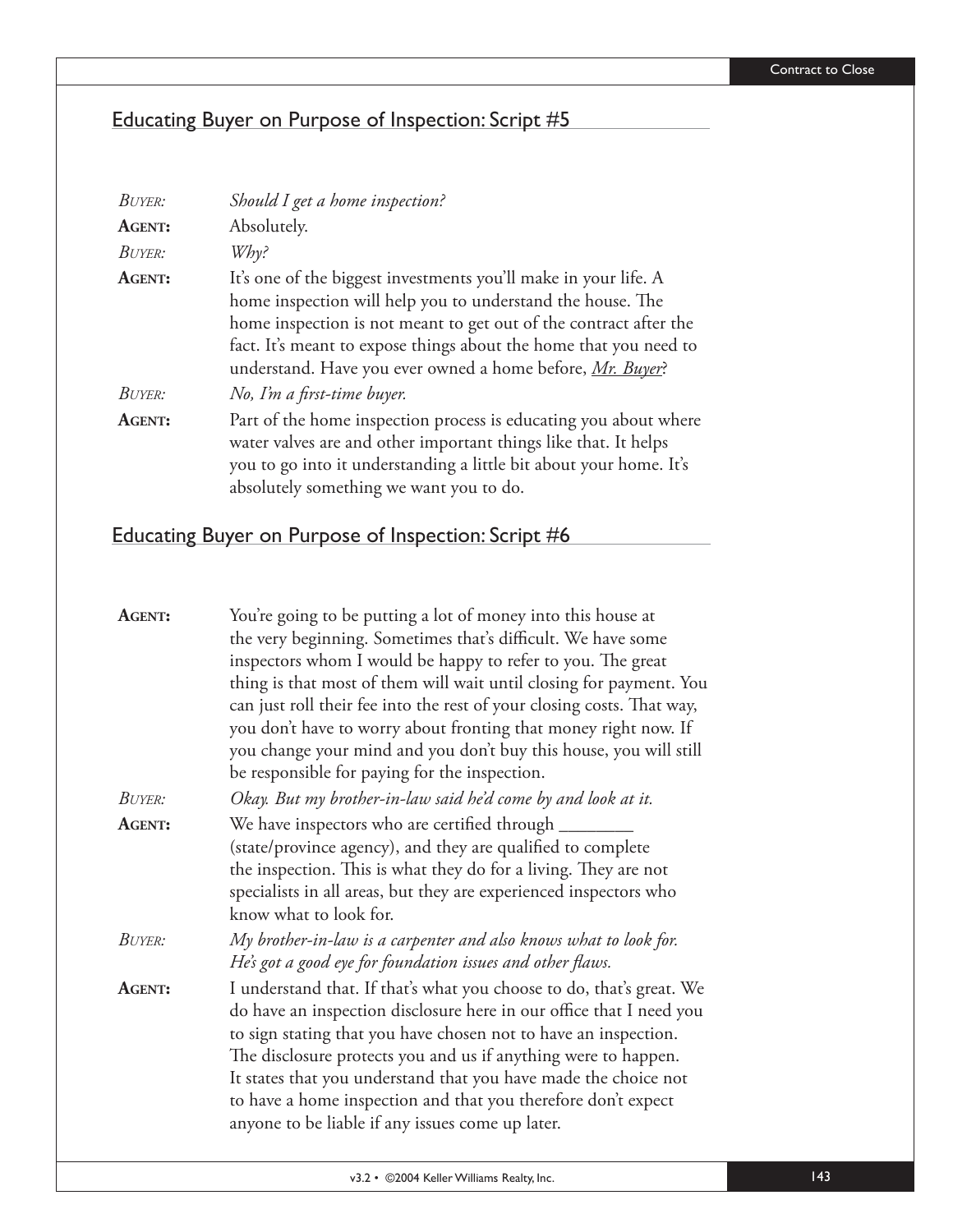#### Educating Buyer on Purpose of Inspection: Script #7

| <b>AGENT:</b> | I want you to look at the offer you construct like you're looking  |
|---------------|--------------------------------------------------------------------|
|               | through the eyes of the seller. Pick only the inspections that are |
|               | important to you.                                                  |
| BUYER:        | Aren't all of the inspections important, though?                   |
| <b>AGENT:</b> | Not necessarily-it depends what their objective is. Most people    |
|               | think that just because it's written on the paper, they have to do |
|               | each and every one of those inspections. You don't-only those      |
|               | that are important to you. And I'll help you with that decision.   |

#### Clarifying the Inspection Report to the Buyer: Script #1

| <b>BUYER:</b> | This house is a money pit. Look at how long the inspection report is! |
|---------------|-----------------------------------------------------------------------|
| <b>AGENT:</b> | I recommend that we negotiate for a dollar amount so we can be        |
|               | in control of who addresses these issues. We need to focus on the     |
|               | big items, the unknown issues—heating, air conditioning, and the      |
|               | roof—discover what amount of money we'll need to accomplish           |
|               | these repairs, and counter that amount back to the seller. If there   |
|               | are big items, it may be that we do need to walk away, but you        |
|               | shouldn't be alarmed just because the list is long. The seller is     |
|               | required by the Real Estate Commission to point out all items.        |
|               | But we'll have to determine whether the items will affect the         |
|               | house long-term for you.                                              |
| <b>BUYER:</b> | Okay.                                                                 |

#### Clarifying the Inspection Report to the Buyer: Script #2

| Agent: | <i>Mr. Buyer</i> , I understand you were at your home inspection and                                    |
|--------|---------------------------------------------------------------------------------------------------------|
|        | you were a little concerned.                                                                            |
| Buyer: | Yeah, they kept listing things and listing things on their report. Is<br>this some kind of a money pit? |
|        |                                                                                                         |

*(continued on next page)*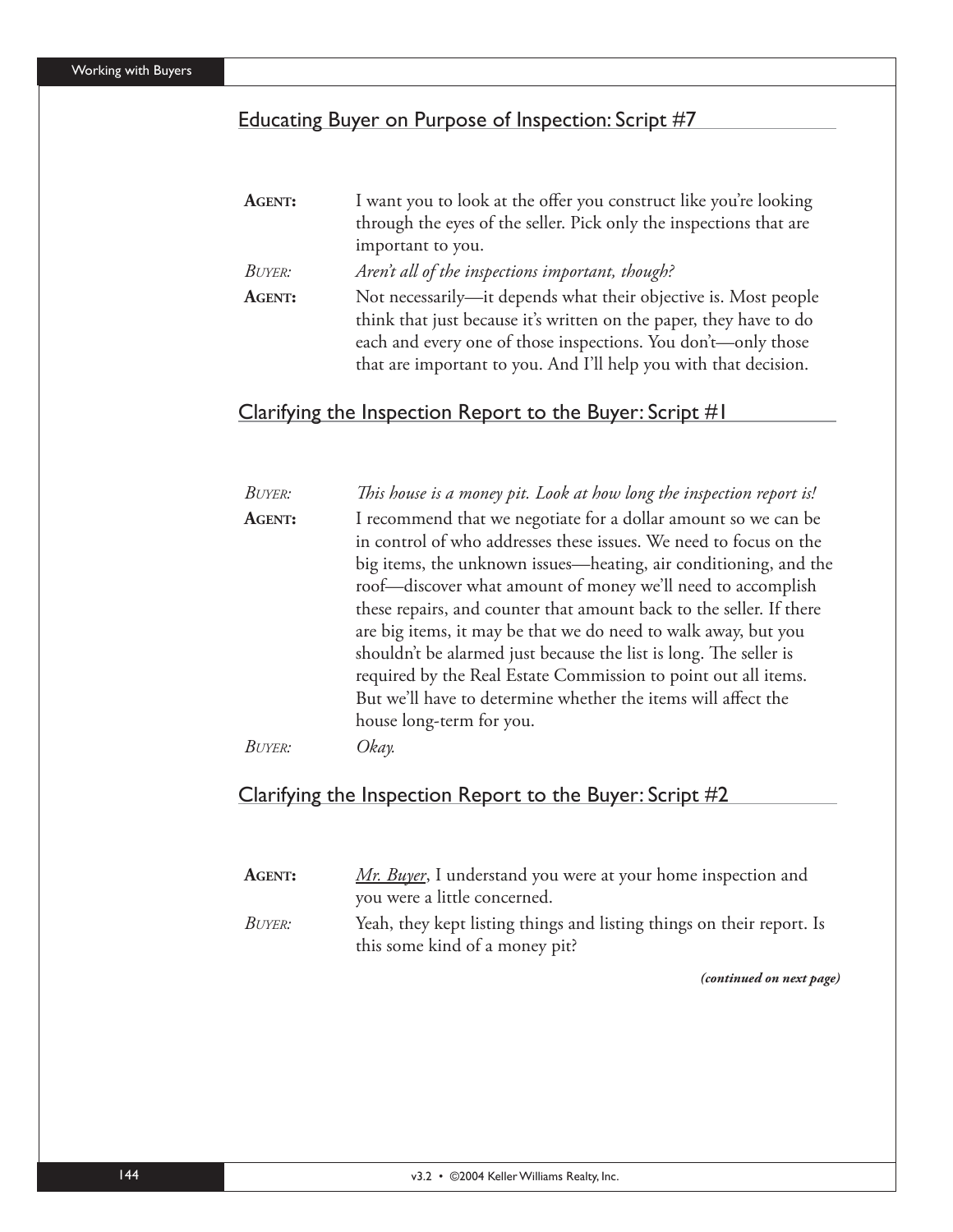#### Clarifying the Inspection Report to the Buyer: Script #2 (continued)

**AGENT:** Remember that the home inspectors are paid to find everything that's wrong. Maybe we should go through the list item-by-item; we do have a \$3000 repair limit, so that gives us quite a bit of money to work with. Why don't we go back through the list and see what the seller is contractually obligated to repair, and what's important to you. Now, we can ask for things that are not contractually required by the seller, but they have the option of saying, "No." If we go through item-by-item, we may find it's not as bad as we thought, and that there is plenty of money in the repair limit to cover those repairs. If they fixed everything, you'd be happy to have this house, right? So let's go through, put a list together—the worst they can say is, "No." How does that sound?

#### Clarifying the Inspection Report to the Buyer: Script #3

**AGENT:** I once worked with a wonderful couple who were so excited about a house before the home inspection was done. We did not realize that the home was caving in. The agent did a beautiful job of presenting the house. But the foundation had a crawl space on one side, and when the inspector went into it he discovered that the house was caving in. So we had to start all over. But the inspection report saved the couple from experiencing financial trauma in a few years.

#### Clarifying the Inspection Report to the Buyer: Script #4

| AGENT:     | After looking at this report and reviewing it, what would cause<br>you not to purchase this home?                                                                                                                                                                                                                                                                                                                                                                                                                                   |
|------------|-------------------------------------------------------------------------------------------------------------------------------------------------------------------------------------------------------------------------------------------------------------------------------------------------------------------------------------------------------------------------------------------------------------------------------------------------------------------------------------------------------------------------------------|
| BUYER:     | It mentions a lot of items and the home doesn't seem reliable.                                                                                                                                                                                                                                                                                                                                                                                                                                                                      |
| AGENT:     | If we ask the home seller to stabilize that wall or have a structural<br>engineer look at it and assess it, would that make you more<br>comfortable? Then you can make your decision after that. If the<br>structural engineer comes back and says, "a wall is failed," it may<br>be a house we don't want to buy. Let's explore the issue—this<br>home inspector is a generalist. Let's get the expert in here—the<br>engineer—and have them tell us. Then we can form a plan from<br>there. Would that make you more comfortable? |
| $B_{UVER}$ | Yes.                                                                                                                                                                                                                                                                                                                                                                                                                                                                                                                                |
| AGENT:     | Great. Let's do that.                                                                                                                                                                                                                                                                                                                                                                                                                                                                                                               |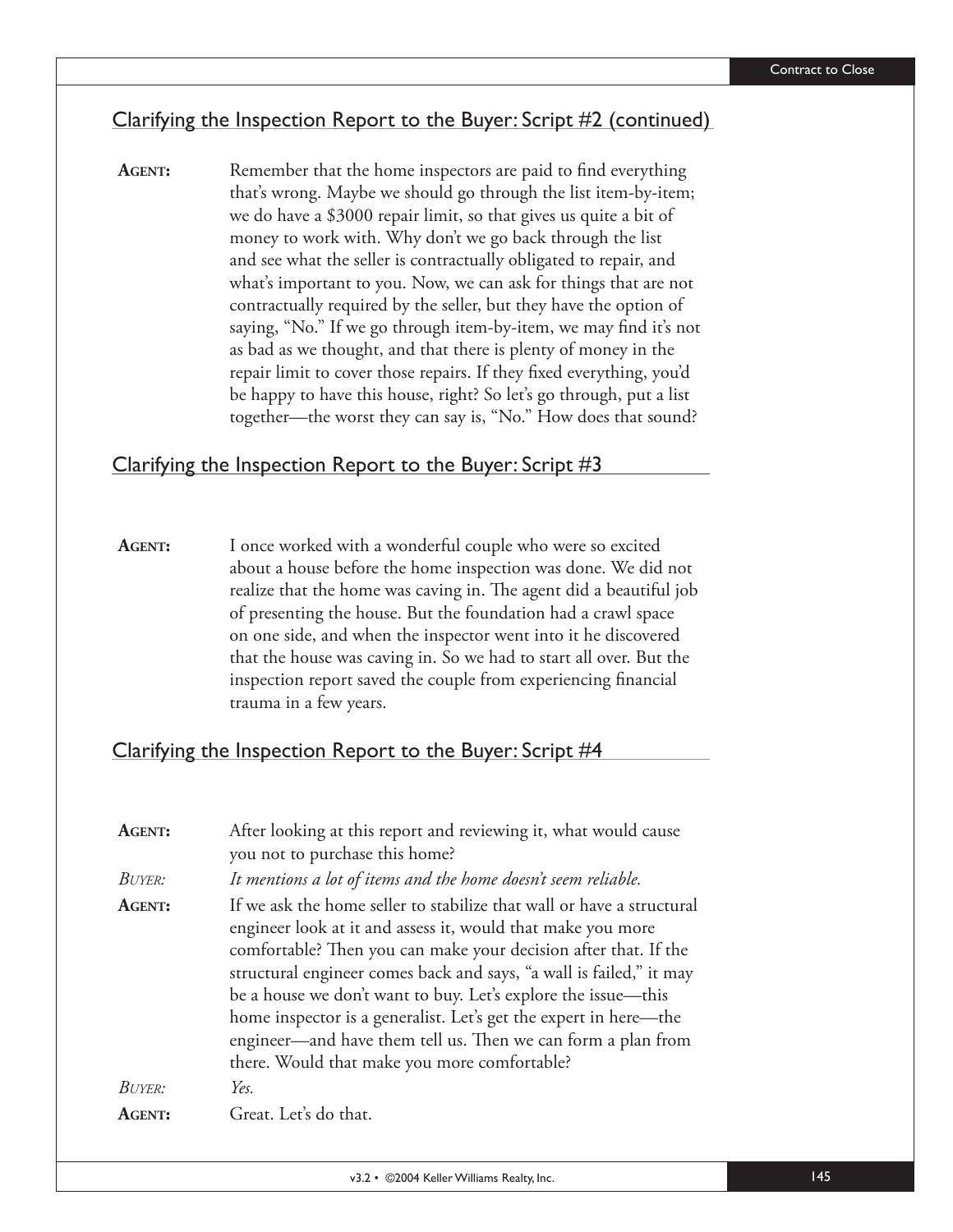#### Clarifying the Inspection Report to the Buyer: Script #5

| <b>BUYER:</b> | I can't believe how long this inspection report is! It's three pages long.<br>This is going to break me.                                                                                                                                                                                                                                                                                                                                                                                                                                                                                                                                                                                                                                                                                                                                                                               |
|---------------|----------------------------------------------------------------------------------------------------------------------------------------------------------------------------------------------------------------------------------------------------------------------------------------------------------------------------------------------------------------------------------------------------------------------------------------------------------------------------------------------------------------------------------------------------------------------------------------------------------------------------------------------------------------------------------------------------------------------------------------------------------------------------------------------------------------------------------------------------------------------------------------|
| AGENT:        | Keep in mind that the inspectors have to look thoroughly at a<br>home, and you pay that inspector to point out everything that is<br>not 100 percent correct. That does not mean you can't live in the<br>home, or that it has to be repaired immediately. The inspection<br>report is not for us to discover cosmetic issues. If there are any<br>major plumbing issues, any major air-conditioning issues, or<br>structural and roof problems, those are the big ticket items that<br>we really need to look at and decide if we're going to ask the seller<br>to repair. When we toured the home, you loved the home the way<br>it was. The cosmetic things were not a big deal when you looked<br>at the home and made an offer. We want to pay close attention to<br>the big items on the inspection report that may cost you a great<br>deal of money if you buy the home as-is. |
| <b>BUYER:</b> | Well, I guess I don't see anything too major.                                                                                                                                                                                                                                                                                                                                                                                                                                                                                                                                                                                                                                                                                                                                                                                                                                          |
| AGENT:        | Then we'll sit down and go through it—I did see a few items<br>that we could ask the seller to take care of between now and the<br>time we actually close. The little things you can take care of after<br>closing.                                                                                                                                                                                                                                                                                                                                                                                                                                                                                                                                                                                                                                                                    |

#### Clarifying the Inspection Report to the Buyer: Script #6

| <b>AGENT:</b> | When I list a property, I tell my sellers that they must have their |
|---------------|---------------------------------------------------------------------|
|               | house in selling condition. For example, any broken windows         |
|               | should be repaired or any problems with the heating and cooling     |
|               | should be addressed. We're going to make sure that the major        |
|               | items are taken care of, but we're not going to worry about minor   |
|               | things. What items on this list are you most concerned about?       |
| BUYER:        | I haven't gone through it closely, but the list looks long.         |
| AGENT:        | Let's go through it. Sometimes minor issues make up the bulk        |
|               | of the list. See if there are any major concerns that you want the  |
|               | seller to address. I can advise you on what we can ask them to do.  |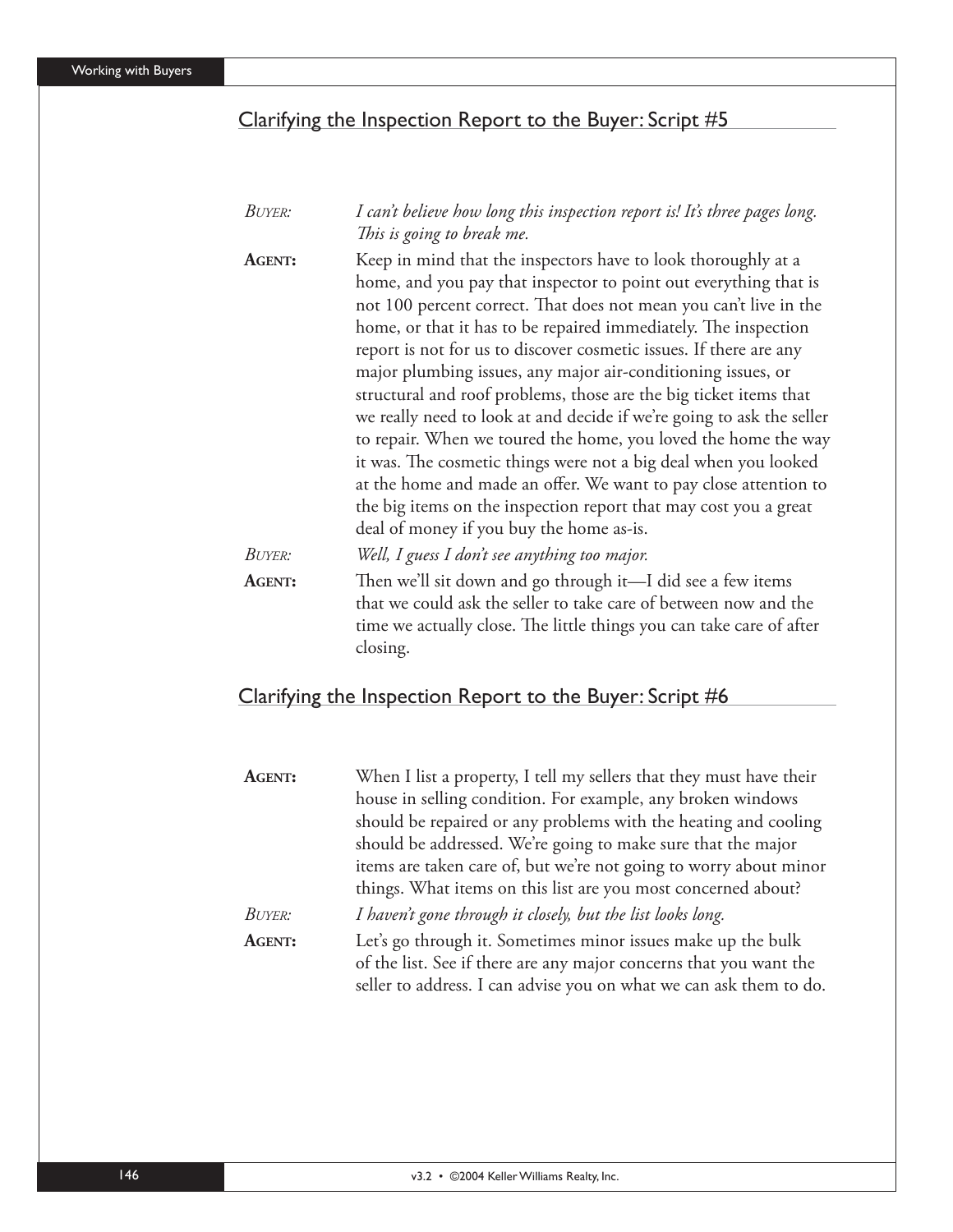#### Clarifying the Inspection Report to the Buyer: Script #7

**AGENT:** The inspector is very thorough—extremely thorough. The inspector finds many things that seem to be wrong with the home that are normal for a home this age. The inspector has to point out everything that's a safety issue according to the state/province of \_\_\_\_\_\_\_, which may alarm you, but these are normal issues for any pre-owned home.

#### Clarifying the Inspection Report to the Buyer: Script #8

AGENT: In reviewing the inspection report, we're going to be looking at a lot of issues. Many times, the inspector will write up more maintenance items than we noticed during our walk-through. Just be aware that when you're buying an older home, there is ongoing maintenance that needs to be done. The things that we're going to be looking for in an inspection report are things that are big money items, such as a new roof or air conditioner—big items that could potentially be a money pit for you. As far as ongoing maintenance, that's pretty normal with any home, and especially older ones. We have to keep in mind the fact that you're not buying a brand-new house. If you want a house that's going to have zero issues on the inspection report, then we probably need to consider buying a new construction home, where the builder really does need to deliver as near a perfect home as possible.

#### Handling Buyer's Reaction to a Negative Inspection Report: Script #1

| BUYER:<br>AGENT: | Maybe I just shouldn't get the house.<br>How many houses did we look at before we picked this one?                                                                                                                                                                                                               |
|------------------|------------------------------------------------------------------------------------------------------------------------------------------------------------------------------------------------------------------------------------------------------------------------------------------------------------------|
| BUYER:           | Between twelve and fifteen.                                                                                                                                                                                                                                                                                      |
| AGENT:           | And none of them met your needs like this home, correct? So if<br>they're willing to reduce the sales price, you'll actually be getting<br>the house you want for less than you were willing to pay. Wouldn't<br>that be a great deal for you? Let's see if they'll reduce the price and<br>we'll go from there. |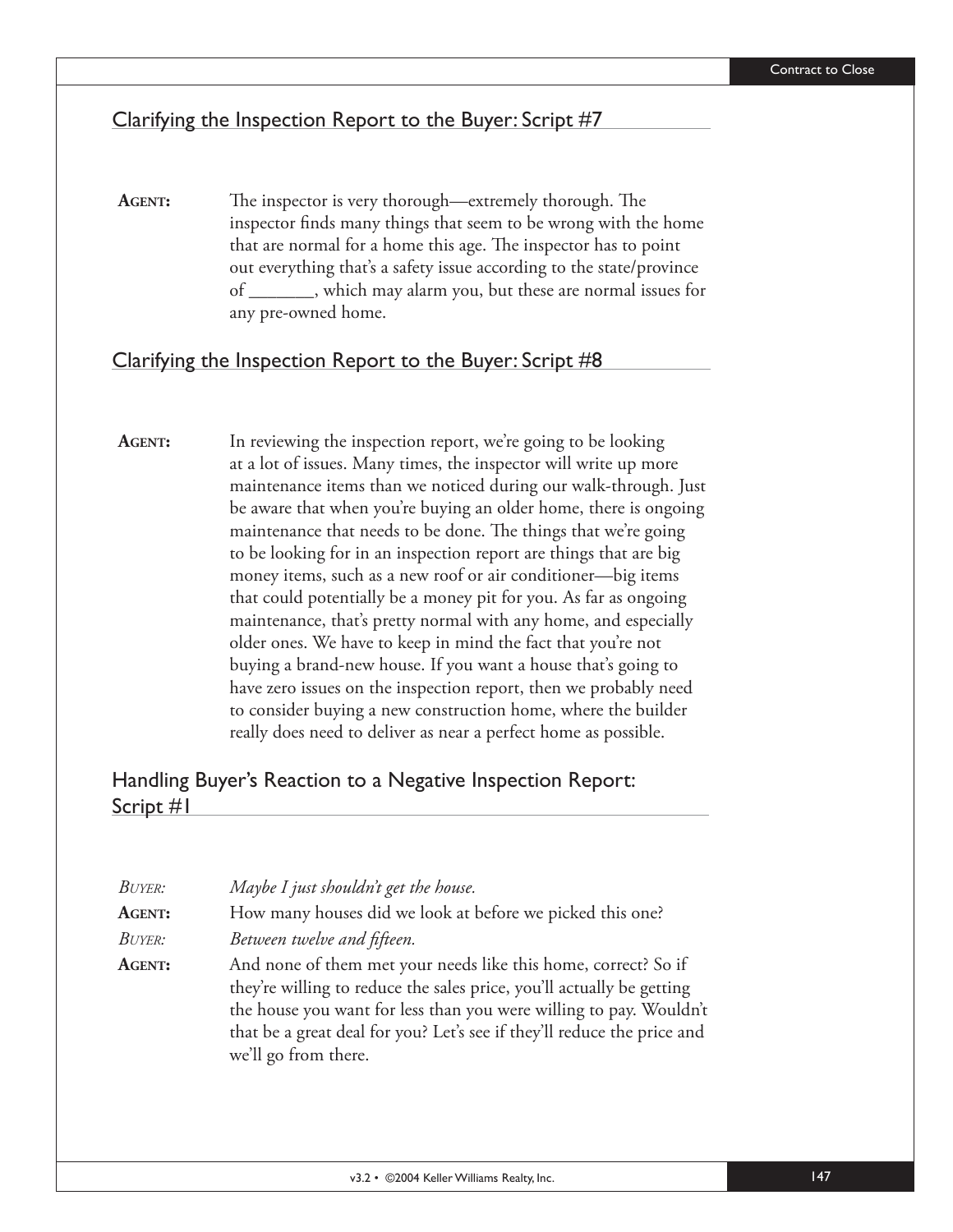#### Handling Buyer's Reaction to a Negative Inspection Report: Script #2

| BUYER:        | I'm having second thoughts.                                                                                                                                                                                                                                                                                                                                                                                                                                                                                                                                                                                                                                                                                                                                                                                                                                                                                                                                          |
|---------------|----------------------------------------------------------------------------------------------------------------------------------------------------------------------------------------------------------------------------------------------------------------------------------------------------------------------------------------------------------------------------------------------------------------------------------------------------------------------------------------------------------------------------------------------------------------------------------------------------------------------------------------------------------------------------------------------------------------------------------------------------------------------------------------------------------------------------------------------------------------------------------------------------------------------------------------------------------------------|
| AGENT:        | You have entered into a contract with the sellers. The sellers are<br>fully prepared to go through with their closing. They're prepared<br>to follow the guidelines of the contract. They are prepared to<br>close.                                                                                                                                                                                                                                                                                                                                                                                                                                                                                                                                                                                                                                                                                                                                                  |
| BUYER:        | Is there any way out of it?                                                                                                                                                                                                                                                                                                                                                                                                                                                                                                                                                                                                                                                                                                                                                                                                                                                                                                                                          |
| <b>AGENT:</b> | Not really. You are beyond your option period. If you decide to<br>terminate this contract, remember that you already have full loan<br>approval at the appraised value, you have spent quite a bit of<br>money already on the house; you've had an inspection that you<br>need to pay for and you've got the appraisal that you need to pay<br>for. You really need to sit down and look at this, because if you<br>terminate the contract at this point, several different things could<br>happen. Number one, you're going to lose your earnest money-<br>that's between \$500 and \$1,000-that you've put into this house.<br>Not only that, the seller can take legal action. I'm not an attorney,<br>so I can't tell you exactly what might happen, but I suggest that,<br>as soon as we're off the phone, you call a real estate attorney and<br>have them explain to you exactly what legalities come into play if<br>you decide to terminate this contract. |
| <b>BUYER:</b> | I'm just not sure about this anymore, that's all.                                                                                                                                                                                                                                                                                                                                                                                                                                                                                                                                                                                                                                                                                                                                                                                                                                                                                                                    |
| <b>AGENT:</b> | I understand. It's a big decision-probably one of the biggest<br>decisions you've ever made. It's going to be nerve-racking. Many<br>people get really nervous as we get closer to closing. If you<br>remember, when we first started all this, I told you that you would<br>get really nervous and the stress would build and that it was<br>going to get really tense. Try to remember that this is the home<br>you wanted. When you walked into this house, you loved it and<br>wanted it. I hope that is still the case. You're just nervous, and that<br>is completely understandable. Let's not allow your nerves to come<br>into play right now, though. Let's get your home closed, let's get<br>you moved in, and you and your family can start your new life in<br>your new home.                                                                                                                                                                          |
| $D_{ITTD}$    | $\pi_{\alpha\beta\gamma}$ turns $\eta_{\beta}$ formation ramp of the di-                                                                                                                                                                                                                                                                                                                                                                                                                                                                                                                                                                                                                                                                                                                                                                                                                                                                                             |

*BUYER: Th at's true—I'd forgotten some of that.*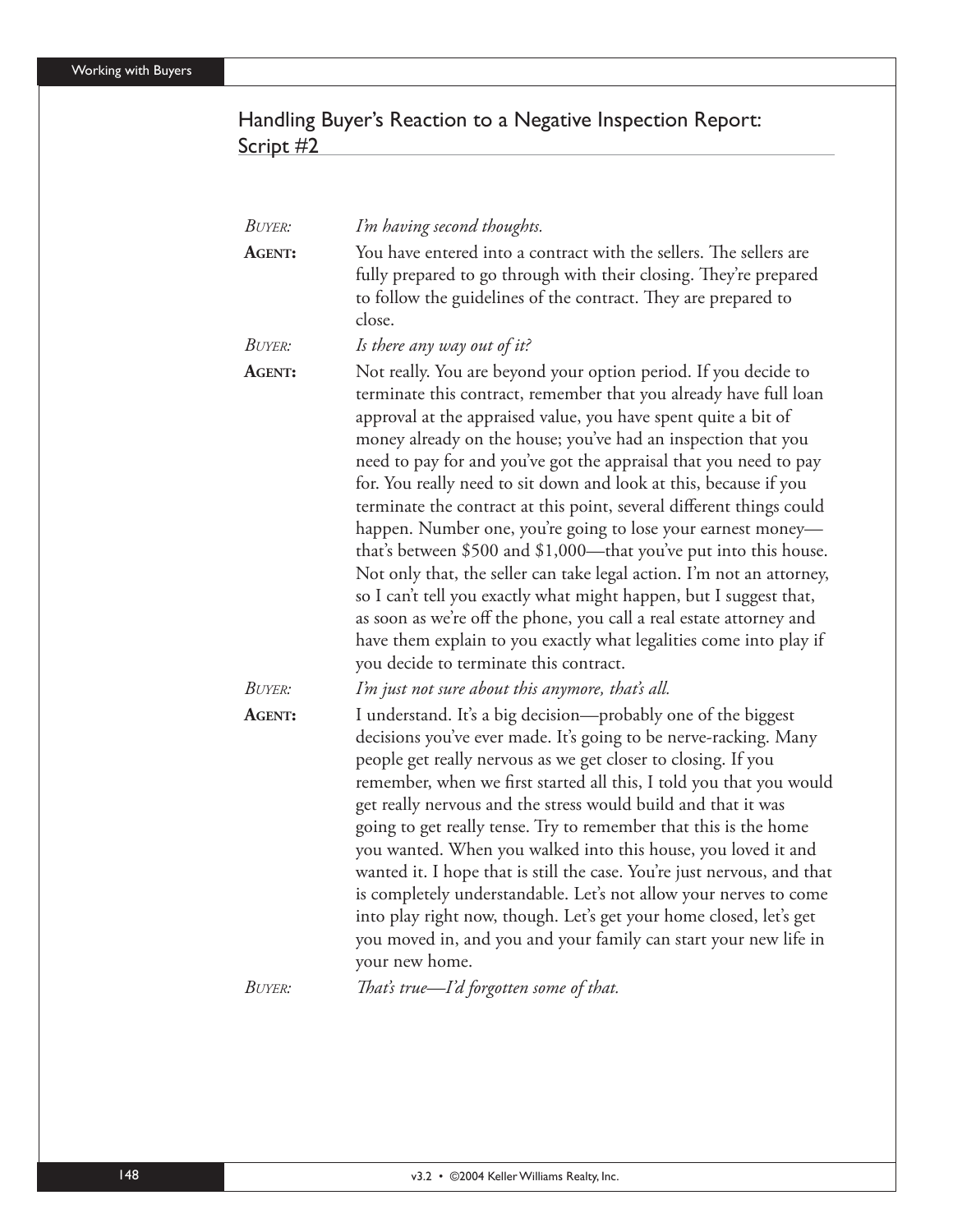#### Preparing a Buyer of an Older Home for a Lengthy Inspection Report: Script #1

**AGENT:** This house is one hundred years old. Most of the outlets won't be grounded. The home inspector will explain that to you and will tell you what you need to do to keep your appliances safe. An older home will have many little things the inspector will note as defects. The house is still standing here after one hundred years and has not burned down. It's probably a very good home.

#### Preparing a Buyer of an Older Home for a Lengthy Inspection Report: Script #2

**AGENT:** A building inspection is not meant to re-open negotiations. It is meant for you to decide if this house is suitable for you to buy—if you want to continue with the sale. If you decide that you won't buy this house unless certain things are fixed, then we'll ask the seller to fix those items, bearing in mind the seller does not have to do a thing. There's no such thing as a perfect house. There's no such thing as a perfect inspection. And there's no such thing as a perfect inspector. Inspectors will always miss something. The purpose of the home inspection is to decide if you think it's a good buy for you based on the structure of the house. *BUYER: But what if the inspection report has a lot of items on it?* **AGENT:** We like to look at the inspection report as a maintenance schedule for you to follow over the next several years. Every house comes with a maintenance schedule and depending on the age of the home, some of the schedules can be more aggressive than others. But you're never going to buy a house that is maintenance-free. Even a brand-new house requires maintenance. You can usually expect some deferred maintenance items with an older house. Is there anything on this list that makes you not want to buy this house?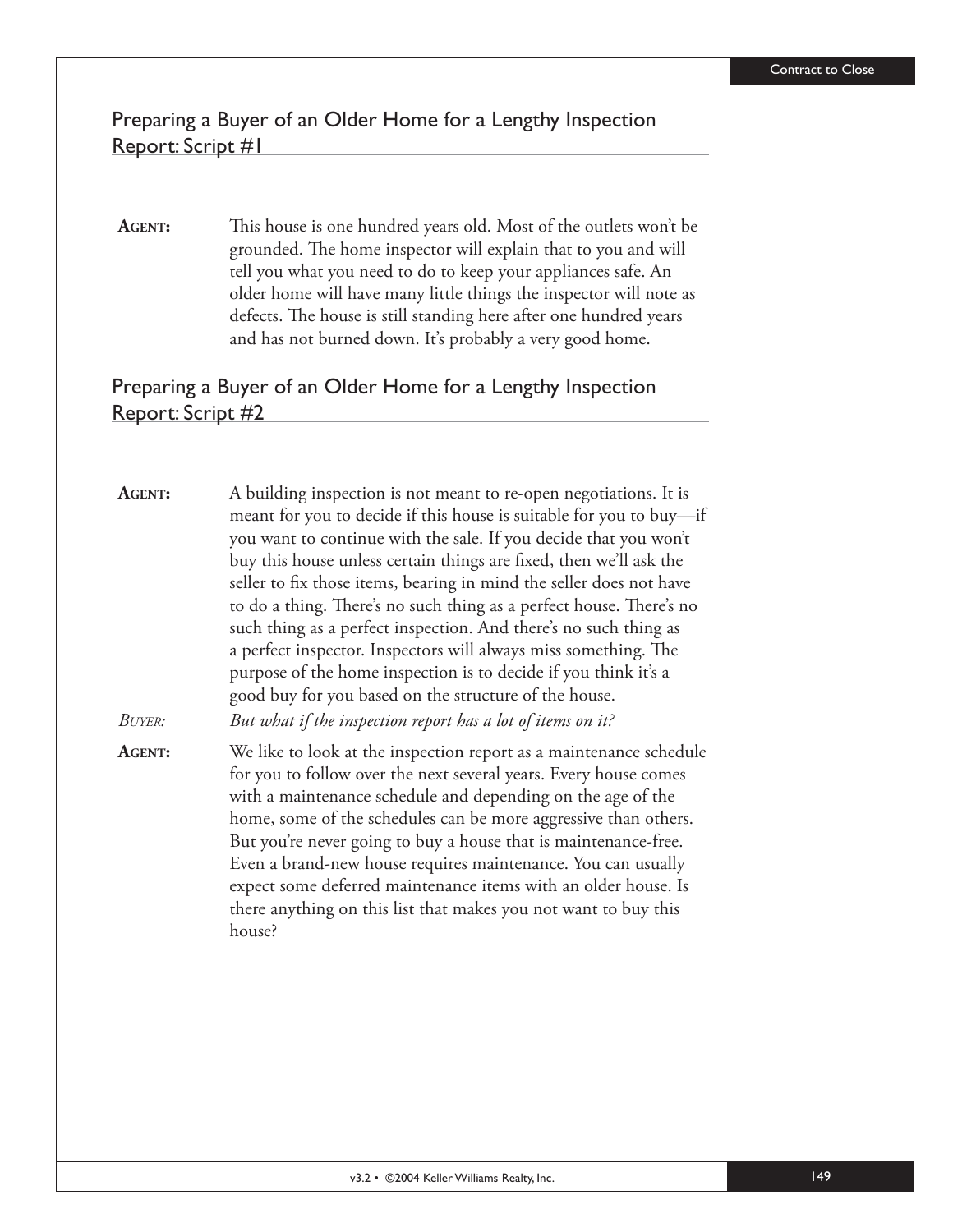#### Presenting Options When the Inspection Report Returns Pest Infestation: Script #1

**AGENT:** Hello *Mr. Buyer*, just got your termite inspection report. They found evidence of termite infestation in your home. In your contract it says that if the seller gives you a transferable warranty at the time of closing, the seller will only need to take care of the damage to the wood. So, I'll confirm that they have a transferable warranty; sound okay with you?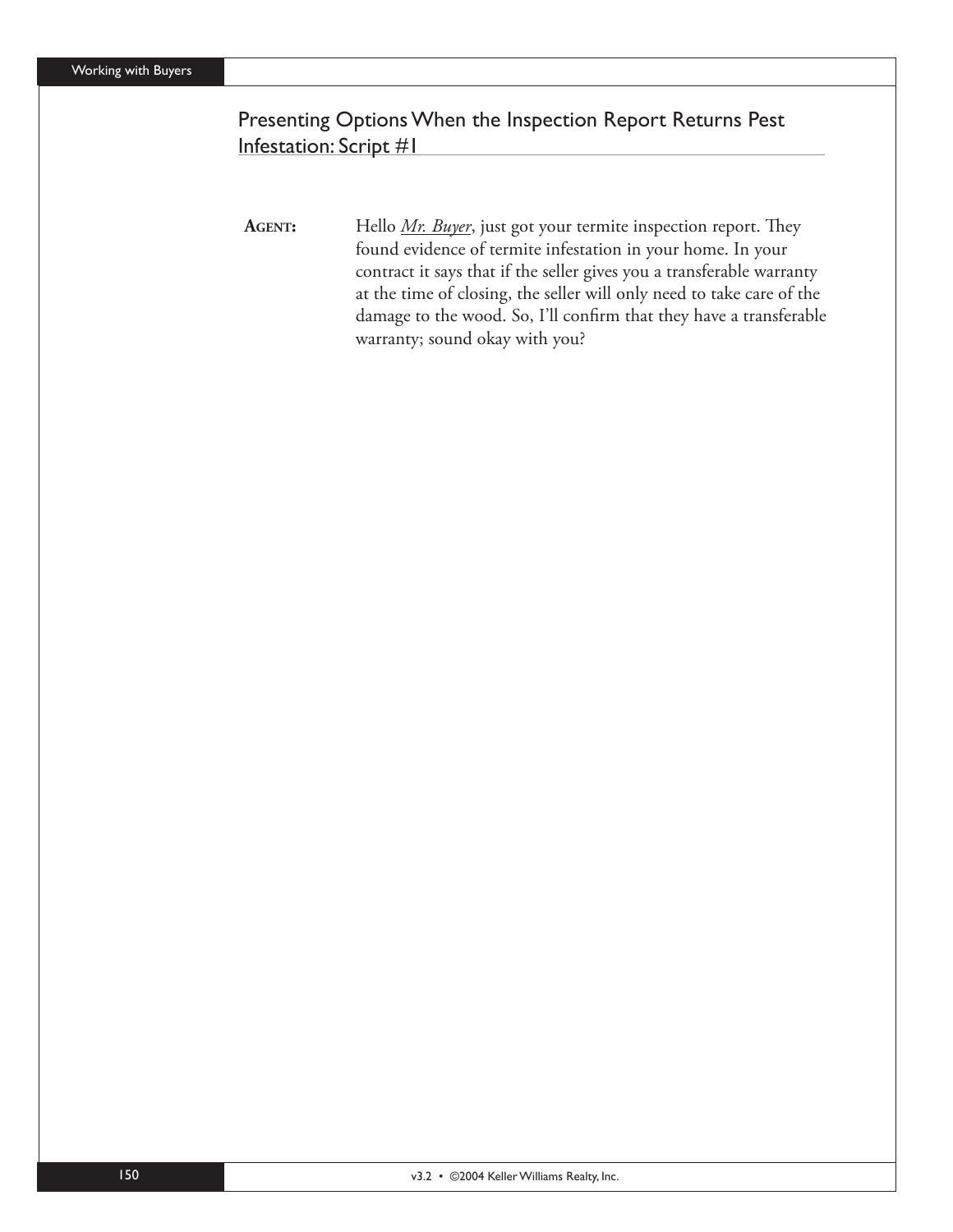## Appraisal Issues

#### Explaining the House Appraisal to a Buyer: Script #1

| AGENT:<br>BUYER: | I don't want you to over-pay for a property. In fact, it's impossible<br>for you to over-pay. May I explain?<br>Yes.                                                                                                                                                                                                                                                                                                                                                             |
|------------------|----------------------------------------------------------------------------------------------------------------------------------------------------------------------------------------------------------------------------------------------------------------------------------------------------------------------------------------------------------------------------------------------------------------------------------------------------------------------------------|
| AGENT:           | If you're in a situation where the seller wants to raise the price,<br>and you really want the home but you don't know if it's really<br>worth it, we'll have an appraisal done on the property. The<br>appraiser will declare whether the home is worth the price you're<br>willing to pay for it. If the appraisal doesn't come back at the price<br>offered, you do not have to buy that home. I'm going to watch<br>out for you every step of the way. Does that make sense? |
| <b>BUYER:</b>    | Yes. But what happens if I get into a bidding contest and the price<br>goes up and I really love the house?                                                                                                                                                                                                                                                                                                                                                                      |
| AGENT:           | That's called a seller's market. It's especially important in that<br>situation that we have appraisal information. Let's suppose you do<br>get into a bidding process and we find a way to submit the highest<br>bid. At the same time, we'll have the appraisal done to make sure<br>you didn't overbid. So again, you can see that I'm representing you<br>every step of the way.                                                                                             |
| BUYER:           | Yes, you're definitely representing me.                                                                                                                                                                                                                                                                                                                                                                                                                                          |

#### Explaining Options When the Home Appraises Below Asking Price: Script #1

**AGENT:** *Mr. Buyer*, I got the appraisal back, and we have a little problem here. The contract price is  $$150,000$ , and the appraisal came back at \$149,000, which is a difference of a thousand dollars. What this means to you is that the lender is only going to provide 80 percent of \$149,000, the appraised value. Now, we have a couple of options. We can go to the seller and ask them if they would reduce the price to \$149,000 because that is the appraised value, and the contract is contingent on the home appraising at or above the sales price. Would that be okay if we could get that worked out? *BUYER: If you could approach the seller with that it would be excellent.*

*(continued on next page)*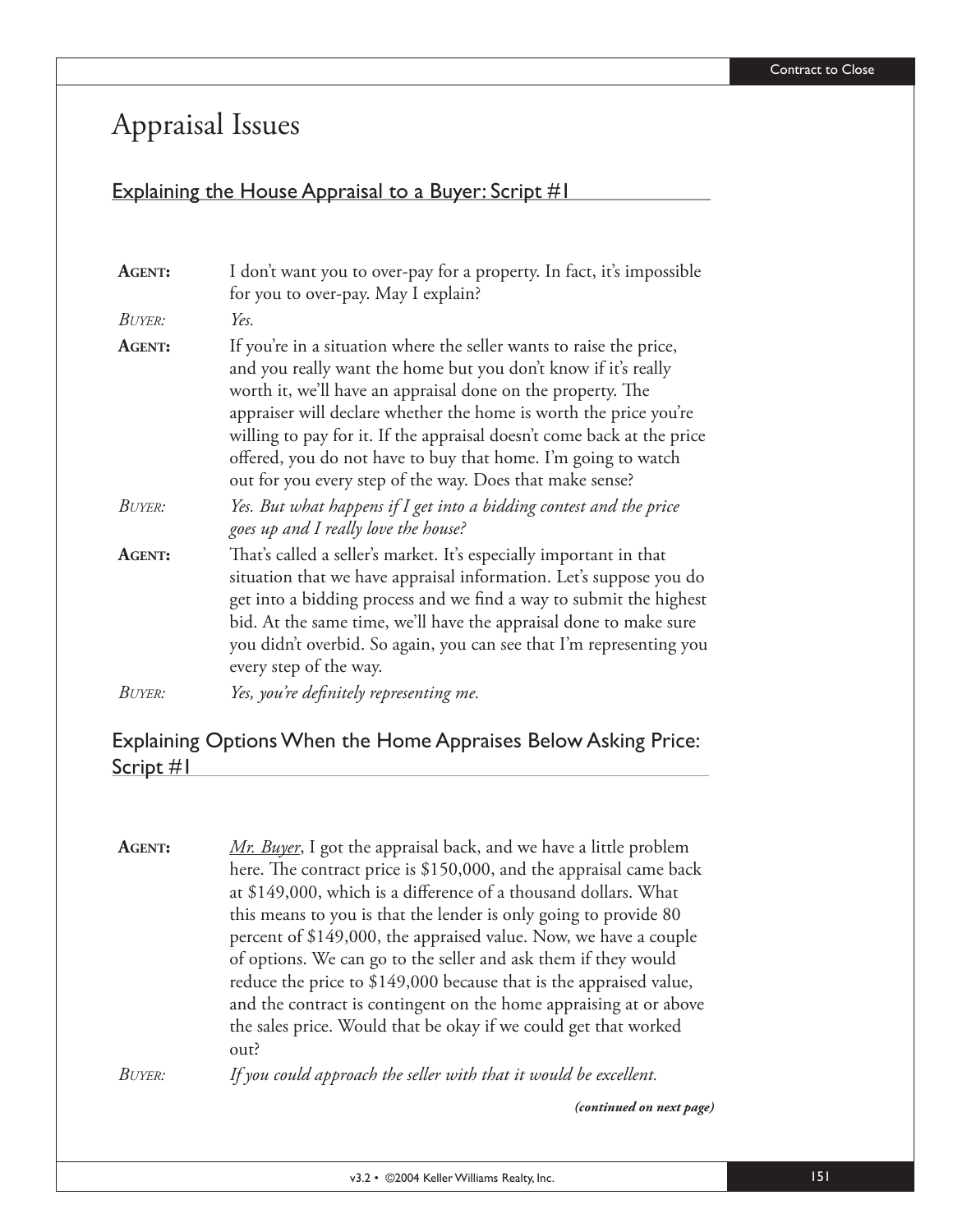#### Explaining Options When the Home Appraises Below Asking Price: Script #1 (continued)

**AGENT:** Okay. If they refuse, we still have some options. The first is that we might offer to split the difference. If you still want the house, that option would be up to you. And if all else fails, and you really want the house, you could pay the difference; it would just mean you'd have to bring a little more to closing. How about if we start by asking the seller to reduce the sales price and see from there? *BUYER: Sounds like a great place to start.*

#### Explaining Options When the Home Appraises Below Asking Price: Script #2

| AGENT:        | The appraisal has come back and it's not high enough. The issue        |
|---------------|------------------------------------------------------------------------|
|               | we have to face now is the difference in the appraised value and       |
|               | the base price on the home. We were going to roll in \$                |
|               | (\$4,000) worth of closing costs. The way the appraisal sits now,      |
|               | it only appraised for \$________ (\$2,000) more than the base          |
|               | price we had offered. Therefore, we've got \$_______ (\$2,000)         |
|               | difference here. There are several ways we can handle this.            |
|               | Number one, we can see if the seller will come down to the             |
|               | appraised value and still pay \$________ (\$4,000) of your closing     |
|               | costs. That would mean the seller would lose \$________ (\$2,000)      |
|               | more than they had anticipated. That's going to be a hard sell.        |
|               | The seller may not be able to do that. The next thing we can do        |
|               | is try to get another appraisal. If it's FHA or VA we can't. We can    |
|               | only get a second appraisal if it's a conventional loan. We could      |
|               | try to reduce the price of the house by \$_________ (\$2,000), but     |
|               | we would also have to reduce by $\frac{1}{2}$ (\$2,000) the amount     |
|               | the seller would pay on your behalf towards the house to meet the      |
|               | appraised price. Do you think you can come up with \$                  |
|               | (\$2,000) at closing, if necessary?                                    |
| <b>BUYER:</b> | I might be able to, but it's a surprise so I'd need to think about it. |
| AGENT:        | I understand and suggest that you meet with your mortgage              |
|               | representative to see if they have a different program they can        |
|               | process your loan through. The only thing that's going to be           |
|               | difficult—and I want to prepare you for this—the seller is not         |
|               | going to take too kindly to losing \$_______ (\$2,000) if we           |
|               | approach them to lower the price and maintain the closing costs.       |
|               | So we should first see if you can come up with the difference.         |
| <b>BUYER:</b> | I'll try to scrape up the \$2,000.                                     |
| AGENT:        | That would be great. If we can help out in any way, let me know.       |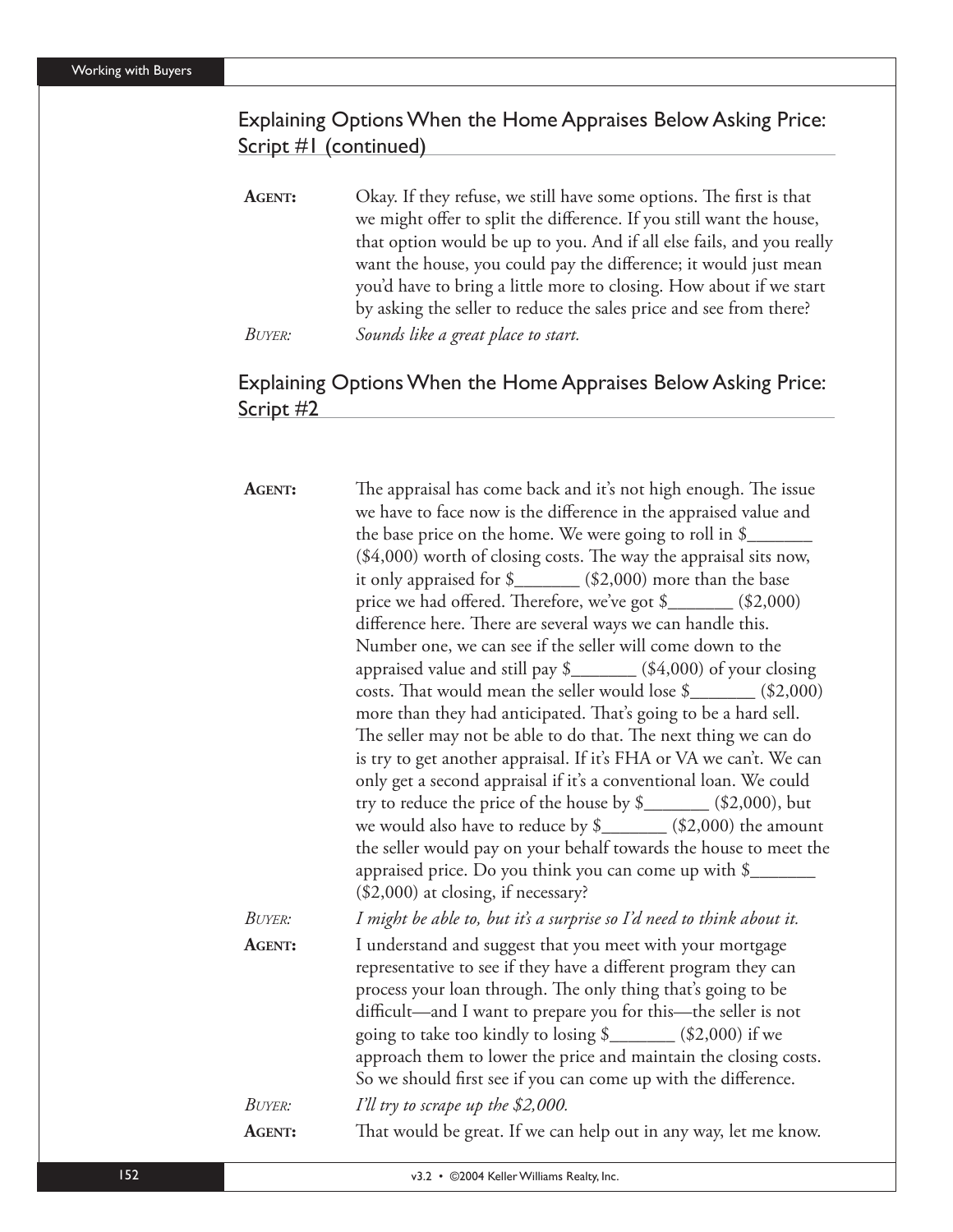# Buyer's Remorse

## I Don't Think I Can Afford It: Script #1

| <b>BUYER:</b> | I'm afraid my payment's going to be too much to handle.                                                                                                                                                                                                                                                                                                                                                                                                                                                                                                                                                                                                                                                                                                                                                                                                                                                                                          |
|---------------|--------------------------------------------------------------------------------------------------------------------------------------------------------------------------------------------------------------------------------------------------------------------------------------------------------------------------------------------------------------------------------------------------------------------------------------------------------------------------------------------------------------------------------------------------------------------------------------------------------------------------------------------------------------------------------------------------------------------------------------------------------------------------------------------------------------------------------------------------------------------------------------------------------------------------------------------------|
| AGENT:        | When you sat down with your mortgage company, and they did<br>a good faith estimate, they told you at that point approximately<br>what your payment was going to be, right?                                                                                                                                                                                                                                                                                                                                                                                                                                                                                                                                                                                                                                                                                                                                                                      |
| BUYER:        | Yes, they told me.                                                                                                                                                                                                                                                                                                                                                                                                                                                                                                                                                                                                                                                                                                                                                                                                                                                                                                                               |
| AGENT:        | And at that point you thought you could handle it. Has anything<br>changed since then to make you think you can't make the<br>payment?                                                                                                                                                                                                                                                                                                                                                                                                                                                                                                                                                                                                                                                                                                                                                                                                           |
| BUYER:        | Nothing's change. I'm just worried about making ends meet.                                                                                                                                                                                                                                                                                                                                                                                                                                                                                                                                                                                                                                                                                                                                                                                                                                                                                       |
| <b>AGENT:</b> | I understand that, and that's definitely something that you have<br>to consider. But if you sit down and look at everything again,<br>I really don't think you would have just jumped into this from<br>the beginning if you didn't think you could handle it. I know<br>we all get excited about purchasing a new home. I feel you really<br>did some research before you looked at this home and made this<br>decision.                                                                                                                                                                                                                                                                                                                                                                                                                                                                                                                        |
| BUYER:        | We were very thorough.                                                                                                                                                                                                                                                                                                                                                                                                                                                                                                                                                                                                                                                                                                                                                                                                                                                                                                                           |
| <b>AGENT:</b> | What I would suggest now is that you sit down and review<br>your finances, look through your good faith estimate, talk to<br>your mortgage representative again, maybe there's a different<br>program they can put you on where you won't have to put as<br>much money down. Maybe you could roll some closing costs in.<br>There are many different programs out there now. Your mortgage<br>representative is the best person to talk to because they can help<br>you with any financial issues. Perhaps they overestimated some<br>things the first time and now they have a more exact figure.<br>Sometimes they overestimate the survey or the insurance. Perhaps<br>they have an exact figure on what your binder's going to be. They<br>could potentially lower those, which would, in turn, lower your<br>monthly payment. The same thing goes for your taxes-if they've<br>overestimated your taxes that will lower your payments some. |
| BUYER:        | Okay, I'll call my mortgage company.                                                                                                                                                                                                                                                                                                                                                                                                                                                                                                                                                                                                                                                                                                                                                                                                                                                                                                             |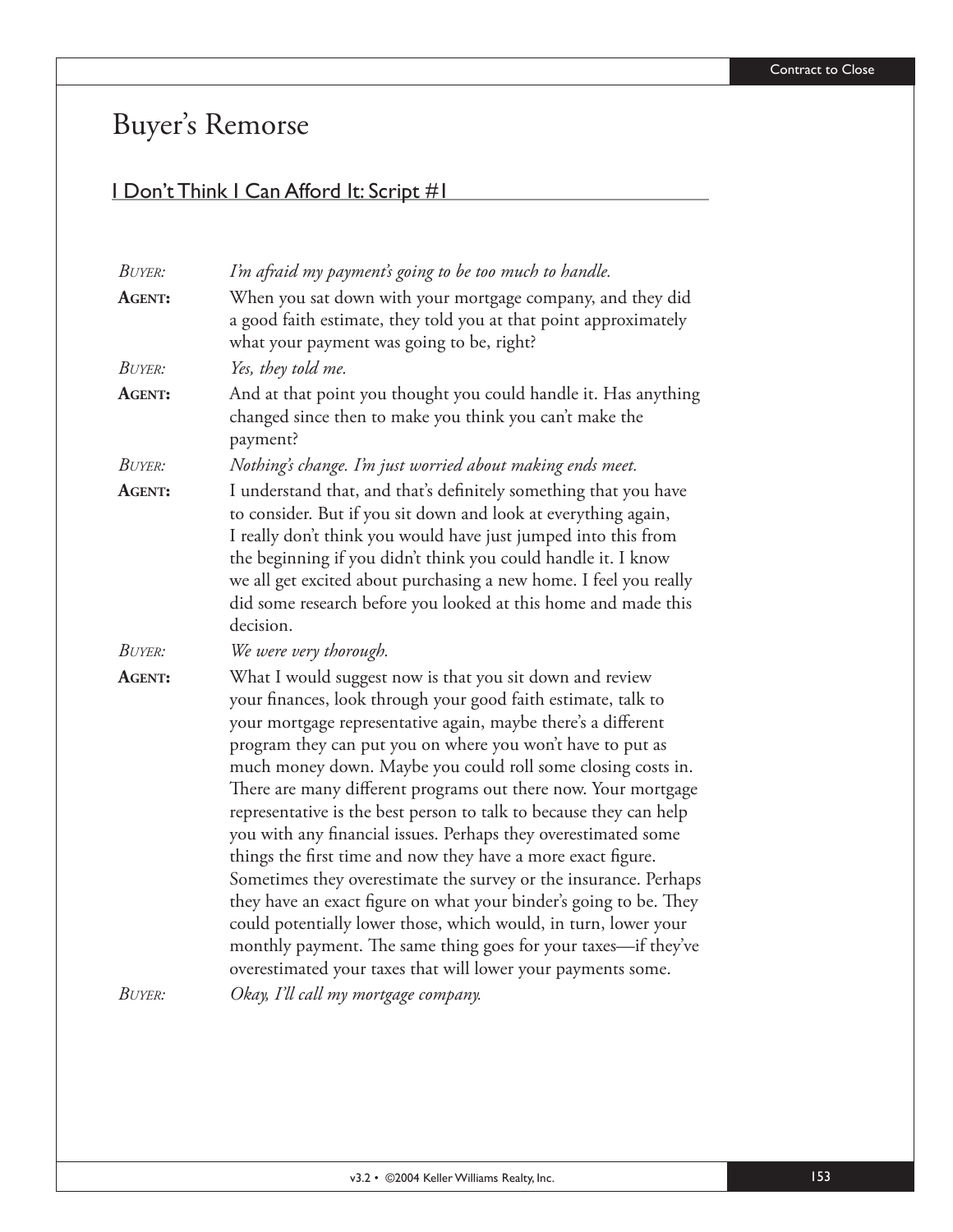#### My Lender Informed Me That I Can't Get a Loan: Script #1

*[Th is script is dealing with a buyer after a lender (who happens to be a relative) informs her that she in fact doesn't make enough money for the loan, even though they issued her a prequalifi cation letter.]*

| AGENT:        | We should investigate other lenders. I have several referrals I'd be   |
|---------------|------------------------------------------------------------------------|
|               | more than happy to give you. But, of course, your closing is not       |
|               | going to happen tomorrow like we were hoping it would. I will          |
|               | need to inform the seller's agent of the situation. In the meantime,   |
|               | may I suggest that you call another lender? Here are some phone        |
|               | numbers.                                                               |
| BUYER:        | I'd really rather stick with my lender, because my sister is my loan   |
|               | officer. She's doing me a favor.                                       |
| AGENT:        | Is she doing you a favor by losing this house for you? She may be      |
|               | saving you some expenses, but she is doing that at the cost of your    |
|               | home. You will not be able to purchase this home through this          |
|               | lender.                                                                |
| <b>BUYER:</b> | I didn't expect that.                                                  |
| AGENT:        | Another concern is if we don't purchase the home on time, the          |
|               | seller has recourses. I'll be honest with you; we have a small out,    |
|               | because you now cannot qualify for this loan. It's unfortunate that    |
|               | it took us until the last minute to find that out. The sellers are not |
|               | going to be happy. If you truly want this house, I suggest that you    |
|               | call another lender to get you qualified and into the home of your     |
|               | dreams.                                                                |

#### We Didn't Look at Enough Houses: Script #1

**AGENT:** I need to tell you before you leave today that there's going to be a time that you start thinking, "This happened too fast, we didn't look at enough houses." You may not have personally seen enough but we've seen thousands so we've only shown you what best suits your needs and haven't wasted your time looking at thing that aren't as good. You're going to experience some kind of buyer's remorse—it may be tonight, it might be in a week, it might be in two weeks. This is normal and everybody experiences it. I went through it with the last house that I bought and I sell houses everyday! It's totally normal and will only last a few days. Once you're living in this house, you'll love it and you'll look back and think, "I can't believe we ever thought of backing out".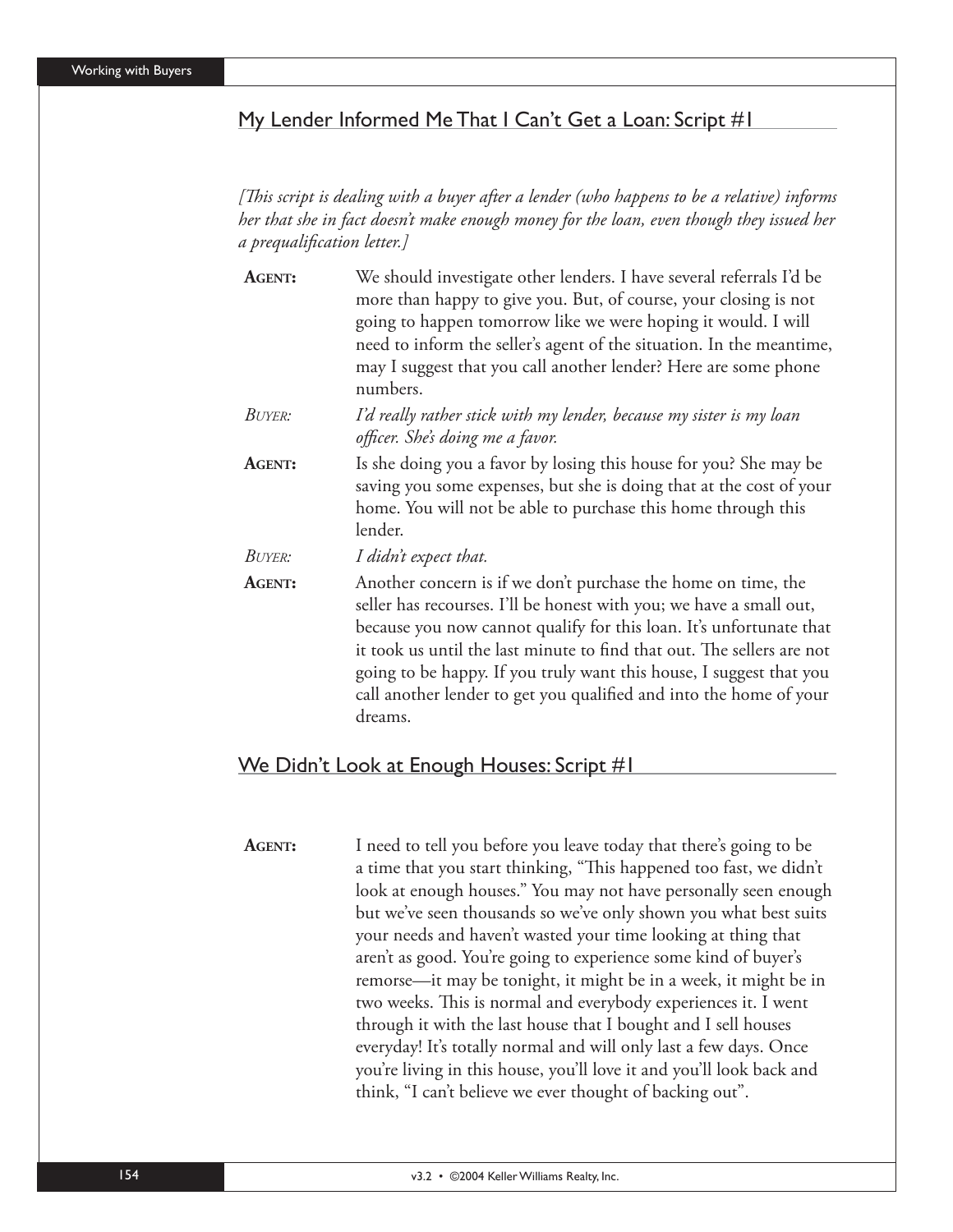## Home Warranty Issues

#### Explaining the Home Warranty: Script  $#I$

*BUYER: What about a home warranty? Is that something I want to address?*

**AGENT:** Well, is the home warranty in the contract? Yes? The seller has agreed to pay for a home warranty on your behalf and that's already been ordered through \_\_\_\_\_\_\_\_. They will give you a warranty brochure at closing. If you'd like, I can get you one ahead of time so that you can see exactly what's going to be covered under your home warranty. It does cover all of your appliances; it covers all of the electrical, the air-conditioning and the heating. Really, they are a pretty good deal for one year, and after that if you'd like to renew, you can do that as well.

#### Explaining the Home Warranty: Script #2

**AGENT:** Home warranties are usually paid for by the seller. Therefore, it is no additional cost to you. I suggest you go ahead and ask for one. If the seller does not pay for one, we can discuss the subject again at that point. Many times the seller will include the home warranty with the sale of the home; it's a benefit to you. If anything happens during the first year that you own the home, there is a chance that the home warranty company will pay for it. There is a deductible for a service call fee of about \$50. They'll come out, look at what repairs are needed, and most of the time take care of it with no more expense to you. There are times when they will not take care of the issue, and at that point we'll need to go back and see if there were any errors in the inspection. Perhaps the inspector didn't note something that we had a problem with, and then we can go back to the inspector. Otherwise, it will be a repair that you will need to pay for if you want it done.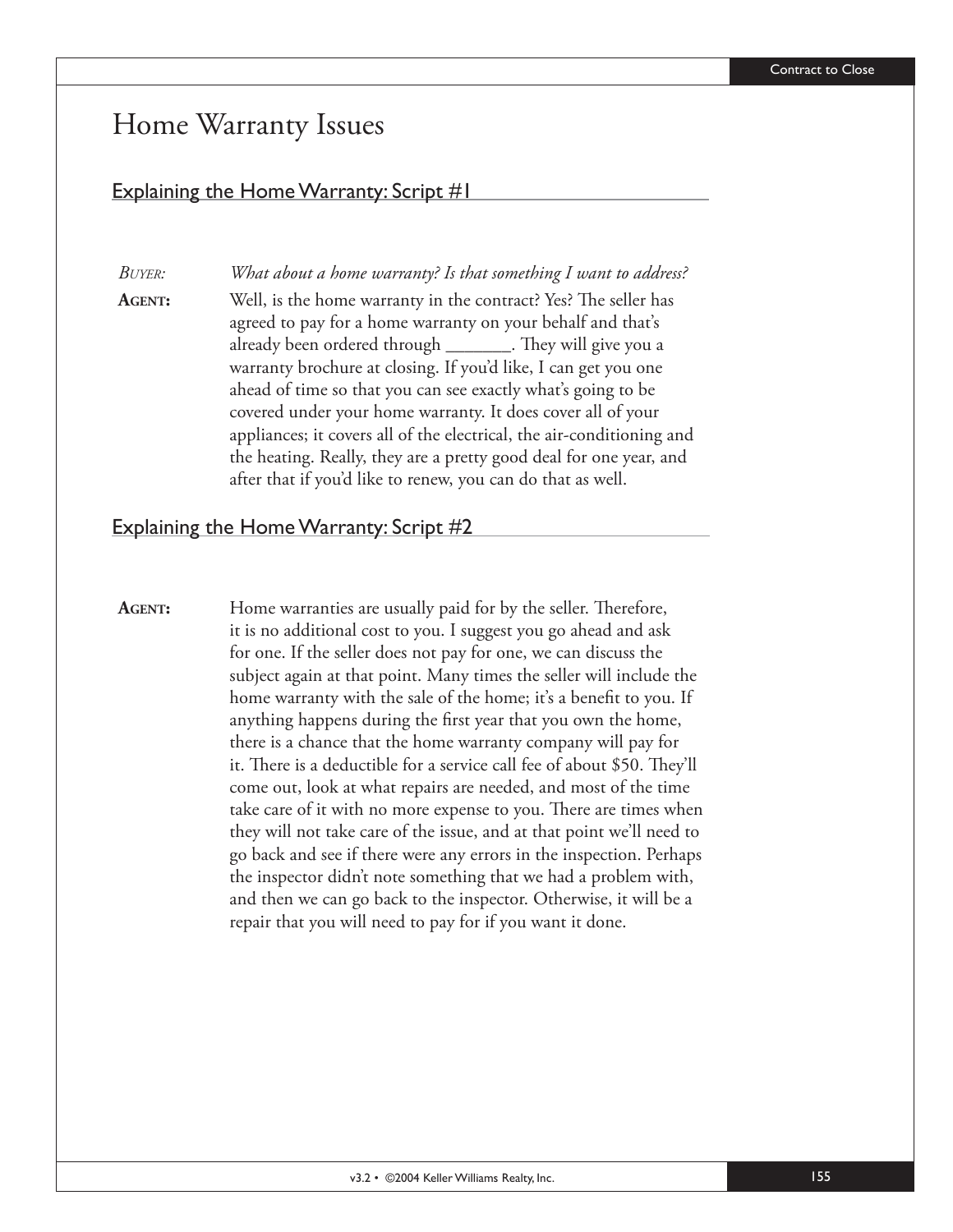#### Explaining the Home Warranty: Script #3

#### *BUYER: What about a home warranty?*

AGENT: We're going to try and ask the seller to provide that for you. If they choose not to—the home is only five years old and they don't feel that things will go wrong—it's going to be optional for you to choose it. You may buy it on your own, if you choose. It depends on who I'm talking to. If you were a single lady, I'd say: "You might want to consider this." The advantage of this for you is that each year you can renew through the company yourself. So you may want to consider this. For \$350 a year, if you have a major component break, you're only going to have a \$50 deductible. We're going to ask the seller first to try to provide it. And 99 percent of all sellers provide it. So, we're going to ask for it on your behalf.

#### Explaining the Home Warranty: Script #4

| BUYER: | How does a home warranty benefit me?                                                                                                                                                                                                                                                                                                                   |
|--------|--------------------------------------------------------------------------------------------------------------------------------------------------------------------------------------------------------------------------------------------------------------------------------------------------------------------------------------------------------|
| Agent: | A home warranty is a good thing because you may have an air<br>conditioner or water heater that is not brand new. It would be<br>a major expense for you if one of these needed to be replaced.<br>When the home warranty is in place, you just have a \$45<br>deductible fee to have repairs made. And after one year, you can<br>renew the warranty. |
|        |                                                                                                                                                                                                                                                                                                                                                        |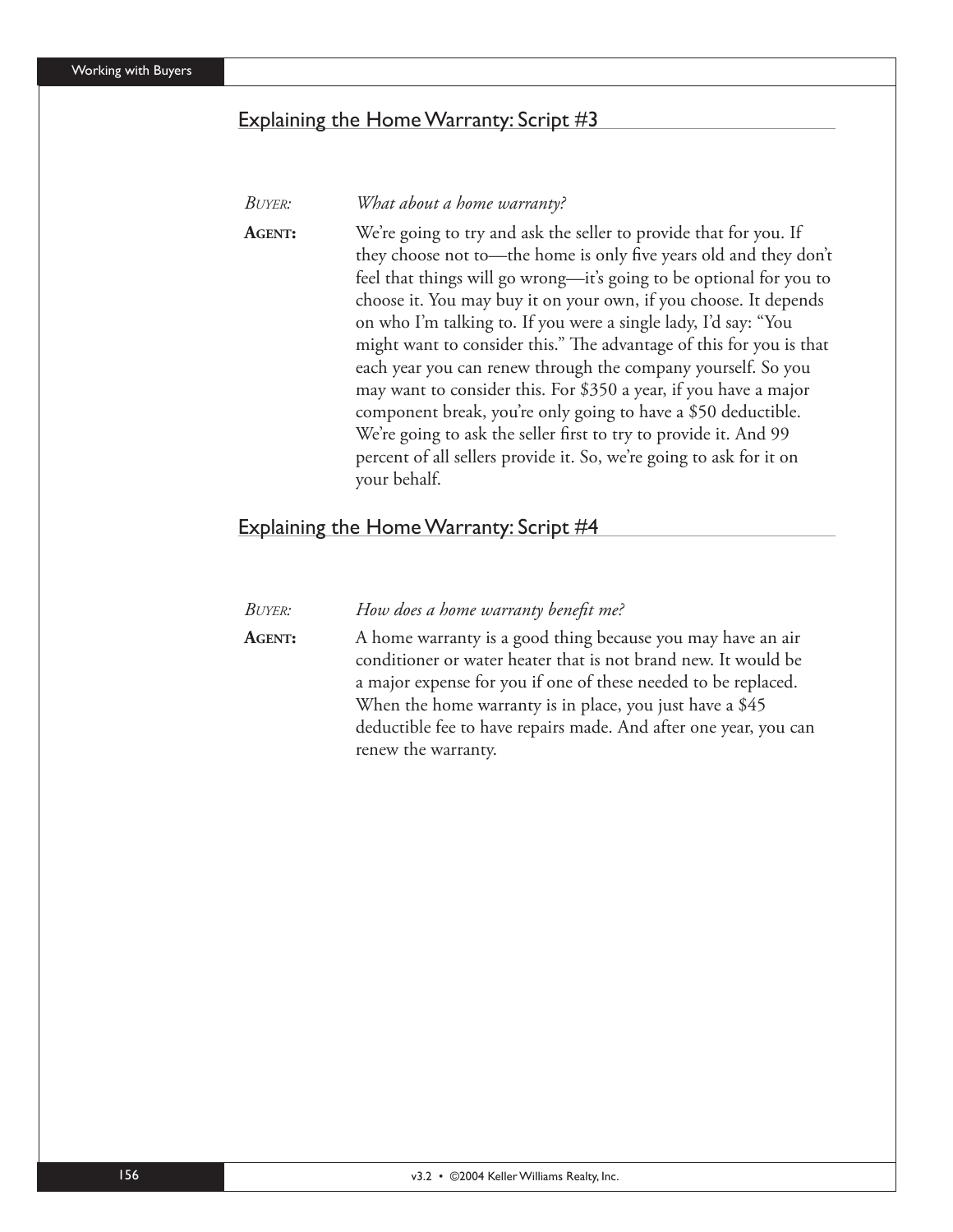## Home Insurance Issues

#### Explaining Home Insurance: Script #1

#### *BUYER: How about insurance?*

**AGENT:** Here in Florida, especially during the summer, you want to get that taken care of early because of the hurricane season. After a major storm enters a pre-determined region, the weather center declares it's hurricane season and nobody will write insurance policies any more. So you could be delayed in your closing if you don't have your insurance early on. We do have several people whom we use. I'd be happy to get you a quote if you'd like, and then you can take it and shop around with other insurance companies and try to get the best deal. Be sure you look at the deductible, because that makes a difference in your policy. If you can afford a little bit more out of your pocket if something happens, you might want to go with a higher deductible.

#### Explaining Home Insurance: Script #2

*BUYER:* What are the benefits of home insurance?

**AGENT:** Homeowner's insurance is actually a requirement of your mortgage company, so you will be required to have it. The insurance benefits you if you have some type of property loss, for instance, fire, water damage, or theft. It is expensive, and you do have to pay for it on your mortgage payment. It is protection for you in case any of these hazards do occur.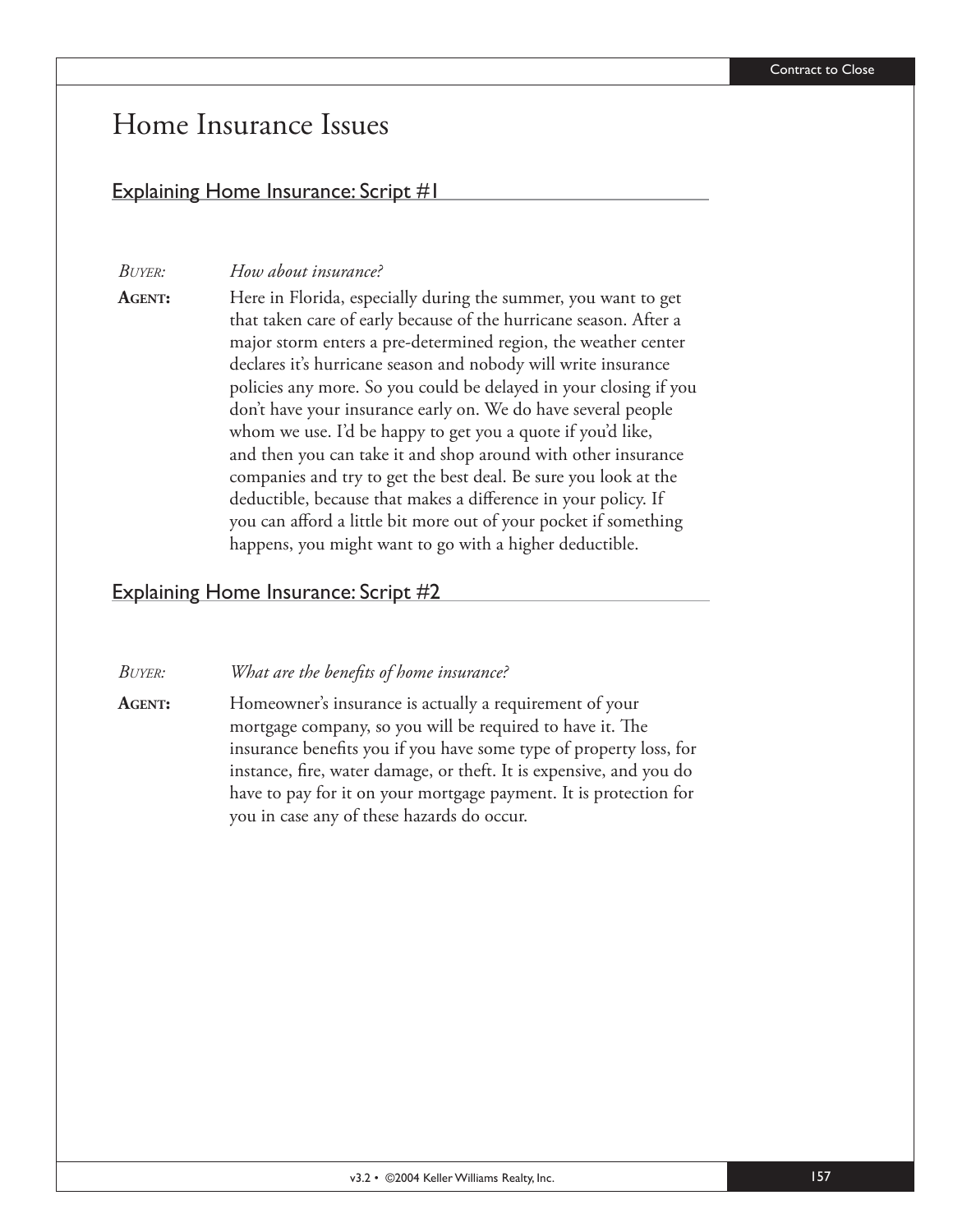# **Postclosing**

# Staying in Touch

#### Placing 7- and 30-Day Follow-Up Calls to Buyer: Script #1

AGENT: Hi, this is\_\_\_\_\_\_\_\_. How's the family? How's the job? The reason for my call is to check up on you and make sure everything is okay with the home! Is there anything you need? What fun things are planned for this weekend? If you need anything, give me a call!

#### Placing Anniversary Call to Buyer: Script #1

AGENT: Hi, this is \_\_\_\_\_\_\_\_ with the \_\_\_\_\_\_\_\_ team. I'm calling to wish you a happy anniversary. I hope everything's going well with you. If we can be of any assistance, please don't hesitate to call. You can reach us at \_\_\_\_\_\_\_\_.

#### Setting Expectation for Referrals: Script #1

| AGENT:        | All of my fees are paid by the seller. What would you expect to<br>pay for all of these services and added values that I'm providing<br>for you if they weren't covered by the seller?                                                                                                                                                                                                                                                |
|---------------|---------------------------------------------------------------------------------------------------------------------------------------------------------------------------------------------------------------------------------------------------------------------------------------------------------------------------------------------------------------------------------------------------------------------------------------|
| BUYER:        | Thousands!                                                                                                                                                                                                                                                                                                                                                                                                                            |
| AGENT:        | By merely choosing me today, you get all of this for free. I<br>do want to emphasize, however, that all of our clients give us<br>referrals. In the future, you're going to hear friends and family<br>state their real estate needs. In return for these added values that<br>I give to you, would you give me referrals when you hear of<br>someone who needs me? Would you get their name and phone<br>number and get those to me? |
| <b>BUYER:</b> | I'd be glad to.                                                                                                                                                                                                                                                                                                                                                                                                                       |
| AGENT:        | Perfect. Will it be okay if I call you from time to time to ask you if<br>you know anyone in need of help with buying or selling a home?                                                                                                                                                                                                                                                                                              |
| <b>BUYER:</b> | Yes, feel free to.                                                                                                                                                                                                                                                                                                                                                                                                                    |
| AGENT:        | Great, that's how my business keeps going.                                                                                                                                                                                                                                                                                                                                                                                            |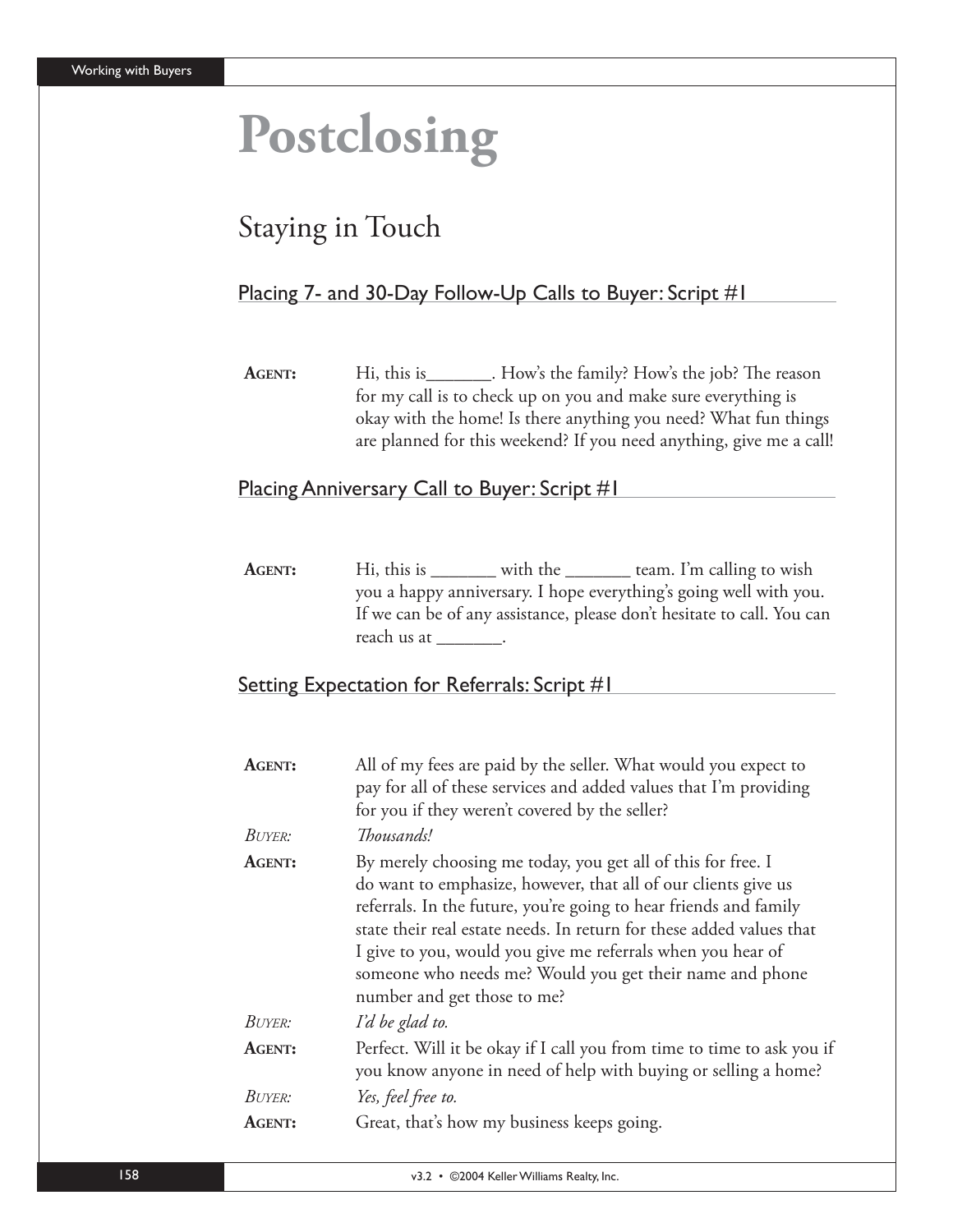# **Notes**